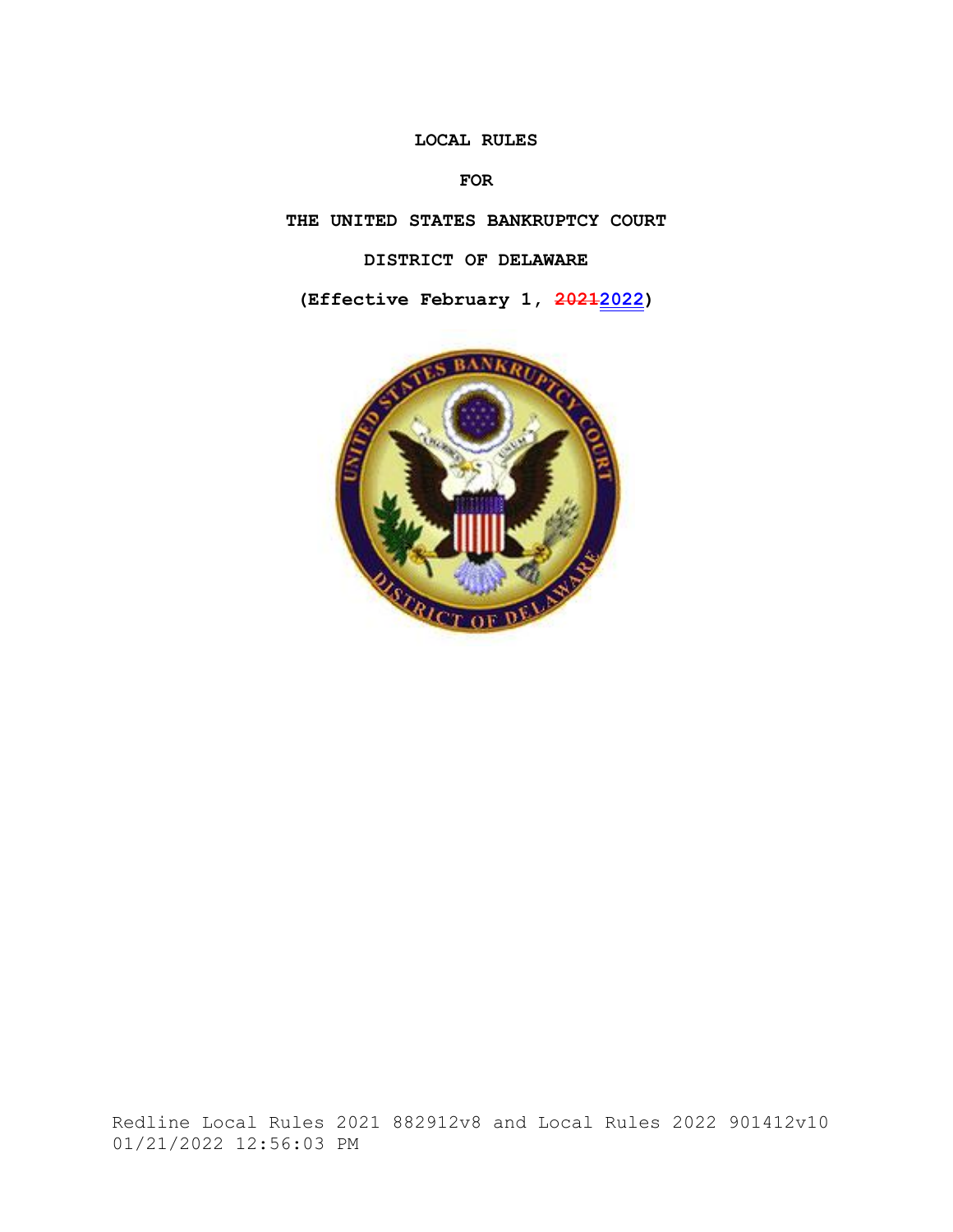### **TABLE OF CONTENTS**

| PART I.  |                                                          | COMMENCEMENT OF CASE; PROCEEDINGS RELATING TO<br>PETITION AND ORDER FOR RELIEF 1                                                                                                                                                                                                                                                                                                                                                                 |
|----------|----------------------------------------------------------|--------------------------------------------------------------------------------------------------------------------------------------------------------------------------------------------------------------------------------------------------------------------------------------------------------------------------------------------------------------------------------------------------------------------------------------------------|
|          | Rule 1001-1<br>Rule 1002-1<br>Rule 1003-1                | Commencement of Case3<br>Entry of Order for Relief on Involuntary                                                                                                                                                                                                                                                                                                                                                                                |
|          | Rule 1006-1<br>Rule 1007-1<br>Rule 1007-2<br>Rule 1009-1 | List of Creditors/Mailing Matrix7<br>Notice by Chapter 7, Chapter 12 or Chapter<br>13 Debtor to Creditors Not Scheduled Prior                                                                                                                                                                                                                                                                                                                    |
|          | Rule 1009-2                                              | to Meeting of Creditors8<br>Notice of Amendment of Schedules in Chapter                                                                                                                                                                                                                                                                                                                                                                          |
|          | Rule 1014-1                                              | Transfer of Cases or Adversary Proceedings<br>to Another District10                                                                                                                                                                                                                                                                                                                                                                              |
|          | Rule 1015-1                                              | Joint Administration of Cases Pending in the                                                                                                                                                                                                                                                                                                                                                                                                     |
|          | Rule 1016-1<br>Rule 1017-1<br>Rule 1017-2<br>Rule 1017-3 | Suggestion of Death12<br>Petition Deficiencies13<br>Dismissal of Chapter 11 Case14<br>Closing of Cases by Substantive<br>Consolidation15                                                                                                                                                                                                                                                                                                         |
| PART II. |                                                          | OFFICERS AND ADMINISTRATION; NOTICES; MEETINGS;<br>EXAMINATIONS; ELECTIONS; ATTORNEYS AND                                                                                                                                                                                                                                                                                                                                                        |
|          | Rule 2002-1                                              | Notices to Creditors, Equity Security<br>Holders, United States and United States                                                                                                                                                                                                                                                                                                                                                                |
|          | Rule 2003-1                                              | $\normalsize \texttt{Trustee} \texttt{.} \texttt{.} \texttt{.} \texttt{.} \texttt{.} \texttt{.} \texttt{.} \texttt{.} \texttt{.} \texttt{.} \texttt{.} \texttt{.} \texttt{.} \texttt{.} \texttt{.} \texttt{.} \texttt{.} \texttt{.} \texttt{.} \texttt{.} \texttt{.} \texttt{.} \texttt{.} \texttt{16}$<br>Submission of Interrogatories in Lieu of<br>Live Testimony at Meetings Conducted under<br>11 U.S.C. § 341 in Chapter 7 and Chapter 13 |
|          | Rule 2004-1<br>Rule 2011-1                               | Rule 2004 Examinations23<br>Certification of Debtor-in-Possession Status<br>or Trustee Qualification25                                                                                                                                                                                                                                                                                                                                           |
|          | Rule 2014-1<br>Rule 2015-2                               | Employment of Professional Persons26<br>Debtor-in-Possession Bank Accounts in<br>Chapter 11 Cases27                                                                                                                                                                                                                                                                                                                                              |
|          | Rule 2016-1                                              | Disclosure of Compensation28<br>Redline Local Rules 2021 882912v8 and Local Rules 2022 901412v10<br>01/21/2022 12:56:03 PM                                                                                                                                                                                                                                                                                                                       |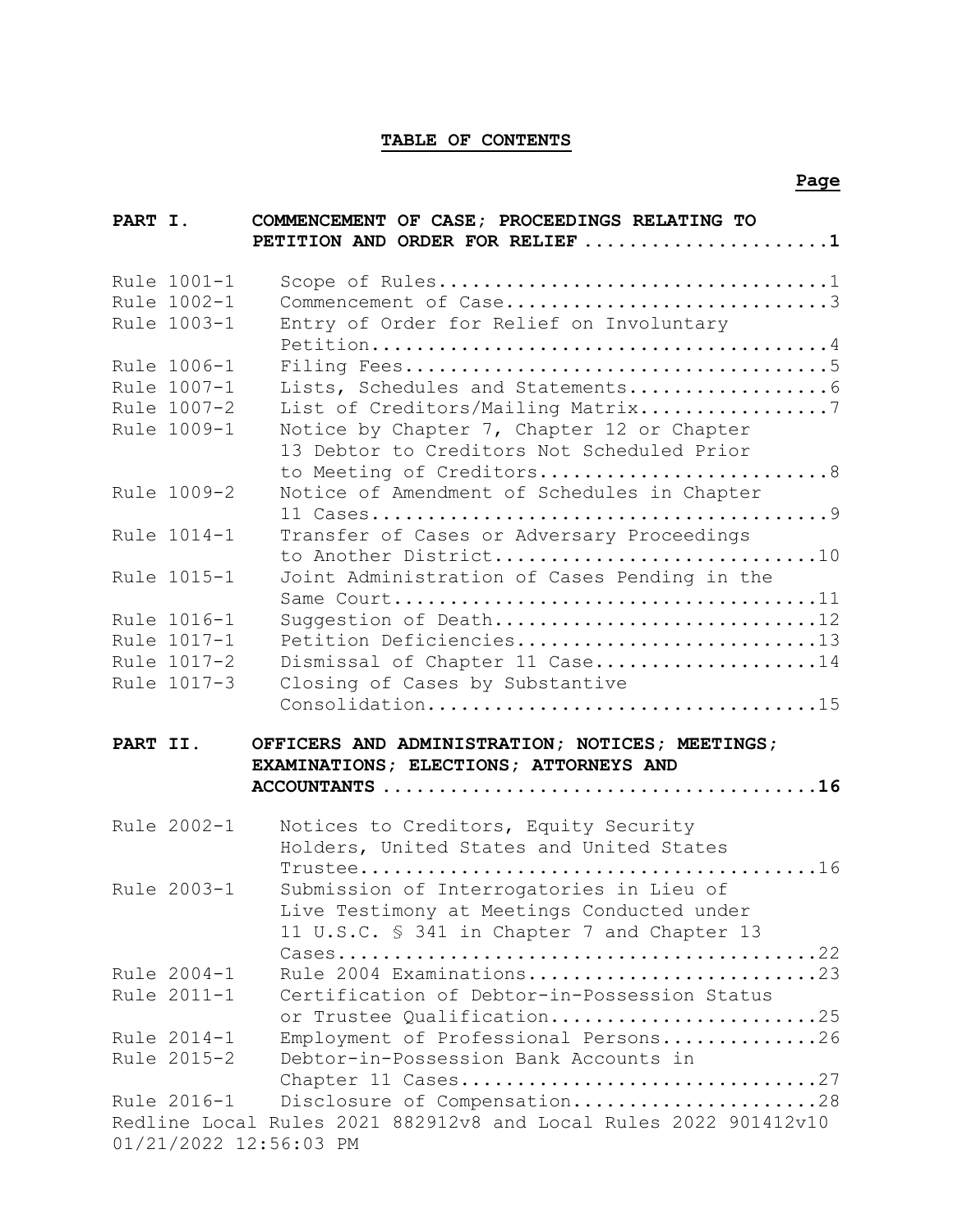|          | Rule 2016-2                                              | Motion for Compensation and Reimbursement of                                                                                                                         |  |
|----------|----------------------------------------------------------|----------------------------------------------------------------------------------------------------------------------------------------------------------------------|--|
|          | PART III.                                                | CLAIMS AND DISTRIBUTION TO CREDITORS AND<br>EQUITY INTEREST HOLDERS; PLANS 33                                                                                        |  |
|          | Rule 3001-1<br>Rule 3002-1<br>Rule 3003-1<br>Rule 3007-1 | Filing Proof of Claim; Transfer of Claim33<br>Government Deadline to File Proof of Claim34<br>Proofs of Claim in Chapter 11 Cases35<br>Omnibus Objection to Claims36 |  |
|          | Rule 3007-2                                              | Service of Objections to Claims; Notices in<br>Lieu of Full Objection44                                                                                              |  |
|          | Rule 3011-1                                              | Deposit or Release of Funds Paid into the<br>Registry of the Court45                                                                                                 |  |
|          | Rule 3011-2                                              | Motion for Release of Funds Paid into the<br>Registry of the Court - Confidentiality46                                                                               |  |
|          | Rule 3015-1<br>Rule 3016-1                               | Chapter 12 Plan and Confirmation<br>Requirements47<br>Plan and Disclosure Statement Documents and                                                                    |  |
|          | Rule 3016-2                                              | Required Forms in Subchapter V Cases48<br>Plan Supplements49                                                                                                         |  |
|          | Rule 3017-1<br>Rule 3017-2                               | Approval of Disclosure Statement50<br>Combined Hearings on Approval of Disclosure                                                                                    |  |
|          | Rule 3017-3                                              | Statements and Confirmation of Plans in<br>Liquidating-Chapter 11 Cases51<br>Disclosure Statement & Confirmation Briefs<br>and Memoranda5455                         |  |
|          | Rule 3022-1<br>Rule 3023-1                               | Closing of Chapter 11 Cases5556<br>Special Procedures in Chapter 13 Matters 5657                                                                                     |  |
| PART IV. |                                                          | THE DEBTOR: DUTIES AND BENEFITS  6364                                                                                                                                |  |
|          | Rule 4001-1                                              | Procedure on Request for Relief from the<br>Automatic Stay of 11 U.S.C. § 362(a) 6364                                                                                |  |
|          | Rule 4001-2<br>Rule 4001-3<br>Rule 4001-4                | Cash Collateral and Financing Orders 6667<br>Investment in Money Market Funds7472<br>Procedures on Motion for Continuation or<br>Imposition of Automatic Stay7273    |  |
|          | Rule 4002-1                                              | Duties of Debtor under 11 U.S.C. § 521 in                                                                                                                            |  |
|          | Rule 4003-1<br>Rule 4004-1                               | Automatic Extension of Time to File<br>Complaint Objecting to Discharge in Event of                                                                                  |  |
|          |                                                          |                                                                                                                                                                      |  |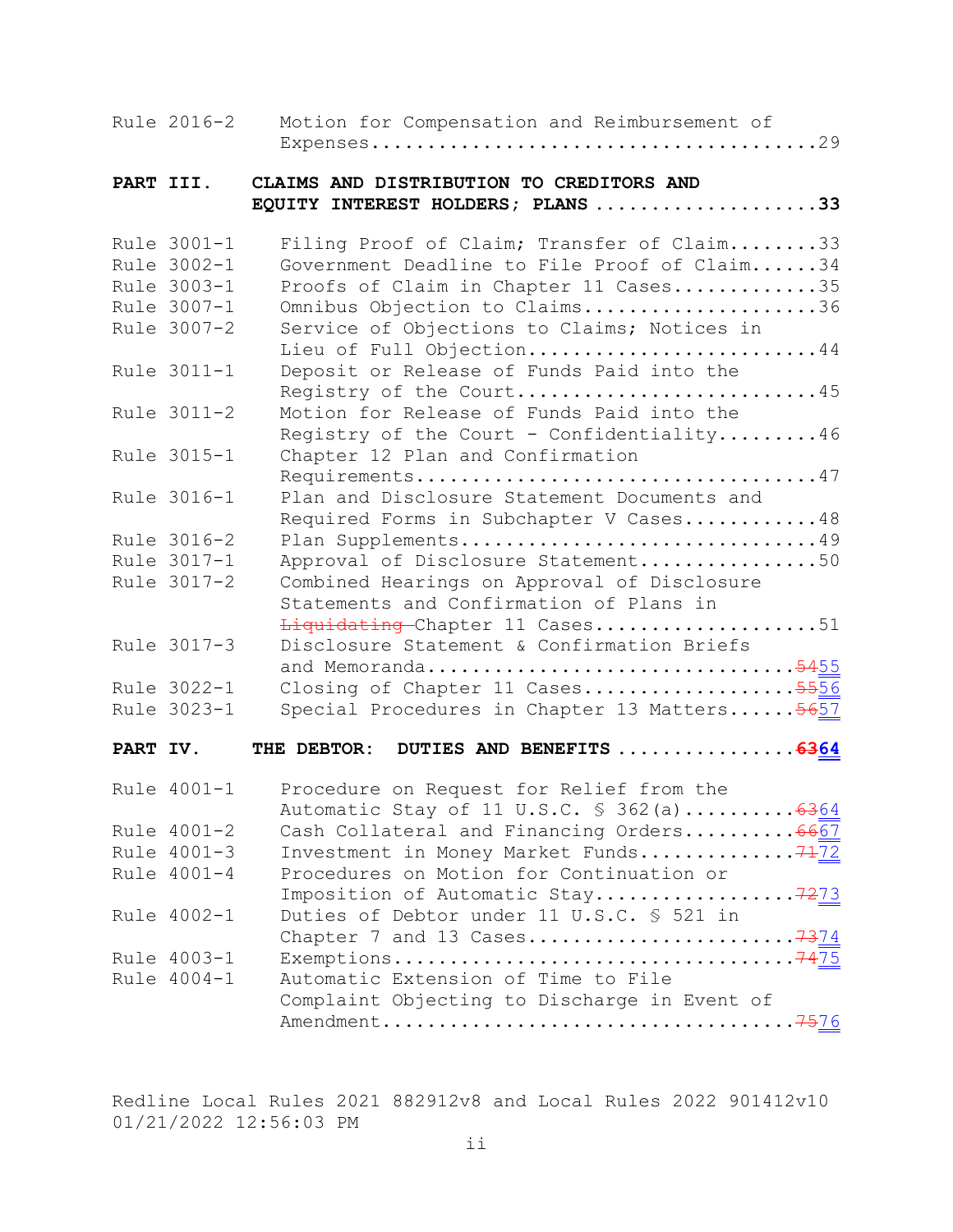Rule 4007-1 Automatic Extension of Time to File Complaint to Determine Dischargeability of a Debt in Event of Amendment.....................7677 **PART V. COURTS AND CLERKS ...............................7778** Rule 5001-2 Clerk's Office Location; Hours; After Hours Filings.......................................7778 Rule 5005-2 Facsimile Documents and Emailed Documents..... 7879 Rule 5005-4 Electronic Filing and Service..................7980 Rule 5009-1 Closing of Chapter 7 Cases.....................8182 Rule 5009-2 Closing of Chapter 15 Cases...................8283 Rule 5010-1 Reopening Cases...............................8384 Rule 5011-1 Motions for Withdrawal of Reference from Bankruptcy Court..................................8485 **PART VI. COLLECTION AND LIQUIDATION OF THE ESTATE ........8586** Rule 6004-1 Sale and Sale Procedures Motions.............. 8586 **PART VII. ADVERSARY PROCEEDINGS ...........................9192** Rule 7001-1 Scope of Rules - Adversary Proceedings........ 9192 Rule 7003-1 Adversary Proceeding Cover Sheet............... 9293 Rule 7004-2 Summons and Notice of Pretrial Conference in an Adversary Proceeding.........................9394 Rule 7007-1 Briefs: When Required and Schedule............9495 Rule 7007-2 Form and Contents of Briefs and Appendices.... 4596 Rule 7007-3 Oral Argument, Hearing on Adversary Proceeding Motions................................9899 Rule 7007-4 Notice of Completion of Briefing or Certificate of No Objection, and Notice of Completion of Briefing Binder.................99100 Rule 7008-1 Statement in Pleadings Regarding Consent to Entry of Order or Judgment in Adversary Proceeding..................................100101 Rule 7012-1 Statement in Responsive Pleading Regarding Consent to Entry of Order or Judgment in Adversary Proceeding...........................101102 Rule 7012-2 Extension of Time to Plead or File Motion... + 02103 Rule 7016-1 Fed. R. Civ. P. 16 Scheduling Conference.... 103104 Rule 7016-2 Pretrial Conference............................105106 Rule 7016-3 Telephonic Fed. R. Civ. P. 16 Scheduling Conference or Pretrial Conference...........108109 Rule 7026-1 Discovery...................................109110 Rule 7026-2 Service of Discovery Materials...............110111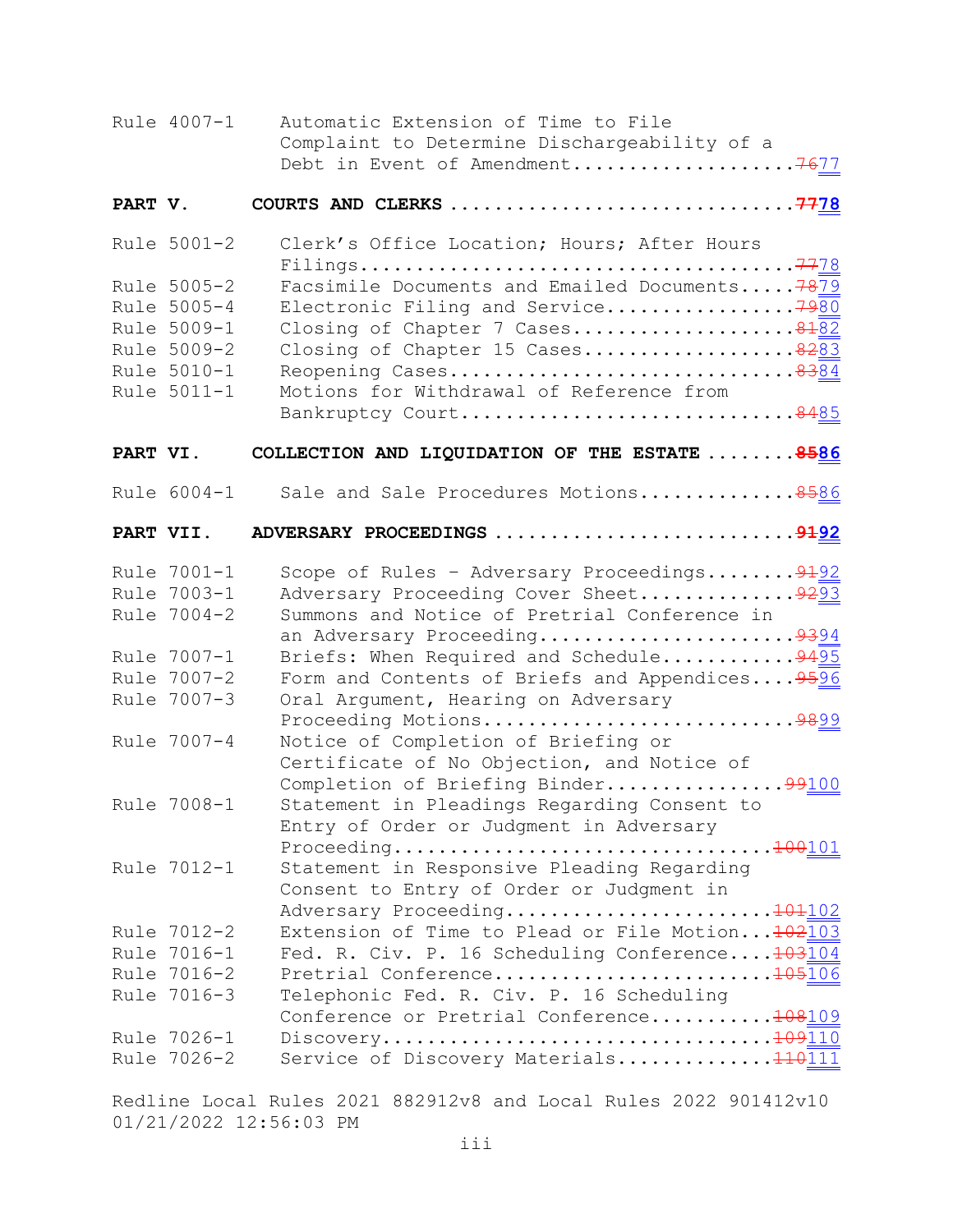|          | Rule 7026-3 | Discovery of Electronic Documents ("E-             |  |
|----------|-------------|----------------------------------------------------|--|
|          |             |                                                    |  |
|          | Rule 7030-1 |                                                    |  |
|          | Rule 7055-1 |                                                    |  |
|          | PART VIII.  | APPEALS TO DISTRICT COURT OR BANKRUPTCY            |  |
|          |             | APPELLATE PANEL 118119                             |  |
|          | Rule 8003-1 | Transmittal of Notice of Appeal to                 |  |
|          |             | Bankruptcy Judge; Committee Notice and             |  |
|          |             | Request for Service118119                          |  |
|          | Rule 8003-2 | Opinion in Support of Order119120                  |  |
|          | Rule 8004-1 | Applicability to Appeals by Leave 120121           |  |
|          | Rule 8009-1 |                                                    |  |
|          | Rule 8024-1 | Notice of Disposition of Appeal 122123             |  |
| PART IX. |             |                                                    |  |
|          | Rule 9004-1 |                                                    |  |
|          | Rule 9006-1 | Time for Service and Filing of Motions and         |  |
|          |             |                                                    |  |
|          | Rule 9006-2 | Bridge Orders Not Required in Certain              |  |
|          |             | Circumstances126127                                |  |
|          | Rule 9010-1 |                                                    |  |
|          | Rule 9010-2 | Substitution; Withdrawal130131                     |  |
|          | Rule 9010-3 | Appearance by Supervised Law Student 131132        |  |
|          | Rule 9011-4 |                                                    |  |
|          | Rule 9013-1 | Motions and Applications134135                     |  |
|          | Rule 9013-3 |                                                    |  |
|          | Rule 9018-1 | Exhibits; Documents under Seal;                    |  |
|          |             | Confidentiality140141                              |  |
|          | Rule 9019-1 | Certificate of Counsel145146                       |  |
|          | Rule 9019-2 | Mediator and Arbitrator Qualifications and         |  |
|          |             | Compensation446147                                 |  |
|          | Rule 9019-3 | Assignment of Disputes to Mediation or             |  |
|          | Rule 9019-4 | Voluntary Arbitration 152153<br>Arbitration 453154 |  |
|          | Rule 9019-5 |                                                    |  |
|          | Rule 9019-6 | Other Alternative Dispute Resolution               |  |
|          |             |                                                    |  |
|          | Rule 9019-7 | Notice of Court Annexed Alternative Dispute        |  |
|          |             | Resolution Program465167                           |  |
|          | Rule 9022-1 | Service of Judgment or Order 166168                |  |
|          | Rule 9027-1 | Statements in Notice of Removal or Related         |  |
|          |             | Filings Regarding Consent to Entry of Order        |  |
|          |             | or Judgment in Core Proceeding 167169              |  |
|          |             |                                                    |  |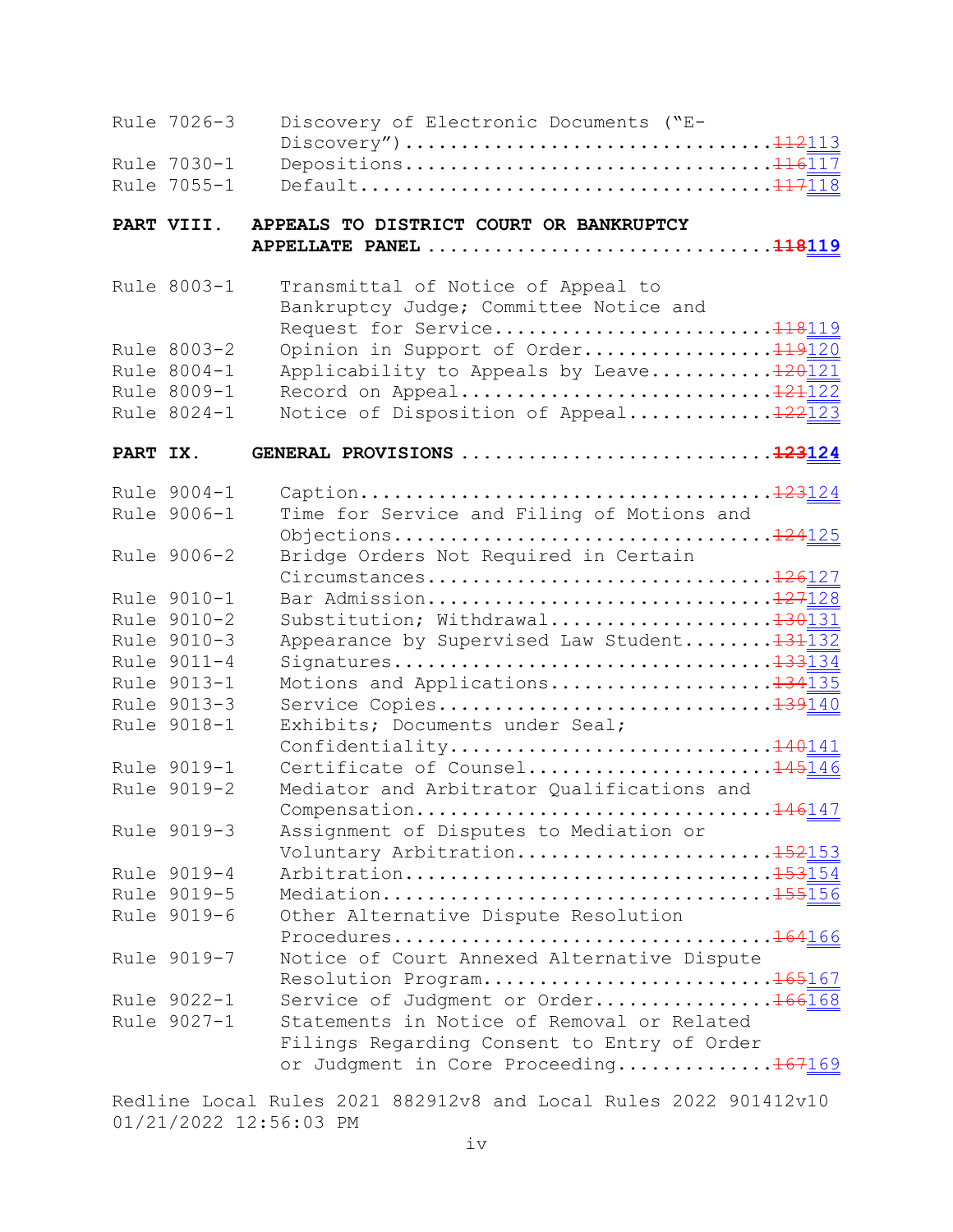|          | Rule 9029-2 | Modalities and Guidelines for Communication<br>and Cooperation Between Courts in Cross- |
|----------|-------------|-----------------------------------------------------------------------------------------|
|          |             | Border Insolvency Matters 168170                                                        |
|          | Rule 9029-3 | Hearing Agenda Required 169171                                                          |
|          | Rule 9033-1 | Transmittal to the District Court of                                                    |
|          |             | Proposed Findings of Fact and Conclusions of                                            |
|          |             |                                                                                         |
|          | Rule 9036-1 | Electronic Transmission of Court Notices;                                               |
|          |             | Service on Registered CM/ECF Users; Use of                                              |
|          |             | Technology in the Courtroom172174                                                       |
|          | Rule 9037-1 | Redaction of Personal Data Identifiers174176                                            |
|          |             |                                                                                         |
| PART X.  |             | MODALITIES OF COURT-TO-COURT COMMUNICATION  175177                                      |
| PART XI. |             |                                                                                         |

## **LOCAL FORMS**

| Fee Application Cover SheetLocal Form 101                                                          |
|----------------------------------------------------------------------------------------------------|
| Fee Application Attachment B Local Form 102                                                        |
| Chapter 13 Plan (2017)Local Form 103                                                               |
| Chapter 13 Plan AnalysisLocal Form 103A                                                            |
| Debtor(s) Certification of Plan Completion and<br>Request for Discharge (Chpt. 13) Local Form 104  |
| Debtor(s) Certification of Plan Completion and<br>Request for Discharge (Chpt. 11) Local Form 104A |
| Debtors (s) Certification of Plan Completion and<br>Without Discharge (Chpt. 13) Local Form 104B   |
| Motion and Order for Admission Pro Hac ViceLocal Form 105                                          |
| Government Attorney CertificationLocal Form 105A                                                   |
| Notice of MotionLocal Form 106                                                                     |
| Notice of Motion for Relief from StayLocal Form 106A                                               |
| Certificate of No ObjectionLocal Form 107                                                          |
| Summons and NoticeLocal Form 108                                                                   |
| Adversary Proceeding Cover SheetLocal Form 109                                                     |
| Application for Admission to Mediation/<br>Voluntary Arbitration Program RegisterLocal Form 110A   |
| Notice of Dispute Resolution AlternativesLocal Form 110B                                           |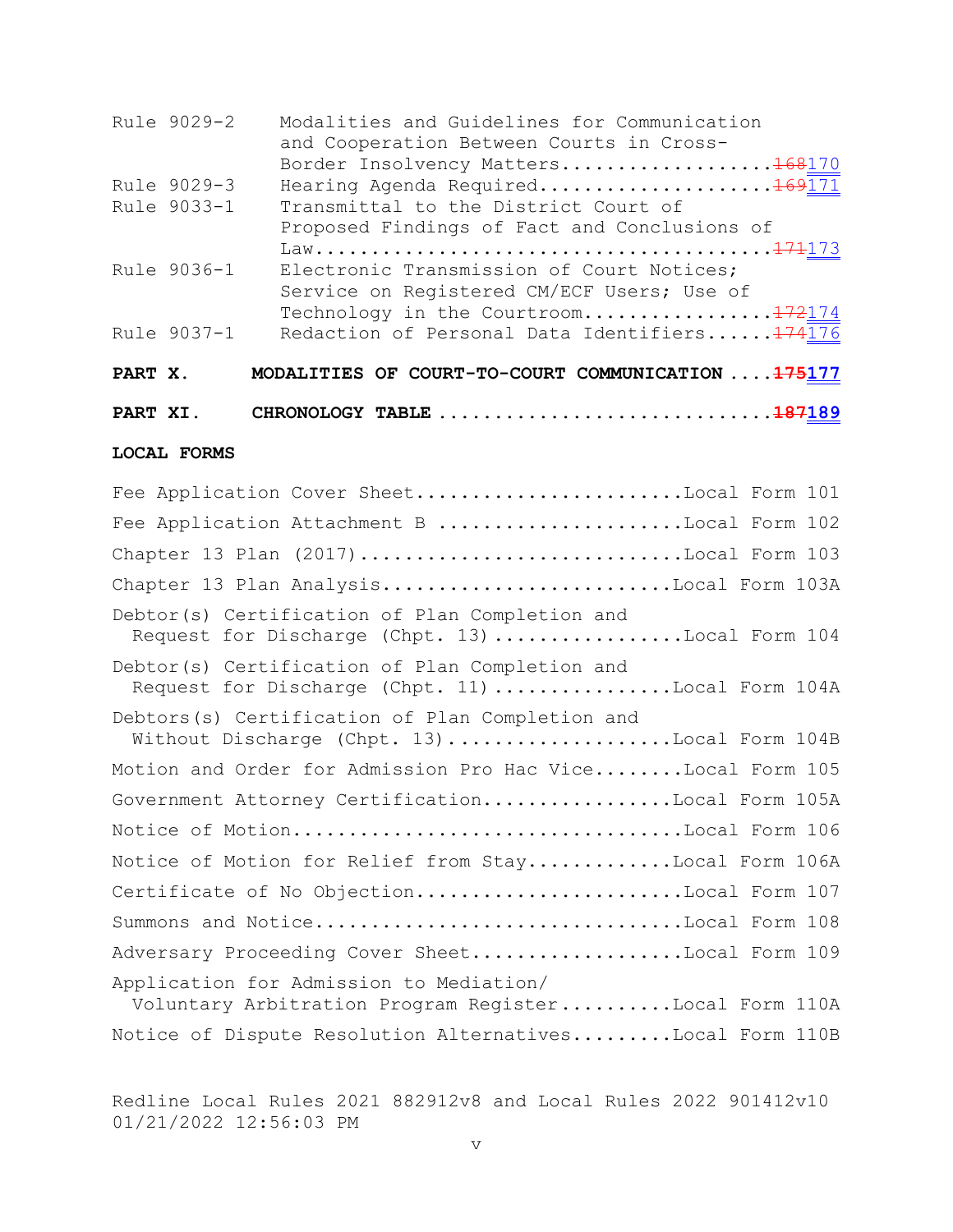| Notice of Agenda of Matters Scheduled                                                                     |
|-----------------------------------------------------------------------------------------------------------|
|                                                                                                           |
| Certificate of Retention of Debtor-In-Possession                                                          |
| in Chapter 11Local Form 112A                                                                              |
| Certificate of Trustee's Authorization<br>to Operate Debtor's Business in Chapter 7Local Form 112B        |
| Notice of Objection to ClaimLocal Form 113                                                                |
| Consent to Service of Documents by Receipt of ECF<br>Notice or by Email in Chapter 11 CasesLocal Form 114 |
| Order Under Fed R. Bankr. P. 1015(b) Directing<br>Joint Administration Of CasesLocal Form 115             |
| Order On Rule To Show Cause (Regarding Filing of<br>Amended Complaint with Revised Caption)Local Form 116 |
| Order On Rule to Show Cause (Regarding Failure<br>to File Creditor Matrix) Local Form 117                 |
| Certificate Pursuant to Del. Bankr. L.R. 9019-                                                            |
| Certificate Pursuant to Del. Bankr. L.R. 9019-                                                            |
| Notice of Corrected Social Security NumberLocal Form 120                                                  |
| Certificate of Service: Notice of Corrected<br>Social Security NumberLocal Form 121                       |
| Motion and Order for Approval for Law Student<br>Appearance (Certification by Law Student to              |
| be Admitted Pro Hac Vice) Local Form 122                                                                  |
| Motion for Redaction of Personally Identifiable<br>Information (General Filed Document) Local Form 123    |
| Motion for Redaction of Personally Identifiable<br>Information (Proof of Claim)Local Form 124             |
| Mediator Reaffirmation of QualificationsLocal Form 125                                                    |
| Suggestion of DeathLocal Form 126                                                                         |
| Application for Payment of Unclaimed Funds and<br>Proposed Form of Order and InstructionsLocal Form 127   |
| Certificate of No Objection on Application for<br>Payment of Unclaimed FundsLocal Form 127A               |
| Summons in Section 304 Ancillary ProceedingLocal Form 128                                                 |
|                                                                                                           |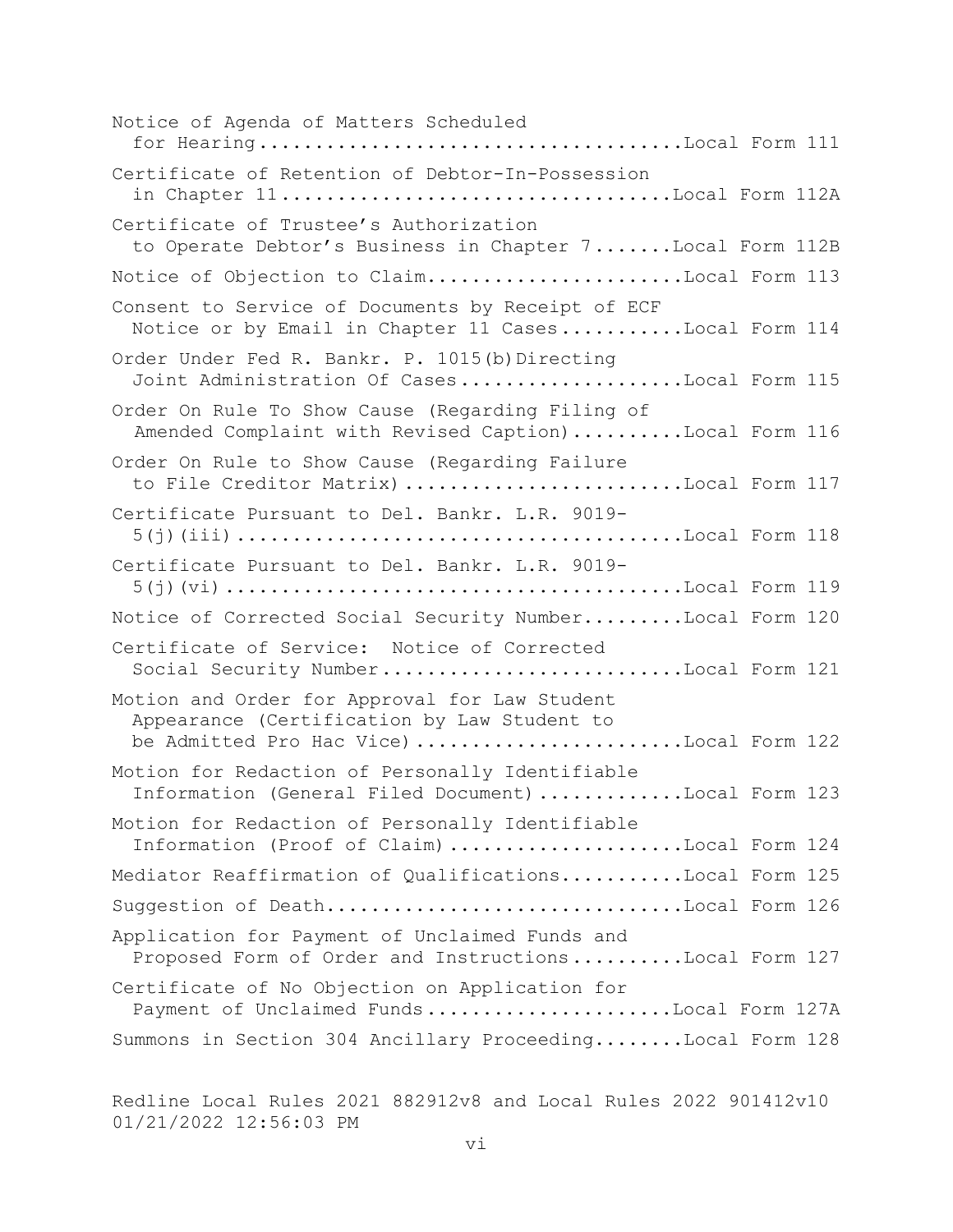| Certification of Debtor(s) Counsel Supporting<br>Supplemental Chapter 13 FeeLocal Form 129 |  |
|--------------------------------------------------------------------------------------------|--|
|                                                                                            |  |
| DeBN Noticing Request FormLocal Form 130                                                   |  |
| Motion for Interpleader Deposit and Proposed Form                                          |  |
|                                                                                            |  |
| Notice of Chapter 11 Bankruptcy Case (Corporate                                            |  |
|                                                                                            |  |
| Application to Pay Filing Fee In InstallmentsLocal Form 133                                |  |
| Claims Agent Retention Application and Proposed                                            |  |
| Form of Order Local Form 134                                                               |  |
| Order For Payroll DeductionLocal Form 135                                                  |  |
| Subchapter V Status ReportLocal Form 136                                                   |  |
| Small Business Debtor's Plan of Reorganization                                             |  |
| (or Liquidation) Local Form 137                                                            |  |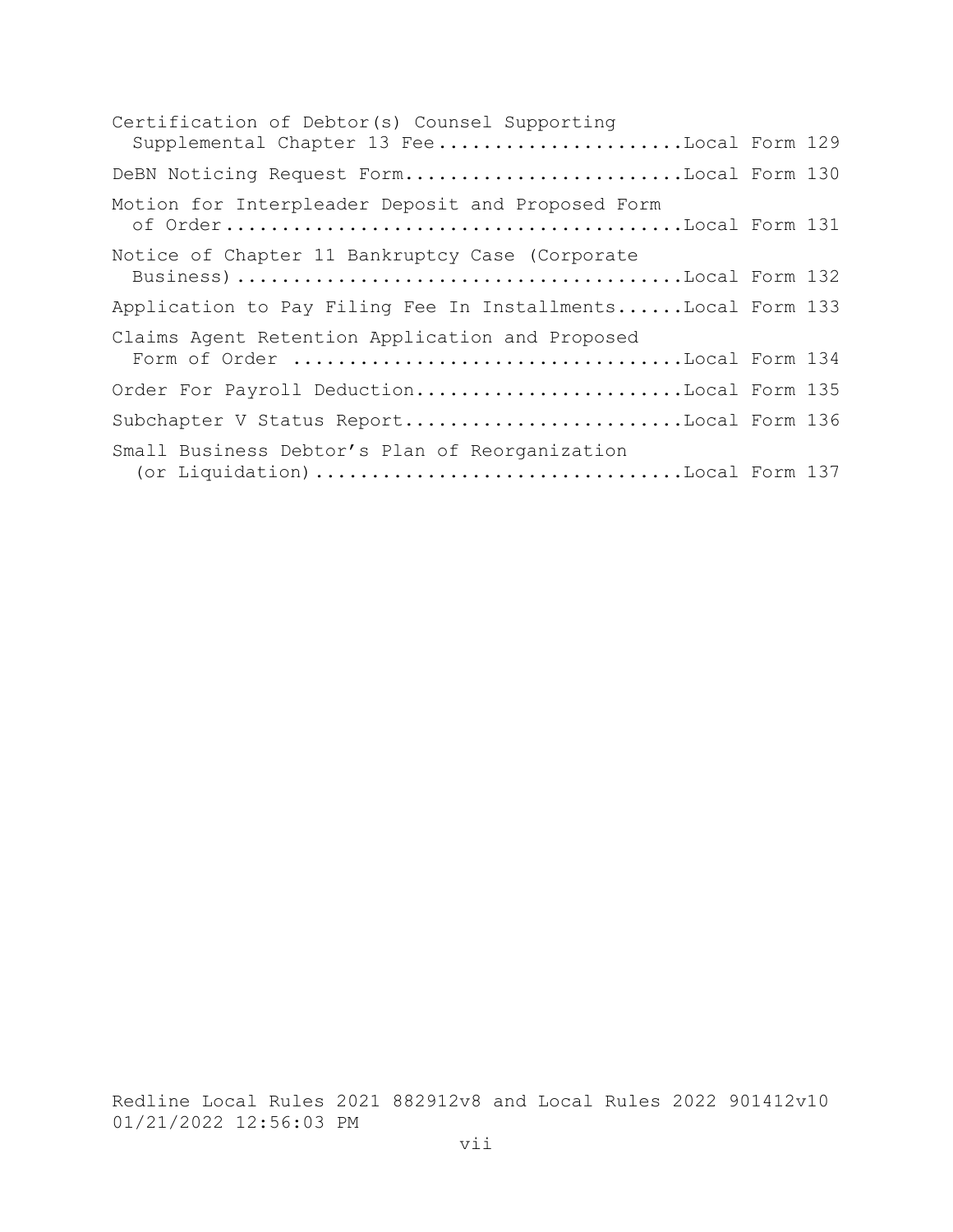## **PART I. COMMENCEMENT OF CASE; PROCEEDINGS RELATING TO PETITION AND ORDER FOR RELIEF**

#### **Rule 1001-1 Scope of Rules**.

- (a) Title and Citation. These rules ("Local Rules" or "Rules") shall be known as the "Local Rules of Bankruptcy Practice and Procedure of the United States Bankruptcy Court for the District of Delaware" (the "Court"). They may be cited as "Del. Bankr. L.R. \_\_."
- (b) Application. These Local Rules shall be followed insofar as they are not inconsistent with the Bankruptcy Code (the "Code") and the Federal Rules of Bankruptcy Procedure ("Fed. R. Bankr. P."). These Local Rules may be amended from time to time by the Chief Judge of the Court, subject to approval by the Chief Judge of the United States District Court for the District of Delaware (the "District Court") and after a reasonable notice and comment period (the "Notice and Comment Period"). The Notice and Comment Period will be determined by the Chief Judge of the Court and displayed on the Court's website (defined below). The Local Bankruptcy Forms of the Court (the "Local Forms") may be revised from time to time, subject to approval by the Chief Judge of the Court and the Clerk of the Court (the "Clerk"). These Local Rules, the Local Forms, the Clerk's Office Procedures, General Orders and each Judge's chambers procedures are available on the Court's website at www.deb.uscourts.gov (the "Court's website"). Unless otherwise noted in these Local Rules or ordered by the Court, all filings in the District of Delaware relating to cases under Title 11 shall be made with the Clerk and shall be governed by these Local Rules, in addition to the Fed. R. Bankr. P. The Federal Rules of Civil Procedure ("Fed. R. Civ. P.") are applicable only to the extent provided herein or in the Fed. R. Bankr. P.
- (c) Modification. The application of these Local Rules in any case or proceeding may be modified by the Court in the interest of justice.
- (d) Effective Date. These Local Rules will be effective on February 1, 20212022.
- Redline Local Rules 2021 882912v8 and Local Rules 2022 901412v10 01/21/2022 12:56:03 PM (e) Relationship to Prior Rules; Actions Pending on Effective Date. These Local Rules supersede all previous Local Rules promulgated by the Court, but do not affect any General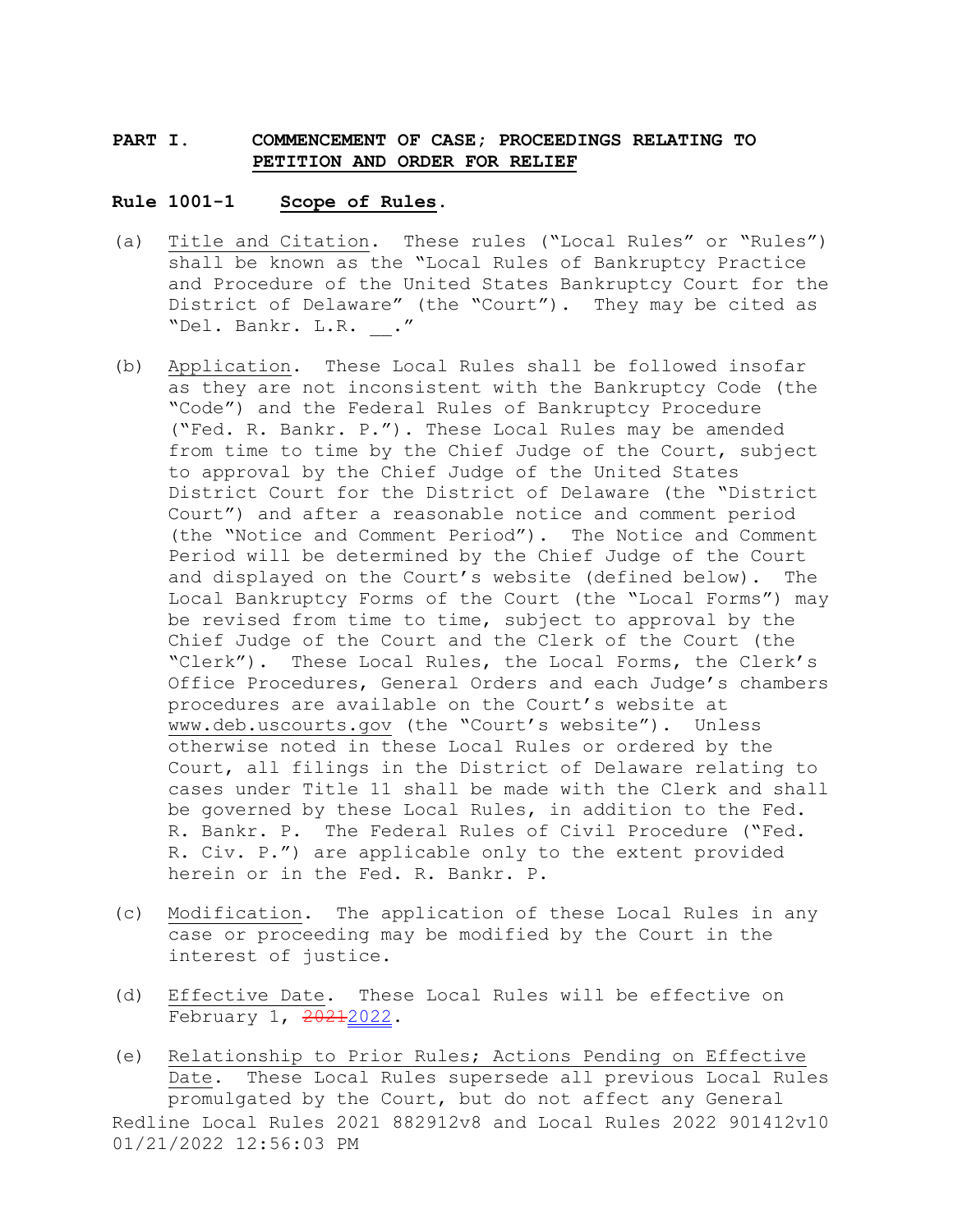Order issued by the Court or any chambers procedures of any Judge of the Court. They shall govern all cases or proceedings filed after their effective date. They shall also apply to all proceedings pending on the effective date, except to the extent that the Court finds they would not be feasible or would work injustice.

(f) Relationship to District Court Rules. Except as otherwise provided in the local rules for the District Court (the "District Court Rules") with respect to bankruptcy appeals, the District Court Rules shall apply to all filings to be determined by the District Court, whether initially filed in the District Court or the Bankruptcy Court, including, but not limited to, any briefing in connection with any motion to withdraw the reference from the Bankruptcy Court of a matter or proceeding. For the avoidance of doubt, however, the District Court's standing order dated October 2, 2014, requiring that all electronic filings be submitted by 6:00 p.m. Eastern Time will not apply to filings that are made in the Bankruptcy Court.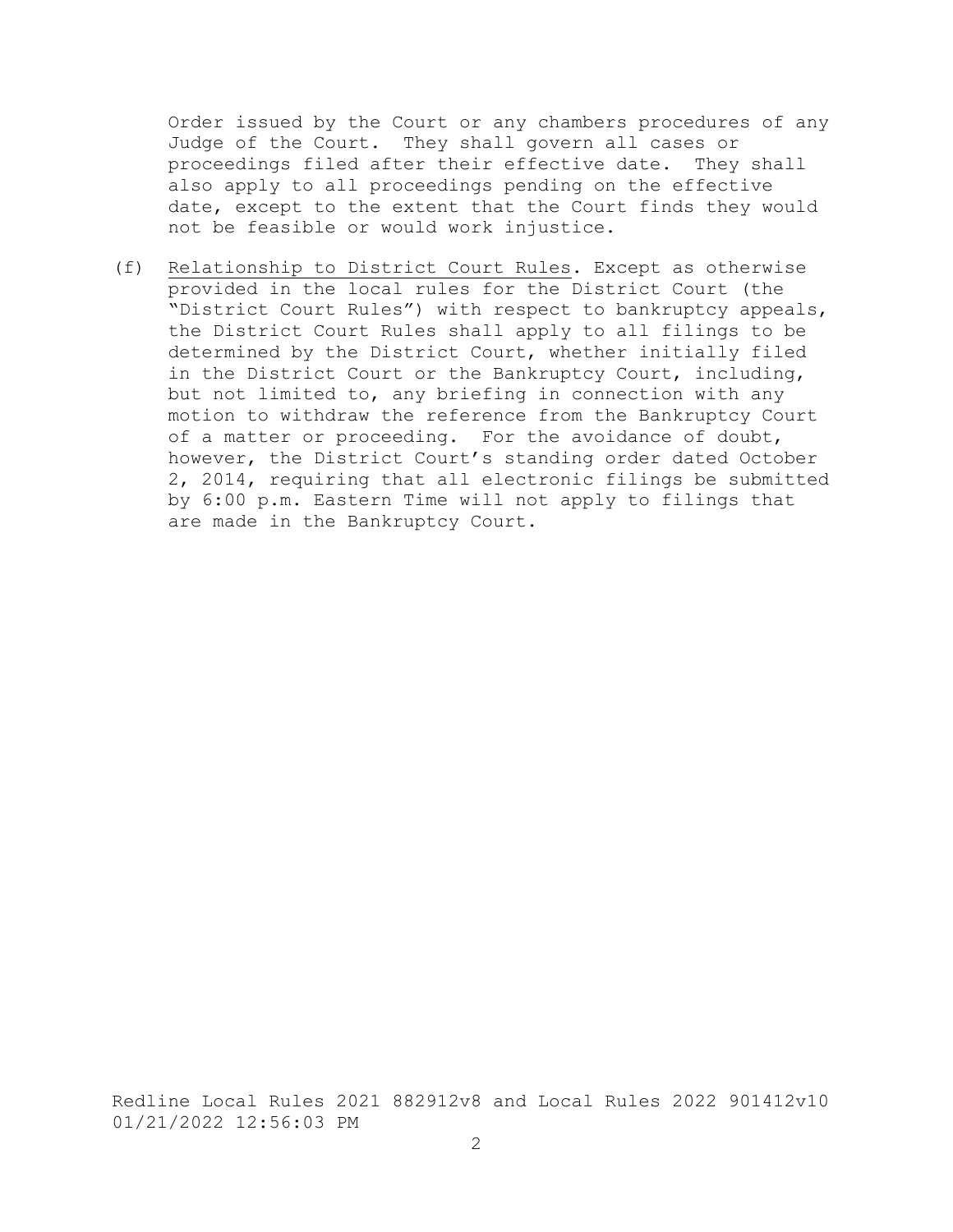### **Rule 1002-1 Commencement of Case**.

- (a) Petitions Generally. All petitions shall be in compliance with the requirements set forth in the Clerk's Office Procedures, the Code, the Fed. R. Bankr. P. and their official forms ("Official Form") and these Local Rules.
- (b) Petitions by Non-Individuals. Any petitioner other than an individual shall be represented by counsel admitted to practice in the District Court. In a voluntary case filed for a non-individual debtor, there shall be filed on the petition date a resolution or other document authorizing the commencement of the bankruptcy case executed or otherwise approved by the person, entity, or governing body, as applicable, whose approval is required for the commencement of a bankruptcy case under applicable law.
- (c) Notice Regarding Filing of a Chapter 11 or Chapter 15 Petition. Unless there are exigent circumstances, counsel for the debtor or foreign representative, as applicable, shall contact the United States Trustee and the Clerk at least two (2) business days prior to filing a voluntary petition for relief under chapter 11 or chapter 15 of the Bankruptcy Code, for the purpose of advising the United States Trustee and the Clerk of the anticipated filing of the petition (without disclosing the identity of the debtor) and the matters on which the debtor intends to seek immediate relief. Counsel shall also comply with the noticing provisions set forth in Local Rule 9013-1(m)(iii).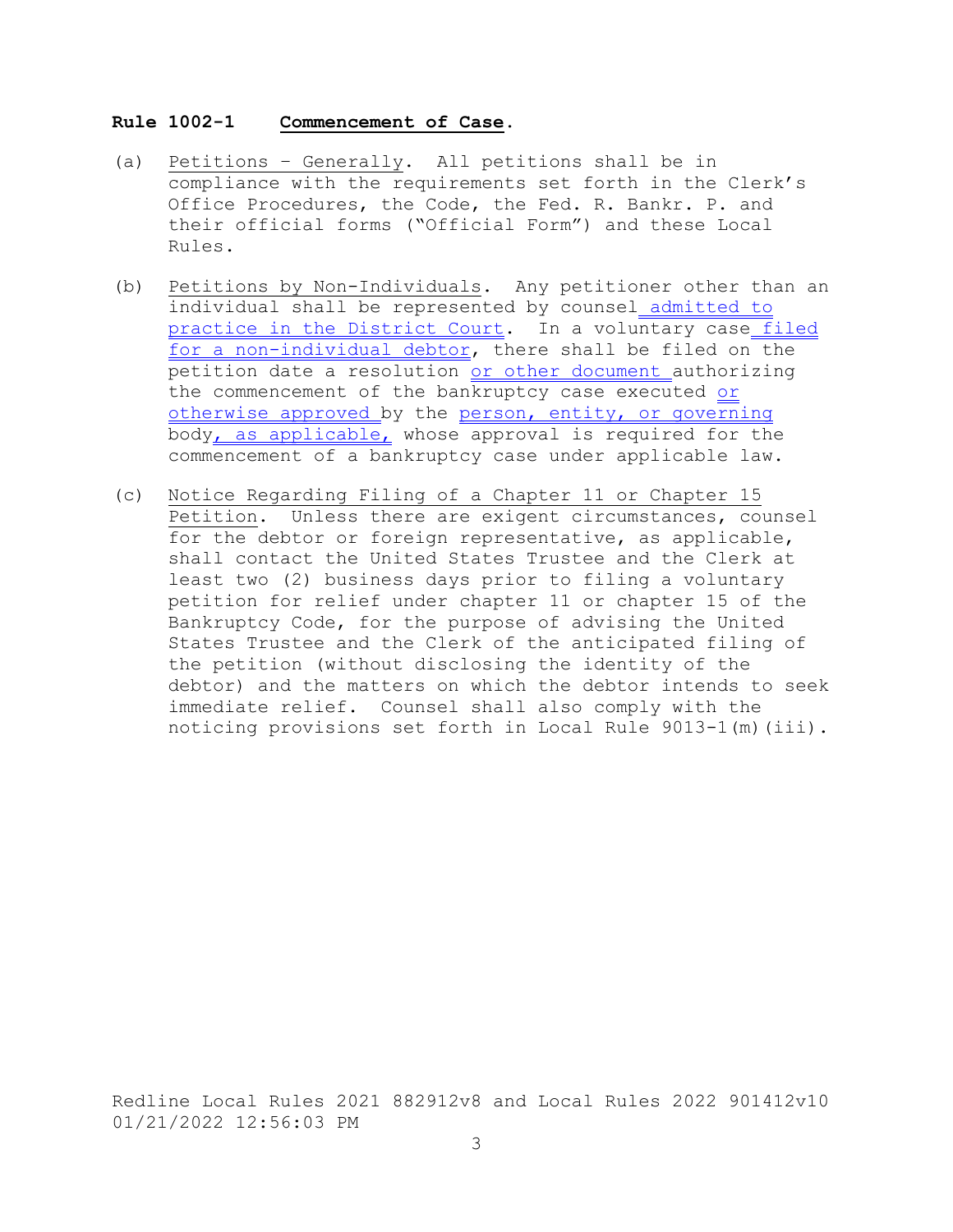# **Rule 1003-1 Entry of Order for Relief on Involuntary**

**Petition**. An order for relief on an involuntary petition will be entered only after (i) the filing of a consent to its entry by the putative debtor, (ii) the filing of a certification of counsel by Delaware Counsel that the petition has been served in accordance with the Rules and that no answer has been filed by the putative debtor within the time permitted or (iii) a hearing duly noticed under the Rules.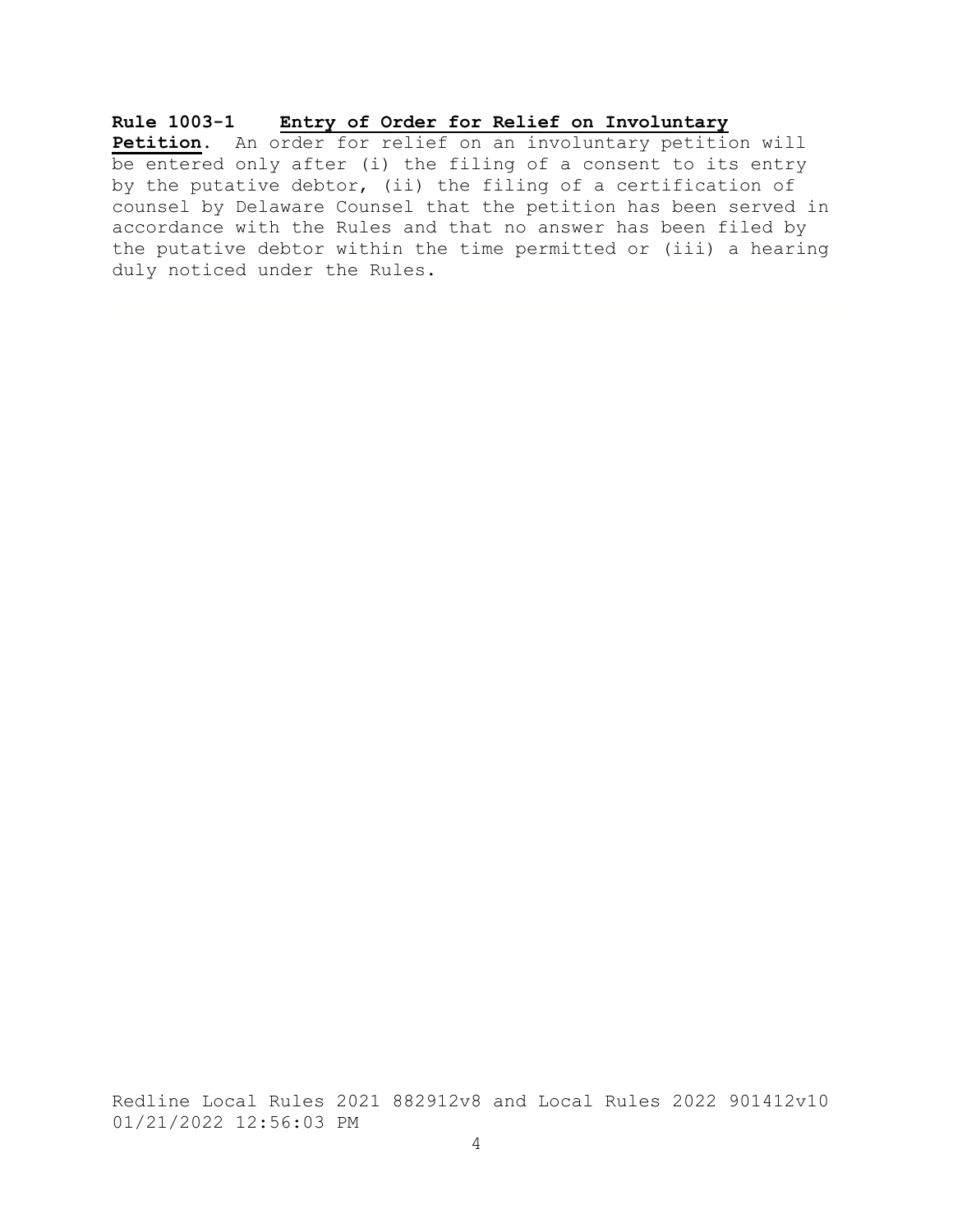#### **Rule 1006-1 Filing Fees**.

- (a) Petition Filing Fees. Petition filing fees are due at the time of filing, except as expressly provided in this Local Rule.
- (b) Payment of Filing Fee in Installments. Individual filers may file with the petition an Application to Pay Filing Fee in Installments substantially in conformity with Local Form 133. The number of installments shall not exceed four (4). The Court will issue an order regarding such application, without need for a hearing, unless the Court directs otherwise. Failure to comply with the provisions of the order may result in dismissal of the case.
- (c) Application for Waiver of Fee in an Individual Chapter 7 Case. An individual chapter 7 filer may file an Application for Waiver of the Chapter 7 Filing Fee substantially in compliance with the Official Form. An order will be entered regarding such application, without need for a hearing, unless the Court directs otherwise.
- (d) Case Reopening Fees. Case reopening fees are due at the time of filing of a motion to reopen unless the reopening is (i) to correct an administrative error, (ii) to take action relating to the debtor's discharge or (iii) accompanied by a request that the reopening fee be waived or deferred.
- (e) Schedule of Fees. The schedule of fees is available at the Clerk's Office and on the Court's website.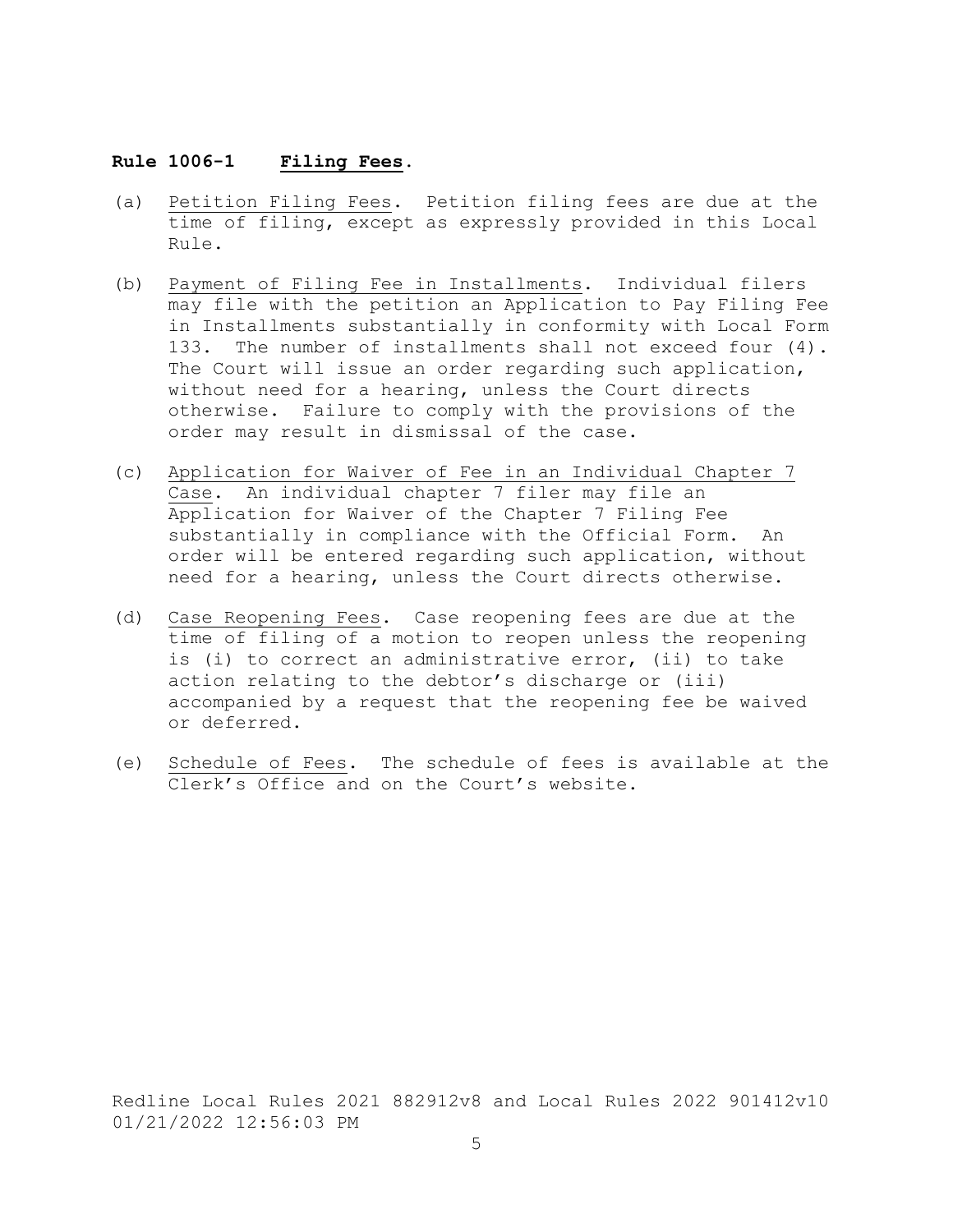#### **Rule 1007-1 Lists, Schedules and Statements**.

- (a) Required Lists, Schedules and Statements. Required lists, schedules and statements of financial affairs shall be filed in accordance with the Fed. R. Bankr. P., the Code and these Local Rules and shall be in compliance with the appropriate Official Form and Local Forms, if any. The Clerk's Office Procedures should be consulted for a list of such requirements. If a filing party wishes to redact or omit information required by any Official Bankruptcy Form, such party must file a motion seeking approval to do so on or before the date the subject form is filed.
- (b) Time for Filing Schedules and Statement of Financial Affairs in a Voluntary Chapter 11 Case. In a voluntary chapter 11 case, if the bankruptcy petition is accompanied by a list of all the debtor's creditors and their addresses, in accordance with Local Rule 1007-2, and if the total number of creditors in the debtor's case (or, in the case of jointly administered cases, the debtors' cases) exceeds 200, the time within which the debtor shall file its Schedules and Statement of Financial Affairs required under the Fed. R. Bankr. P. shall be extended to twentyeight (28) days from the petition date. Any further extension shall be granted, for cause, only upon filing of a motion by the debtor on notice in accordance with these Local Rules.
- (c) Filing of Schedules in Jointly Administered Chapter 11 Cases. Notwithstanding any order jointly administering related cases, Schedules and Statements of Financial Affairs and any amendments thereto shall be filed for each debtor and docketed in that debtor's case, as well as in the main case. The statistical information requested by CM/ECF upon docketing shall be filled out for each separate debtor.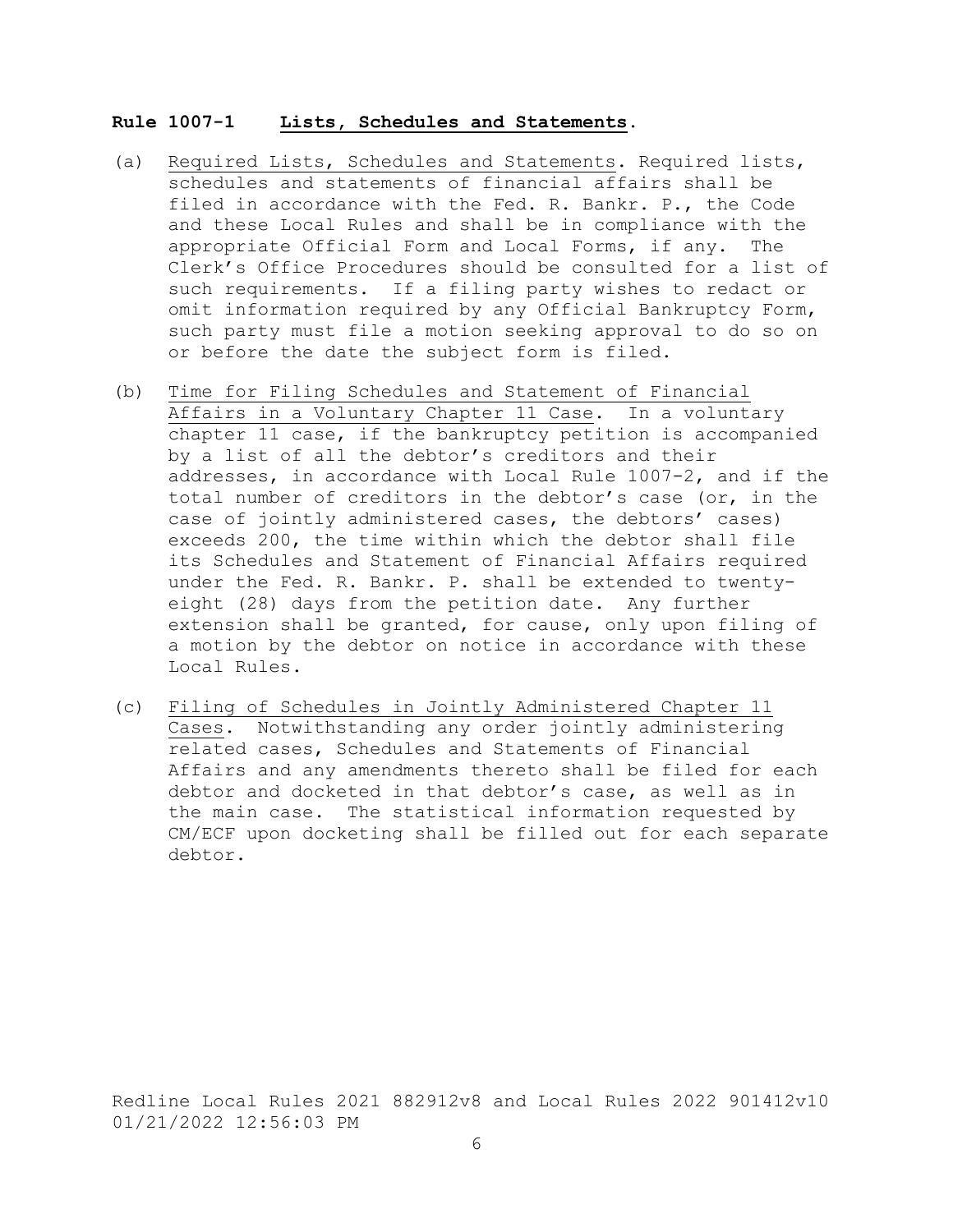### **Rule 1007-2 List of Creditors/Mailing Matrix.**

- (a) In all voluntary cases, the debtor shall file with the petition a list containing the name and complete address of each creditor in such format as directed by the Clerk's Office Procedures.
- (b) In all voluntary cases involving individual debtors, in the event a prior bankruptcy case was pending within one (1) year before the filing of the case in connection with the debtor or a co-debtor, such list shall also include the name and complete address of each party and any counsel that entered its appearance in such case. In the event a foreclosure, repossession, or other action to enforce a claim against property of the debtor or a co-debtor was pending within one (1) year before the filing of the case, such list shall also include the name and complete address of each party and any counsel that entered an appearance in such action. In an involuntary case, such list must be filed by the debtor within fourteen (14) days after the petition date.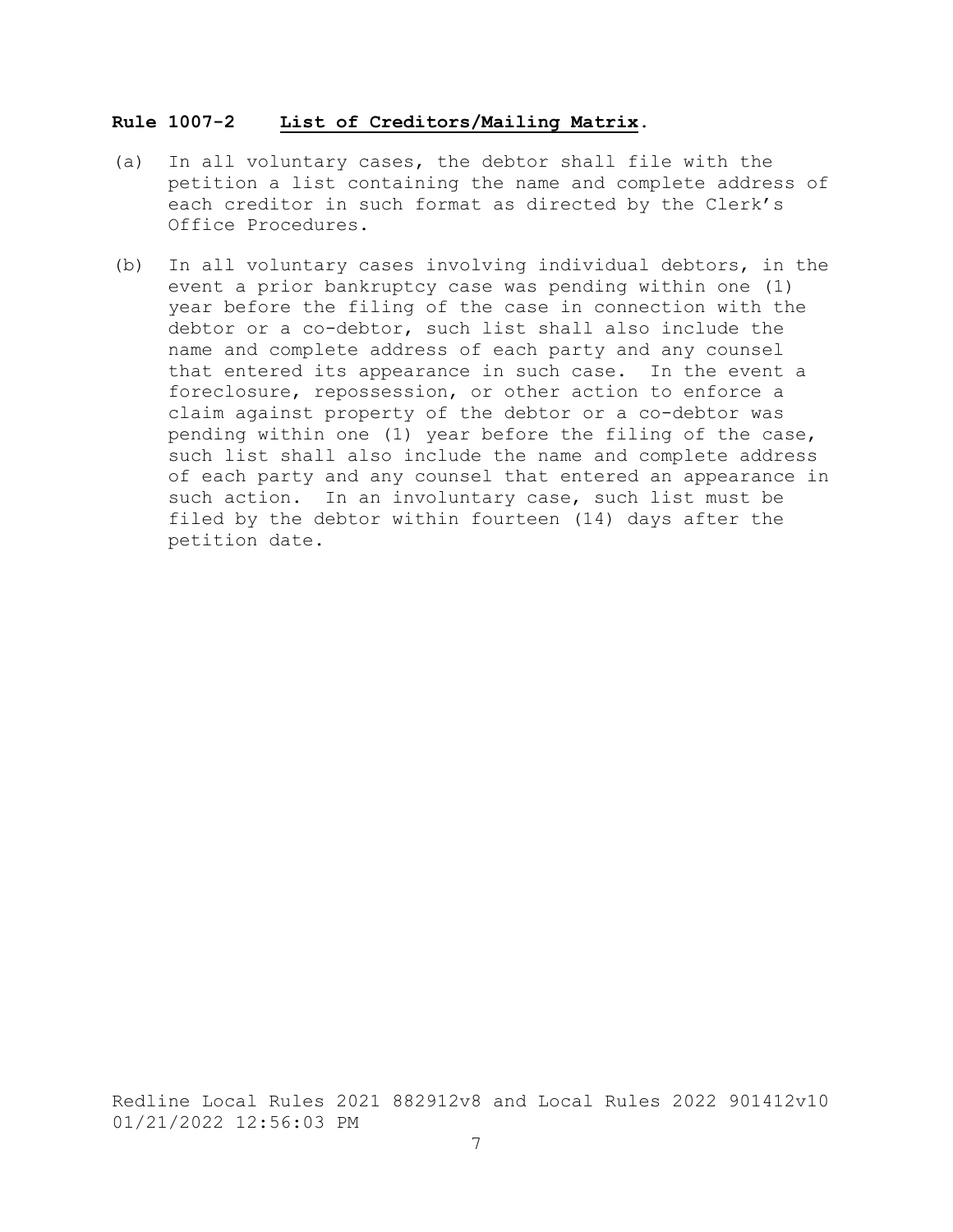## **Rule 1009-1 Notice by Chapter 7, Chapter 12 or Chapter 13 Debtor to Creditors Not Scheduled Prior to Meeting of Creditors.**

If at any time after the Court issues notice of the meeting of creditors under 11 U.S.C. § 341 in a chapter 7, chapter 12 or chapter 13 case the debtor amends Schedule D, E or F and/or the creditor matrix to add any creditor(s), the following procedures shall apply:

- (a) The debtor shall pay the prescribed filing fee;
- (b) The debtor shall serve upon such additional creditor(s) by first class mail:
	- (i) A copy of the original notice of meeting of creditors under 11 U.S.C. § 341;
	- (ii) A notice informing the creditor of the right to file a proof of claim by the later of the bar date in the original notice or twenty-one (21) days from the date of a later notice;
	- (iii) A notice informing the creditor of the automatic extension of time to file a complaint under Local Rules 4004-1 and 4007-1; and
- (c) The debtor shall file a certificate of service with the Court and provide an amended creditor matrix to the Clerk within forty-eight (48) hours of filing the amended schedules or filing any schedules that contain creditors who were not listed on the original creditor matrix.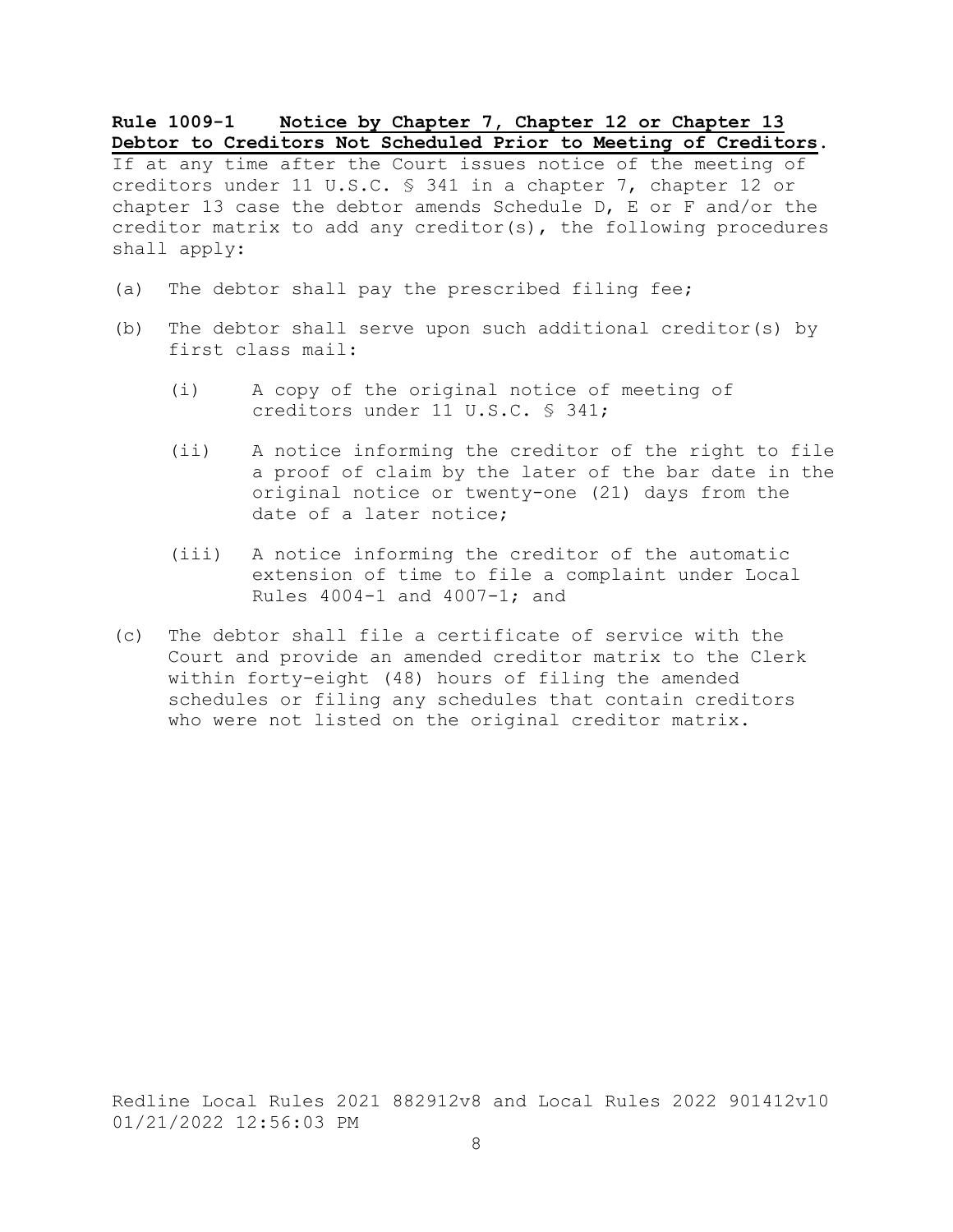**Rule 1009-2 Notice of Amendment of Schedules in Chapter 11 Cases.** Whenever the debtor or trustee in a chapter 11 case amends the debtor's schedules to change the amount, nature, classification or characterization of a debt owing to a creditor, the debtor or trustee shall, within fourteen (14) days, transmit notice of the amendment to the creditor and notice of the creditor's right to file a proof of claim by the later of the bar date (if any) or twenty-one (21) days from the date of the notice. The debtor or trustee shall file a certificate of service of the notice with the Clerk within seven (7) days.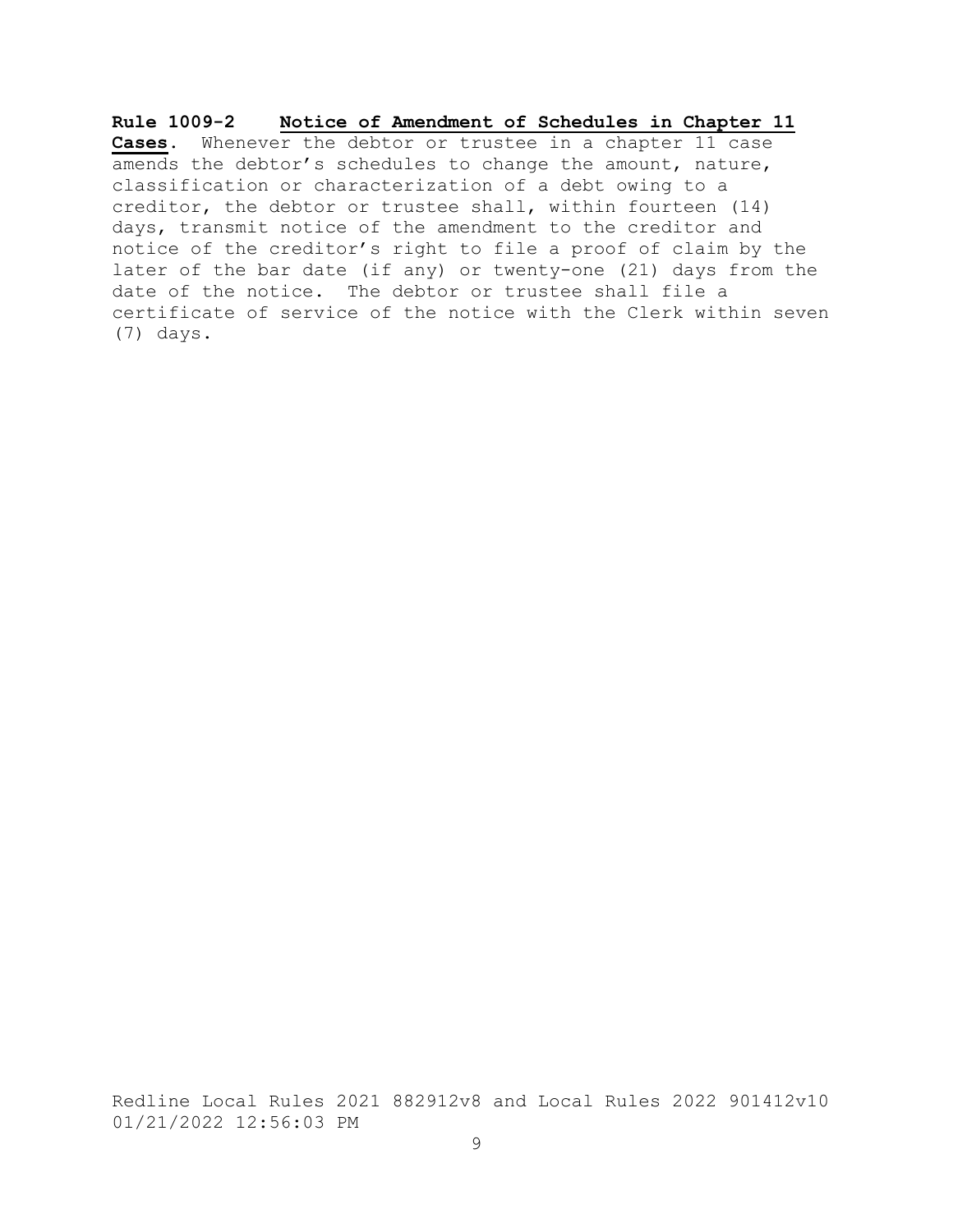**Rule 1014-1 Transfer of Cases or Adversary Proceedings to Another District**. If a case or adversary proceeding is ordered transferred from this district, unless the transfer order is stayed, the Clerk shall, within seven (7) days of entry of such order, send to the transferee Court by overnight courier (or electronically at the transferee Court's option) (a) certified copies of the Court's or the District Court's order (and opinion, if any) transferring the case, and the docket entries in the case or adversary proceeding and (b) all pleadings that have been filed in the case or adversary proceeding. When transfer is ordered by the District Court, the Clerk of the District Court shall transmit the order of the District Court Judge to the Clerk, who shall transfer the file as set forth above.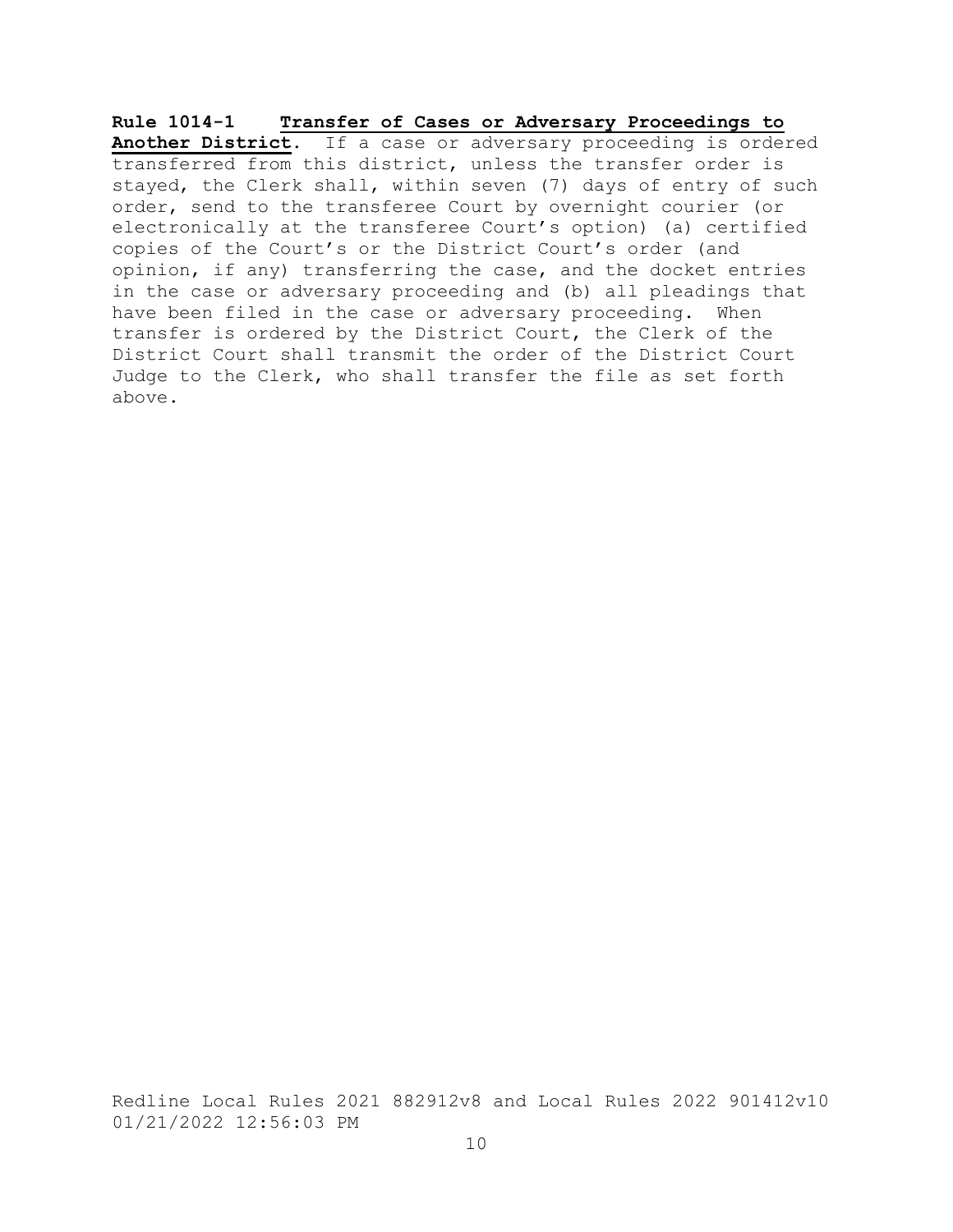**Rule 1015-1 Joint Administration of Cases Pending in the Same Court**. An order of joint administration may be entered, without notice and an opportunity for hearing, upon the filing of a motion for joint administration pursuant to Fed. R. Bankr. P. 1015, supported by an affidavit, declaration or verification, which establishes that the joint administration of two or more cases pending in this Court under title 11 is warranted and will ease the administrative burden for the Court and the parties. An order of joint administration entered in accordance with this Local Rule may be reconsidered upon motion of any party in interest at any time. An order of joint administration under this Local Rule is for procedural purposes only and shall not cause a "substantive" consolidation of the respective debtors' estates.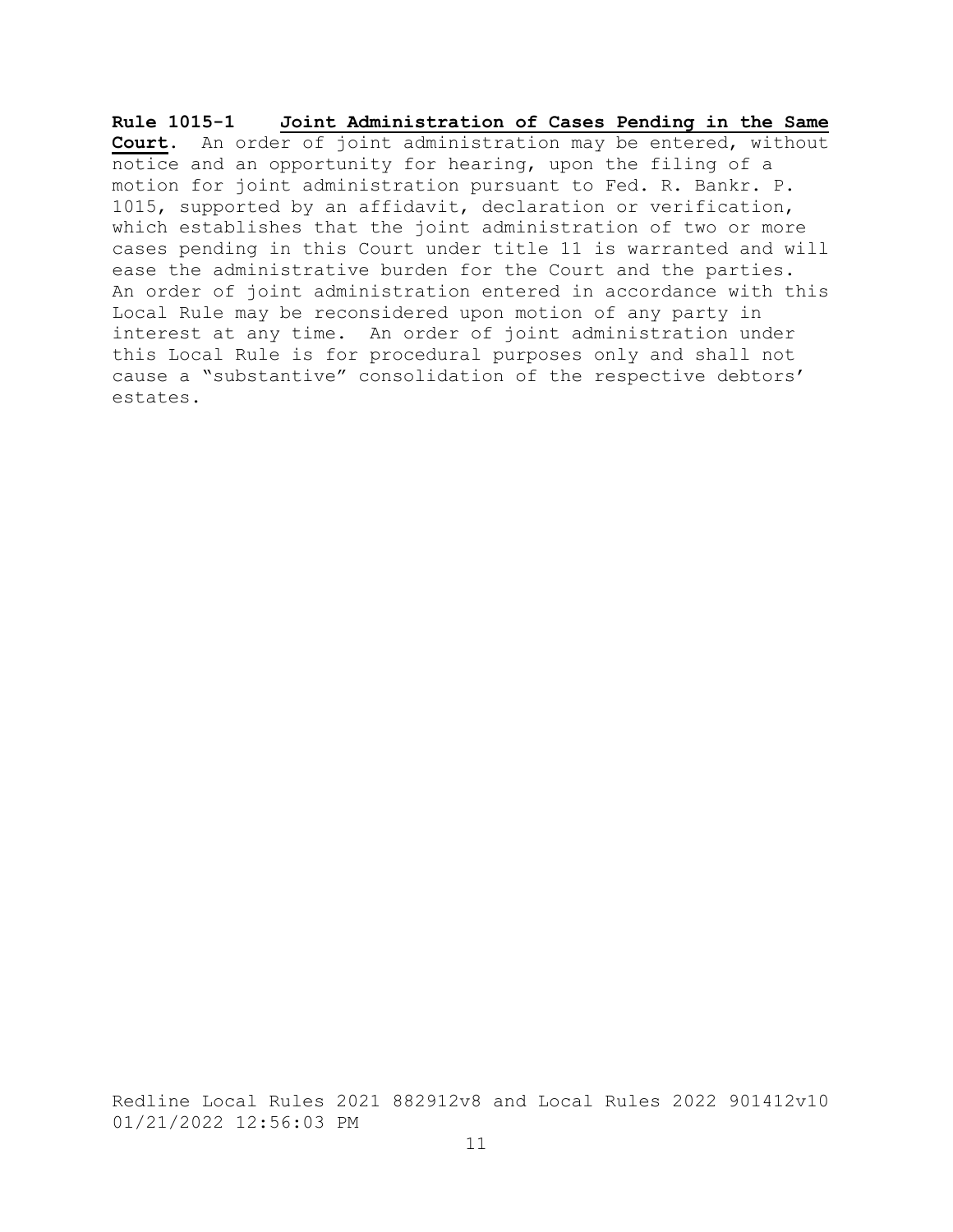**Rule 1016-1 Suggestion of Death**. The attorney for the Debtor(s) shall file a notice of the Debtor(s) death in the bankruptcy case as soon as possible after verifying that the Debtor(s) is deceased in compliance with Local Form 126.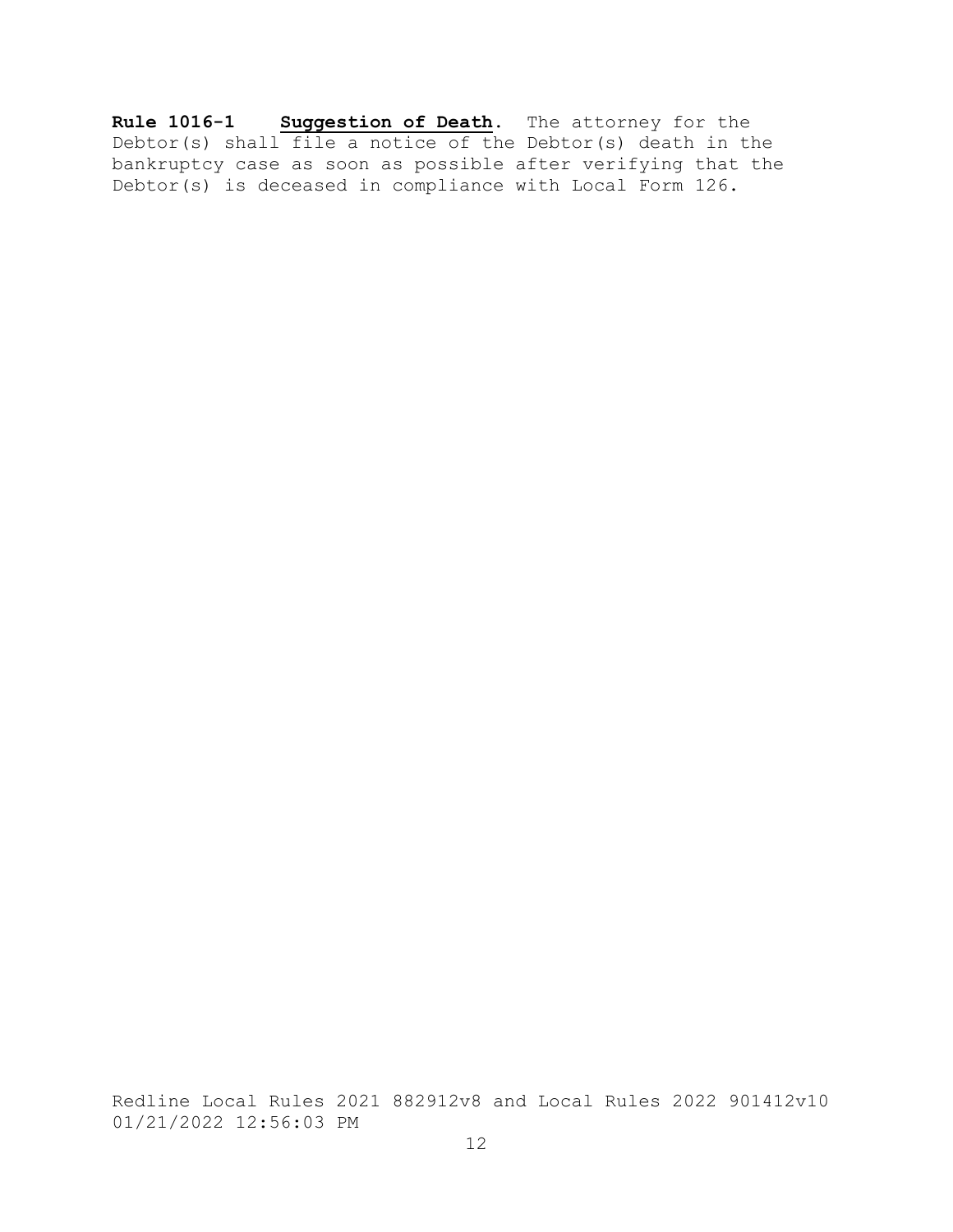**Rule 1017-1 Petition Deficiencies**. A debtor filing a petition under chapter 7, chapter 12 or chapter 13 of the Code without all the documents required by the Fed. R. Bankr. P., the Code, these Local Rules and the Clerk's Office Procedures will receive a deficiency notice specifying time limits for the filing of the required documents. If the required documents are not filed by the deadline specified in such notice, and the debtor has neither sought nor obtained an extension of such deadline from the Court, the petition may be dismissed.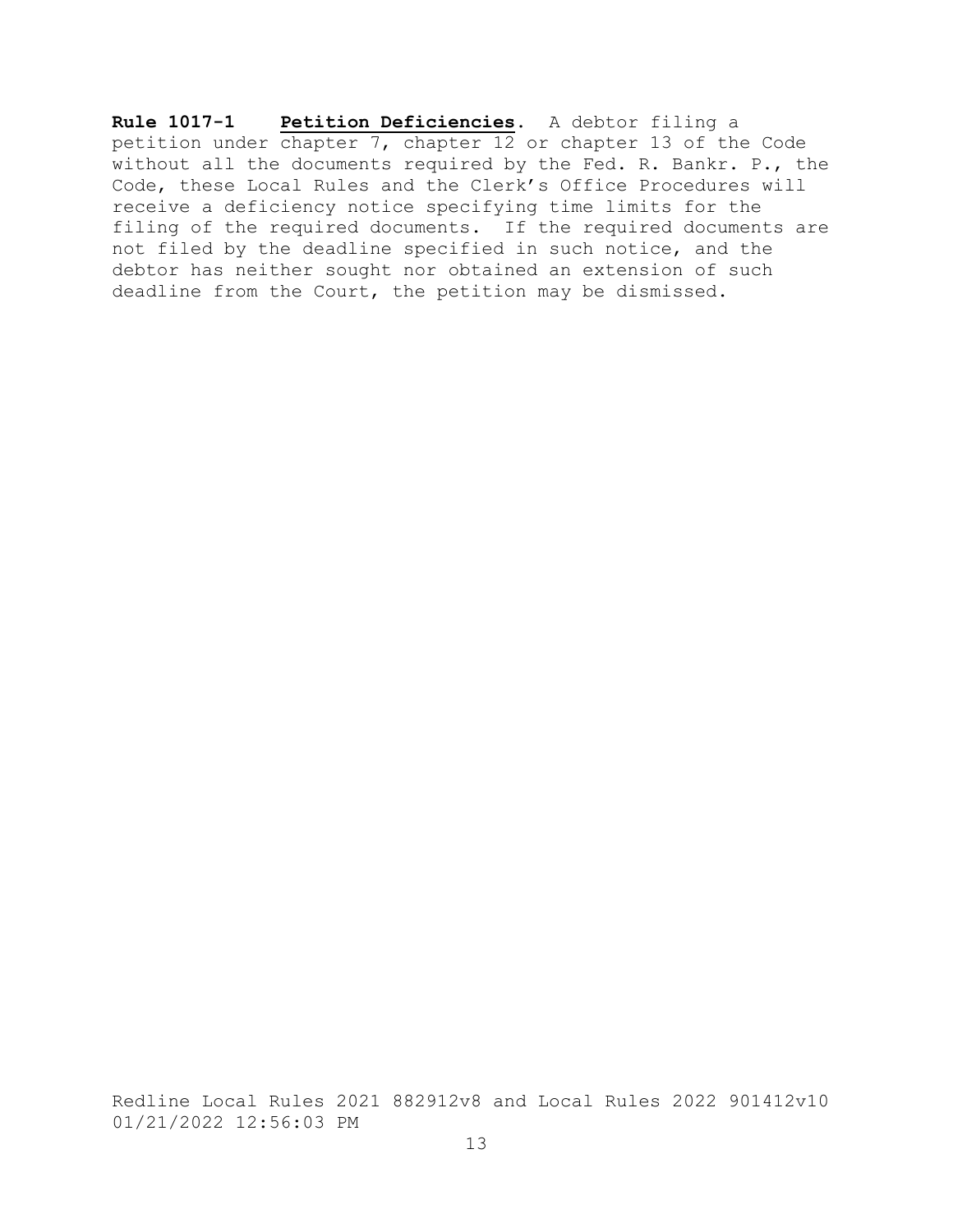**Rule 1017-2 Dismissal of Chapter 11 Case**. No chapter 11 case (even one which is jointly administered with another case) shall be dismissed except by separate order, with notice provided by the claims agent (if one has been appointed) as required by Fed. R. Bankr. P. 1017 and 2002(a)(4).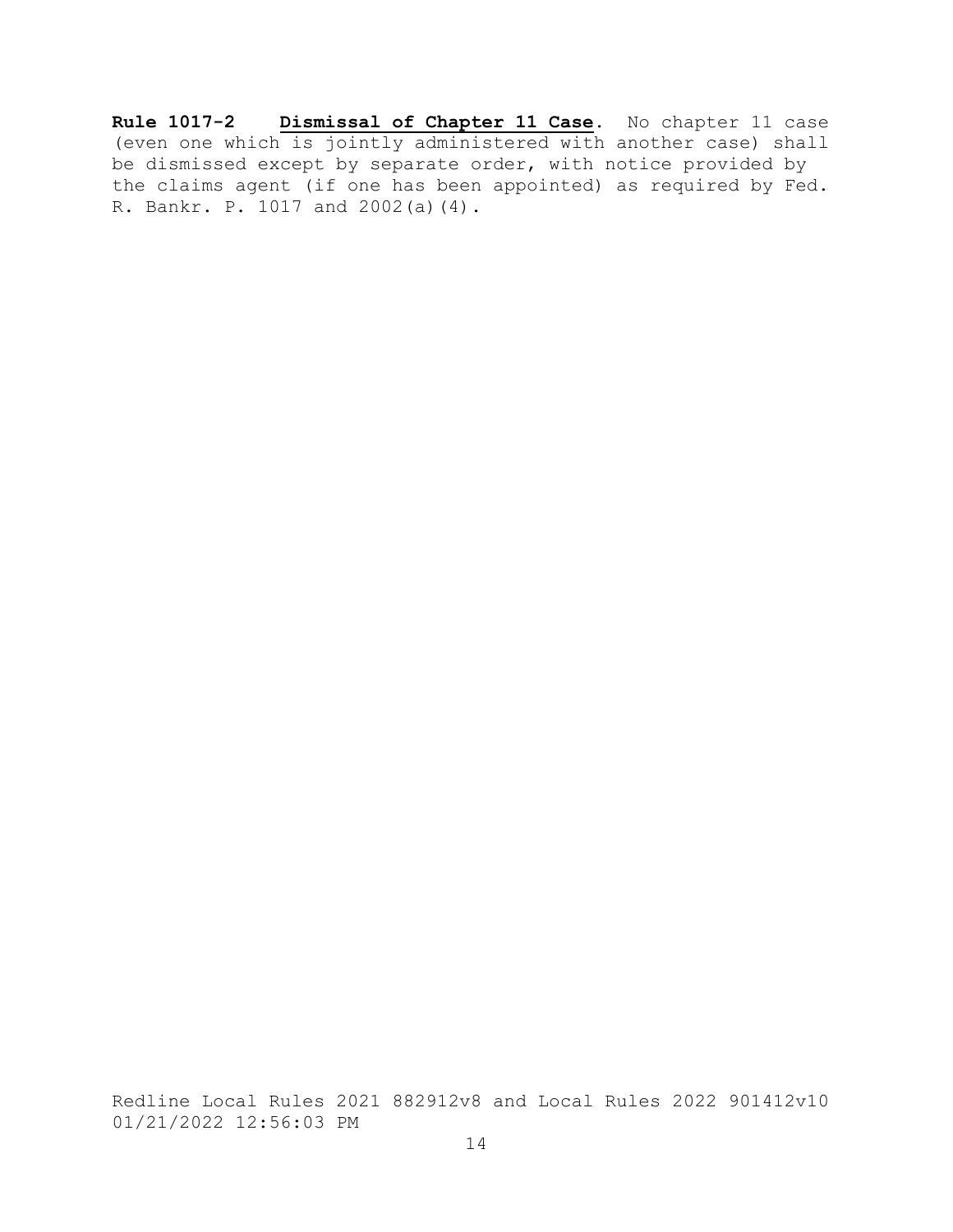### **Rule 1017-3 Closing of Cases by Substantive Consolidation.**

Whenever cases are sought to be substantively consolidated, whether in a plan of reorganization or motion, the plan proponent or movant shall present a separate proposed order for each case to be consolidated. Such order shall provide for the closing of each case, except for the remaining consolidated debtor case, and shall be docketed in each respective debtor's docket.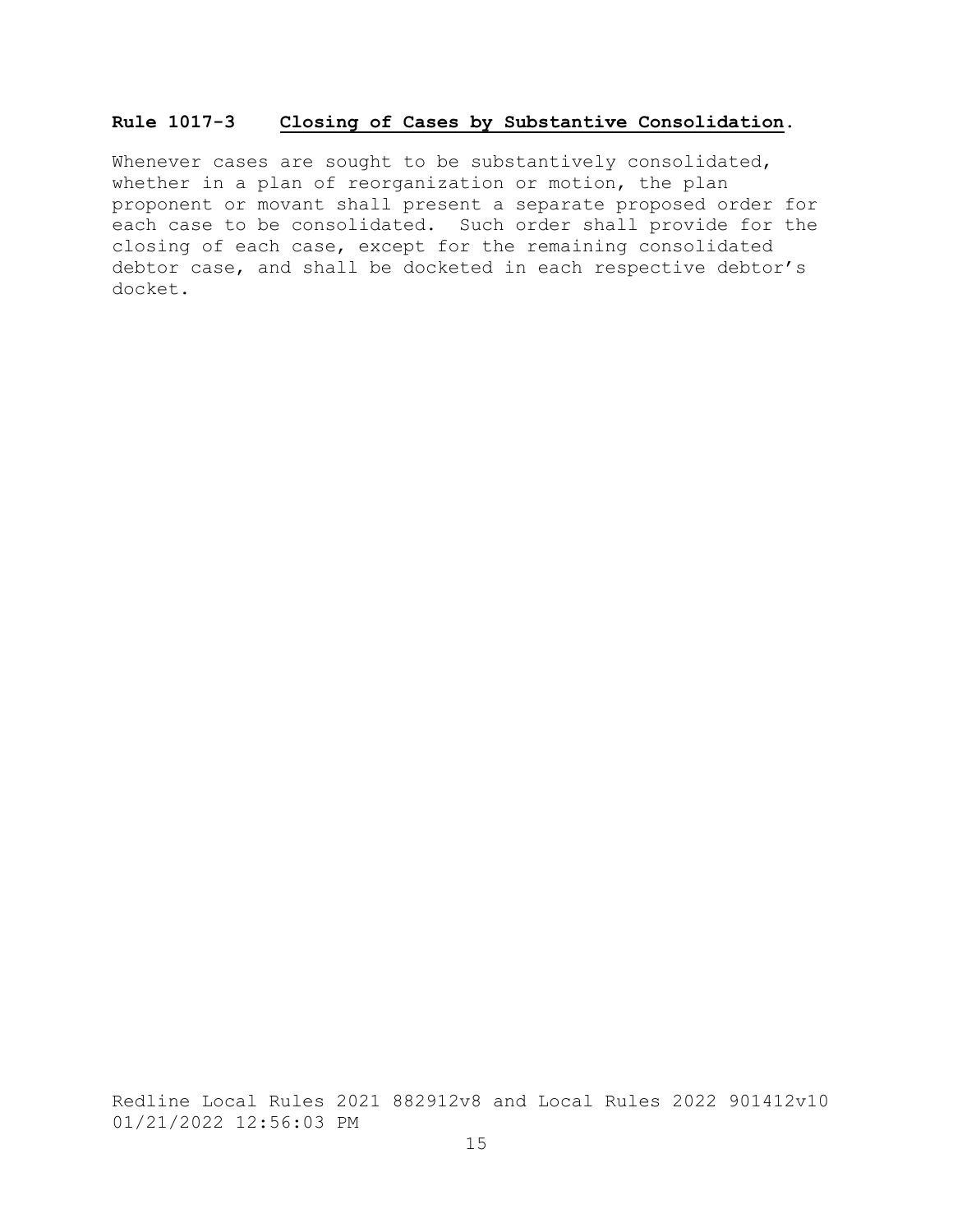# **PART II. OFFICERS AND ADMINISTRATION; NOTICES; MEETINGS; EXAMINATIONS; ELECTIONS; ATTORNEYS AND ACCOUNTANTS**

# **Rule 2002-1 Notices to Creditors, Equity Security Holders, United States and United States Trustee**.

- (a) Chapter 11 Hearings.
	- (i) Omnibus Hearings. In any chapter 11 case, the Court may, sua sponte or upon motion of a party in interest, enter an order setting omnibus hearing dates for the case. Any such order shall be entered on the docket and be made available to anyone interested in obtaining a copy from (i) the Court or (ii) counsel for the debtor. Time permitting, on each omnibus hearing date, the Court will hear all motions timely filed under these Local Rules by any party in interest in the case in the order set forth in the hearing agenda filed pursuant to Local Rule 9029-3, unless the Court directs otherwise.
	- (ii) Special and Emergency Hearings. In any chapter 11 case, the Court may, sua sponte or upon request of a party in interest, schedule a special or emergency hearing date in a case for a specific motion or other issues such as a discovery dispute. The party requesting such a special hearing (or if requested by the Court, a party directed by the Court) shall promptly file a notice of hearing on the docket specifying the date and time of the hearing and the general issue before the Court,  $e.g.,$  the title of the motion, "discovery conference," etc. The subject matter of the special hearing will be limited to the issues identified in the notice and no party in interest may present any additional motion or issue at the hearing without leave of the Court.
- (b) Service. In chapter 11 and chapter 15 cases, all motions (except matters specified in Fed. R. Bankr. P. 2002(a)(1), (4), (5), (7), 2002(b), 2002(f) and 2002(q) and Local Rules 4001-1 and 9013-1) shall be served only upon counsel for the debtor, counsel for the foreign representative, the United States Trustee, counsel for all official committees, all parties who file a request for service of notices under Fed. R. Bankr. P. 2002(i) and all parties whose rights are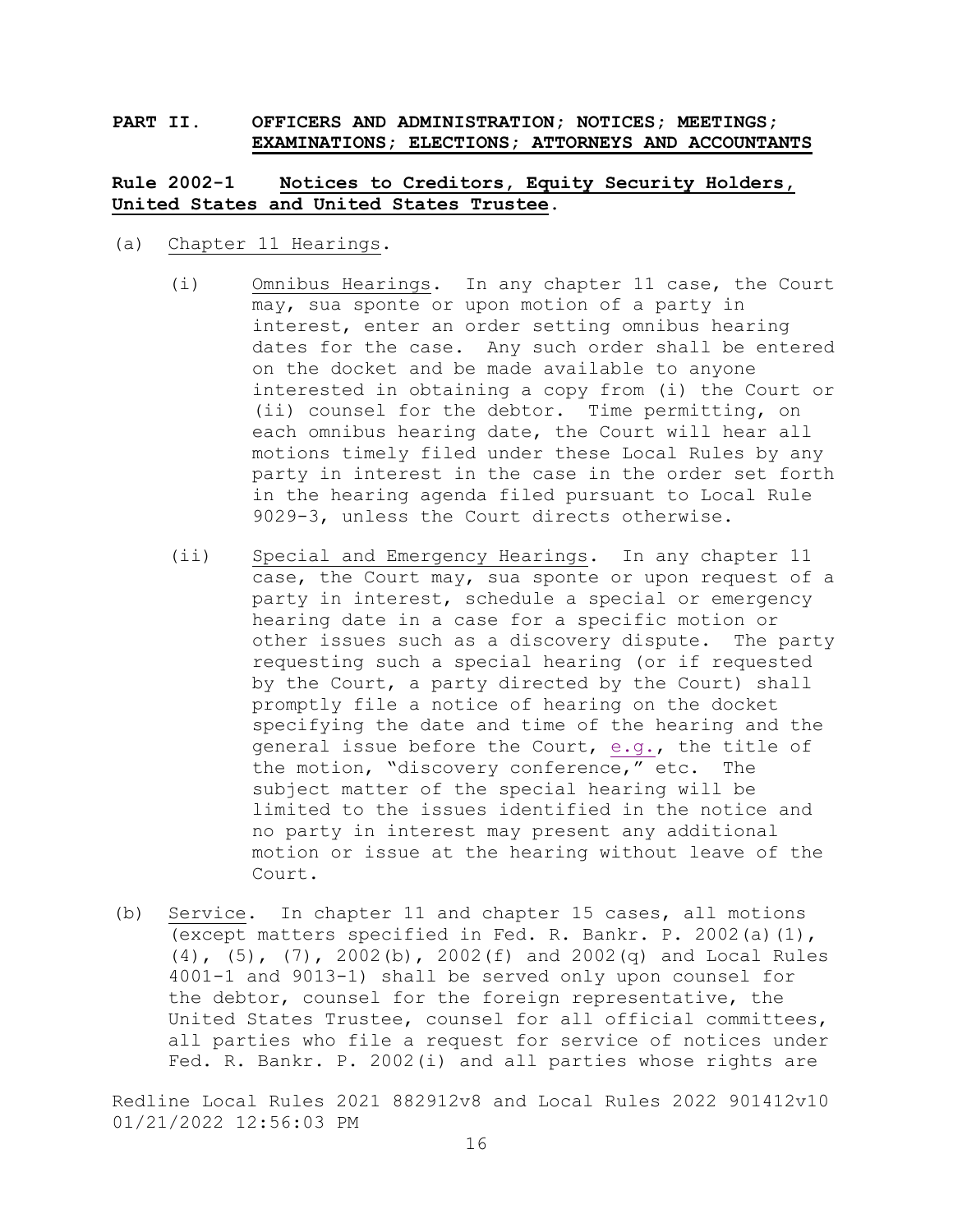affected by the motion, as applicable. If an official unsecured creditors' committee has not been appointed, service shall be made on the twenty (20) largest unsecured creditors in the case in lieu of the creditors' committee.

#### (i) Service of Papers on the United States Trustee.

- (A) Service by Overnight Mail. Service on the United States Trustee shall be made by overnight mail or hand delivery of papers that require a response within seven (7) days or less or that relate to a Court hearing scheduled to take place within seven (7) days of the date of service.
- (B) Service by Fax. Service by fax shall be limited to emergent situations where action or response is required within forty-eight (48) hours. Every effort shall be made to limit faxes to a maximum of twenty (20) pages per document. If it is necessary to serve via fax a document that will exceed twenty (20) pages in length, the serving party shall telephone the intended recipient(s) in advance to obtain permission to send the fax.
- (c) Service List. The claims agent shall be responsible for maintaining a list of all parties who are entitled to receive service (as set forth in Local Rule 2002-1(b)), including whether such parties have opted to receive email service. The claims agent shall furnish the service list, upon request, to any party. If no claims agent has been appointed in a case, counsel for the debtor shall bear the responsibilities set forth in this subparagraph.
- (d) Entry of Appearance. Any entity entering an appearance in a case under title 11 or in any particular adversary proceeding shall include in the Notice of Appearance the entity's (i) name, (ii) mailing address, including street address for overnight and hand delivery, (iii) telephone number, (iv) facsimile number, (v) email address, if any, and (vi) party represented, if any.
- Redline Local Rules 2021 882912v8 and Local Rules 2022 901412v10 01/21/2022 12:56:03 PM (e) Bar Date. In all cases under chapter 11, the debtor may request a bar date for the filing of proofs of claim or interest. The request may be granted without notice and hearing if (i) the request gives fourteen (14) days' notice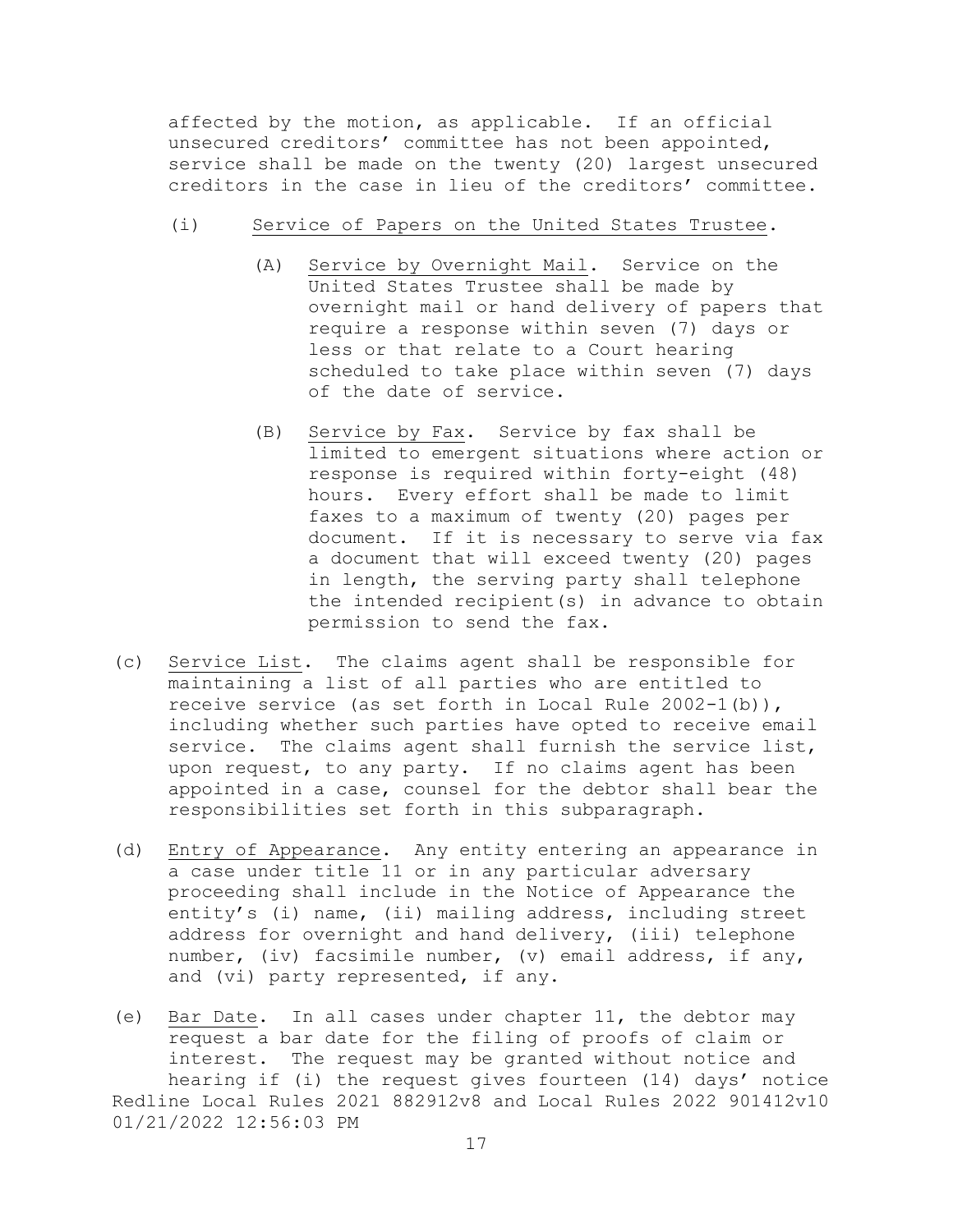to the United States Trustee and the creditors' committee (or the twenty (20) largest unsecured creditors if no creditors' committee is formed), (ii) the request is filed after the Schedules and Statement of Financial Affairs have been filed and the 11 U.S.C. § 341(a) meeting of creditors has been held and (iii) the request provides that the bar date shall be not less than sixty (60) days from the date that notice of the bar date is served (and not less than one hundred eighty days (180) days from the order for relief for governmental units). On entry of the bar date order, the debtor shall serve actual written notice of the bar date on (A) all known creditors and their counsel (if known), (B) all parties on the service list described in Local Rule  $2002-1(c)$ , (C) all equity security holders, (D) indenture trustees, (E) the United States Trustee, (F) all taxing authorities for the jurisdictions in which the debtor does business and (G) all environmental authorities listed in Part 12 of the Statement of Financial Affairs for Non-Individuals or Part 10 of the Statement of Financial Affairs for Individuals filing for Bankruptcy, as applicable.

- (f) Notice and Claims Clerk. Upon motion of the debtor or trustee, in conformity with Local Form 134, at any time without notice or hearing, the Court may authorize the retention of a notice and/or claims clerk under 28 U.S.C. § 156(c). In all cases with more than two hundred (200) creditors or parties in interest listed on the creditor matrix, unless the Court orders otherwise, the debtor shall file such motion on the first day of the case or within seven (7) days thereafter. The notice and/or claims clerk shall comply with the Protocol for the Employment of Claims and Noticing Agents under 28 U.S.C. § 156(c) (which can be found on the Court's website) and shall perform the functions below.
	- (i) Serve the following notices: (a) 341 Notice (Notice of Commencement of Case) in conformity with Local Form 132; (b) Notice of Claims Bar Date in chapter 11 cases; (c) Objections to Claims and Transfers of Claims; (d) Notice of Hearing on confirmation of Plan/Disclosure Statement; (e) Notice of Hearing on motions filed by United States Trustee; (f) Notice of Transfer of Claim; and (g) any motion to convert, dismiss, appoint a trustee, or appoint an examiner filed by the United States Trustee's Office.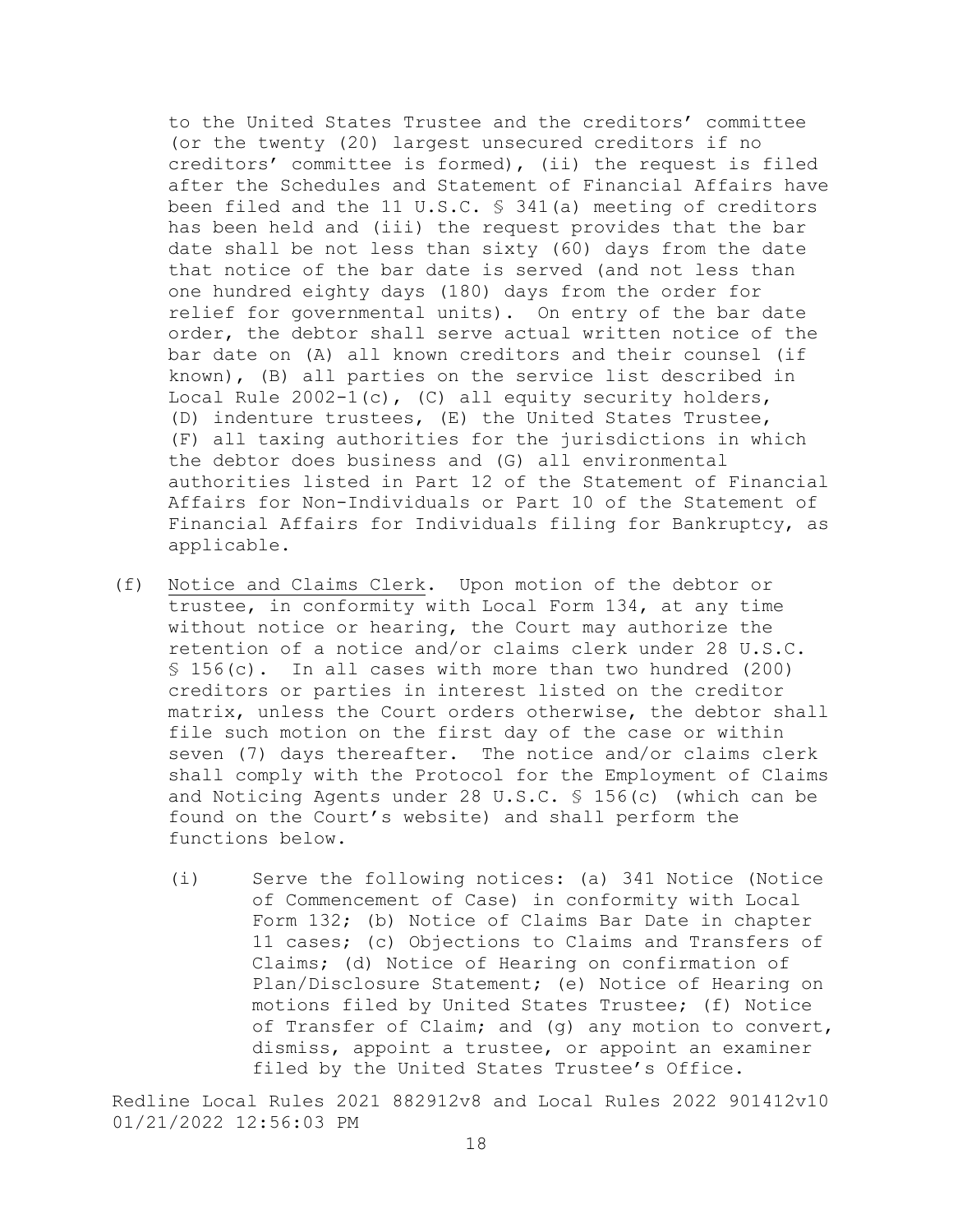- (ii) Within seven (7) days of mailing, file with the Court a copy of the notice served with a Certificate of Service attached, indicating the name and complete address of each party served;
- (iii) Maintain copies of all proofs of claims and proofs of interest filed in the case;
- (iv) Maintain the official claims register and record all Transfers of Claims and make changes to the creditor matrix after the objection period has expired. The claims clerk shall also record any order entered by the Court that may affect the claim by making a notation on the claims register and monitor the Court's docket for any claims related pleading filed and make necessary notations on the claims register. No claim or claim information should be deleted for any reason;
- (v) Maintain a separate claims register and separate creditor mailing matrix for each debtor in jointly administered cases;
- (vi) File a quarterly updated claims register with the Court in alphabetical and numerical order. If there has been no claims activity, the claims clerk may file a Certification of No Claim Activity;
- (vii) Maintain an up-to-date mailing list of all creditors and all entities who have filed proofs of claim or interest and/or request for notices for each case and provide such list to the Court or any interested party upon request (within forty-eight (48) hours);
- (viii) Allow public access to claims and the claims register at no charge. The complete proof of claim and any attachment thereto shall be viewable and accessible by the public, subject to Local Rule 9037-1;
- (ix) Within fourteen (14) days of entry of an Order dismissing a case or within twenty-eight (28) days of entry of a Final Decree, (a) forward to the Clerk an electronic version of all imaged claims, (b) upload the creditor mailing list into CM/ECF and (c) docket a Final Claims Register. If a case has jointly-administeredjointly administered entities,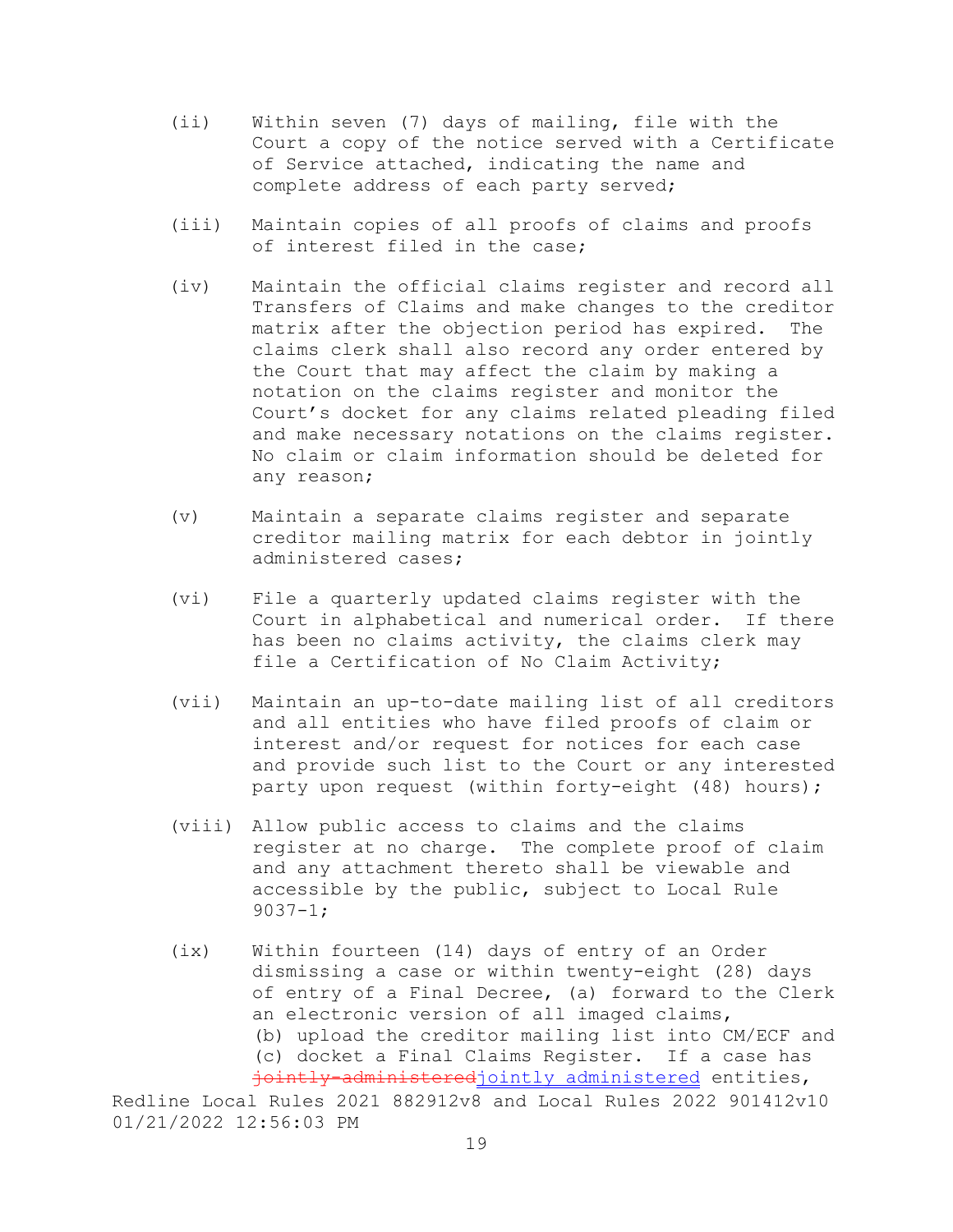one combined register shall be docketed in the lead case containing claims of all cases. The claims agent shall further box and transport all original claims to the Philadelphia Federal Records Center, 14470 Townsend Road, Philadelphia, Pennsylvania 19154 and docket a completed SF-135 Form indicating the accession and location numbers of the archived claims.

- (x) Within the earlier to occur of (a) fourteen (14) days of entry of an Order converting a case and (b) entry of a termination order,  $(ax)$  forward to the Clerk an electronic version of all imaged claims; (by) upload the creditor mailing list into CM/ECF and  $(ez)$  docket a Final Claims Register. If a case has  $\frac{1}{1}$ ointly-administeredjointly administered entities, one combined claims register shall be docketed in the lead case containing claims of all cases. A Final Claims Register and creditor mailing matrix shall also be docketed in each jointlyadministeredjointly administered case containing the claims and creditor mailing matrix parties, respectively, of only that specific case. The claims agent shall further box and transport all original claims to the Philadelphia Federal Records Center, 14470 Townsend Road, Philadelphia, Pennsylvania 19154 and docket a completed SF-135 Form indicating the accession and location numbers of the archived claims.
- (xi) Upon conversion of a chapter 11 case to a chapter 7 case, if there are more than two hundred (200) creditors, the claims agent appointed in the chapter 11 case shall (i) continue to serve all notices required to be served, at the direction of the chapter 7 trustee or the Clerk's Office or (ii) submit a termination order. If a termination order has been granted, the Claims Agent shall comply with Del. Bankr. L.R. 2002-1(f)(x) above.
- (xii) Upon entry of a termination order terminating the service of a claim agent, the claims agent shall (a) forward to the Clerk an electronic version of all imaged claims; (b) upload the creditor mailing list into CM/ECF and (c) docket a Final Claims Register. If a case has jointly-administered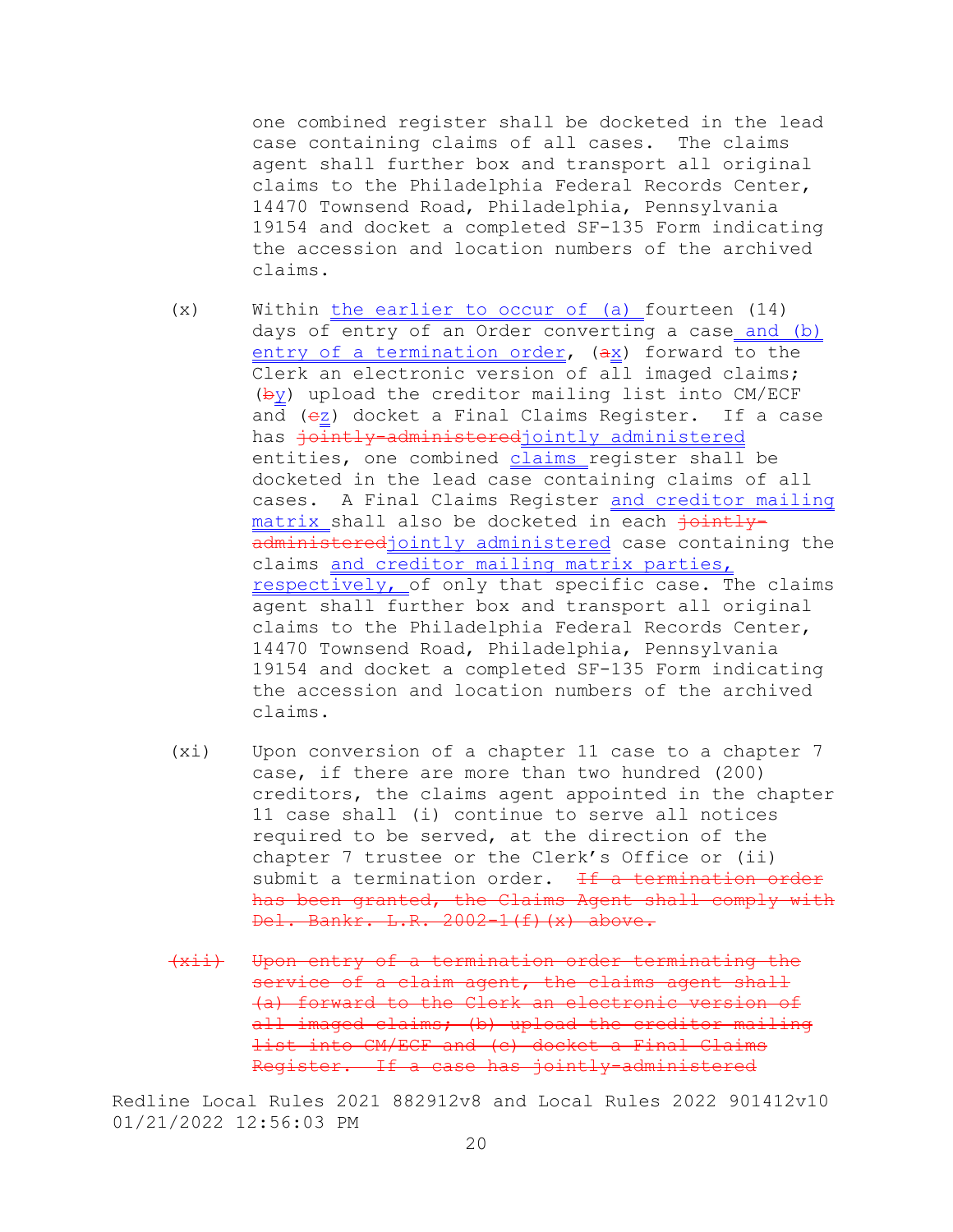entities, one combined register shall be docketed in the lead case containing claims of all cases. A Final Claims Register shall also be docketed in each jointly-administered case containing the claims of only that specific case. The claims agent shall further box and transport all original claims to the Philadelphia Federal Records Center, 14470 Townsend Road, Philadelphia, Pennsylvania 19154 and docket a completed SF-135 Form indicating the accession and location numbers of the archived claims.

- (g) Cases with Less Than 200 Creditors.
	- (i) In cases with less than 200 creditors and no claims agent retained under 28 U.S.C. § 156(c), the Clerk shall serve as the notice agent and the Debtor shall provide the Clerk with a complete, accurate and upto-date creditor matrix in accordance with the time set forth in Fed. R. Bankr. P. 1007.
	- (ii) The Debtor, within fourteen (14) days of entry of an Order converting a case or within twenty-eight (28) days of entry of a Final Decree, shall provide an updated creditor matrix.
- (h) Chapter 15 Cases. Unless otherwise ordered by the Court, the foreign representative shall be responsible for (i) the notice requirements under Fed. R. Bankr. P. 2002(q) and (ii) any applicable duties enumerated in Local Rule 2002- 1(f).
- (i) Limitation of Notice Chapter 7, Chapter 12 and Chapter 13. A party required to give notice pursuant to Fed. R. Bankr. P. 2002(a) may limit notice as provided under Fed. R. Bankr. P. 2002(h) to (1) the debtor; (2) the trustee; (3) creditors that hold claims for which proofs of claim have been filed; and (4) such other creditors who may file timely claims.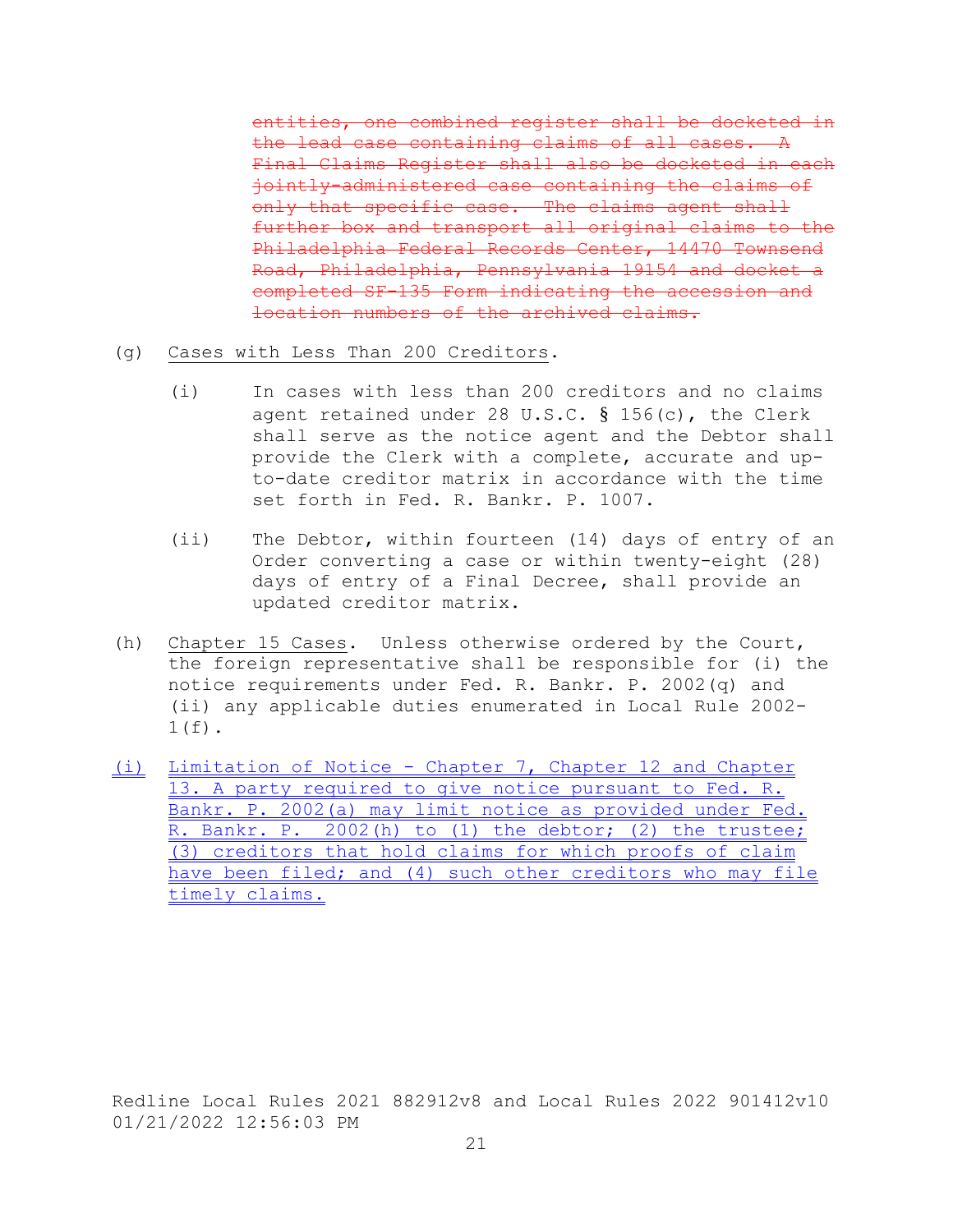# **Rule 2003-1 Submission of Interrogatories in Lieu of Live Testimony at Meetings Conducted under 11 U.S.C. § 341 in Chapter 7 and Chapter 13 Cases**.

- (a) Upon written motion, and after notice and an opportunity for hearing, the Court may, for cause, permit a debtor to submit to examination by written interrogatories in lieu of the debtor's live appearance at a meeting of creditors or equity security holders convened under 11 U.S.C. § 341.
- (b) A motion to proceed by written interrogatories filed by the debtor shall be served upon the interim trustee or the case trustee, as appropriate, the United States Trustee and all creditors who have filed a request for notices under Fed. R. Bankr. P. 2002. A notice of the filing of the motion to proceed by written interrogatories shall be served upon all creditors who have not been served with the full motion.
- (c) The form of the written interrogatories shall be determined by the interim trustee or the case trustee, as appropriate.
- (d) The original copy of the debtor's answers to written interrogatories shall be filed by the debtor with the Court and served upon the case trustee or the interim trustee, as appropriate.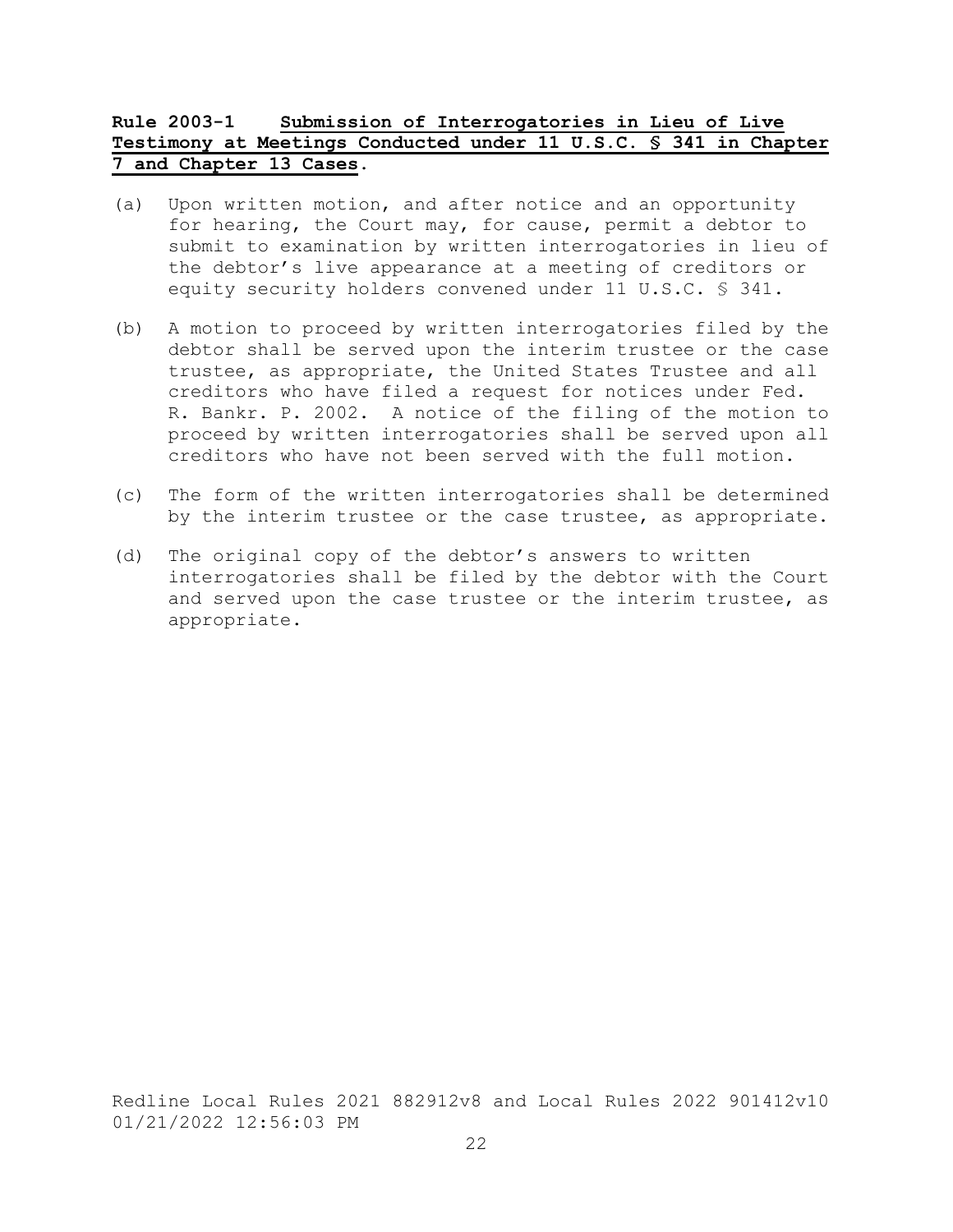#### **Rule 2004-1 Rule 2004 Examinations**.

- (a) Conference Required. Prior to filing a motion for examination or for production of documents under Fed. R. Bankr. P. 2004, counsel for the party seeking to examine any entity shall attempt to confer (in person or telephonically) with the proposed examinee or the examinee's counsel (if represented by counsel) to arrange for a mutually agreeable date, time, place and scope of an examination or production.
- (b) Certification of Conference Required. All motions for examination or production under this Local Rule shall include a certification of counsel by Delaware Counsel that either (i) a conference was held as required and no agreement was reached or (ii) a conference was not held and an explanation as to why no conference was held.
- (c) Examination on Parties' Agreement.
	- (i) A motion under Fed. R. Bankr. P. 2004 is not required if the proposed examinee agrees to voluntarily appear or produce documents. A notice setting forth the identity of the examinee, and the date, time, place and scope of the examination or production shall be filed and served in accordance with this Local Rule (such notice, an "Examination Notice").
	- (ii) The party seeking or providing discovery under an Examination Notice may move in this Court under the Examination Notice for relief as provided under Fed. R. Civ. P. 37(a)(1), (3), (4) and (5), as made applicable by Fed. R. Bankr. P. 7037, or for a protective order. For the avoidance of doubt, an attorney, as an officer of the court, may issue a subpoena to the party providing discovery under the Examination Notice as appropriate to obtain documents or examination subject of the Examination Notice.
	- (iii) A party in interest may file an objection to the Examination Notice within seven (7) days after the filing and service of the Examination Notice in accordance with this Local Rule. Unless otherwise ordered by the Court, Local Rule 7026-1 shall apply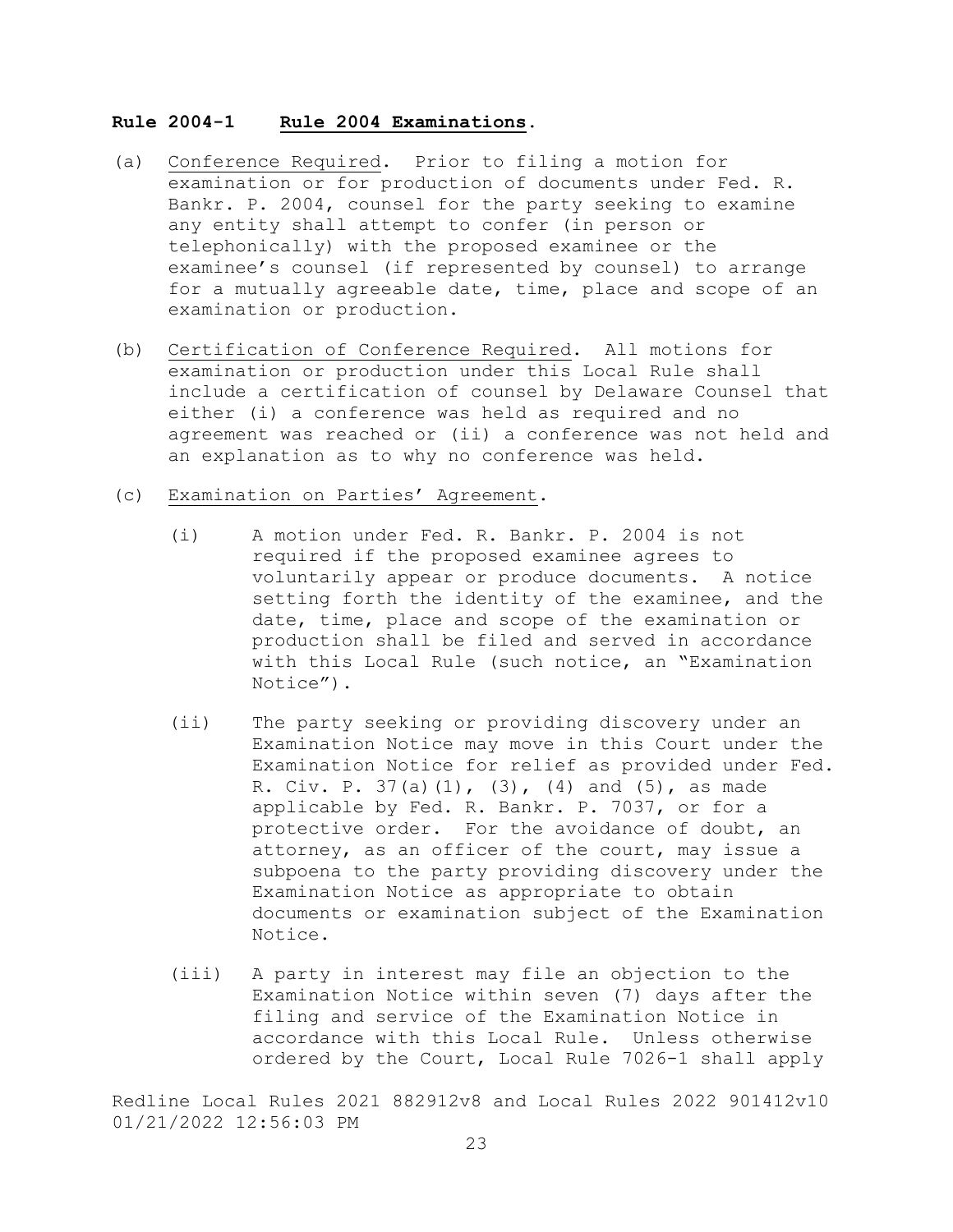to any such objection, any response thereto, and any hearing on such objection.

- (d) Service Requirements. In lieu of any other rules of service that generally apply, all motions for or notices of examination or production of documents shall be served upon the following parties, through their counsel, if represented: (i) the debtor; (ii) the trustee; (iii) the United States Trustee; (iv) all official committees; and (v) the proposed examinee or party producing documents. All such motions shall be accompanied by a notice of motion setting forth (A) an objection, response or answer deadline not less than seven (7) days from service of the motion or notice and (B) if a motion is filed, the date, time and place of the hearing that is no less than fourteen (14) days from service of the motion. Such objection, response or answer deadline shall be no less than seventy-two (72) hours prior to such hearing.
- (e) For the avoidance of doubt, consensual discovery can be conducted by agreement and not under the provisions of Fed. R. Bankr. P. 2004 or this Local Rule, as applicable.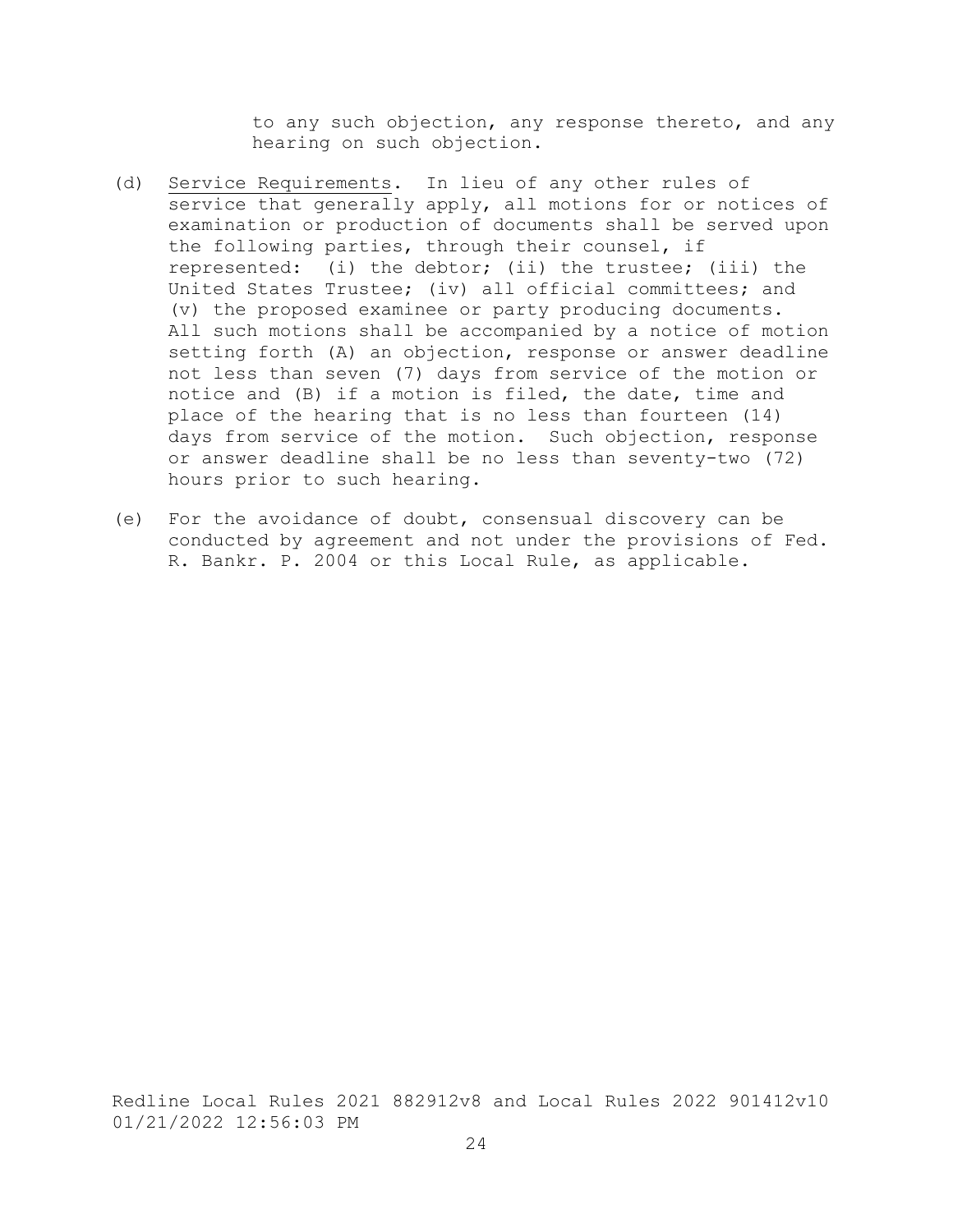**Rule 2011-1 Certification of Debtor-in-Possession Status or Trustee Qualification**. Whenever evidence is required that a debtor is a Debtor-in-Possession or that a trustee has qualified, the Clerk, or the Clerk's designee, may so certify in a document substantially in conformity with Local Form 112A or 112B.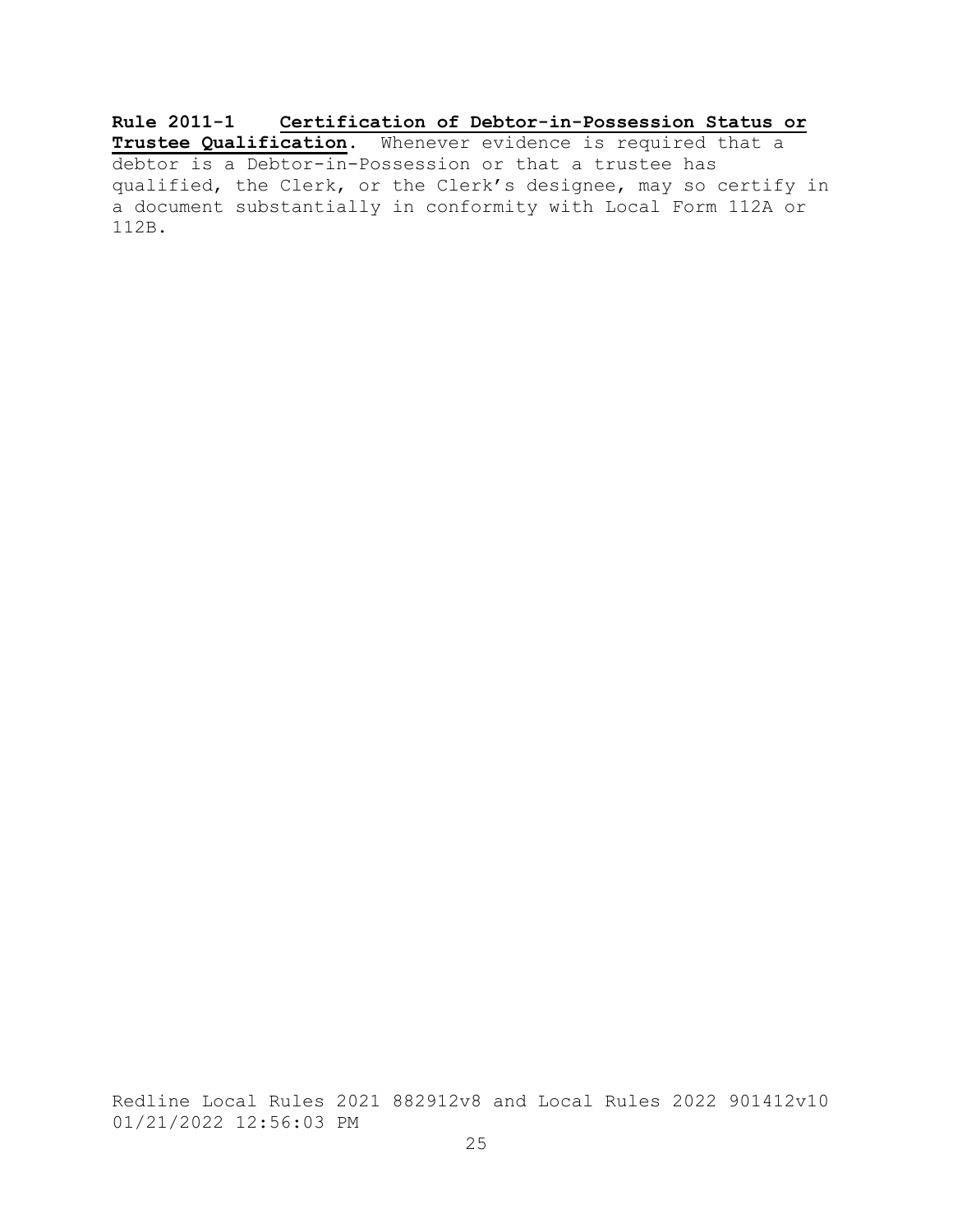#### **Rule 2014-1 Employment of Professional Persons**.

- (a) Motion for Approval. Any entity seeking approval of employment of a professional person under 11 U.S.C. § 327, 1103(a) or 1114 or Fed. R. Bankr. P. 2014 (including retention of ordinary course professionals) shall file with the Court a motion, a supporting affidavit or verified statement of the professional person and a proposed order for approval. Promptly after learning of any additional material information relating to such employment (such as potential or actual conflicts of interest), the professional employed or to be employed shall file and serve a supplemental affidavit setting forth the additional information.
- (b) Notice and Hearing. All retention motions shall be heard on the first omnibus or other hearing date that would allow at least twenty-one (21) days' notice of the retention motion and hearing. If the retention motion is granted, the retention shall be effective as of the date the motion was filed, unless the Court orders otherwise.
- (c) Professional Disclosure. Any professional person whose employment is sought pursuant to this Local Rule must disclose its employment, or intended employment, of another professional for whom reimbursement will be requested under Local Rule 2016-2(f); provided, however, if such disclosure would require the disclosure of privileged information or information which may reveal confidential litigation strategy, such disclosure may be excused by the Court. Even if disclosure is excused, however, the professional will still be required to comply with the requirements of Local Rule 2016-2(f) in order to be reimbursed for any payment made by it to the other professional.
- (d) Assertions of Confidentiality. If a professional is seeking to redact or omit any information required to be disclosed under Fed. R. Bankr. P. 2014, such professional must follow the procedures set forth in Local Rule 9018-1.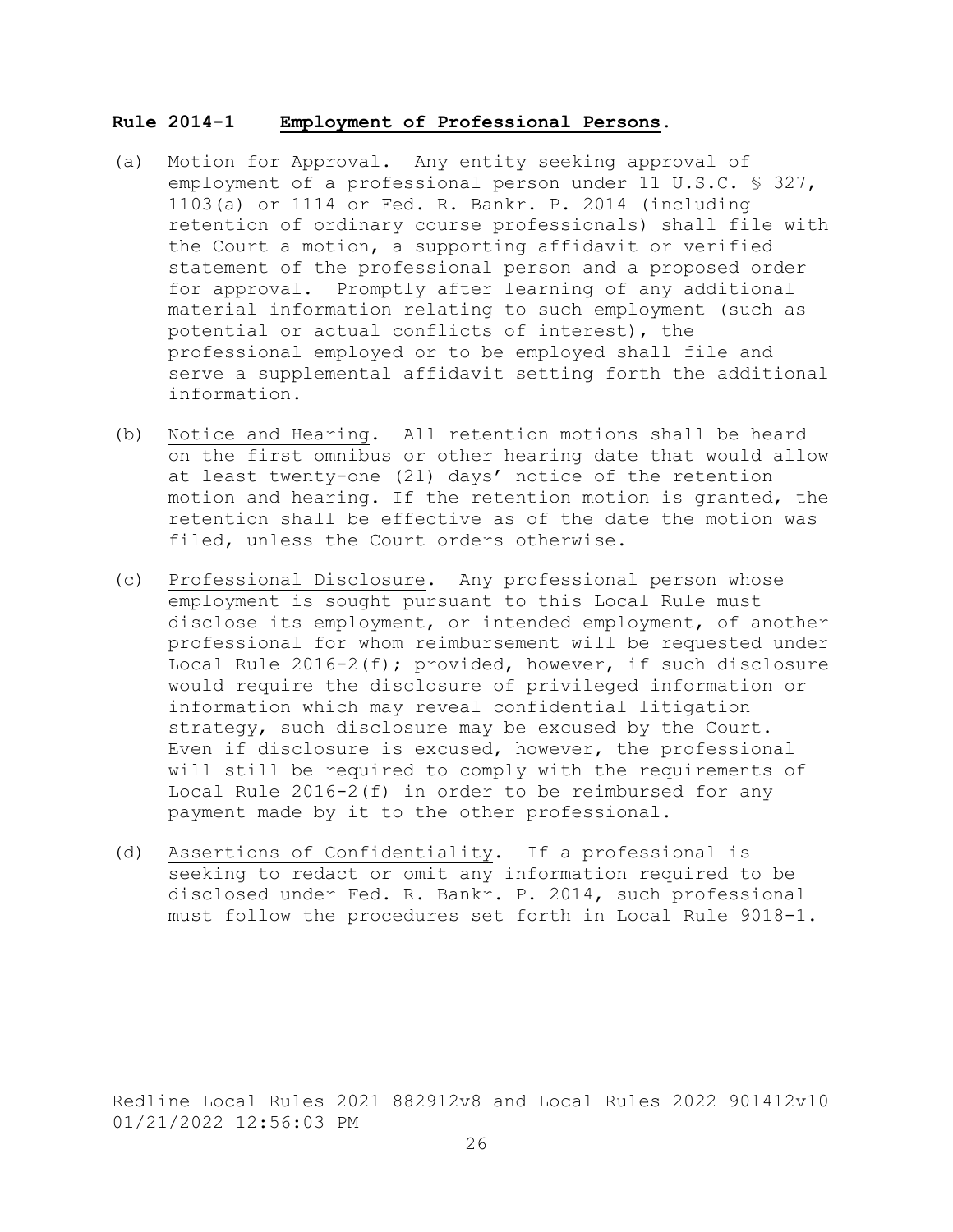# **Rule 2015-2 Debtor-in-Possession Bank Accounts in Chapter 11 Cases**.

- (a) Bank Accounts and Checks. Where the debtor uses preprinted checks, upon motion of the debtor, the Court may, without notice and hearing, permit the debtor to use its existing checks without the designation "Debtor-in-Possession" and use its existing bank accounts. However, once the debtor's existing checks have been used, the debtor shall, when reordering checks, require the designation "Debtor-in-Possession" and the corresponding bankruptcy number on all such checks.
- (b) Section 345 Waiver. Except as provided in Local Rule 4001- 3, no waiver of the investment requirements of 11 U.S.C. § 345 shall be granted by the Court without notice and an opportunity for hearing in accordance with these Local Rules. However, if a motion for such a waiver is filed on the first day of a chapter 11 case in which there are more than 200 creditors, or otherwise with cause shown, the Court may grant an interim waiver until a hearing on the debtor's motion can be held.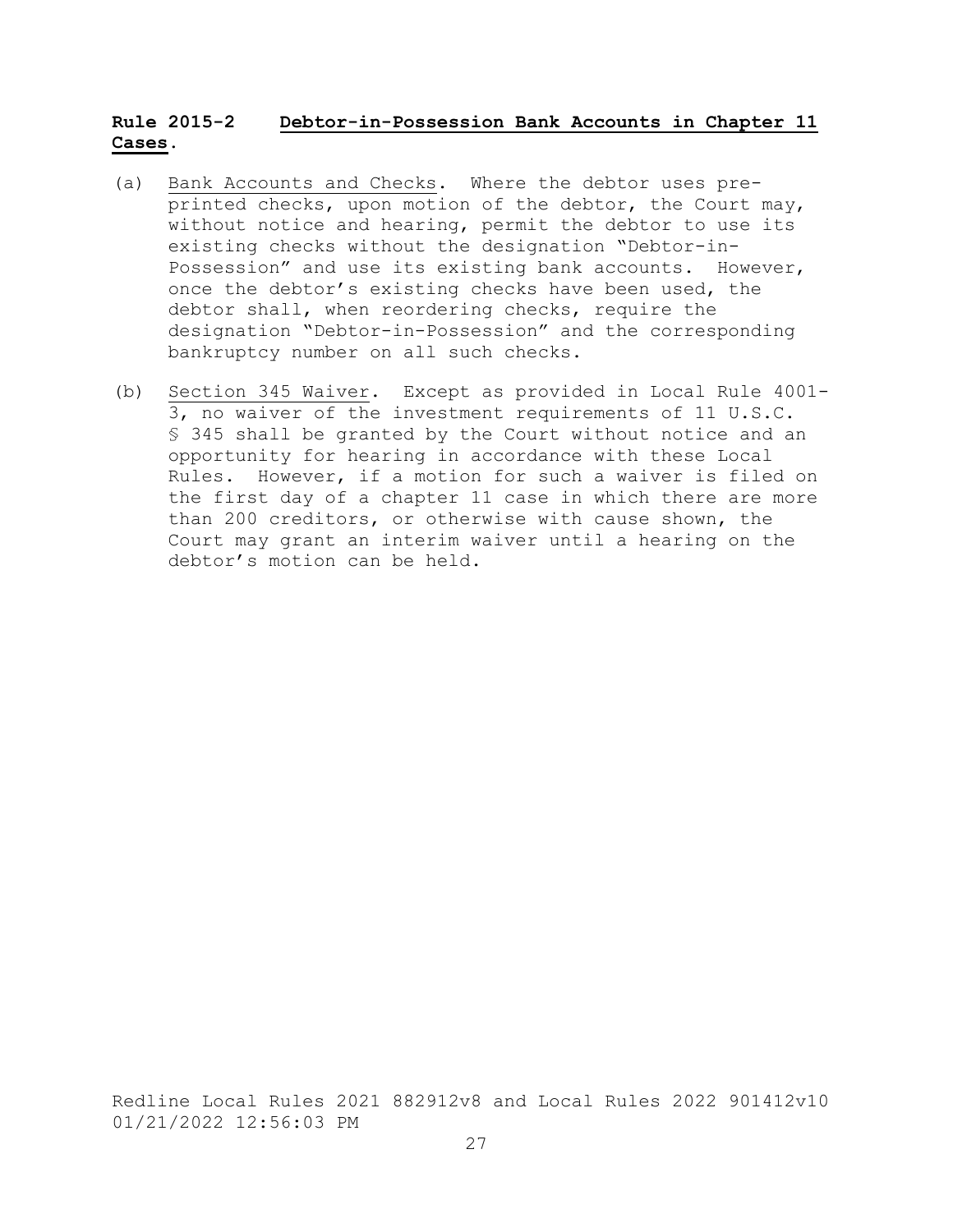**Rule 2016-1 Disclosure of Compensation**. Any attorney representing the debtor under the Code, or in connection with such a case, whether or not such attorney applies for compensation under the Code, shall file with the Court a statement of compensation paid or agreed to be paid, if such payment or agreement was made after one (1) year before the petition date, for services rendered or to be rendered in contemplation of or in connection with the case by such attorney and the source of such compensation as required by 11 U.S.C. § 329 and Fed. R. Bankr. P. 2016(b).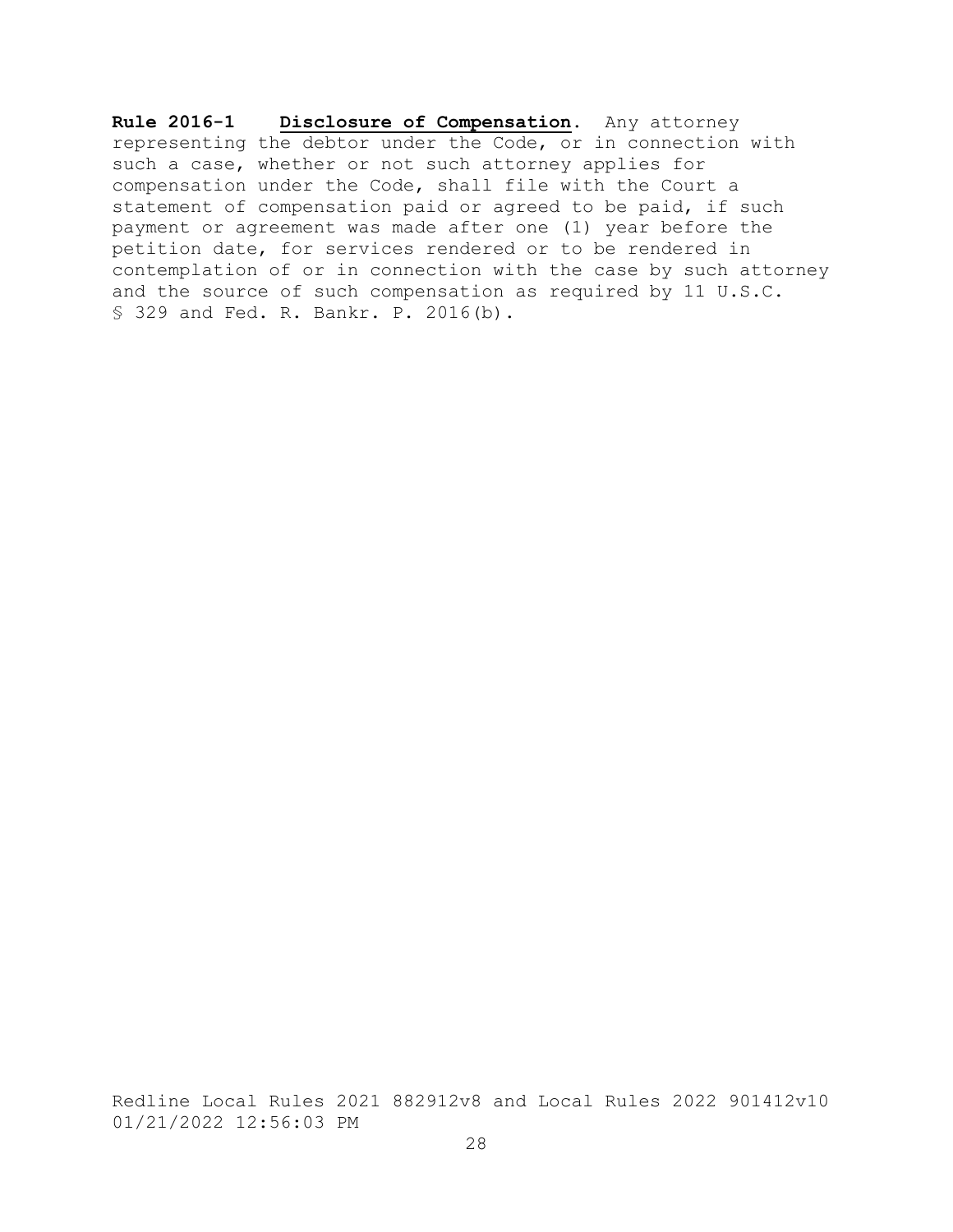# **Rule 2016-2 Motion for Compensation and Reimbursement of Expenses**.

- (a) Scope of Rule. This Local Rule applies to:
	- (i) Any motion of a professional person employed under 11 U.S.C. § 327, 328 or 1103 requesting approval for compensation and/or reimbursement of expenses; and
	- (ii) Any request of an entity for payment of an administrative expense under 11 U.S.C. § 503(b)(3) or 503(b)(4).
- (b) Effect of Rule. Any such motion or request for payment, in addition to complying with the Code and the Fed. R. Bankr. P. applicable to the filing and the contents of such a motion, shall comply with the information and certification requirements listed in Local Rule  $2016-2(c) - (q)$ . Any such motion not in compliance with these requirements will not be considered by the Court, unless a waiver is obtained under Local Rule 2016-2(h).
- (c) General Information Requirements.
	- (i) The motion shall include, as its first page(s), Local Form 101 and the information requested therein (categories given are examples).
	- (ii) Immediately thereafter, the motion shall include Local Form 102 and the information requested therein (categories given are examples). Where the applicant deems appropriate, the motion may also include a firm resume.
	- (iii) The narrative portion of the motion shall inform the Court of circumstances that are not apparent from the activity descriptions or that the applicant wishes to bring to the attention of the Court, including special employment terms, billing policies, expense policies, voluntary reductions, reasons for the use of multiple professionals for a particular activity or reasons for substantial time billed relating to a specific activity.
- (d) Information Requirements Relating to Compensation Requests. Such motion shall include activity descriptions which shall be sufficiently detailed to allow the Court to determine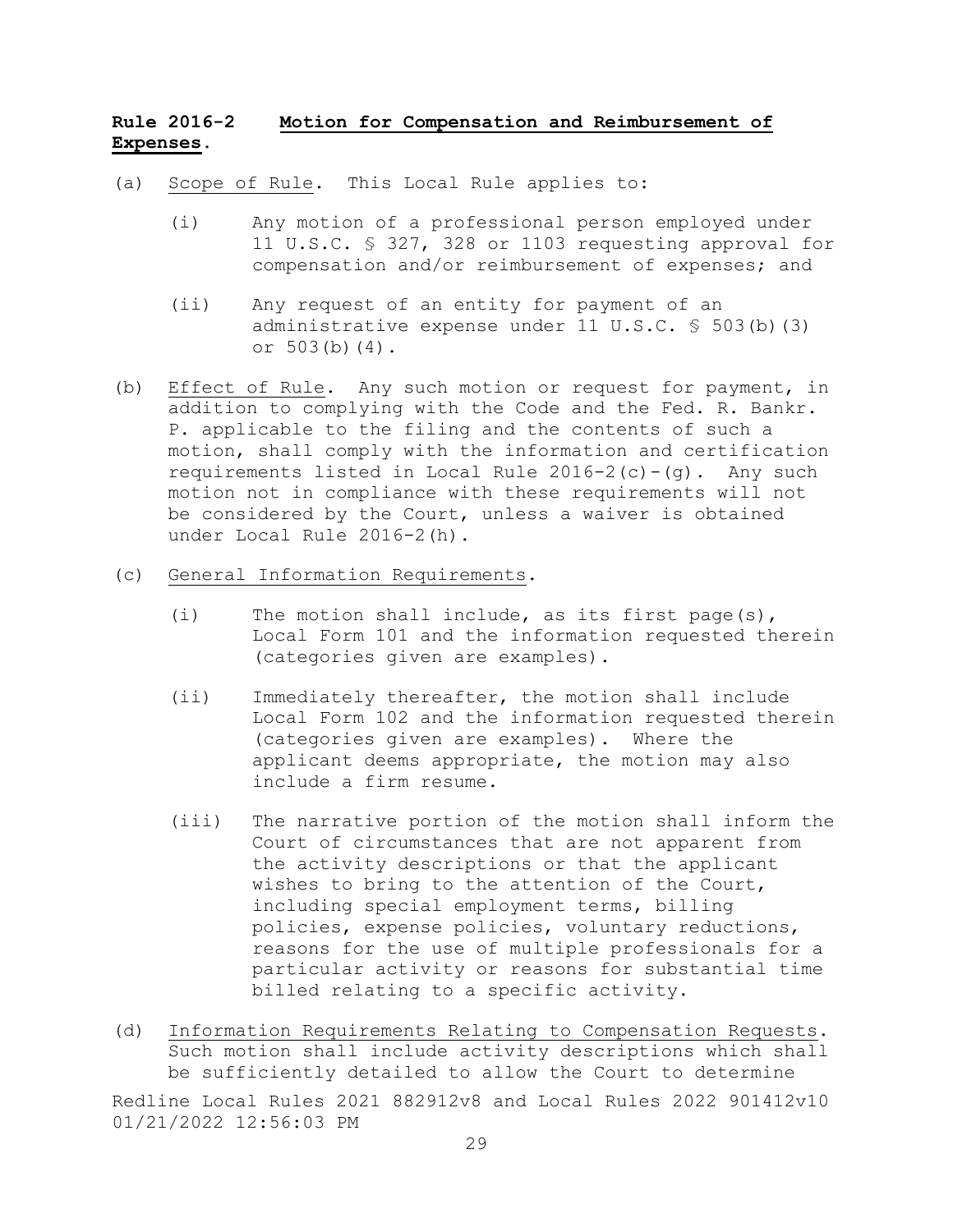whether all the time, or any portion thereof, is actual, reasonable and necessary and shall include the following:

- (i) All activity descriptions shall be divided into general project categories of time;
- (ii) All motions shall include complete and detailed activity descriptions;
- (iii) Each activity description shall include a time allotment;
- (iv) Activities shall be billed in tenths of an hour (six (6) minutes);
- (v) The aggregate amount of fees requested for all activities within a particular time entry;
- (vi) Each activity description shall include the type of activity (e.g., phone call, research);
- (vii) Each activity description shall include the subject matter (e.g., exclusivity motion, section 341 meeting);
- (viii) Activity descriptions shall not be lumped each activity shall have a separate description and a time allotment;
- (ix) Travel time during which no work is performed shall be separately described and may be billed at no more than 50% of regular hourly rates;
- (x) The activity descriptions shall individually identify all meetings and hearings, each participant, the subject(s) of the meeting or hearing and the participant's role; and
- (xi) Activity descriptions shall be presented chronologically or chronologically within each project category.

# (e) Information Requirements Relating to Expense Reimbursement Requests.

(i) The motion shall contain an expense summary by category for the entire period of the request.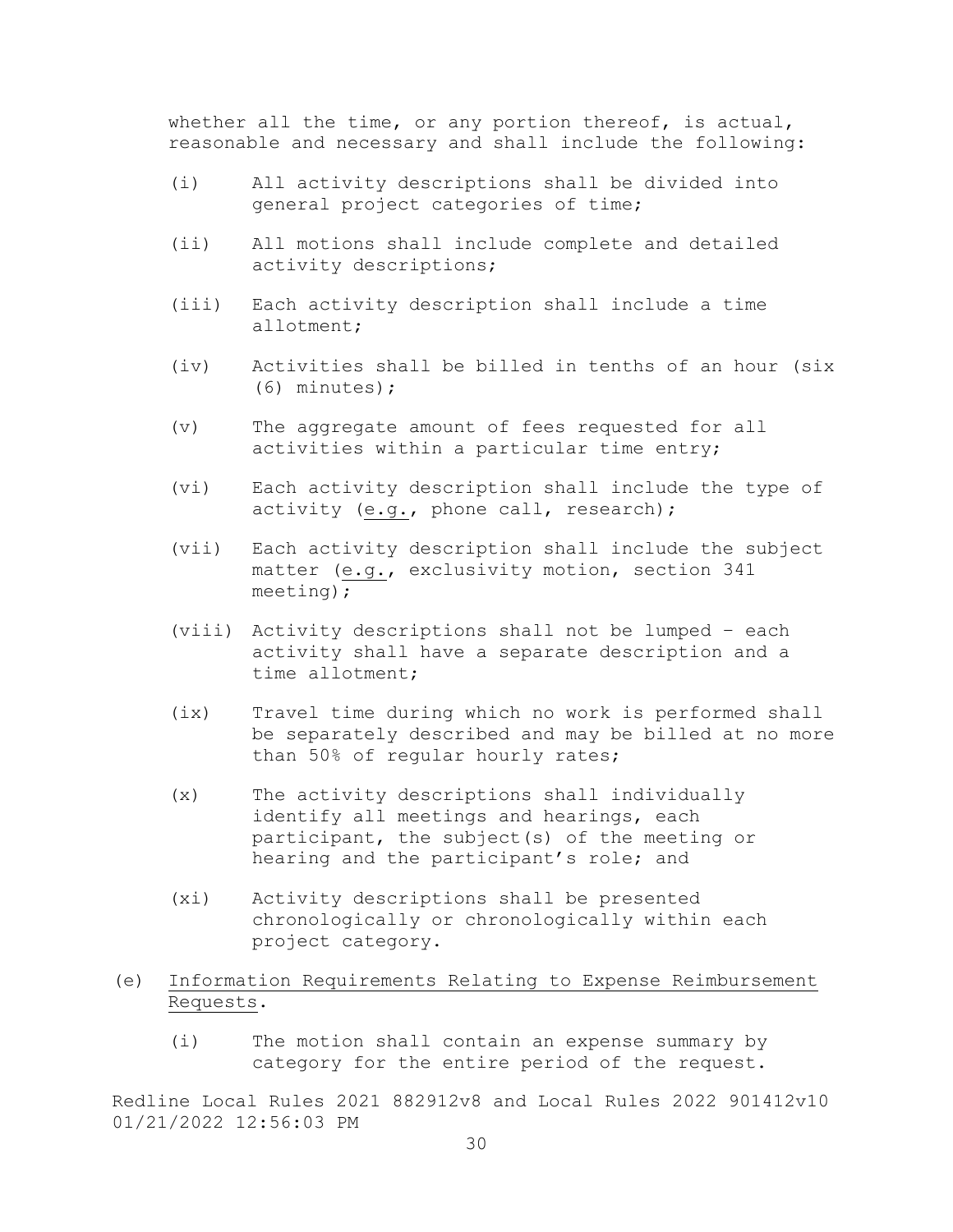Examples of such categories are computer-assisted legal research, photocopying, outgoing facsimile transmissions, airfare, meals and lodging.

- (ii) Following the summary, the motion shall itemize each expense within each category, including the date the expense was incurred, the charge and the individual incurring the expense, if available. With regard to meal reimbursements, the itemization shall list each meal separately and for each meal identify the meal (breakfast, lunch, etc.) and the number of persons attending. For travel reimbursements, the itemization shall list each trip separately and for each trip identify the mode of transportation (air, train, etc.), the departure and destination, and the name of the person travelling.
- (iii) The motion shall state the requested rate for copying charges (which shall not exceed \$.10 per page for black and white copies and \$.80 for color copies), computer-assisted legal research charges (which shall not be more than the actual cost) and outgoing facsimile transmission charges (which shall not exceed \$.25 per page, with no charge for incoming facsimiles).
- (iv) Receipts or other support for each disbursement or expense item for which reimbursement is sought must be retained and be available on request.
- (f) Reimbursement of Payments Made to Other Professionals. If any entity subject to this Local Rule seeks reimbursement for any payment it made to another professional, such entity must provide, with respect to the services rendered or expenses incurred by such other professional, the information required by paragraphs  $(c)$ ,  $(d)$ , and  $(e)$ hereof, unless a waiver is obtained under paragraph (h) hereof.
- (g) Certification Requirement. The motion shall also contain a statement that the professional person seeking approval of the motion has reviewed the requirements of this Local Rule and that the motion complies with this Local Rule.
- Redline Local Rules 2021 882912v8 and Local Rules 2022 901412v10 01/21/2022 12:56:03 PM (h) Waiver Procedure. An employed professional person or entity within the scope of this Local Rule may request that the Court waive, for cause, one or more of the information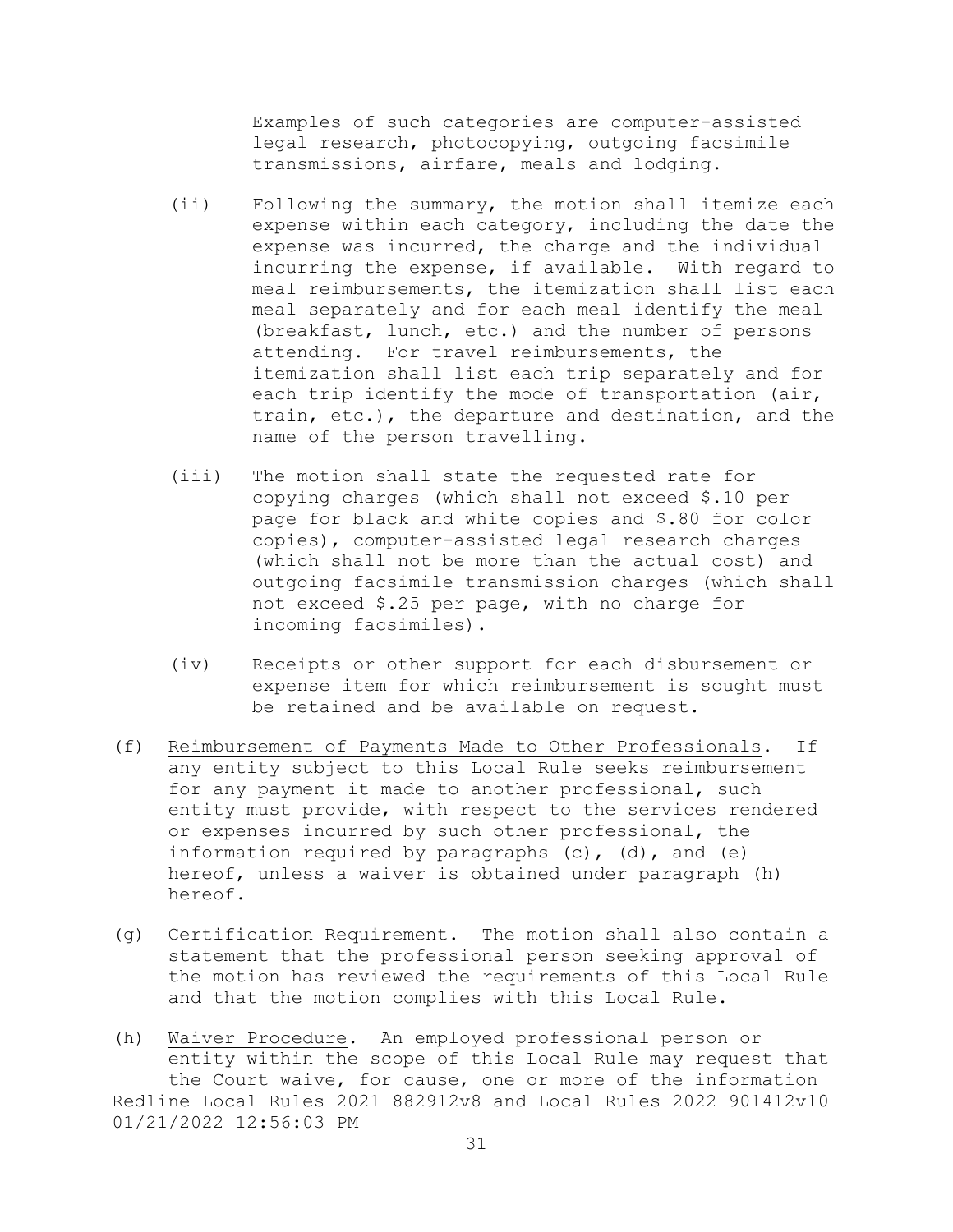requirements of this Local Rule. Such a request should be made in the same motion in which the person seeks Court approval to be employed, or as soon as possible thereafter, and shall be served on debtor's counsel, counsel to any official committee and the United States Trustee. The caption of any motion that contains a waiver request shall explicitly state that the person is seeking a waiver of one or more of the information requirements of this Local Rule.

- (i) Form of Order. The form of order submitted to the Court shall specifically recite the amounts requested in fees and in expenses.
- (j) Fee Examiners. The Court may, in its discretion or on motion of any party, appoint a fee examiner to review fee applications and make recommendations for approval. On conversion, the authority of the fee examiner ends unless retained by the chapter 7 trustee or otherwise ordered by the Court.
- (k) Final Fee Applications in Chapter 7 Asset Cases. Estate professionals shall file final fee applications in chapter 7 asset cases but shall not notice the final fee application for hearing. Instead, the hearing date shall be stated as TBD. The final fee application shall only be served upon the chapter 7 trustee and the United States Trustee. After the Trustee Final Report is filed with the Court, the Court will (i) notice the hearing for the final fee application and provide for the objection deadline and (ii) serve the notice of the final fee application. If the estate professional inadvertently notices a final fee application for hearing, it shall include language in the proposed form of order that "fees are subject to disgorgement pending approval of TFR."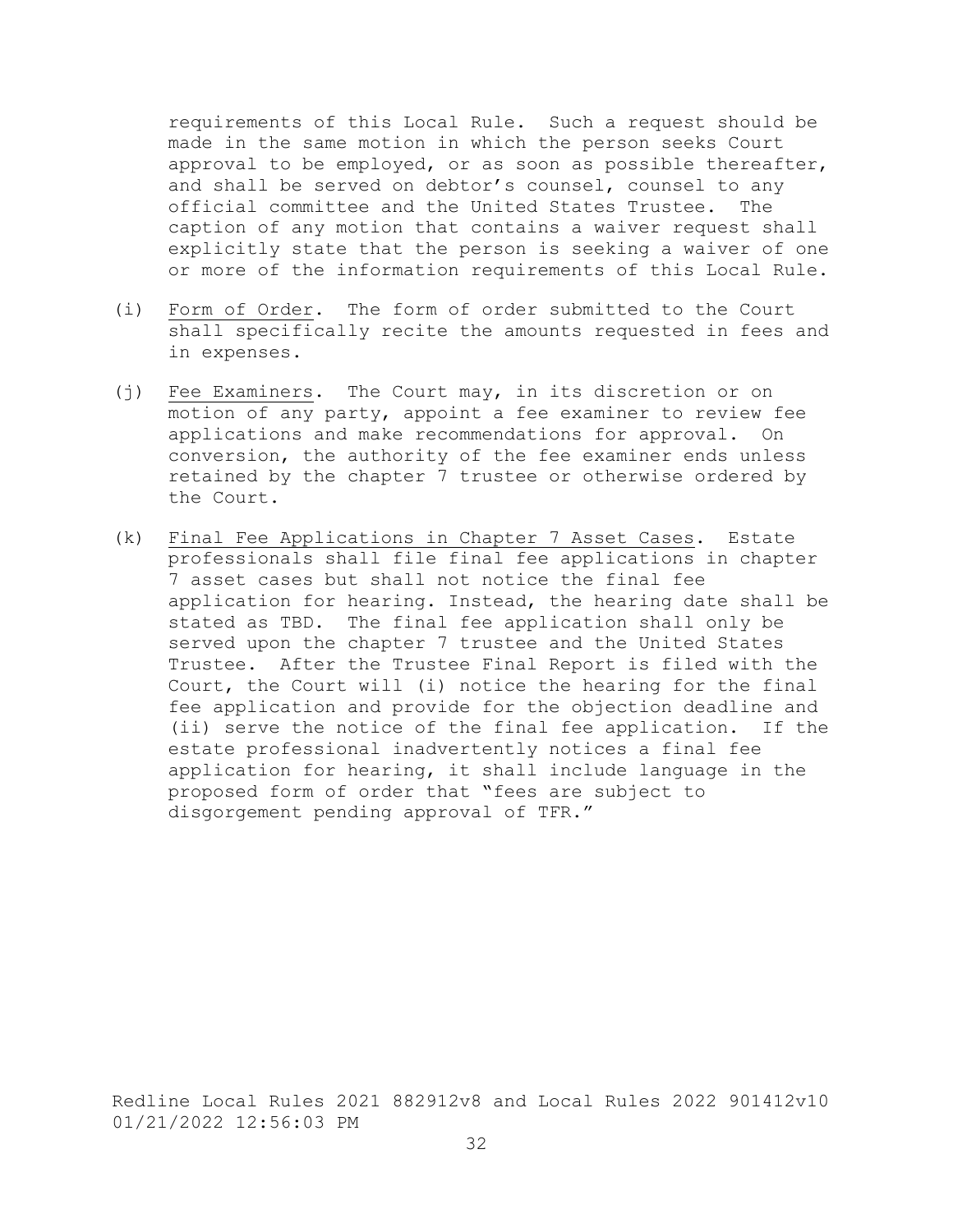### **PART III. CLAIMS AND DISTRIBUTION TO CREDITORS AND EQUITY INTEREST HOLDERS; PLANS**

### **Rule 3001-1 Filing Proof of Claim; Transfer of Claim**.

- (a) Filing Proof of Claim.
	- (i) Paper Claims. Any entity filing a proof of claim in a chapter 7, 12 or 13 case shall provide the Clerk with the original proof of claim and one (1) copy for the trustee and shall serve a copy on debtor's counsel or the debtor, if *pro se*. Any entity that files a proof of claim by mail and wishes to receive a clocked-in copy by return mail must include an additional copy of the proof of claim and a selfaddressed, postage-paid envelope.
	- (ii) Electronic Claims. Claims submitted through a court-approved electronic claims filing system are considered the original proof of claim. Additional copies for the Clerk and trustee are not required. Electronic claims shall be served on the debtor, if *pro se*.
- (b) Transfer of Claim. Any assignment or other evidence of a transfer of claim filed after the proof of claim has been filed shall include the claim number of the claim to be transferred. Absent any timely filed objection to the notice of transfer served by the Clerk, the claim shall be, without any further order of the Court, noted as transferred on the records of the Court or the claims agent, if one is appointed.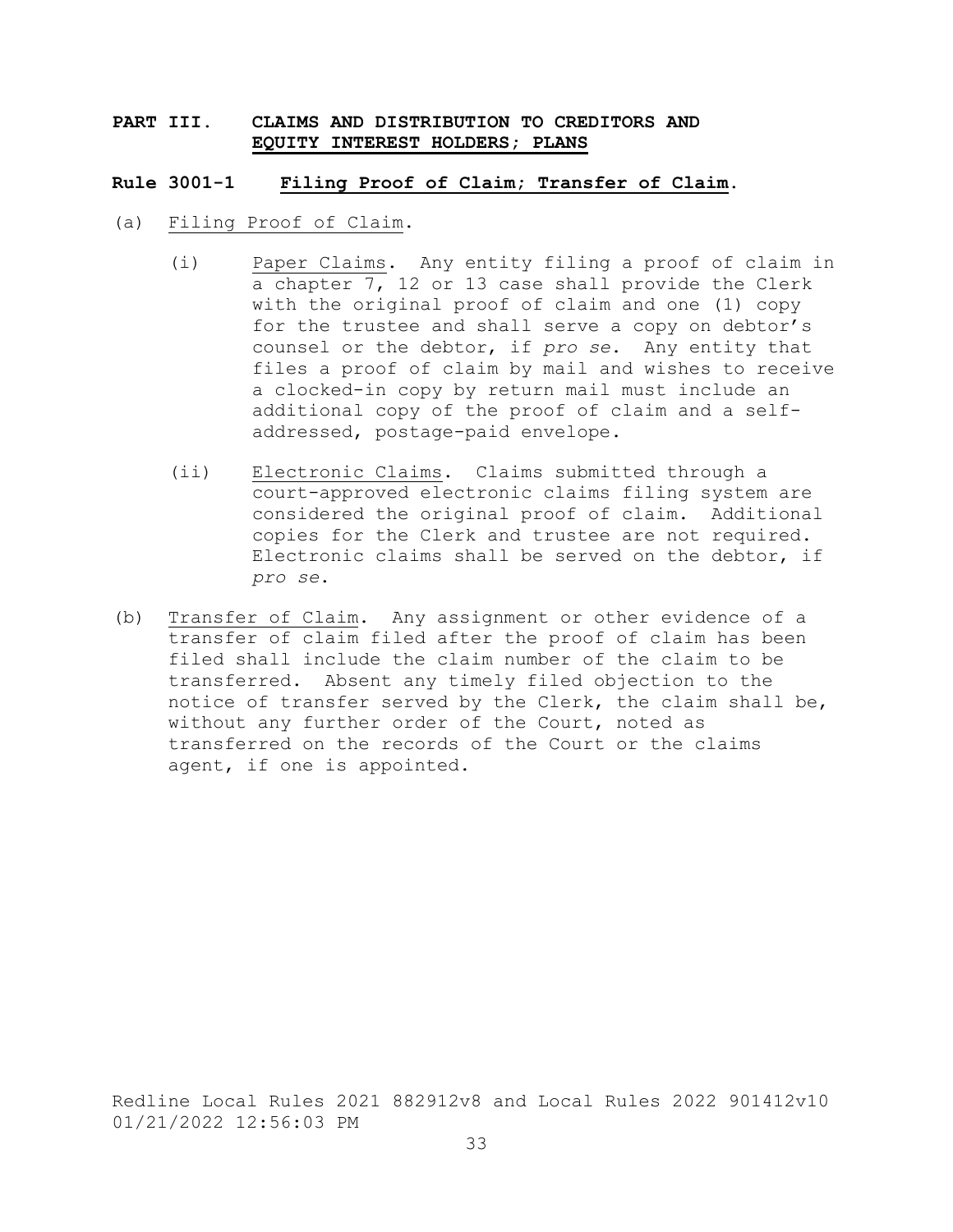### **Rule 3002-1 Government Deadline to File Proof of Claim.**

- (a) Chapter 11 Administrative Claims. Notwithstanding any provision of a plan of reorganization, any motion, notice, or court order in a specific case, the government shall not be required to file any proof of claim or application for allowance for any claims covered by section 503(b)(1)(B), (C), or (D).
- (b) After Conversion to Chapter 7 Asset Case. If notice of insufficient assets to pay a dividend was given to creditors under the Federal Rules or these Local Rules, and subsequently the trustee notifies the court that payment of a dividend appears possible, the Clerk shall give at least ninety (90) days' notice by mail to creditors of that fact and of the date by which proofs of claim must be filed. In such case, the proof of claim deadline for governmental entities shall be the longer of one hundred eighty (180) days after the petition was filed or ninety (90) days after the notice of assets was served or as otherwise provided in the Federal Rules.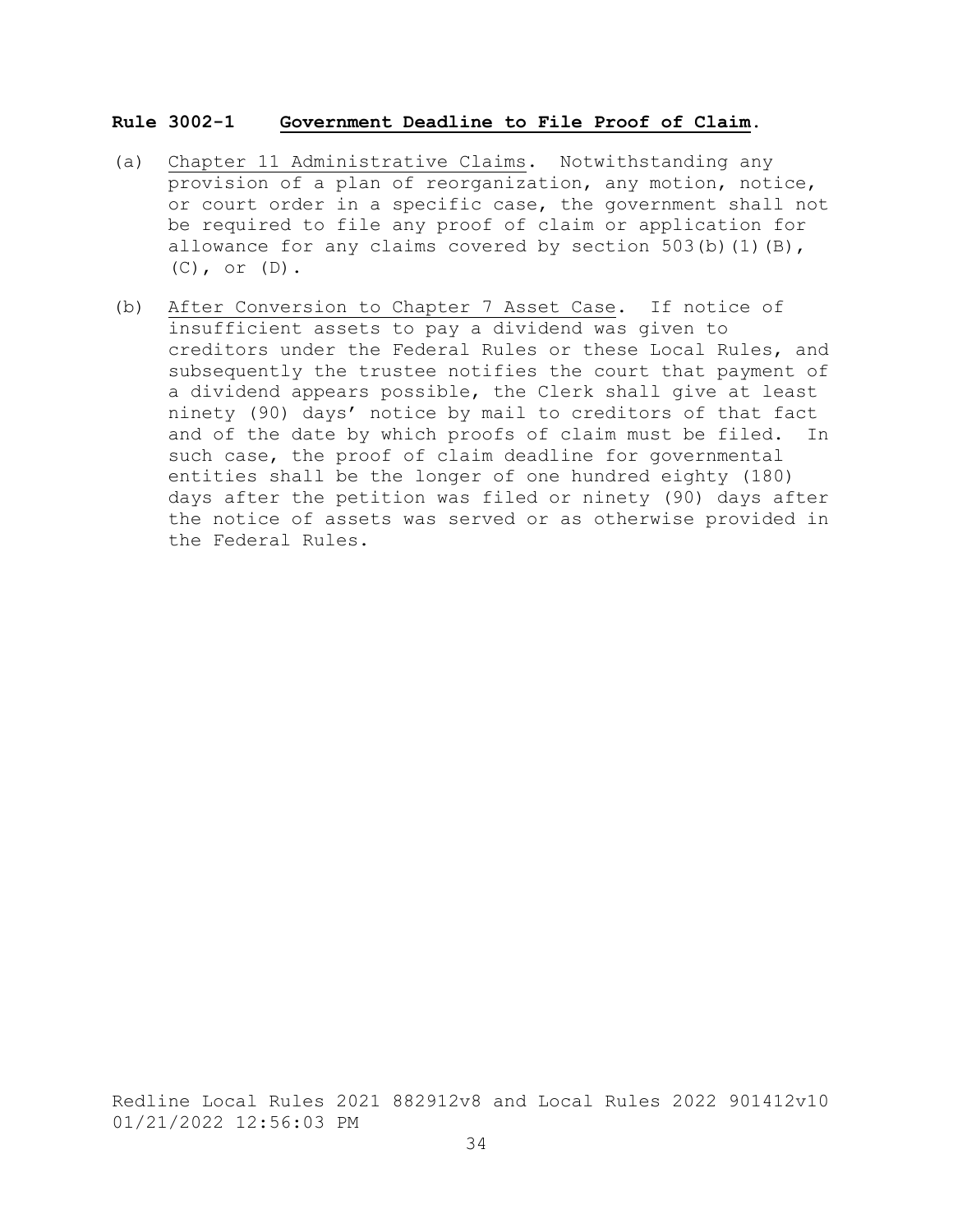### **Rule 3003-1 Proofs of Claim in Chapter 11 Cases**.

- (a) Claims Agent Appointed. Any entity filing a proof of claim in a chapter 11 case shall file the original and one (1) copy of the proof of claim with the claims agent and shall serve a copy on the trustee, if any, unless the claims agent accepts claims electronically, in which case only the electronically filed claim shall be submitted.
- (b) No Claims Agent Appointed. Any entity filing a proof of claim in a chapter 11 case, where there is no claims agent appointed, shall file the proof of claim with the Clerk's Office.
	- (i) When filing a paper claim, the entity shall file the original proof of claim and one (1) copy and shall serve a copy on the trustee, if any. Any entity that files a proof of claim by mail and wishes to receive a clocked-in copy by return mail must include an additional copy of the proof of claim and a self-addressed, postage-paid envelope.
	- (ii) Claims submitted through a court-approved electronic claims filing system are considered the original proof of claim. Additional copies for the Clerk and trustee are not required. Electronic claims shall be served on the debtor, if *pro se*.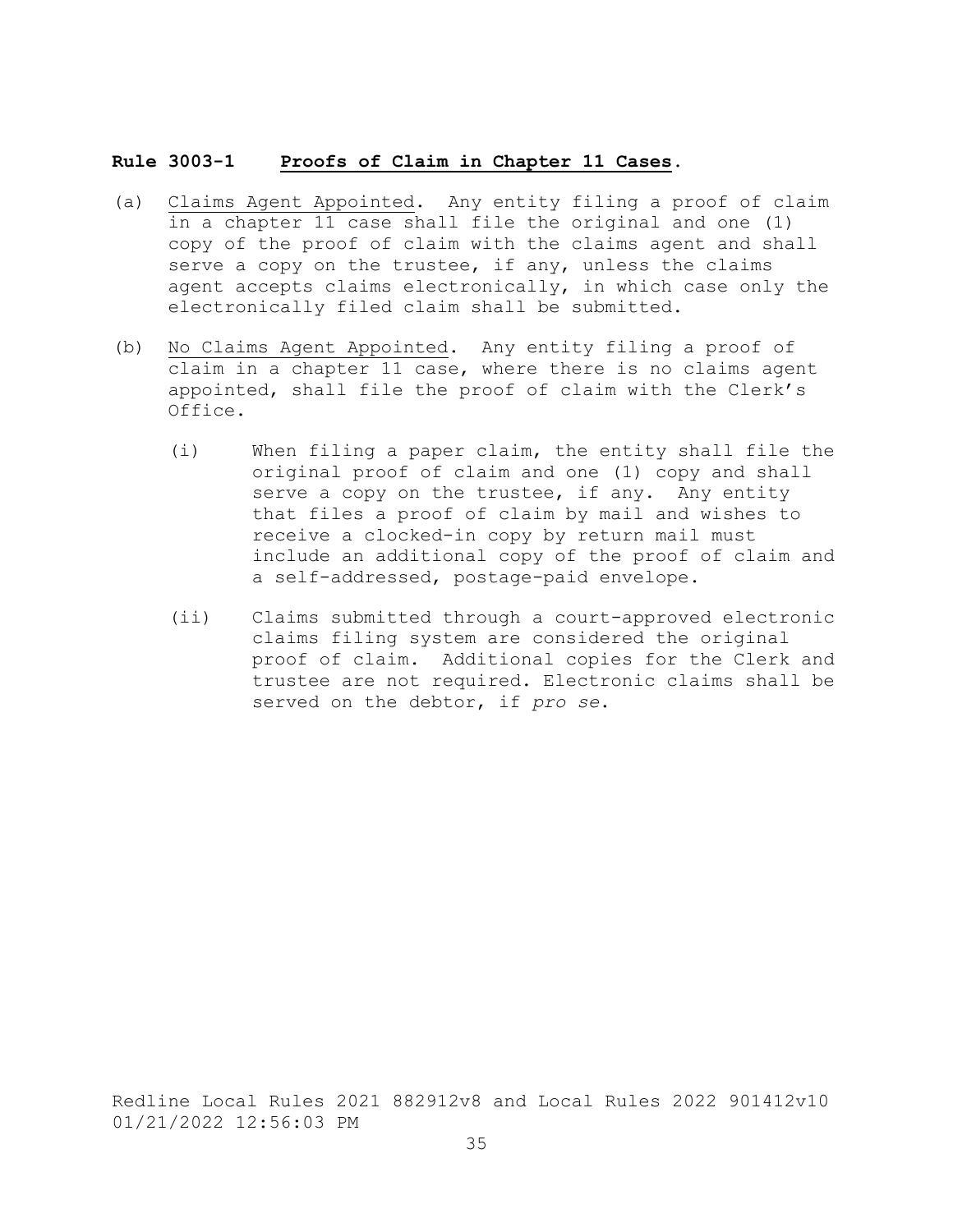#### **Rule 3007-1 Omnibus Objection to Claims**.

- (a) Scope of Rule. This Local Rule applies to any objection to the allowance of a claim under an omnibus objection (i.e., an objection to claims asserted by more than one claimant) ("Objection"). To the extent of any inconsistency between this Local Rule and Fed. R. Bankr. P. 3007, this Local Rule governs omnibus objections to claims.
- (b) Effect of Rule. In addition to complying with those sections of the Code and those rules of the Fed. R. Bankr. P. generally applicable to an objection to the allowance of a claim, any Objection shall comply with the information and certification requirements listed in Local Rule 3007-  $1(c) - (f)$ .
- (c) Filed v. Scheduled Claim. If a claim has been scheduled on the debtor's schedules of liabilities and is not listed as disputed, contingent or unliquidated and a proof of claim has not been filed under Fed. R. Bankr. P. 3003, 3004 and/or 3005, the debtor may not object to the claim. Instead, the debtor must amend the schedules under Fed. R. Bankr. P. 1009 and provide notice as required by Local Rule 1009-2.
- (d) Substantive v. Non-Substantive Objections. An Objection is deemed to be on a substantive basis unless it is based on one or more of the following:
	- (i) A duplicate claim; provided, however, that a claim filed against two different debtors is not a duplicate claim unless the cases have been substantively consolidated by order of the Court;
	- (ii) A claim filed in the wrong case;
	- (iii) An amended or superseded claim;
	- (iv) A late filed claim;
	- (v) A claim filed by a shareholder based on ownership of stock; provided, however, that an Objection with respect to a claim filed by a shareholder for damages shall be deemed a substantive Objection;
	- (vi) A claim that does not have a basis in the debtor's books and records and does not include or attach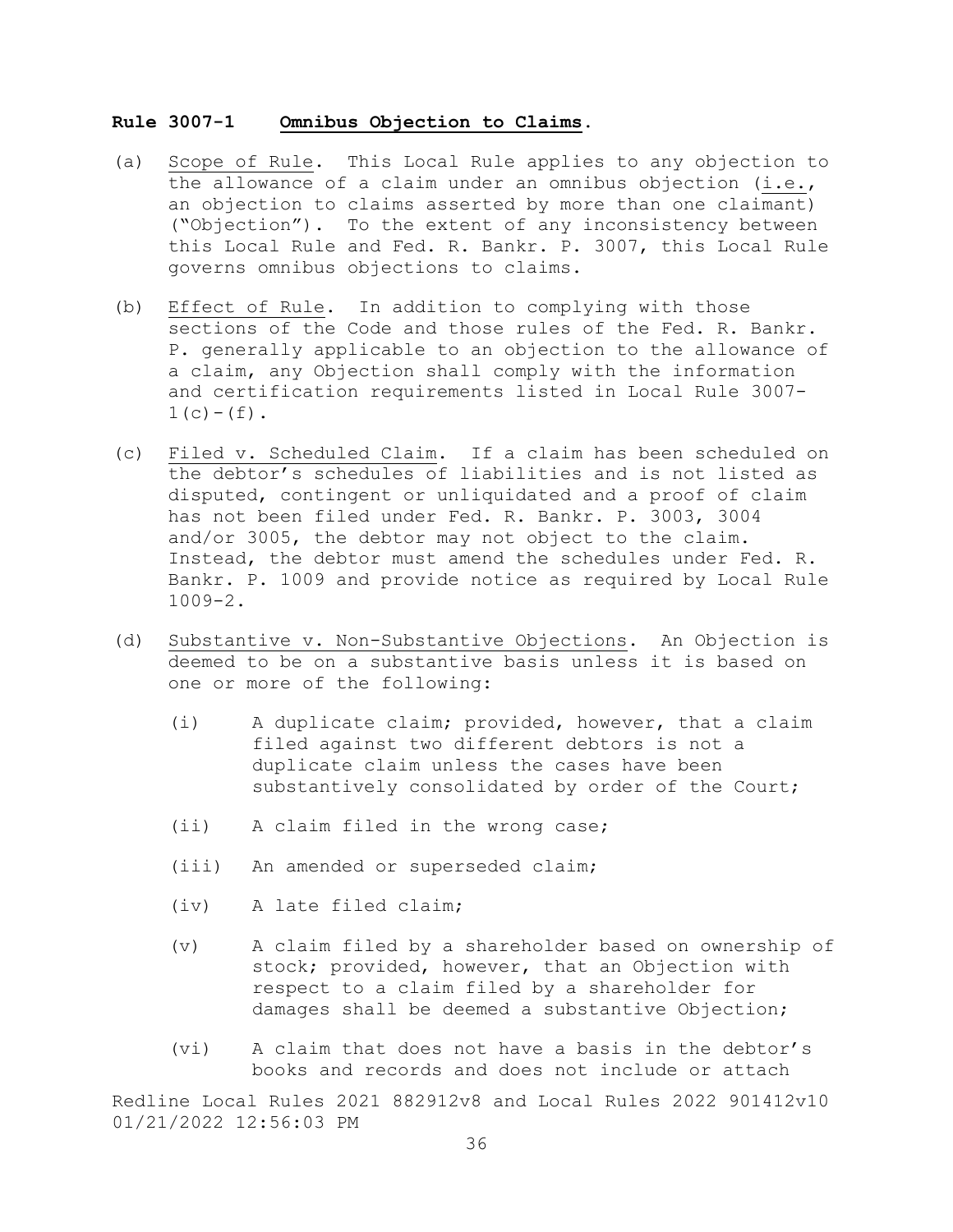sufficient information or documentation to constitute prima facie evidence of the validity and amount of the claim, as contemplated by Fed. R. Bankr. P. 3001(f); provided, however, that if the Court determines that the claim attaches or includes sufficient information or documentation and is otherwise in compliance with applicable rules, then the Objection shall be deemed substantive. Any Objection under this subsection must be supported by an affidavit or declaration that states that affiant or declarant has reviewed the claim and all supporting information and documentation provided therewith, made reasonable efforts to research the claim on the debtor's books and records and believes such documentation does not provide prima facie evidence of the validity and amount of the claim;

- (vii) A claim that is objectionable under 11 U.S.C.  $$502(e)(1);$  and
- (viii) A claim for priority in an amount that exceeds the maximum amount under 11 U.S.C. § 507 of the Code.
- (e) General Requirements for Objections.
	- (i) Objection. Each Objection shall conform to the following requirements:
		- (A) Each Objection shall be filed as either substantive or non-substantive, but not both. A particular claim may be subject to both a substantive and a non-substantive Objection;
		- (B) The title of the Objection shall clearly state whether the Objection is on substantive or nonsubstantive grounds;
		- (C) Objections shall be numbered consecutively regardless of basis, i.e., 1st Omnibus (duplicate), 2nd Omnibus (amended and superseded); not 1st Omnibus (duplicate), 1st Omnibus (amended and superseded);
		- (D) Exhibit(s) of claims to which the Objection relates, which exhibit(s) shall be consistent with Local Rule 3007-1(e)(iii) and must be attached to the Objection; and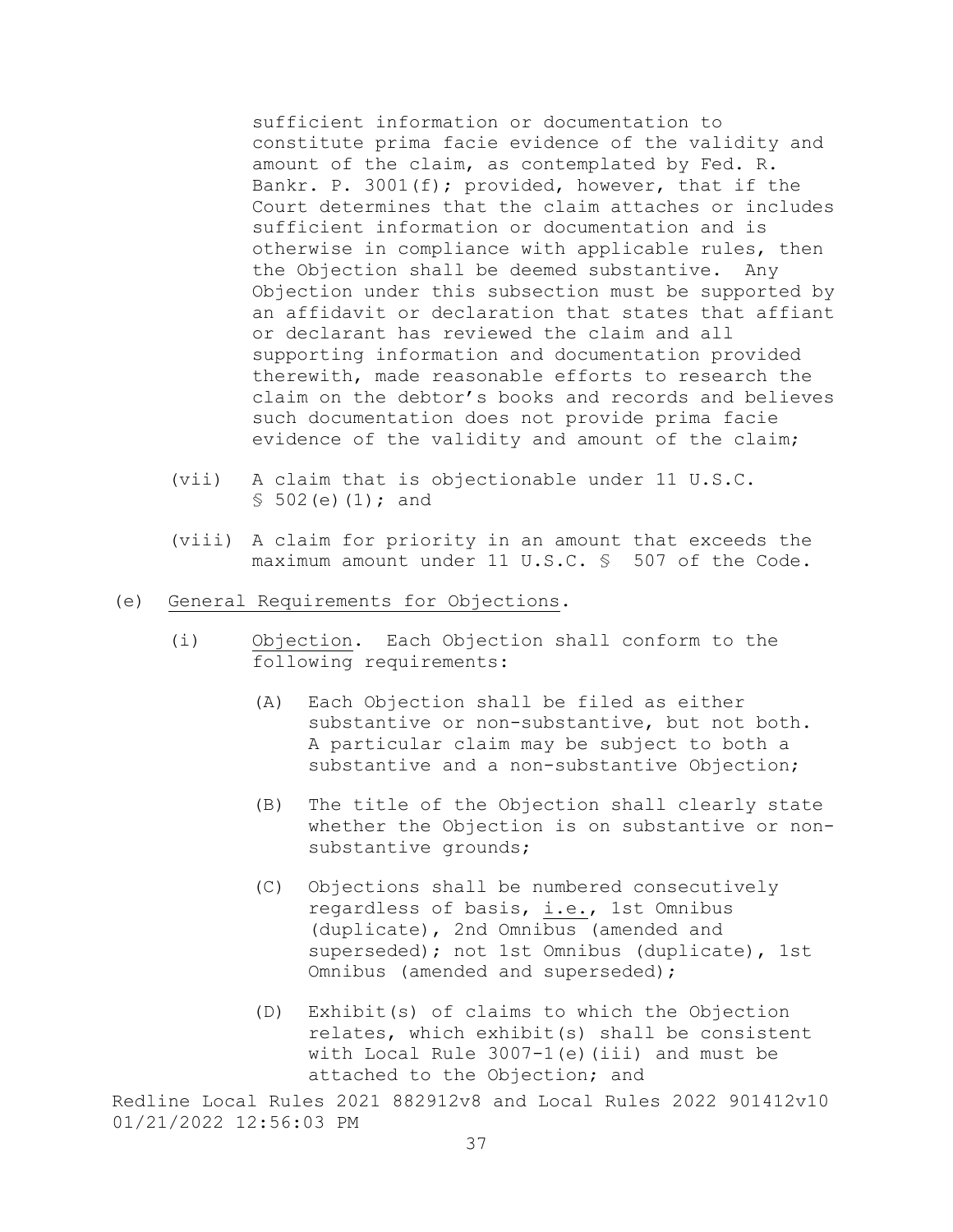- (E) The Objection shall also contain a statement by the objector or the objector's counsel that the Objection complies with this Local Rule.
- (ii) Affidavit or Declaration. If an affidavit or declaration is filed in support of the Objection, it shall state that the information contained in the exhibit is true and correct to the best of the affiant's or declarant's knowledge and belief.
- (iii) Exhibits.
	- (A) Each exhibit attached to an Objection shall include, at a minimum, the information identified in the following table, with such information entered in the respective boxes as appropriate:

| Name of Claimant | Claim Number | Claim Amount | Reason for Disallowance |
|------------------|--------------|--------------|-------------------------|
|                  |              |              |                         |
|                  |              |              |                         |

- (B) Each exhibit shall contain only those claims to which there is one common basis for objection (e.g*.*, exhibit A duplicate claims; exhibit B amended or superseded claims).
- (C) A claim for which there are two or more bases for objection (e.g., a claim that is both duplicative and late filed) shall be referenced on each applicable exhibit.
- (D) Each exhibit shall have the claims listed alphabetically by the last name of the claimant (in the case of an individual) or the name of the entity (in the case of a corporation, partnership, limited liability company, etc.).
- (E) If an Objection seeks to reduce the amount of a claim, a column shall be added between columns (3) and (4) titled "Modified Claim Amount" and column (4) shall be changed from "Reason for Disallowance" to "Reason for Modification."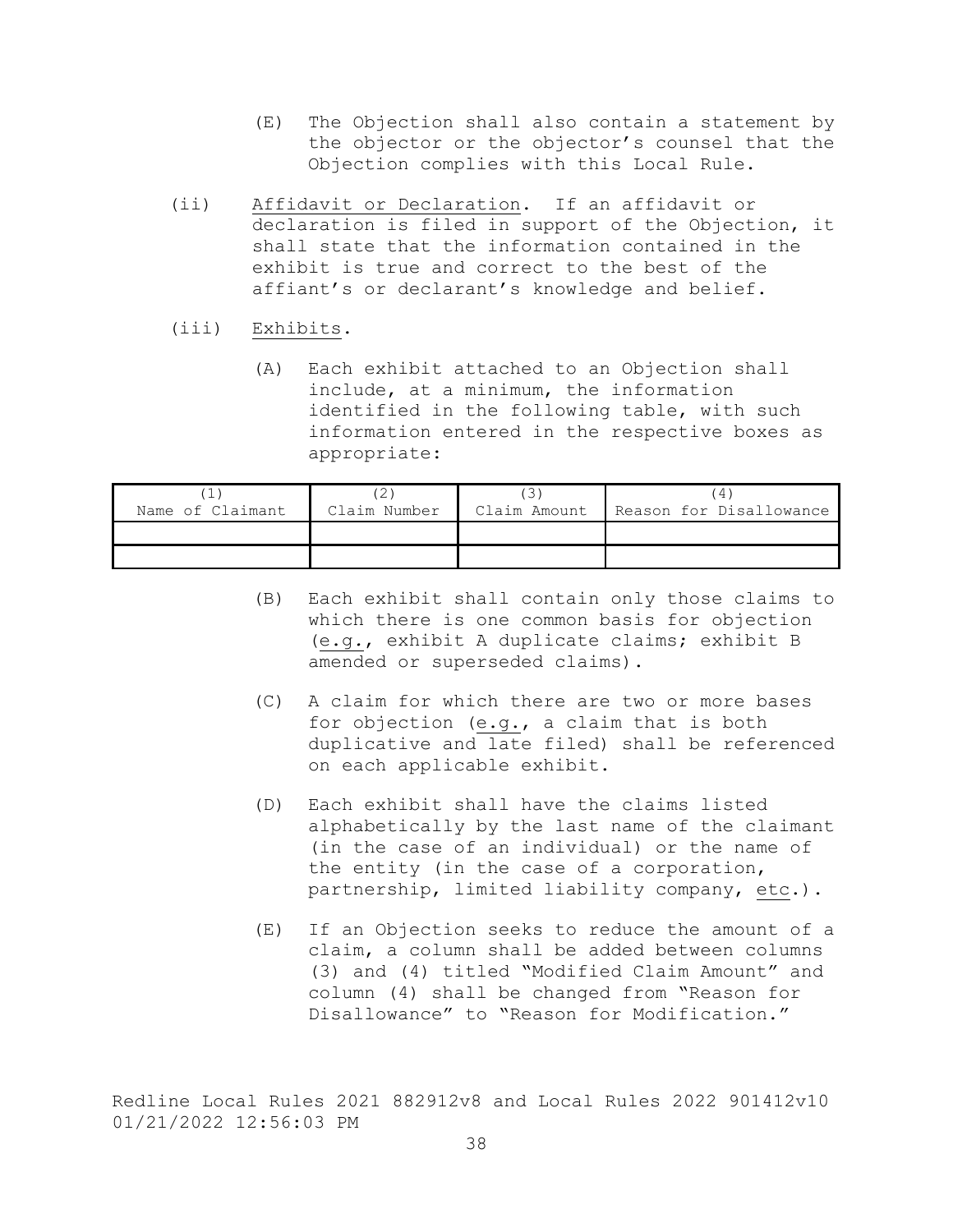| Name of<br>Claimant | Claim Number | Claim Amount | Modified Claim<br>Amount | 4<br>Reason for<br>Modification |
|---------------------|--------------|--------------|--------------------------|---------------------------------|
|                     |              |              |                          |                                 |
|                     |              |              |                          |                                 |

(F) If an Objection seeks to change the classification of a claim, two columns shall be added between columns (3) and (4) titled "Claim Classification Status" and "Modified Classification Status" and column (4) shall be changed from "Reason for Disallowance" to "Reason for Reclassification."

|          | (2)    | (3)    | Claim          | Modified       | $4^{\circ}$      |
|----------|--------|--------|----------------|----------------|------------------|
| Name of  | Claim  | Claim  | Classification | Classification | Reason for       |
| Claimant | Number | Amount | Status         | Status         | Reclassification |
|          |        |        |                |                |                  |
|          |        |        |                |                |                  |

(G) If an Objection seeks to change the priority of a claim, two columns shall be added between columns (3) and (4) titled "Claim Priority Status" and "Modified Priority Status" and column (4) shall be changed from "Reason for Disallowance" to "Reason for Modification."

|          |        |        | Claim    | Modified | (4)          |
|----------|--------|--------|----------|----------|--------------|
| Name of  | Claim  | Claim  | Priority | Priority | Reason for   |
| Claimant | Number | Amount | Status   | Status   | Modification |
|          |        |        |          |          |              |
|          |        |        |          |          |              |

(H) If an Objection seeks to disallow amended or duplicate claims, the title of column (2) shall be changed from "Claim Number" to "Remaining Claim Number" and a column shall be added between columns (2) and (3) titled "Duplicate or Amended Claim to be Disallowed."

|          |                 | Duplicate or  |        |                |
|----------|-----------------|---------------|--------|----------------|
| (1)      |                 | Amended Claim |        | 4 <sup>1</sup> |
| Name of  | Remaining Claim | to be         | Claim  | Reason for     |
| Claimant | Number          | Disallowed    | Amount | Disallowance   |
|          |                 |               |        |                |
|          |                 |               |        |                |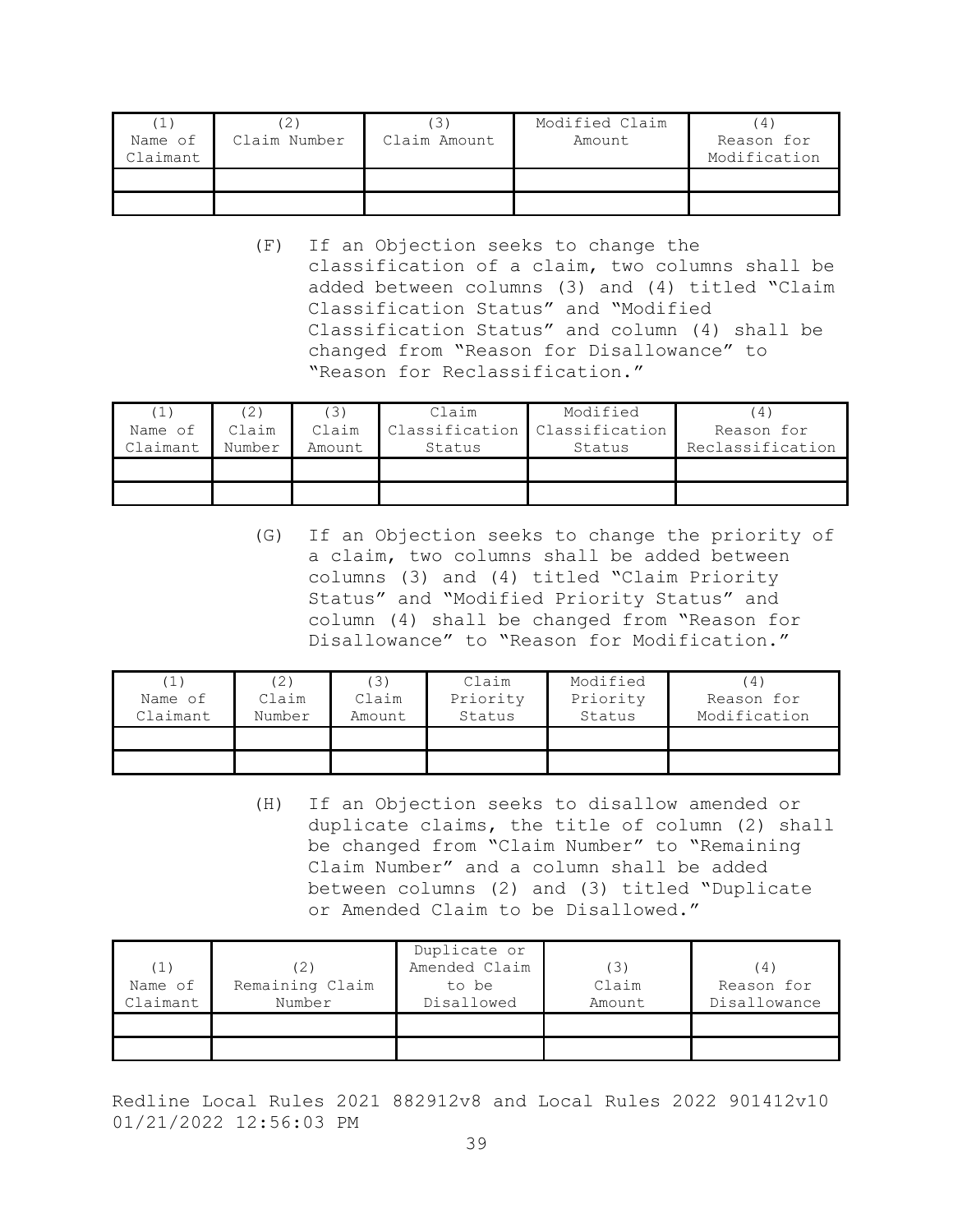(I) If an Objection seeks to disallow late filed claims, a column shall be added between columns (1) and (2) titled "Date Claim Filed."

| Name of<br>Claimant | Date<br>Claim<br>Filed | ∠<br>Claim<br>Number | Claim<br>Amount | 4<br>Reason for<br>Disallowance |
|---------------------|------------------------|----------------------|-----------------|---------------------------------|
|                     |                        |                      |                 |                                 |
|                     |                        |                      |                 |                                 |

- (J) Where the Objection is based on substantive grounds, the exhibit must include a claimspecific declaration in the column titled "Reason for Disallowance" giving sufficient detail as to why the claim should be disallowed. The following are examples of "sufficient detail" necessary to sustain an Objection on a substantive basis:
	- (1) If the claim is against a non-debtor entity, then the non-debtor entity must be identified;
	- (2) If the claim has been paid or satisfied prepetition (not postpetition), then the check number and the date the check was issued must be identified. (An objection to a claim on the basis that the claim has been paid or satisfied postpetition is not a valid objection); and
	- (3) If the claim includes a postpetition claim, then the date the postpetition claim arose must be identified.
- (iv) Proofs of Claim. If the Objection is nonsubstantive, then copies of the proofs of claim need not be provided to the Court, except that proofs of claim relating to an Objection based on Local Rule 3007-1(d)(iii) (i.e., amended or superseded claim) and proofs of claim and any attached supporting documentation relating to an Objection based on Local Rule  $3007-1$  (d) (vi) (i.e., a claim without any supporting documents) shall be provided to the Court as set forth in Local Rule  $3007-1$ (e)(iv)(A)-(C). When the Objection is substantive, a copy of the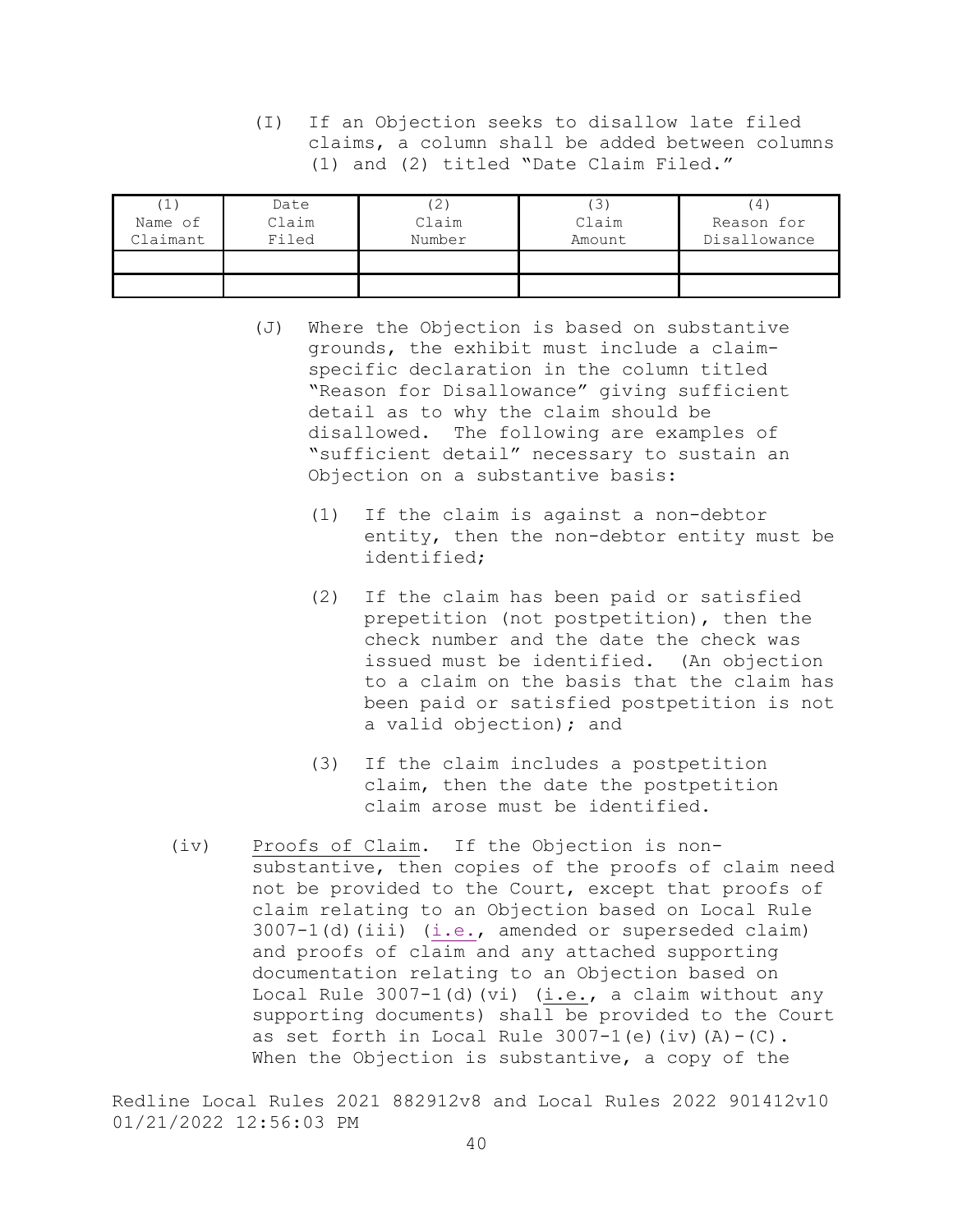proofs of claim and all supporting documentation shall be provided to the Court as follows:

- (A) Proofs of claim shall be in a binder and separated by tabs;
- (B) Proofs of claim shall be in the order as listed in the exhibit(s), with additional tabs indicating to which exhibit the claims relate; and
- (C) At least fourteen (14) days before the hearing on the Objection, a Notice of Submission of Proofs of Claim is to be filed and delivered to the respective Judge's chambers with copies of the claims (with all attachments) along with the Objection to those claims. The Notice of Submission of Proofs of Claim stating that the claims have been delivered to chambers and that copies can be requested from objector's counsel shall be served upon all parties requesting notice under Fed. R. Bankr. P. 2002.
- (v) Notice of Objection to Claim Holder. Each claim holder whose rights are affected by an Objection shall receive a "Notice of Objection to Claim" that shall conform to Local Form 113 or a copy of the Objection.
- (vi) Counsel Certification Regarding Untimely Claims. If (a) the basis for a claim objection is that the claim was untimely filed, and (b) the claim objected to was one that amended or superseded a previously filed claim, the claim objection shall include a certification from counsel to the objector that either (y) the previously filed claim was also untimely, or (z) the previously filed claim was timely but the amending or superseding claim asserts new claims not asserted in the previously filed claims that do not relate back to the claims asserted in the previously filed claim.

### (f) Requirements Relating to Substantive Objections.

Redline Local Rules 2021 882912v8 and Local Rules 2022 901412v10 01/21/2022 12:56:03 PM (i) As authorized by Fed. R. Bankr. P. 3007(c), the Court hereby orders that an Objection which is based on substantive grounds may contain more than one but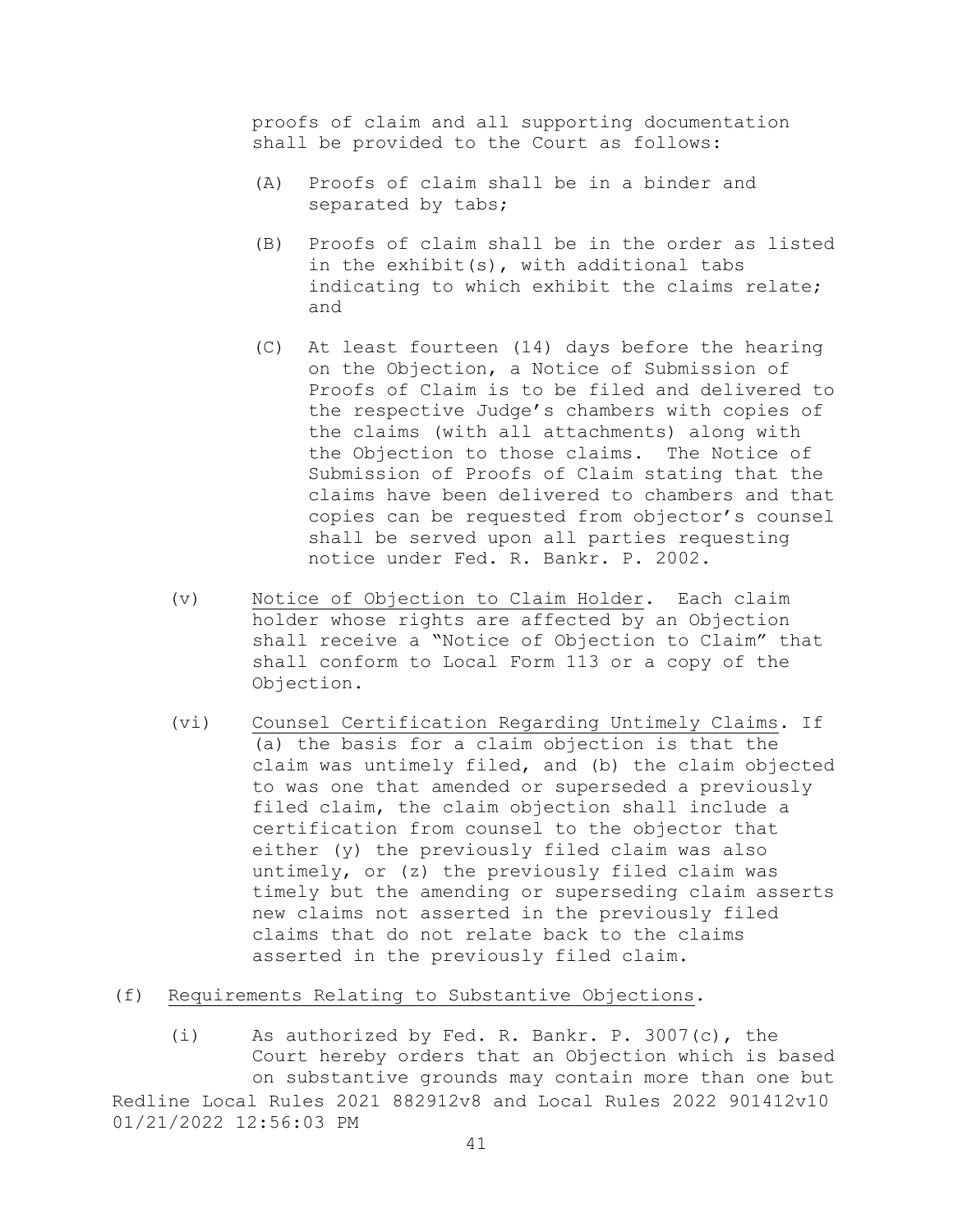no more than  $150100$  claims and that no more than twothree substantive Objections may be filed with the Court each calendar month.

- (ii) Leave from the requirements of subsection (f)(i) of this Local Rule may be sought, for cause, by separate motion filed and heard prior to the filing of an Objection not in compliance with subsection (f)(i) of this Local Rule.
- (iii) An Objection based on substantive grounds, other than incorrect classification of a claim, shall include all substantive objections to such claim.
- (iv) An Objection based on incorrect classification of a claim, shall:
	- (A) provide in the title (or otherwise conspicuously state) that substantive rights may be affected by this Objection and by any further Objection that may be filed; and
	- (B) otherwise comply with these Local Rules other than subsection (f)(i) above.
- (v) Fed. R. Bankr. P. 7015 shall apply to any substantive Objection and upon the filing of a response to such substantive Objection, the objector may only amend such Objection upon leave of court or written consent of the claimant; provided, however, that if an Objection to a particular claim is determined to be substantive under Local Rule 3007- 1(d)(vi) or the claimant filed a response to an Objection made under Local Rule 3007-1(d)(vi) and the response included supporting documentation or information, then the Objection may be amended without written consent or leave of Court.
- (vi) The Court will not consider any substantive Objection to personal injury or wrongful death claims that would be in violation of 28 U.S.C.  $$157(b)(2)(B).$
- (g) *Pro se*. Any claimant may participate *pro se* (and telephonically) at a hearing on an Objection to his or her claim by following the telephonic appearance procedures located on the Court's website.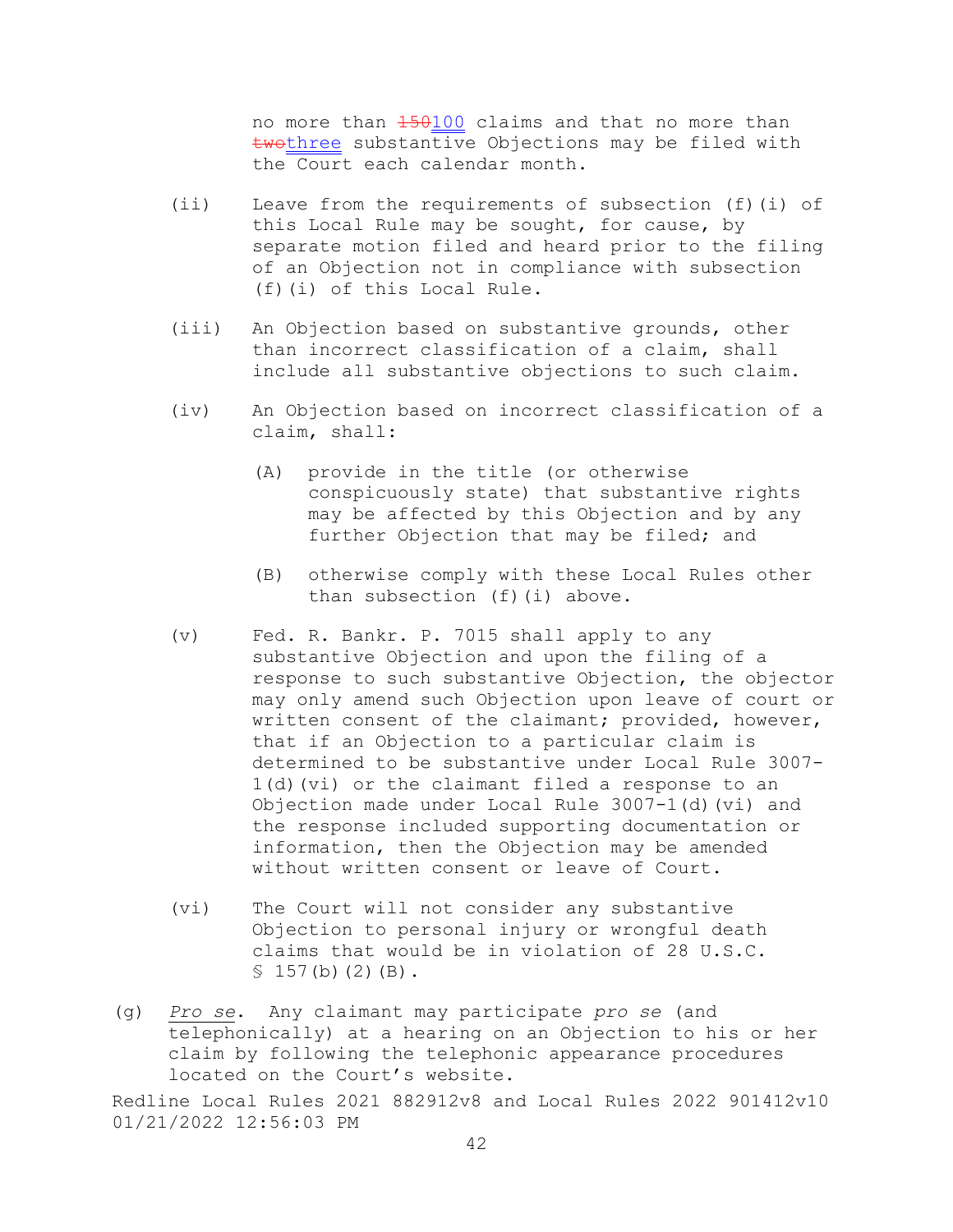### (h) Responses and Replies to Objection.

- (i) Response Deadline. Any response to an Objection shall be due no later than seven (7) days before the hearing date. See also Del. Bankr. L.R. 9006-1.
- (ii) Reply. Reply papers may be filed and, if filed, shall be filed and served in accordance with Del. Bankr. L.R. 9006-1(d).
- (i) Hearings on Objections and Responses. Hearings on Objections, and any response thereto, may ordinarily be held on the regularly scheduled omnibus hearing dates in chapter 11 cases, consistent with these Local Rules. When the Court determines that the hearing on a particular claim Objection will require substantial time for the presentation of argument and/or evidence, then the Court, in its discretion, may reschedule the hearing on that claim for a different hearing date and time. The parties may also request that a separate hearing on an Objection(s) based on substantive grounds be separately scheduled for a date and time convenient to the Court and the parties.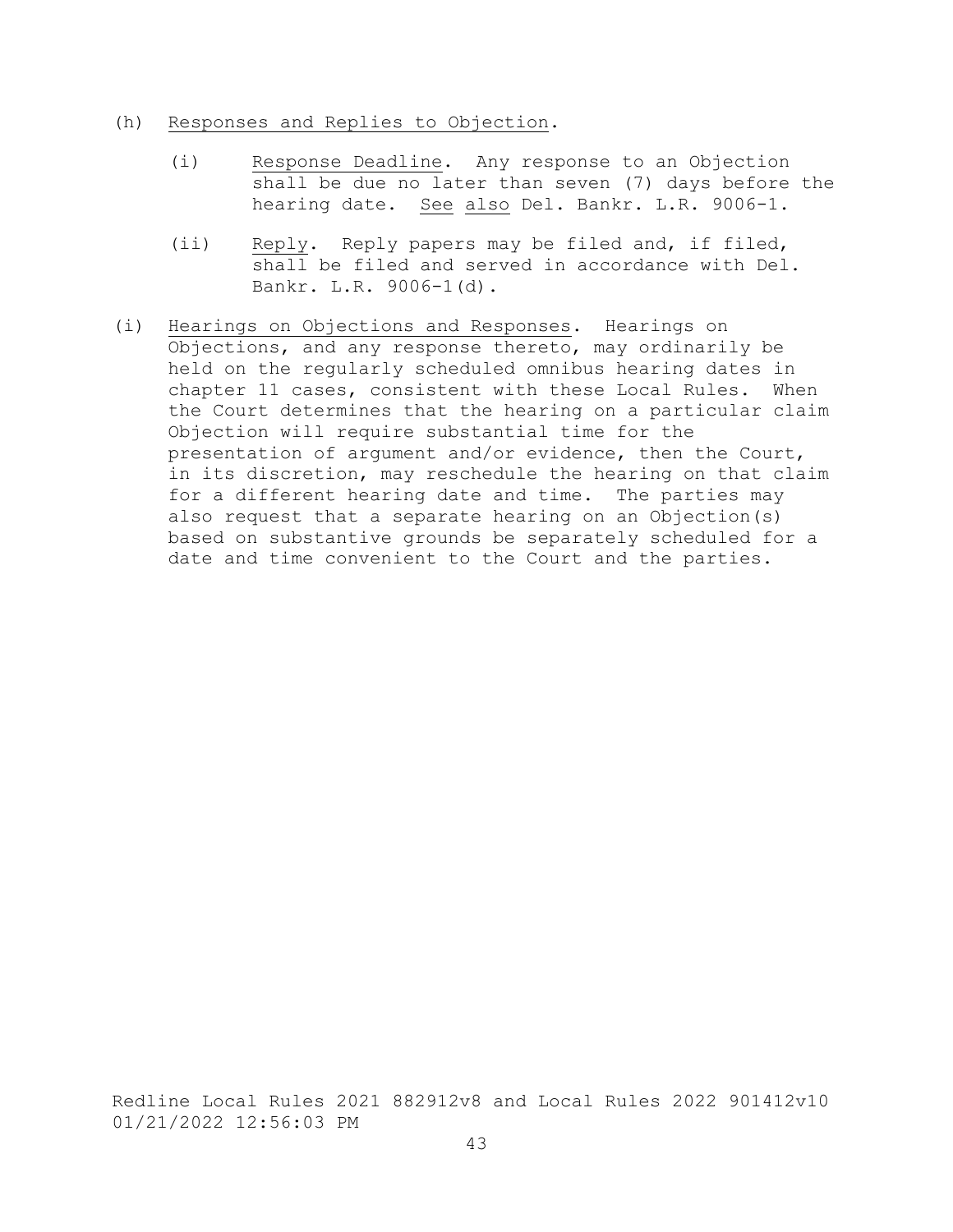**Rule 3007-2 Service of Objections to Claims; Notices in Lieu of Full Objection**. In lieu of serving a copy of the entire claim objection (including an "Objection" as defined in Local Rule 3007-1(a)) on all parties having filed a request for service of notices under Bankruptcy Rule 2002(i), the objecting party may, in its discretion, elect to serve on any party in interest that has filed a request for service of notices under Bankruptcy Rule 2002(i) and that is not (i) the holder of a claim that is objected to in the claim objection, (ii) the debtor or debtorin-possession, (iii) any statutory trustee, (iv) any official committee, or (v) the U.S. Trustee (the "Core Objection Service Parties"), only the exhibits to the claim objection in the form required by Local Rule 3007-1(e)(iii) and the notice in the form required by Local Rule 3007-1(e)(v). Service of a claim objection upon the Core Objection Service Parties shall be in the manner prescribed by Bankruptcy Rule 3007(a). Such service shall be deemed valid and proper service on parties so served.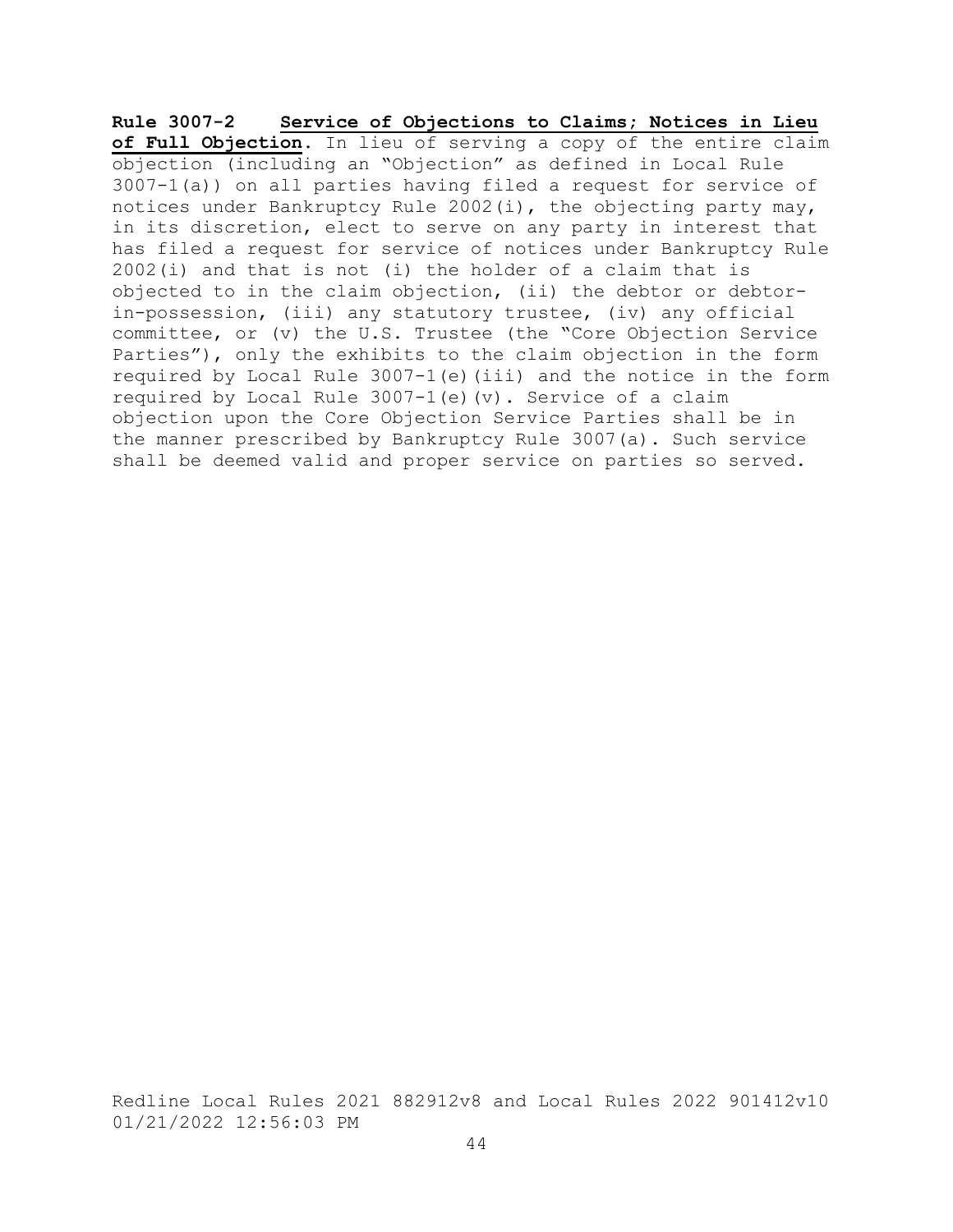**Rule 3011-1 Deposit or Release of Funds Paid into the Registry of the Court**. The deposit or release of funds paid into the Registry of the Court shall be by motion in accordance with Del. Bankr. L.R. 9013-1.

- (a) Deposit of Funds. A motion for the deposit of funds paid into the Registry of the Court shall specify the amount to be deposited and the reason for the deposit. If the deposit is for unclaimed distributions, then the movant shall also specify the list of payees (with the last four digits of taxpayer identification number, if available), the amount due to each payee and why the distributions did not occur to the payees.
- (b) Withdrawal of Funds. In addition to the requirements set forth in 28 U.S.C. § 2042 and requirements under the Local Rules, any motion for the withdrawal of funds paid into the Registry of the Court shall be in conformity with Local Forms 127 and 127A.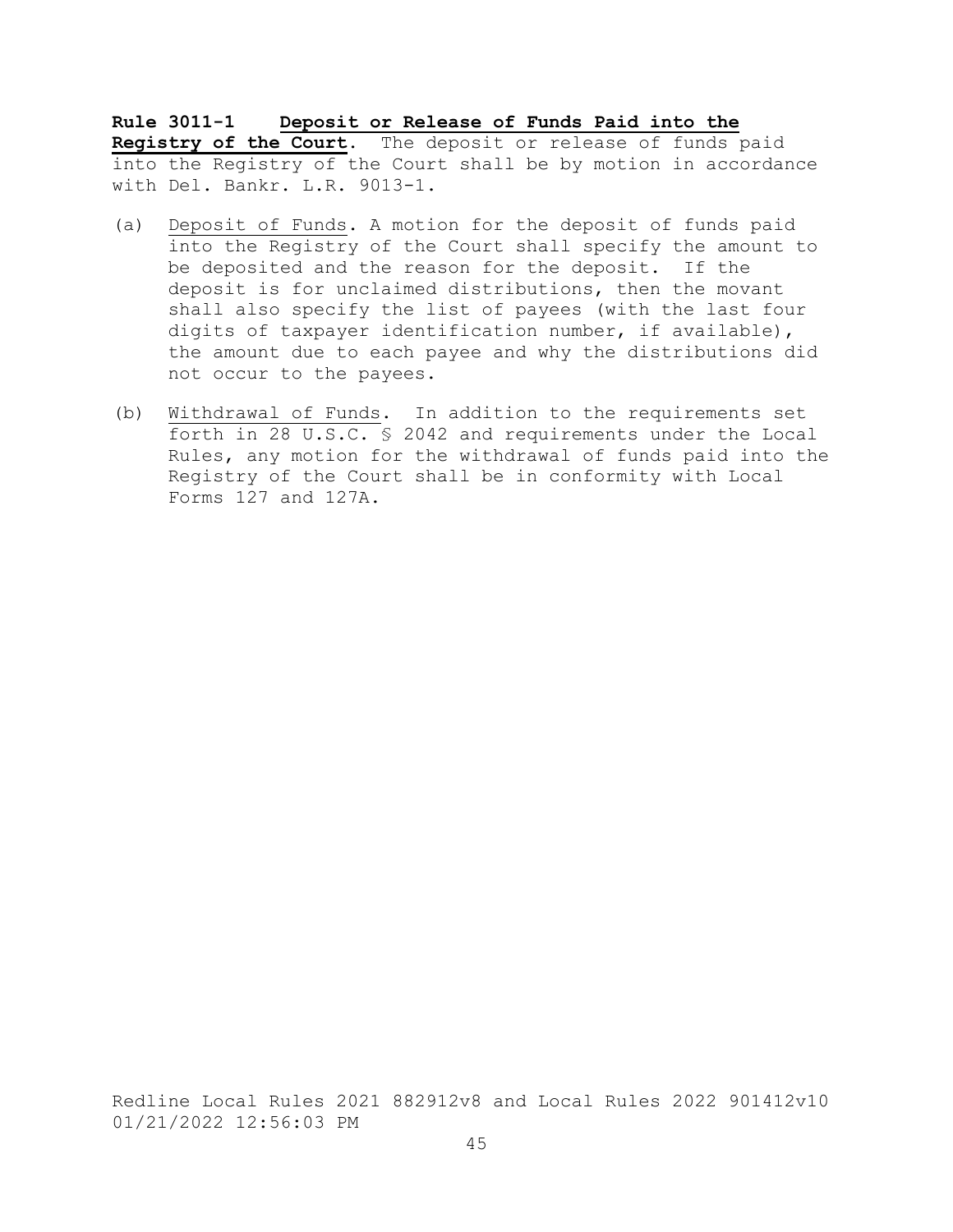**Rule 3011-2 Motion for Release of Funds Paid into the Registry of the Court - Confidentiality**. Any motion for release of funds previously paid into the registry of the Court or any exhibit in support thereof that contains confidential information regarding the claimant shall be filed with the Clerk with all confidential information redacted. An unredacted copy of such motion or exhibit shall be delivered in a sealed envelope to the assigned judge.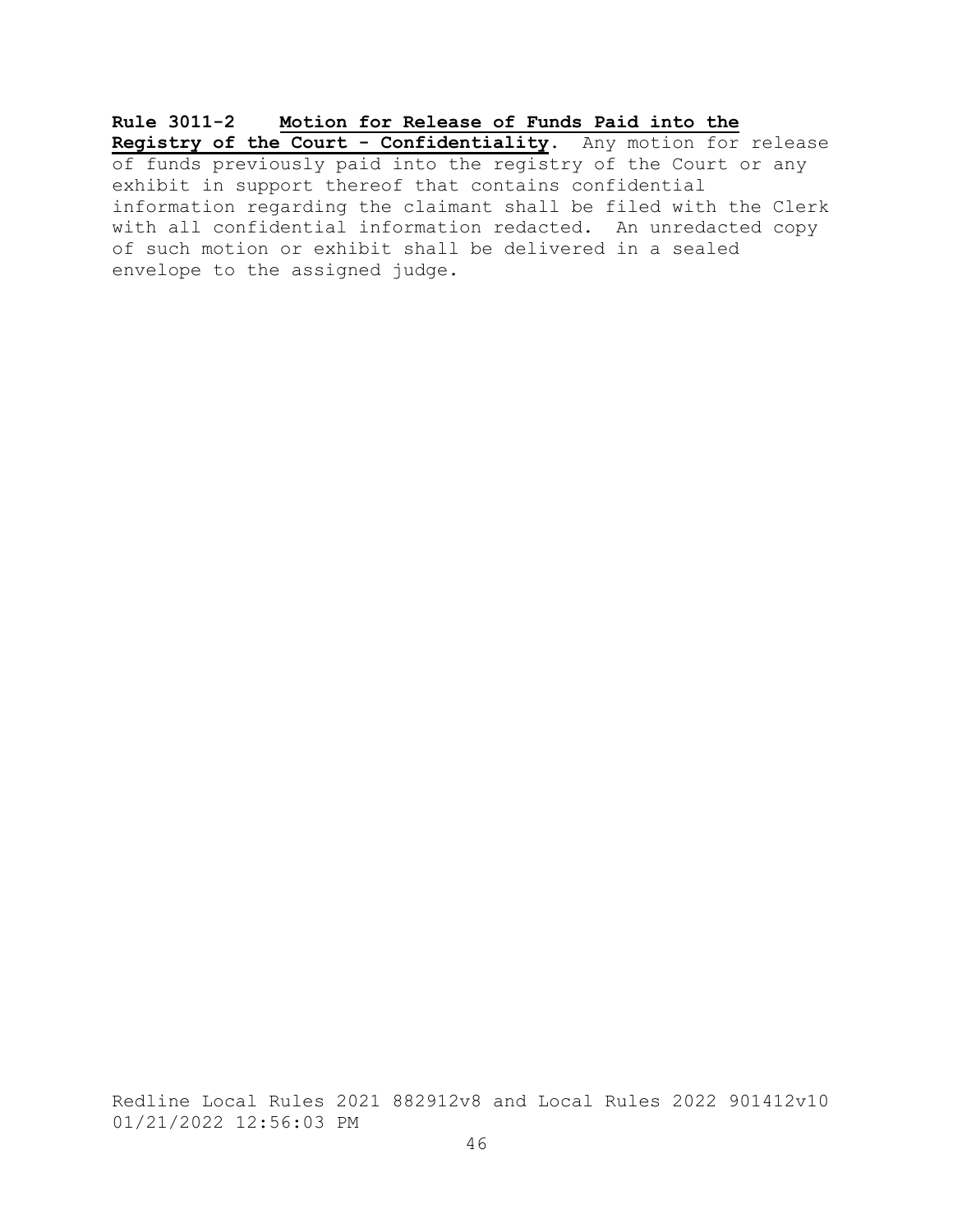#### **Rule 3015-1 Chapter 12 Plan and Confirmation Requirements**.

- (a) If a Chapter 12 Plan is filed with the petition, the Court will serve the Plan. If a Chapter 12 Plan is filed after the petition date, the debtor shall file and serve upon the Chapter 12 trustee, all creditors, and parties requesting service, the proposed plan and a notice scheduling the hearing to consider confirmation. The notice shall include the time fixed for filing objections to the proposed plan that is not less than seven (7) days prior to the hearing. Unless the Court fixes a different time, the notice of the hearing shall be given not less than twenty-eight (28) days before the confirmation hearing.
- (b) Objections to confirmation of the plan shall be filed with the Court and served on the debtor, the debtor's attorney, the Chapter 12 trustee, and parties requesting service not less than seven (7) days prior to the confirmation hearing.
- (c) If an amended plan is filed before the scheduled confirmation hearing, the debtor shall serve upon the Chapter 12 trustee, all creditors, and parties requesting service, the amended plan with a new notice of hearing for the consideration of the amended chapter 12 plan, in such manner as to ensure that such parties receive the amended plan and notice not less than seven (7) days prior to the confirmation hearing.
- (d) The debtor shall prepare a proposed Confirmation Order that recites the requirements of the plan and the Court's findings under 11 U.S.C. § 1225.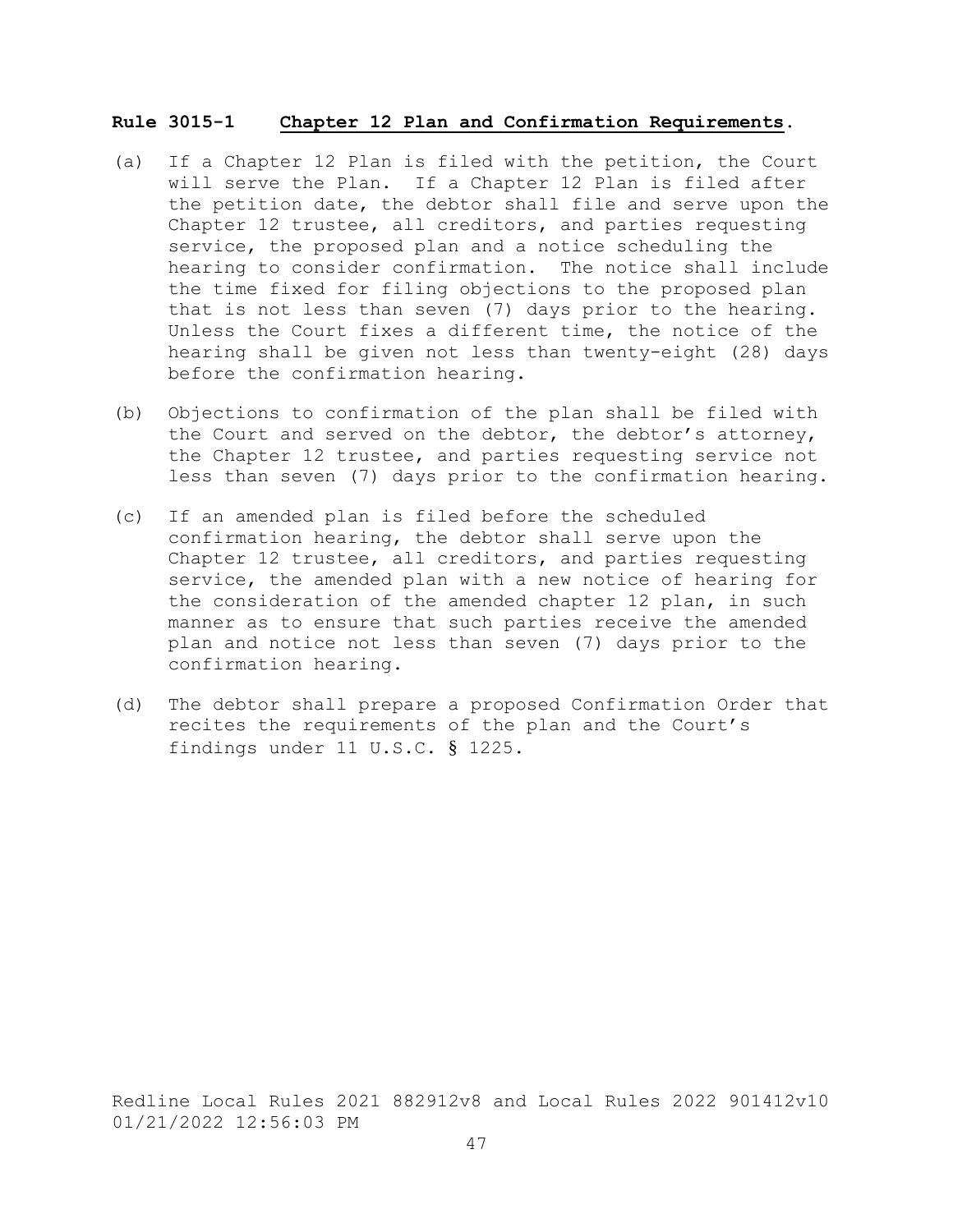# **Rule 3016-1 Plan and Disclosure Statement Documents and Required Forms in Subchapter V Cases**.

- (a) Redline or Blackline of Plan and Disclosure Statement Documents. Parties filing an amended disclosure statement or plan (or any related document thereto that is amended post filing) shall include in the filing a document showing all changes made to the last version of the document on file.
- (b) Required Forms in Subchapter V Cases. A Subchapter V debtor must file Local Forms 136 Subchapter V Status Report and Local Form 137 Subchapter V Small Business Plan.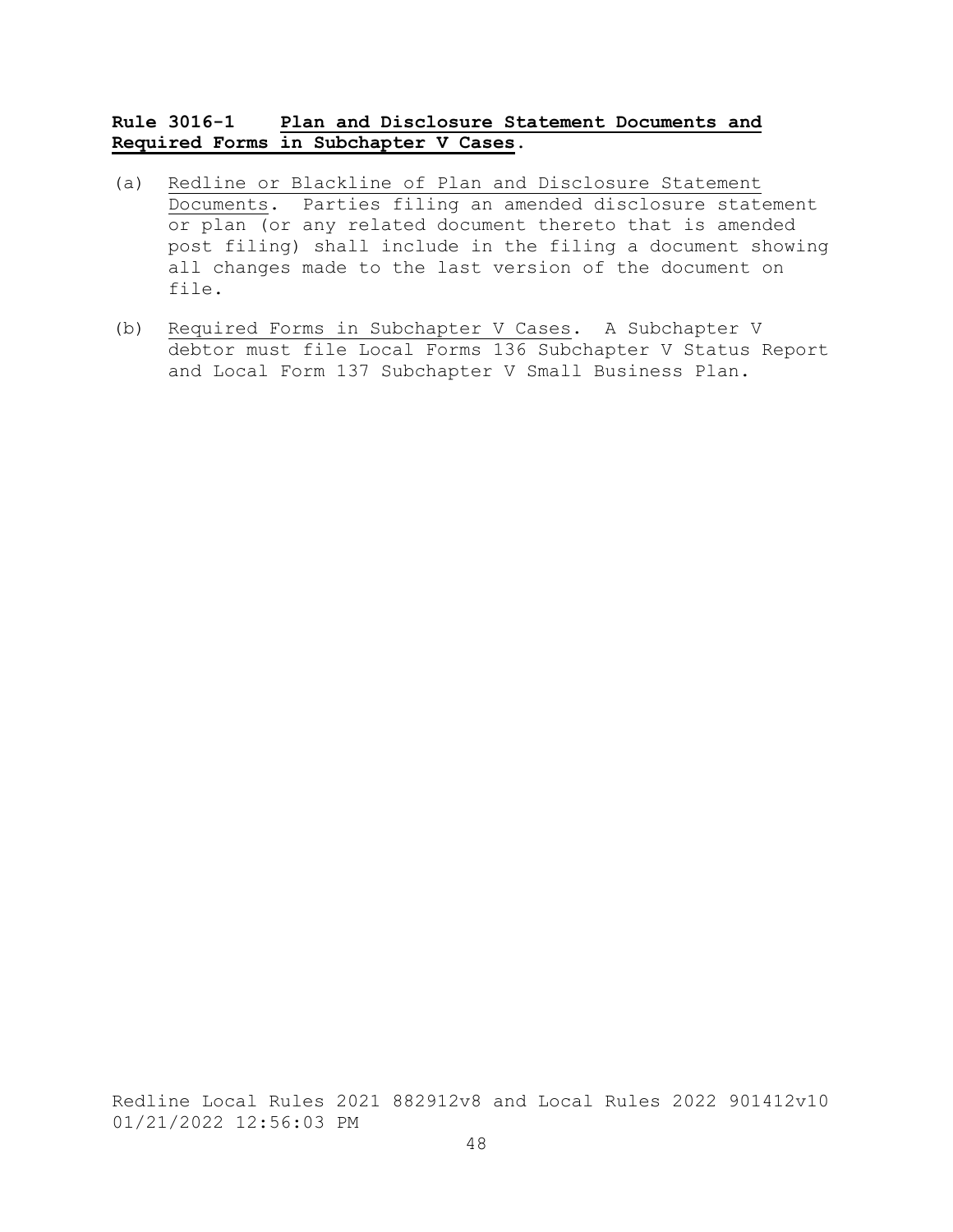**Rule 3016-2 Plan Supplements**. The plan proponent must file any plan supplement on or before seven (7) days prior to the earlier of (a) the deadline for submission of ballots to vote to accept or reject a plan, or (b) the deadline to object to confirmation of the plan, unless otherwise ordered by the Court.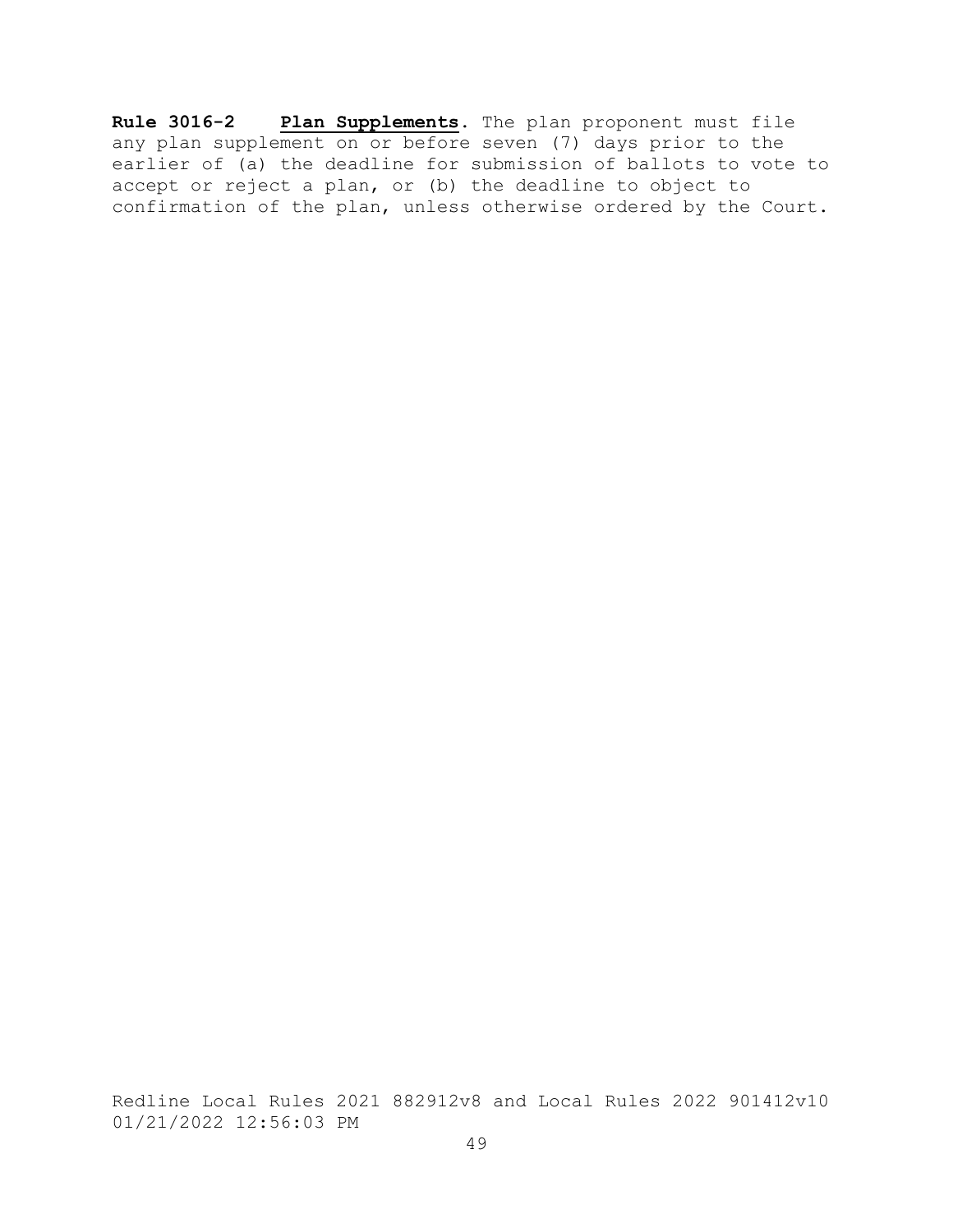#### **Rule 3017-1 Approval of Disclosure Statement.**

- (a) Hearing on Disclosure Statement. Upon the filing of a disclosure statement, the proponent of the plan shall obtain hearing and objection dates from the Court and shall provide notice of those dates in accordance with Fed. R. Bankr. P. 3017. The hearing date shall be at least thirtyfive (35) days following service of the disclosure statement and the objection deadline shall be at least twenty-eight (28) days from service of the disclosure statement.
- (b) Voting Procedures. The plan proponent shall file a motion to be heard at the disclosure statement hearing, not less than twenty-one (21) days prior to such hearing, for approval of the voting procedures, including the form of ballots, the voting agent and the time and manner of voting.
- (c) Service of Disclosure Statements. When a party in interest makes a written request of a plan proponent for service of a copy of the disclosure statement or plan under Fed. R. Bankr. P. 3017(a), service of that disclosure statement or plan shall be at the expense of the plan proponent.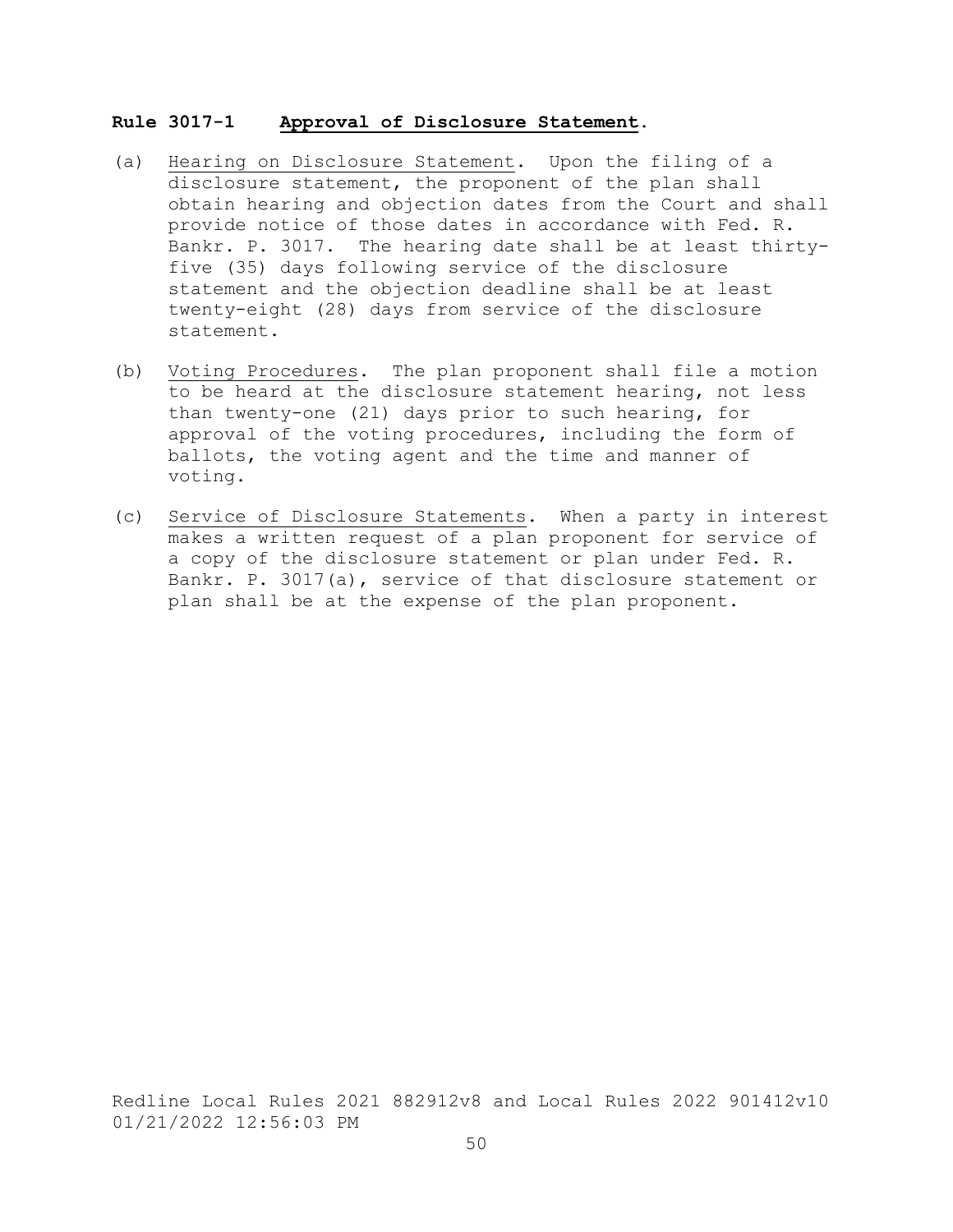**Rule 3017-2 Combined Hearings on Approval of Disclosure Statements and Confirmation of Plans in Liquidating Chapter 11 Cases.**

- (a) Applicability. This Local Rule shall be applicable to all cases arising under chapter 11 of the Code where a plan proponent is seeking Court permission to have combined hearings on approval of a disclosure statement and confirmation of a plan (other than "pre-packaged" plans where solicitation of acceptances or rejections of a plan was completed prior to the commencement of the bankruptcy case(s) and a plan proponent has filed the disclosure statement and plan contemporaneously with the commencement of the bankruptcy case(s)). Situations in which the use of the procedures set forth in this rule would be appropriate include, but are not limited to, the following requirements are metnon-exclusive examples:
	- (i) The plan proposes to treat as unimpaired (x) all classes of unsecured claims, and (y) all classes of interests in any debtor that is a public company;
	- (ii) The debtor(s), in the aggregate, have less than fifty general unsecured creditors; the proposed plan does not seek non-consensual releases/injunctions with respect to the claims creditors may hold against non-debtor parties; none of the debtor(s) are public companies, or the classes of interest in any debtor that is a public company public are unimpaired;
	- (iii) The proposed plan is a liquidating plan; general unsecured creditors are not entitled to vote on the plan because they are deemed to reject it; the plan does not seek any form of release or injunction in favor of non-debtor parties from creditors or interest holders in classes that are deemed to reject the plan;
	- $(i\pm i\nu)$  All The proposed plan is a liquidating plan in which all or substantially all of the assets of the debtor $f(s)$  were or will be liquidated pursuant to a sale under 11 U.S.C. § 363; and

# the  $(i)$  The plan of liquidation proposes to comply with section 1129(a)(9) of the Code; and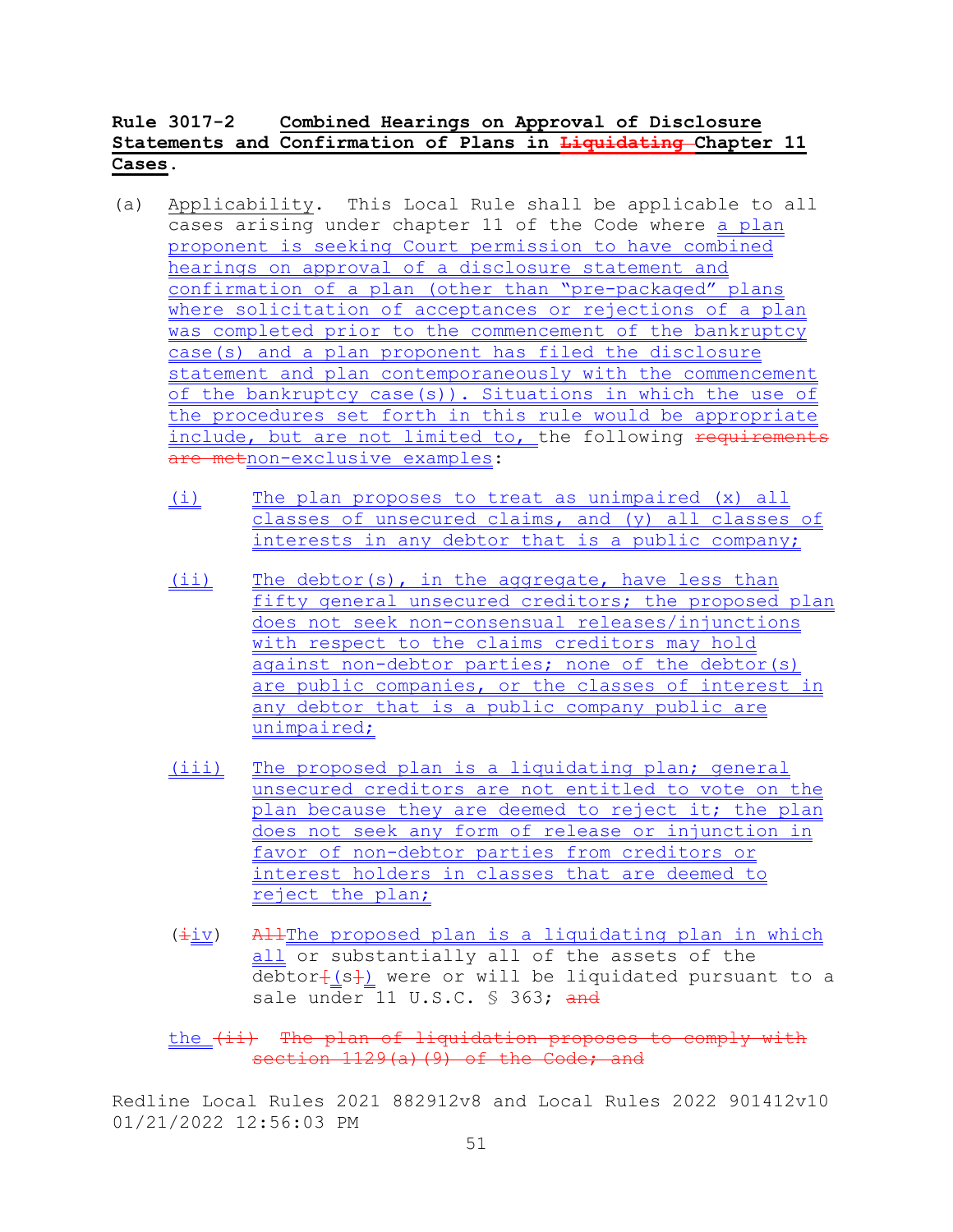- (iii) The plan of liquidation does not seek non-consensual releases/injunctions with respect to claims creditors may hold against non-debtor parties; and
- the debtor(s)'s  $\overline{+iv}$  The debtor's combined assets to be distributed pursuant to the proposed plan  $\theta$ liquidation are estimated, in good faith, to be worth less than \$25 million (excluding causes of action).
- (b) Combined Disclosure Statement and Plan of Liquidation. plan proponent may combine the disclosure statement and plan of liquidation into one document.
- (eb) Interim Approval of the Disclosure Statement; Combined Disclosure Statement and Plan; Approval of Solicitation Procedures and Scheduling Combined Hearing on Approval of the Adequacy of Disclosure Statement and Confirmation of Plan. <del>In the event that the requirements of subsection (a)</del> above are satisfied, uponUpon the filing of a disclosure statement and proposed plan-of liquidation, or a combined disclosure statement and proposed plan, in each case which disclosure statement is complete when filed, a plan proponent may file a motion requesting Court permission (1) to combine the plan and disclosure statement into one document; (2) for interim approval of the disclosure statement;  $(23)$  approving for approval of solicitation procedures;  $\overline{(4)}$  for the scheduling of a hearing on shortened notice to consider interim approval of the proposed disclosure statement (the "Interim Hearing"); and  $(35)$  for the scheduling of a joint hearing to consider final approval of the adequacy of the disclosure statement and confirmation of the proposed plan of liquidation. Such motion may be granted without notice and a hearing if: (the "Joint Hearing").
	- (i) Notice. The motion providesshall provide at least fourteen (14) days' notice of the objection-deadline to object to any of the relief requested in the motion(the "Notice Period") - to, and shall be served on the United States Trustee and the creditors' committee (or the twenty (20) largest unsecured creditors, if no creditors' committee is formed), the Securities and Exchange Commission if any of the debtors are public companies, and all parties who have requested service of notices under Fed. R.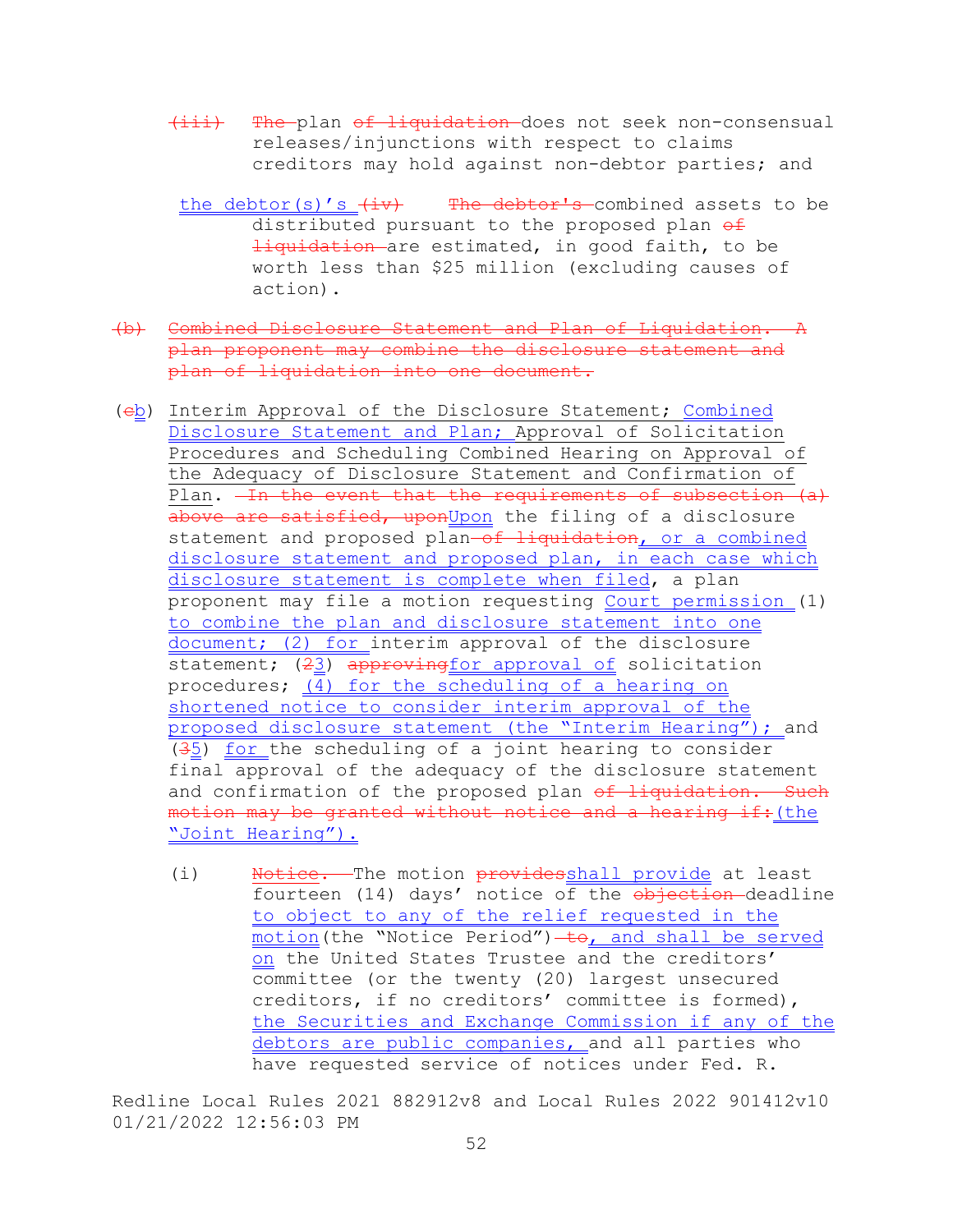Bankr. 2002(d). If the debtors have a claims agent who maintains a website for the debtors' case, the claims agent shall post such notice on the home page of that website. If an objection is timely filed within such Notice Period, a hearing on the motion will not occur less than seven (7) days after expiration of the Notice Period<sub>;</sub> and. If no objection is timely filed within such Notice Period, or such objection is resolved prior to the date scheduled for the Interim Hearing, the motion may be granted without a hearing.

- (ii) Provisions to be Highlighted. All motions under this rule requesting a joint disclosure statement and confirmation hearing must: (A) recite whether the proposed form of order and/or plan of liquidation contains any provision of the type indicated below and (B) identify the location of any such provision in the proposed form of order and/or plan of liquidation:
	- (A) Provisions which seek consensual releases/injunctions with respect to claims creditors may hold against non-debtor parties; and
	- (B) Provisions that seek to release any claims the debtor[s] may have against non-debtor parties who are insiders of a debtor; and
	- (C) Any provision which seeks an exemption under section 1146 of the Code; and
- $(i$ iii) The motion identifiesshall identify the proposed balloting agent, which may include counsel to the plan-proponent; and
- $(i+viii)$  The motion  $\frac{1}{1}$  dentifiesshall identify any voting procedures in addition to those required in section  $(d_{C})$  of this Local Rule; and
- (v) The requested hearing date will not occur earlier than forty-five(45) days after entry of an order scheduling the combined hearing to consider the final approval of the adequacy of the disclosure statement and confirmation of the plan of liquidation; and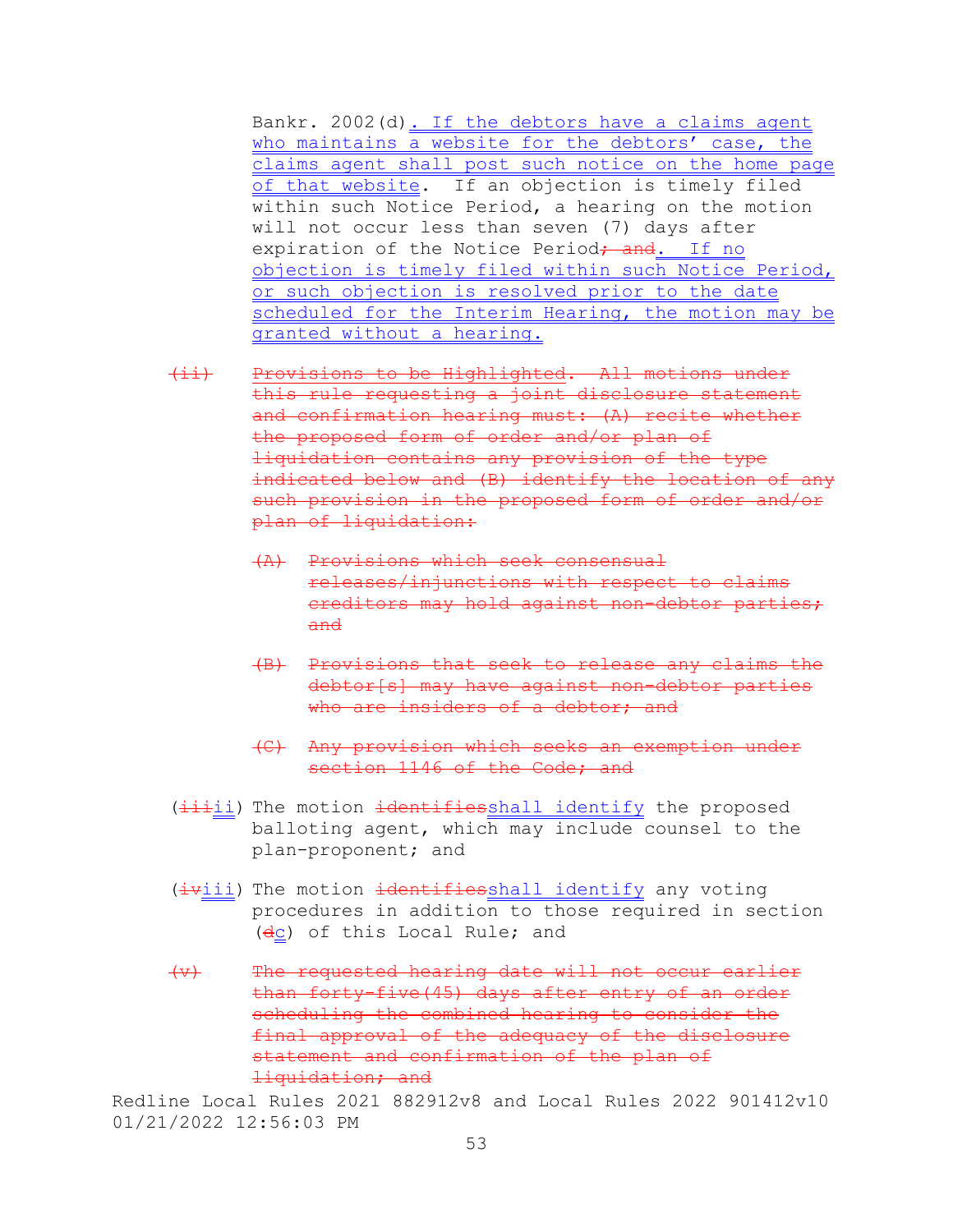- (iv) The motion shall certify that the notice of the deadline to object to final approval of the adequacy of the disclosure statement and confirmation of the proposed plan will comply with Fed. R. Bankr. Pro. 2002(b), and that the proposed date for the Joint Hearing shall not be less than seven (7) days after such objection deadline, unless otherwise ordered by the Court; and
- $(\overline{viv})$  The motion isshall be accompanied by a proposed order which, in addition to setting the hearing date for the Joint Hearing, approves: (A) on an interim basis, the disclosure statement; (B) the voting procedures to be utilized, which procedures shall comply with subsection (c) of this Local Rule; (C) the form of notice to be provided to creditors and interest holders of the debtor $+(s+)$ ; and (D) the form of ballot which willto be provided to creditors and interest holders that are entitled to vote on the proposed plan-of liquidation, which ballot shall comply with subsection (d) of this Local Rule. The proposed order shall further provide that objections not made to the types of relief requested under (B), (C) or (D) of this subparagraph  $(\overline{viv})$  at the time of the hearing on the motion shall not be considered at the time of the combined hearingJoint Hearing on the disclosure statement and plan.
- $(d_{\text{C}})$  Solicitation and Voting Procedures. The proposed order shall contain, inter alia, the following provisions:
	- (i) Establishment of a record date pursuant to Fed. R. Bankr. P. 3017(d) and 3018(a); and
	- (ii) Establishment of a voting deadline not more than ten (10) days prior to the combined hearing.
- (ed) Form of Ballots. If a proposed plan of liquidation-seeks consensual releases/injunctions with respect to claims creditors may hold against non-debtor parties, then the ballot must inform the creditors of such releases/injunctions and disclose the manner in which to indicate assent or opposition to such consensual releases/injunctions.

(f) Combined Confirmation Hearing. The order approving the voting procedures shall provide for a combined hearing on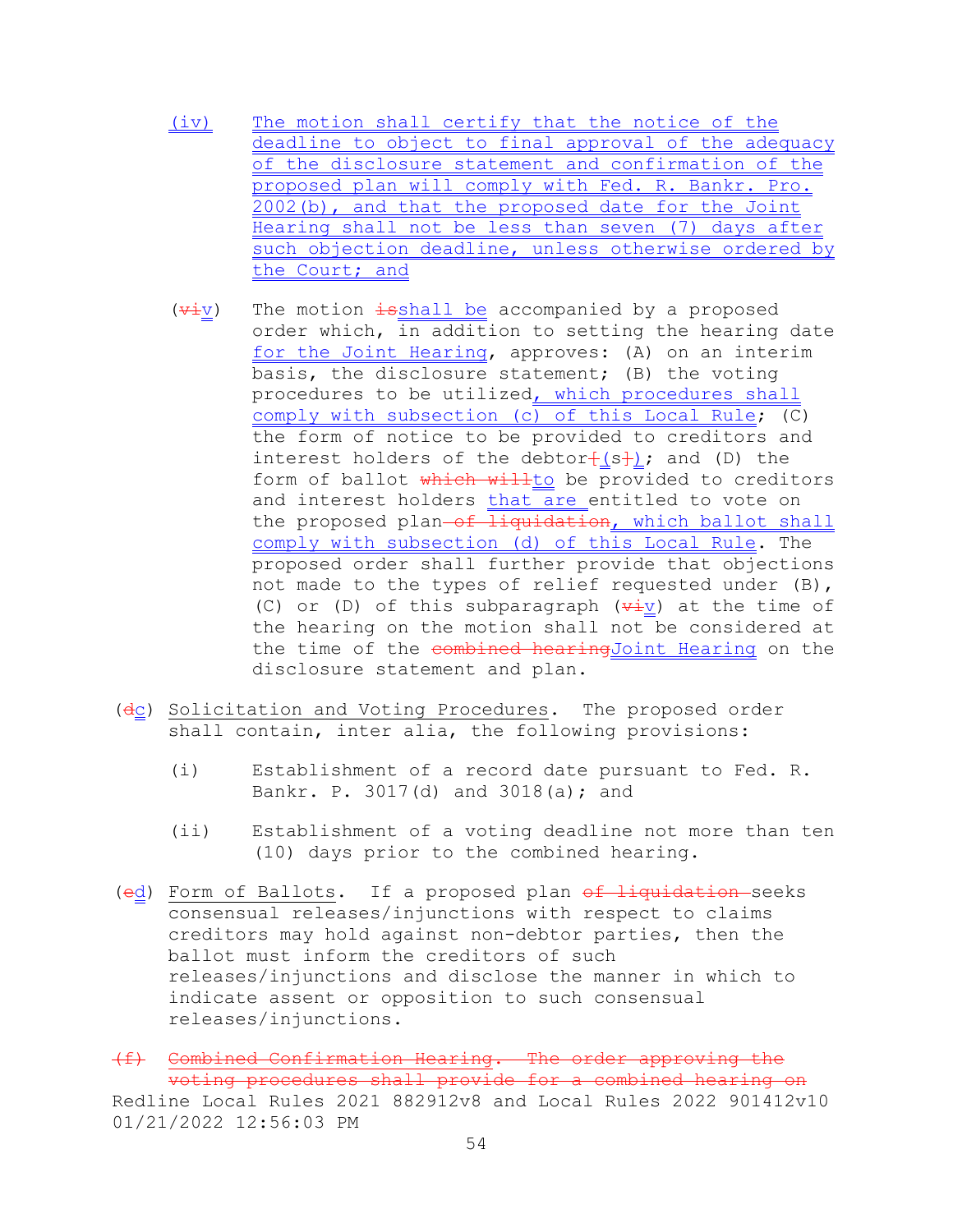the final approval of the disclosure statement and confirmation of the plan not less than forty-five (45) days from the entry of the order approving the voting procedures and the objection deadline shall be at least thirty-eight (38) days from such date.

(ge) Plan Supplements. The plan proponent must file any plan supplement on or before seven (7) days prior to the earlier of (a) the deadline for submission of ballots to vote to accept or reject a plan, or (b) the deadline to object to confirmation of the plan, unless otherwise ordered by the Court.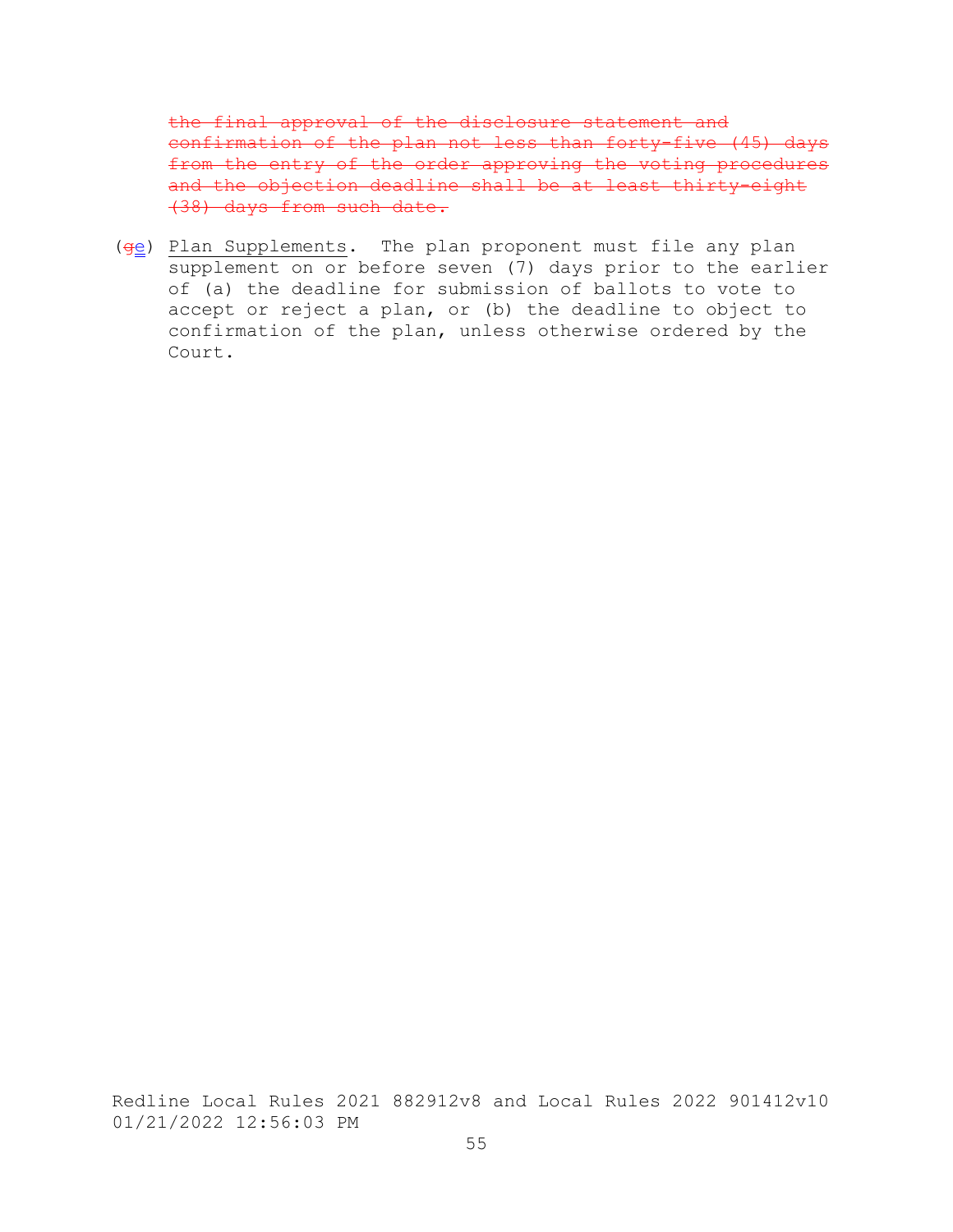**Rule 3017-3 Disclosure Statement & Confirmation Briefs and Memoranda**. In all chapter 11 cases, without leave of the Court, no objection to approval of a disclosure statement or confirmation of a plan shall exceed forty (40) pages (exclusive of any tables, exhibits, addenda or other supporting materials) and no brief in support of approval of a disclosure statement or confirmation of a plan (which brief shall include any written replies to any objections) shall exceed sixty (60) pages (exclusive of any tables, exhibits, addenda or other supporting materials).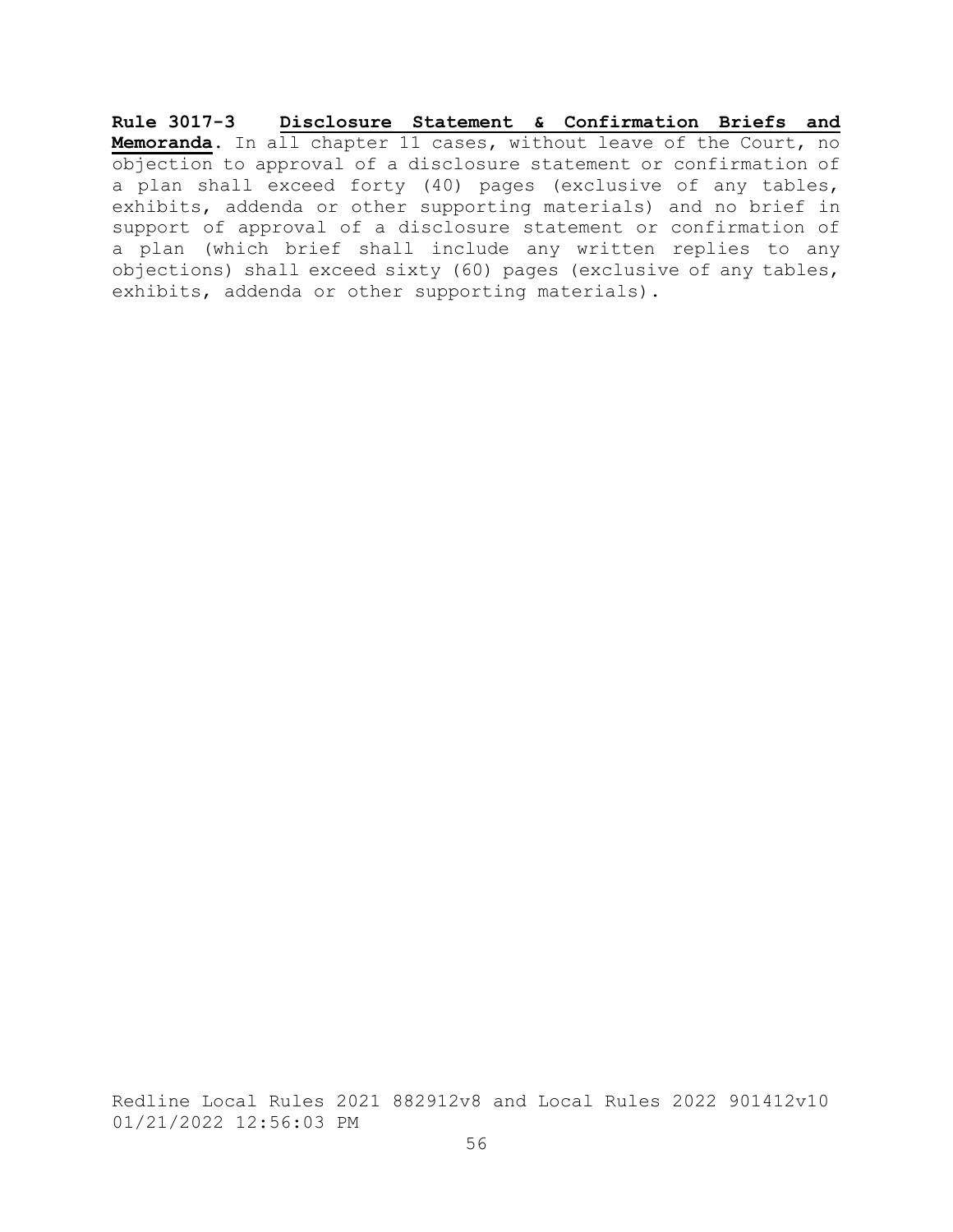### Rule 3022-1 **Closing of Chapter 11 Cases** $\overline{a}$

- (a) Motion. Upon written motion, a party in interest may seek the entry of a final decree at any time after the confirmed plan has been fully administered provided that all required fees due under 28 U.S.C. § 1930 have been paid. Such motion shall include a proposed final decree order that (i) orders the closing of the case and (ii) identifies in the caption and in the body of the order the case name and the case number of each case to be closed under the order.
- (b) Service. A motion for the entry of a final decree shall be served upon the debtor, the trustee, if any, the United States Trustee, all official committees and all creditors who have filed a request for notice under Fed. R. Bankr. P. 2002 and Local Rule 9013-1, at least twenty-one (21) days prior to the hearing on the motion.
- (c) Final Report. The debtor (or trustee, if any) shall file a final report and account on or before fourteen (14) days prior to the hearing on any motion to close the case.
- (d) Discharge. In a case in which the debtor is an individual, upon completion of plan payments, debtor and debtor's counsel shall file with the Court a motion for entry of a discharge and a Certification, substantially in the form of Local Form 104A, in order to comply with 11 U.S.C. § 1141 and obtain a discharge.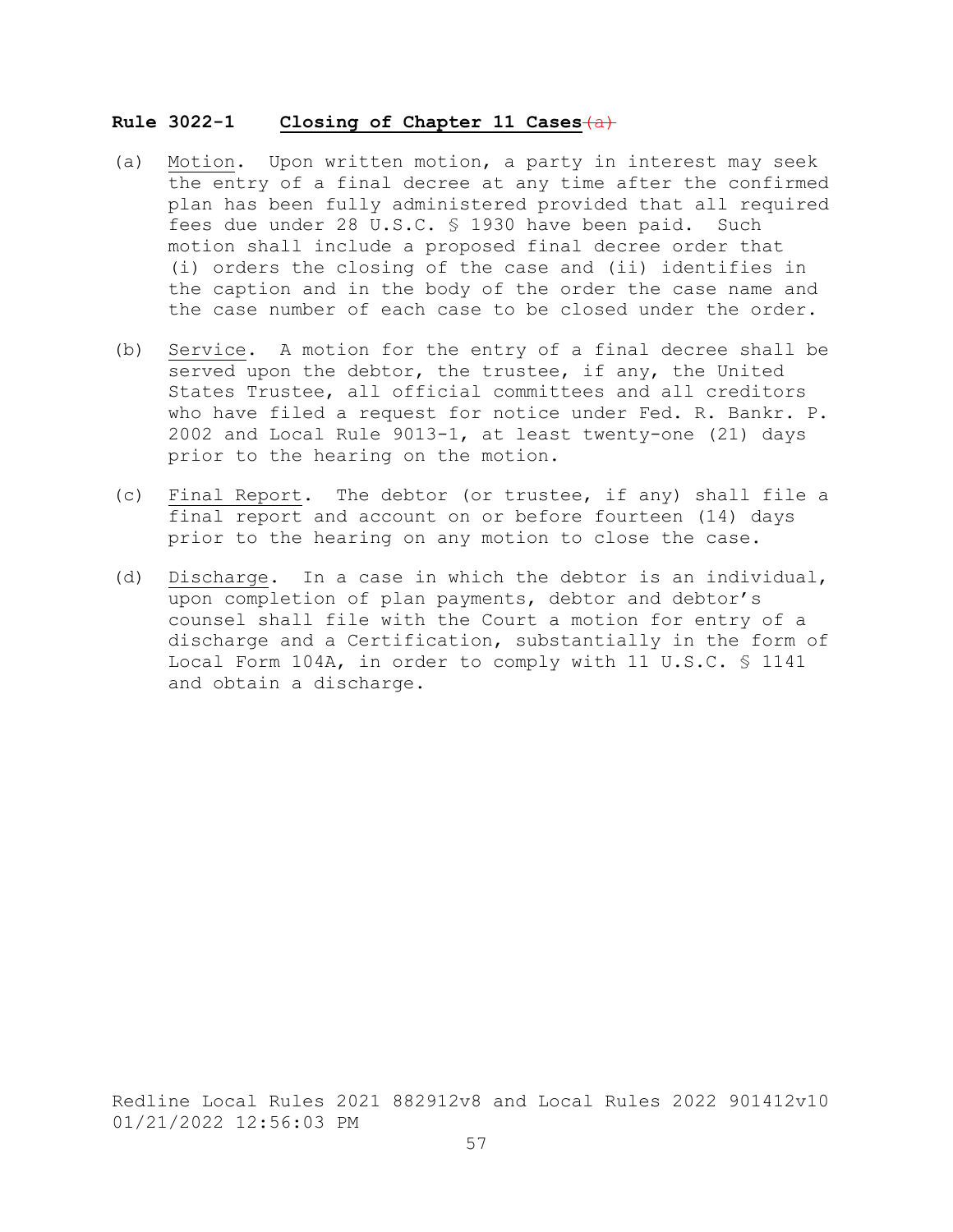**Rule 3023-1 Special Procedures in Chapter 13 Matters**. This Local Rule shall govern all cases filed under chapter 13 of the Code.

Section 1326 Payments.(i)

- (i) The debtor shall, after commencing timely payments as required by 11 U.S.C.  $\frac{1}{2}$  1326(a)(1), continue to make subsequent payments to the trustee in accordance with the proposed plan until the trustee or Court directs otherwise.
- (ii) If the proposed plan provides for payment of secured debt through the plan and the debtor is making timely pre-confirmation payments to the trustee, the debtor need not continue to make regular payments directly on such secured debt. If the proposed plan provides for direct payments to a secured creditor or if no proposed plan is filed on the petition date, the debtor shall continue to make regular payments to such secured creditor(s) as and when due.
- (b) Chapter 13 Plan and Plan Analysis.
	- (i) Filing of Plan and Nonstandard Plan Provisions.
		- (A) Filing of Plan. On the petition date, or within fourteen (14) days of conversion to chapter 13, the debtor shall file a proposed plan in the form of Local Form 103, together with a plan analysis in the form of Local Form 103A. If a plan or plan analysis is filed after such time, the debtor shall serve the plan and plan analysis upon all creditors in accordance with Fed. R. Bankr. P. 2002 and file a certificate of service with the Court.
		- (B) Nonstandard Plan Provisions. Should the proposed plan contain any nonstandard provisions, the plan shall disclose that fact in the notice section in the first paragraph of the plan. Examples of nonstandard provisions include, but are not limited to, the following:
			- (1) Debtor is self-employed and operating a business and therefore has additional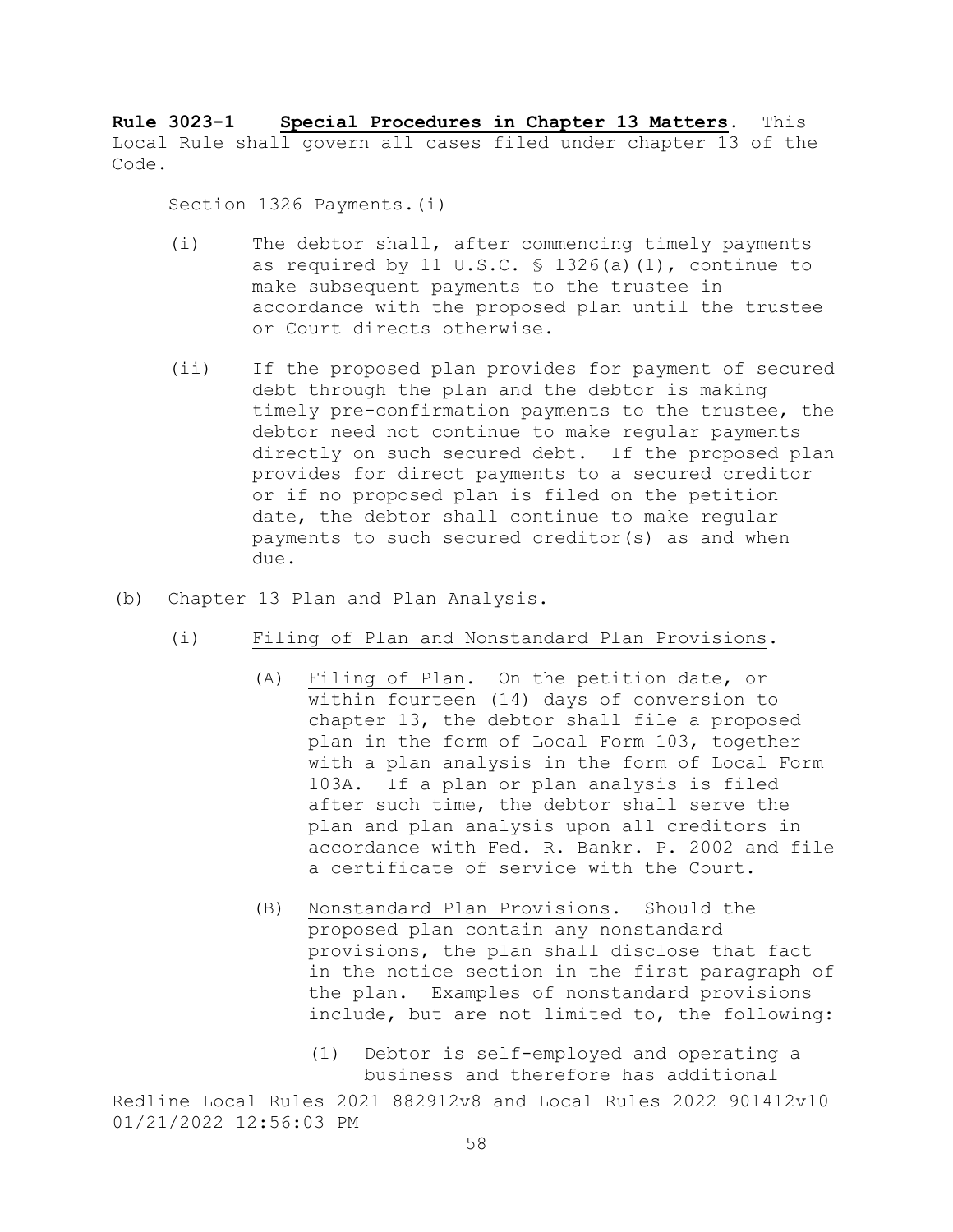duties and reporting requirements including timely submission of tax returns and employee tax withholdings;

- (2) Debtor holds a personal injury, worker's compensation, or social security claim and debtor's duty to report and disclose;
- (3) Debtor's current or future intent to sell or refinance real estate, court approval required and if sold or refinanced how liens and mortgage arrears claims will be addressed;
- (4) Debtor to seek a mortgage modification and pending any modification whether ongoing payments will continue;
- (5) Plan includes the cramdown of a secured vehicle claim and specific provisions as to lien and title release;
- (6) Plan includes avoidance of junior liens on real estate, adversary to be filed, and treatment if any as to the unsecured claim of an avoided lienholder;
- (7) Provision as to the treatment of claims and any unsecured deficiency of creditors where collateral is surrendered under the plan;
- (8) Any matter relating to a domestic support obligation, divorce or property division; or
- (9) Plan seeks to avoid a lien pursuant to 11 U.S.C. § 522(f).
- (ii) Mortgage Claims and Procedures.
	- (A) If servicers/mortgagees include a flat fee cost in the proof of claim for review of the chapter 13 plan prior to confirmation and for the preparation of the proof of claim, it shall be reasonable and fairly reflect the attorney's fee included. A postpetition charge for the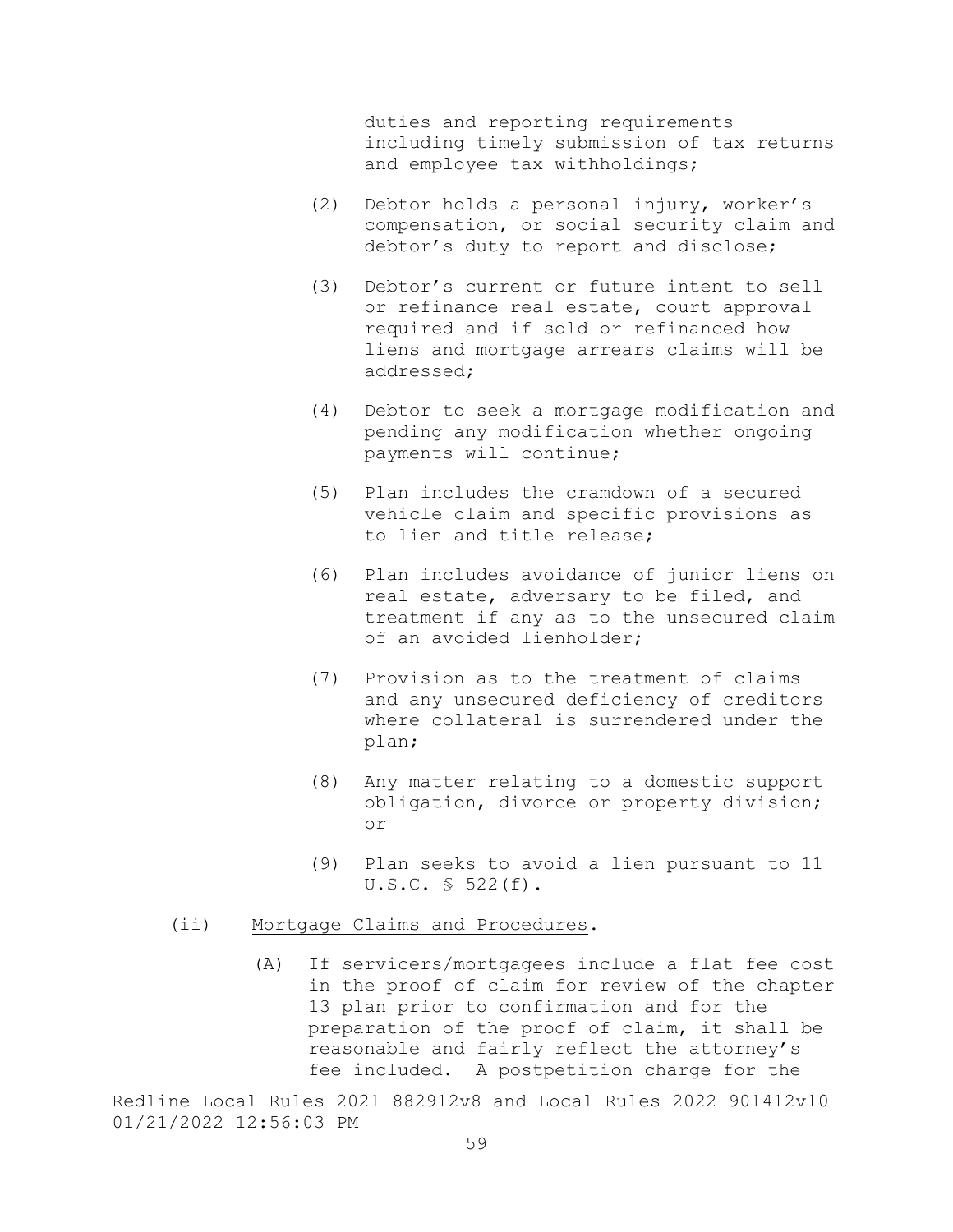review of a chapter 13 plan and/or the preparation of a proof of claim may be asserted in the servicer/mortgagee's proof of claim that asserts prepetition claims;

- (B) If servicers/mortgagees include attorney fees for pursuing relief from stay, such fees shall be clearly identified as well as how such fees are to be paid in any agreed order resolving a Motion for Relief from Stay or any other matter before the court;
- (C) Servicers/mortgagees shall analyze the loan for escrow changes upon the filing of a bankruptcy case and each year thereafter. A copy of the escrow analysis shall be provided to the debtor and filed with the Court by the servicers/mortgagees or their representative each year;
- (D) Servicers/mortgagees shall not include any prepetition cost or fees or prepetition negative escrow in any postpetition escrow analysis. These amounts shall be included in the prepetition claim amount unless the payment of such fee or cost was actually made by the servicer;
- (E) Servicers/mortgagees shall attach a statement to a formal notice of payment change outlining all postpetition contractual costs and fees not previously approved by the court and due and owing since the prior escrow analysis or date of filing, whichever is later. This statement need not contain fees, costs, charges and expenses that are awarded or approved by the Bankruptcy Court order. In absence of any objection or challenge to such fees, the Debtor shall take appropriate steps to cause such fees to be paid as authorized by mortgage holder's note, security agreement and state law;
- (F) Servicers/mortgagees shall monitor postpetition payments. If the mortgage is paid postpetition current, then the servicers/mortgagees shall not seek to recover late fees. No late fees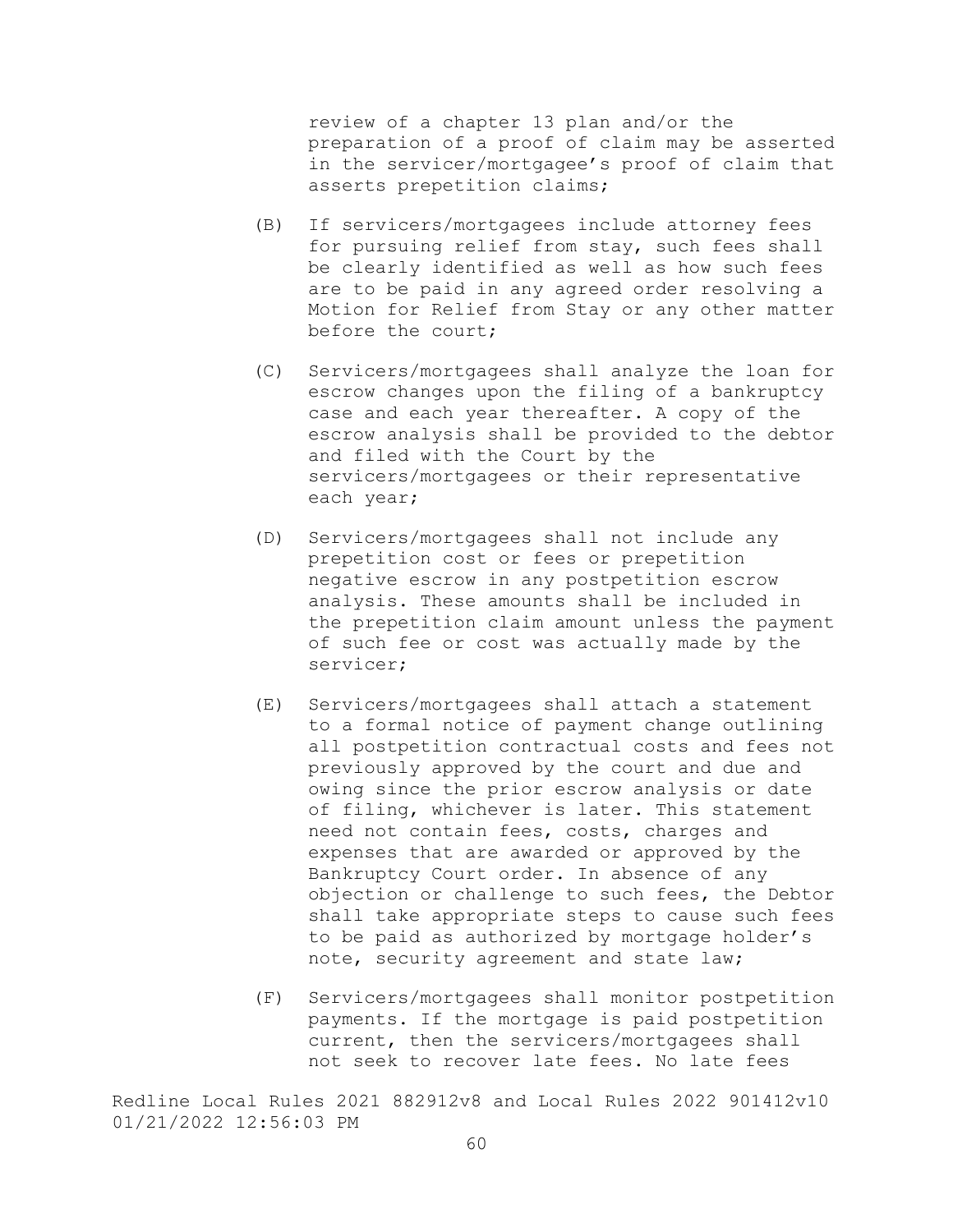shall be recovered or demanded for systemic delay but shall be limited to actual debtor default;

- (G) Prepetition payments shall be tracked as applied to prepetition arrears and postpetition payments shall be tracked as applied to postpetition ongoing mortgage payments;
- (H) Servicers/mortgagees shall file a notice and reason of any payment change with the court and provide same to the debtor;
- (I) Servicers/mortgagees are required, at least annually, to file with the Court a notice of any protective advances made in reference to a mortgage claim, such as non-escrow insurance premiums or taxes. Such notice shall be provided to the debtors and filed with the Court;
- (J) If appropriate, servicers/mortgagees should review the Trustee's website or NDC (National Data Center) to reconcile any payment discrepancies with their system prior to the filing of a Motion for Relief from Stay;
- (K) Servicers/mortgagees shall clearly identify, in their proofs of claim, if the loan is an escrowed or non-escrowed loan and break out the monthly payment consisting of principal, interest, escrow and PMI components;
- (L) Servicers/mortgagees shall attach to their proofs of claim or otherwise identify nontraditional or non-conforming mortgage loans in their proof of claim. Servicers/mortgagee's holding loans with options should identify on the proof of claim the type of loan as well as the various contractual payment options available during the bankruptcy to the borrower/debtor;
- (M) Mortgage Arrearage Claims. When filing their initial proofs of claims, servicers/mortgagees should state their mortgage arrearage up to the date of the filing date of the bankruptcy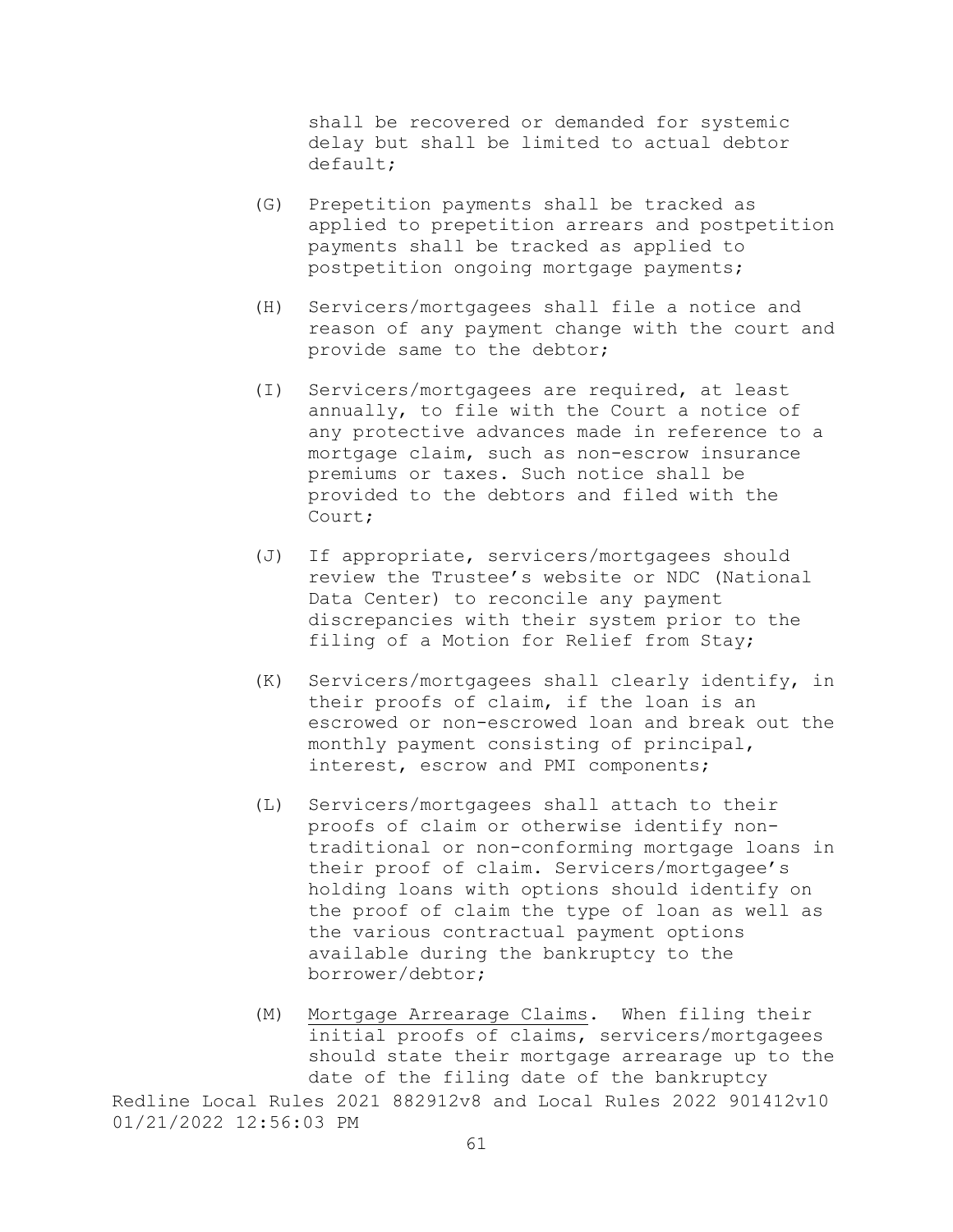petition, unless the plan or Trustee indicates otherwise, or local rule provides otherwise. The Chapter 13 Trustee will use the mortgage arrearage claim to set up the arrearage balance on the claim, which in turn will show up as the "balance" on the voucher check, absent objection to the claim;

(N) Within thirty (30) days after the debtor completes all payments under the plan, the Trustee will file and serve on the Servicer/mortgagee, debtor and debtor's counsel a Notice of Final Cure and Completion of Plan Payments. Within twenty-one (21) days of service of this Notice the debtor shall file an executed Local Form 104, and the servicer/mortgagee shall file and serve on the debtor, debtor's counsel and the Trustee an itemized statement as required under Fed. Bankr. Rule 3002.1(g) indicating whether it agrees that the debtor has paid in full the amount required to cure any default and whether the debtor is otherwise current on all payments. Absence of the filing of the servicer/mortgagee statement shall be deemed consent to the contents of the Notice of Final Cure and Completion of Plan Payments.

Should the servicer/mortgagee file a response under Fed. Bankr. Rule 3002.1(g) alleging unpaid cure amounts due, within twenty-one (21) days of the filing of the response, and if the response asserts unpaid plan arrears amounts, the Trustee shall submit to the servicer/mortgagee evidence of payments made for any allowed arrears claim paid under the plan and file a certification with the court. If the response asserts unpaid postpetition amounts not paid under the plan, the debtor shall submit to the servicer/mortgagee evidence of payments for all required postpetition amounts due and file a certification with the court. If a party fails to timely comply with the requirements of this Local Rule, the court may, after notice and hearing, take such action as appropriate including the actions set forth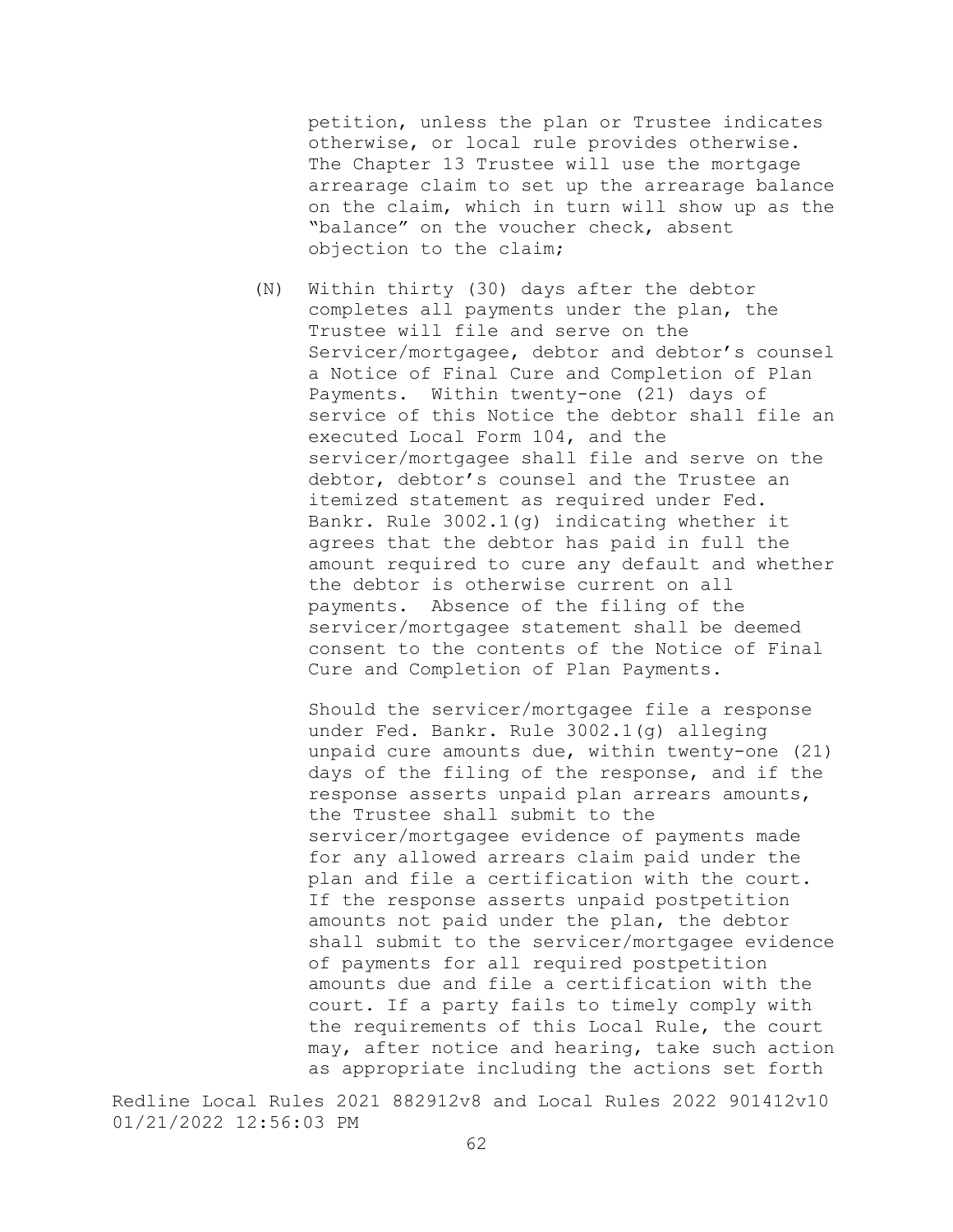in Fed. Bankr. Rule 3002.1(i). The submissions shall be considered by the Court along with the Notice of Final Cure, the response and itemized statement, upon Notice and Hearing scheduled pursuant to Fed. Bankr. Rule 3002.1(h). The date of the Notice of Final Cure shall be the operative date for determination of the amount due for any default.

Thereafter, upon issuance of a Discharge, a servicer/mortgagee shall adjust its permanent records to reflect the current nature of Debtor(s) account. Servicers/mortgagees should review the Trustee's website or NDC at the close or discharge of the bankruptcy to reconcile any payment discrepancies with their system. Provided, however, that if Debtor elected to defer the payment of approved postpetition charges until the conclusion of the case's administration, then a servicer/mortgagee shall be authorized to collect said sums in accordance with the provisions of its note, security agreement and state law. Otherwise, the mortgage shall be reinstated according to its original terms, extinguishing any right of the servicer/mortgagee or its assignee(s) to recover any amounts alleged to have arisen prior to the date of the Trustee's filing of a Request for Discharge of Debtor(s) and entry of Order deeming any mortgage current;

- (O) Prior to filing a motion (other than a Motion for Relief from Stay) to enforce any mortgage claim, the notice requirements hereunder or plan provisions governing mortgage claims, the moving party shall attempt to confer in good faith with the affected parties in an effort to resolve the dispute without court actions. All such motions shall include a certification of counsel by Delaware Counsel that a good faith attempt to confer was so made; and
- (P) All statements, notices, escrow analysis or similar documents required under this Local Rule to be filed with the Court by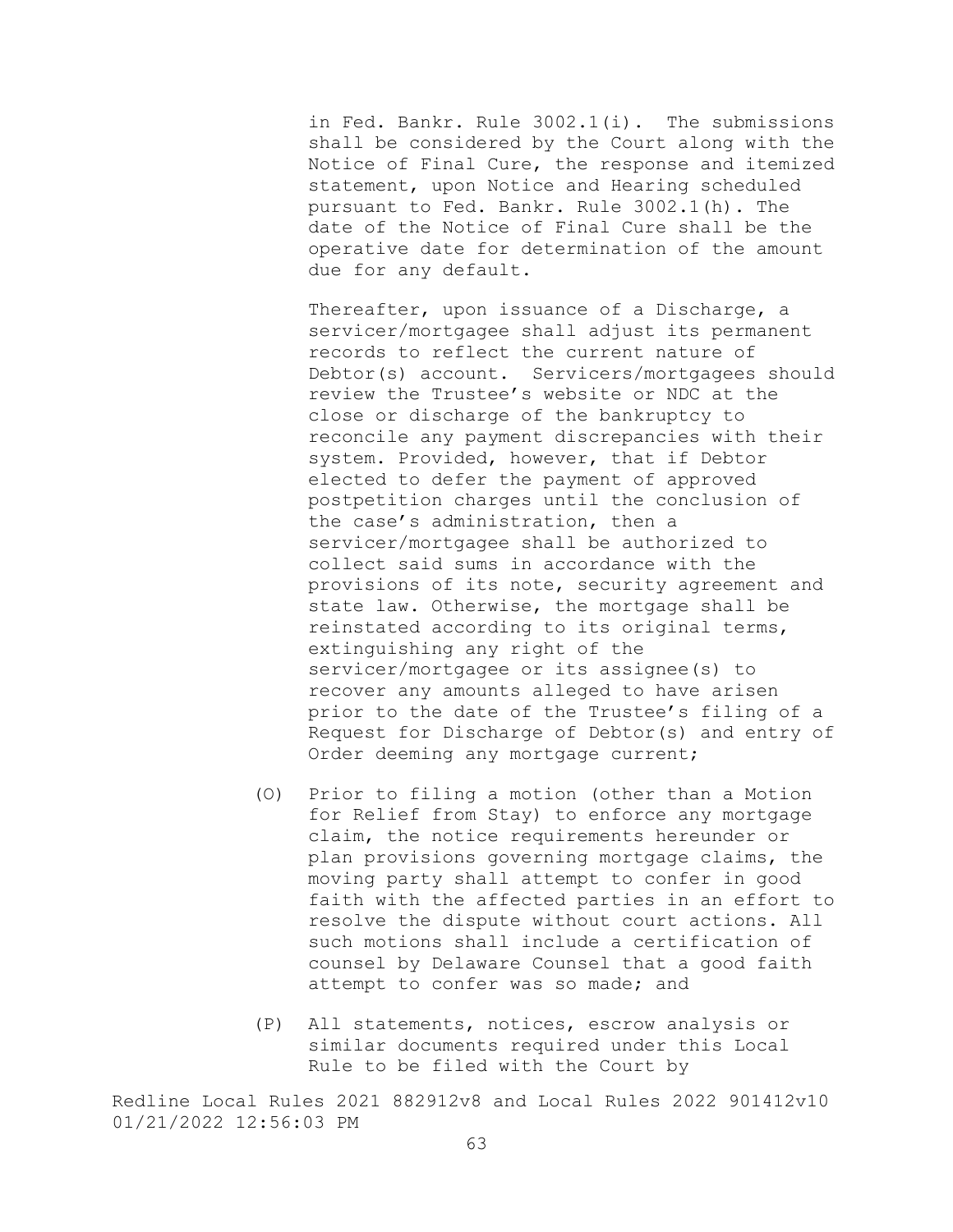servicers/mortgagees need not be signed or filed by an attorney or an attorney of record.

- (c) Amended Plans.
	- (i) If an amended plan is filed before the scheduled confirmation hearing on the previously filed plan, it shall be accompanied by a certificate of service. The certificate of service should evidence that a copy of the amended plan has been served upon each of the creditors listed in the chapter 13 Schedules and Statement of Financial Affairs, the Chapter 13 Trustee and the United States Trustee, in such a manner so as to ensure that such parties receive the amended plan no less than seven (7) days prior to the confirmation hearing. When a plan is confirmed on an interim basis, any subsequent plan filed prior to the final confirmation should be filed and titled an "Amended Plan" and should be noticed by the debtor or debtor's counsel. A certificate of service therefor should be filed with the Court.
	- (ii) Any motion to modify a plan after confirmation shall be noticed by the Court.
- (d) Distribution. Before commencing distribution of the debtor's funds under a confirmed plan, the trustee shall mail to the debtor a copy of the debtor's master report reflecting those creditors that have or have not filed proofs of claim. The trustee shall not distribute funds to any creditor unless a proof of claim has been filed and deemed allowed or allowed by Court order.
- (e) Plan Funding. In all plans, funding shall be by payroll deduction unless otherwise agreed by the trustee or ordered by the Court upon a demonstration of cause shown by the debtor. A wage order must be submitted by the debtor at the time the plan is confirmed by the Court in conformity with Local Form 135.
- (f) Confirmation. If timely pre-confirmation payments are made to the trustee and no objections are received, the plan may be confirmed without further notice or hearing upon the filing of a certificate by the trustee recommending that the Court confirm the plan.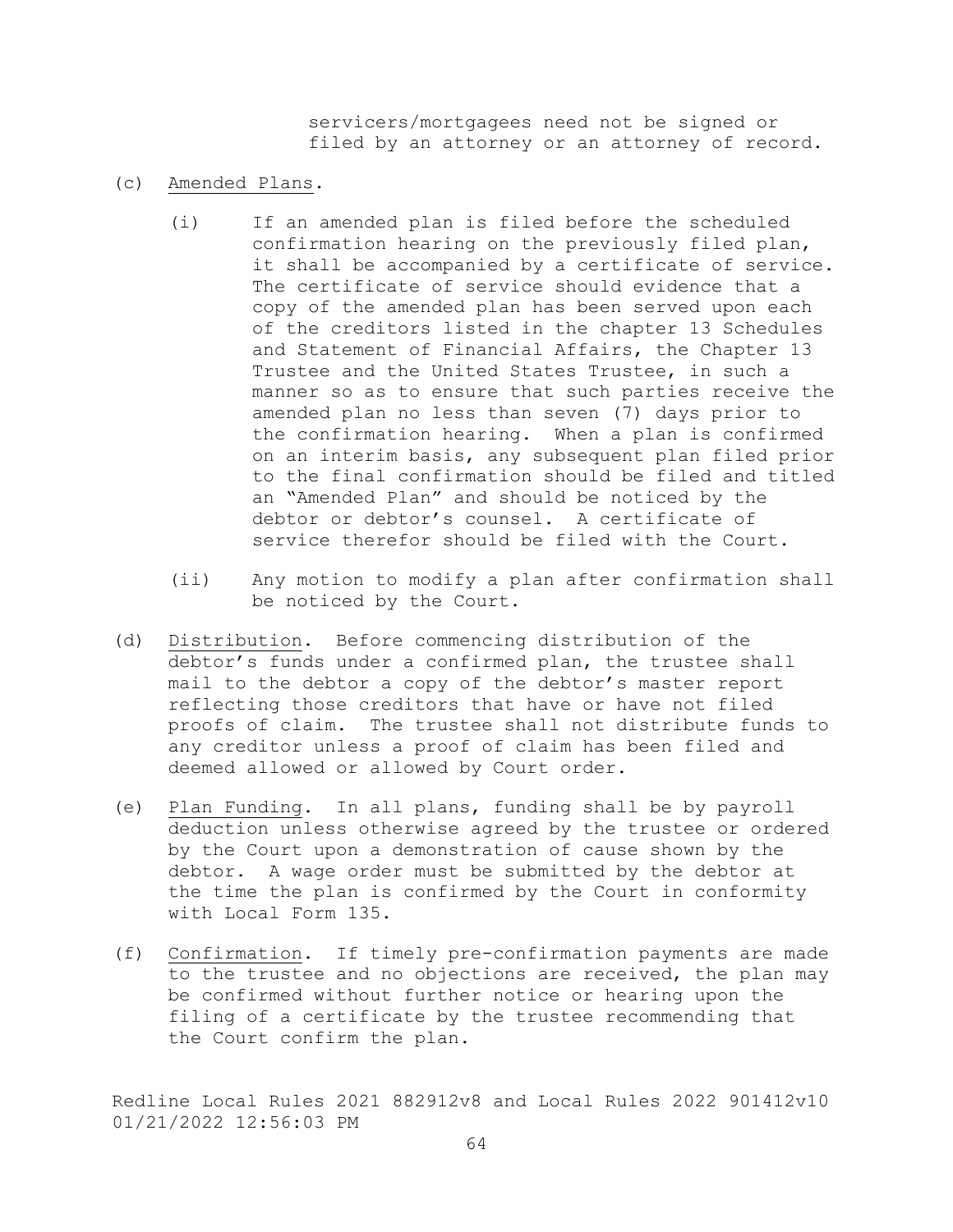(g) Discharge. Debtor and debtor's counsel shall file with the Court a Certification substantially in the form of Local Form 104 in order to comply with 11 U.S.C. § 1328 and obtain a discharge upon completion of all plan payments. Failure to file the Certification may be a basis for dismissal of the case.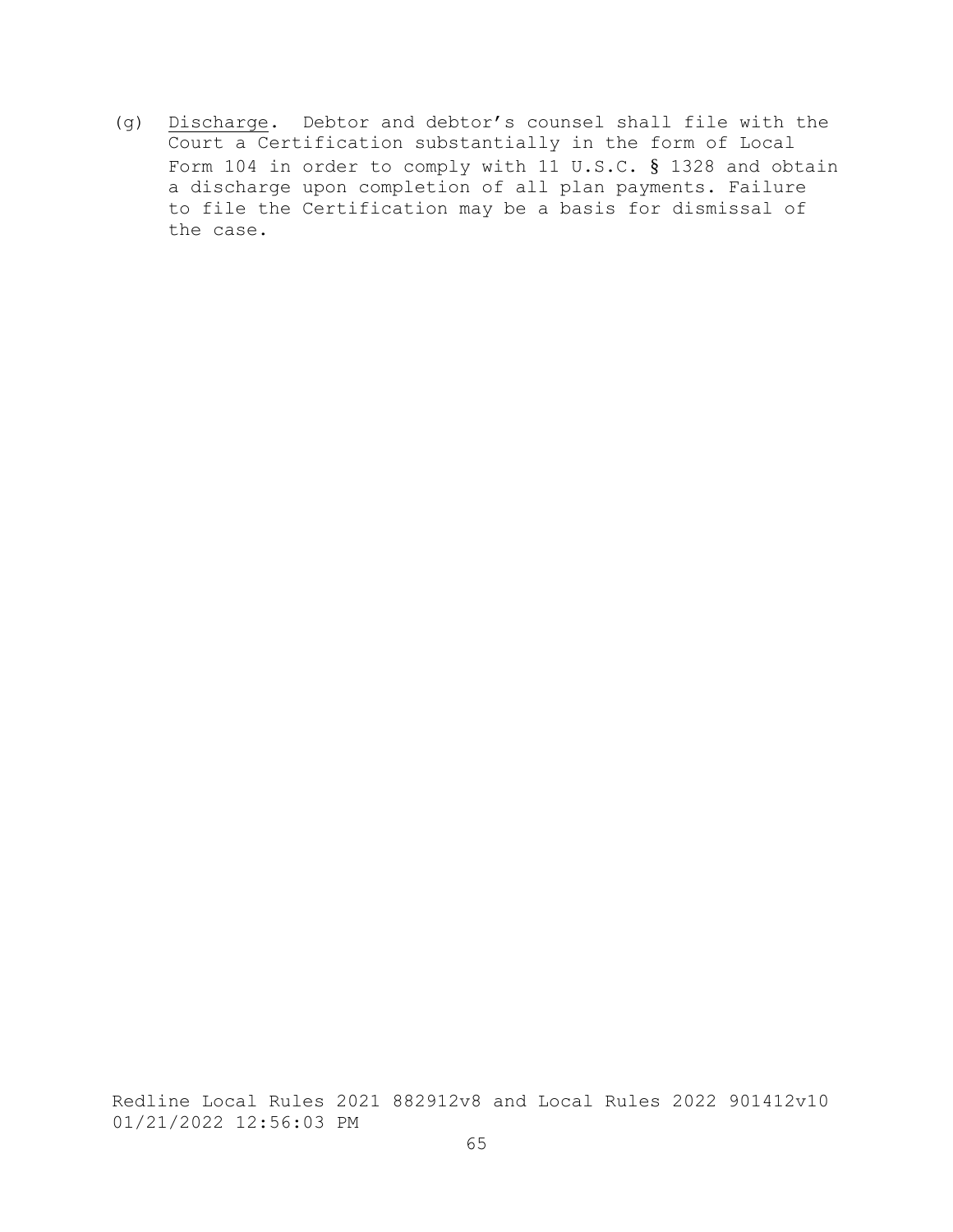#### **PART IV. THE DEBTOR: DUTIES AND BENEFITS**

# **Rule 4001-1 Procedure on Request for Relief from the Automatic Stay of 11 U.S.C. § 362(a)**.

- (a) Service. Upon the filing of a motion seeking relief from the automatic stay under 11 U.S.C. § 362, the movant shall file and serve a notice of hearing substantially in compliance with Local Form 106A. In chapter 11 cases, an individual seeking relief from the automatic stay to pursue a personal injury or wrongful death action shall serve counsel for the debtor or trustee, counsel for all official committees, counsel for the Debtor-in-Possession financing lenders and any other party directly affected by the motion. In all other cases, the motion shall be served on counsel for the debtor, counsel for all official committees, any trustee, all parties requesting notices and all known parties having an interest in the subject property or relief requested.
- (b) Scheduling. In all chapter 11 and chapter 15 cases, the movant shall obtain a hearing date from chambers in advance of filing and serving the motion and notice of motion; provided, however, that in any cases where omnibus hearing dates have been scheduled by the Court, the movant may notice its motion for the earliest omnibus hearing date that provides sufficient notice in accordance with Local Rule 9006-1(c). If the hearing date noticed by the movant is not within twenty-eight (28) days of the filing of the motion, the movant is deemed to have consented to the stay remaining in effect until such time as the motion can be heard. If the movant consents to a continuance of the hearing on the motion, then the movant is deemed to consent to the stay remaining in effect until the adjourned hearing date on the motion. In all chapter 7 and chapter 13 cases, the movant shall obtain a hearing date from the Court's website in advance of filing and serving its motion and notice of motion.
- (c) Supporting Documentation. With respect to a motion for relief from stay where the movant is seeking to foreclose on its collateral:
	- (i) The movant shall file the following documents with the motion: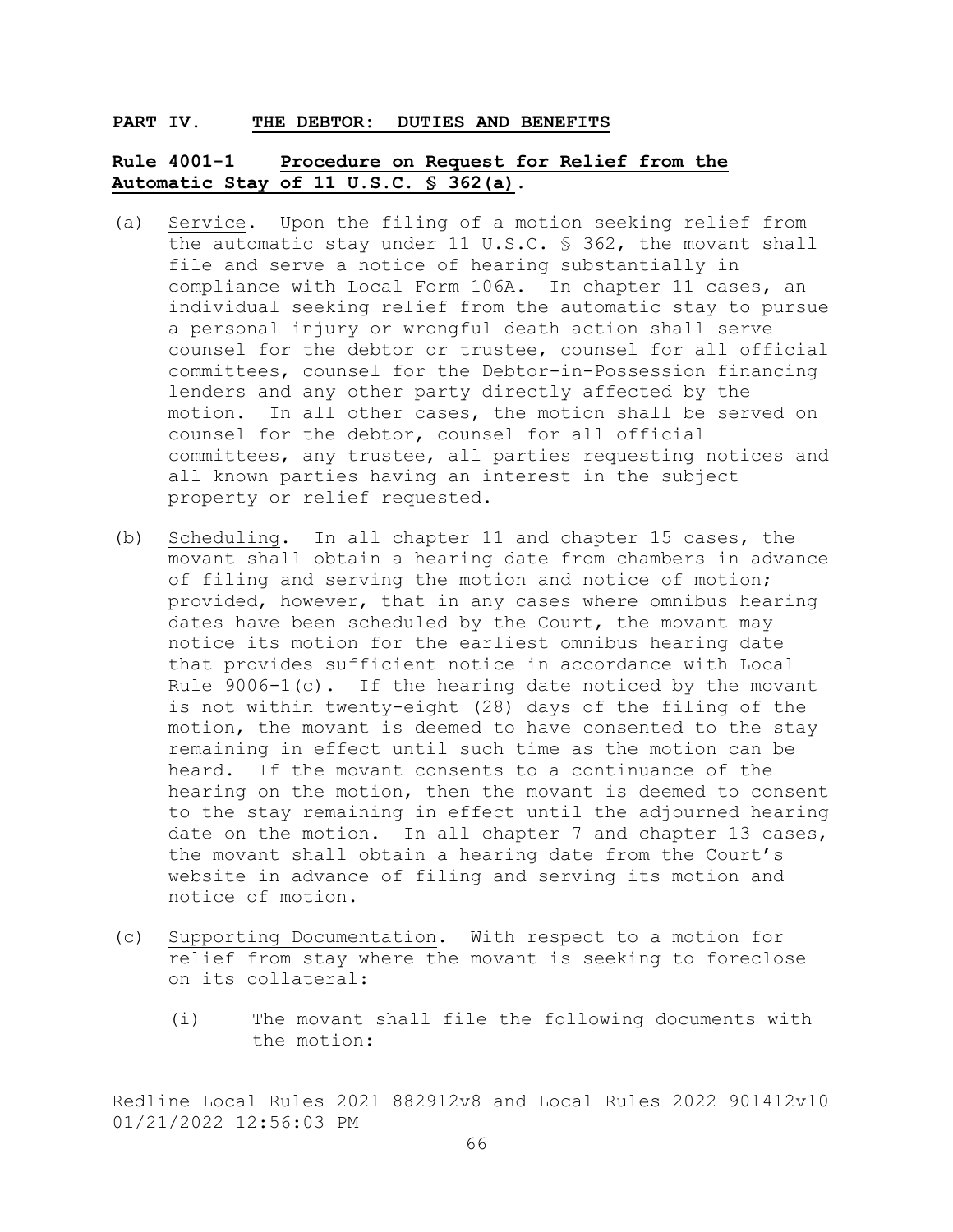- (A) An affidavit or declaration, under 28 U.S.C. § 1746, and supporting exhibits containing the following data, if applicable:
	- (1) True copies of all notes, bonds, mortgages, security agreements, financing statements, assignments and every other document upon which the movant will rely at the time of hearing;
	- (2) A statement of amount due, including a breakdown of the following categories:
		- (a) Unpaid principal;
		- (b) Accrued interest to and from specific dates;
		- (c) Late charges to and from specific dates;
		- (d) Attorneys' fees;
		- (e) Advances for taxes, insurance and the like;
		- (f) Unearned interest; and
		- (g) Any other charges;
	- (3) A current breakdown of postpetition arrears setting forth the unpaid monthly mortgage payments and any applicable late charges;
	- (4) A per diem interest factor; and
	- (5) Movant's good faith estimate of the value of the collateral as of the petition date of the respective debtor.
- (ii) At least seven (7) days prior to the hearing, any party opposing the motion shall file with the Court and serve on the movant and all parties required to be served under this Rule the following documents:
	- (A) A response to the motion;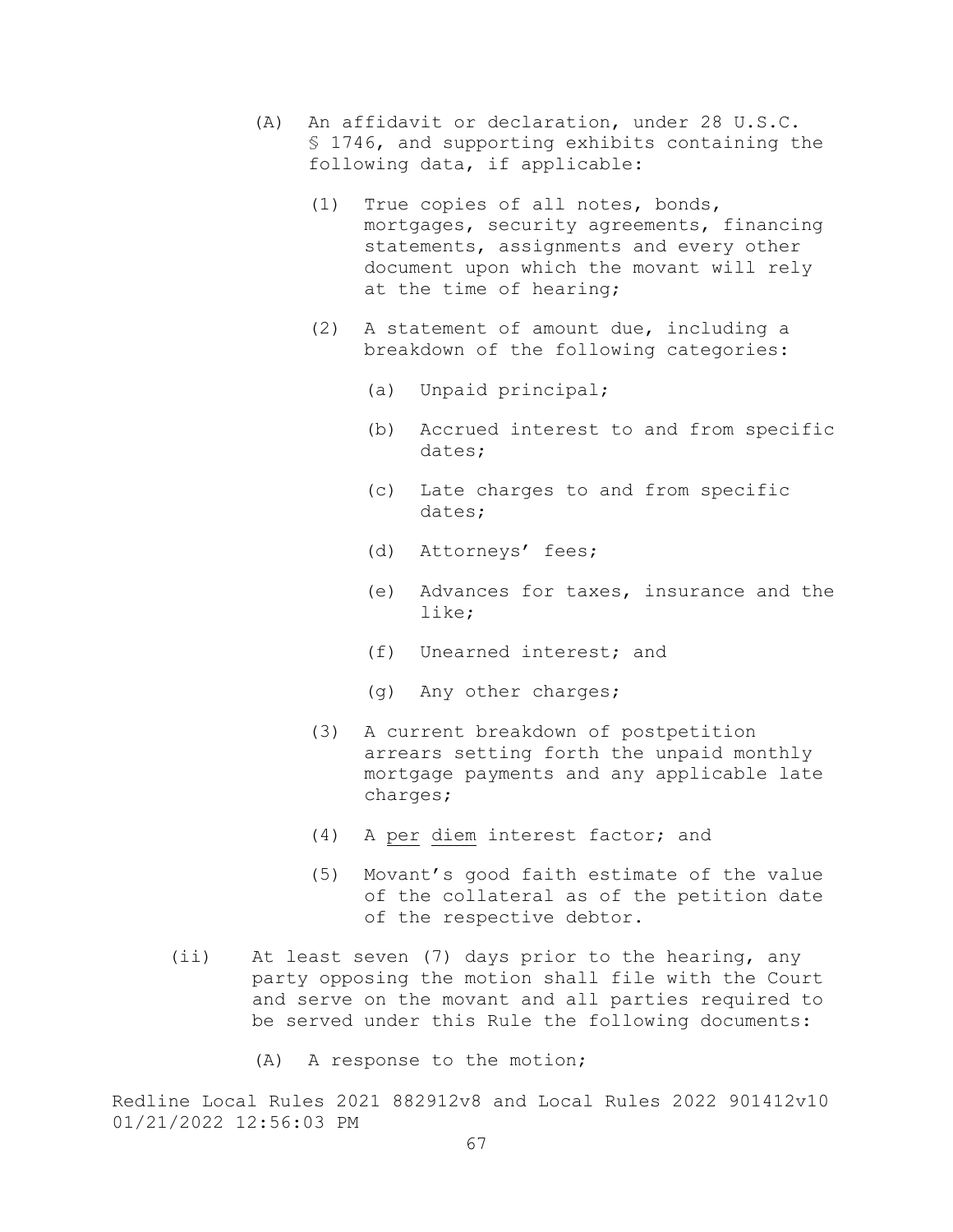- (B) An affidavit or declaration, under 28 U.S.C. § 1746, stating the responding party's good faith estimate of (1) the amount due to the movant and (2) the value of the collateral as of the petition date of the respective debtor; and
- (C) A statement as to how the movant can be adequately protected if the stay is to be continued.
- (iii) The hearing date specified in the notice of the motion will be a preliminary hearing at which the Court may (A) hear oral argument, (B) determine whether an evidentiary or other final hearing is necessary, (C) set a date by which the parties shall exchange supporting documentation, (D) set a date by which the parties must produce the report of any appraiser whose testimony is to be presented at the final hearing and/or (E) set a date and time for a final hearing.
- (d) Conference. The attorneys for the parties shall confer with respect to the issues raised by the motion in advance of the hearing for the purpose of determining whether a consensual order may be entered and/or for the purpose of stipulating to relevant facts, such as the value of the property and the extent and validity of any security instrument.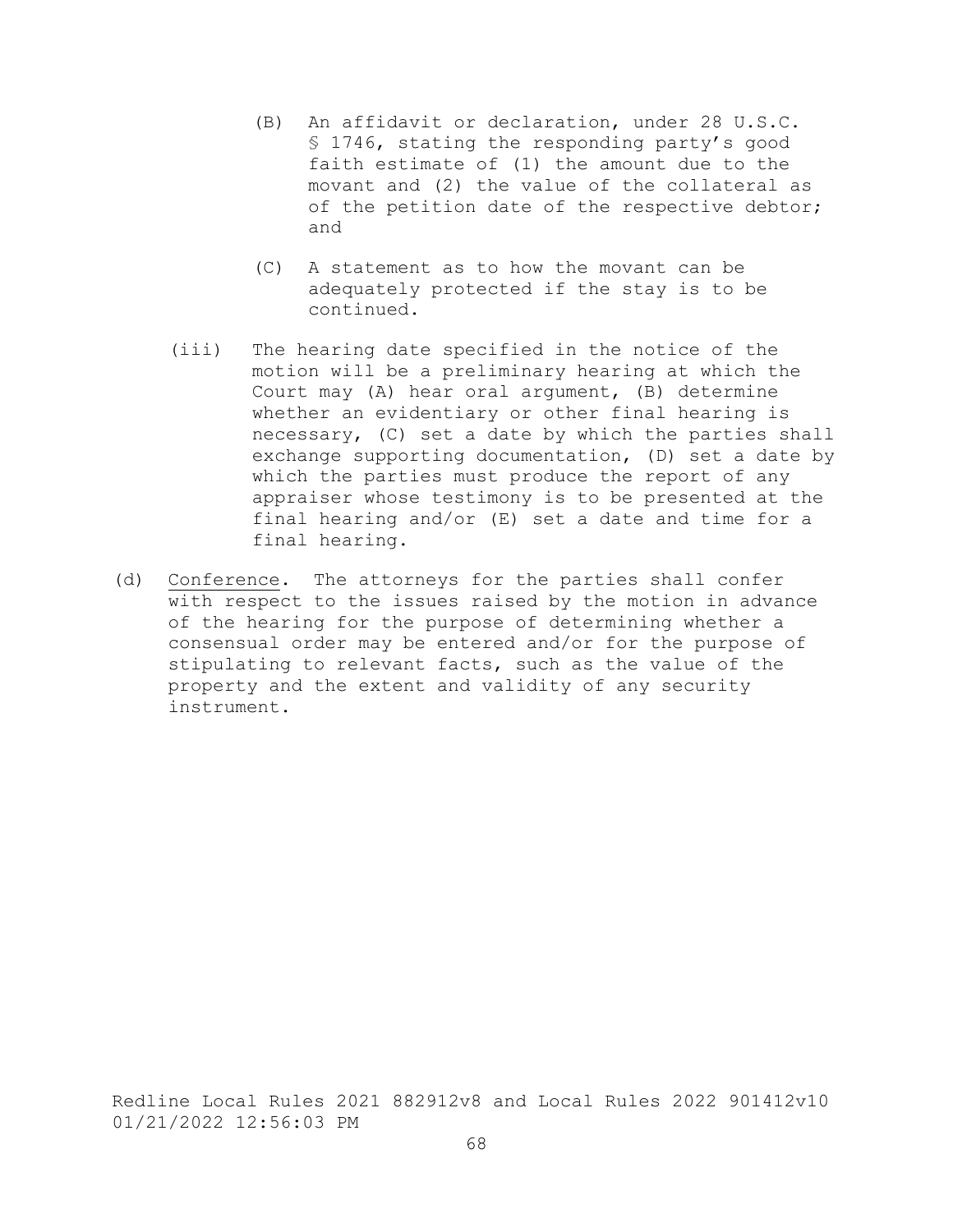## **Rule 4001-2 Cash Collateral and Financing Orders**.

- (a) Motions. Except as provided herein and elsewhere in these Local Rules, all cash collateral and financing requests under sections 363 and 364 of the Bankruptcy Code shall be heard by motion filed under Fed. R. Bankr. P. 2002, 4001 and 9014 ("Financing Motions").
	- (i) Form of Financing Motion. All Financing Motions shall (A) provide a summary of the essential terms of the proposed use of cash collateral and/or financing, and identify the location of the same in the proposed form of order, cash collateral stipulation and/or loan agreement; (B) recite whether the proposed form of order and/or underlying cash collateral stipulation or loan agreement contains any provision of the type indicated below, and if so, identify the location of the same in the proposed form of order, cash collateral stipulation and/or loan agreement; and (C) with respect to subsections N through X below, also set forth the justification for the inclusion of any such provision:
		- (A) The amount of cash collateral the debtor seeks permission to use or the amount of credit the debtor seeks to obtain under the proposed loan agreement, including the committed amount of the proposed loan agreement and the amount of new funding that will actually be available for borrowing by the debtor;
		- (B) Pricing and economic terms, including letter of credit fees, commitment fees, and any other fees, provided that when any such terms are sought to be filed under seal, they shall not be disclosed in the Financing Motion itself, but shall be set forth in a separate document filed pursuant to the procedures set forth in Local Rule 9018-1(d), the filing of which shall be disclosed in the Financing Motion;
		- (C) Any provision that specifically limits the Court's power or discretion to enter future orders in the case;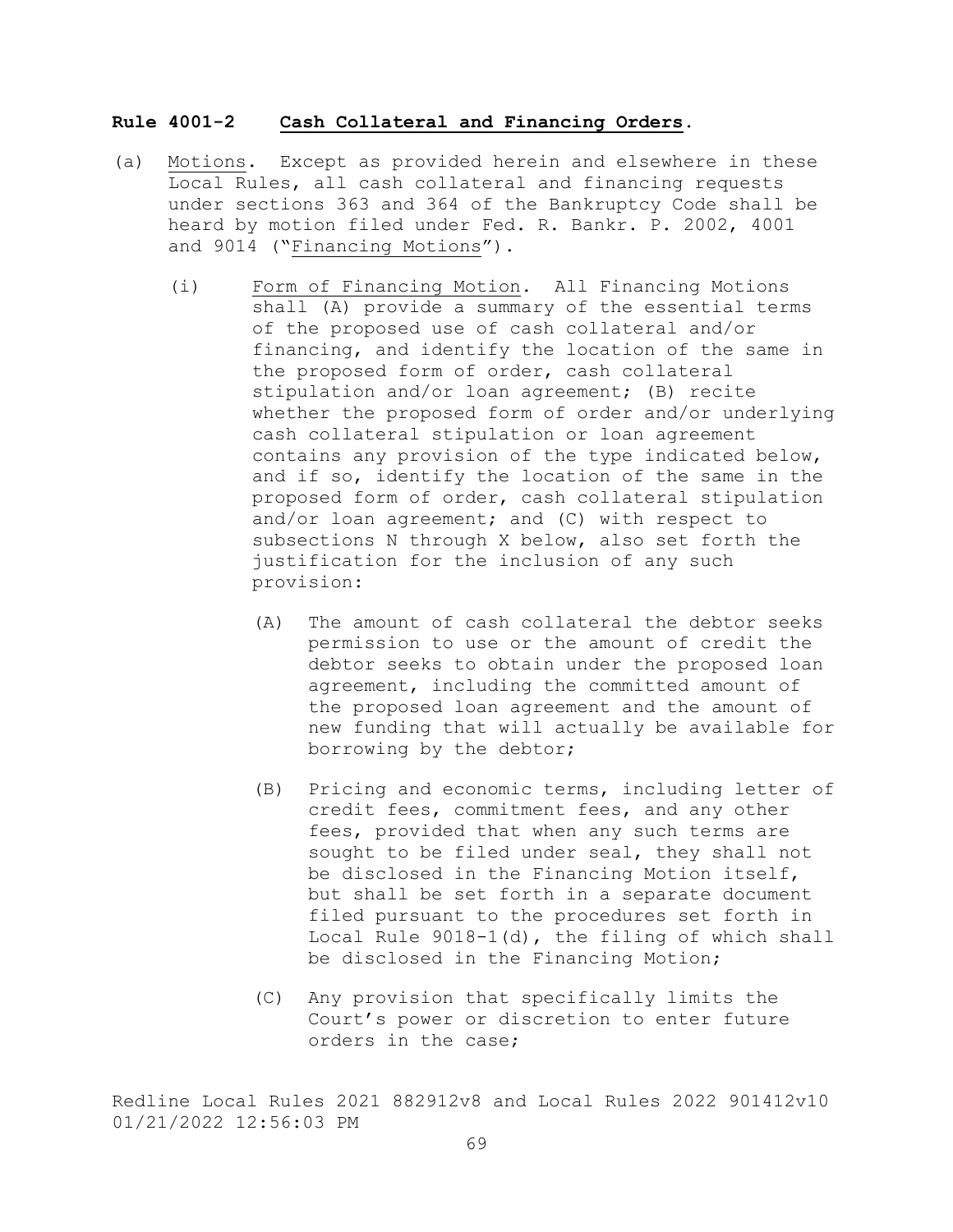- (D) Any provision that provides for the funding of non-debtor affiliates with cash collateral or proceeds of the loan, as applicable, and the approximate amount of such funding;
- (E) Material conditions to closing and borrowing, including budget provisions;
- (F) Any carve-outs from liens or superpriority claims, including the material terms of any professional fee carve-out;
- (G) Any provision that provides for postpetition liens on unencumbered assets, including the identification of such assets;
- (H) Any provision that establishes sale or plan milestones;
- (I) Any prepayment penalty or other provision that affects the debtor's right or ability to repay the financing in full during the course of the chapter 11 case;
- (J) In jointly administered cases, any provision that governs joint liability of the debtors, including any provision that would cause one jointly administered debtor to become liable for the prepetition debt of another jointly administered debtor for which it was not previously subject to;
- (K) Any provision that requires the debtor to pay an agent's or lender's expenses and attorneys' fees in connection with the proposed financing or use of cash collateral, without any notice or review by the Office of the United States Trustee, the committee appointed under section 1102 of the Bankruptcy Code (if formed) or, upon objection by either of the foregoing parties, the Court;
- (L) Any provision that prohibits the use of estate funds to investigate the liens and claims of the prepetition lender;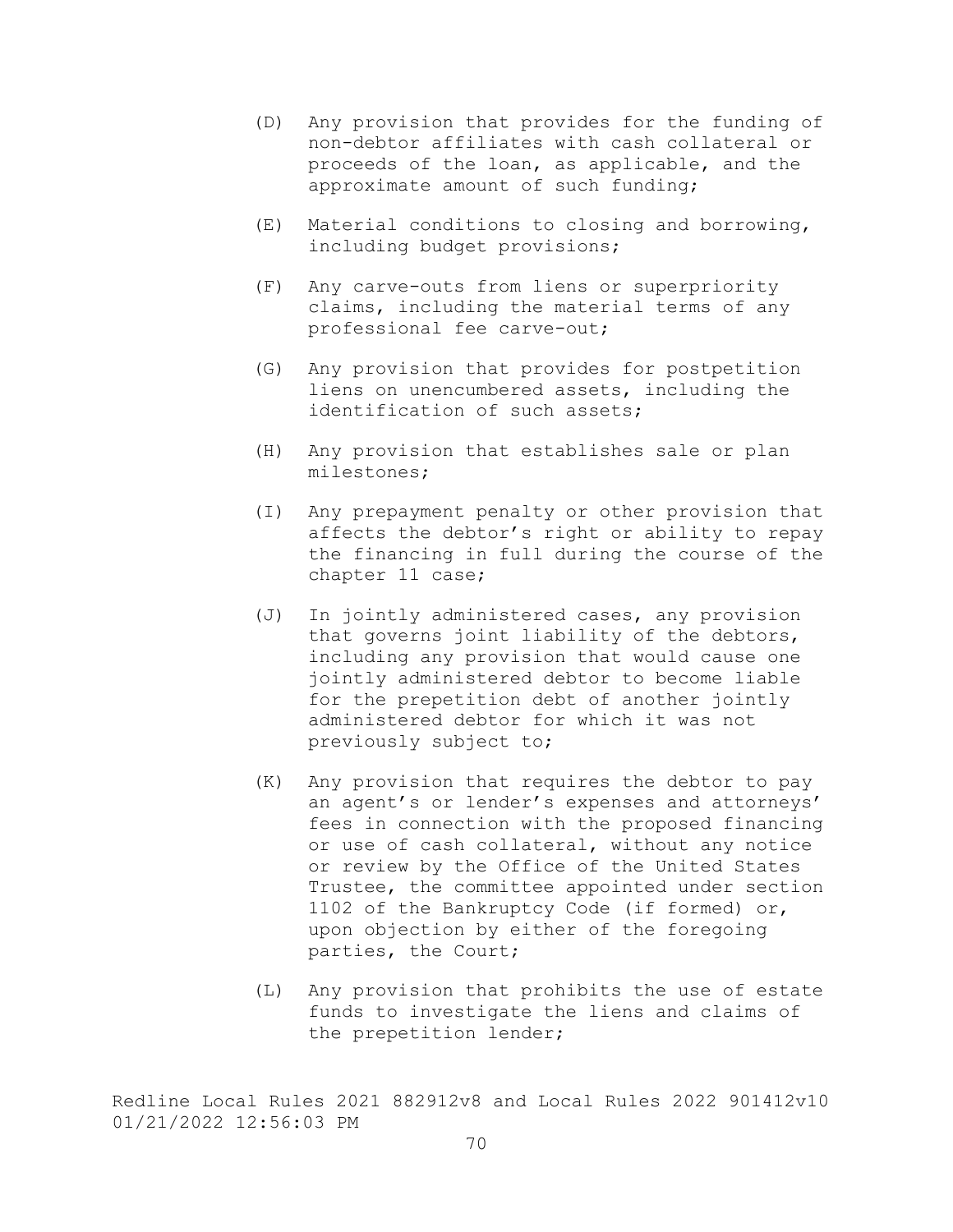- (M) Any termination or default provisions concerning the use of cash collateral or the availability of credit;
- (N) Any provision that grants crosscollateralization protection or elevates prepetition debt to administrative expense (or higher) status or that secures prepetition debt with liens on postpetition assets (which liens the creditor would not otherwise have by virtue of the prepetition security agreement or applicable law);
- (O) Any provision that applies the proceeds of postpetition financing to pay, in whole or in part, prepetition debt or which otherwise has the effect of converting (or "rolling up") prepetition debt to postpetition debt;
- (P) Provisions that immediately prime valid, perfected and non-avoidable liens existing immediately prior to the petition date or that are perfected subsequent to the petition date as permitted by section 546(b) of the Bankruptcy Code, in each case that are senior to the lender's prepetition liens under applicable law, without the consent of the affected secured creditors, and the proposed notice to be provided to such affected secured creditors;
- (Q) Provisions or findings of fact that (i) bind the estate or other parties in interest with respect to the validity, perfection or amount of the secured creditor's prepetition lien or the waiver of claims against the secured creditor without first giving parties in interest, including, but not limited to, any official committee appointed in these cases, at least seventy-five (75) days from the entry of the initial interim order to investigate such matters or (ii) limit the Court's ability to grant relief in the event of a successful challenge;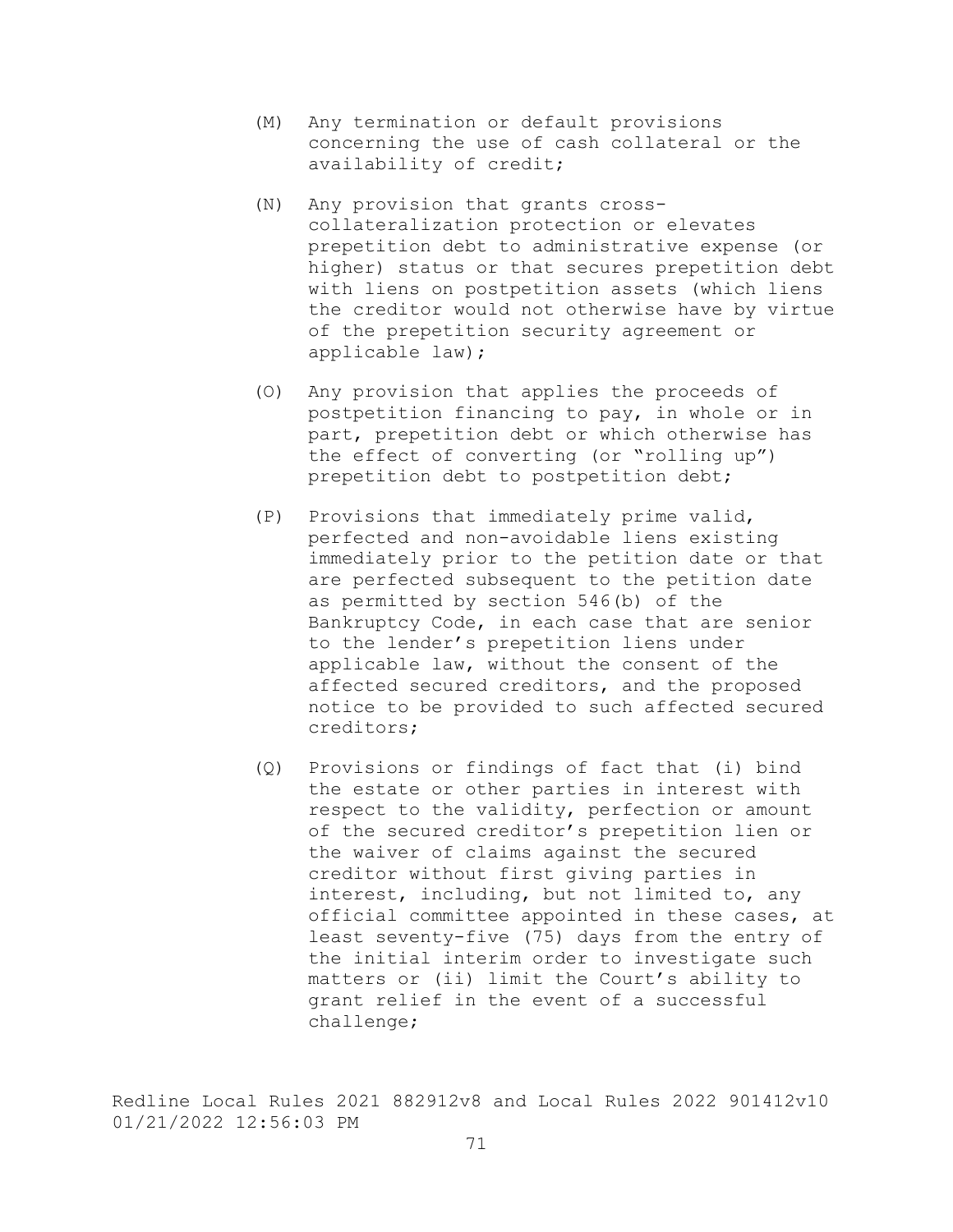- (R) Provisions that immediately approve all terms and conditions of the underlying loan agreement (provided that provisions in the order that provide that the debtor is authorized to enter into and be bound by the terms and conditions of such loan agreement do not need to be summarized);
- (S) Provisions that modify or terminate the automatic stay or permit the lender to enforce remedies following an event of default that do not require at least five (5) days' written notice to the trustee or debtor in possession, the Office of the United States Trustee and each committee appointed under sections 1102 and 1114 of the Bankruptcy Code (the "Remedies Notice Period"), prior to such modification or termination of the automatic stay or the enforcement of the lender's remedies;
- (T) Provisions that seek to limit what parties in interest (other than the debtor) may raise at any emergency hearing scheduled during the Remedies Notice Period;
- (U) Provisions that immediately grant to the prepetition secured creditor liens on the debtor's claims and causes of action arising under sections 544, 545, 547, and 548 of the Bankruptcy Code or, in each case, the proceeds thereof;
- (V) Provisions that immediately waive the debtor's rights under section 506(c) of the Bankruptcy Code;
- (W) Provisions that immediately seek to affect the Court's power to consider the equities of the case doctrine under section 552(b)(1) of the Bankruptcy Code; and
- (X) Provisions that immediately shield the lender from the equitable doctrine of "marshalling" or any similar doctrine.

Redline Local Rules 2021 882912v8 and Local Rules 2022 901412v10 01/21/2022 12:56:03 PM (ii) Financing Terms. Defined terms in Financing Motions must either be defined in the Financing Motion, or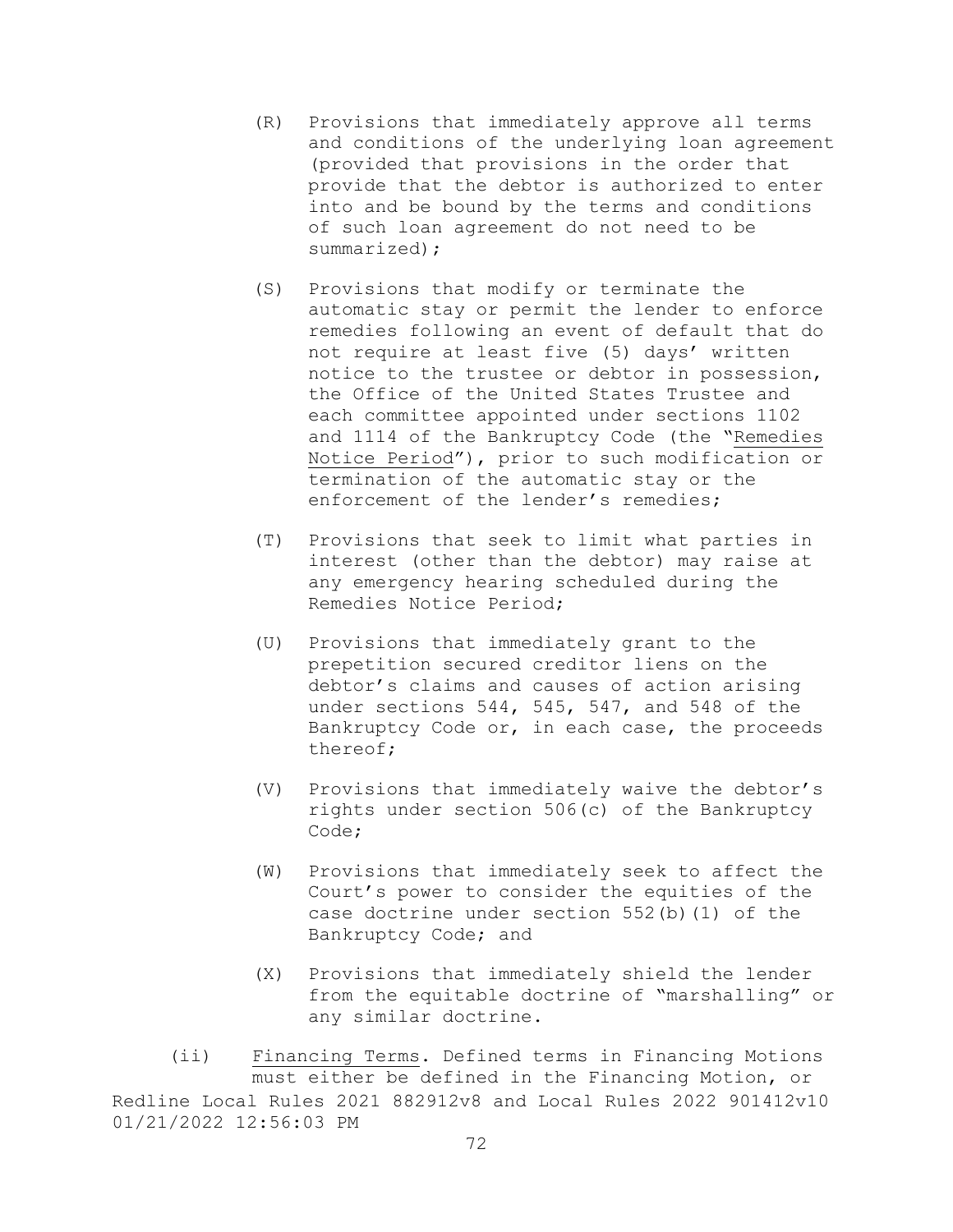the Financing Motion shall include a specific reference to where such terms are defined in the applicable loan agreements. The Financing Motion shall attach the postpetition loan agreements or other documents that set forth the terms of the financing. If the postpetition financing incorporates terms from any prepetition financing documents, those terms must either be set forth in their entirety in the Financing Motion, or the Financing Motion must include a specific reference to where such terms can be found in the applicable prepetition financing document, in which instance such document must be attached to the Financing Motion.

(iii) Budget. If the debtor will be subject to a budget pursuant to the Financing Motion, (i) the applicable budget shall be attached as an exhibit to the Financing Motion, (ii) the Financing Motion shall include a statement by the debtor as to whether it has reason to believe that the budget will be adequate, considering all available assets, to pay all administrative expenses due or accruing during the period covered by the financing or the budget and (iii) the budget shall show in reasonably sufficient detail the sources and uses of cash necessary for ongoing operations on a weekly basis during the budget period.

# (b) Interim Relief Availability and Limitations.

- (i) Interim Relief Available. When Financing Motions are filed with the Court on or shortly after the petition date, the Court may grant interim relief pending review by interested parties of the proposed Debtor-in-Possession financing arrangements.
- (ii) Interim Relief Limitations. Interim relief granted hereunder shall be only what is necessary to avoid immediate and irreparable harm to the estate pending a final hearing. In the absence of extraordinary circumstances, the Court shall not approve interim financing orders that include any of the provisions previously identified in Local Rule 4001-2(a)(i)(P) through  $4001-2(a)(i)(X)$ .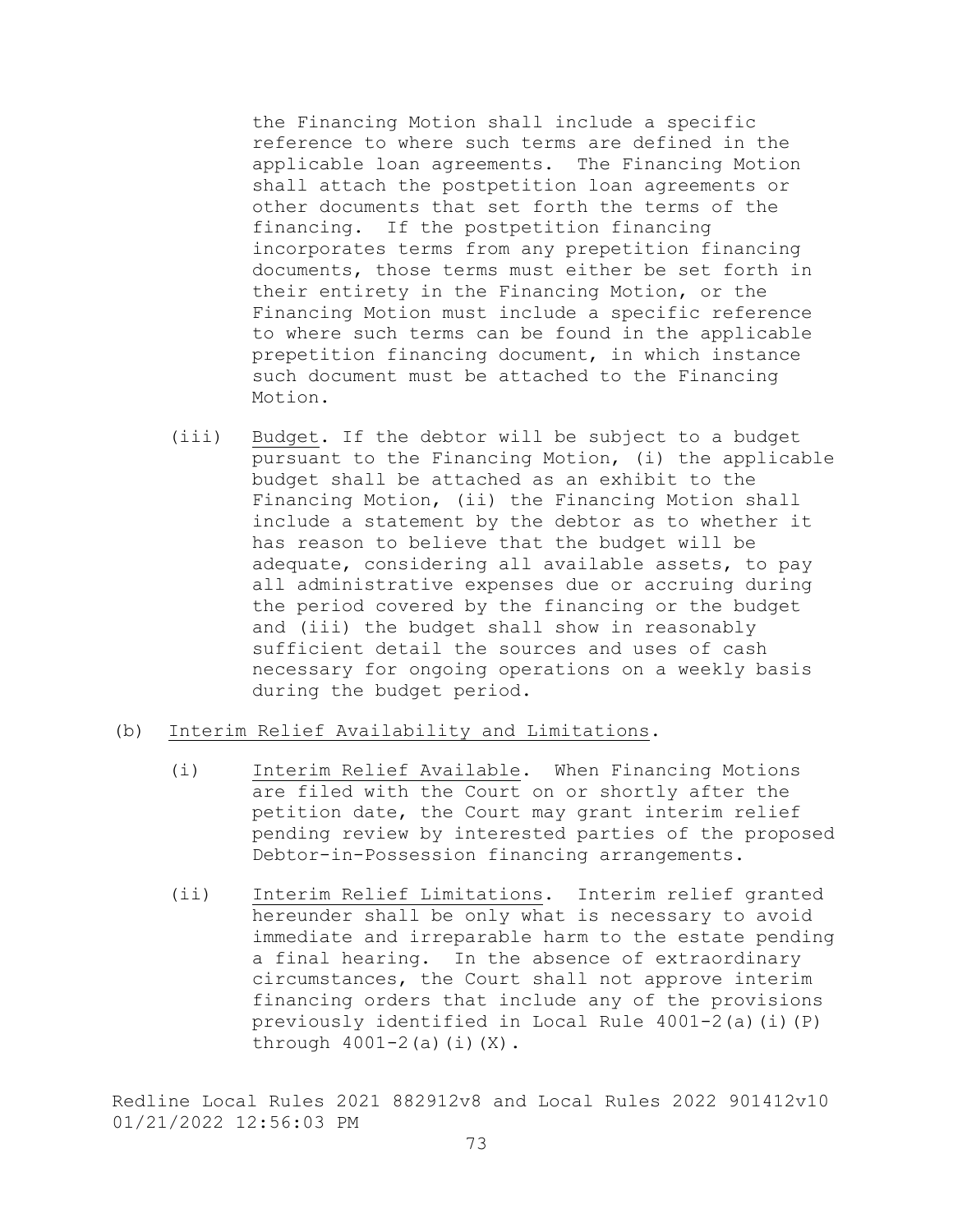(c) Final Orders. A final order shall be entered only after notice and a hearing under Fed. R. Bankr. P. 4001 and Local Rule 2002-1(b). Ordinarily, the final hearing shall be held at least seven (7) days following the organizational meeting of the creditors' committee contemplated by 11 U.S.C. § 1102.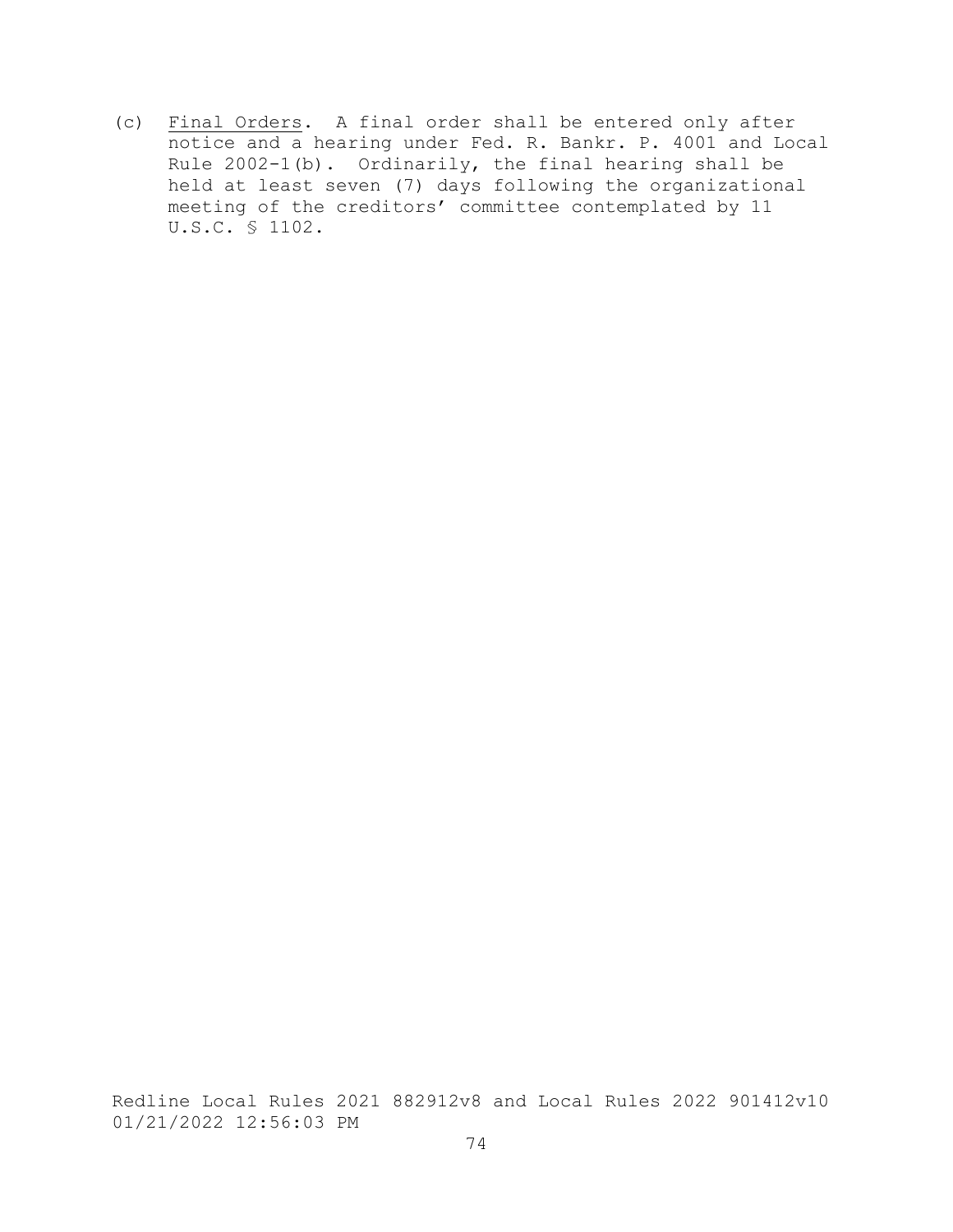**Rule 4001-3 Investment in Money Market Funds**. There is "cause" for relief from the requirements of 11 U.S.C. § 345(b) where money of the estate is invested in an open-end management investment company, registered under the Investment Company Act of 1940, that is regulated as a "money market fund" pursuant to Rule 2a-7 under the Investment Company Act of 1940; so long as the debtor has filed with the Court (i) a statement identifying the fund; and (ii) the fund's certification, which shall be accompanied by its currently effective prospectus as filed with the Securities and Exchange Commission, that the fund:

- (a) Invests exclusively in United States Treasury bills and United States Treasury Notes owned directly or through repurchase agreements;
- (b) Has received the highest money market fund rating from a nationally recognized statistical rating organization, such as Standard & Poor's or Moody's;
- (c) Has agreed to redeem fund shares in cash, with payment being made no later than the business day following a redemption request by a shareholder, except in the event of an unscheduled closing of Federal Reserve Banks or the New York Stock Exchange; and
- (d) Has adopted a policy that it will notify its shareholders sixty (60) days prior to any change in its investment or redemption policies under (a) and (c) above.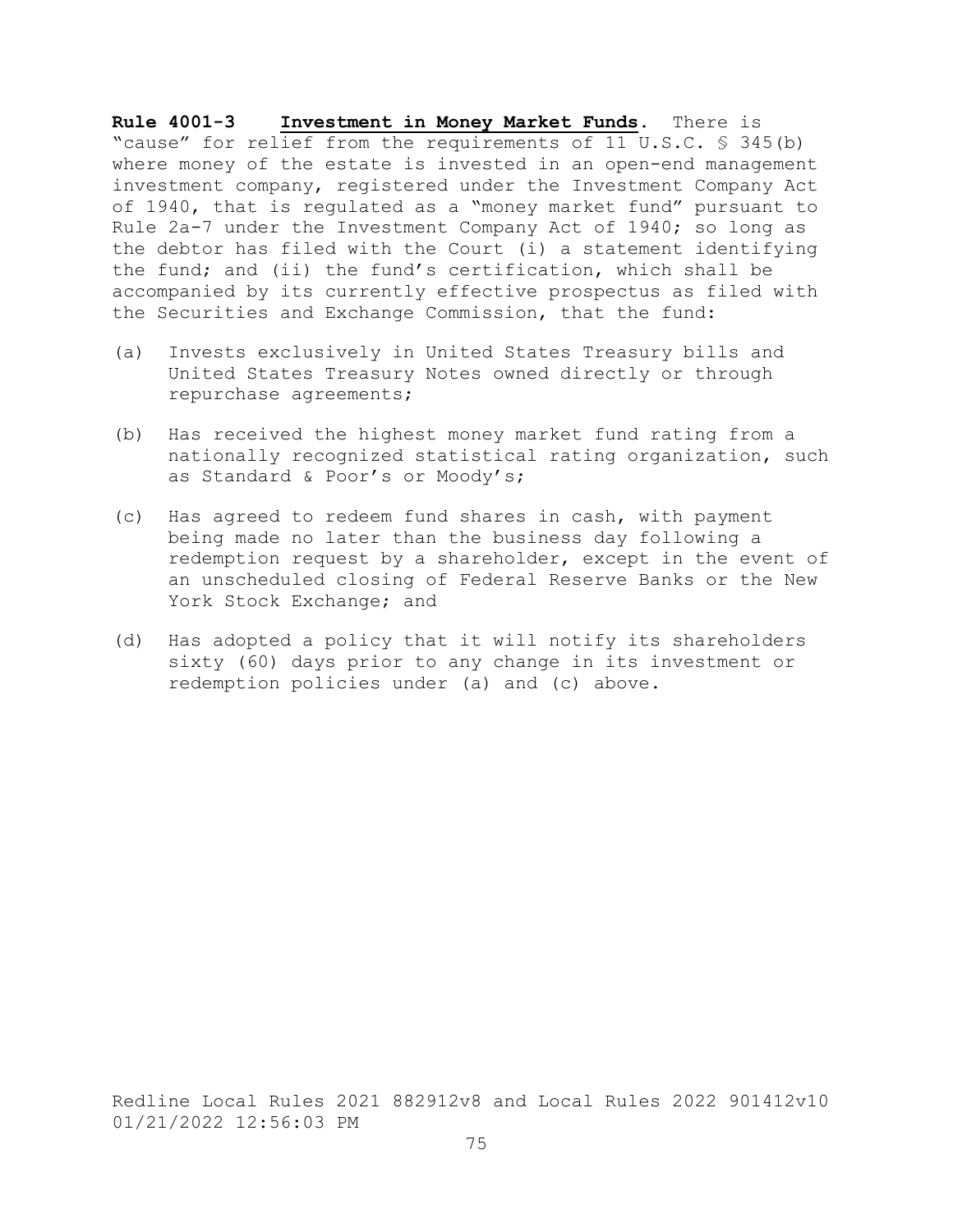# **Rule 4001-4 Procedures on Motion for Continuation or Imposition of Automatic Stay**.

- (a) Contents of Motion. A motion for continuation of the automatic stay pursuant to 11 U.S.C. § 362(c)(3)(B), or a request for the imposition of the automatic stay pursuant to 11 U.S.C.  $\frac{1}{5}$  362(c)(4)(B), shall be a contested matter commenced by the filing and service of a motion in accordance with Fed. R. Bankr. P. 9014. The objection deadline and hearing date shall be fixed in accordance with Del. Bankr. L.R. 9006-1(c), except as otherwise provided by the chambers procedures of the judge assigned to preside over the debtor's bankruptcy case. The motion shall contain allegations of specific fact supporting the requested relief, verified by an affidavit or declaration under oath upon the declarant's personal knowledge. Any relief sought by the movant or requesting party other than the continuation or imposition of the automatic stay shall not be included in the motion but may be sought in a separate request for relief filed in accordance with Fed. R. Bankr. P. 9014 and/or Fed. R. Bankr. P. 7001, as applicable.
- (b) Notice. In addition to any requirements under applicable law and these local rules, including Local Rule 1007-2, with respect to a party against which the continuation or imposition of the automatic stay is sought, notice and copies of a motion made in accordance with subparagraph (a) of this rule shall be served upon (i) any attorney that represented such party in any bankruptcy case pending in connection with the debtor within one (1) year before the filing of the petition commencing the case, and (ii) any attorney that represented such party in any foreclosure, repossession, or other action to enforce a claim against property of the debtor within one (1) year before the filing of the petition commencing the case.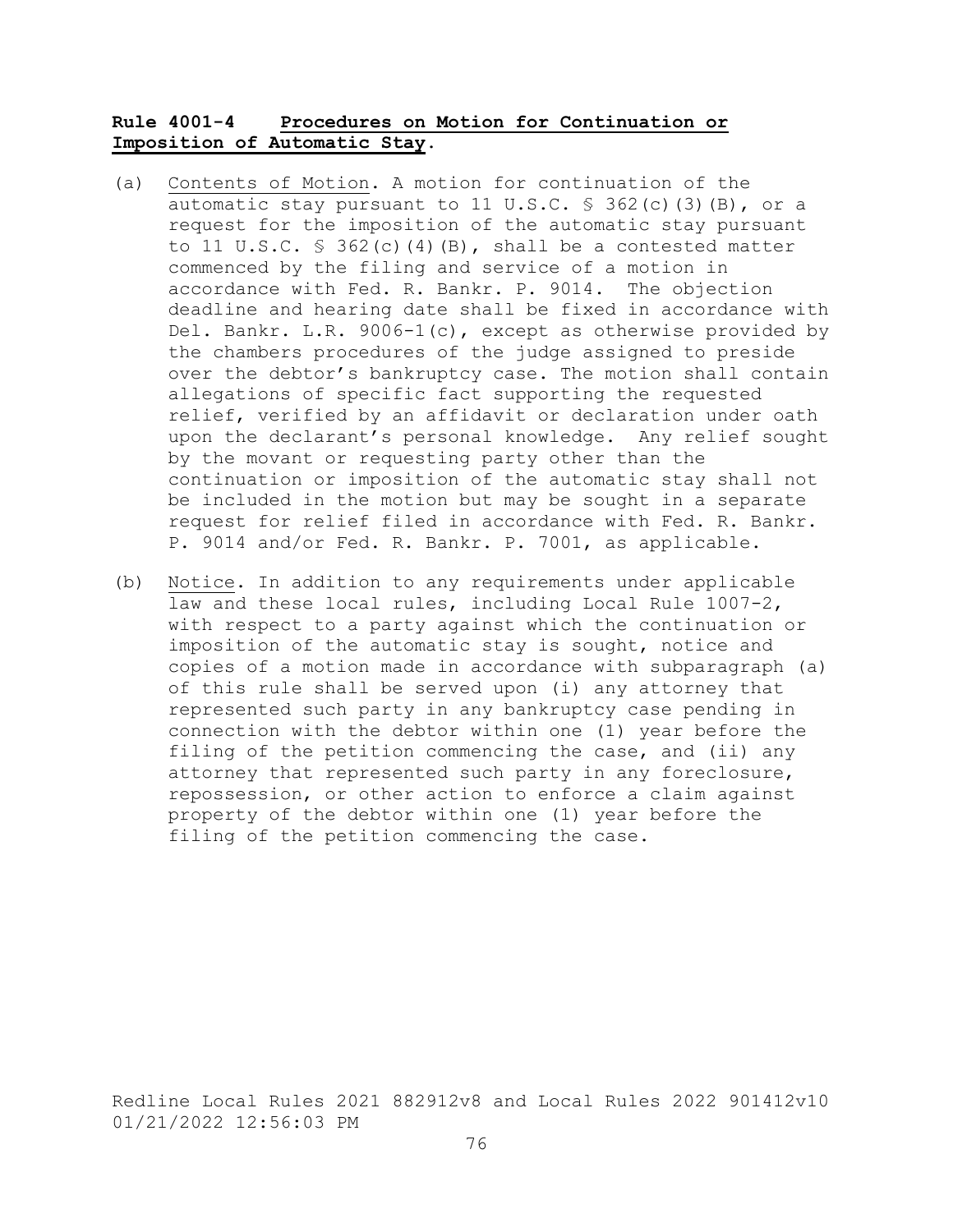# **Rule 4002-1 Duties of Debtor under 11 U.S.C. § 521 in Chapter 7 and 13 Cases**.

- (a) The debtor shall deliver to the interim trustee or the standing Chapter 13 Trustee no later than the first date set for the meeting of creditors under 11 U.S.C. § 341 all books, records and papers, including appraisals, relating to property of the estate as well as copies of recorded documents, e.g., deeds and mortgages.
- (b) No later than the first date set for the meeting of creditors under 11 U.S.C. § 341, the debtor shall advise the interim trustee or the standing Chapter 13 Trustee in writing of the payoff amounts on all secured debts.
- (c) Immediately upon the entry of an order for relief, the debtor shall give written notice to any court or tribunal where an action is pending against the debtor and to the parties and counsel involved in that action. If an action is commenced subsequent to the date of the order for relief, the debtor shall give similar written notice to the court or tribunal and to all parties and counsel involved.
- (d) Immediately upon the entry of an order for relief, the debtor shall give written notice to any creditor with a garnishment order, any garnishee defendant (other than the debtor's employer) and any creditor who the debtor anticipates may seek a garnishment order.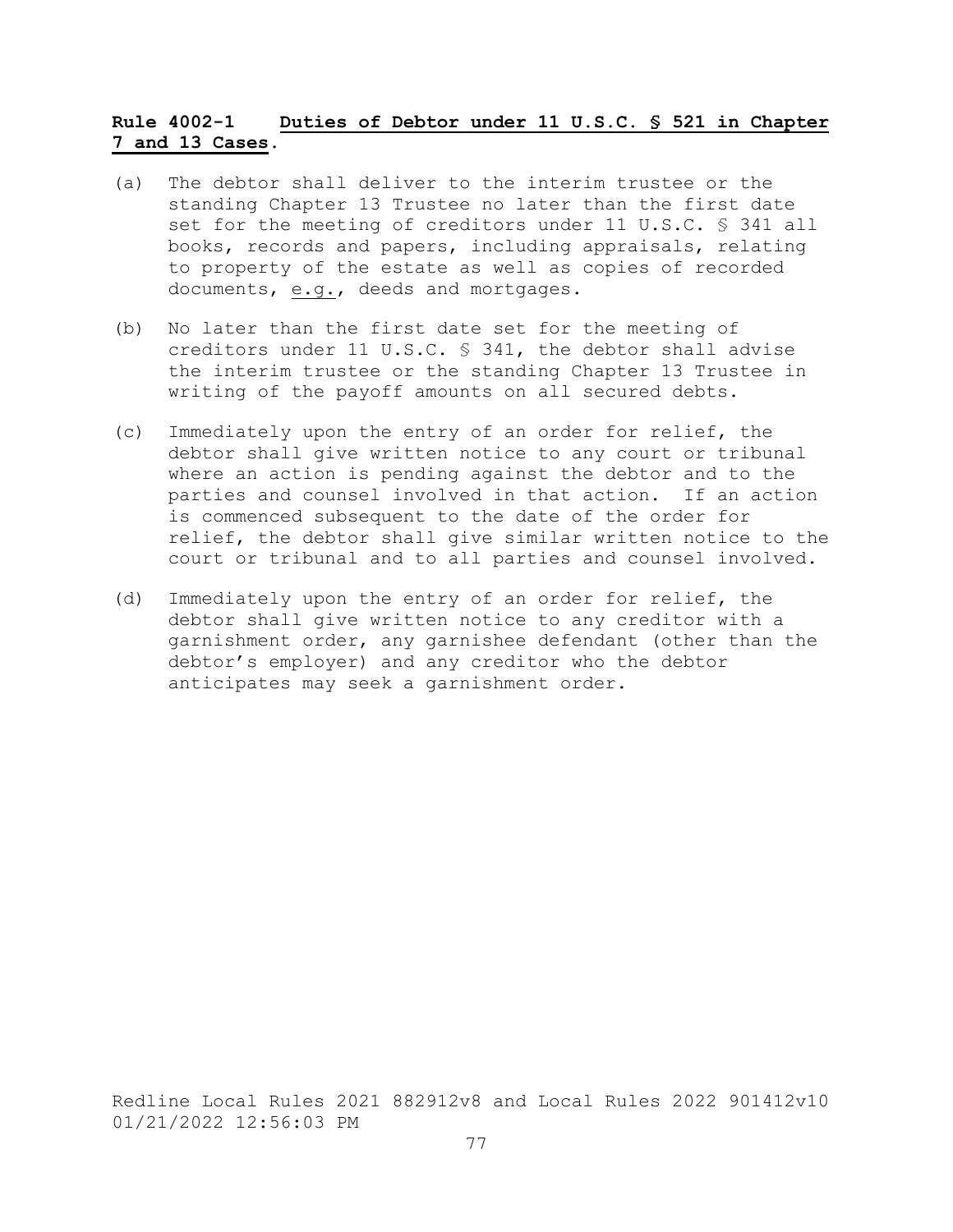# **Rule 4003-1 Exemptions**.

- (a) Amendment to Claim of Exemptions. An amendment to a claim of exemptions under Fed. R. Bankr. P. 1009 and 4003 shall be filed and served by the debtor on the trustee, the United States Trustee and all creditors.
- (b) Automatic Extension of Time to File Objections to Claim of Exemptions in Event of Amendment to Schedules to Add a Creditor. If the schedules are amended to add a creditor, and the amendment is filed and served either (i) less than twenty-eight (28) days prior to the expiration of the time set forth in Fed. R. Bankr. P. 4003(b) for the filing of objections to the list of property claimed as exempt or (ii) at any time after such filing deadline, the added creditor shall have twenty-eight (28) days from service of the amendment to file objections to the list of property claimed as exempt.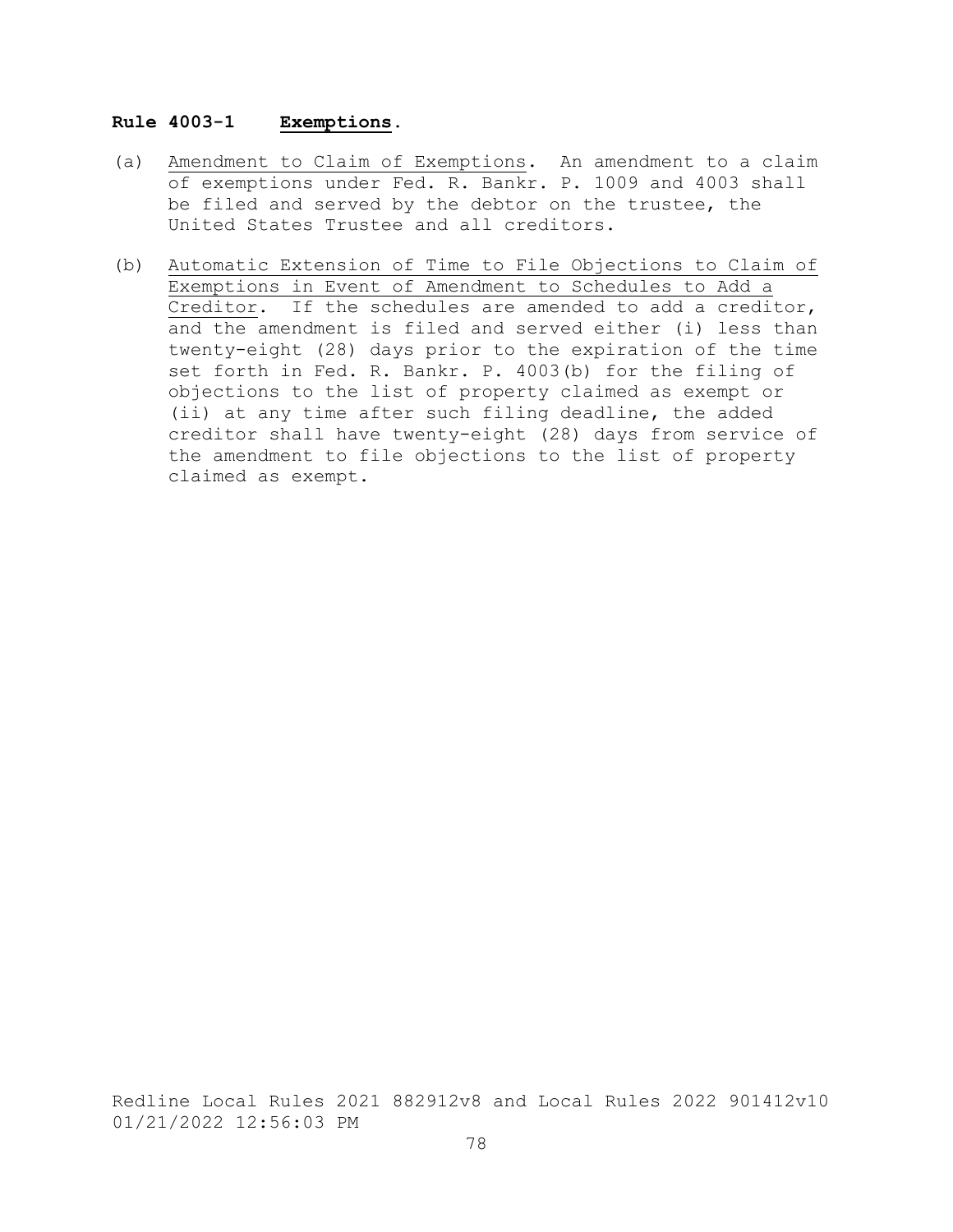**Rule 4004-1 Automatic Extension of Time to File Complaint Objecting to Discharge in Event of Amendment**. If the schedules are amended to add a creditor, and the amendment is filed and served either (a) less than sixty (60) days prior to the expiration of the time set forth in Fed. R. Bankr. P. 4004(a) for the filing of a complaint objecting to discharge or (b) at any time after such filing deadline, the added creditor shall have sixty (60) days from service of the amendment to file a complaint objecting to discharge. In addition, if the section 341 meeting of creditors is continued or rescheduled, the time to file a complaint objecting to discharge shall be the later of the original deadline or twenty-eight (28) days after the section 341 meeting is concluded. Such circumstances shall be deemed to be "cause" for an extension and no motion to extend shall be necessary.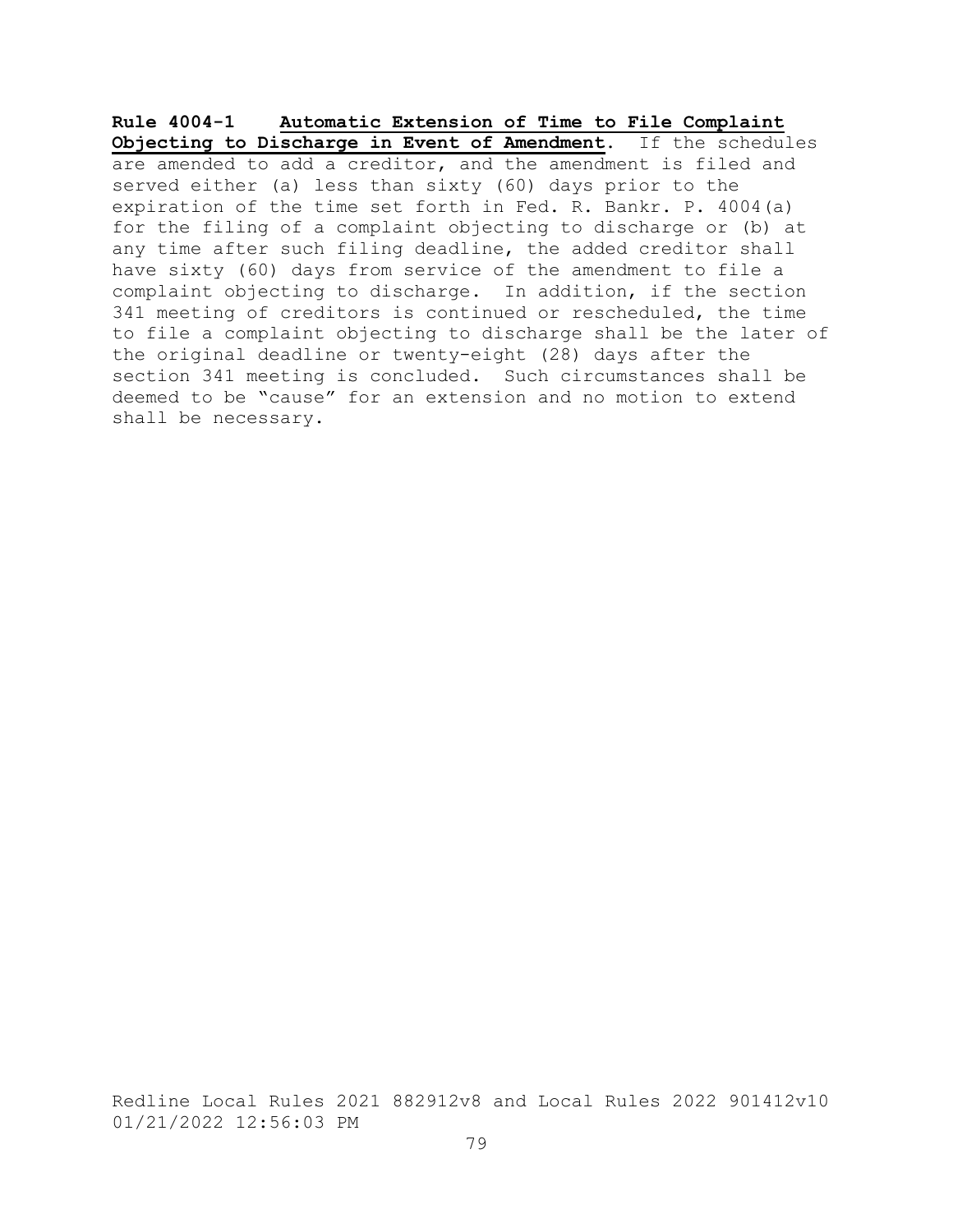# **Rule 4007-1 Automatic Extension of Time to File Complaint to Determine Dischargeability of a Debt in Event of Amendment**. If

the schedules are amended to add a creditor and the amendment is filed and served either (a) less than sixty (60) days prior to the expiration of the time set forth in Fed. R. Bankr. P. 4007 for the filing of a complaint to obtain a determination of the dischargeability of any debt or (b) at any time after such filing deadline, the added creditor shall have sixty (60) days from service of the amendment to file a complaint objecting to the dischargeability of its claim. In addition, if the section 341 meeting of creditors is continued or rescheduled, the time to file a complaint objecting to the dischargeability of a debt shall be the later of the original deadline or twenty-eight (28) days after the section 341 meeting is concluded. Such circumstances shall be deemed to be "cause" for an extension and no motion to extend shall be necessary.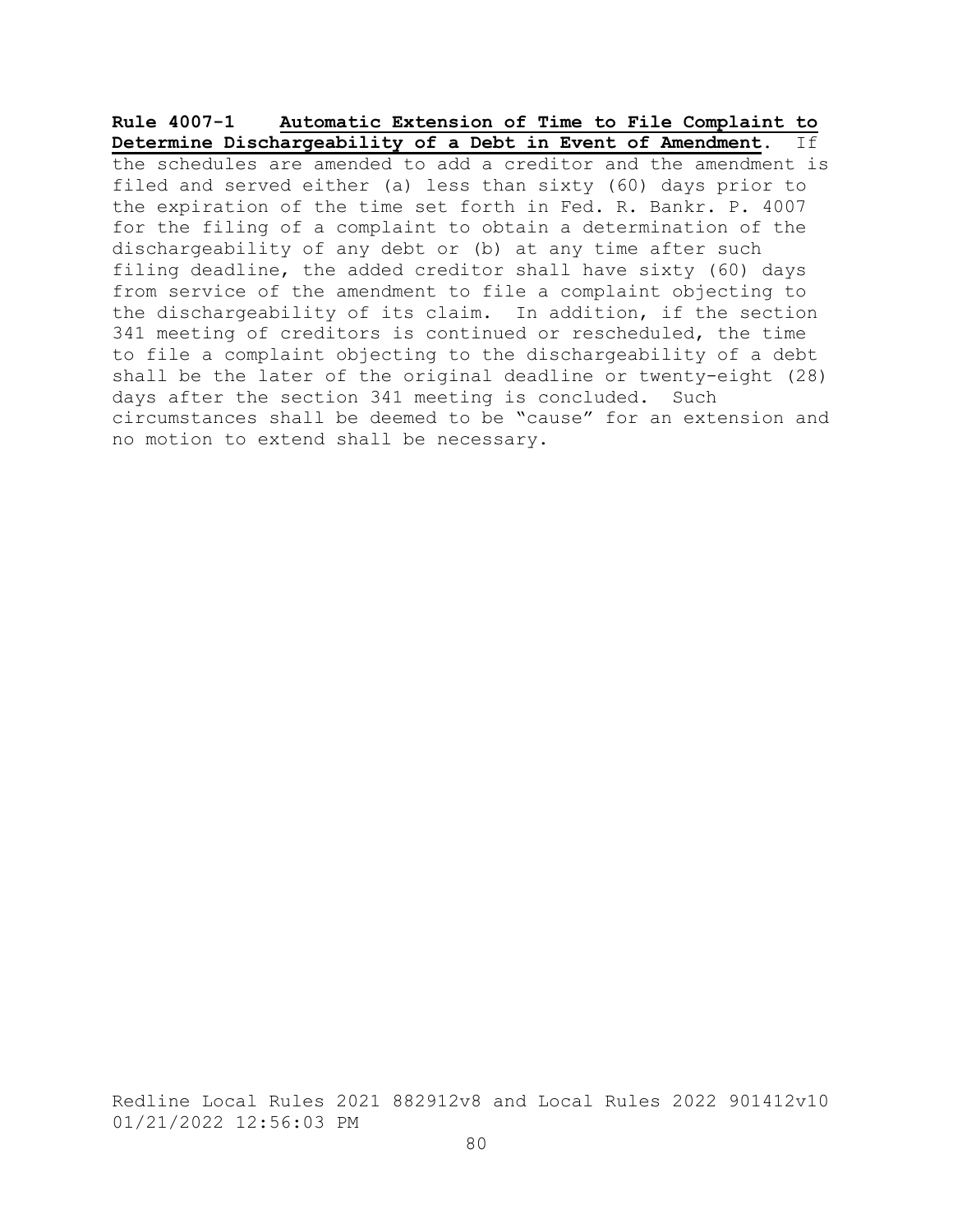#### **PART V. COURTS AND CLERKS**

# **Rule 5001-2 Clerk's Office Location; Hours; After Hours Filings**.

- (a) Clerk's Office Location and Hours. The Clerk's Office is located at 824 Market Street, Third Floor, Wilmington, Delaware 19801. The normal business hours of the Clerk's Office shall be Monday through Friday from 8:00 a.m. to 4:00 p.m. prevailing Eastern Time, except on legal holidays and as otherwise noticed by the Court's website or at the Clerk's Office.
- (b) After Hours Filings. When the Clerk's Office is closed, papers not filed electronically may be filed with the Court by depositing them in the night depository maintained by the Clerk and shall be deemed filed as of the date and time stamped thereon. Each document deposited in the night depository shall be stamped in the upper right-hand corner of the first page of the document. The night depository is not to be used in the event that electronic filing is not available. In such instances, the Clerk's Office Procedures will govern.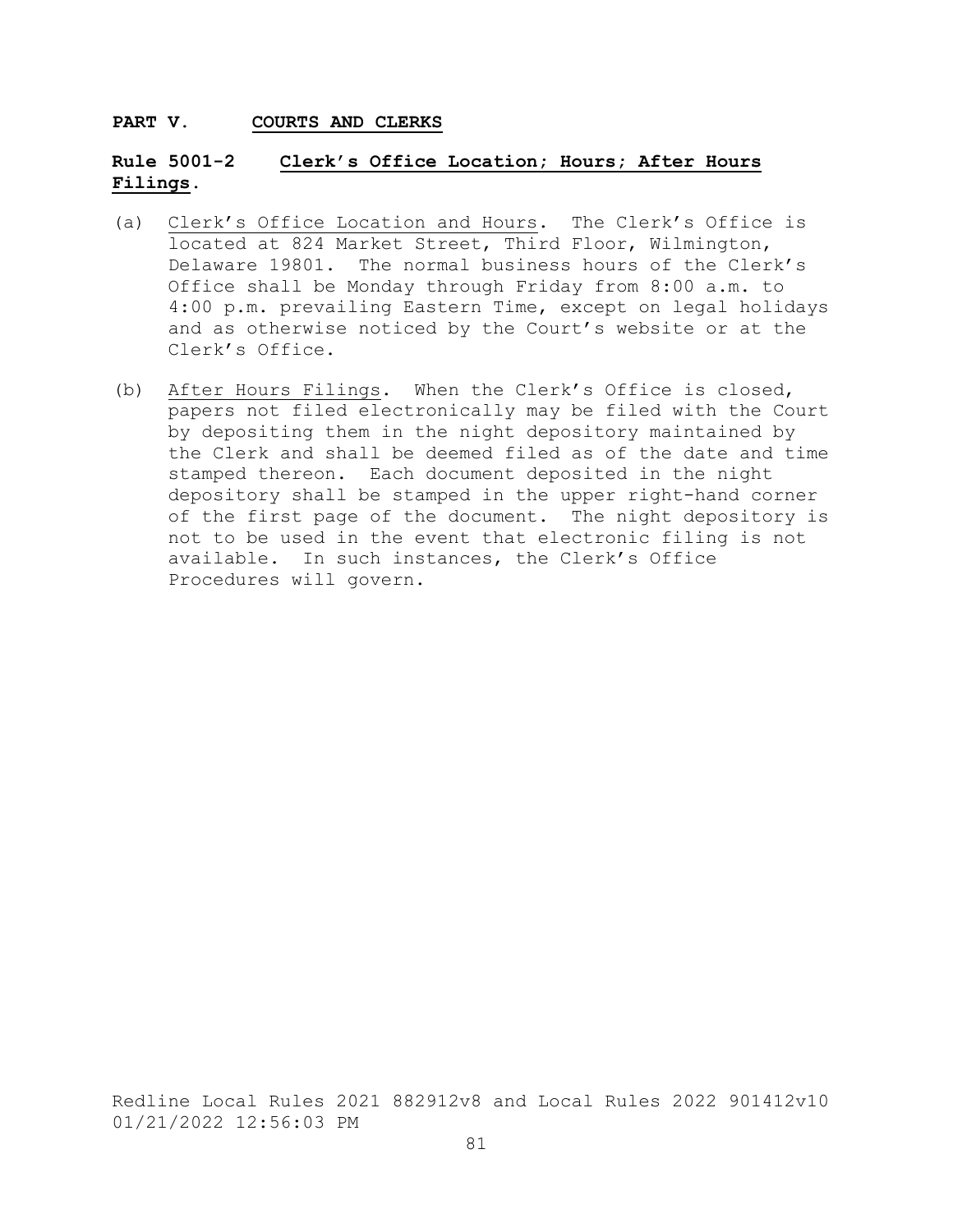# **Rule 5005-2 Facsimile Documents and Emailed Documents**(a) .

- (a) Facsimile Documents. Documents may not be transmitted by facsimile directly to the Clerk's Office for filing. However, copies of facsimile documents shall be accepted for filing, provided that the legibility is reasonably equivalent to the original. The original of any faxed document, including the original signature of the attorney, party or declarant, shall be maintained by the filing party for a period of not less than two (2) days from the time the document appears on the docket.
- (b) Emailed Documents. Documents may not be transmitted by email to the Clerk's office for filing, except as authorized by the Court.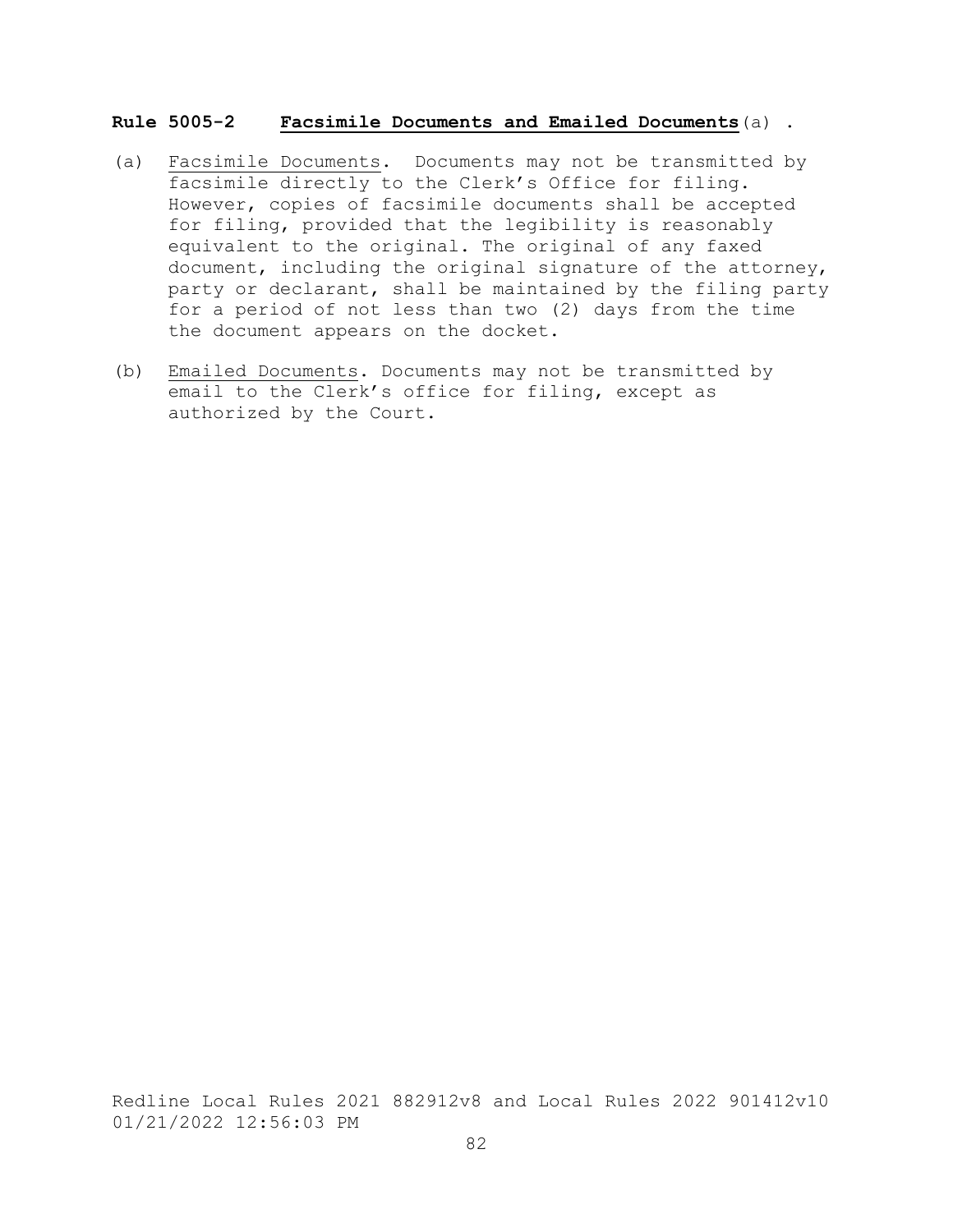**Rule 5005-4 Electronic Filing and Service**. The Court has designated all cases to be assigned to the Case Management/Electronic Case Filing System ("CM/ECF").

- (a) CM/ECF General. Unless otherwise expressly provided in these Local Rules or in exceptional circumstances preventing a registered CM/ECF user from filing electronically, all petitions, complaints, motions, briefs and other pleadings and documents required to be filed with the Court must be electronically filed by a registered CM/ECF user. Attorneys who intend to practice in this Court (including those regularly admitted or admitted pro hac vice to the bar of the Court and attorneys authorized to represent the United States without being admitted to the bar) should register as CM/ECF users. United States Trustees, private trustees and others as the Court deems appropriate should also register as CM/ECF users. Registration forms, requirements and procedural information for CM/ECF are available on the Court's website.
- (b) Electronic Signature. The electronic signature of the person on the document electronically filed shall constitute the original signature of that person for purposes of Fed. R. Bankr. P. 9011 and Del. Bankr. L.R.  $9011-4.$
- (c) Receipt of CM/ECF Notices and Electronic Service.
	- (i) By registering and becoming a CM/ECF user, one is consenting to receipt of electronic notices issued by the Court in accordance with Local Rule 9036-1.
	- (ii) By registering and becoming a CM/ECF user in a case or adversary proceeding or otherwise, the user and the user's client and/or principal as applicable, is consenting to service under these Rules, Fed. R. Bankr. P. 7005, the Fed. R. Civ. P. and any other rule pertaining to service in accordance with Fed. R. Bankr. P. 9036 and Local Rule 9036-1.
	- (iii) Notwithstanding anything to the contrary in subparagraph (ii) above, conventional service of documents in hard copy shall be required in the following circumstances:

Redline Local Rules 2021 882912v8 and Local Rules 2022 901412v10 01/21/2022 12:56:03 PM (A) Service of a complaint and summons in an adversary proceeding under Fed. R. Bankr. P.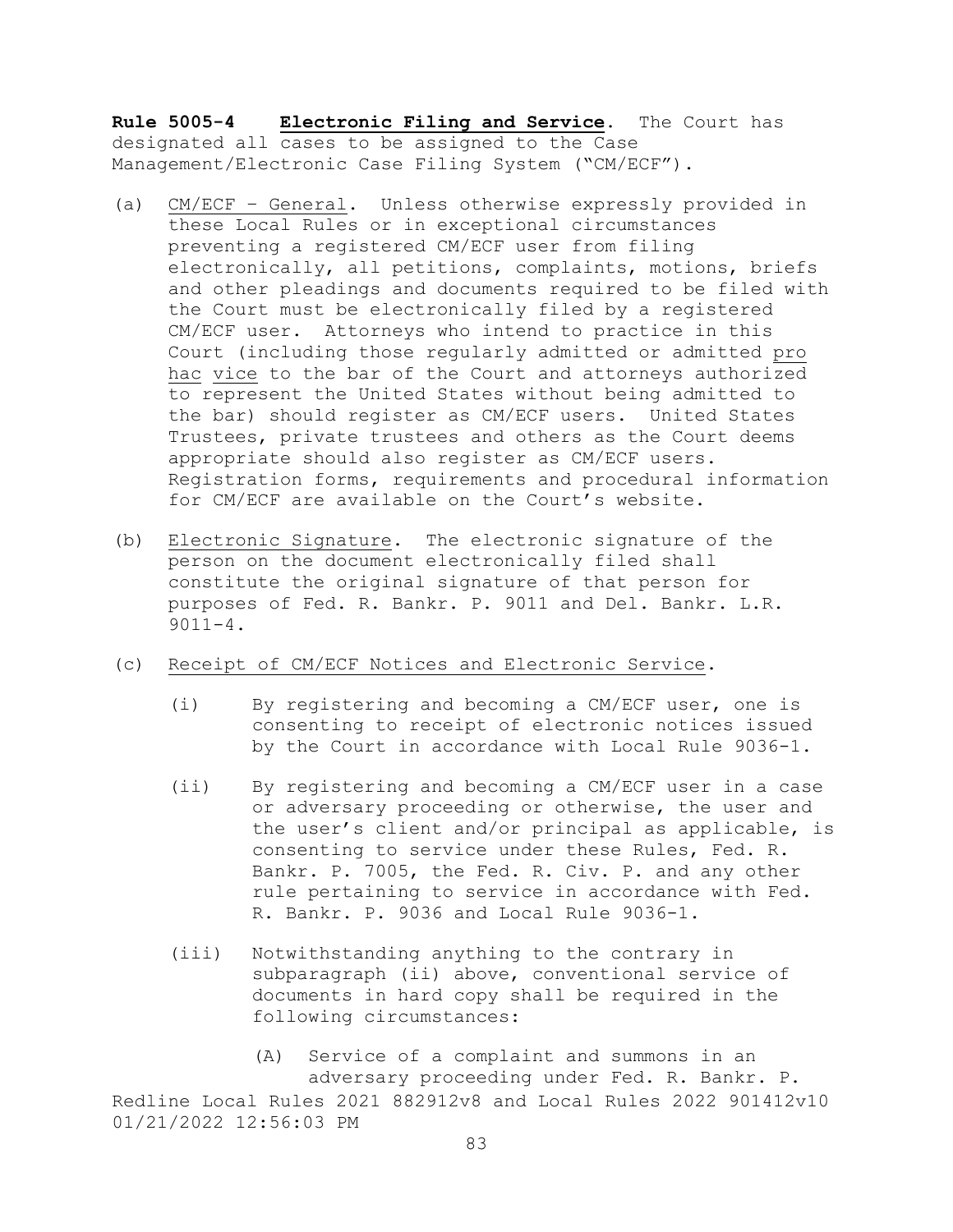7004, service of a motion commencing a contested matter under Fed. R. Bankr. P. 9014, or a subpoena issued under Fed. R. Bankr. P. 9016;

- (B) Notice of the meeting of creditors required under Fed. R. Bankr. P. 2002(a)(1);
- (C) Where delivery or service upon an agency of the United States – including the United States Attorney and the United States Trustee – or chambers is required; and
- (D) Where the debtor or debtor's attorney is required to serve on the United States Trustee and the trustee assigned to the case – the petition, schedules, statement of financial affairs, other required documents and amendments to any of the aforementioned filings.
- (iv) All CM/ECF system registered users must maintain an active email address to receive electronic notice and service from the CM/ECF system, the Court, and filing parties. Each CM/ECF system registered user has a duty to update promptly his or her account information on the CM/ECF system whenever there is a change in email address. This applies to the CM/ECF system registered user's primary email address as well as to any secondary email addresses. Registration as a CM/ECF user or use of CM/ECF by a registered user constitutes such user's consent under any applicable law to the use or disclosure of such user's registered email address(es) for purposes of the receipt or sending of email incident to the service of filings made through the CM/ECF system.
- (v) Documents served in electronic form by hand delivery, first class or other mail or delivery, must be in an acceptable electronic format such as CD-ROM, flash drive or other commonly used electronic storage medium.

Redline Local Rules 2021 882912v8 and Local Rules 2022 901412v10 01/21/2022 12:56:03 PM (d) Conversion to PDF for Electronic Filing. All petitions, complaints, motions, briefs and other pleadings and documents to be filed electronically with the Court shall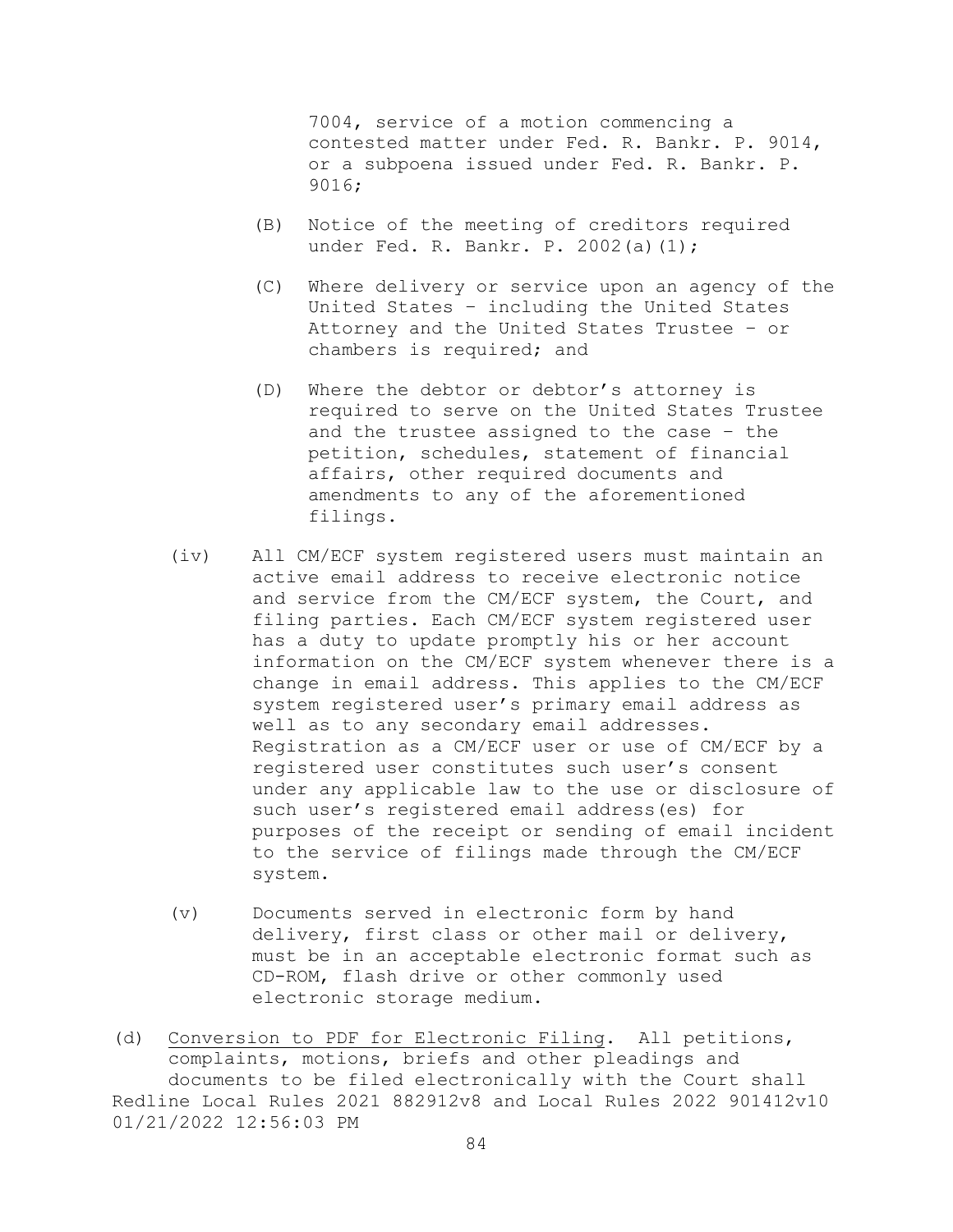be converted to PDF, electronically, as opposed to scanning a document, where practicable.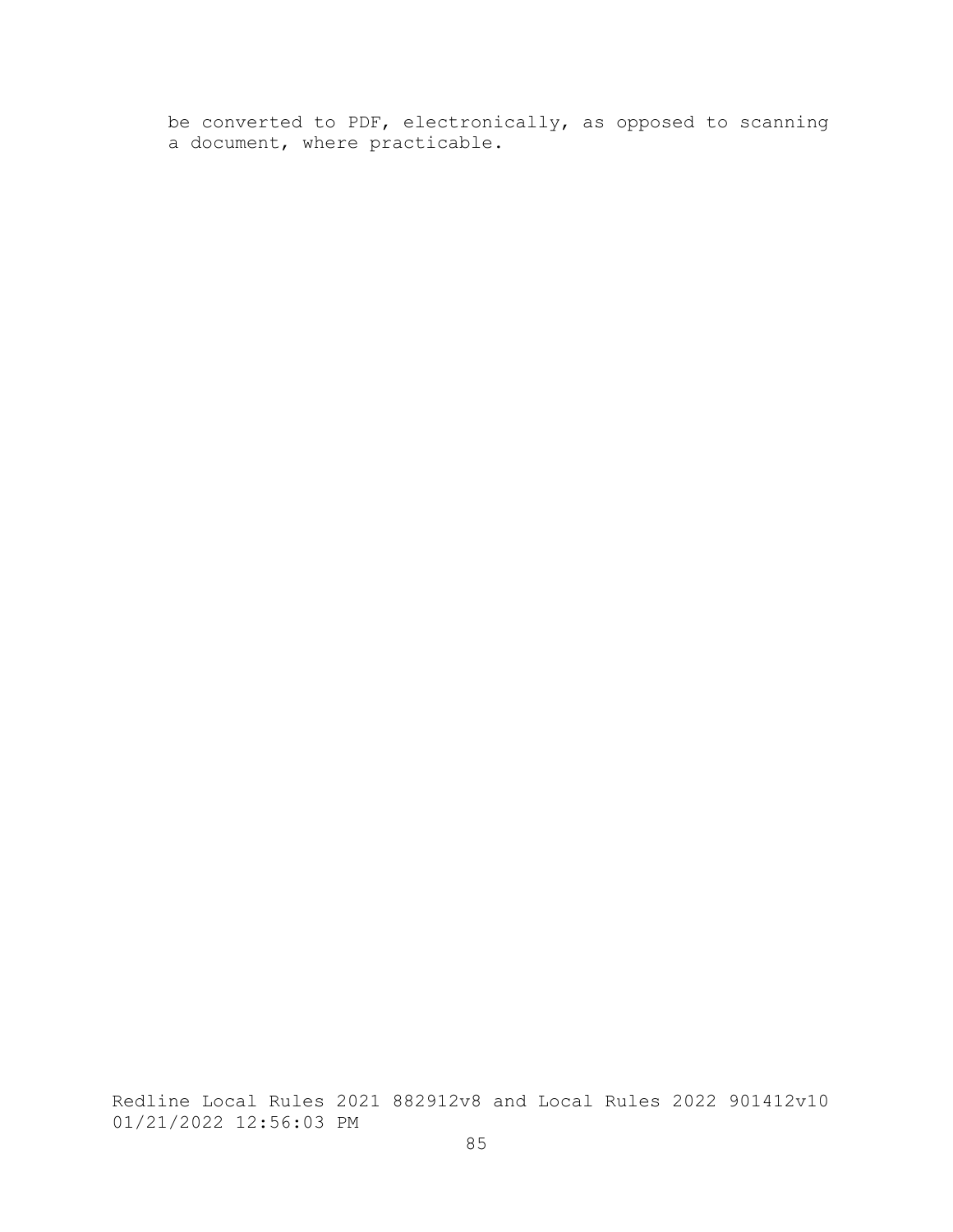## **Rule 5009-1 Closing of Chapter 7 Cases**.

(a) Final Report and Account. The notice given by the trustee of the filing of a final report and account in the form prescribed by the United States Trustee in a chapter 7 case shall have on its face in bold print the following language or words of similar import:

> **A PERSON SEEKING: (1) AN AWARD OF COMPENSATION OR REIMBURSEMENT OF EXPENSES OR (2) PAYMENT OR REIMBURSEMENT FOR EXPENSES INCURRED IN THE ADMINISTRATION OF THE CHAPTER 7 ESTATE SHALL FILE A MOTION WITH THE CLERK AND SERVE A COPY ON THE TRUSTEE AND THE UNITED STATES TRUSTEE NO LATER THAN TWENTY-ONE (21) DAYS PRIOR TO THE DATE OF THE HEARING ON THE TRUSTEE'S FINAL ACCOUNT. FAILURE TO FILE AND SERVE SUCH A MOTION WITHIN THAT TIME MAY RESULT IN THE DISALLOWANCE OF FEES AND EXPENSES.**

(b) Closing Reports in Chapter 7 Asset and No Asset Cases. In a chapter 7 asset case, the trustee shall serve the original closing report (in a form designated by the United States Trustee), together with the affidavit of final distribution, upon the United States Trustee. After the United States Trustee's review of the closing report is completed, the United States Trustee shall file the closing report with the Clerk. In a chapter 7 no asset case, the trustee shall file the original closing report (in a form designated by the United States Trustee) with the Clerk, and serve a copy upon the United States Trustee.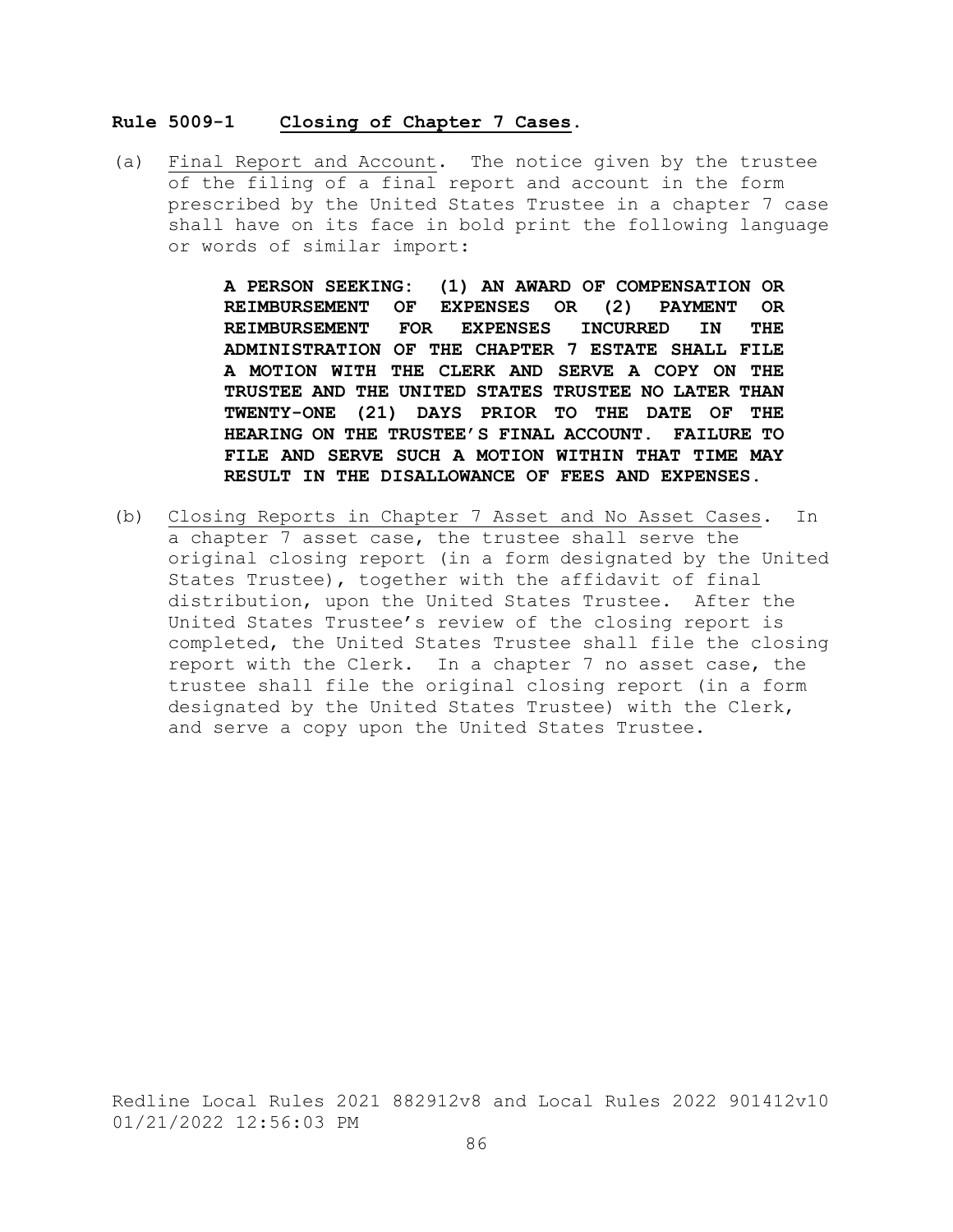## **Rule 5009-2 Closing of Chapter 15 Cases**.

- (a) Motion. Upon written motion, a foreign representative in a proceeding recognized under section 1517 of the Code, may seek the entry of a final decree when the purpose of the representative's appearance in the Court is completed. Such motion shall describe the nature and results of the representative's activities in the Court and shall include a final decree order that (i) orders the closing of the case and (ii) identifies in the caption and in the body of the order the case name and the case number of each case to be closed under the order.
- (b) Service and Objection. A motion for entry of a final decree shall be served upon (i) the debtor, (ii) the United States Trustee, (iii) all creditors who have filed a request for notice under Fed. R. Bankr. P. 2002 and Local Rule 9013-1 (iv) all persons or bodies authorized to administer foreign proceedings of the debtor, (v) all parties to litigation pending in the United States in which the debtor was a party at the time of the filing of the petition and (vi) such other entities as the Court may direct. The foreign representative shall file a certificate of service with the Court that notice has been given. If no objection has been filed by the United States Trustee or a party in interest within thirty (30) days after the date of service, there shall be a presumption that the case has been fully administered and the Court may close the case.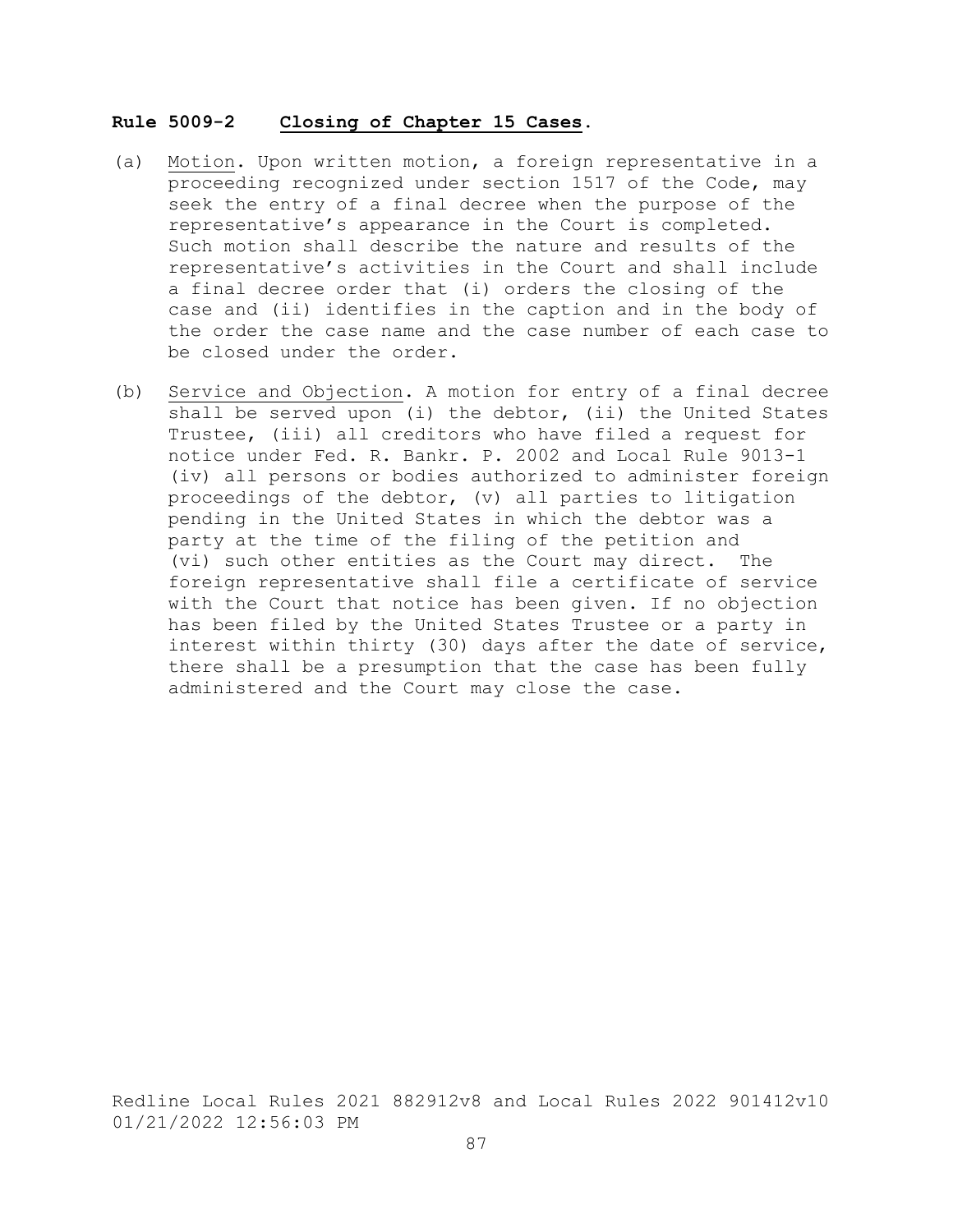**Rule 5010-1 Reopening Cases**. A party seeking to reopen a chapter 7 or 12 case shall file a motion with the Court and shall serve the same on 21 days' notice to all parties in interest, including the debtors, the United States Trustee, the previously appointed trustee, and any party being added, if any, as a creditor or party in interest in the case. If the moving party seeks to have a trustee appointed to the reopened case, the motion shall indicate why a trustee is necessary under the standards set forth in Bankruptcy Rule 5010, and the proposed form of order submitted with the motion shall include proposed findings of fact supporting the appointment of a trustee, and directing the U.S. Trustee to make such appointment.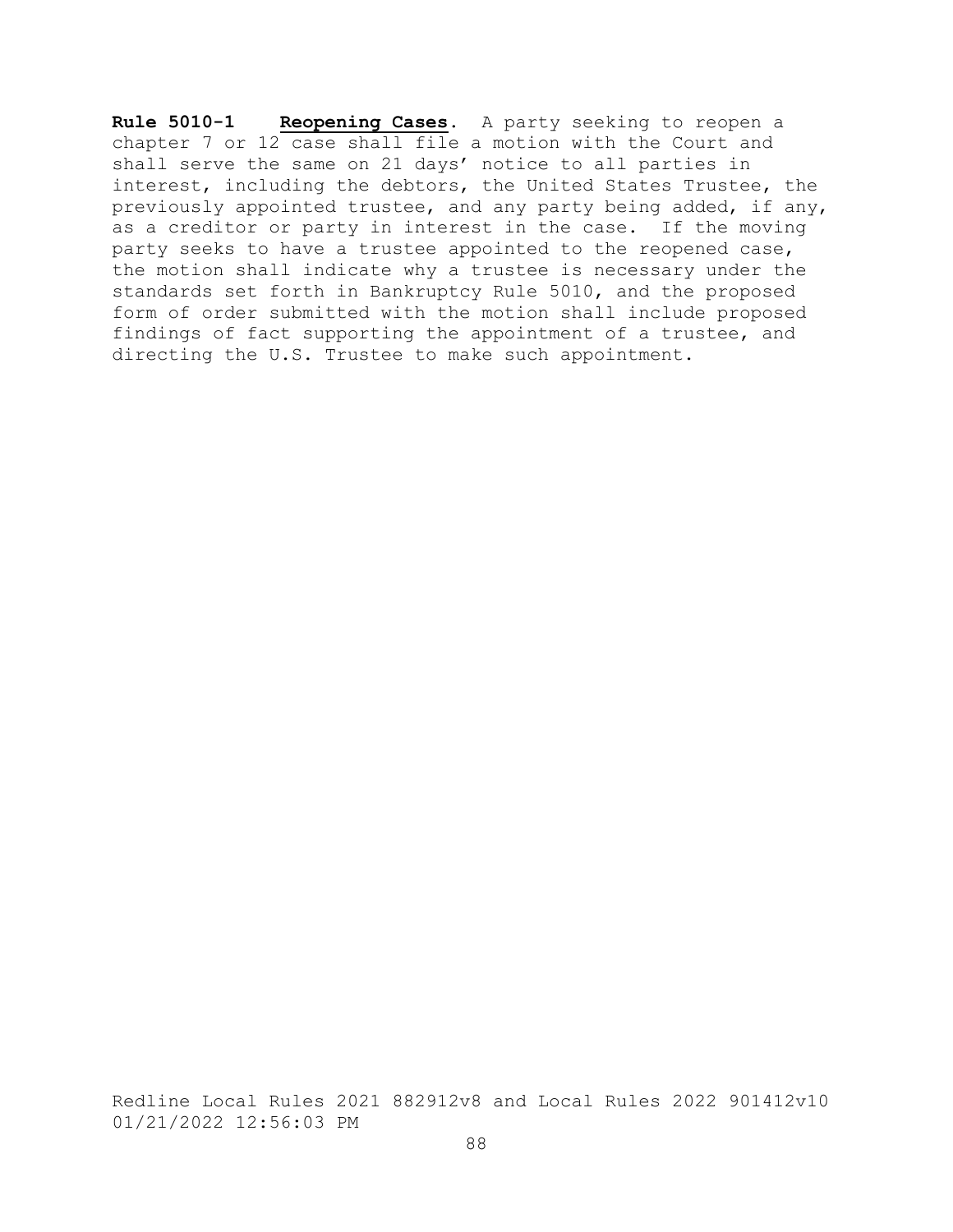# **Rule 5011-1 Motions for Withdrawal of Reference from**

**Bankruptcy Court**. A motion to withdraw the reference of a matter or proceeding shall be filed with the Clerk. The Clerk shall transmit such motion to the Clerk of the District Court for disposition by the District Court.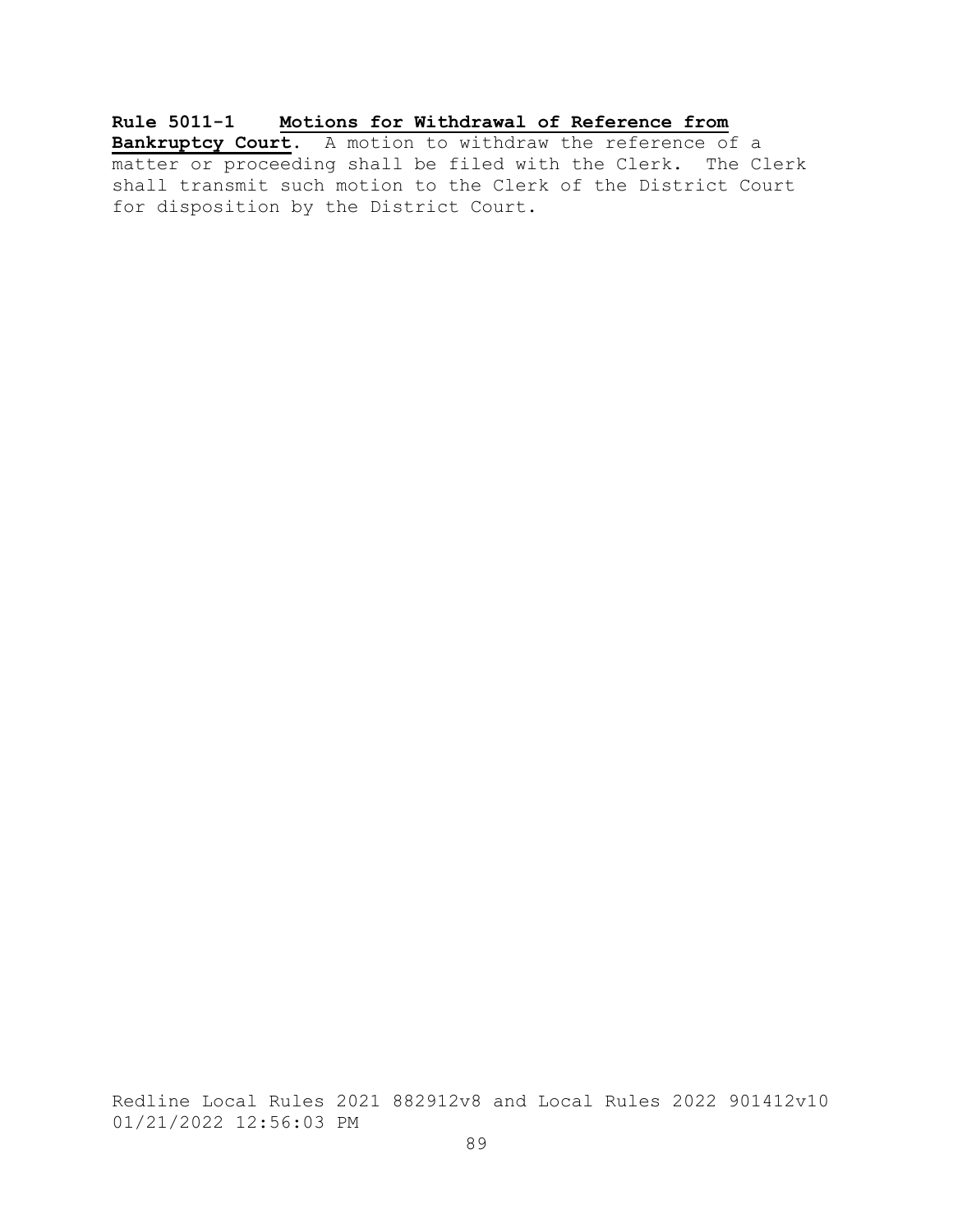#### **PART VI. COLLECTION AND LIQUIDATION OF THE ESTATE**

# **Rule 6004-1 Sale and Sale Procedures Motions**.

- (a) Applicability of Rule. Except as otherwise provided in these Local Rules, this rule applies to motions to sell property of the estate under Bankruptcy Code section 363(b) ("Sale Motions") and motions seeking approval of sale, bid or auction procedures in anticipation of or in conjunction with a Sale Motion ("Sale Procedures Motions").
- (b) Sale Motions. Except as otherwise provided in these Local Rules, the Code, the Bankruptcy Rules or an Order of the Court, all Sale Motions shall attach or include the following:
	- (i) A copy of the proposed purchase agreement, or a form of such agreement substantially similar to the one the debtor reasonably believes it will execute in connection with the proposed sale;
	- (ii) A copy of a proposed form of sale order;
	- (iii) A request, if necessary, for the appointment of a consumer privacy ombudsman under Bankruptcy Code section 332; and
	- (iv) Provisions to be Highlighted. The Sale Motion must highlight material terms, including, but not limited to (a) whether the proposed form of sale order and/or the underlying purchase agreement constitutes a sale or contains any provision of the type set forth below, (b) the location of any such provision in the proposed form of order or purchase agreement and (c) the justification for the inclusion of such provision:
		- (A) Sale to Insider. If the proposed sale is to an insider, as defined in Bankruptcy Code section 101(31), the Sale Motion must (a) identify the insider, (b) describe the insider's relationship to the debtor and (c) set forth any measures taken to ensure the fairness of the sale process and the proposed transaction.
		- (B) Agreements with Management. If a proposed buyer has discussed or entered into any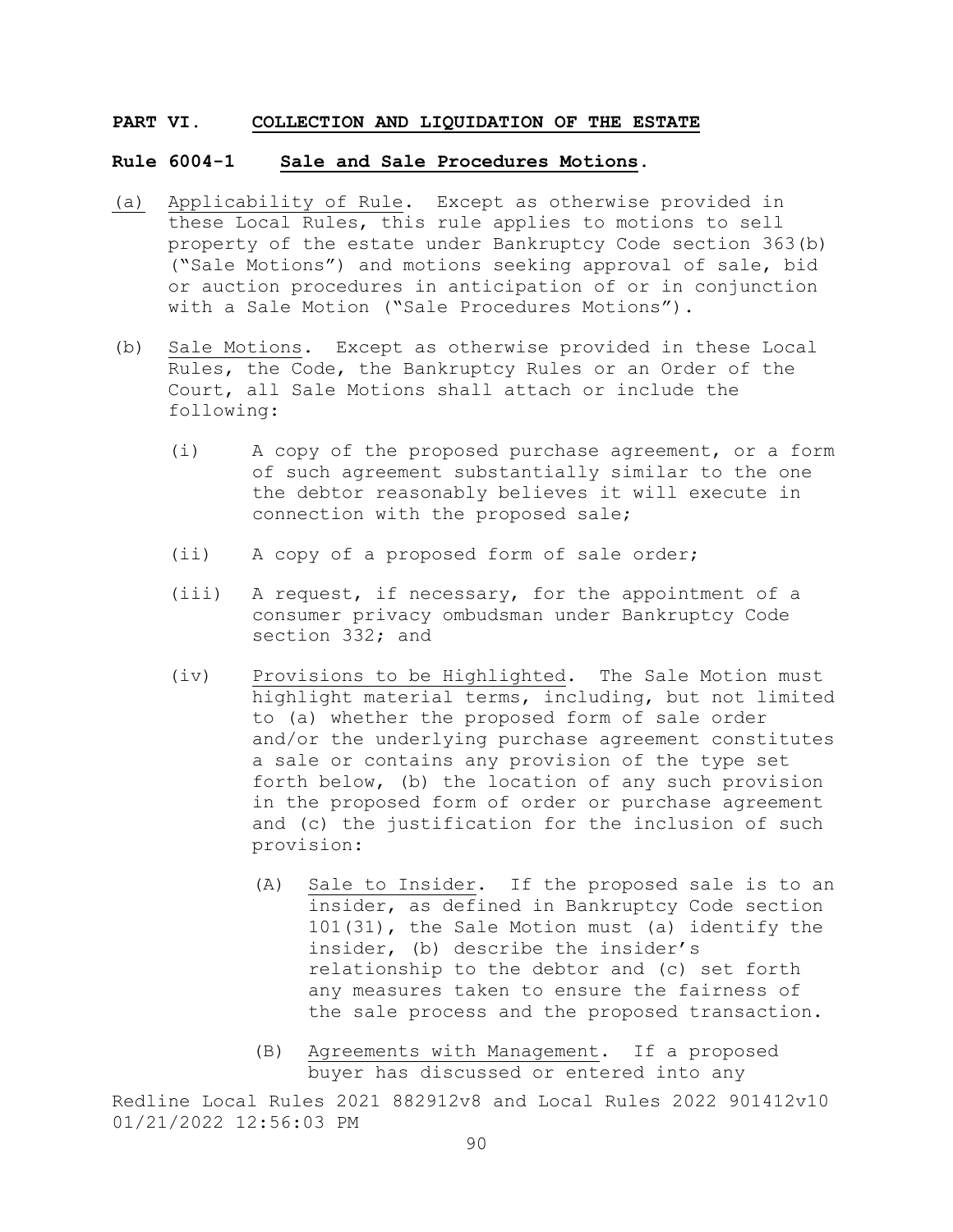agreements with management or key employees regarding compensation or future employment, the Sale Motion must disclose (a) the material terms of any such agreements and (b) what measures have been taken to ensure the fairness of the sale and the proposed transaction in the light of any such agreements.

- (C) Releases. The Sale Motion must highlight any provisions pursuant to which an entity is being released or claims against any entity are being waived or otherwise satisfied.
- (D) Private Sale/No Competitive Bidding. The Sale Motion must disclose whether an auction is contemplated, and highlight any provision in which the debtor has agreed not to solicit competing offers for the property subject to the Sale Motion or to otherwise limit shopping of the property.
- (E) Closing and Other Deadlines. The Sale Motion must highlight any deadlines for the closing of the proposed sale or deadlines that are conditions to closing the proposed transaction.
- (F) Good Faith Deposit. The Sale Motion must highlight whether the proposed purchaser has submitted or will be required to submit a good faith deposit and, if so, the conditions under which such deposit may be forfeited.
- (G) Interim Arrangements with Proposed Buyer. The Sale Motion must highlight any provision pursuant to which a debtor is entering into any interim agreements or arrangements with the proposed purchaser, such as interim management arrangements (which, if out of the ordinary course, also must be subject to notice and a hearing under section 363(b) of the Bankruptcy Code) and the terms of such agreements.
- Redline Local Rules 2021 882912v8 and Local Rules 2022 901412v10 01/21/2022 12:56:03 PM (H) Use of Proceeds. The Sale Motion must highlight any provision pursuant to which a debtor proposes to release sale proceeds on or after the closing without further Court order, or to provide for a definitive allocation of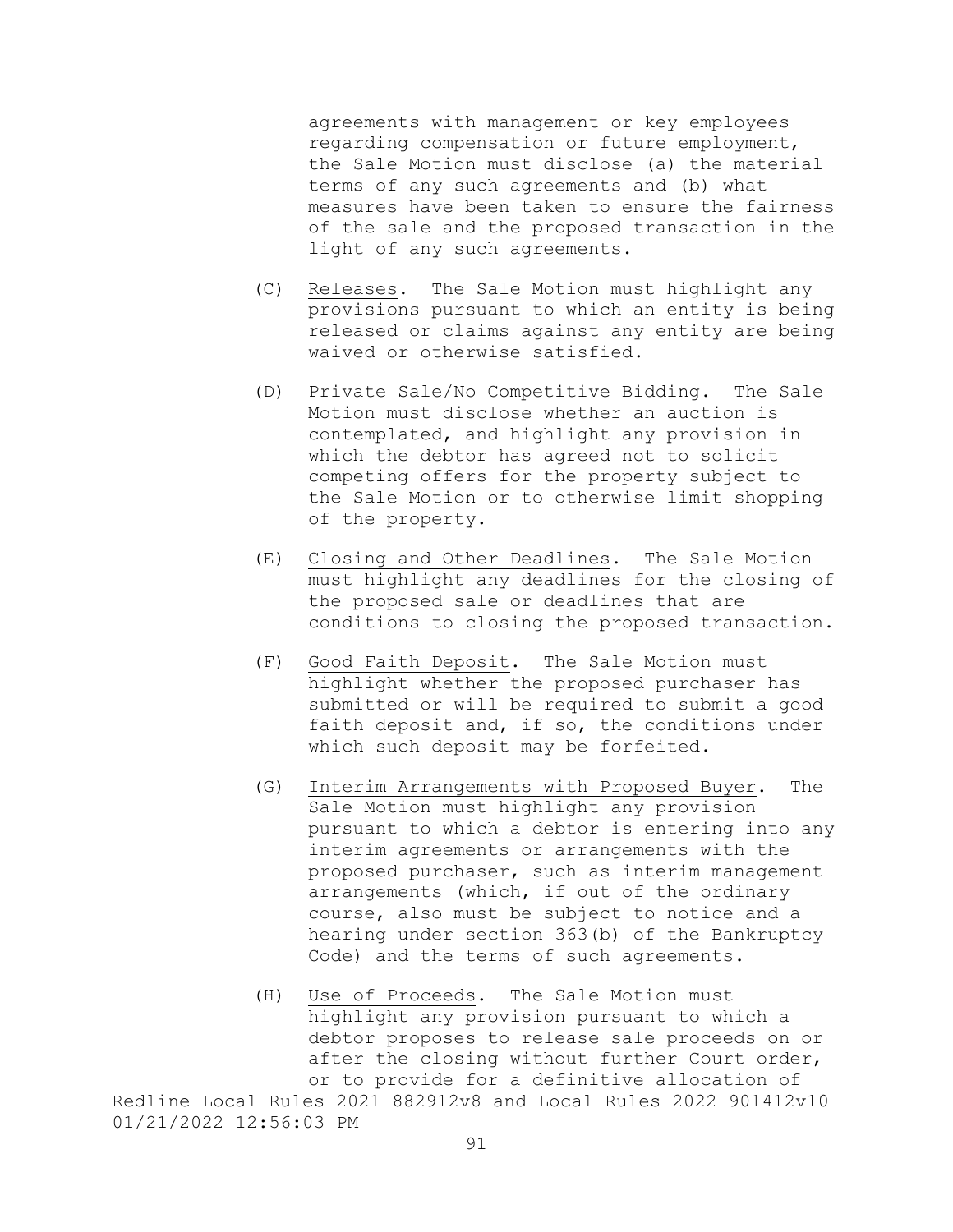sale proceeds between or among various sellers or collateral.

- (I) Tax Exemption. The Sale Motion must highlight any provision seeking to have the sale declared exempt from taxes under section 1146(a) of the Bankruptcy Code, the type of tax (e.g., recording tax, stamp tax, use tax, capital gains tax) for which the exemption is sought. It is not sufficient to refer simply to "transfer" taxes and the state or states in which the affected property is located.
- (J) Record Retention. If the debtor proposes to sell substantially all of its assets, the Sale Motion must highlight whether the debtor will retain, or have reasonable access to, its books and records to enable it to administer its bankruptcy case.
- (K) Sale of Avoidance Actions. The Sale Motion must highlight any provision pursuant to which the debtor seeks to sell or otherwise limit its rights to pursue avoidance claims under chapter 5 of the Bankruptcy Code.
- (L) Requested Findings as to Successor Liability. The Sale Motion should highlight any provision limiting the proposed purchaser's successor liability.
- (M) Sale Free and Clear of Unexpired Leases. The Sale Motion must highlight any provision by which the debtor seeks to sell property free and clear of a possessory leasehold interest, license or other right.
- (N) Credit Bid. The Sale Motion must highlight any provision by which the debtor seeks to allow, disallow or affect in any manner, credit bidding pursuant to Bankruptcy Code section 363(k).
- (O) Relief from Bankruptcy Rule 6004(h). The Sale Motion must highlight any provision whereby the debtor seeks relief from the fourteen-day stay imposed by Bankruptcy Rule 6004(h).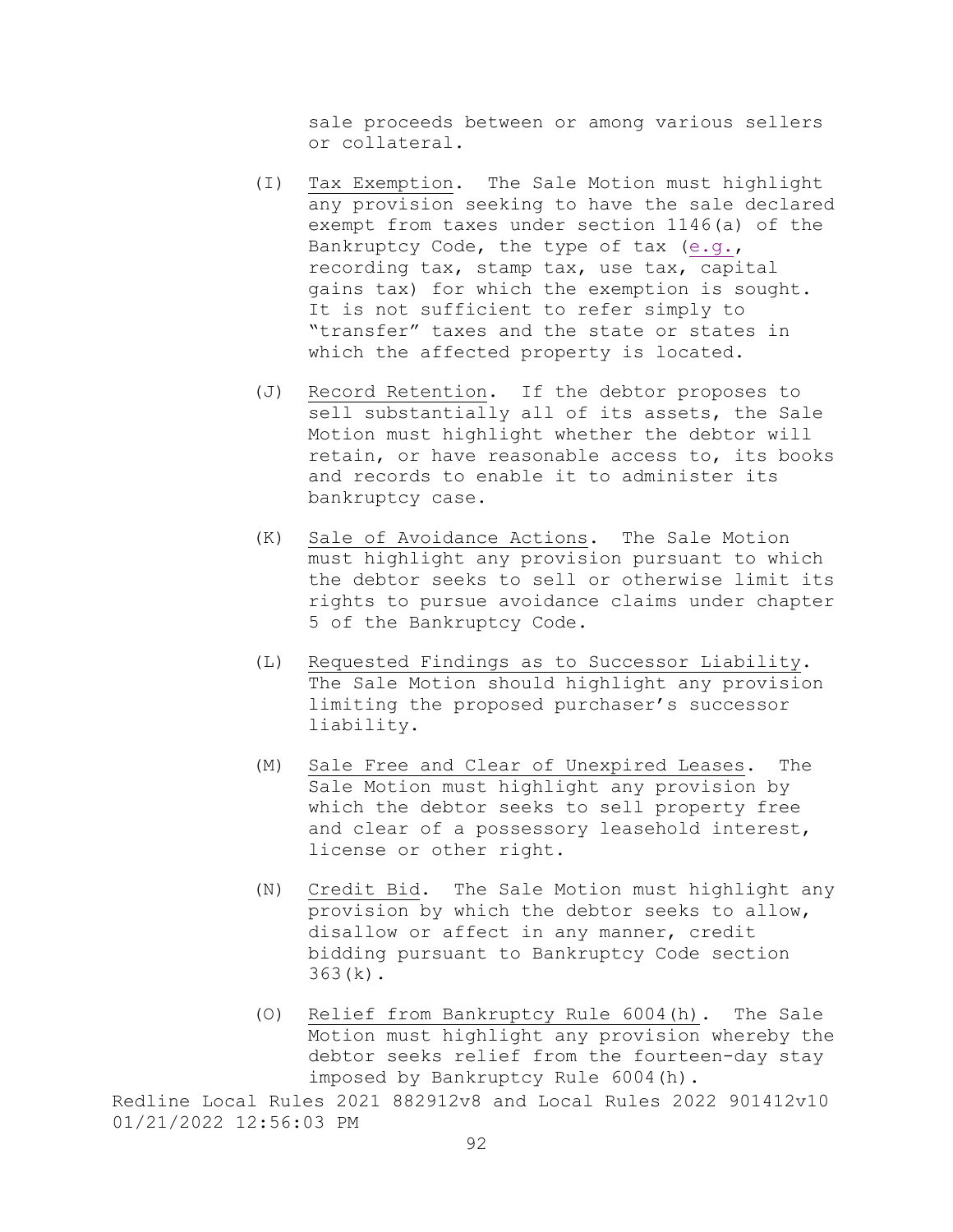- (c) Sale Procedures Motions. A debtor may file a Sale Procedures Motion seeking approval of an order (a "Sale Procedures Order") approving bidding and auction procedures either as part of the Sale Motion or by a separate motion filed in anticipation of an auction and a proposed sale, not less than twenty-one (21) days prior to a hearing on the Sale Procedures Motion. The Court will only schedule a hearing to consider approval of bidding and sale procedures in accordance with the notice procedures set forth in Del. Bankr. L.R. 9006-1 on at least twenty-one (21) days' notice, unless the requesting party files a motion to shorten notice, which may be heard at the first hearing in the case, or as otherwise ordered by the Court, and presents evidence at that hearing of compelling circumstances.
	- (i) Provisions to Highlight. The Sale Procedures Motion should highlight the following provisions in any Sale Procedures Order:
		- (A) Provisions Governing Qualification of Bidders. Any provision governing an entity becoming a qualified bidder, including but, not limited to, an entity's obligation to:
			- (1) Deliver financial information by a stated deadline to the debtor and other key parties (ordinarily excluding other bidders).
			- (2) Demonstrate its financial wherewithal to consummate a sale.
			- (3) Maintain the confidentiality of information obtained from the debtor or other parties or execute a non-disclosure agreement.
			- (4) Make a non-binding expression of interest or execute a binding agreement.
		- (B) Provisions Governing Qualified Bids. Any provision governing a bid being a qualified bid, including, but not limited to: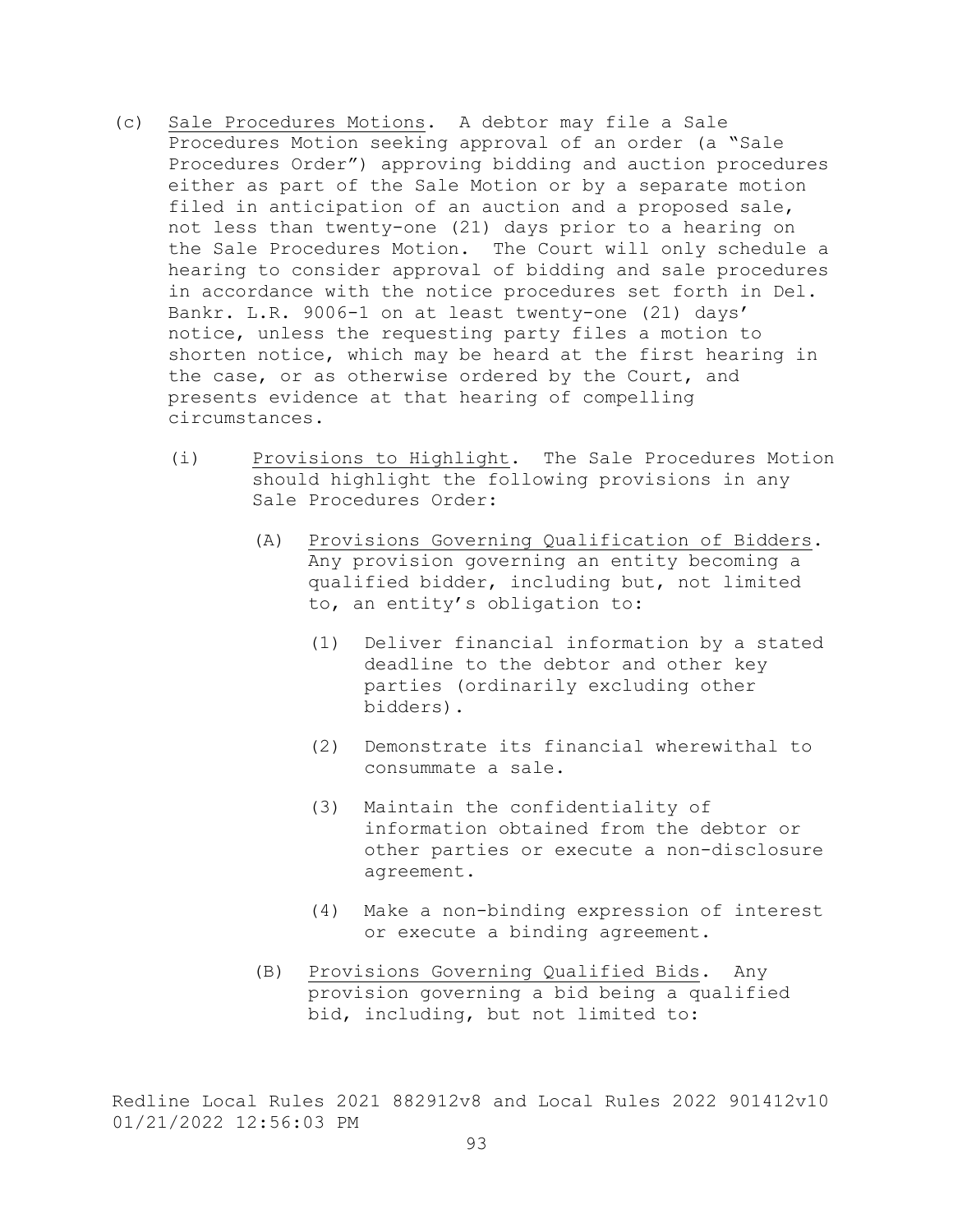- (1) Any deadlines for submitting a bid and the ability of a bidder to modify a bid not deemed a qualified bid.
- (2) Any requirements regarding the form of a bid, including whether a qualified bid must be (a) marked against the form of a "stalking horse" agreement or a template of the debtor's preferred sale terms, showing amendments and other modifications (including price and other terms), (b) for all of the same assets or may be for less than all of the assets proposed to be acquired by an initial, or "stalking horse", bidder or (c) remain open for a specified period of time.
- (3) Any requirement that a bid include a good faith deposit, the amount of that deposit and under what conditions the good faith deposit is not refundable.
- (4) Any other conditions a debtor requires for a bid to be considered a qualified bid or to permit a qualified bidder to bid at an auction.
- (C) Provisions Providing Bid Protections to "Stalking Horse" or Initial Bidder. Any provisions providing an initial or "stalking horse" bidder a form of bid protection, including, but not limited to the following:
	- (1) No-Shop or No-Solicitation Provisions. Any limitations on a debtor's ability or right to solicit higher or otherwise better bids.
	- (2) Break-Up/Topping Fees and Expense Reimbursement. Any agreement to provide or seek an order authorizing break-up or topping fees and/or expense reimbursement, and the terms and conditions under which any such fees or expense reimbursement would be paid.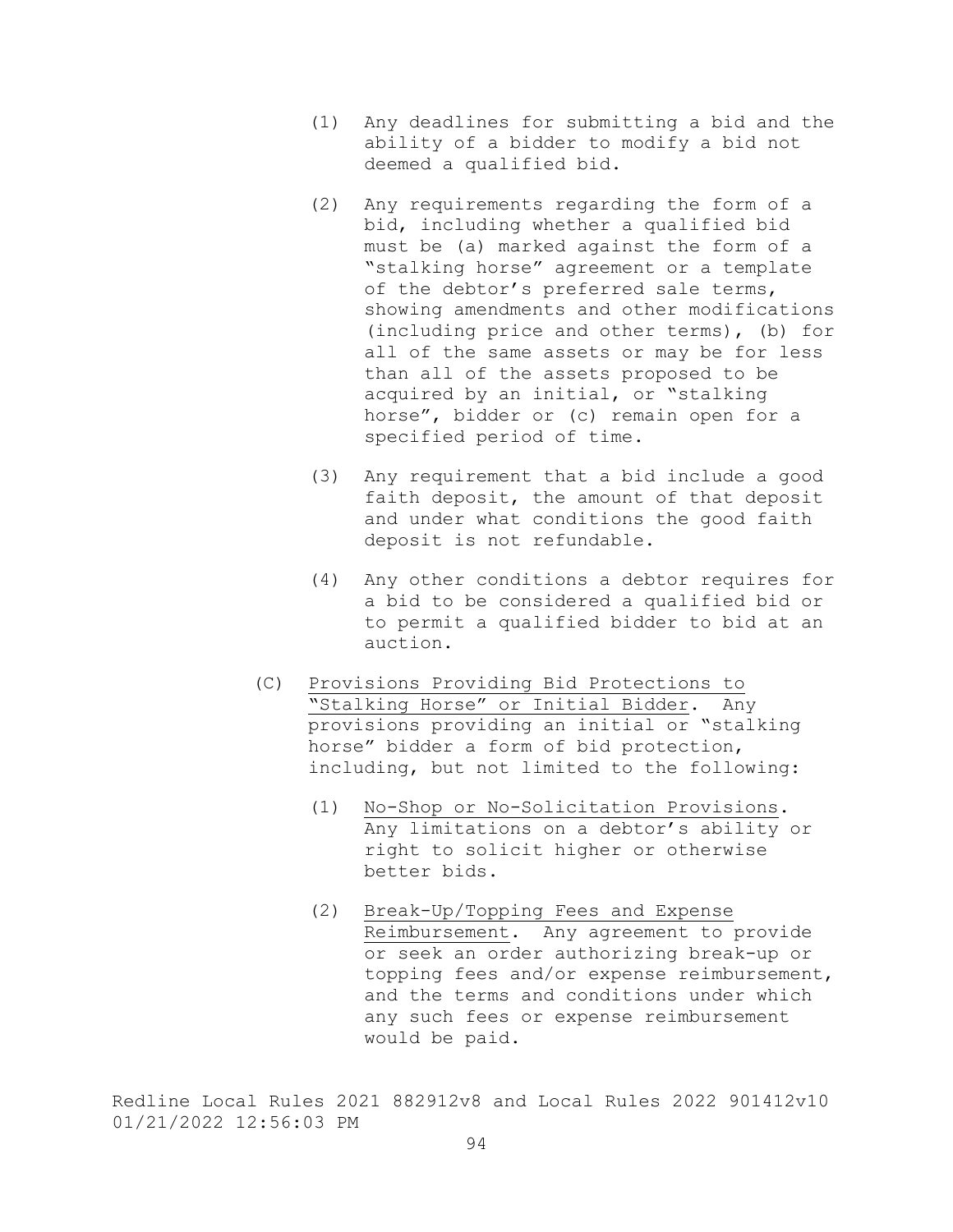- (3) Bidding Increments. Any requirement regarding the amount of the initial overbid and any successive bidding increments.
- (4) Treatment of Break-Up and Topping Fees and Expense Reimbursement at Auction. Any requirement that the "stalking horse" bidder receive a "credit" equal to the break-up or topping fee and or expense reimbursement when bidding at the auction and in such case whether the "stalking horse" is deemed to have waived any such fee and expense upon submitting a higher or otherwise better bid than its initial bid at the auction.
- (D) Modification of Bidding and Auction Procedures. Any provision that would authorize a debtor, without further order of the Court, to modify any procedures regarding bidding or conducting an auction.
- (E) Closing with Alternative Backup Bidders. Any provision that would authorize the debtor to accept and close on alternative qualified bids received at an auction in the event that the bidder selected as the "successful bidder" at the conclusion of the auction fails to close the transaction within a specified period.
- (ii) Provisions Governing the Auction. Unless otherwise ordered by the Court, the Sale Procedures Order shall:
	- (A) Specify the date, time and place at which the auction will be conducted and the method for providing notice to parties of any changes thereto.
	- (B) Provide that each bidder participating at the auction will be required to confirm that it has not engaged in any collusion with respect to the bidding or the sale.
	- (C) State that the auction will be conducted openly and all creditors will be permitted to attend.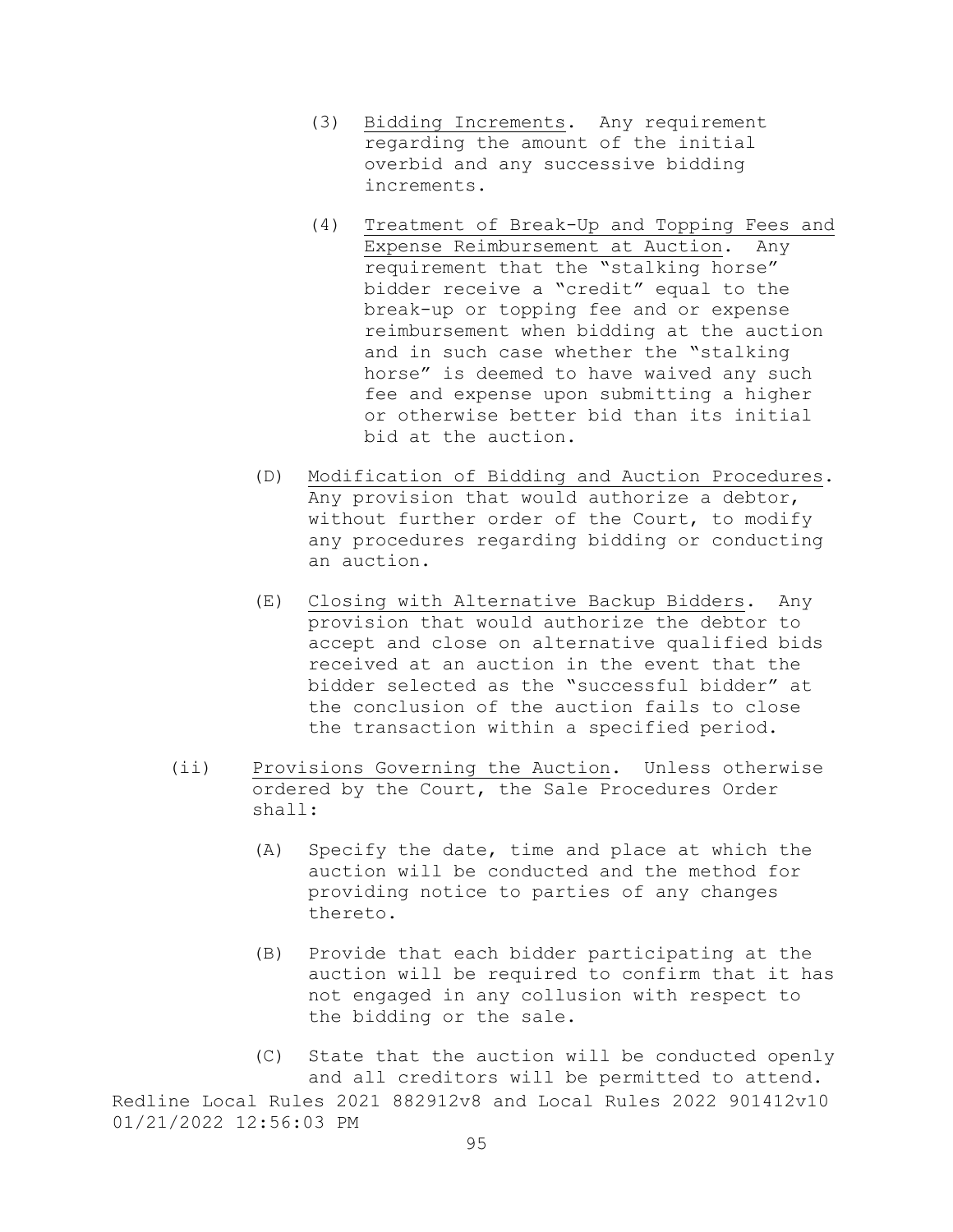(D) Provide that bidding at the auction will be transcribed or videotaped.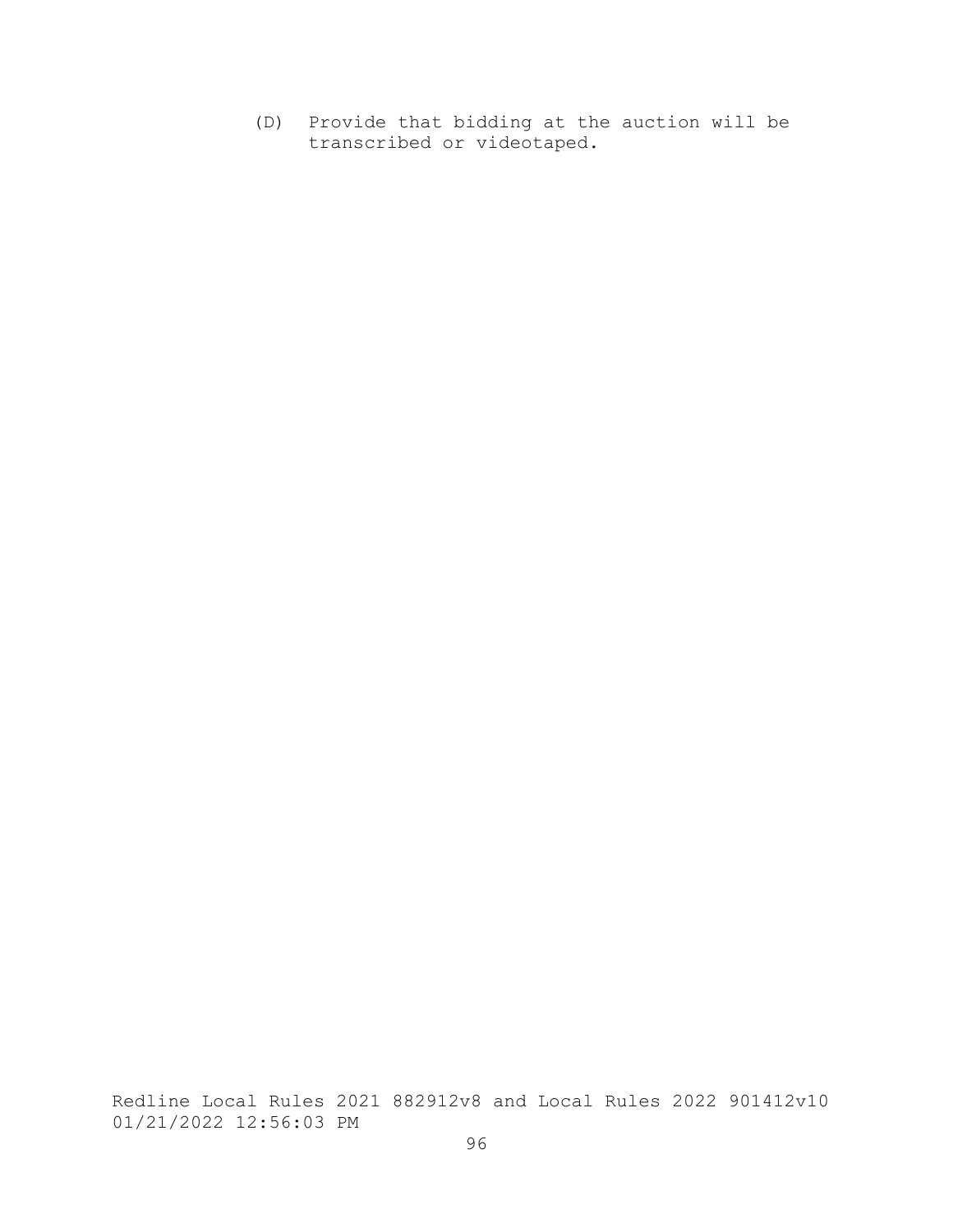## **PART VII. ADVERSARY PROCEEDINGS**

## **Rule 7001-1 Scope of Rules – Adversary Proceedings**

## (a) Deviation From Rules Governing Adversary Proceedings.

- (i) Any party seeking relief that deviates in any manner from, or proposes additional obligations or procedures set forth in, the Federal Rules of Civil Procedure, the Fed. R. of Bankr. P., the District Court Rules, or the Local Rules governing Adversary Proceedings (the "Rules Governing Adversary Proceedings"), except a motion limited to a request for additional time to affect service of process under the applicable Rules, shall file a motion identifying with specificity the following:
	- (A) Each instance in which the relief sought by and through such motion deviates from, or seeks procedures or obligations in addition to, any of the Rules Governing Adversary Proceedings; and
	- (B) The good faith reason(s) the movant seeks to deviate from, or seeks procedures or obligations in addition to, such Rules Governing Adversary Proceedings.
- (ii) Any motion for relief brought pursuant to this Local Rule by the party initiating an adversary proceeding shall be served on all parties to the adversary proceeding in accordance with the service requirements of these Local Rules and the Federal Rules of Bankruptcy Procedure, and shall not include an objection deadline earlier than the date by which the party is required to answer, move or otherwise respond to the complaint.
- (iii) Any motion brought pursuant to this Local Rule shall be scheduled to be heard by the Court no earlier than the initial scheduling conference for the affected adversary proceeding. (See also Del. Bankr. L.R. 7016-1)
- (iv) Any relief sought in a motion brought pursuant to this Local Rule which is granted by the Court shall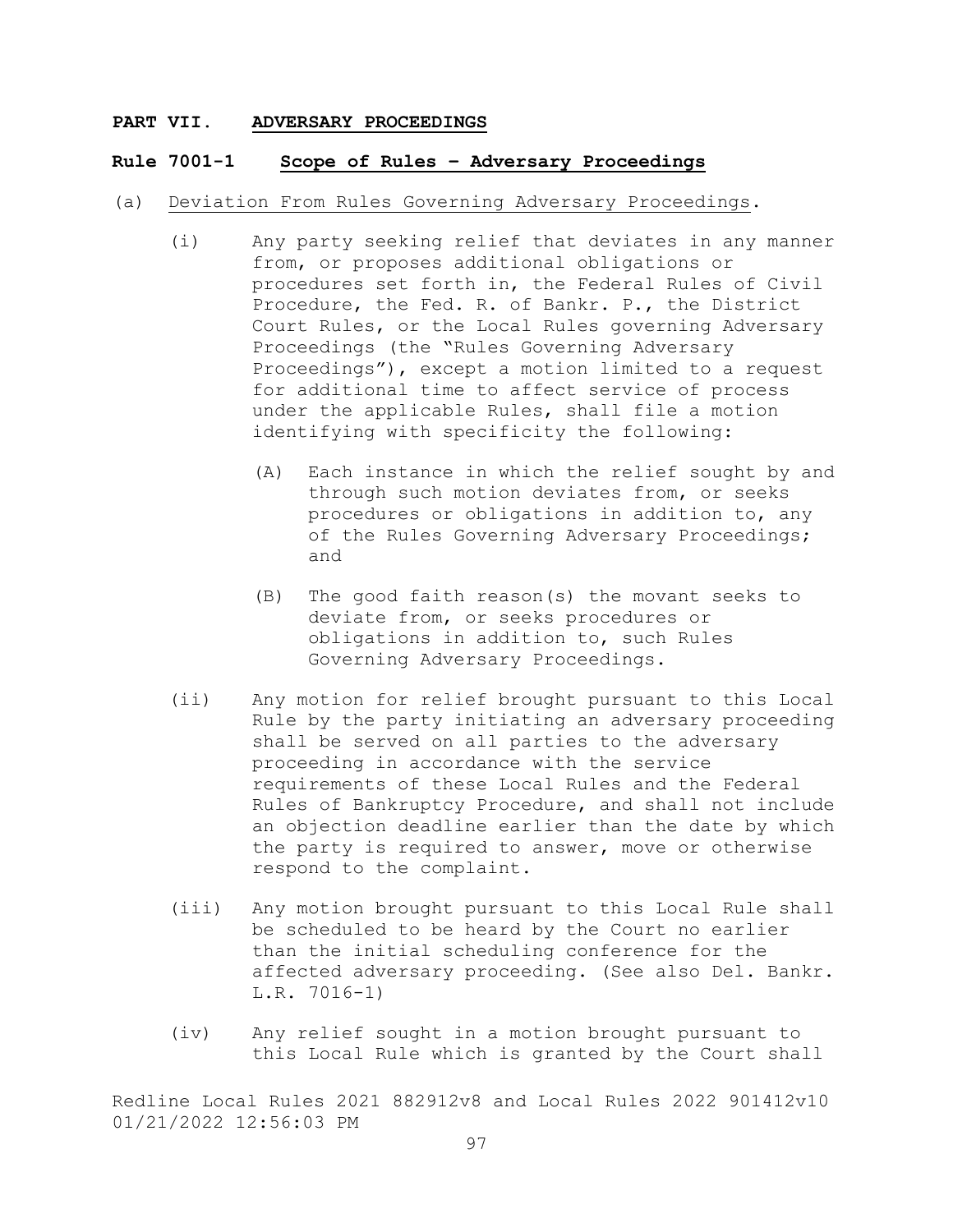apply only to the specific adversary proceeding(s) in which the motion is filed.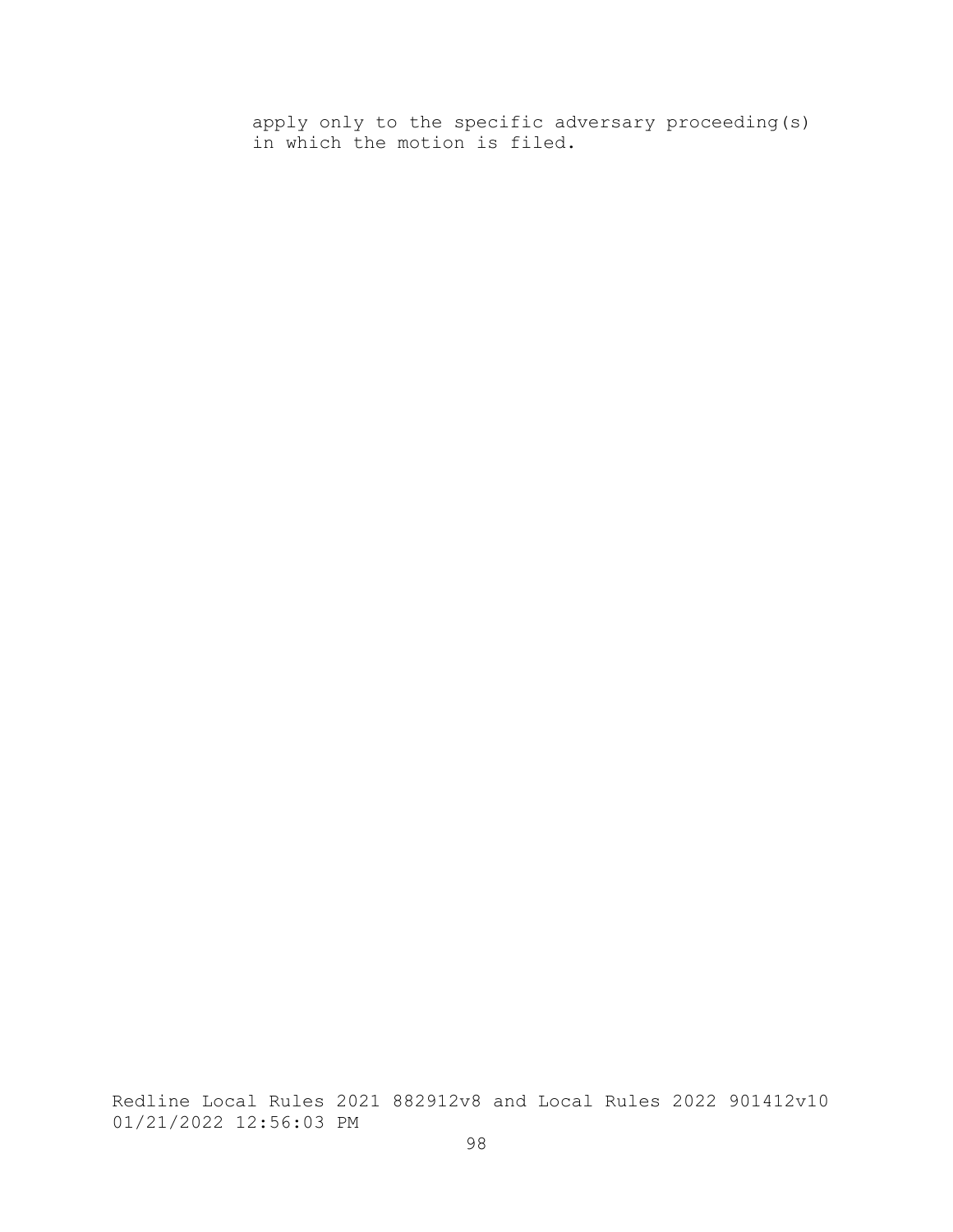**Rule 7003-1 Adversary Proceeding Cover Sheet**. Any complaint or other document initiating an adversary proceeding that is not electronically filed shall be accompanied by a completed adversary cover sheet conforming to Local Form 109.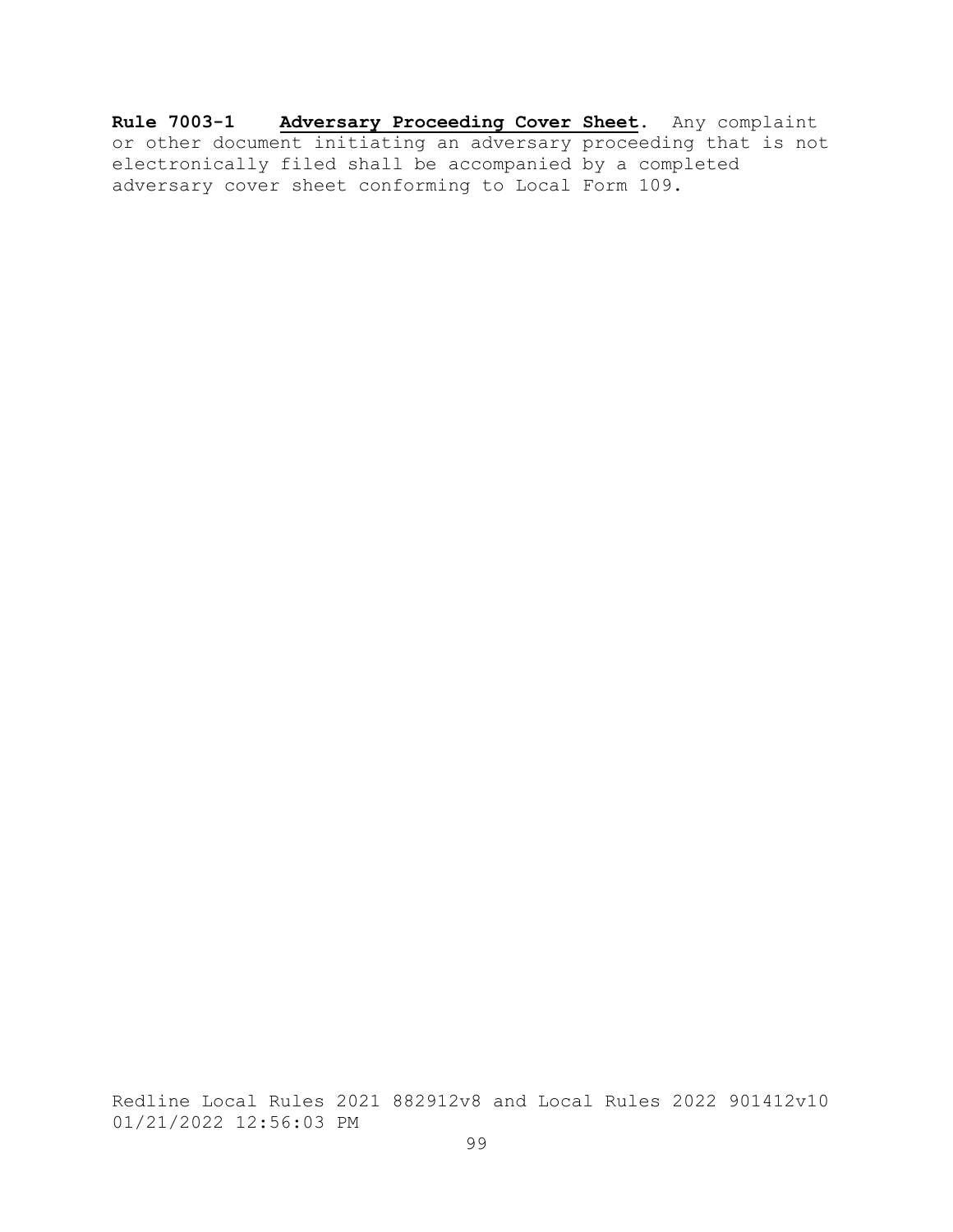**Rule 7004-2 Summons and Notice of Pretrial Conference in an Adversary Proceeding**. A party or attorney filing a complaint or third-party complaint shall prepare a Summons and Notice of Pretrial Conference in an Adversary Proceeding (Local Form 108) (the "Summons"). The pretrial conference date shall be a date that is at least thirty-five (35) days and not more than ninety (90) days from the date of service of the Summons and complaint and set in accordance with Local Rule 7004-2(a) and (b) below. The party or attorney filing the complaint or third-party complaint shall be responsible for serving the Summons and complaint, as well as the notice of dispute resolution alternatives substantially in compliance with Local Form 110B. The completed Summons and certificate of service shall be filed in the adversary proceeding within seven (7) days after service of the Summons, complaint and notice of dispute resolution alternatives.

- (a) Chapter 11 and Chapter 15 Cases. In an adversary proceeding, the pretrial conference date required on Local Form 108 shall be obtained from (i) the order setting omnibus hearing dates located on the docket in the main bankruptcy case, when the adversary proceeding is assigned to the same judge presiding over the main bankruptcy case, or (ii) the assigned judge's scheduling clerk, when (A) there is no order setting omnibus hearing dates in the main bankruptcy case or (B) the adversary proceeding is assigned to a judge other than the judge presiding over the main bankruptcy case.
- (b) Chapter 7, Chapter 12 and Chapter 13 Cases. In an adversary proceeding, the pretrial conference date required on Local Form 108 shall be obtained from the respective Judge's chambers page located on the Court's website.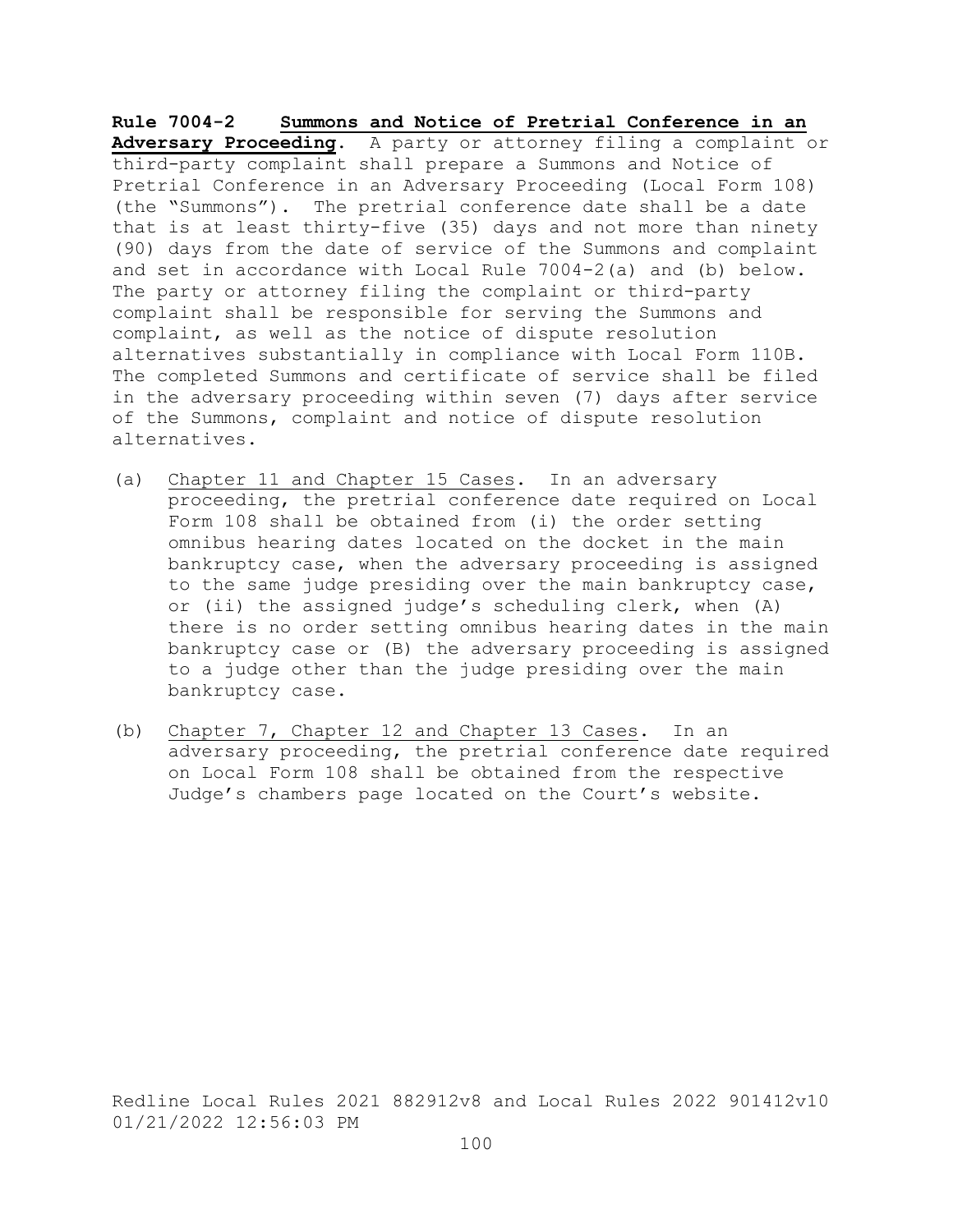### **Rule 7007-1 Briefs: When Required and Schedule**.

- (a) Briefing and Affidavit Schedule. A party filing a motion in an adversary proceeding (except for a discovery-related motion which shall be governed by Local Rule 9006-1(b)) shall not file a notice of said motion. Unless otherwise ordered by the Court or agreed by the parties, the briefing and affidavit schedule for presentation of all motions in adversary proceedings (except for discovery-related motions which shall be governed by Local Rule 9006-1(b)) shall be as follows:
	- (i) The opening brief and accompanying affidavit(s) shall be served and filed on the date of the filing of the motion;
	- (ii) The answering brief and accompanying affidavit(s) shall be served and filed no later than fourteen (14) days after service and filing of the opening brief; and
	- (iii) The reply brief and accompanying affidavit(s) shall be served and filed no later than seven (7) days after service and filing of the answering brief. An appendix may be filed with any brief. Any party may waive its right to file a brief in a filed pleading or in a separate notice filed with the Court.
	- (iv) For the avoidance of doubt (if any), Fed. R. Bankr. P. 9006(f) applies to the calculation of the time period to file any brief, affidavit or appendix under this rule.
- (b) Citation of Subsequent Authorities. No additional briefs, affidavits or other papers in support of or in opposition to the motion shall be filed without prior approval of the Court, except that a party may call to the Court's attention and briefly discuss pertinent cases decided after a party's final brief is filed or after oral argument.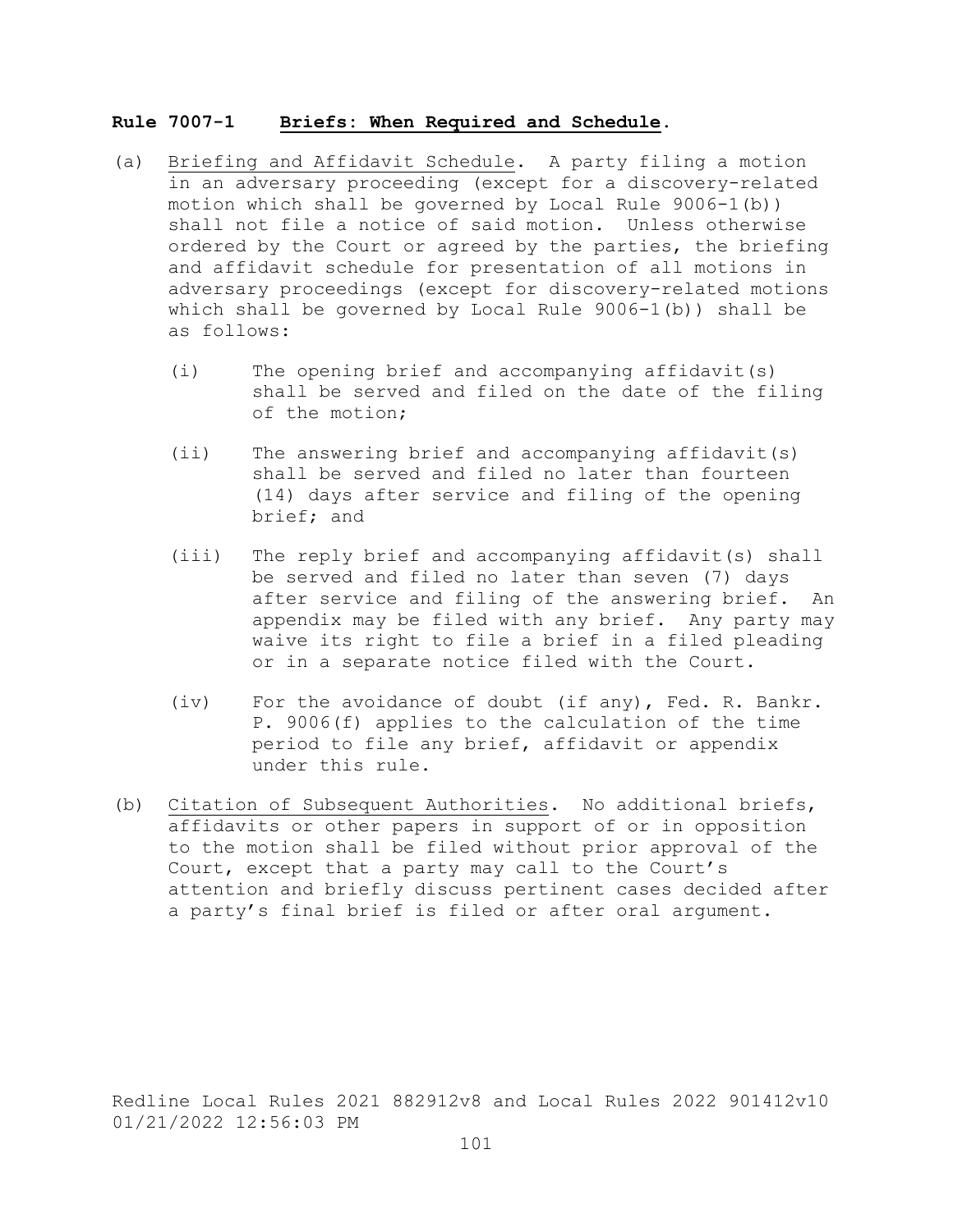### **Rule 7007-2 Form and Contents of Briefs and Appendices**.

This rule applies only to non-discovery related motions in adversary proceedings.

- (a) Form.
	- (i) Covers. The front cover of each brief and appendix shall contain the caption of the case, a title, the date of filing, the name and designation of the party for whom it is filed, and the name, number, address and telephone number of counsel by whom it is filed, including the bar identification number for Delaware attorneys.
	- (ii) Format. All filings must be double-spaced, in Courier New font or Times New Roman and in at least 12 point typeface. All briefs and appendices shall be firmly bound at the left margin. Side margins of briefs shall not be less than 1 inch.
	- (iii) Page Numbering of Appendices. Pages of an appendix shall be numbered separately at the bottom. The page numbers of appendices associated with opening, answering and reply briefs, respectively, shall be preceded by a capital letter "A," "B" or "C." Transcripts and other papers reproduced in a manner authorized by this Local Rule shall be included in the appendix, both with original and appendix pagination.
	- (iv) Length. Without leave of Court, no opening or answering brief shall exceed thirty (30) pages and no reply shall exceed fifteen (15) pages, in each instance, exclusive of any tables of contents and citations.
	- (v) Form of Citations. Citations will be deemed to be in acceptable form if made in accordance with "A Uniform System of Citation" published and distributed from time to time by the Harvard Law Review Association. State reporter citations may be omitted but citations to the National Reporter System must be included. United States Supreme Court decisions shall be to the official citation.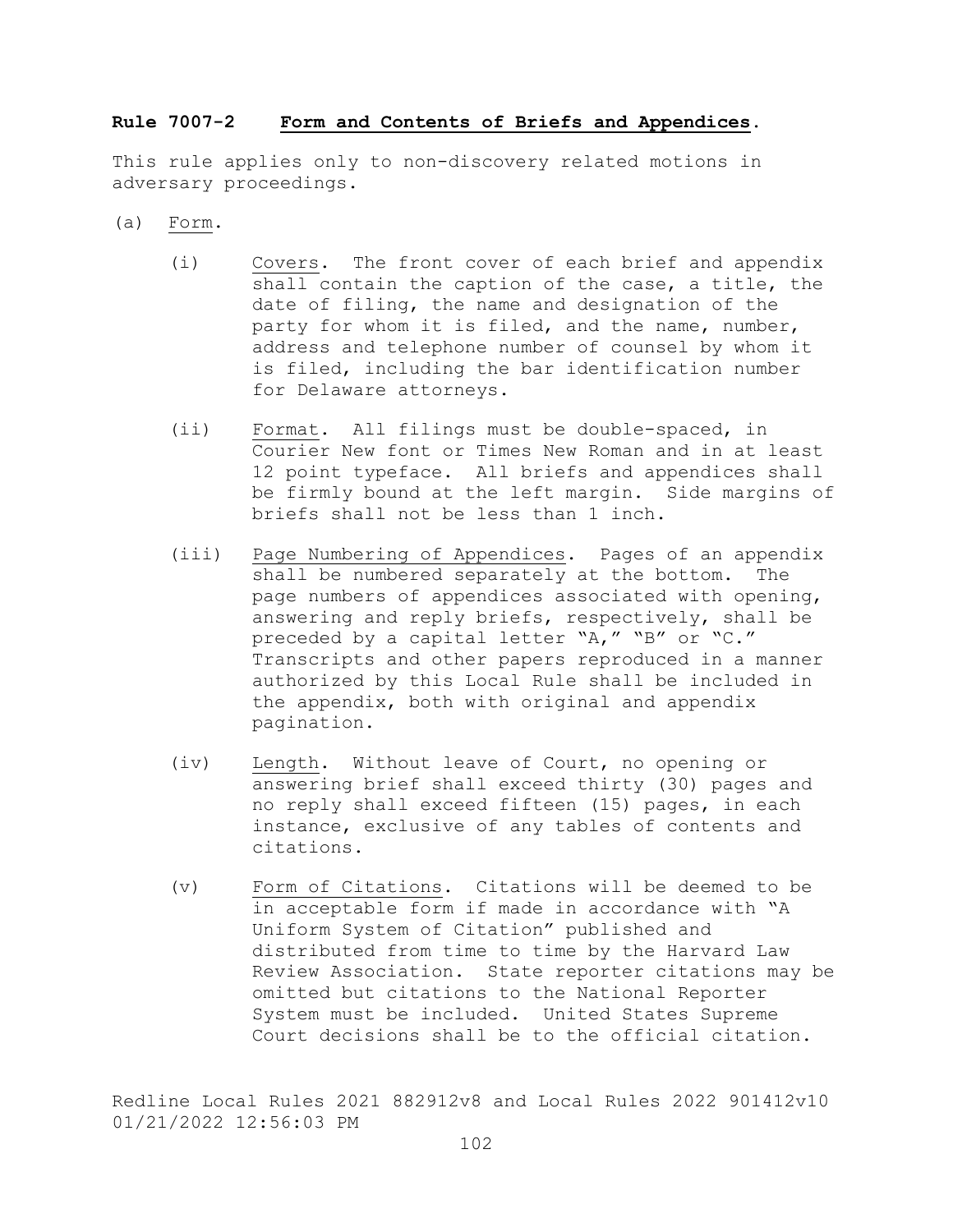- (vi) Citation by Docket Number. References to earlierfiled papers in the case or proceeding shall include a citation to the docket item number as maintained by the Clerk's Office, namely "D.I. 1."
- (vii) Unreported Opinions. If an unreported opinion is cited which is neither reported in the National Reporter System nor available on either WESTLAW or LEXIS, a copy of such opinion shall be attached to the document which cites it or shall otherwise be provided to the Court.
- (b) Contents of Briefs. If briefs are required, the following format shall apply:
	- (i) Opening and Answering Briefs. The opening and answering briefs shall contain the following under distinctive titles, in the listed order:
		- (A) A table of contents setting forth the page number of each section, including all headings, designated in the body of the brief;
		- (B) A table of citations of cases, statutes, rules, textbooks and other authorities, alphabetically arranged. If a brief does not contain any citations therein, a statement asserting this fact should be placed under this heading;
		- (C) A statement of the nature and stage of the proceeding;
		- (D) A summary of argument stating in separate numbered paragraphs the legal propositions upon which each side relies;
		- (E) A concise statement of facts, with supporting references to appendices or record, presenting succinctly the background of the questions involved. The statement shall include a concise statement of all facts that should be known in order to determine the points in controversy. The answering counter-statement of facts need not repeat facts recited in the opening brief;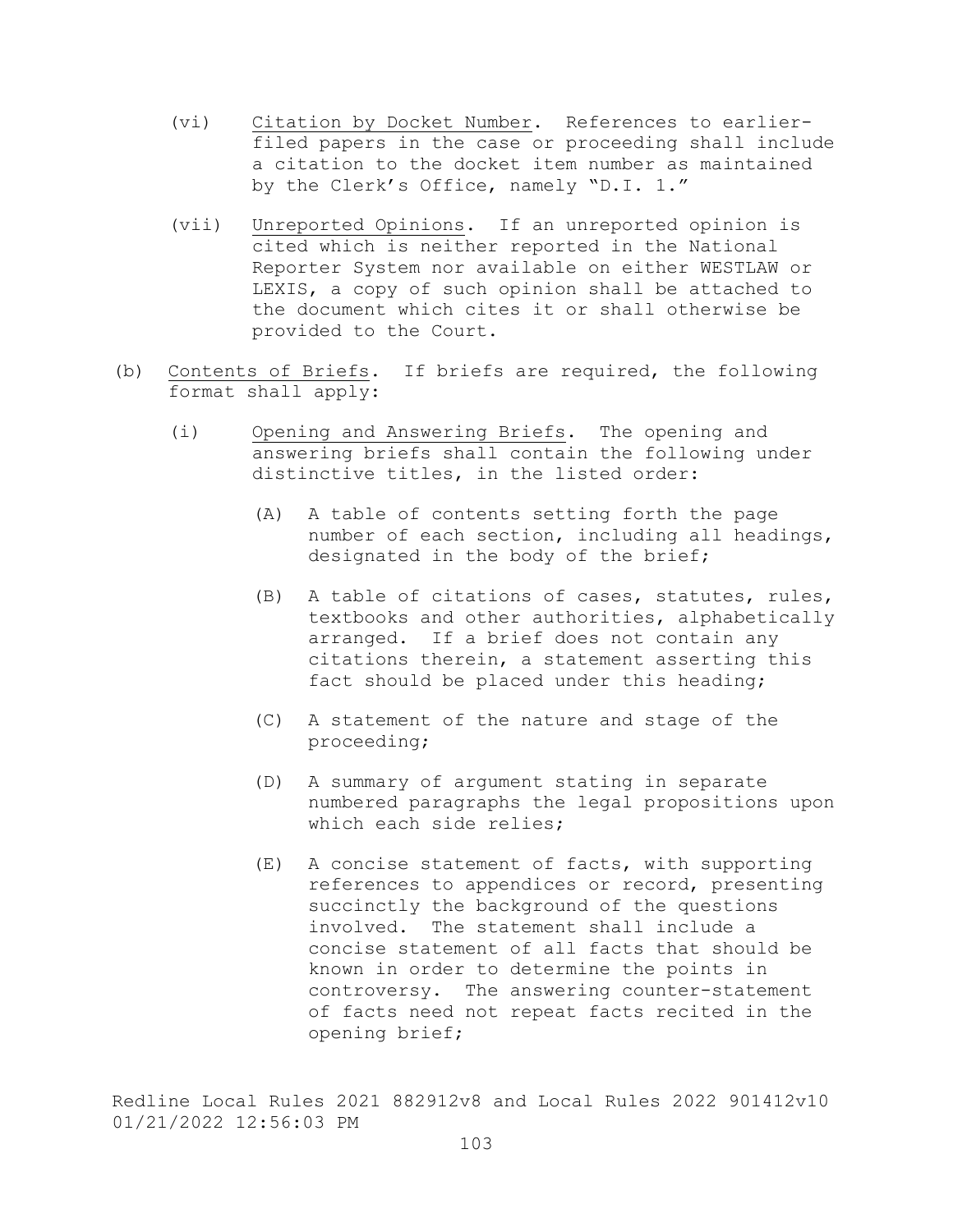- (F) An argument divided under appropriate headings distinctly setting forth separate points; and
- (G) A short conclusion stating the precise relief sought.
- (ii) Reply Briefs. The party filing the opening brief shall not reserve material for the reply brief that should have been included in a full and fair opening brief. There shall not be repetition of materials contained in the opening brief. A table of contents and a table of citations, as required by Local Rule 7007-2(b)(i)(A)-(B), shall be included in the reply brief.
- (c) Contents of Appendices. Each Appendix shall contain a paginated table of contents and may contain such parts of the record that are material to the questions presented as the party wishes the Court to read. Duplication shall be avoided. Portions of the record shall be arranged in chronological order. If testimony of witnesses is included, appropriate references to the pages of such testimony in the transcript shall be made and asterisks or other appropriate means shall be used to indicate omissions. Appendices may be separately bound. Parts of the record not included in the appendix may be relied on in briefs or oral argument. Whenever a document, paper or testimony in a foreign language is included in any appendix or is cited from the record in any brief, an English translation made under the authority of the Court, or agreed by the parties to be correct, shall be included in the appendix or in the record.
- (d) Joint Appendix. Counsel may agree on a joint appendix that shall be bound separately.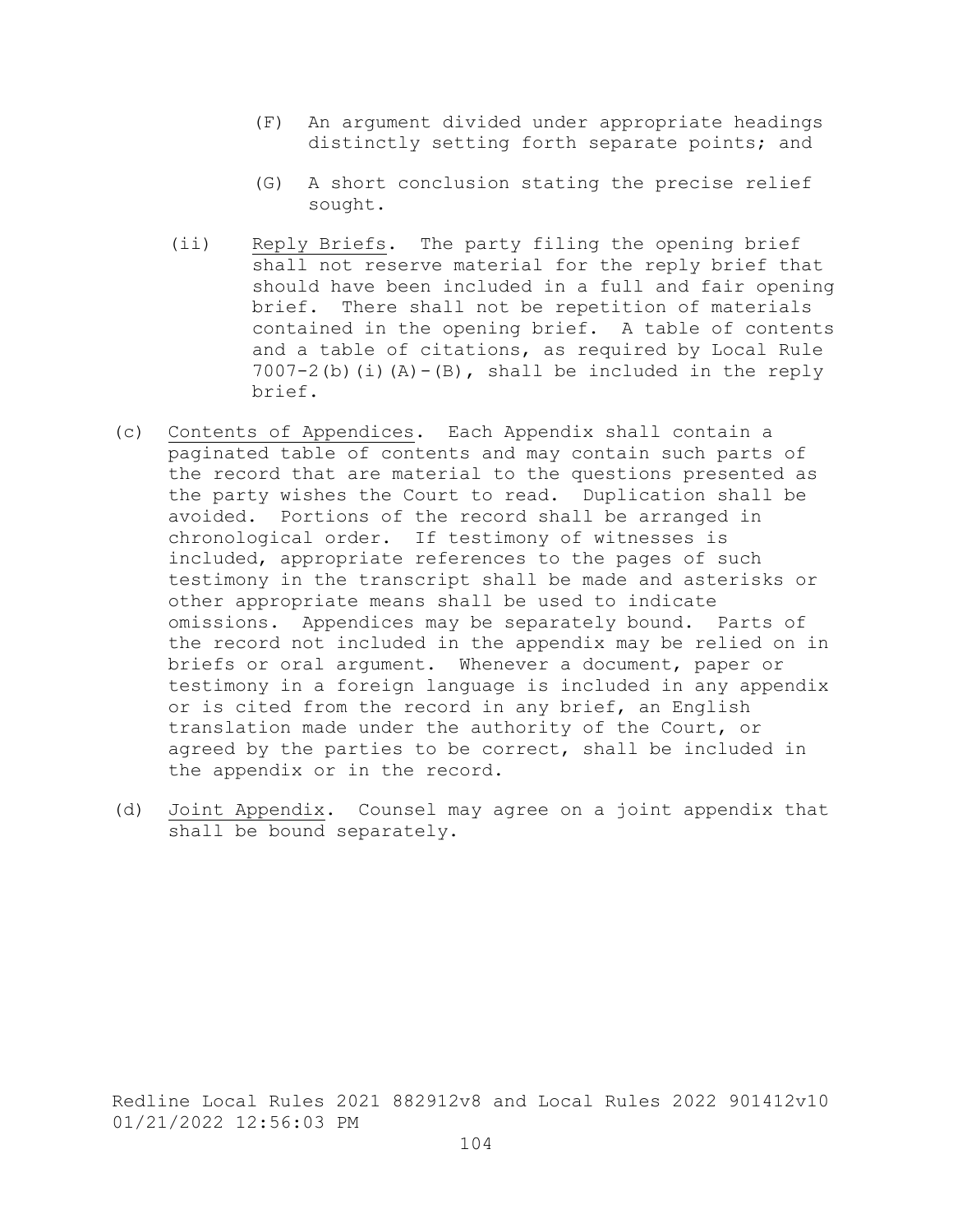**Rule 7007-3 Oral Argument, Hearing on Adversary Proceeding Motions**. No hearing will be scheduled on motions filed only in adversary proceedings, unless the Court orders otherwise, except for discovery-related motions which shall be governed by Local Rule 9006-1(b). An application to the Court for oral argument on a motion pending only in an adversary proceeding shall be in writing and shall be filed with the Court and served on counsel for all parties in the proceeding no later than seven (7) days after service of the reply brief. An application for oral argument may be granted or denied at the discretion of the Court. Hearing and argument on a motion filed both in an adversary proceeding and the main case shall be governed by Local Rule 9013-1(c) and (d).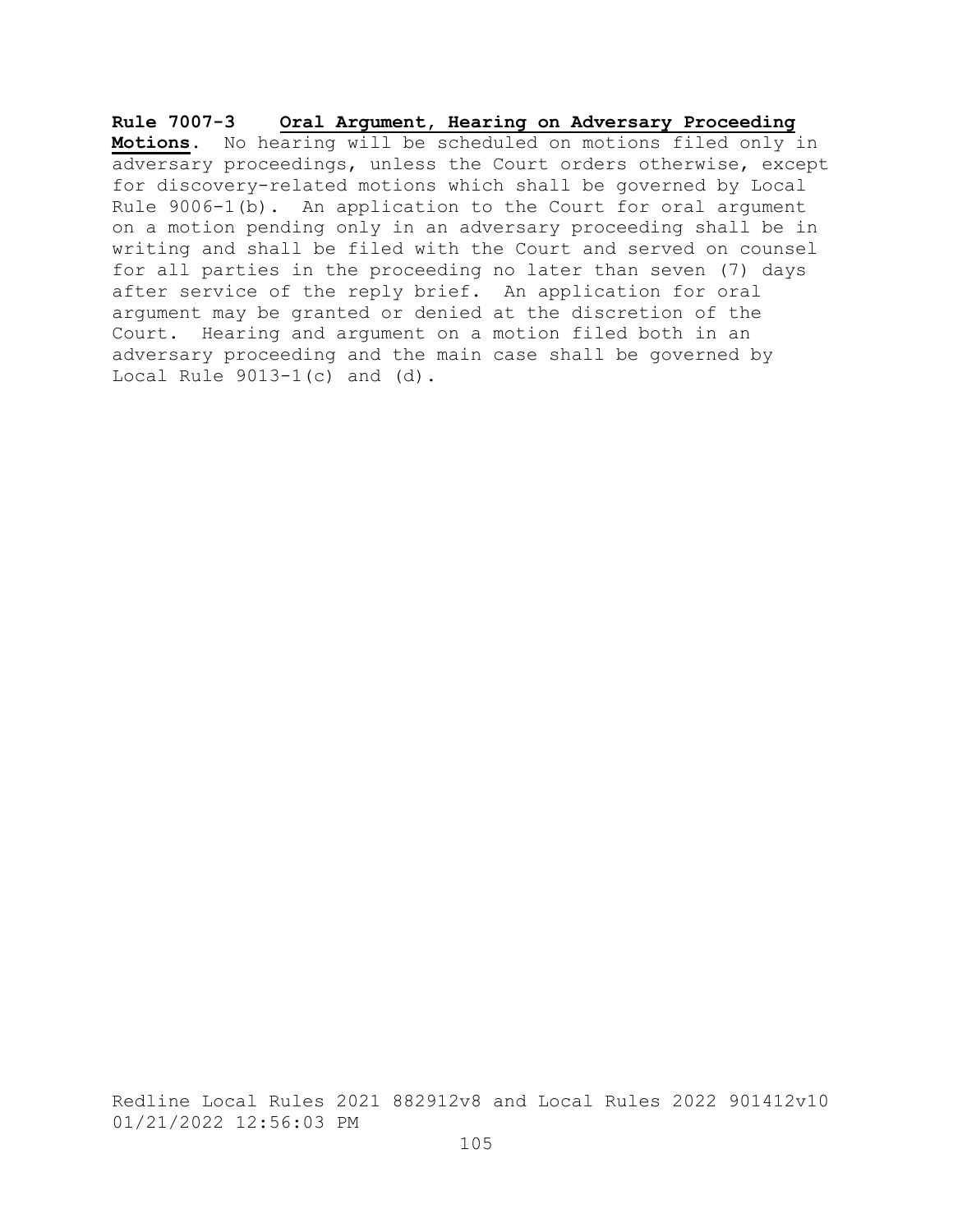### **Rule 7007-4 Notice of Completion of Briefing or Certificate of No Objection, and Notice of Completion of Briefing Binder**.

No earlier than seven (7) days and no later than fourteen (14) days after completion of briefing or expiration of a deadline on an adversary proceeding motion, counsel to the movant shall file and serve on counsel for all parties in the adversary proceeding a "Notice of Completion of Briefing" containing a list of all relevant pleadings with related docket numbers or a "Certificate of No Objection" to the extent the respective motion or pleading was unopposed and no briefing occurred. Upon the filing of said notice or certificate, counsel to the movant shall have delivered to the respective Judge's chambers a copy of the Notice of Completion of Briefing or Certificate of No Objection. The Notice of Completion of Briefing shall be delivered in a binder and include copies of the pleadings identified in the notice and the relevant complaint, any answer(s), and any request(s) for oral argument.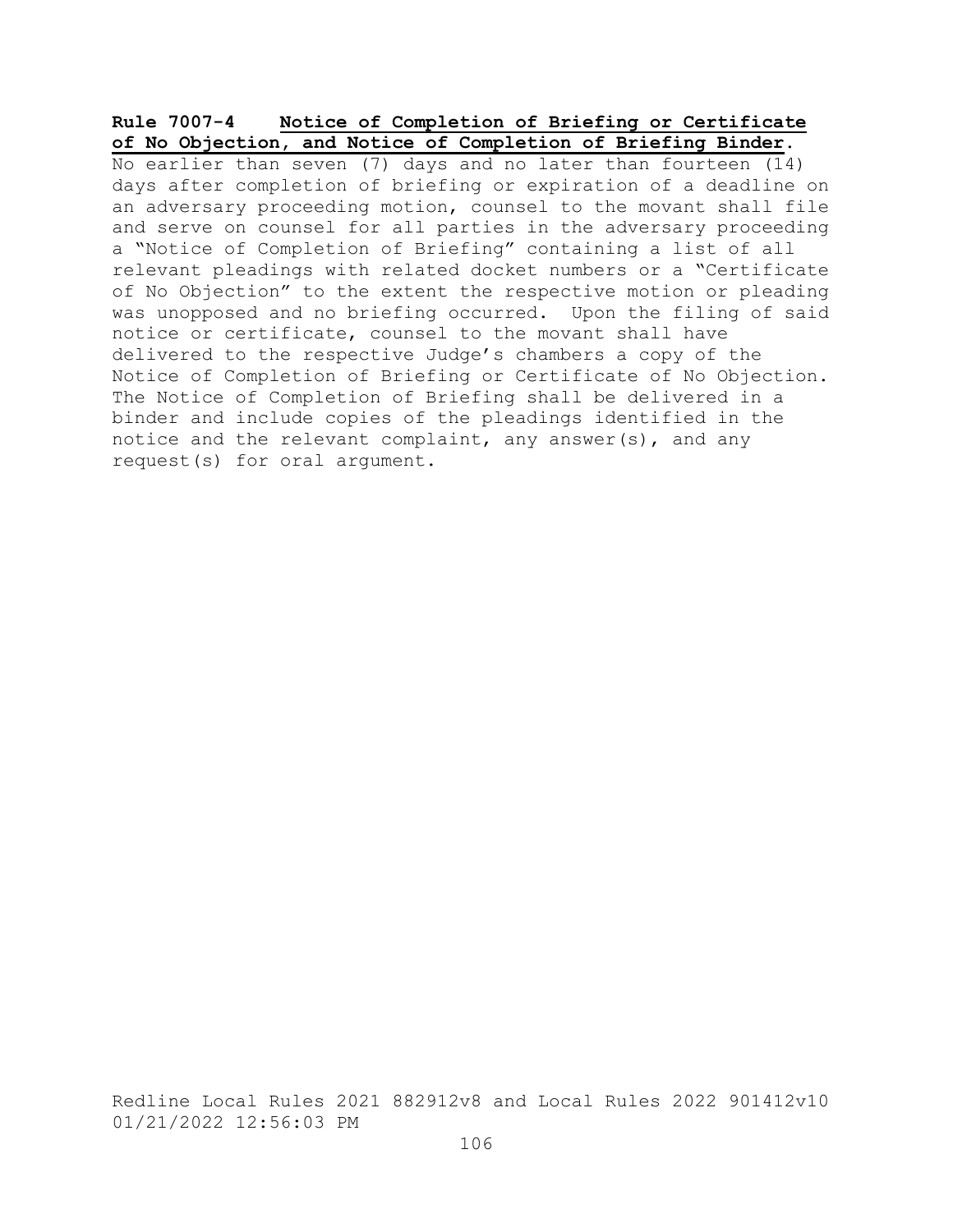**Rule 7008-1 Statement in Pleadings Regarding Consent to Entry of Order or Judgment in Adversary Proceeding**. Reference is made to the requirement of Fed. R. Bankr. P. 7008 that a pleader state whether the party does or does not consent to the entry of final orders or judgments by the Court. If no such statement is included, unless otherwise ordered by the Court, the pleader shall have waived the right to contest the authority of the Court to enter final orders or judgments.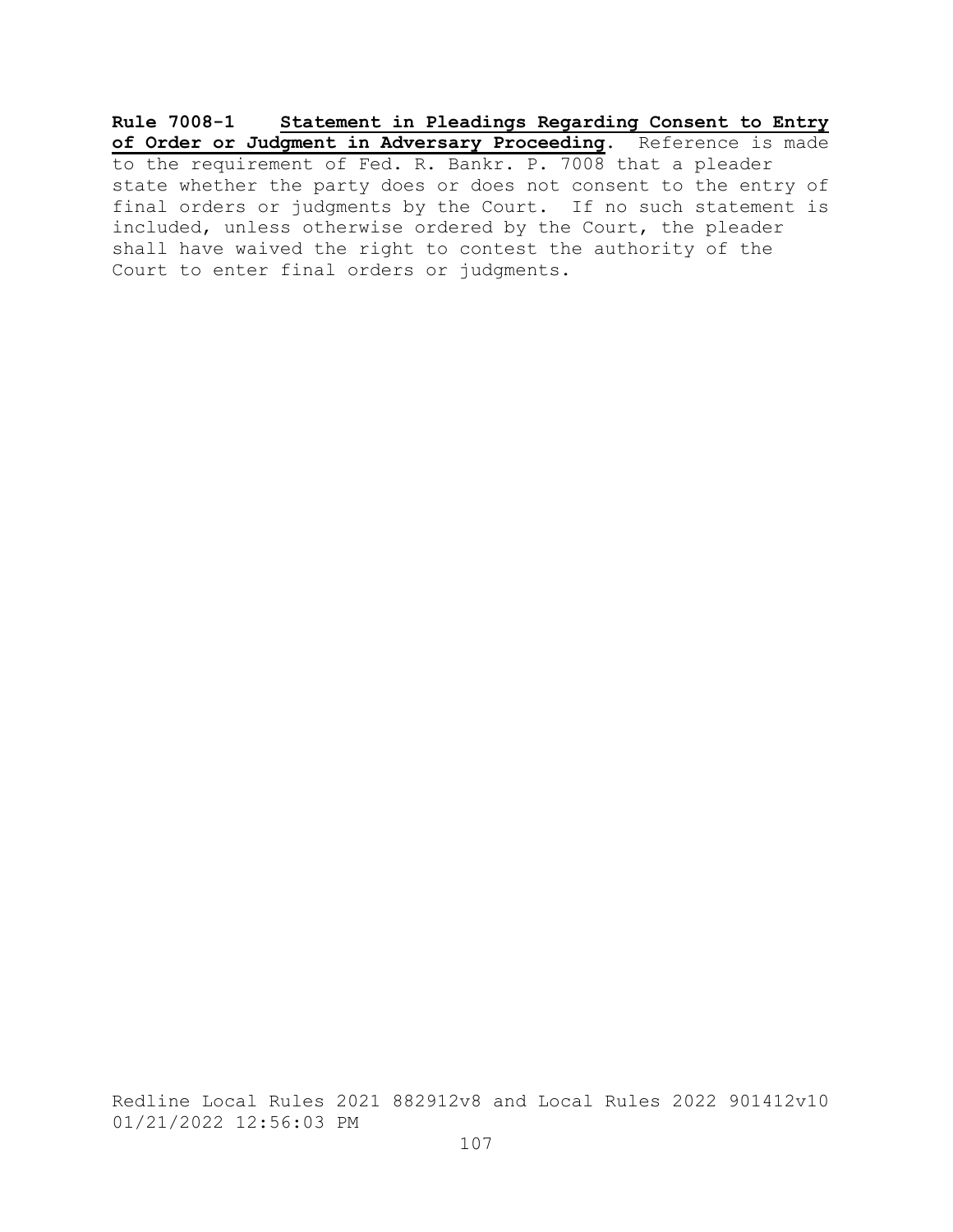## **Rule 7012-1 Statement in Responsive Pleading Regarding Consent to Entry of Order or Judgment in Adversary Proceeding**.

Reference is made to the requirement of Fed. R. Bankr. P. 7012(b) that a filing party state whether the party does or does not consent to the entry of final orders or judgments by the Court. If no such statement is included, unless otherwise ordered by the Court, the filing party shall have waived the right to contest the authority of the Court to enter final orders or judgments.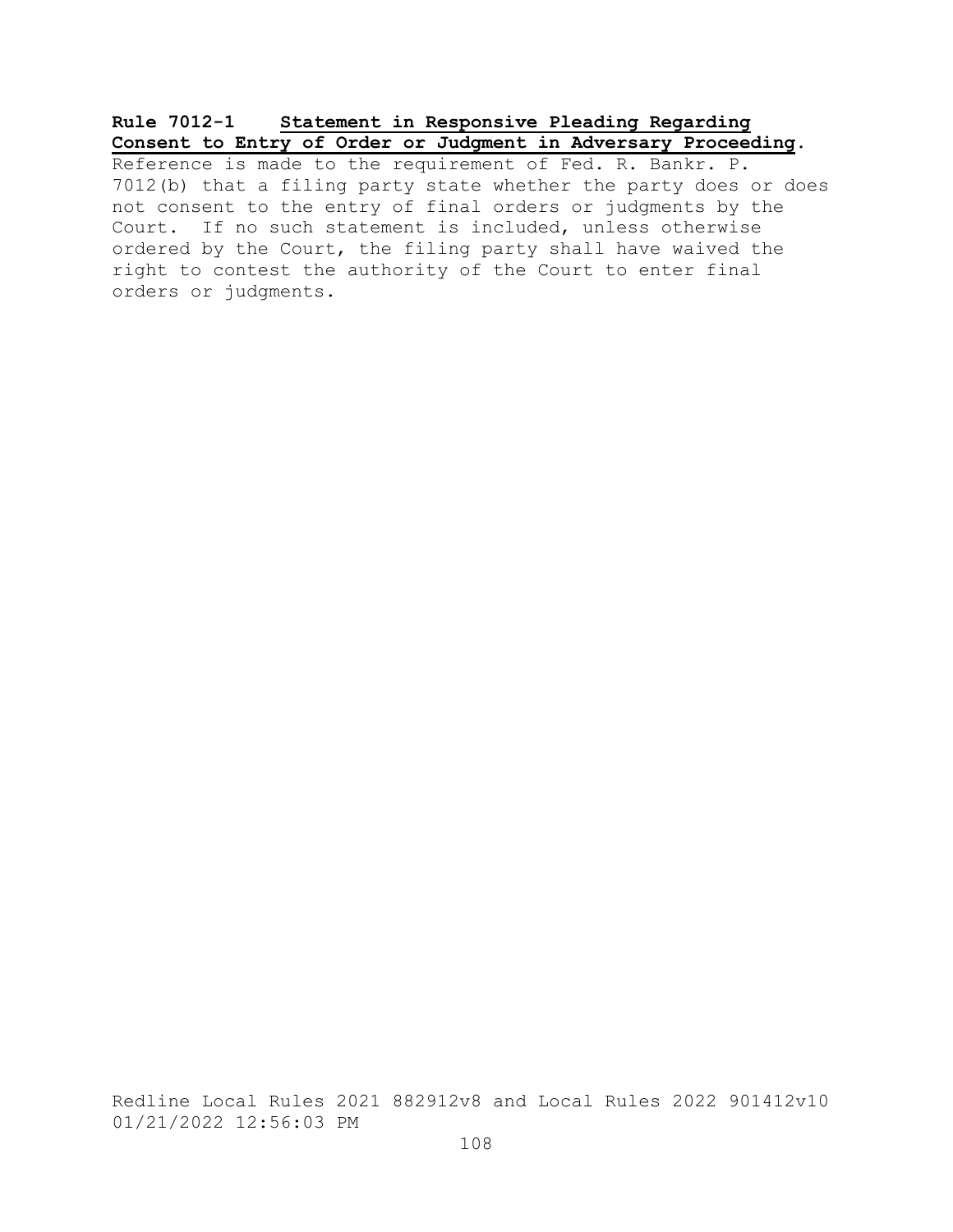**Rule 7012-2 Extension of Time to Plead or File Motion**. The deadline to plead or move in response to a complaint or other pleading in an adversary proceeding may be extended for a period of up to twenty-eight (28) days by stipulation of the parties docketed with the Court or, for a longer period of time, by order of the Court. Any motion for extension of time to plead or move in response to a complaint or other pleading in an adversary proceeding or a stipulation seeking entry of an order approving such an extension must be filed with the Court prior to the expiration of the deadline to be extended. Any deadline extended pursuant to this section shall not affect any other deadlines set forth in any Scheduling Order entered by the Court.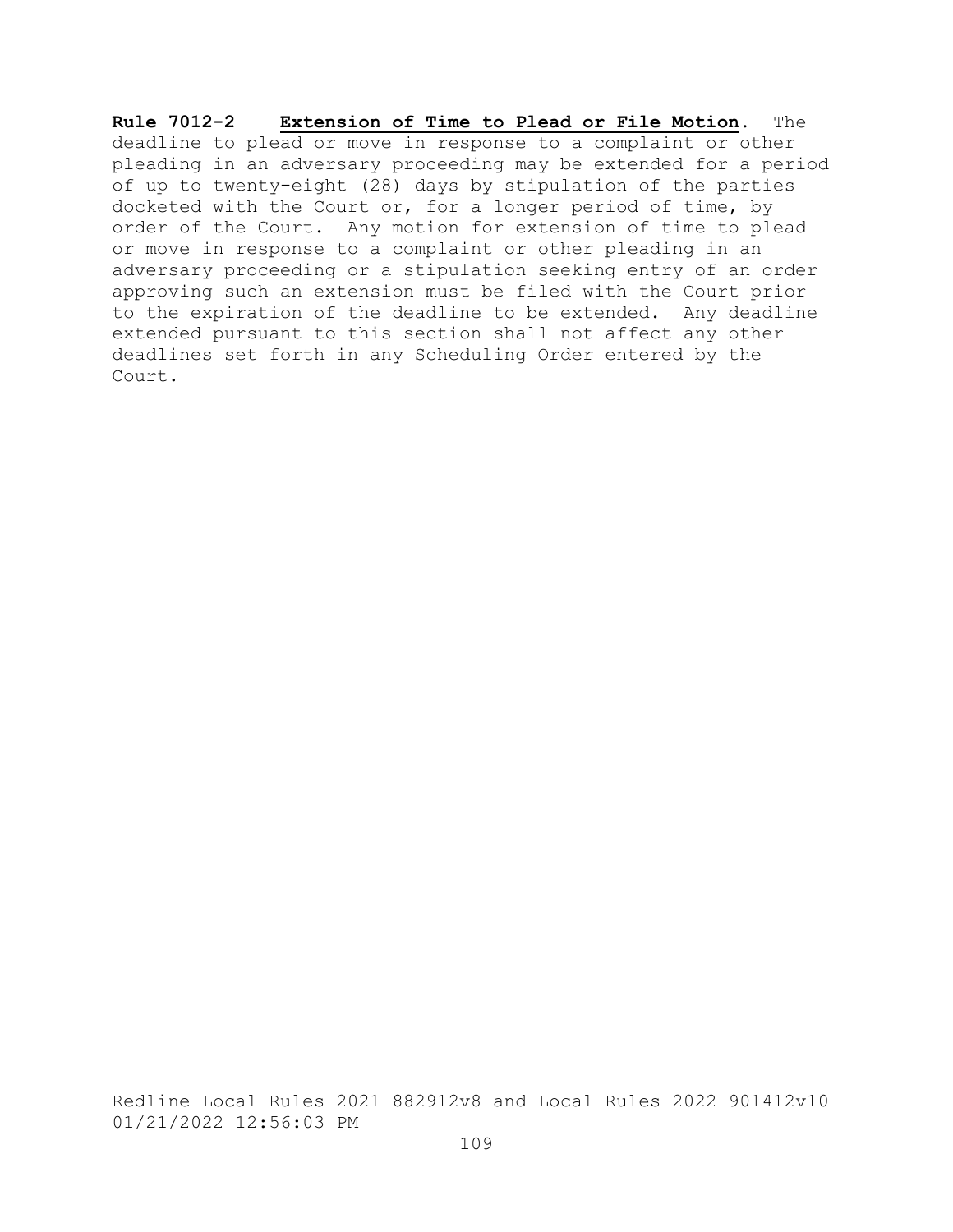**Rule 7016-1 Fed. R. Civ. P. 16 Scheduling Conference**. In any adversary proceeding, the pretrial conference scheduled in the summons and notice issued under Local Rule 7004-2 shall be deemed to be the scheduling conference under Fed. R. Civ. P. 16(b).

- (a) Attorney Conference Prior to Scheduling Conference. All attorneys for all the parties shall confer at least seven (7) days prior to the Fed. R. Civ. P. 16(b) scheduling conference to discuss:
	- (i) The nature of the case;
	- (ii) Any special difficulties that counsel foresee in prosecution or defense of the case;
	- (iii) The possibility of settlement;
	- (iv) Any requests for modification of the time for the mandatory disclosure required by Fed. R. Civ. P. 16(b) and  $26(f)$ ; and
	- (v) The items in Local Rule 7016-1(b).
- (b) Scheduling Conference. At the Fed. R. Civ. P. 16(b) scheduling conference, the Court may consider, in addition to the items specified in Fed. R. Civ. P. 16(b) and 16(c), the following matters:
	- (i) The schedule applicable to the case, including a trial date, if appropriate;
	- (ii) The number of interrogatories and requests for admissions to be allowed by any party and the number and location of depositions;
	- (iii) How discovery disputes are to be resolved;
	- (iv) The briefing practices to be employed in the case, including what matters are or are not to be briefed and the length of briefs;
	- (v) The possibility of settlement;
	- (vi) Whether the matter could be resolved by voluntary mediation or binding arbitration; and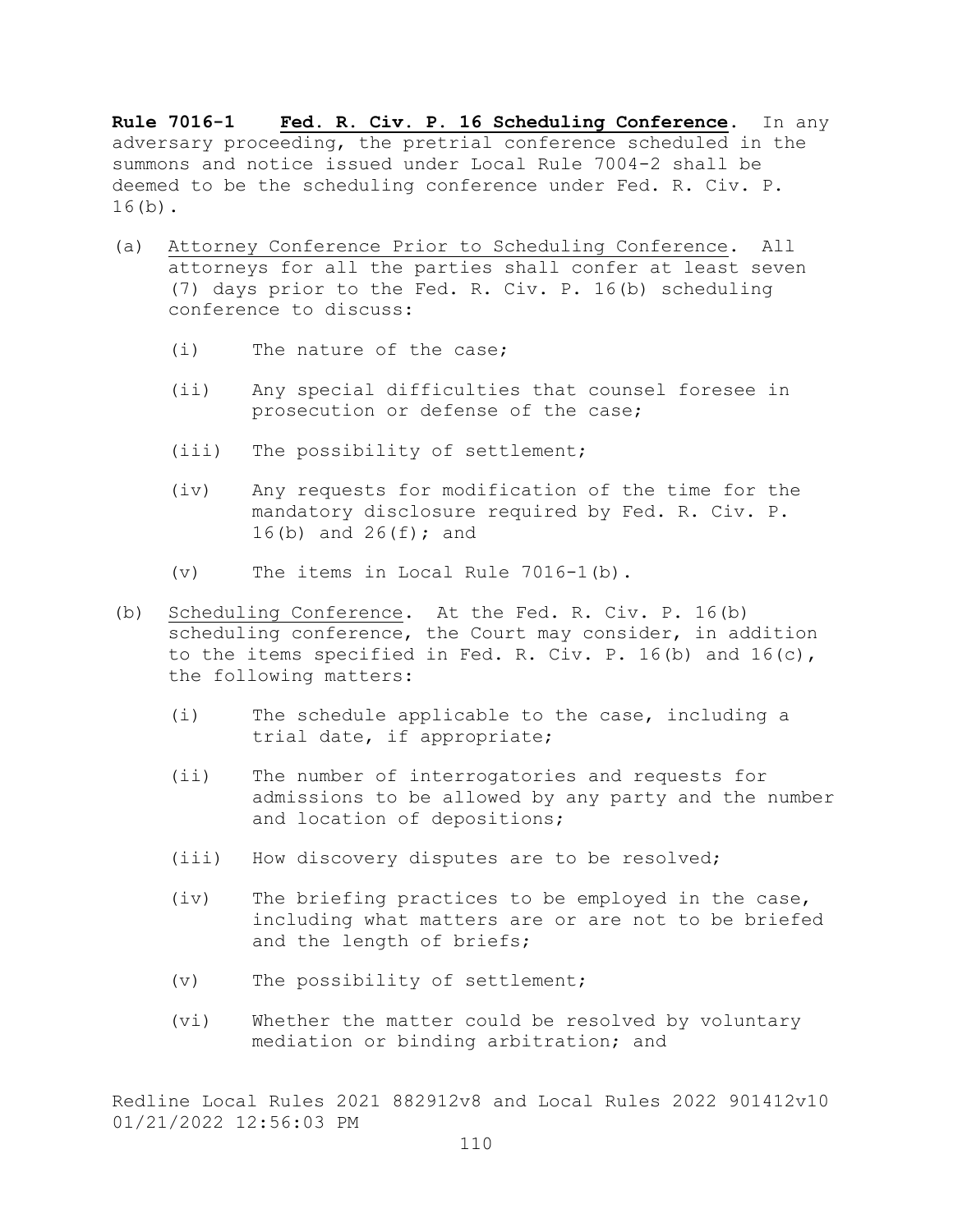- (vii) Timing and procedures for any party's motion for relief contemplated by Fed. R. Bankr. P. 7016(b).
- (c) Attendance at Scheduling Conference. Unless otherwise permitted by the Court under Local Rule 7016-3, the conference described in Local Rule 7016-1(b) will be an inperson conference. All counsel who expect to have a significant role in the prosecution or defense of the case are required to attend the conference.
- (d) Written Discovery Plan and Scheduling Order. Unless otherwise ordered by the Court, the parties are not required to file a written discovery plan as provided under Fed. R. Civ. P. 26(f). Plaintiff shall file a proposed scheduling order by no later than three (3) days prior to the conference described in L.R. 7016-1(b). Any other party may file a proposed scheduling order by no later than one (1) day before such conference.
- (e) Omnibus Procedures or Scheduling Orders. A motion for entry of an omnibus procedures or scheduling order in multiple adversary proceedings will not be considered by the Court prior to the date of the conference described in L.R. 7016- 1(b), absent a showing of good cause.
- (f) Notification of Intent to File Fed. R. Bankr. P. 7016(b) Motion. Any party that has not either (i) consented to (including through such party's statement made pursuant to Fed. R. Bankr. P. 7008, 7012(b), 9027(a)(1) or 9027(e)(3) or (ii) waived its right to contest (including pursuant to Local Rules 7008-1, 7012-1 or 9027-1)) the authority of the Court to enter final orders or judgments shall to the extent reasonably practicable notify the Court at the conference described in L.R. 7016-1(b) of such party's intent to file a motion as contemplated by Fed. R. Bankr. P. 7016-1(b) and the relief the party intends to seek.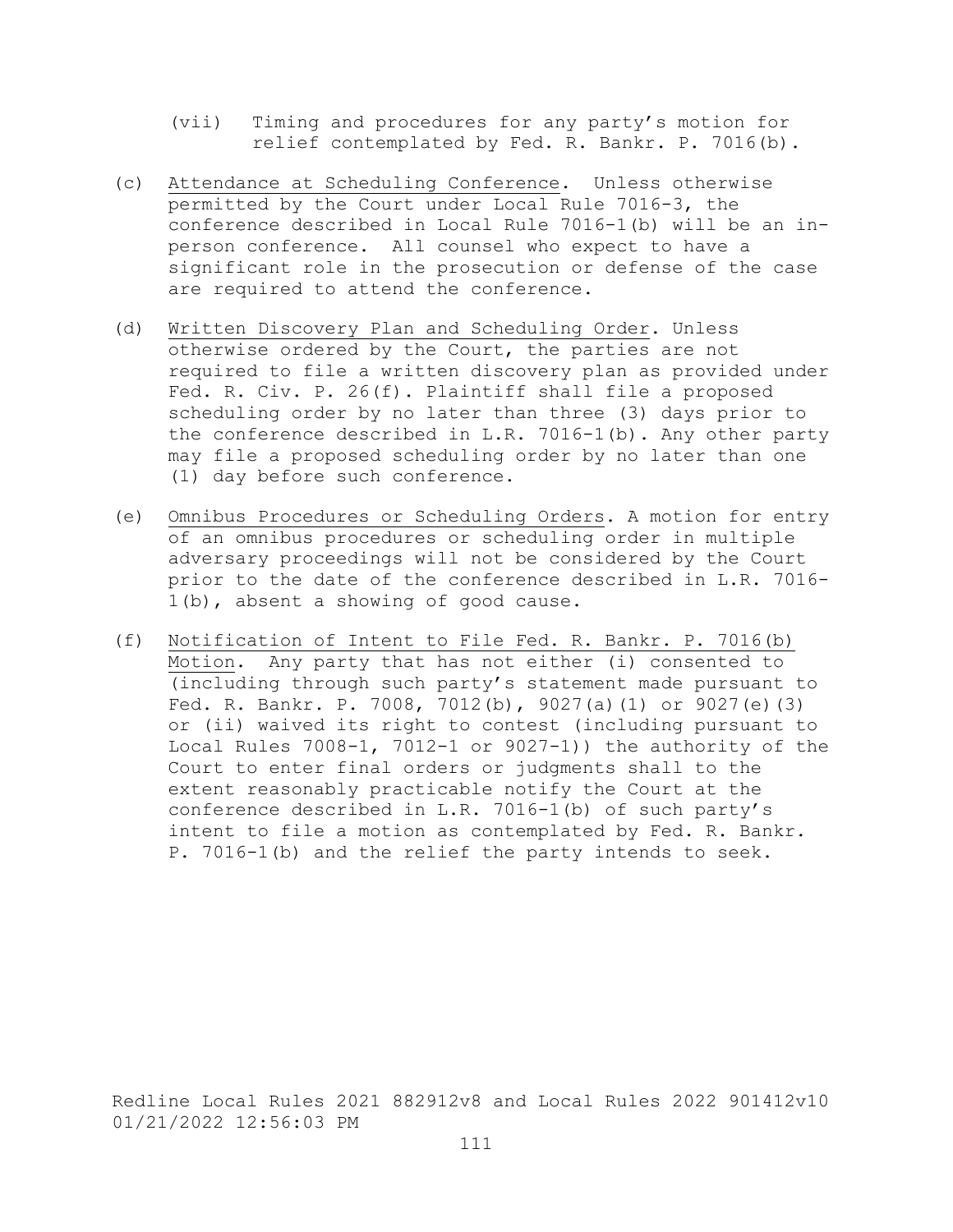**Rule 7016-2 Pretrial Conference**. A pretrial conference shall be held if scheduled in a scheduling order issued under Local Rule 7016-1(b) (the "Scheduling Order") or if requested by a party under this Local Rule.

- (a) Request for Pretrial Conference. Any party may request that a pretrial conference be held following the completion of discovery, as provided in the Scheduling Order, by contacting the Court. At least fourteen (14) days' notice of the time and place of such pretrial conference shall be given to all other parties in interest by the attorney for the party requesting the pretrial conference.
- (b) Failure to Appear at Pretrial Conference or to Cooperate. Unless otherwise permitted by the Court under Local Rule 7016-3, all counsel who will conduct the trial are required to appear before the Court for the pretrial conference. Should an attorney for a party fail to appear or to cooperate in the preparation of the pretrial order specified in Local Rule 7016-2(d), the Court, in its discretion, may impose sanctions, such as costs and fines. The Court may further hold a pretrial hearing, ex parte or otherwise, and, after notice, enter an appropriate judgment or order.
- (c) Attorney Conference Prior to Pretrial Conference. The parties shall meet and confer in good faith so that the plaintiff may file the pretrial order in conformity with this Rule.
- (d) Pretrial Order. At least seven (7) days prior to the final pretrial conference, the attorney for the plaintiff shall file with the Court an original and one (1) copy of a proposed pretrial order, signed by an attorney for each party, that covers the following items, as appropriate:
	- (i) A statement of the nature of the action, the pleadings in which the issues are raised (e.g., third amended complaint and answer) and whether counterclaims, crossclaims, etc., are involved;
	- (ii) The constitutional or statutory basis of federal jurisdiction, together with a brief statement of the facts supporting such jurisdiction;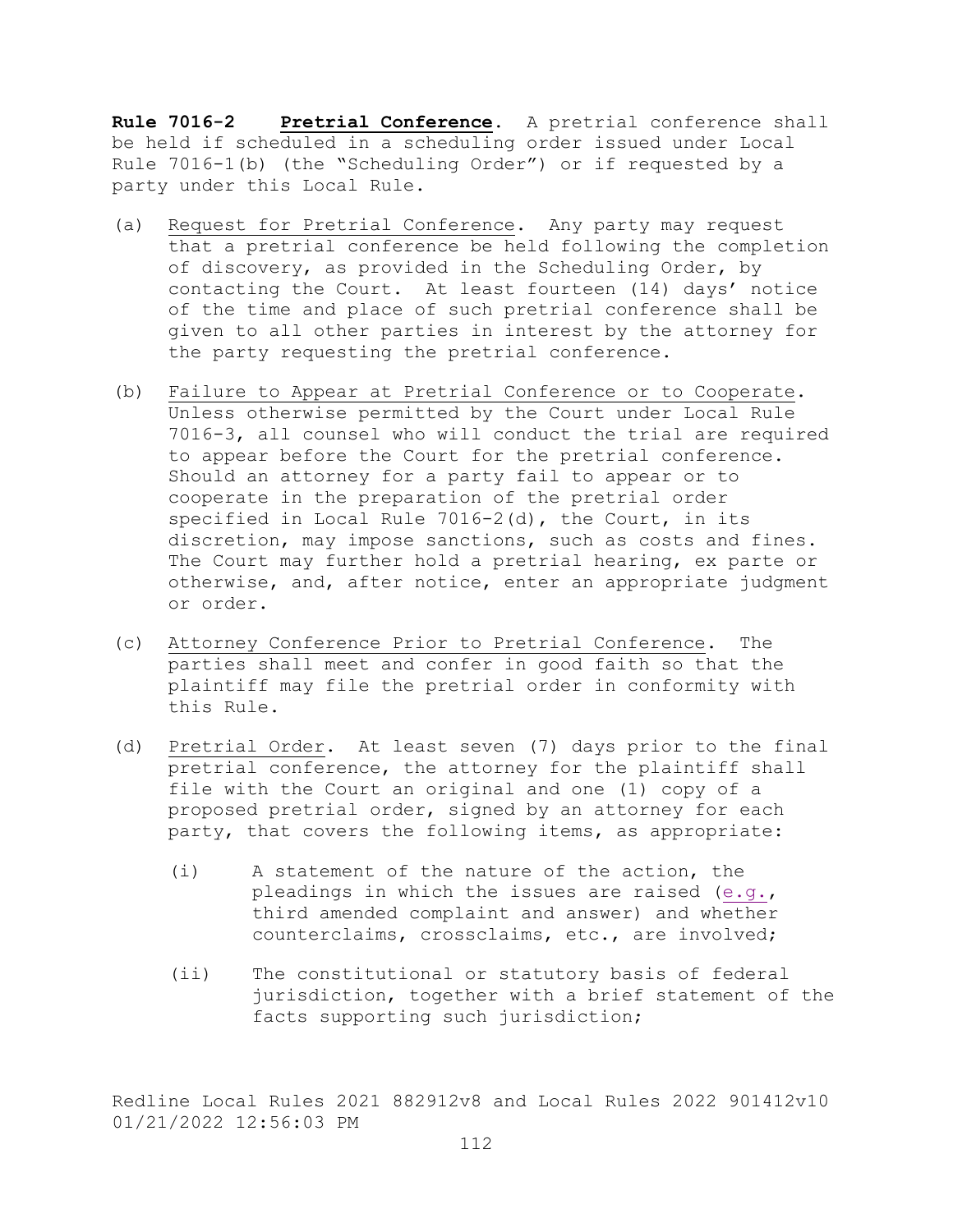- (iii) Whether the proposed order addresses the subject matters required to be addressed by Fed. R. Bankr. P. 7016(b);
- (iv) A statement of the facts that are admitted and that require no proof;
- (v) A statement of the issues of fact that any party contends remain to be litigated;
- (vi) A statement of the issues of law that any party contends remain to be litigated, and a citation of authorities relied upon by each party;
- (vii) A list of premarked exhibits, including designations of interrogatories and answers thereto, requests for admissions and responses, and depositions that each party intends to offer at trial, with a specification of those that may be admitted into evidence without objection, those to which there are objections and the Federal Rule of Evidence relied upon by the proponent of the exhibit. Copies of the exhibits, premarked and separated by tabs, shall be furnished to opposing counsel and submitted to the respective Judge's chambers in binders at least seven (7) days before the pretrial conference or trial (if no pretrial is requested). Copies of the exhibits should not be electronically filed with the Court;
- (viii) The names of all witnesses a party intends to call to testify, either in person or by deposition, at the trial and the specialties of experts to be called as witnesses;
- (ix) A brief statement of what the plaintiff intends to prove in support of the plaintiff's claims, including the details of the damages claimed or of other relief sought;
- (x) A brief statement of what the defendant intends to prove as defenses;
- (xi) Statements by counterclaimants or crossclaimants comparable to that required of the plaintiff;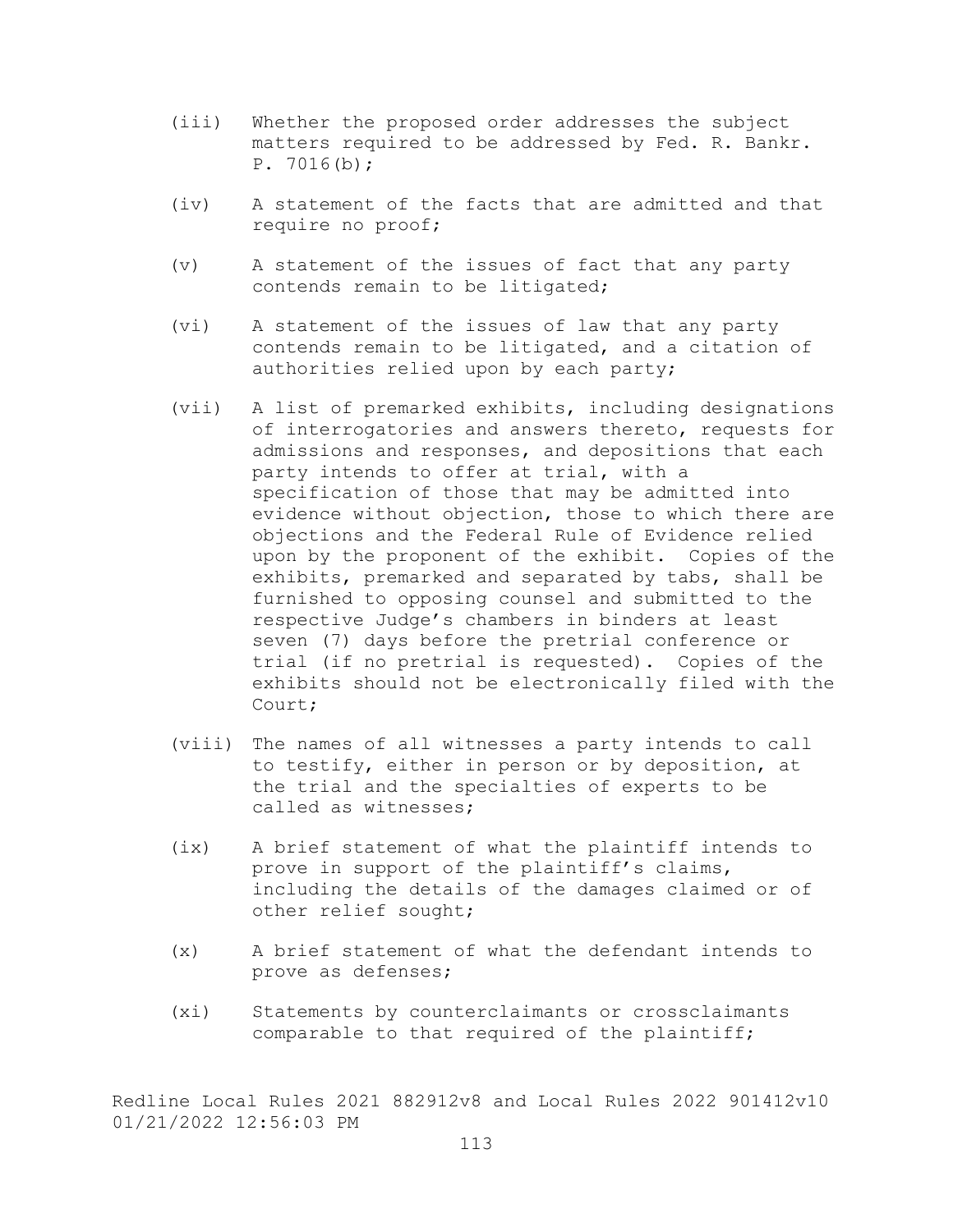- (xii) Any amendments of the pleadings desired by any party with a statement whether it is unopposed or objected to and, if objected to, the grounds thereon;
- (xiii) A certification that the parties have engaged in a good faith effort to explore the resolution of the controversy by settlement;
- (xiv) Any other matters that the parties deem appropriate; and
- (xv) The concluding paragraph of the draft of the pretrial order shall read:

**THIS ORDER SHALL CONTROL THE SUBSEQUENT COURSE OF THE ACTION UNLESS MODIFIED BY THE COURT TO PREVENT MANIFEST INJUSTICE.**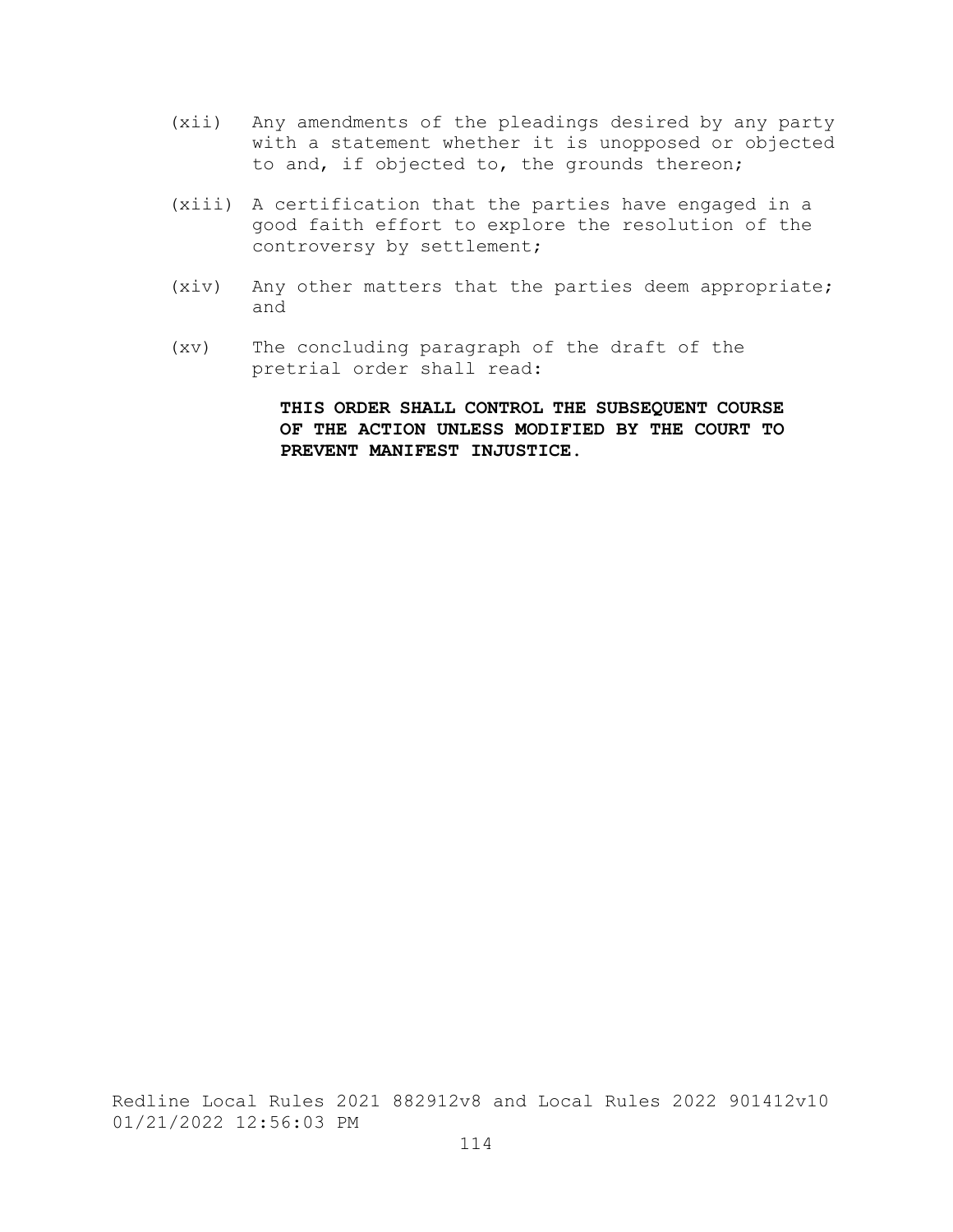**Rule 7016-3 Telephonic Fed. R. Civ. P. 16 Scheduling Conference or Pretrial Conference**. At least twenty-four (24) hours before the time scheduled for a scheduling conference or pretrial conference, any party to the conference may request that the conference be conducted by telephone or that the party be permitted to participate by telephone. Such request may be made by telephone to the Court and shall be communicated contemporaneously to other counsel known to be involved in the hearing or conference. Any party objecting to the request shall promptly advise the Court and other counsel.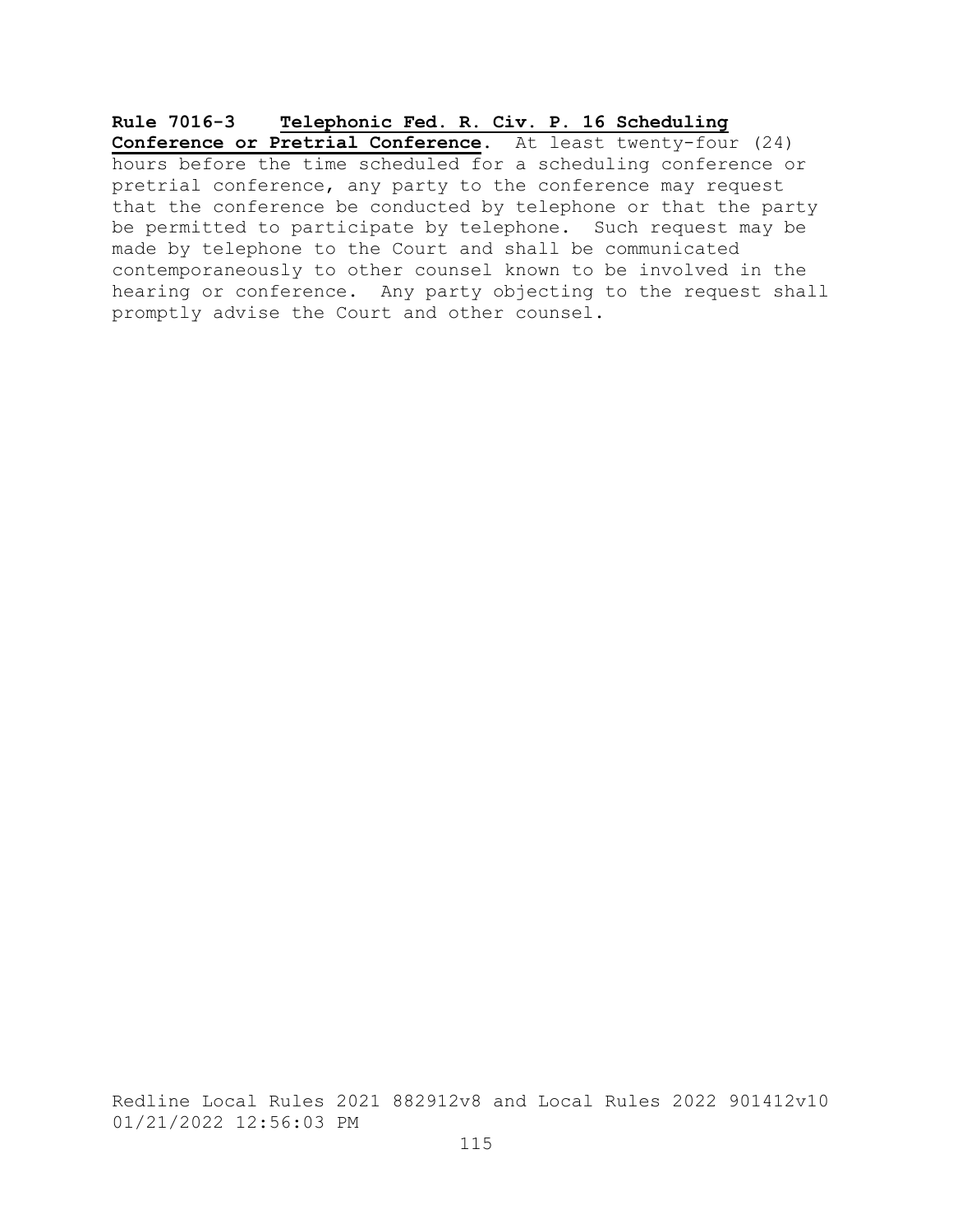### **Rule 7026-1 Discovery**.

- (a) Cooperation and Proportionality. Parties are expected to confer and in good faith attempt to reach agreement cooperatively on how to conduct discovery under Fed. R. Civ. P. 26-36 and these Local Rules. Parties also are expected to use reasonable, good faith and proportional efforts including to preserve, identify and produce relevant information. This may include identifying appropriate limits to discovery, including limits on custodians, identification of relevant subject matter, time periods for discovery and other parameters to limit and guide preservation and discovery issues.
- (b) Notice. All motion papers under Fed. R. Bankr. P. 7026 7037 and 9016 shall be filed and served so as to be received at least seven (7) days before the hearing date on such motion. When service is made for a discovery related motion under this Local Rule, any objection shall be filed and served so as to be received at least one (1) business day before the hearing date.
- (c) Motions to Include the Discovery at Issue. Any discovery motion filed pursuant to Fed. R. Civ. P. 26 through 37 and 45 shall include, in the motion itself or in a memorandum, a verbatim recitation of each interrogatory, request, answer, response, or objection which is the subject of the motion or shall have attached a copy of the actual discovery document which is the subject of the motion.
- (d) Certification of Counsel. Except for cases or proceedings involving *pro se* parties or motions brought by nonparties, every motion under this Local Rule shall be accompanied by an averment of Delaware Counsel for the moving party that a reasonable effort has been made to reach agreement with the opposing party on the matters set forth in the motion or the basis for the moving party not making such an effort. Unless otherwise ordered, failure to so aver may result in dismissal of the motion.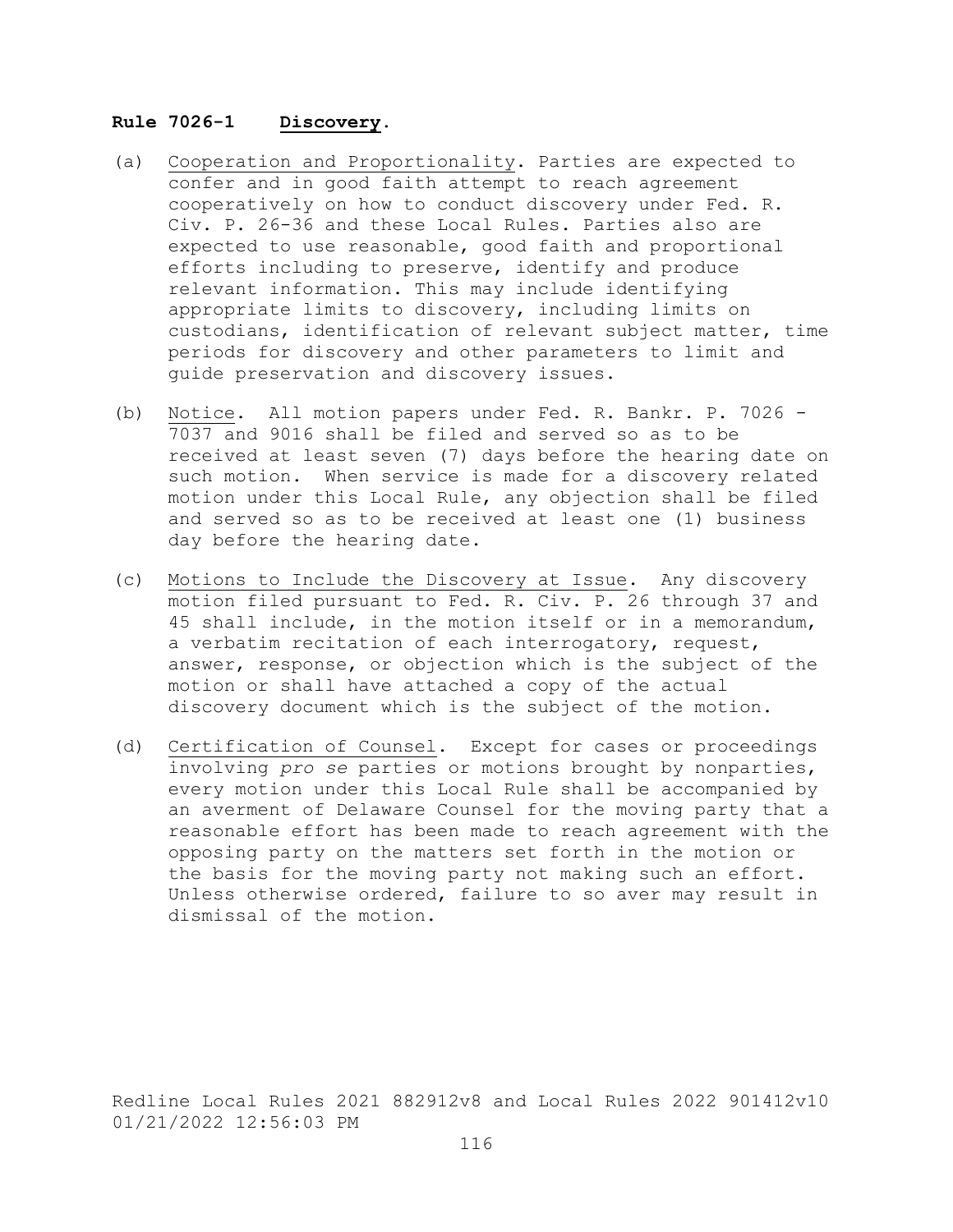### **Rule 7026-2 Service of Discovery Materials**.

- (a) Service With Filing. In cases involving *pro se* parties, all requests for discovery under Fed. R. Civ. P. 26, 30, 31, 33 through 36, and answers and responses thereto, shall be served upon other counsel or parties and filed with the Court.
- (b) Service Without Filing. Consistent with Fed. R. Civ. P. 5(a), in cases where all parties are represented by counsel, all requests for discovery under Fed. R. Civ. P. 26, 30, 31, 33 through 36 and 45, and answers and responses thereto, and all required disclosures under Fed. R. Civ. P. 26(a), shall be served upon other counsel or parties but shall not be filed with the Court. In lieu thereof, the party requesting discovery and the party serving responses thereto shall file with the Court a "Notice of Service" containing a certification that a particular form of discovery or response was served on other counsel or opposing parties, and the date and manner of service.
	- (i) Filing the notice of taking of oral depositions required by Fed. R. Civ. P.  $30(b)(1)$  and  $30(b)(6)$ , and filing of proof of service under Fed. R. Civ. P. 45(b)(4) in connection with subpoenas, will satisfy the requirement of filing a "Notice of Service."
	- (ii) The party responsible for service of the discovery request or the response shall retain its respective originals and become the custodian of them. The party taking an oral deposition shall be custodian of the original deposition transcript; no copy shall be filed except pursuant to subparagraph (iii). Unless otherwise ordered, in cases involving out-ofstate counsel, Delaware Counsel shall be the custodians.
	- (iii) If depositions, interrogatories, requests for documents, requests for admissions, answers, or responses are to be used at trial or are necessary to a pretrial or post trial motion, the verbatim portions thereof considered pertinent by the parties shall be filed with the Court when relied upon.
- Redline Local Rules 2021 882912v8 and Local Rules 2022 901412v10 01/21/2022 12:56:03 PM (iv) When discovery not previously filed with the Court is needed for appeal purposes, the Court, on its own motion, on motion by any party, or by stipulation of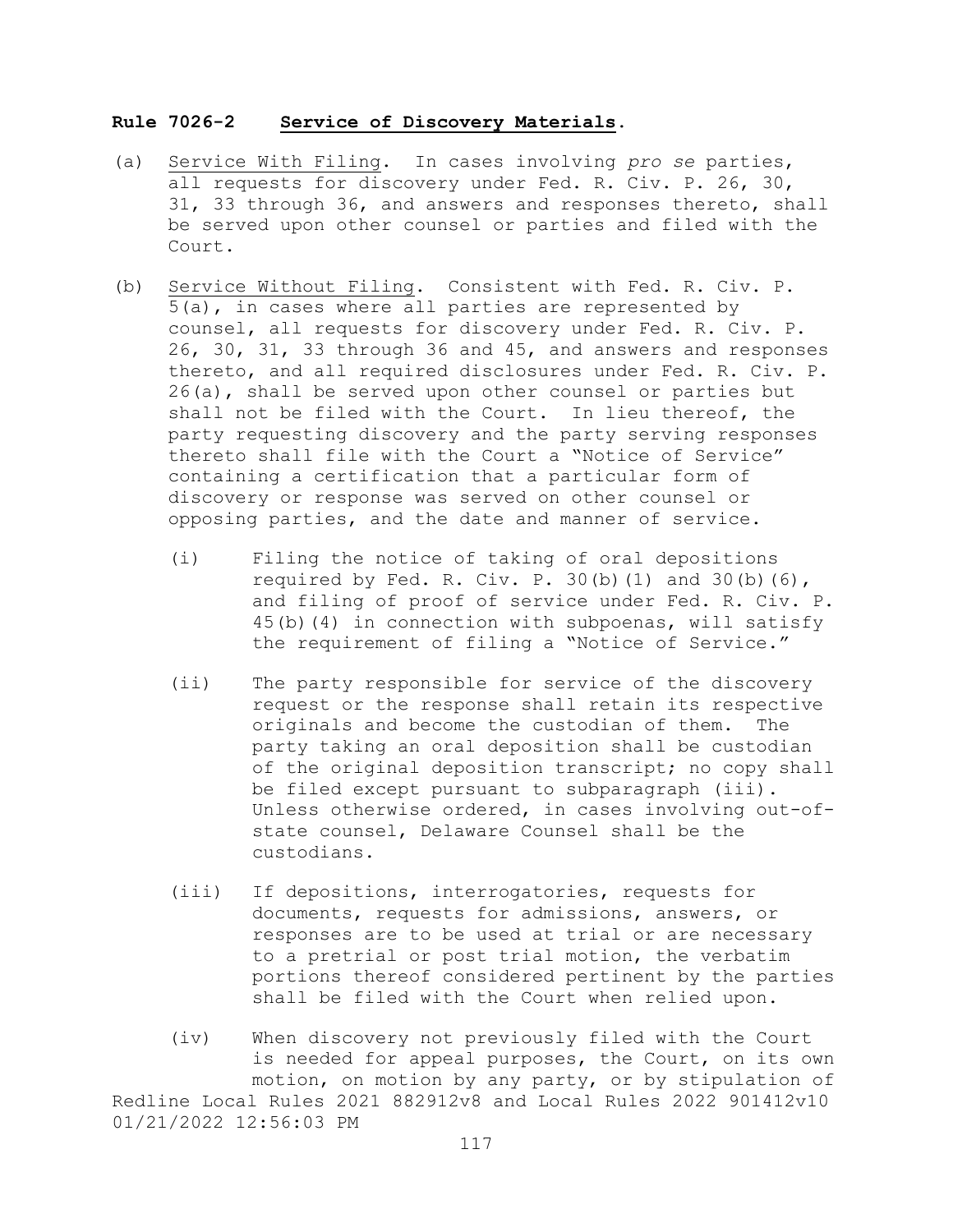counsel, shall order the necessary material delivered by the custodian to the Court.

(v) The Court on its own motion, on motion by any party, or on application by a non-party, may order the custodian to file the original of any discovery document.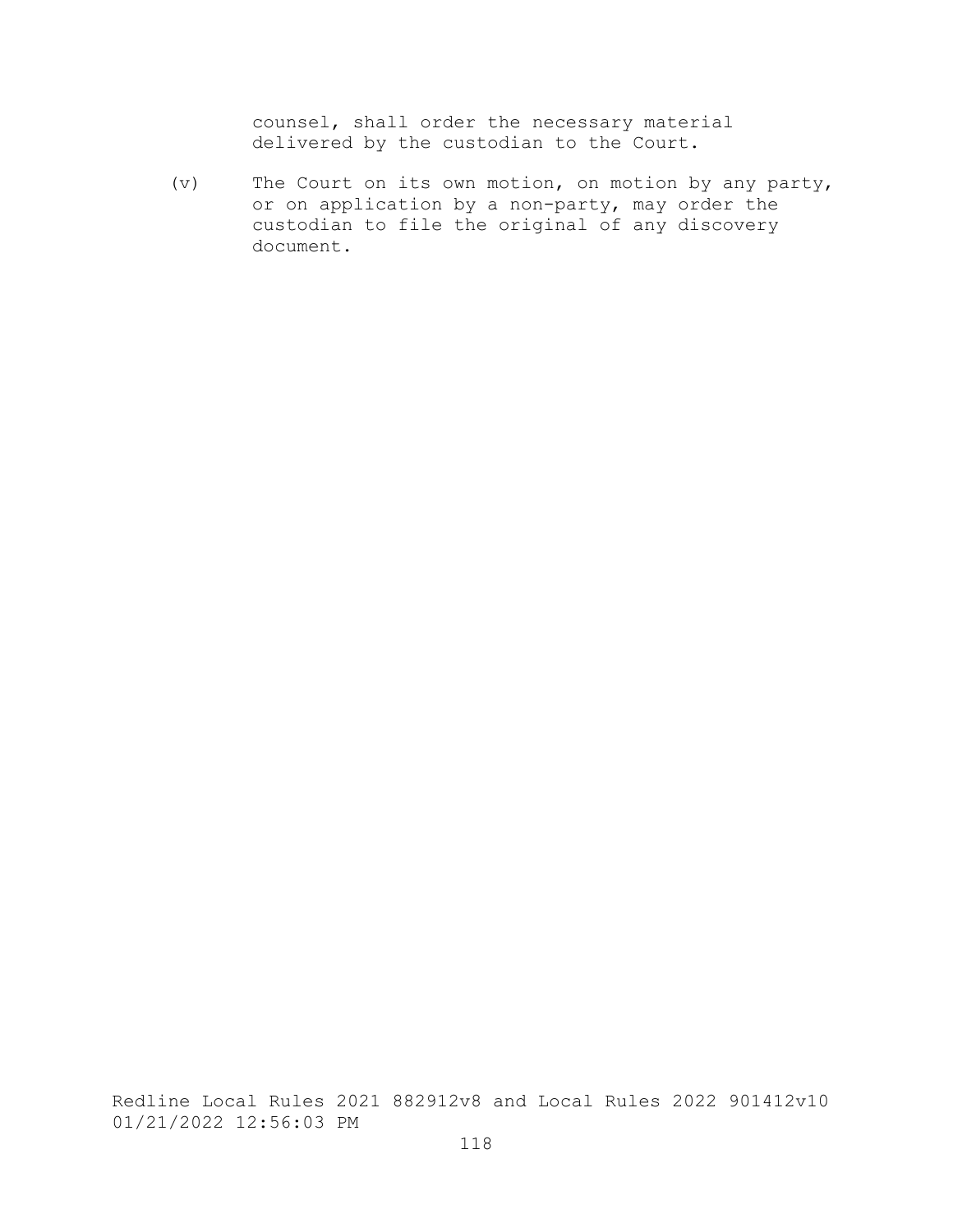# **Rule 7026-3 Discovery of Electronic Documents ("E-Discovery")**.

- (a) Introduction. This rule applies to all matters covered by Fed. R. Civ. P. 26. It is expected that parties to a contested matter or adversary proceeding will cooperatively reach agreement on how to conduct e-discovery. In an adversary proceeding, it is expected that such an agreement will be reached on or before the date of the Fed. R. Civ. P. 16 scheduling conference. However, the following default standards shall apply until such time, if ever, the parties conduct e-discovery on a consensual basis.
- (b) Discovery Conference. Parties shall discuss the parameters of their anticipated e-discovery consistent with the concerns outlined below. In a contested matter, the discussions will take place prior to or concurrent with the service of written discovery by the parties. In an adversary proceeding, the discussions will take place at the Fed. R. Civ. P. 26(f) conference, as well as at the Fed. R. Civ. P. 16 scheduling conference with the Court. Unless otherwise agreed by the parties or ordered by the Court, the parties shall exchange the following information:
	- (i) A list of the most likely custodians of relevant electronic materials, including a brief description of each person's title and responsibilities;
	- (ii) A list of each relevant electronic system that has been in place at all relevant times and a general description of each system, including the nature, scope, character, organization, and formats employed in each system. The parties should also include other pertinent information about their electronic documents and whether those electronic documents are of limited accessibility. Electronic documents of limited accessibility may include those created or used by electronic media no longer in use, maintained in redundant electronic storage media, or for which retrieval involves substantial cost;
	- (iii) The name of the individual responsible for that party's electronic document retention policies ("the retention coordinator"), as well as a general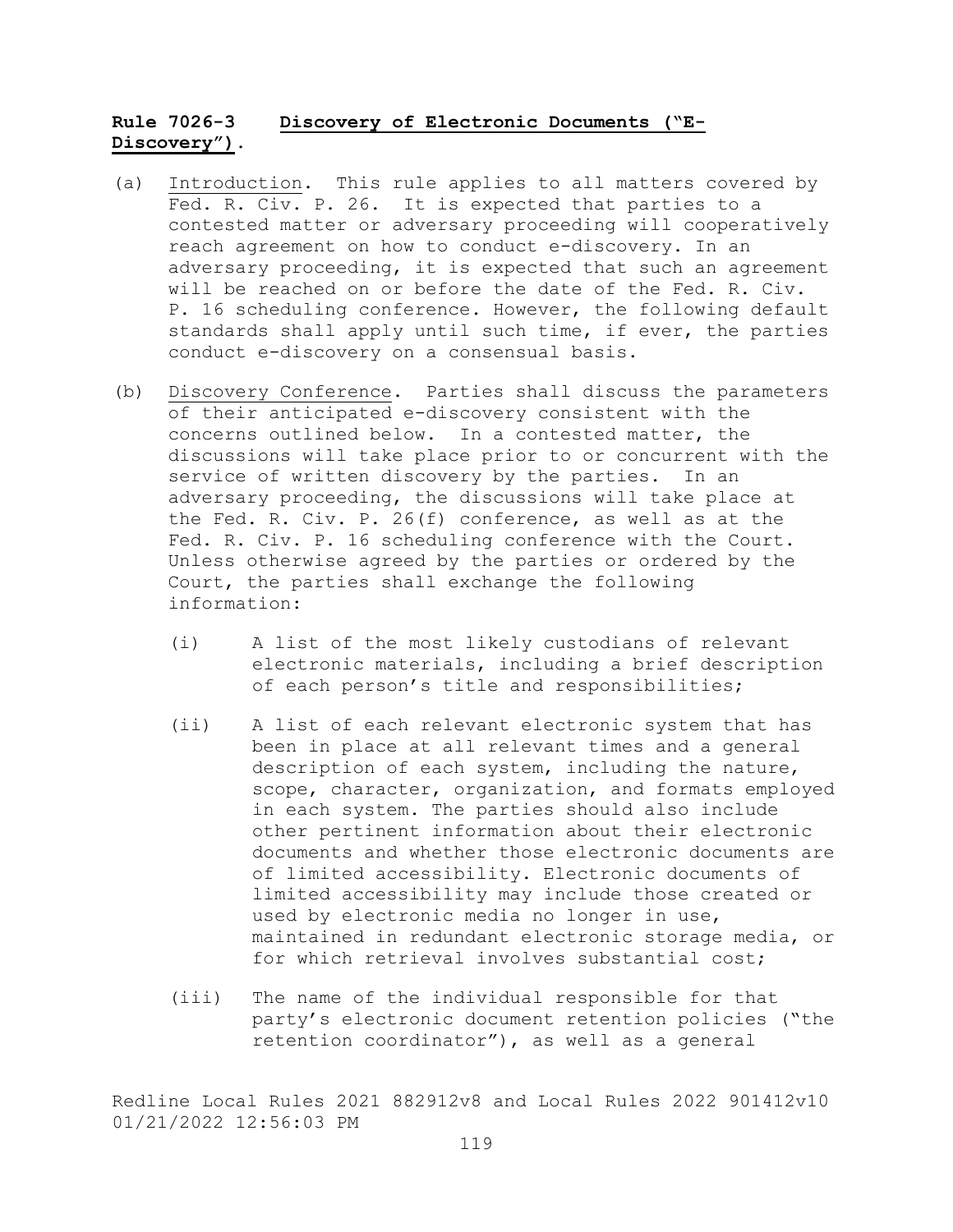description of the party's electronic document retention policies for the systems identified above;

- (iv) The name of the individual who shall serve as that party's "e-discovery liaison"; and
- (v) Notice of any problems reasonably anticipated to arise in connection with e-discovery.

To the extent that the state of the pleadings does not permit a meaningful discussion of the above including by the time of the Rule 26(f) conference, the parties shall either agree on a date by which this information will be mutually exchanged or submit the issue for resolution by the Court including at any Rule 16 scheduling conference.

- (c) E-Discovery Liaison. In order to promote communication and cooperation between the parties, each party to a case shall designate a single individual through which all e-discovery requests and responses are made (the "e-discovery liaison"). Regardless of whether the e-discovery liaison is an attorney (in-house or outside counsel), a third party consultant, or an employee of the party, he or she must be:
	- (i) Familiar with the party's electronic systems and capabilities in order to explain these systems and answer relevant questions;
	- (ii) Knowledgeable about the technical aspects of ediscovery, including electronic document storage, organization, and format issues; and
	- (iii) Prepared to participate in e-discovery dispute resolutions.

The Court notes that, at all times, the attorneys of record shall be responsible for compliance with e-discovery requests. However, the e-discovery liaisons shall be responsible for organizing each party's e-discovery efforts to insure consistency and thoroughness and, generally, to facilitate the e-discovery process.

- (d) Timing of E-Discovery. Discovery of electronic documents shall proceed in a sequenced fashion.
	- (i) After receiving requests for document production, the parties shall search their documents, other than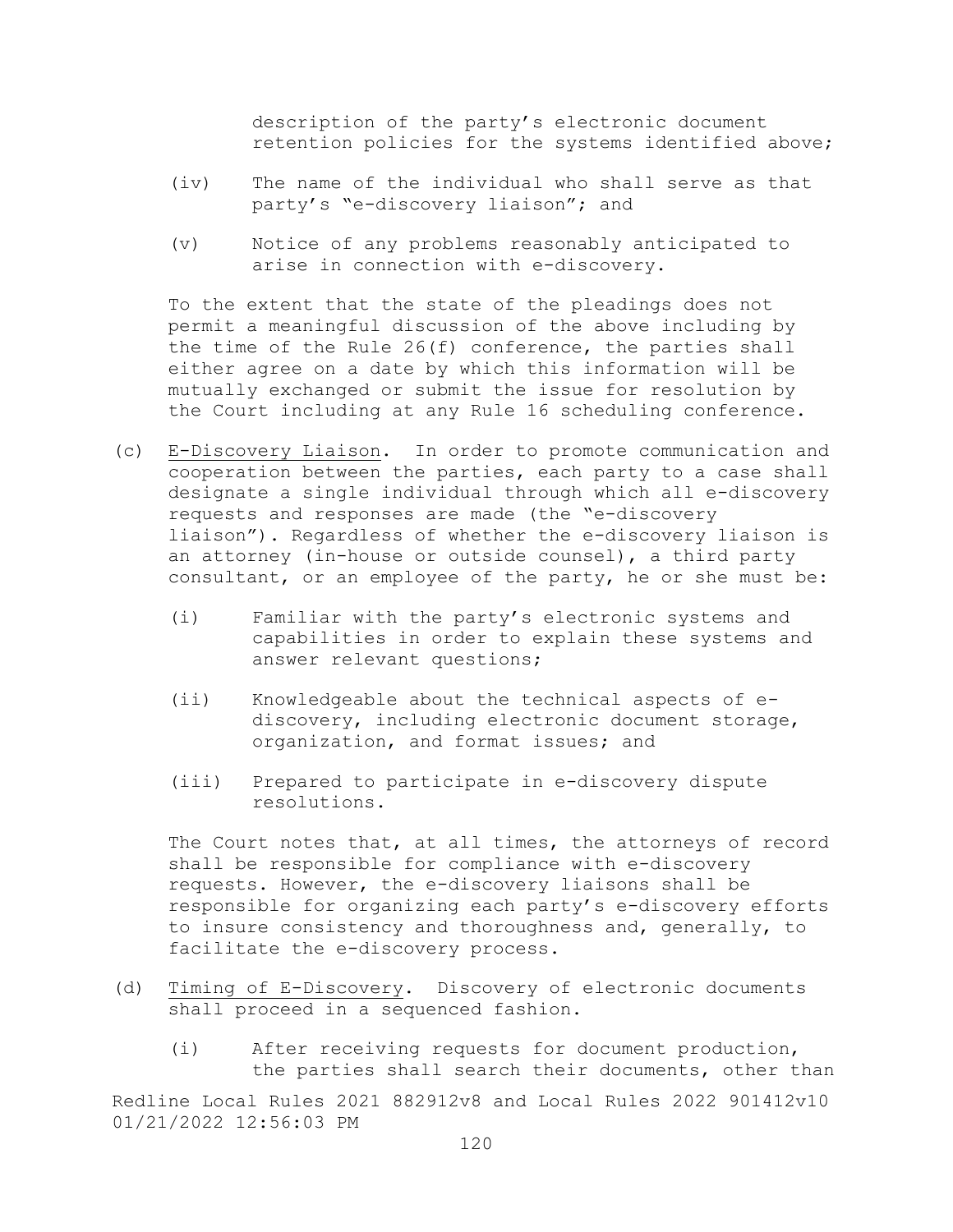those identified as limited accessibility electronic documents, and produce responsive electronic documents in accordance with Fed. R. Civ. P. 26(b)(2).

- (ii) Electronic searches of documents identified as of limited accessibility shall not be conducted until the initial electronic document search has been completed. Requests for information expected to be found in limited accessibility documents must be narrowly focused with some basis in fact supporting the request.
- (iii) On-site inspections of electronic media under Fed. R. Civ. P. 34(b) shall not be permitted absent exceptional circumstances, where good cause and specific need have been demonstrated.
- (e) Search Methodology. If the parties intend to employ an electronic search to locate relevant electronic documents, the parties shall disclose any restrictions as to scope and method which might affect their ability to conduct a complete electronic search of the electronic documents. The parties shall confer and in good faith attempt to reach agreement as to the method of searching, and the words, terms, and phrases to be searched with the assistance of the respective e-discovery liaisons, who are charged with familiarity with the parties' respective systems. The parties also shall confer and in good faith attempt to reach agreement as to the timing and conditions of any additional searches which may become necessary in the normal course of discovery. To minimize the expense, the parties may consider limiting the scope of the electronic search (e.g., time frames, fields, document types).
- (f) Format. If the parties cannot agree to the format for document production, electronic documents shall be produced to the requesting party as image files (e.g., PDF or TIFF). When the image file is produced, the producing party must preserve the integrity of the electronic document's contents, i.e., the original formatting of the document, its metadata and, where applicable, its revision history. After initial production in image file format is complete, a party must demonstrate particularized need for production of electronic documents in their native format.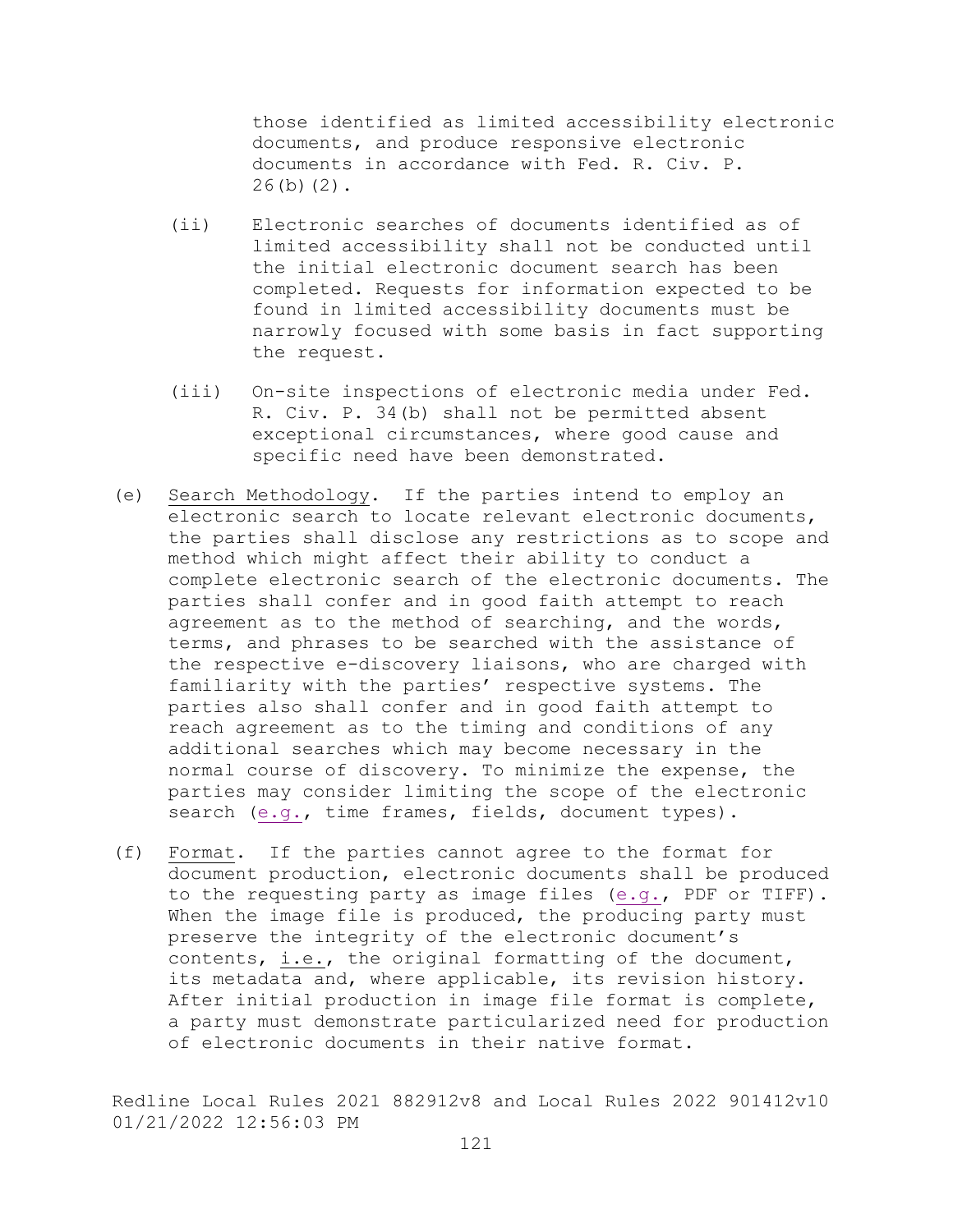- (g) Retention. Within the first twenty-eight (28) days of discovery, the parties should work towards an agreement (akin to the standard protective order) that outlines the steps each party shall take to segregate and preserve the integrity of all relevant electronic documents. In order to avoid later accusations of spoliation, a Fed. R. Civ. P. 30 (b)(6) deposition of each party's retention coordinator may be appropriate. The retention coordinators shall:
	- (i) Take steps to ensure that email of identified custodians shall not be permanently deleted in the ordinary course of business and that electronic documents maintained by the individual custodians shall not be altered; and
	- (ii) Provide notice as to the criteria used for spam and/or virus filtering of email and attachments; emails and attachments filtered out by such systems shall be deemed non-responsive so long as the criteria underlying the filtering are reasonable.

Within seven (7) days of identifying the relevant document custodians, the retention coordinators shall implement the above procedures and each party's counsel shall file a statement of compliance as such with the Court.

- (h) Privilege. Electronic documents that contain privileged information or attorney work product shall be immediately returned if the documents appear on their face to have been inadvertently produced or if there is notice of the inadvertent production within twenty-eight (28) days of such inadvertent production.
- (i) Costs. Generally, the costs of discovery shall be borne by each party. However, the Court will apportion the costs of electronic discovery upon a showing of good cause.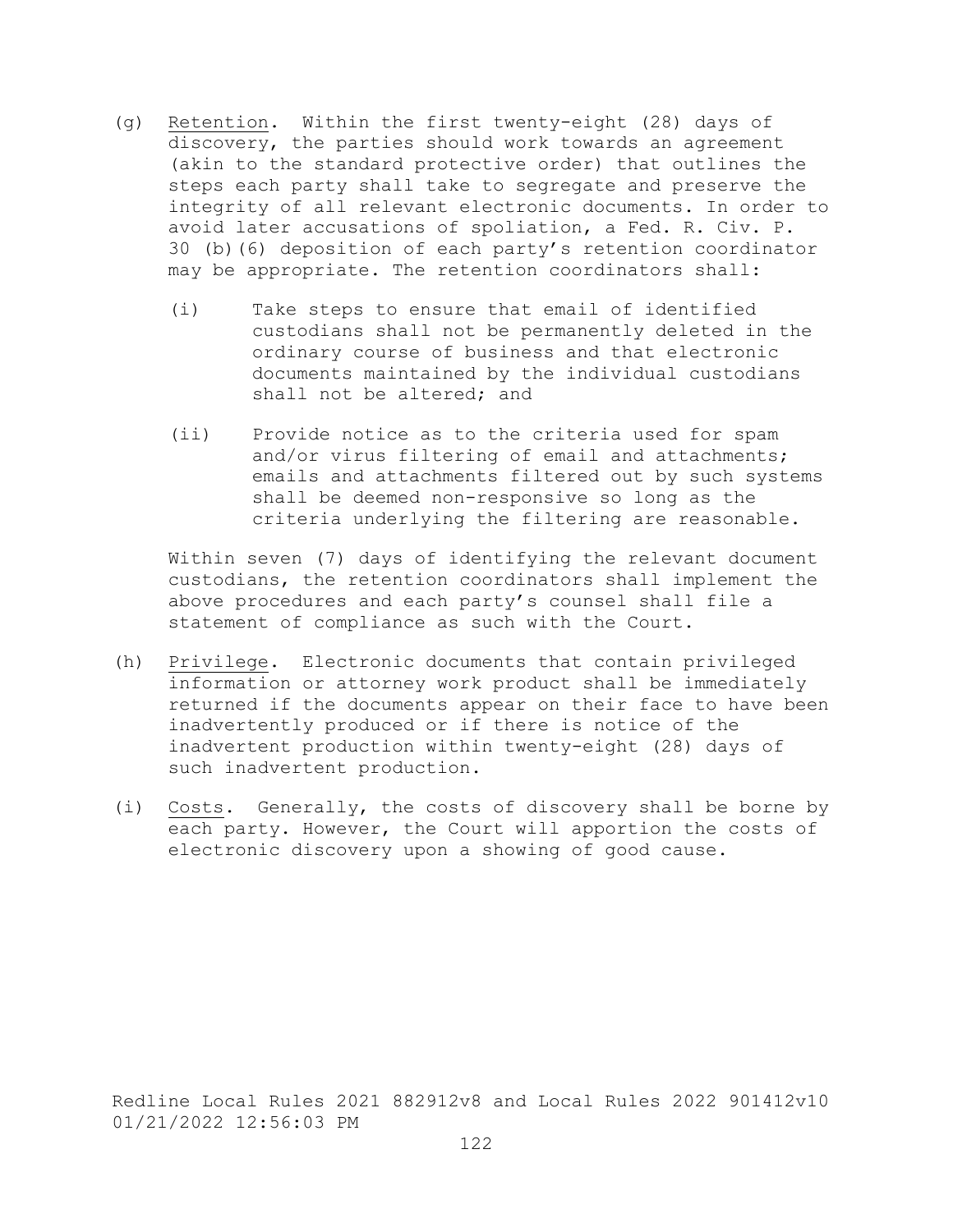### **Rule 7030-1 Depositions.**

- (a) Attendance at Deposition. A deposition may be attended only by (i) the deponent, (ii) counsel for any party and members and employees of their firms, (iii) a party who is a natural person, (iv) an officer or employee of a party who is not a natural person designated as its representative by its counsel, (v) counsel for the deponent, (vi) any consultant or expert designated by counsel for any party, (vii) the United States Trustee, (viii) counsel for any trustee, (ix) counsel for the debtor, (x) counsel for any official committee and (xi) counsel for any party providing postpetition financing to the debtor under 11 U.S.C. § 363 or 364. If a confidentiality order has been entered, any person who is not authorized under the order to have access to documents or information designated confidential shall be excluded from a deposition upon request by the party who is seeking to maintain confidentiality while a deponent is being examined about any confidential document or information.
- (b) Reasonable Notice of Deposition. Unless otherwise ordered by the Court, "reasonable notice" for the taking of depositions under Fed. R. Civ. P. 30(b)shall not be less than seven (7) days.
- (c) Motions to Quash. Any party seeking to quash a deposition must file a motion with the Court under Fed. R. Civ. P. 26(c) or 30(d). If such motion is filed at least one (1) business day before the scheduled deposition, neither the objecting party, witness, nor any attorney is required to appear at a deposition to which a motion is directed until the motion is resolved.
- (d) Depositions Upon Oral Examination. From the commencement until the conclusion of deposition questioning by an opposing party, including any recesses or continuances thereof of less than five (5) days, counsel for the deponent shall not consult or confer with the deponent regarding the substance of the testimony already given or anticipated to be given, except for the purpose of conferring on whether to assert a privilege against testifying or on how to comply with a court order.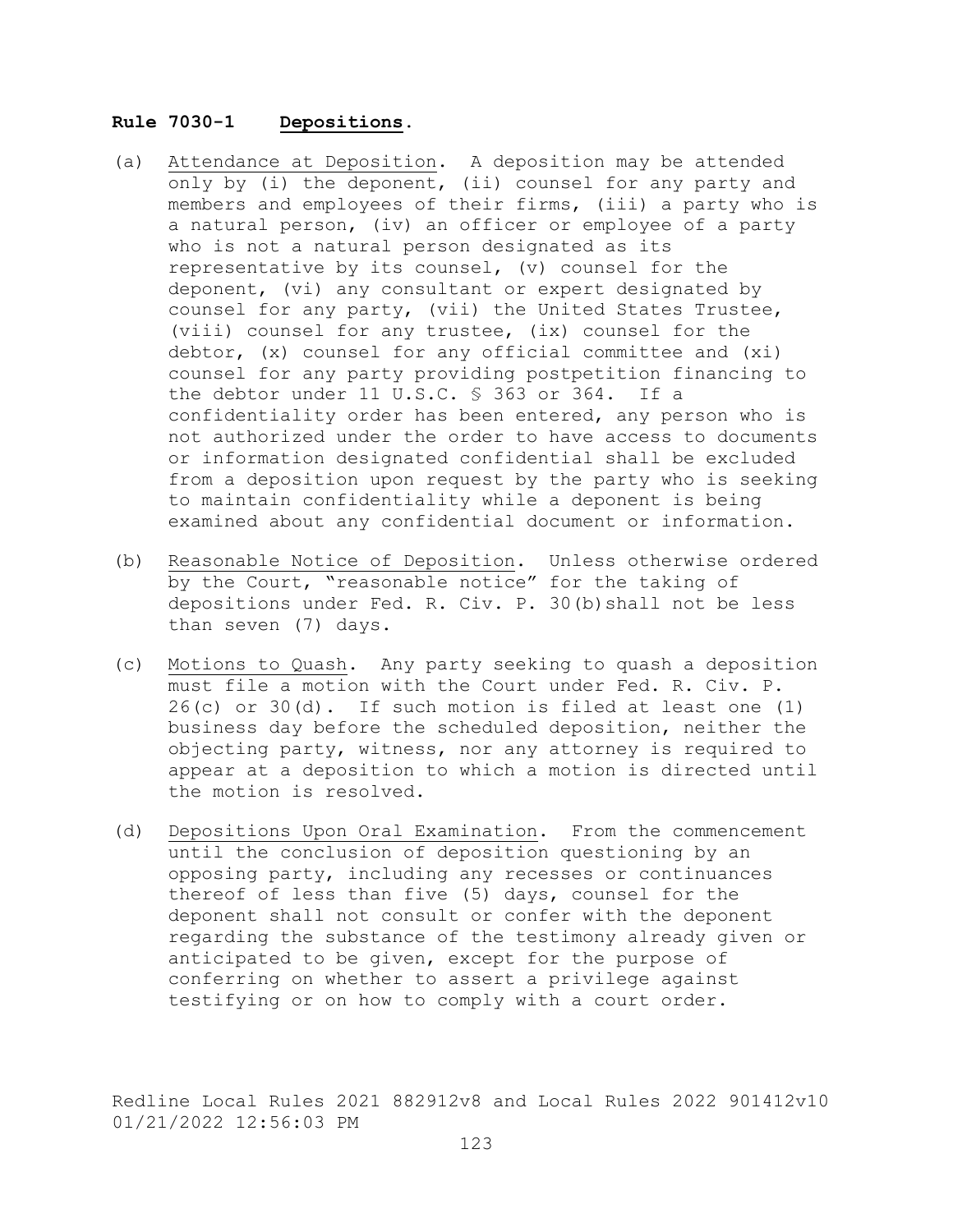**Rule 7055-1 Default**. All applications, motions or requests for default/default judgment under Fed. R. Bankr. P. 7055 shall be served on the party against whom a default is sought and the party's attorney if an entry of appearance has been filed in the adversary or bankruptcy case, in accordance with Local Rule 9013-1. Requests for default/default judgment shall be in compliance with the Clerk's Office Procedures.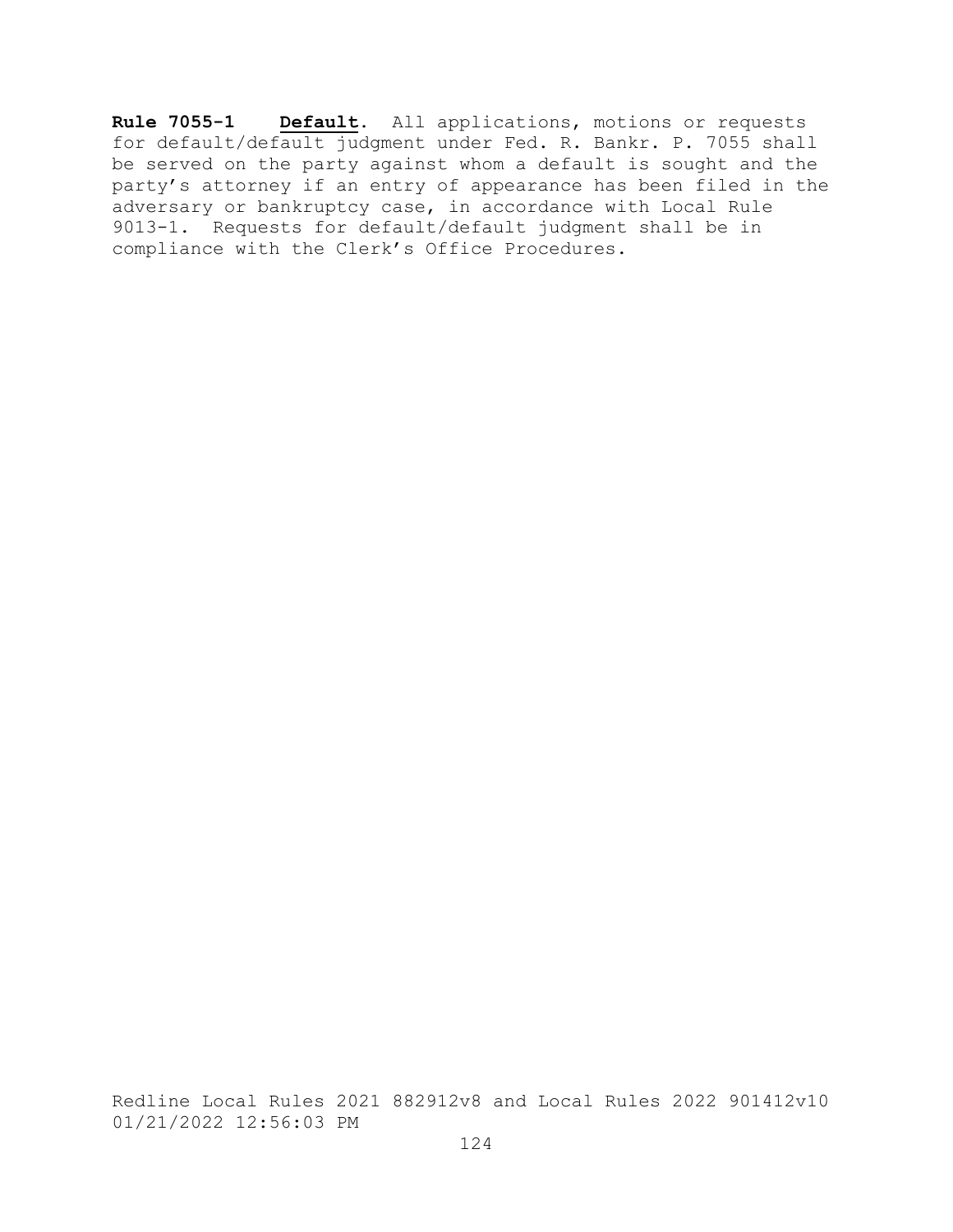### **PART VIII. APPEALS TO DISTRICT COURT OR BANKRUPTCY APPELLATE PANEL**

# **Rule 8003-1 Transmittal of Notice of Appeal to Bankruptcy Judge; Committee Notice and Request for Service**.

- (a) Transmittal of Notice of Appeal to Bankruptcy Judge. When appealing from an order entered by a bankruptcy judge, substantially contemporaneous with the filing of a notice of appeal, the appellant shall mail or deliver a copy of the notice of appeal to the bankruptcy judge whose order is the subject of the appeal.
- (b) Notice to Official Committees. Simultaneously with the filing of any notice of appeal or notice of cross-appeal, with respect to an appeal in which any official committee in the bankruptcy case from which such appeal originated is not a named party to the appeal, the party filing such notice of appeal or notice of cross-appeal shall serve a copy of such notice on counsel to any such official committee and shall file with the notice of appeal or notice of cross-appeal a certificate of service.
- (c) Committee Request for Notice. Any official committee wishing to be placed on the service list for any appeal for the purpose of receiving notices and copies of papers served shall, within twenty-one (21) days of service of the notice of appeal or the notice of cross-appeal as provided for in Local Rule 8003-1(b), file with the Court or District Court (if the appeal has been docketed in the District Court) a request for notice.
- (d) For the avoidance of doubt, non-willful noncompliance with this Local Rule 8003-1 does not affect the validity of an appeal and shall not be a basis for the Clerk to refuse to accept for filing any document that otherwise complies with Part VIII of the Bankruptcy Rules.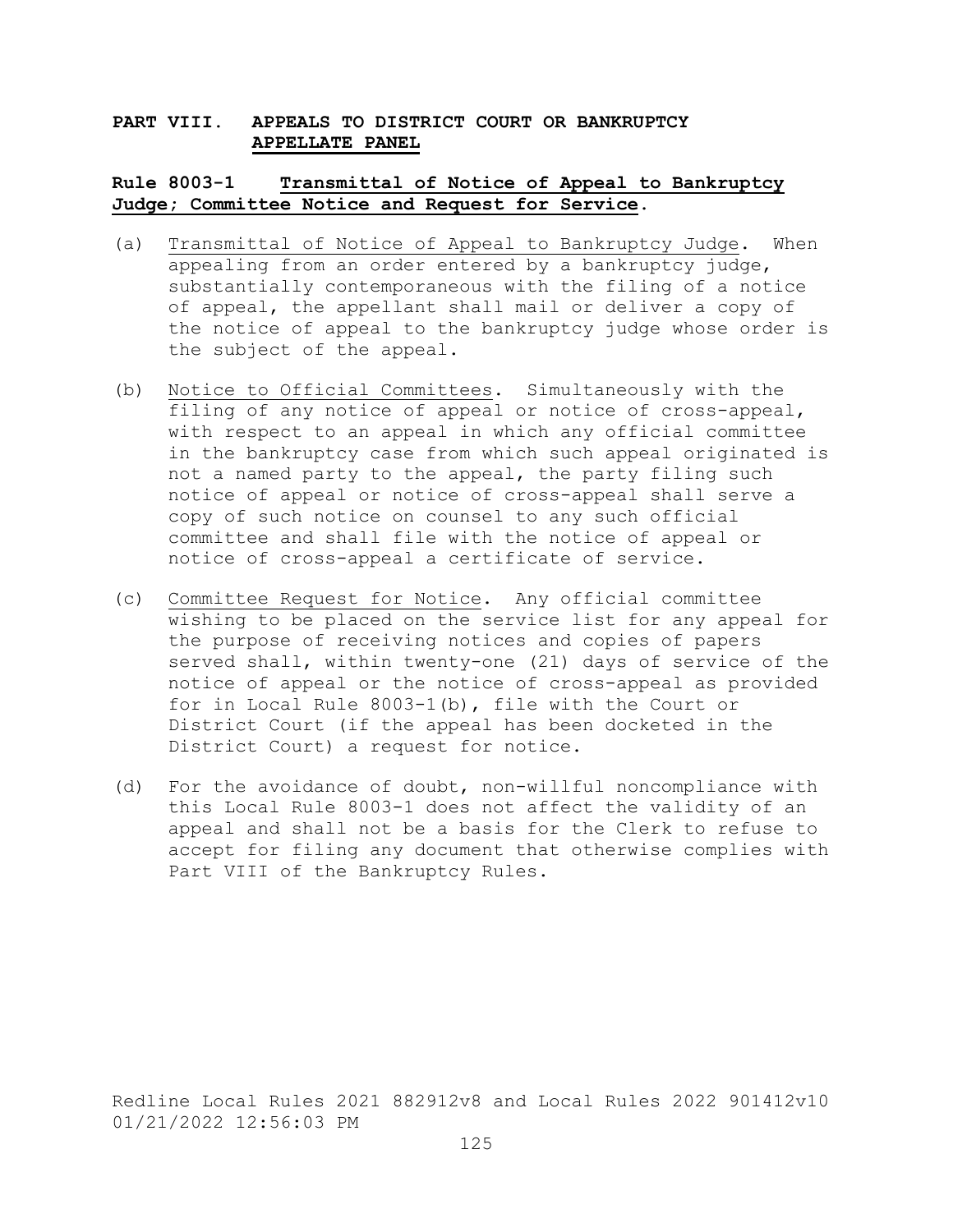**Rule 8003-2 Opinion in Support of Order**. Any bankruptcy judge whose order is the subject of an appeal may, within seven (7) days of the filing date of the notice of appeal, file a written opinion that supports the order being appealed or that supplements any earlier written opinion or recorded oral bench ruling or opinion.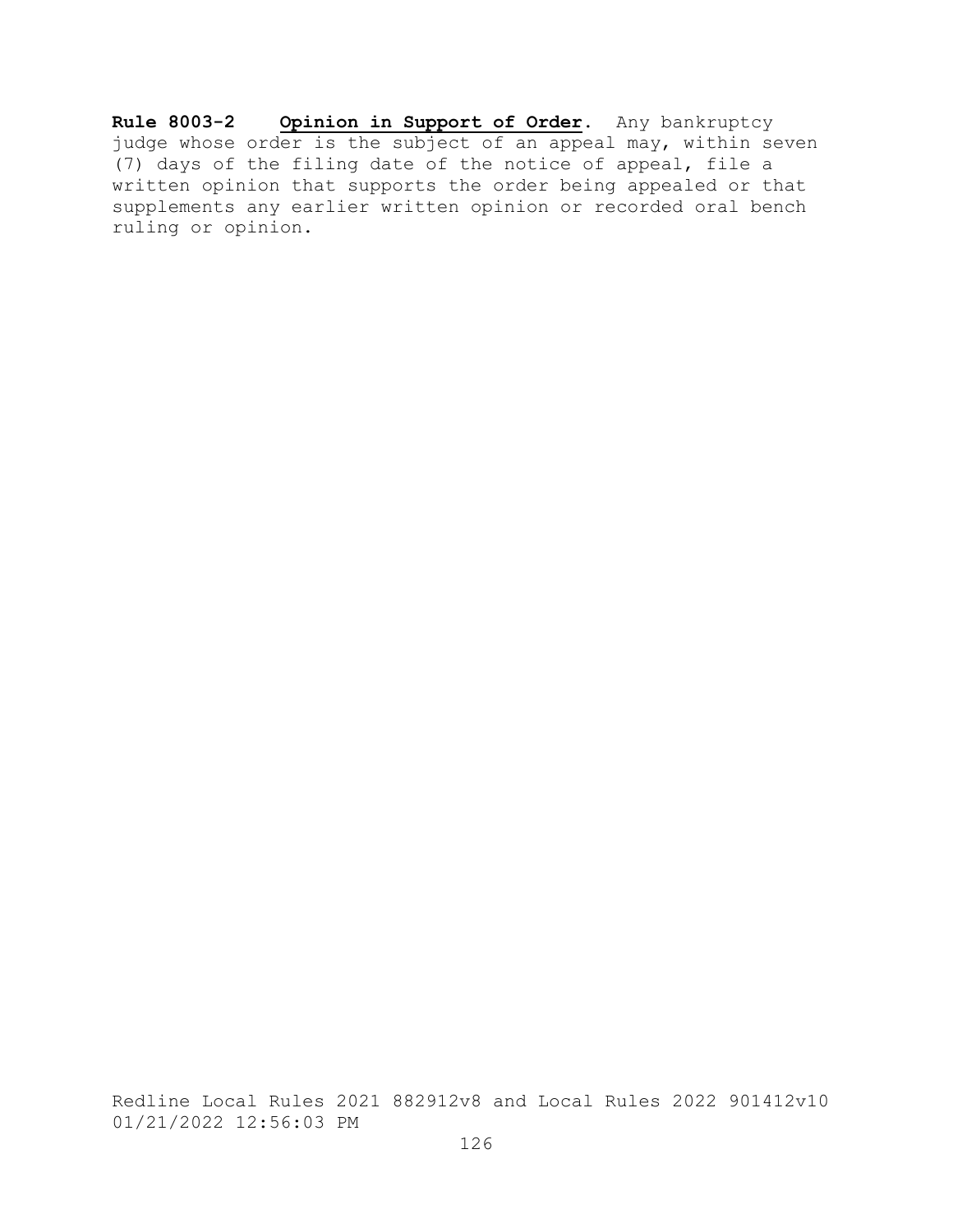**Rule 8004-1 Applicability to Appeals by Leave**. For the avoidance of doubt, Local Rules 8003-1, 8003-2 and 8009-1 apply in connection with appeals by leave pursuant to Bankruptcy Rule 8004.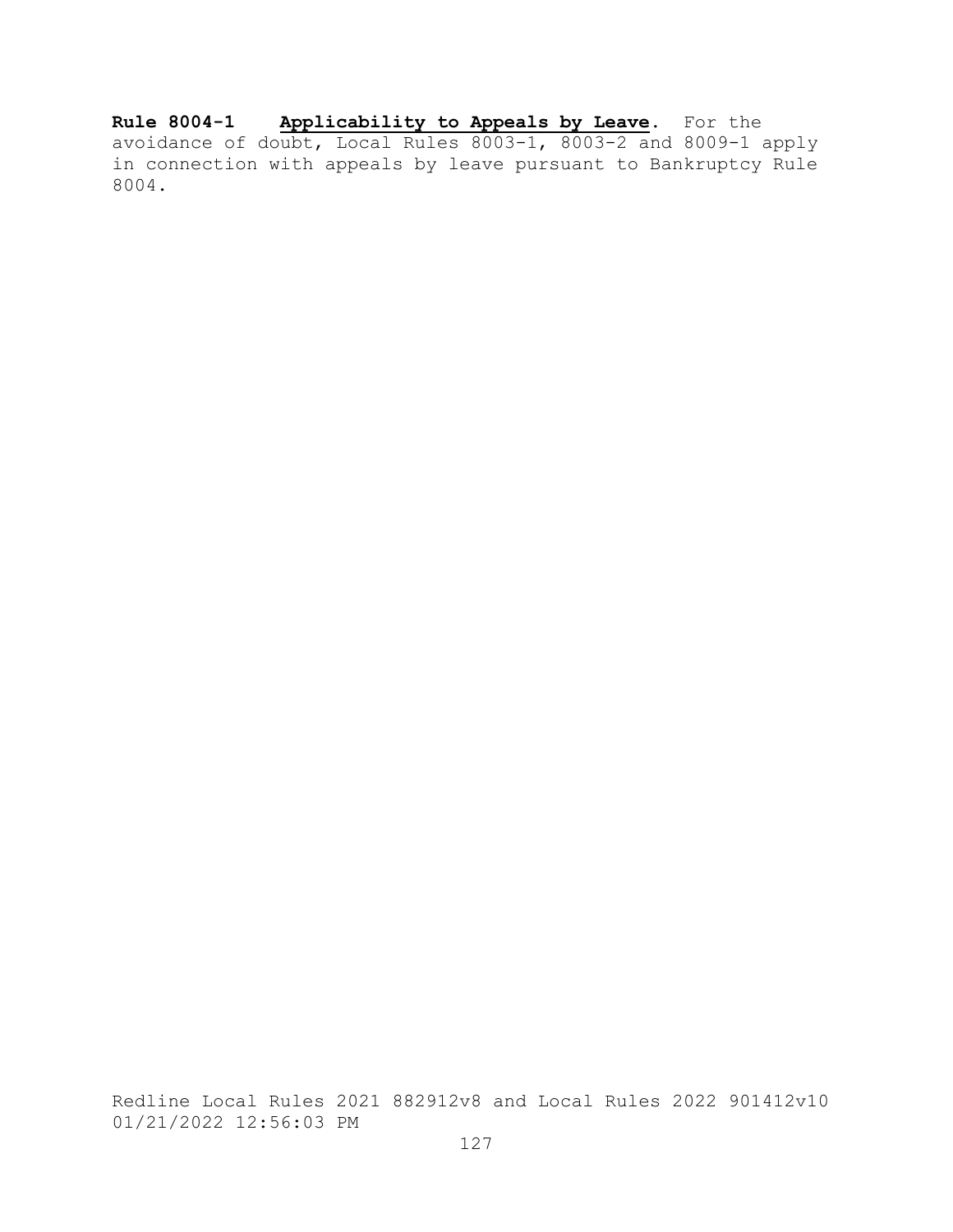### **Rule 8009-1 Record on Appeal**.

- (a) At the time of filing the designation identified in Bankruptcy Rule 8009(a), the parties shall file an index identifying by docket number, if available, the following items:
	- (i) Those documents identified in the designation submitted under Bankruptcy Rule 8009(a)(4);
	- (ii) Any documents that may be expressly requested by the Clerk or the Court; and
	- (iii) A copy of the relevant transcript; if unavailable, evidence that the transcript has been ordered.
- (b) In the event that a document identified in the designations does not have a docket number (e.g., exhibits submitted during a hearing, etc.) such documents shall be filed electronically with the Clerk of Court or the District Court (if the appeal has been docketed in the District Court) at the time the index is filed and shall be referenced in the index by hearing date and exhibit number.
- (c) The appellant's designation of items to be included in the record on appeal shall include any written opinion issued by the bankruptcy judge in support of the order being appealed pursuant to Local Rule 8003-2.
- (d) The parties shall file designations consistent with the Local Rules and any applicable orders of the District Court and the Bankruptcy Court.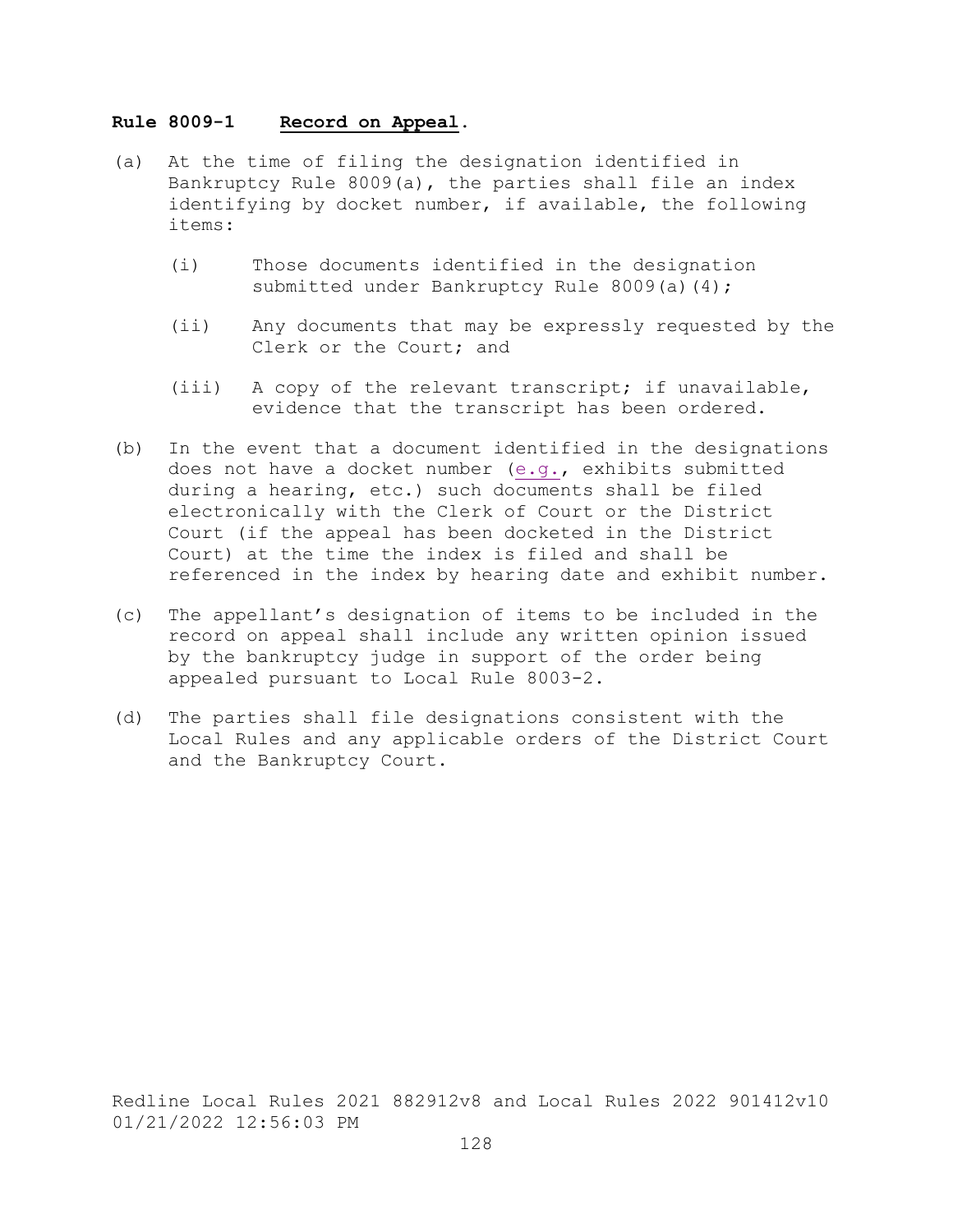**Rule 8024-1 Notice of Disposition of Appeal**. Within three (3) days of issuance of an order disposing of an appeal, in whole or in part, by the District Court, Court of Appeals or Supreme Court, or a filing that reflects the resolution and/or withdrawal of the appeal in whole or in part, counsel for appellant (or movant in a miscellaneous matter) shall file notice of such disposition and shall provide the bankruptcy judge with a written copy of the filing, opinion and/or order disposing of the appeal.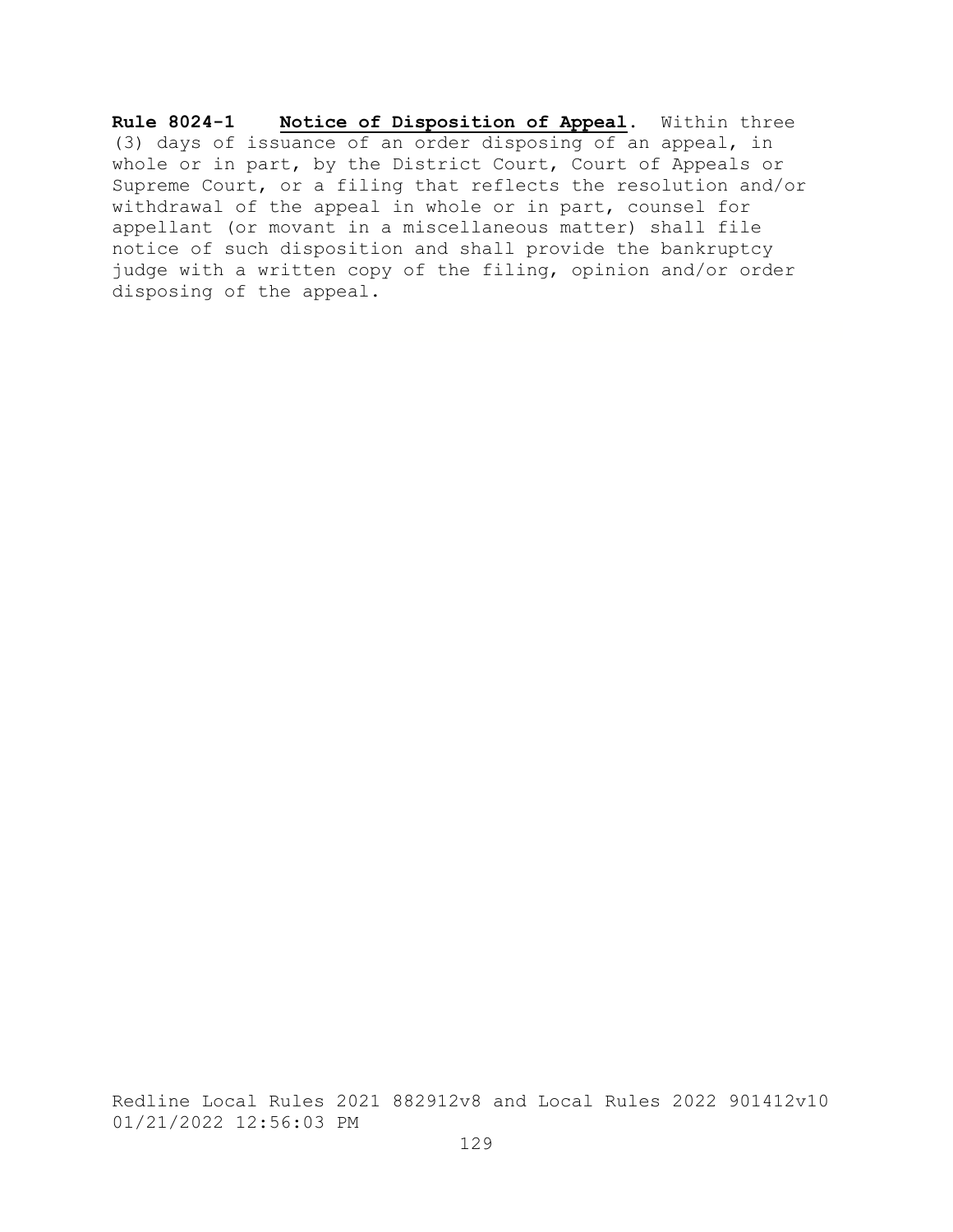#### **PART IX. GENERAL PROVISIONS**

### **Rule 9004-1 Caption**.

- (a) Documents submitted for filing shall contain in the caption the name of the debtor, the case number, the initials of the Judge to whom the case has been assigned, the docket number assigned to the case and, if applicable, the adversary proceeding number. All documents filed with the Clerk that relate to a document previously filed and docketed shall contain in its title the title of the related document and its docket number, if available.
- (b) The hearing date and time and the objection date and time of a motion shall be set forth in bold print (i) in the caption of the notice and motion and all related pleadings, below the case or adversary number and (ii) in the text of the notice.
- (c) The case caption only may be modified by order entered by the Court on separate motion filed and served in accordance with Local Rule 9006-1.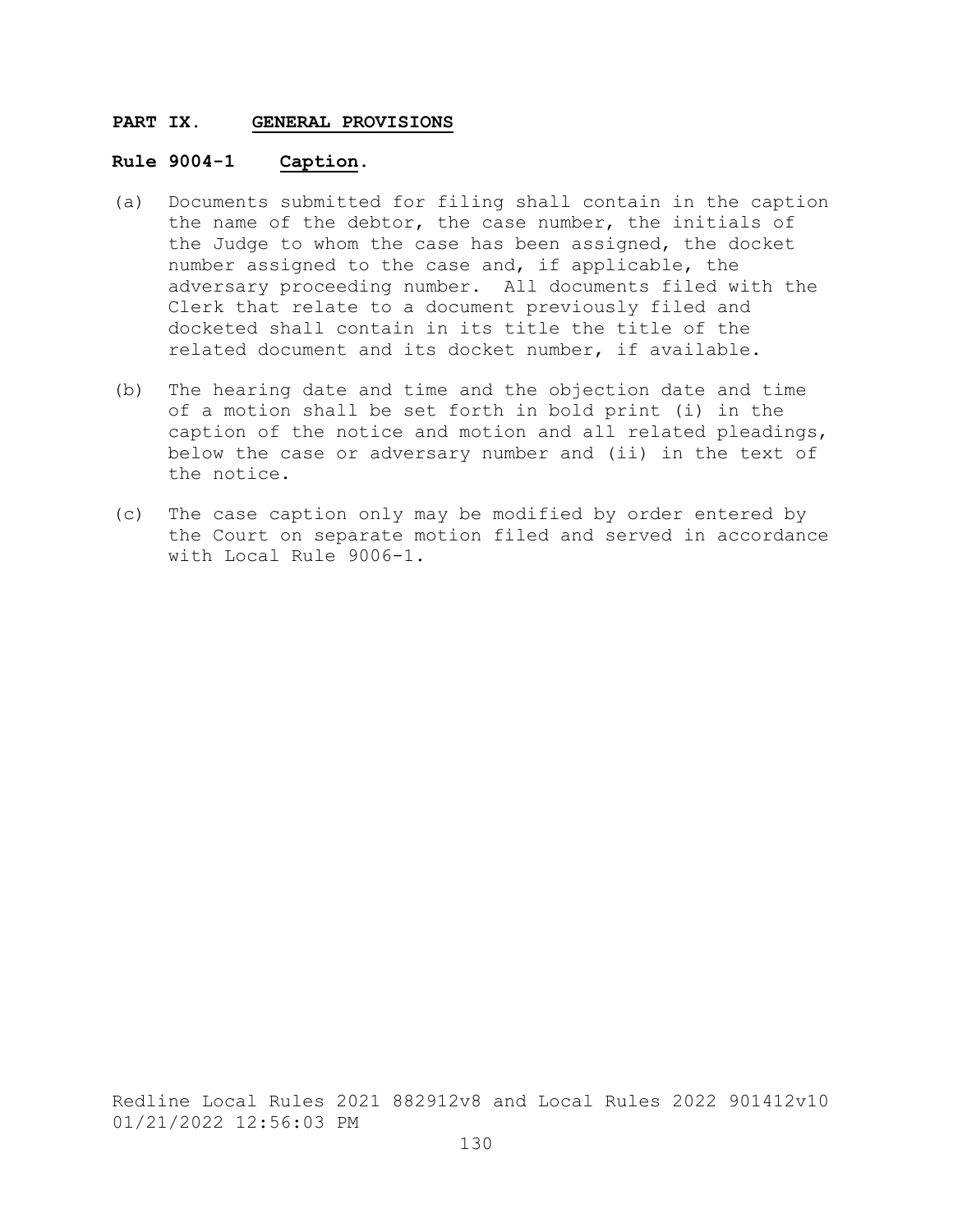## **Rule 9006-1 Time for Service and Filing of Motions and Objections**.

- (a) Generally. Fed. R. Bankr. P. 9006 applies to all cases and proceedings in which the pleadings are filed with the Clerk.
- (b) Discovery-Related Motions. All motion papers under Fed. R. Bankr. P. 7026-7037 and 9016 shall be filed and served in accordance with Local Rule 7026-1.
- (c) All Other Motions.
	- (i) Service of Motion Papers. Unless the Fed. R. Bankr. P. or these Local Rules state otherwise, all motion papers shall be filed and served in accordance with Local Rule 2002-1(b) at least fourteen (14) days prior to the hearing date. Retention motions filed pursuant to Local Rule 2014-1, Sale Procedure Motions filed pursuant to Local Rule 6004-1(c) and voting procedures motions filed pursuant to Local Rule 3017-1(b) must be filed at least twenty-one (21) days prior to the hearing date.
	- (ii) Objection Deadlines. Where a motion is filed and served in accordance with Local Rule 9006-1(c)(i) less than twenty-one days prior to the hearing date, the deadline for objection(s) shall be seven (7) days before the hearing date. To the extent a motion is filed and served in accordance with Local Rule 2002-1(b) at least twenty-one (21) days prior to the hearing date, however, the movant may establish any objection deadline that is no earlier than fourteen (14) days after the date of service and no later than seven (7) days before the hearing date. Any objection deadline may be extended by agreement of the movant; provided, however, that no objection deadline may extend beyond the deadline for filing the agenda. In all instances, any objection must be filed on or before the applicable objection deadline. The foregoing rule applies to responses/replies to (A) any Objection as defined in Local Rule 3007-1(a) (i.e., an objection to claims asserted by more than one claimant) and (B) any objection to a single claim or multiple claims filed by the same claimant.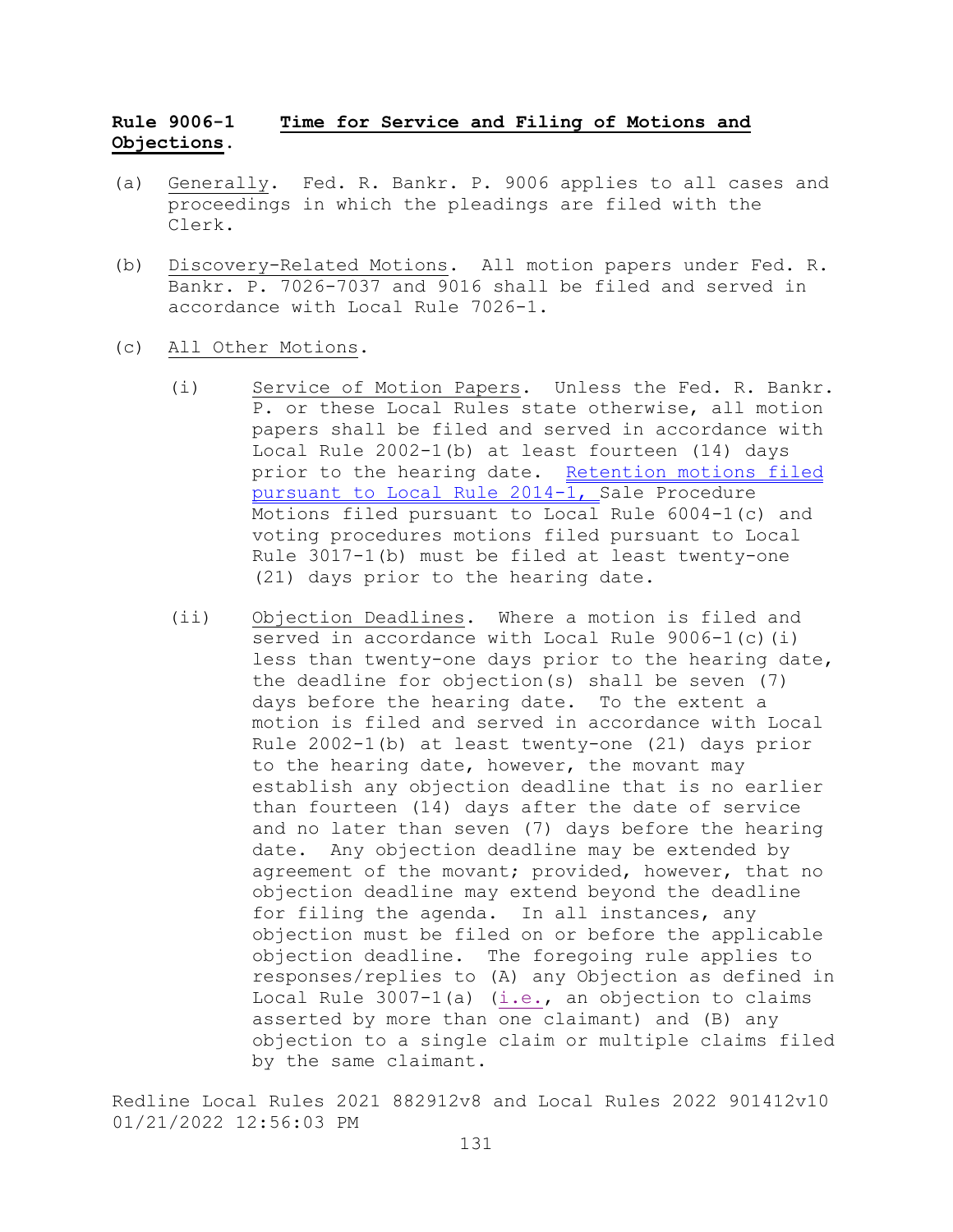- (d) Reply Papers. Reply papers by the movant, or any party that has joined the movant, may be filed by 4:00 p.m. prevailing Eastern Time the day prior to the deadline for filing the agenda. If a motion for leave to file a late reply is filed, unless otherwise ordered by the Court, a motion to shorten notice shall not be required. The Court will consider the motion for leave at the hearing on the underlying motion papers and any objections to the motion for leave may be presented at the hearing. The foregoing rule applies to replies to Omnibus Objection to Claims. Del. Bankr. L.R. 3007-1.
- (e) Shortened Notice. No motion will be scheduled on less notice than required by these Local Rules or the Fed. R. Bankr. P. except by order of the Court, on written motion (served on all interested parties) specifying the exigencies justifying shortened notice. The motion requesting shortened notice shall include an averment of Delaware Counsel for the moving party that a reasonable effort has been made to notify at least counsel to the debtor, counsel to the United States Trustee, counsel to any official committee appointed in the case and any chapter 7, 11 or 13 trustee and whether such party objected to the relief sought, or not, or the basis for the moving party not making such an effort. Unless otherwise ordered, failure to so aver may result in denial of the motion to shorten. The Court will rule on such motion for shortened notice promptly without need for a hearing.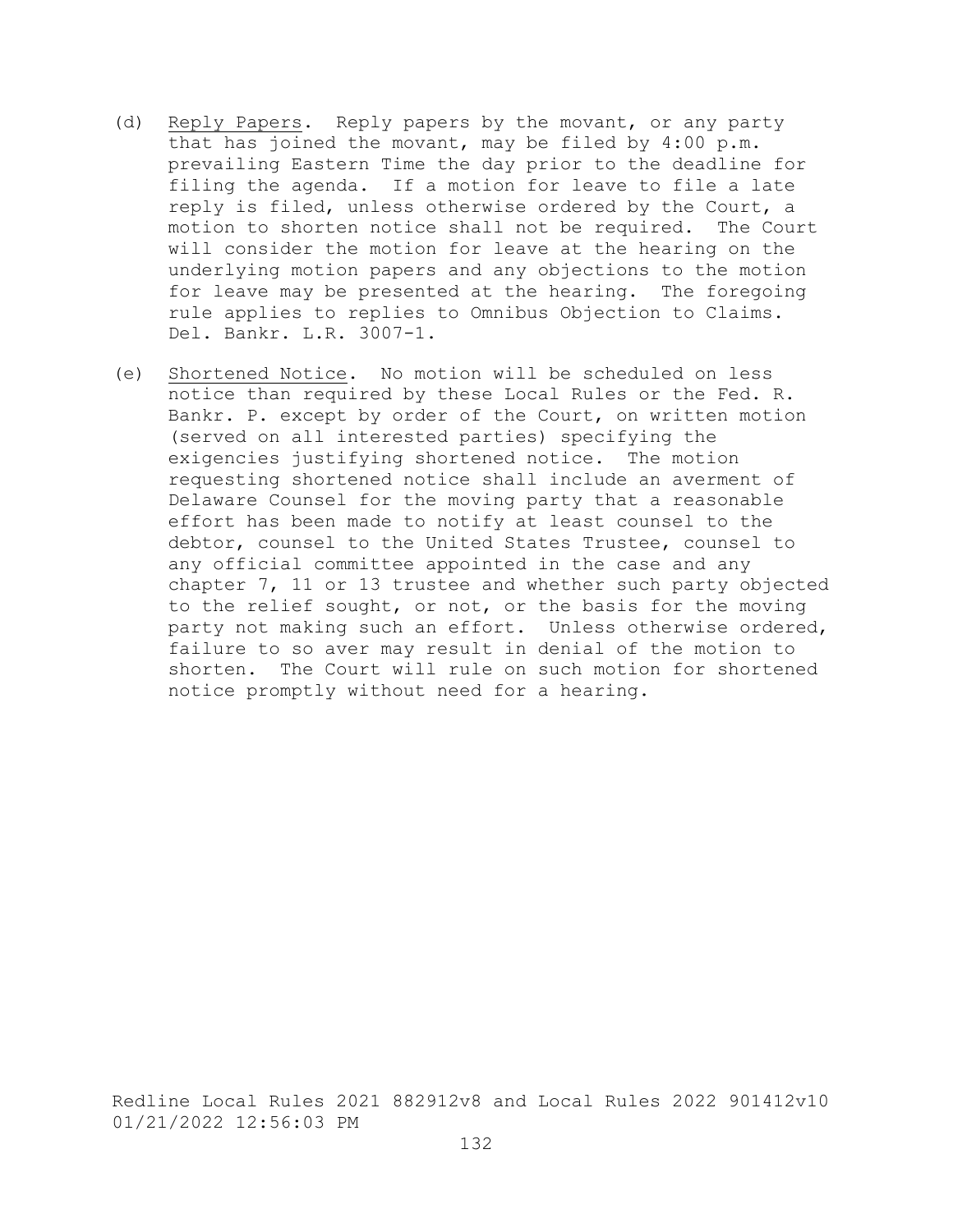**Rule 9006-2 Bridge Orders Not Required in Certain Circumstances**. Unless otherwise provided in the Code or in the Fed. R. Bankr. P., if a motion to extend the time to take any action is filed before the expiration of the period prescribed by the Code, the Fed. R. Bankr. P., these Local Rules or Court order, the time shall automatically be extended until the Court acts on the motion, without the necessity for the entry of a bridge order.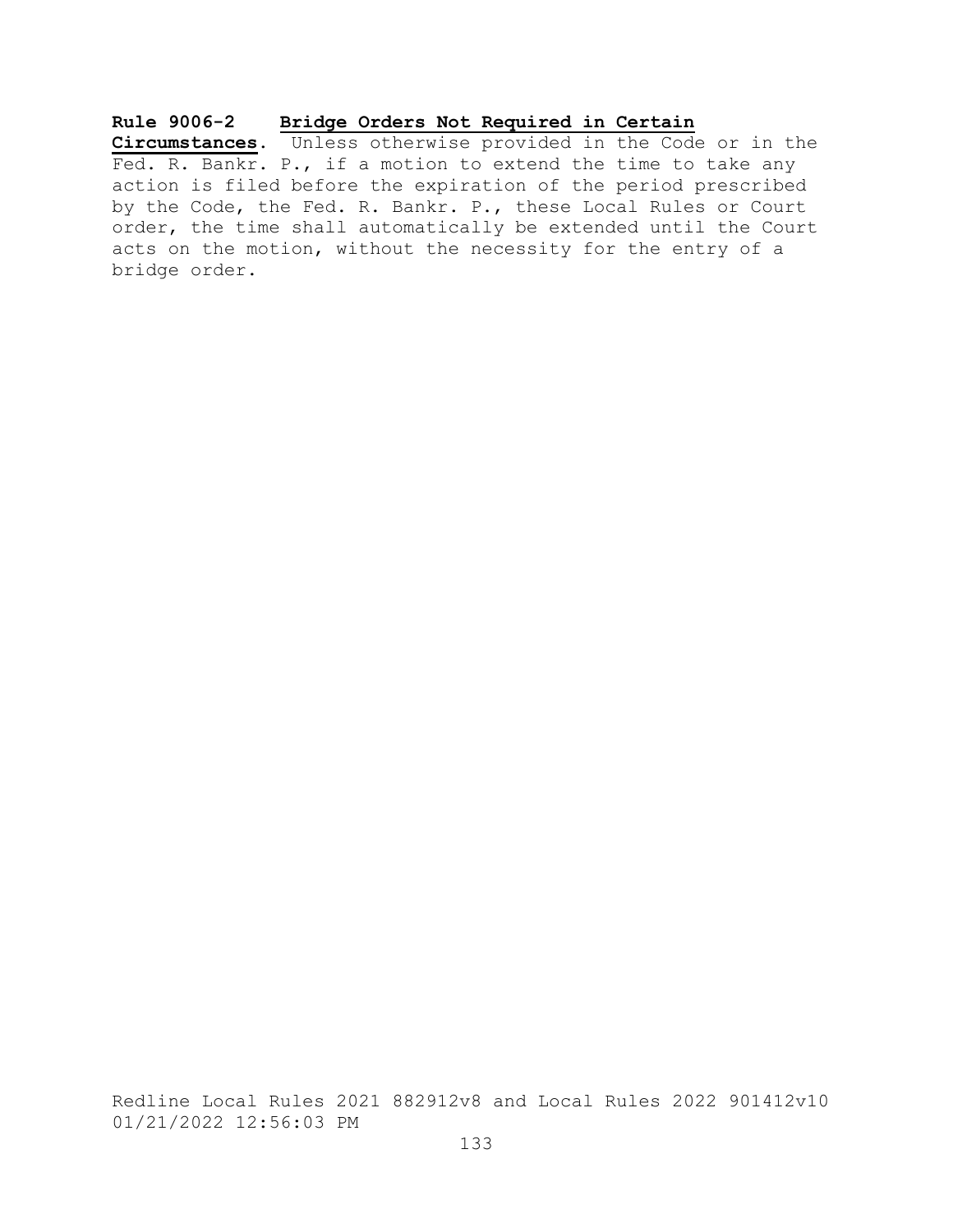### **Rule 9010-1 Bar Admission**.

- (a) The Bar of this Court. The Bar of this Court shall consist of those persons heretofore admitted to practice in the District Court and those who may hereafter be admitted in accordance with these Rules.
- (b) Admission Pro Hac Vice. Attorneys admitted, practicing, and in good standing in another jurisdiction, who are not admitted to practice by the Supreme Court of the State of Delaware and the District Court, may be admitted pro hac vice in the discretion of the Court, such admission to be at the pleasure of the Court. Unless otherwise ordered by the Court, or authorized by the Constitution of the United States or acts of Congress, an applicant is not eligible for permission to practice pro hac vice if the applicant:
	- (i) Resides in Delaware; or
	- (ii) Is regularly employed in Delaware; or
	- (iii) Is regularly engaged in business, professional, or other similar activities in Delaware.

Any Judge of the Court may revoke, upon hearing after notice and for good cause, a pro hac vice admission in a case or proceeding before a judge. The form for admission pro hac vice, which may be amended by the Court, is Local Form 105 and is located on the Court's website.

- (c) Association with Delaware Counsel Required. Unless otherwise ordered, an attorney not admitted to practice by the District Court and the Supreme Court of the State of Delaware may not be admitted pro hac vice unless associated with an attorney who is a member of the Bar of the District Court and who maintains an office in the District of Delaware for the regular transaction of business ("Delaware counsel"). Consistent with CM/ECF Procedures, Delaware counsel shall be the registered users of CM/ECF and shall be required to file all papers, including petitions. Unless otherwise ordered, Delaware counsel shall attend proceedings before the Court.
- Redline Local Rules 2021 882912v8 and Local Rules 2022 901412v10 01/21/2022 12:56:03 PM (d) Time to Obtain Delaware Counsel. AExcept as otherwise provided in Local Rule 1002-1(b) or 9010-1(e), with respect to signing and filing petitions, a party not appearing *pro se* shall obtain representation by a member of the Bar of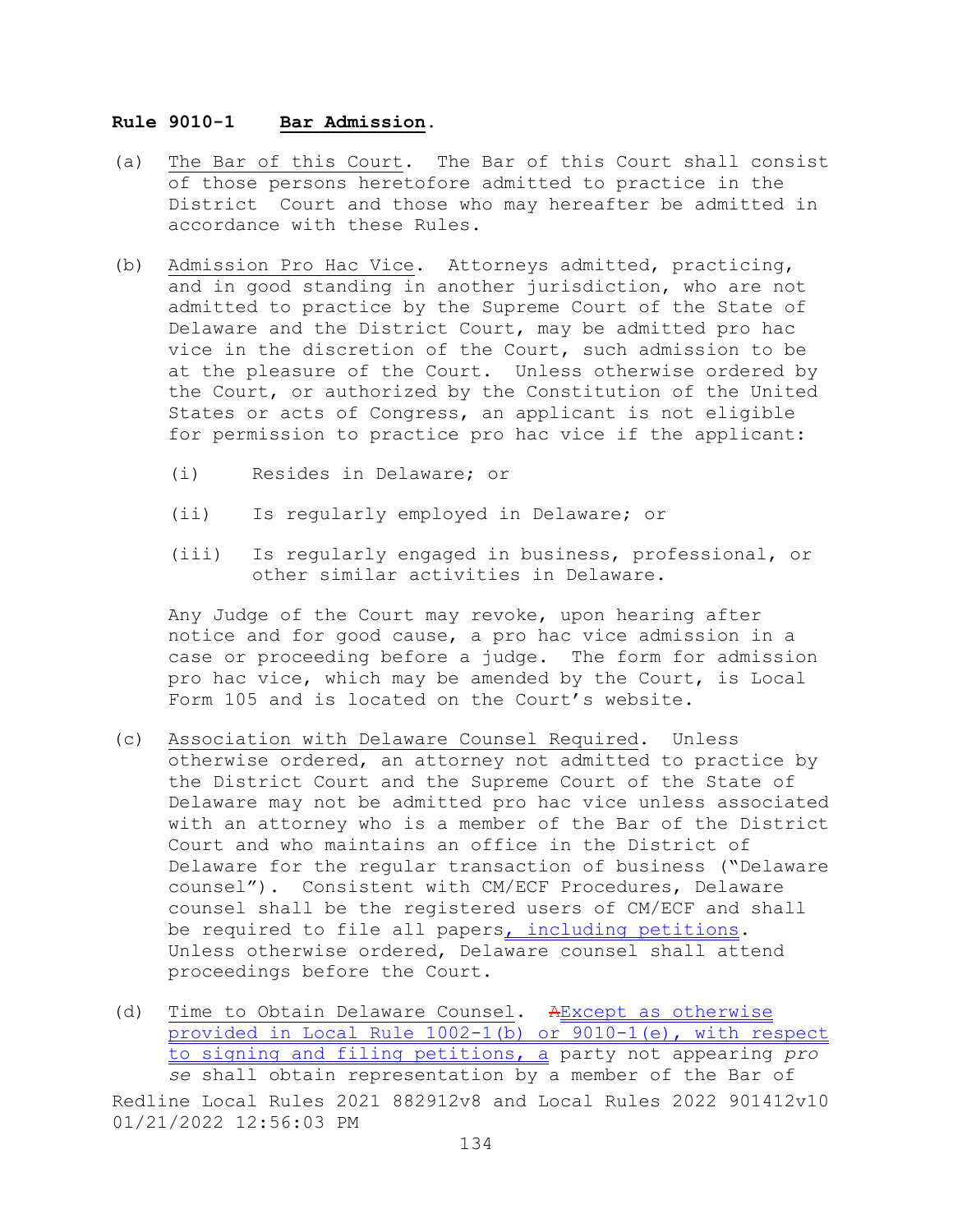the District Court or have its counsel associate with a member of the Bar of the District Court in accordance with (paragraph (c) above) within twenty-eight (28) days after:

- (i) The filing of the first paper filed on its behalf; or
- (ii) The filing of a case transferred or removed to this Court.

Failure to timely obtain such representation shall subject the defaulting party to appropriate sanctions.

- (e) Motion for Pro Hac Vice and Association with Delaware Counsel not Required.
	- (i) Government Attorneys. Unless the Court orders otherwise, an attorney not admitted in the District Court but admitted in another United States District Court may appear representing the United States of America (or any officer or agency thereof) or any state or local government (or officer or agency thereof) so long as a certification is filed, signed by that attorney, stating (a) the courts in which the attorney is admitted, (b) that the attorney is in good standing in all jurisdictions in which he or she has been admitted and (c) that the attorney will be bound by these Local Rules and that the attorney submits to the jurisdiction of this Court for disciplinary purposes.
	- (ii) Delaware Attorney with Out of State Office. Attorneys who are admitted to the Bar of the District Court and in good standing, but who do not maintain an office in the District of Delaware, may appear on behalf of parties upon approval by the Court.
	- (iii) Claim Litigation. Parties (*pro se* or through out of state counsel) may file or prosecute a proof of claim or a response to their claim. The Court may, however, direct the claimant to consult with Delaware counsel if the claim litigation will involve extensive discovery or trial time.

Redline Local Rules 2021 882912v8 and Local Rules 2022 901412v10 01/21/2022 12:56:03 PM (f) Standards for Professional Conduct. Subject to such modifications as may be required or permitted by federal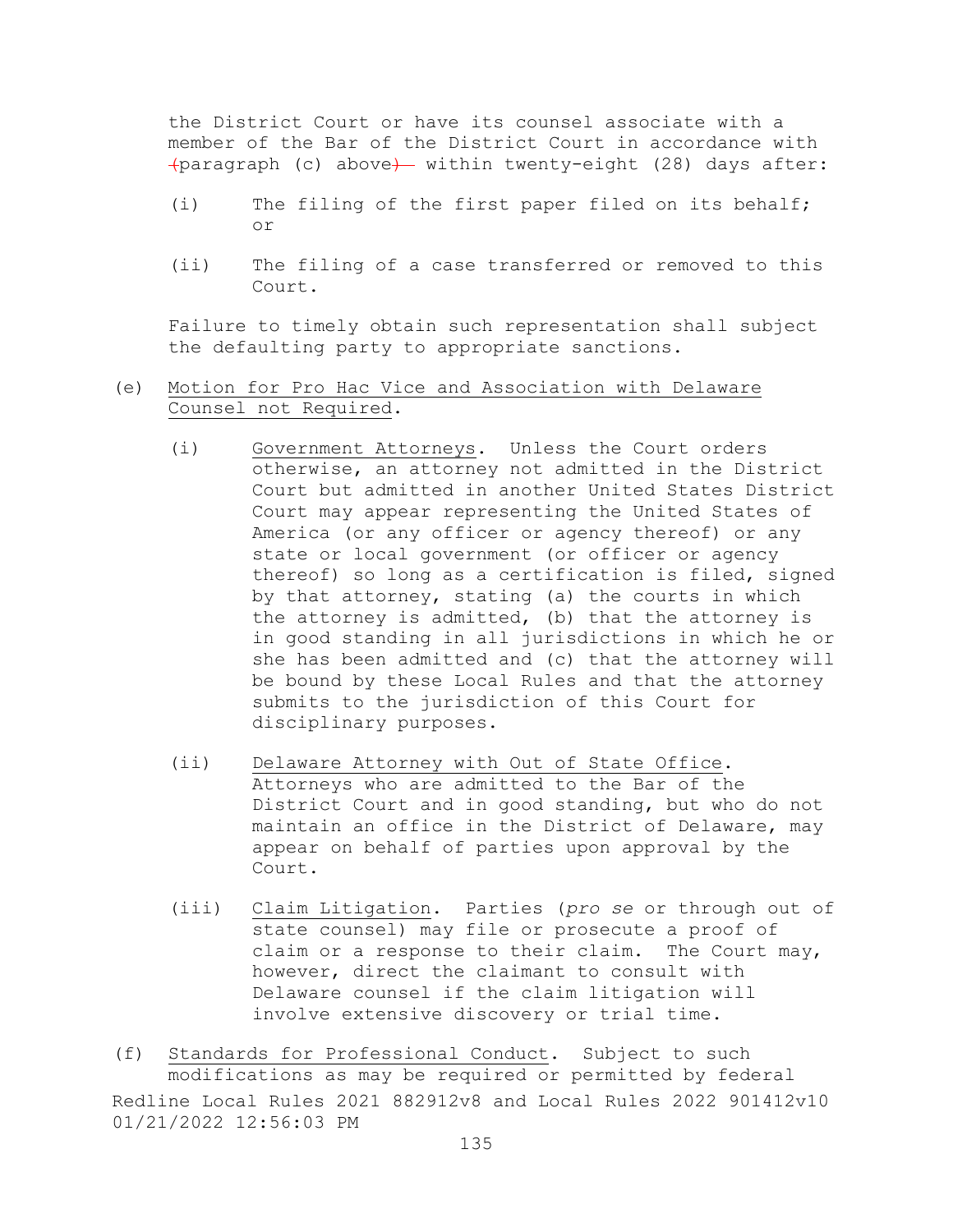statute, court rule or decision, all attorneys admitted or authorized to practice before this Court, including attorneys admitted on motion or otherwise, shall also be governed by the Model Rules of Professional Conduct of the American Bar Association, as may be amended from time to time.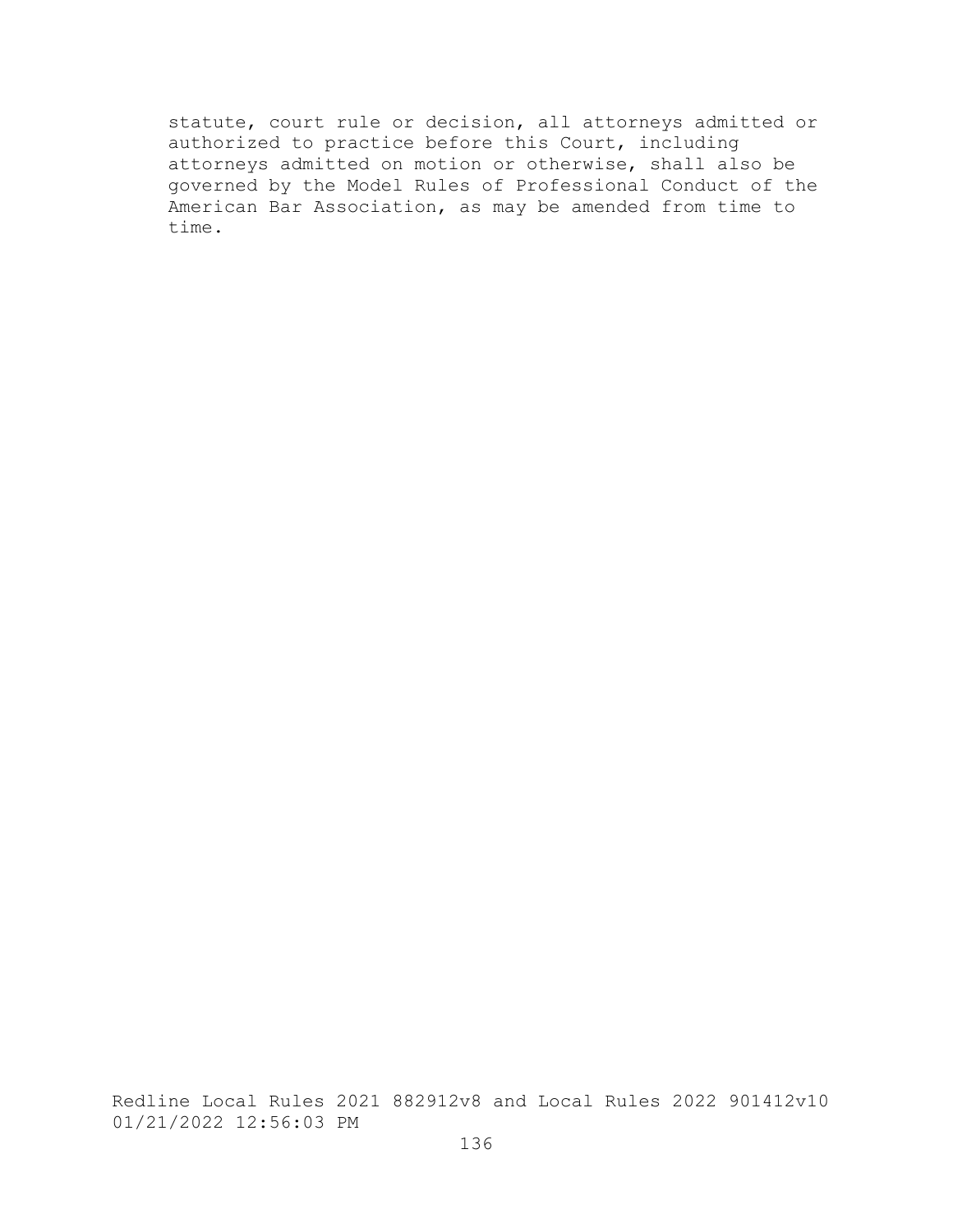#### **Rule 9010-2 Substitution; Withdrawal**.

- (a) Substitution. If a party in an adversary proceeding or a debtor in any case wishes to substitute attorneys, a substitution of counsel document signed by the original attorney and the substituted attorney shall be filed. If a trustee, debtor or official committee wishes to substitute attorneys or any other professional whose employment was subject to approval by the Court, a motion for retention of the new professional must also be filed.
- (b) Withdrawal. An attorney may withdraw an appearance for a party without the Court's permission (i) when such withdrawal will leave a member of the Bar of the District Court appearing as attorney of record for the party, or (ii) when the party (a) has no controversy pending before the Court and (b) the attorney certifies that the party consents to withdrawal of counsel. Otherwise, no appearance shall be withdrawn except by order on a motion duly filed, served on each party and served on the party client by registered or certified mail addressed to the client's last known address, at least fourteen (14) days before the motion is heard by the Court. The filer is not required to confer other than with its party client prior to filing the motion to withdraw.
- (c) Service. Substitutions and motions for withdrawal under this Local Rule shall be served (i) in an adversary proceeding, on all parties to the proceeding and (ii) in a bankruptcy case, on all parties entitled to notice under Fed. R. Bankr. P. 2002.
- (d) Effect of Failure to Comply. Until paragraph (a) or (b), as applicable, and paragraph (c) of Local Rule 9010-2 are complied with and an order, if necessary, is entered, the original attorney remains the client's attorney of record.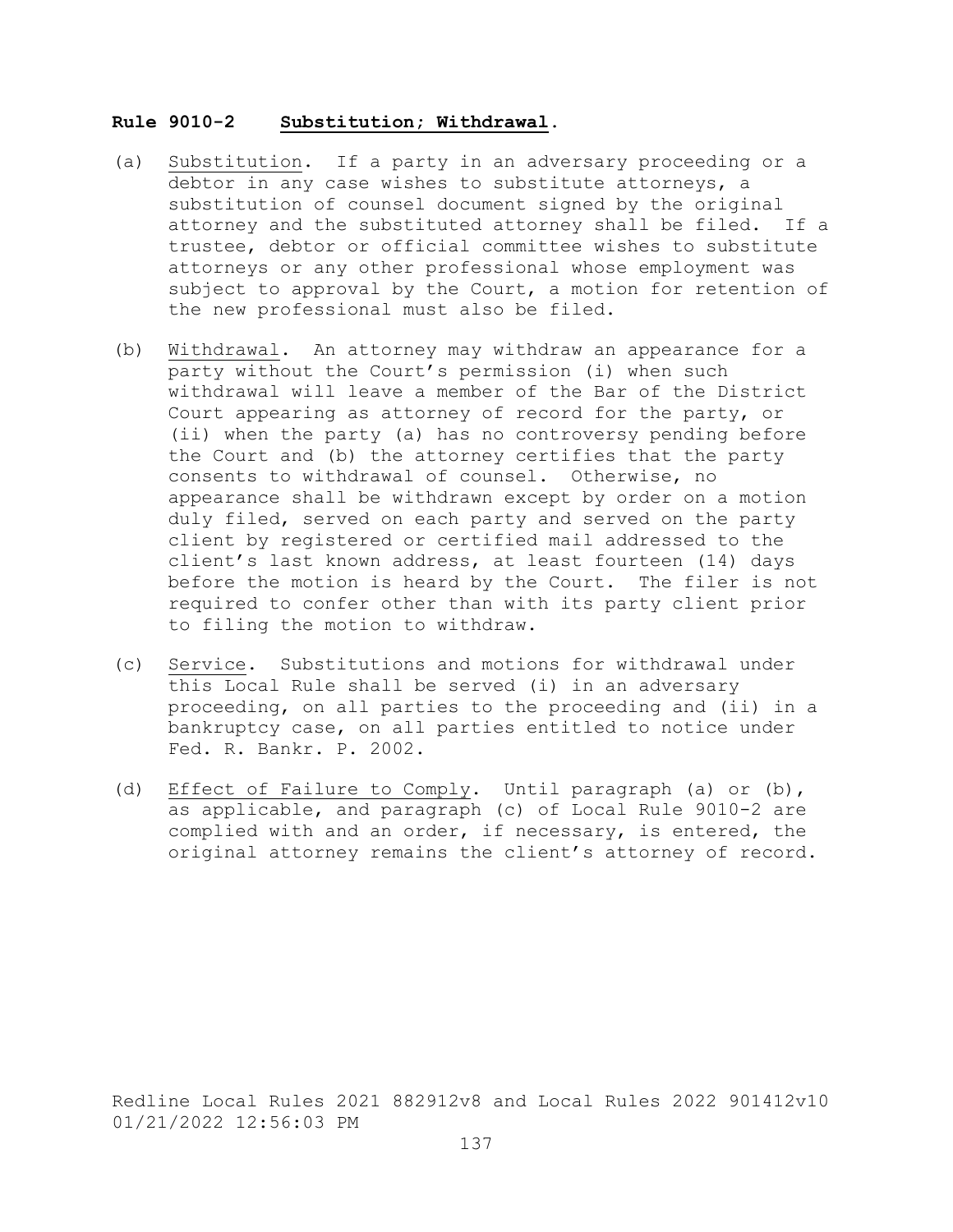#### **Rule 9010-3 Appearance by Supervised Law Student**.

- (a) An eligible law student may, upon compliance with these Local Rules, and under supervision of an attorney, appear on behalf of any person, including the United States Attorney or the United States Trustee, who has consented in writing.
- (b) The attorney who supervises a student shall:
	- (i) be a member of the bar of the District Court or an attorney in the United States Attorney's Office or the Office of the United States Trustee;
	- (ii) remain the attorney of record and will act to ensure that the student's actions are consistent with the rules of professional responsibility;
	- (iii) review the student's work and assist the student to the extent necessary;
	- (iv) appear with the student in all proceedings before the Court; and
	- (v) indicate in writing his consent to supervise the student.
- (c) To appear, the student shall:
	- (i) be duly enrolled in a law school approved by the American Bar Association;
	- (ii) have completed legal studies amounting to at least two-thirds of the credits needed for graduation or the equivalent;
	- (iii) be certified by either the law school dean or authorized designee as qualified to provide the legal representation permitted by this rule. This certification may be withdrawn by the certifier at any time by mailing a notice to the Clerk, without notice or hearing and without showing of cause;
	- (iv) be introduced to the Court by an attorney satisfying the conditions set forth in the paragraph (b) above;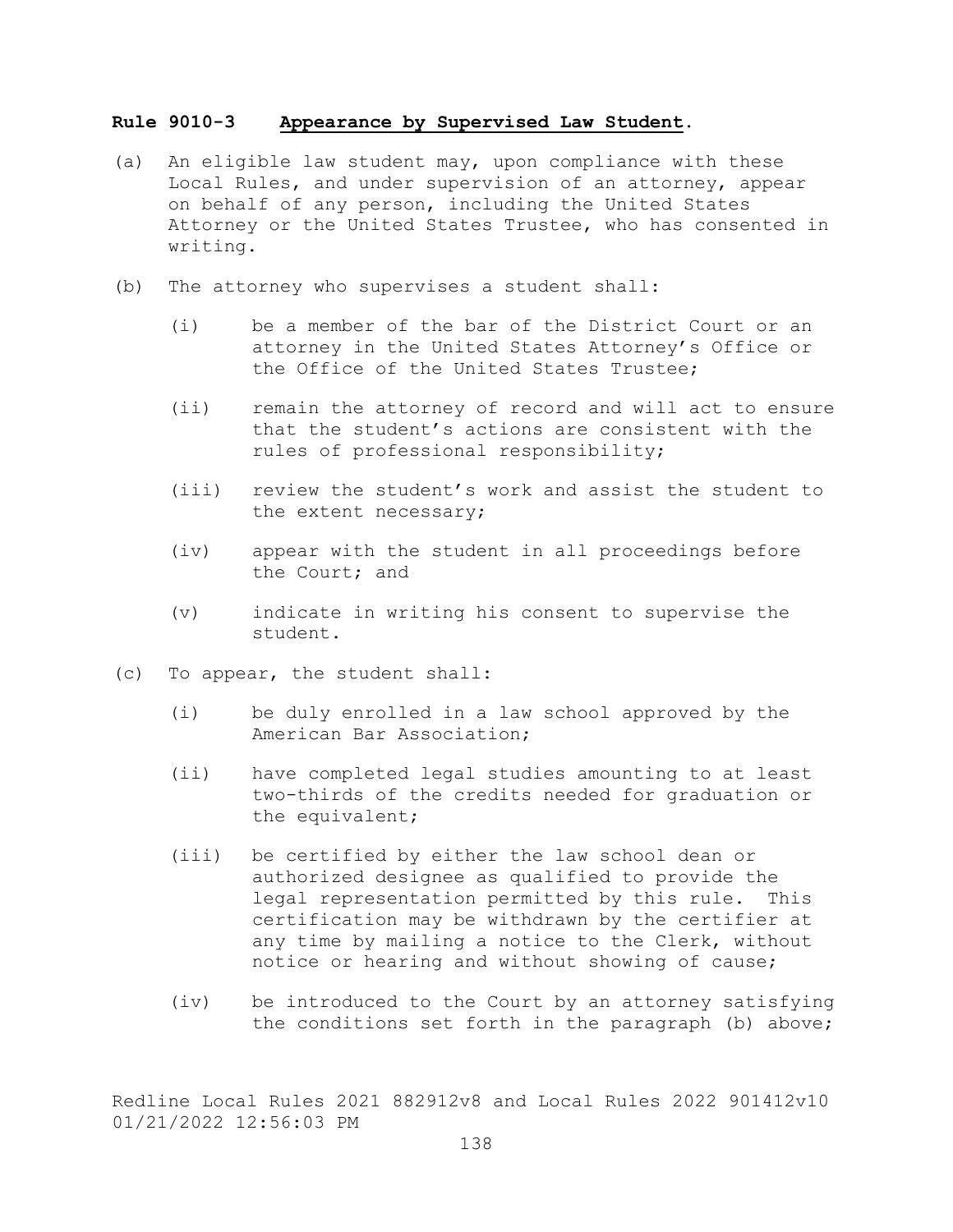- (v) neither ask for nor receive any compensation or remuneration of any kind from the client. This is not intended to affect the ability or right of an attorney, legal aid bureau, law school clinical program, State, or the United States from seeking attorney fees, which may include compensation for student services, and paying compensation to the eligible law student;
- (vi) certify in writing that he is familiar and will comply with the Delaware Rules of Professional Responsibility; and
- (vii) certify in writing that he is familiar with these Local Rules and the federal procedural and evidentiary rules relevant to the action in which he is appearing.
- (d) The law student may:
	- (i) appear as counsel in Court or at other proceedings, always accompanied by the supervising attorney, when written consent of the client (or attorney with the United States Attorney or the Office of the United States Trustee when the client is the United States), the supervising attorney, and the assigned judge have been filed with the Clerk of the Court; and
	- (ii) prepare and sign motions, petitions, answers, briefs and other documents in connection with any matter in which he has met the conditions of (c) above. Each such document shall also be signed by the supervising attorney.
- (e) The judge's consent for the student to appear may be withdrawn without notice or hearing and without showing of cause. The withdrawal of consent by a judge shall not be considered a reflection on the character or ability of the student.
- (f) Local Form 122 shall be completed and provided to the Court at each hearing at which the student shall appear, by attaching the Local Form to the hearing sign-in sheet.
- Redline Local Rules 2021 882912v8 and Local Rules 2022 901412v10 01/21/2022 12:56:03 PM (g) Participation by students under this Local Rule shall not be deemed a violation in connection with the rules for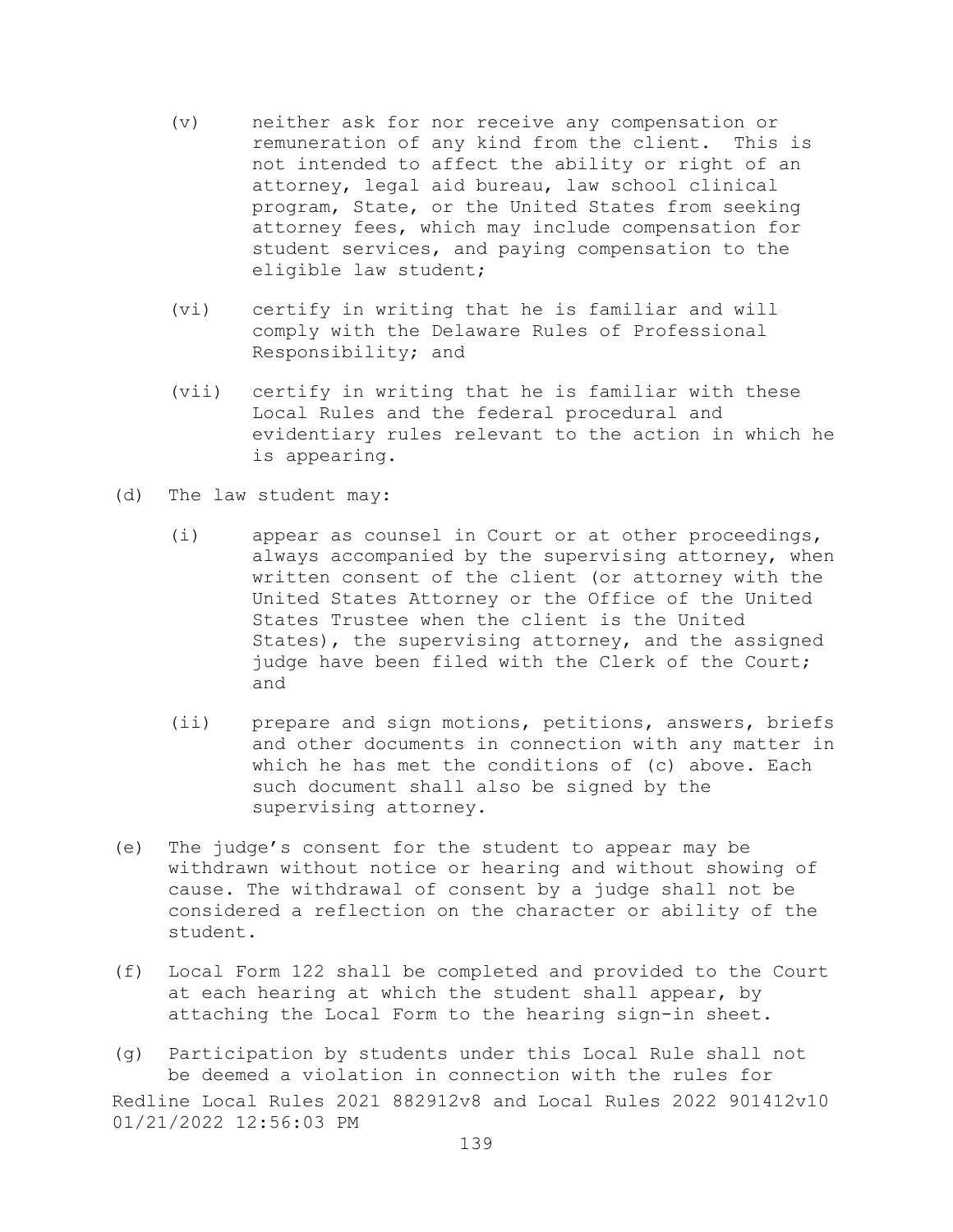admission to the bar of any jurisdiction concerning practice of law before admission to the bar.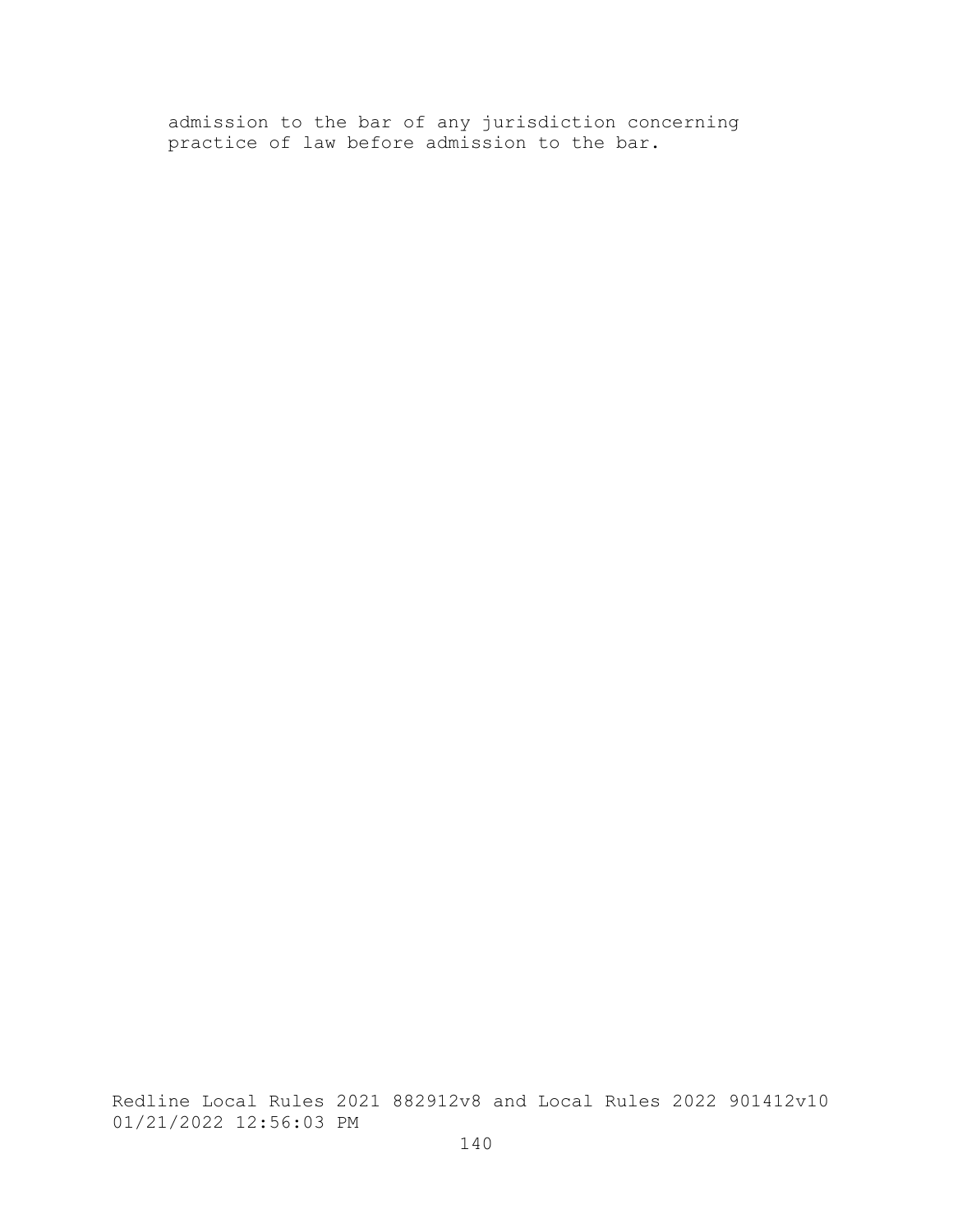### **Rule 9011-4 Signatures**.

- (a) Any motion, pleading or other document requiring a signature must, following the signature, include the address, telephone number and email address of the attorney or *pro se* filer.
- (b) Any motion, pleading or other document requiring a signature that is electronically filed by a registered CM/ECF user must be filed as either (a) a document containing the signature of the person(s) signing said document or (b) a document displaying the name of the person(s) signing said document, preceded by an "/s/" ("electronic signature") and typed in the space where the signature would otherwise appear  $(e,q, y')$  Jane Doe"). The electronic signature of the person on the document electronically filed shall constitute the signature of that person for purposes of Fed. R. Bankr. P. 9011, and the use of a person's password to file a document electronically shall not constitute the signature of, or a representation to the court by, the person whose password is used for such electronic filing for purposes of Fed. R. Bankr. P. 9011. In the absence of a signature on a document electronically filed, the CM/ECF password used to file the document shall constitute a signature for purposes of Fed. R. Bankr. P. 9011.
- (c) The filing of a proof of claim electronically with the Clerk or duly appointed claims agent shall constitute the filing claimant's approved signature by law. Electronic claimants are not required to be registered CM/ECF users. Electronically filed proofs of claim are deemed signed upon electronic submission with the Clerk or duly appointed claims agent.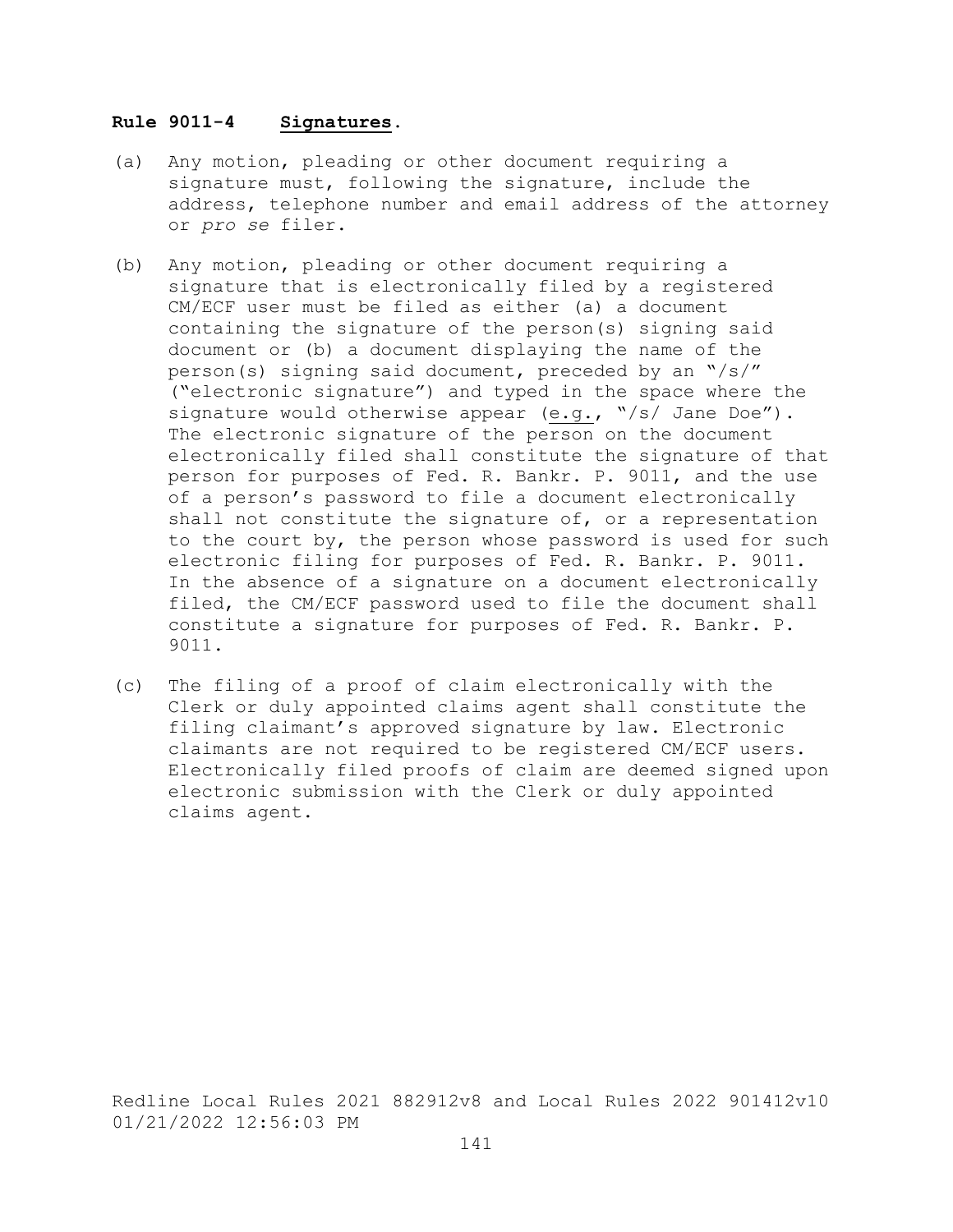#### **Rule 9013-1 Motions and Applications**.

- (a) Scope. This Local Rule applies to any motion or application filed in a main bankruptcy case. Any motion or application filed in an adversary proceeding shall be governed by Local Rule 7007-1. References in subparts (b) through (m) of this Local Rule to "motions" should be construed as applying to "applications" to the extent context so requires.
- (b) Requests for Relief. No request for relief (not otherwise governed by Fed. R. Bankr. P. 7001) may be made to the Court, except by written motion, by oral motion in open court or by certification of Delaware Counsel. Letters from counsel or parties will not be considered.
- (c) Cases with Omnibus Hearing Dates. In any case in which future omnibus hearing dates have been scheduled pursuant to Local Rule 2002-1(a), all motions and applications and related papers shall be heard only on such dates, unless otherwise ordered by the Court. In any case in which no omnibus hearing dates have been scheduled, a hearing date may be obtained by contacting the Court.
- (d) Evidentiary Hearing. All hearings on a contested matter will be an evidentiary hearing at which witnesses will be required to testify in person in Court with respect to any factual issue in dispute unless these Rules, the parties or the Court provides otherwise.
- (e) Contents of Notice. Unless otherwise provided in these Rules or otherwise ordered by the Court, any motion shall, in substantial conformity with Local Form 106, provide:
	- (i) The title of the motion in bold print;
	- (ii) The date and time of the hearing on the motion;
	- (iii) The date and time by which objections to the motion shall be filed;
	- (iv) The names, addresses, email addresses and fax numbers of the parties on whom any objection shall be served; and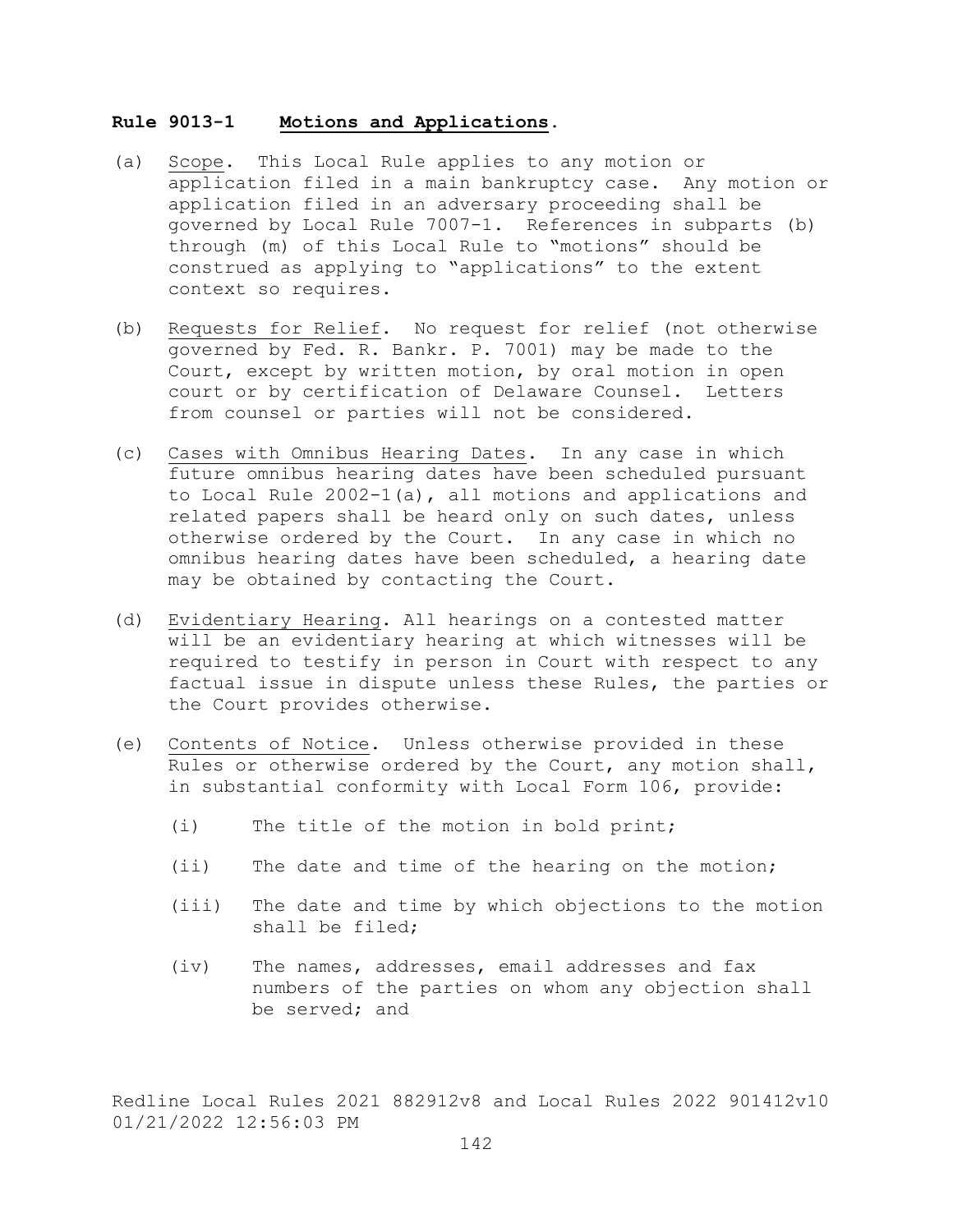- (v) A statement that the motion may be granted and an order entered without a hearing unless a timely objection is made.
- (f) Form of Motion. All motions shall have attached thereto a notice conforming to Local Rule 9013-1(e), a proposed form of order specifying the exact relief to be granted, and a certificate of service showing the date of service, means of service and the names and addresses of the parties served. All motions shall be titled in the form "[Motion/Application] of [Movant's Name] for [Relief Requested]". All motions filed pursuant to this Rule shall contain a statement that the movant does or does not consent to the entry of final orders or judgments by the Court if it is determined that the Court, absent consent of the parties, cannot enter final orders or judgments consistent with Article III of the United States Constitution. If no such statement is included, the movant shall have waived the right to contest the authority of the Court to enter final orders or judgments.
- (g) Service of Motion and Notice. All motions shall be served in accordance with Local Rule 2002-1(b).
- (h) Objections. Except for motions presented on an expedited basis, any objection to a motion shall be made in writing. The title of the objection shall conform to Local Rule 9004-1 and shall include the objector's name, the motion to which the objection relates and the docket number of the motion. The hearing date and time and the docket number of the related motion shall be set forth in bold print in the caption below the case number. All objections or other responses to a motion filed pursuant to this Rule shall contain a statement that the filing party does or does not consent to the entry of final orders or judgments by the Court if it is determined that the Court, absent consent of the parties, cannot enter final orders or judgments consistent with Article III of the United States Constitution. If no such statement is included, the filing party shall have waived the right to contest the authority of the Court to enter final orders or judgments.
- (i) Telephonic Appearance at Hearing. In extenuating circumstances where counsel cannot appear at a nonevidentiary hearing on a motion, counsel may make a request to the presiding Judge's chambers for leave to appear by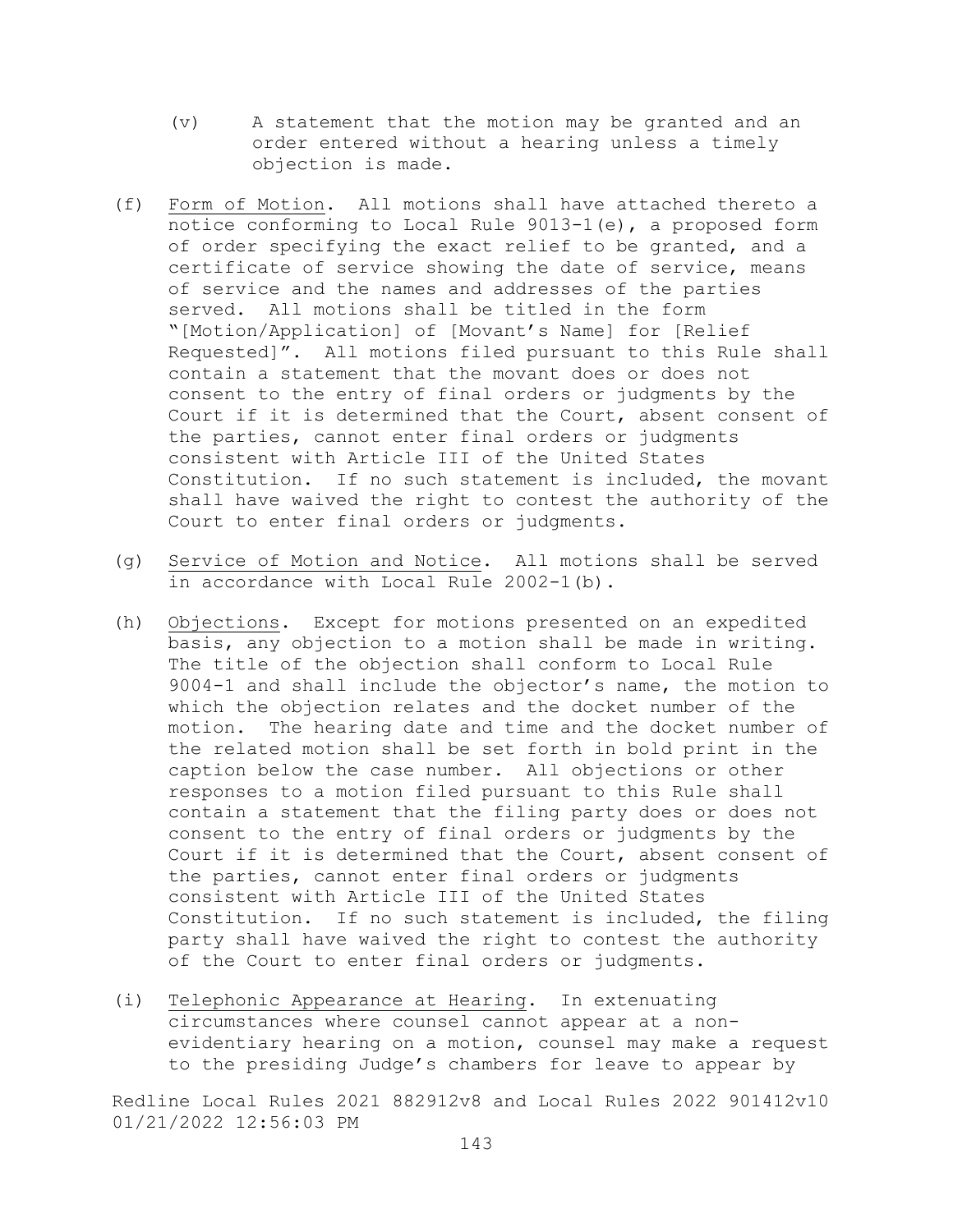telephone at such hearing. Any such request for a telephonic appearance shall be made by the deadline established pursuant to such Judge's chambers procedures or, if the Judge's chambers procedures contain no such deadline, by no later than 12:00 p.m. prevailing Eastern Time twenty-four (24) hours prior to the scheduled hearing date. Upon the approval of such request by the Court, counsel shall follow the telephonic appearance procedures located on the Court's website. This Local Rule shall not apply to evidentiary hearings.

- (j) Certificate of No Objection. Twenty-four (24) hours after the objection date has passed, counting time in accordance with Fed. R. Bankr. P. 9006(a)(2), with no objection having been filed or served, Delaware Counsel for the movant may file a certificate of no objection (the "Certificate of No Objection" or "CNO"), substantially in the form of Local Form 107, stating that no objection has been filed or served on the movant. By filing the CNO, Delaware Counsel for the movant represents to the Court that the movant is unaware of any objection to the motion or application and that counsel has reviewed the Court's docket and no objection appears thereon. In any cases in which a Notice of Agenda is required under Local Rule 9029-3, Delaware Counsel for the debtor or foreign representative or trustee, as applicable, shall submit to the Court a binder that contains the Notice of Agenda, any CNOs that have been filed and any motions scheduled for such hearing that are the subject of any CNOs that have been filed. In all other cases, court documents shall be submitted in accordance with the presiding Judge's chambers procedures. Such chambers procedures, if any, are available on the Court's website. Upon receipt of the CNO, the Court may enter the order accompanying the motion without further notice or hearing and, once the order is entered, the hearing scheduled on the motion may be canceled without further notice.
- (k) Amendment of Order. Any request for amendment of an order entered by the Court shall have attached the proposed amended order and a blacklined copy reflecting the changes. Additionally, any request for amendment of an order entered by the Court shall be made only as follows:
	- (i) If the amendment is non-material, by certification of Delaware Counsel that the amendment is not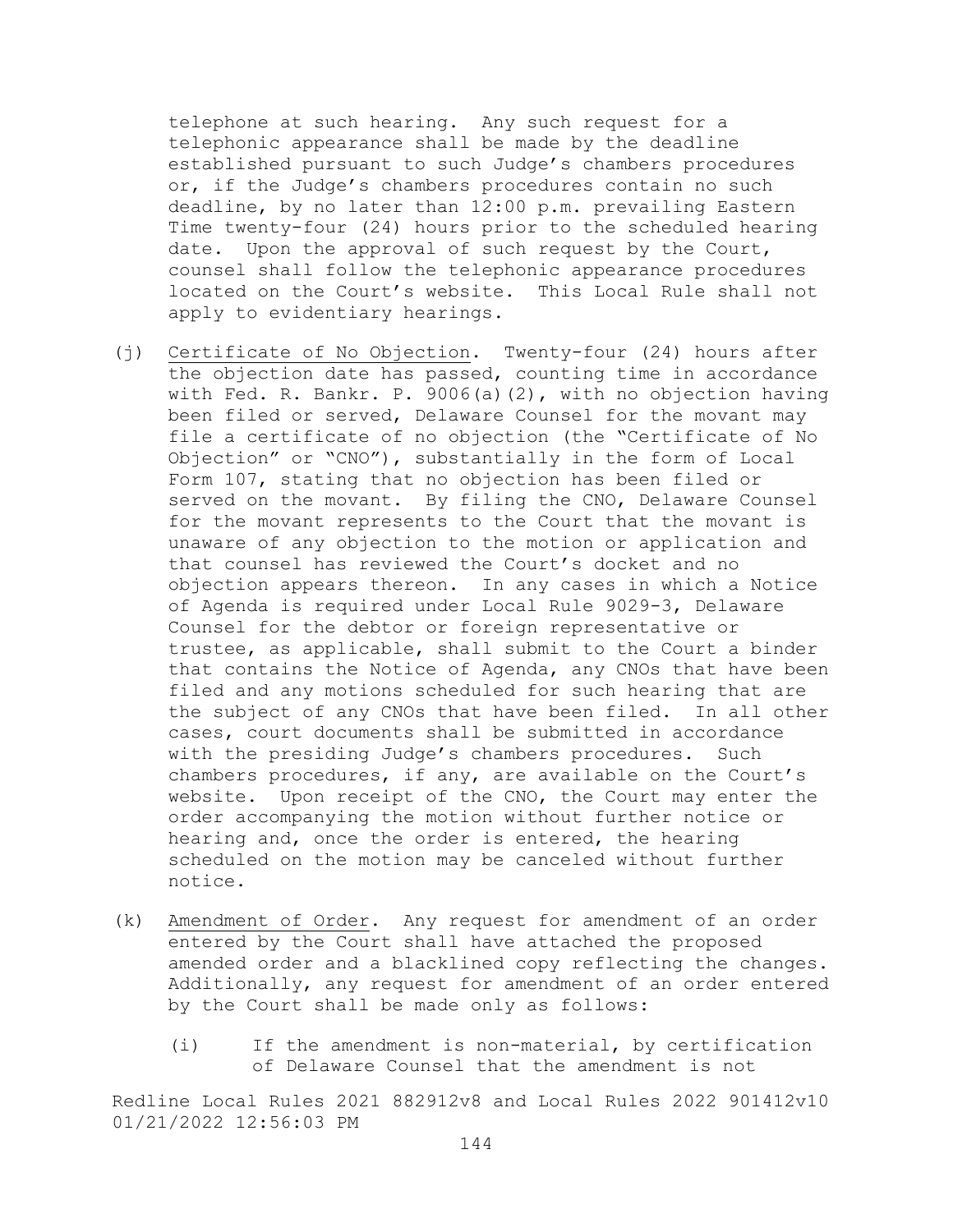material and that all parties in interest have consented to the amendment;

- (ii) By motion under this Local Rule; or
- (iii) By the filing of a stipulation to amend, signed by all interested parties.
- (l) Service of Order or Judgment. Service of an order or judgment shall be made in accordance with Local Rule 9022- 1.
- (m) Motions Filed with the Petition in Chapter 11 Cases or Chapter 15 Cases.
	- (i) Definition. This Local Rule shall govern any motion for which the debtor (or in a chapter 15 case, the foreign representative) requests, with less than seven (7) days' notice, a hearing or the entry of an order (whether interim or final) with such hearing to occur or such order to be entered within twentyone (21) days after the filing of the petition commencing such case.
	- (ii) Scope of Relief Requested. Requests for relief under this subpart of Local Rule 9013-1 shall be confined to matters of a genuinely emergent nature required to preserve the assets of the estate and to maintain ongoing business operations and such other matters as the Court may determine appropriate.
	- (iii) Notice to the United States Trustee, Clerk and Certain Other Parties. Once a petition is filed, counsel for the debtor or foreign representative shall have a binder containing an agenda and all applications and motions sought to be heard on an emergent basis delivered to the Clerk's Office. Once the case is assigned to a Judge, the Court will contact counsel for the debtor or foreign representative and the United States Trustee to schedule a hearing on those applications and motions. The debtor or foreign representative shall serve (a) all motions and applications that the debtor or foreign representative asks be heard under this Local Rule (in substantially final form) upon the United States Trustee and (b) the agenda upon the United States Trustee, the creditors included on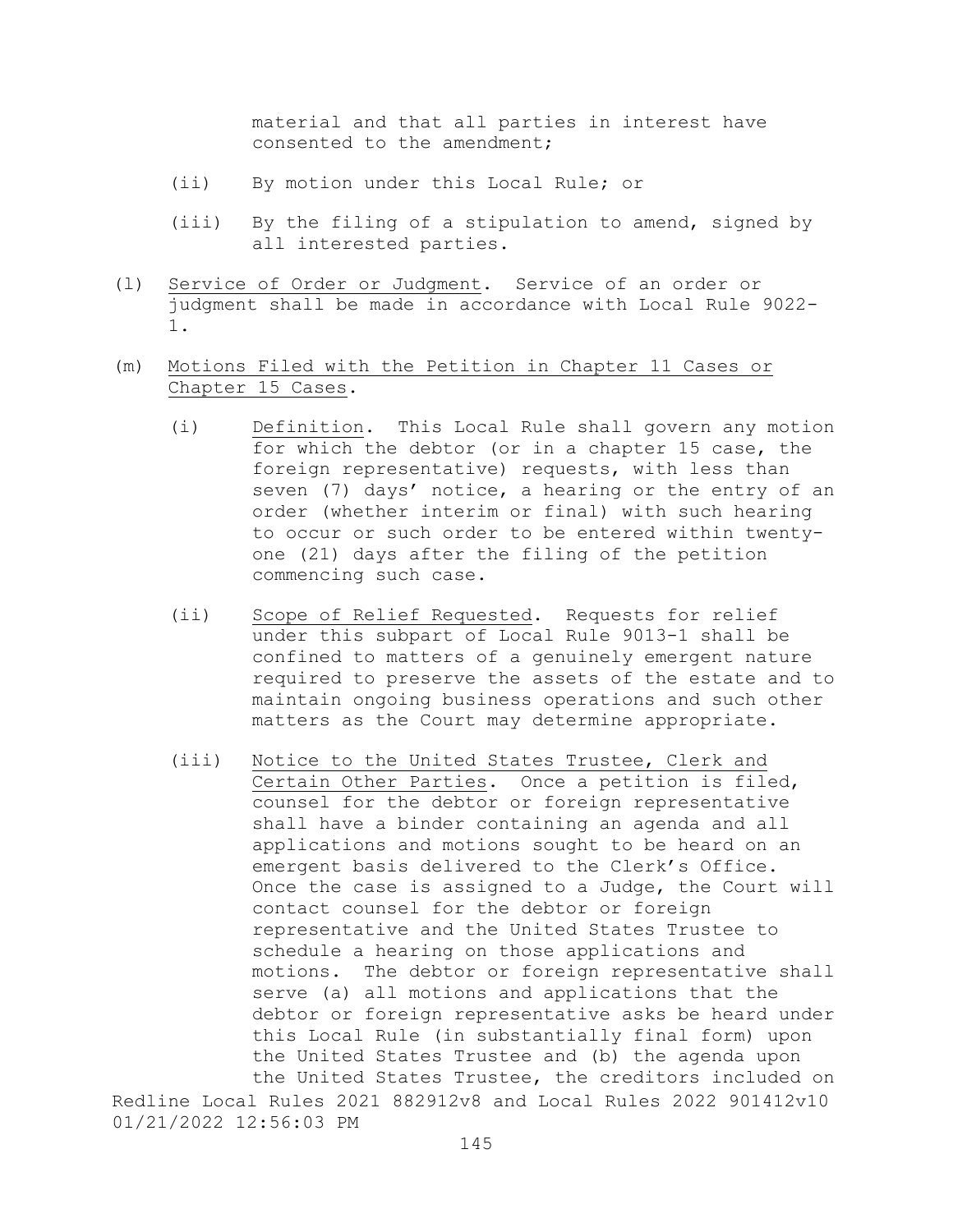any list filed under Fed. R. Bankr. P. 1007(d) and any party directly affected by the relief sought in such applications and motions, at least twenty-four (24) hours in advance of a hearing on such applications and motions, unless otherwise ordered by the Court, and shall file a certificate of service to that effect within forty-eight (48) hours.

- (iv) Notice of Entry of Orders. Within forty-eight (48) hours of the entry of an order entered under this Local Rule ("First Day Order"), the debtor or foreign representative shall serve copies of all motions and applications filed with the Court as to which a First Day Order has been entered, as well as all First Day Orders, on those parties referred to in Local Rule 9013-1(m)(iii), and such other entities as the Court may direct.
- (v) Reconsideration of Orders. Any party in interest may file a motion to reconsider any First Day Order, other than any order entered under 11 U.S.C. §§ 363 and 364 with respect to the use of cash collateral and/or approval of postpetition financing, within twenty-eight (28) days of the entry of such order, unless otherwise ordered by the Court. Any such motion for reconsideration shall be given expedited consideration by the Court. The burden of proof with respect to the appropriateness of the order subject to the motion for reconsideration shall remain with the debtor or foreign representative notwithstanding the entry of such order.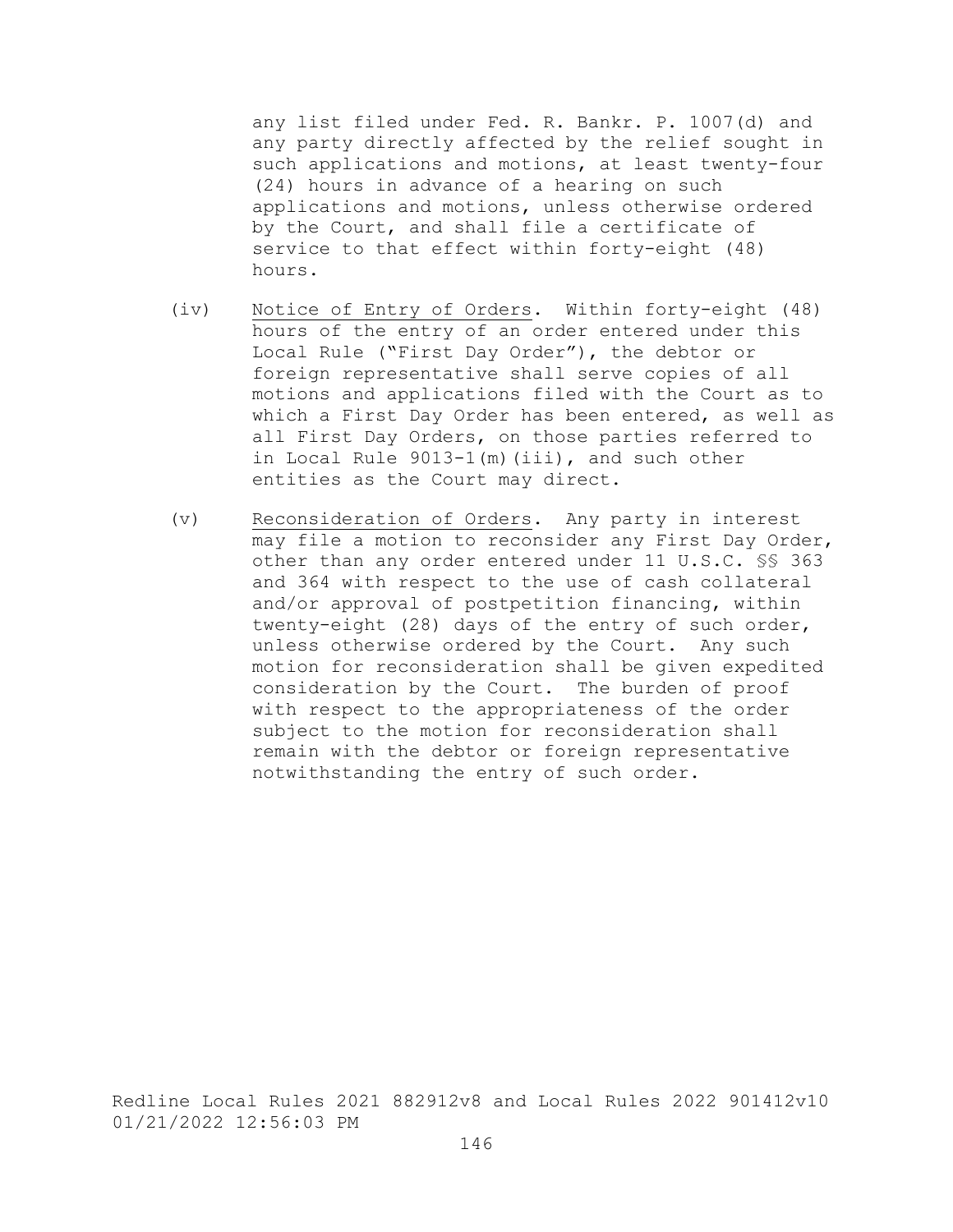**Rule 9013-3 Service Copies**. Unless otherwise ordered by the Court or as provided by these Local Rules, only one (1) copy of pleadings, motions and other papers need be served upon another party.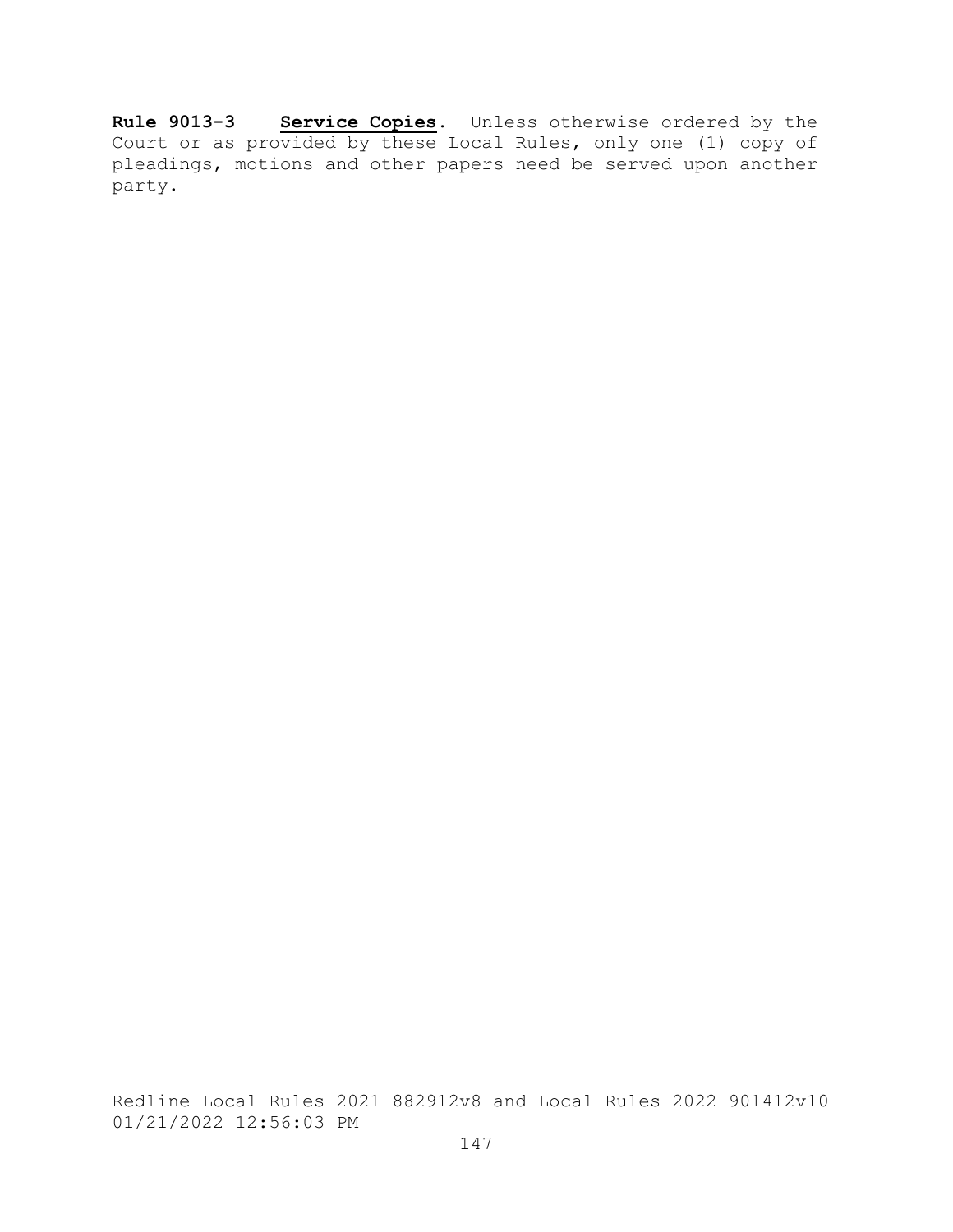## **Rule 9018-1 Exhibits; Documents under Seal; Confidentiality**.

- (a) Retention of Exhibits. Unless otherwise ordered by the Court, exhibits admitted into evidence must be retained by the attorney or *pro se* party who offered them into evidence until the later of the closing of the main bankruptcy case or the entry of a final, non-appealable order regarding any pending adversary proceeding, contested matter or pending appeal to which such exhibit relates.
- (b) Access to Exhibits. Upon request, parties must make exhibits admitted into evidence (or copies thereof) available to any other party to copy at its expense, subject to any confidentiality, seal or other order or directive of the Court.
- (c) Removal of Exhibits from Court. Exhibits that are in the custody of the Clerk shall be removed by the party responsible for the exhibits (i) if no appeal has been taken, at the expiration of the time for taking an appeal, or (ii) if an appeal has been taken, within twenty-eight (28) days after the record on appeal has been returned to the Clerk. Parties failing to comply with this Local Rule shall be notified by the Clerk to remove their exhibits and, upon failure to do so within twenty-eight (28) days of such notification, the Clerk may dispose of the exhibits.
- (d) Documents under Seal.
	- (i) Except as otherwise ordered by the Court, any entity seeking to file a document (a "Proposed Sealed Document") under seal must file a motion requesting such relief (a "Sealing Motion") no later than three (3) business days after the filing of the Proposed Sealed Document. The Proposed Sealed Document shall be filed separately from the Sealing Motion as a restricted document in accordance with the Court's CM/ECF procedures.
	- (ii) The Sealing Motion (A) shall include a certification of counsel from Delaware counsel made in accordance with sub-part (d)(iv) hereof and (B) except as otherwise ordered by the Court or as provided in sub-part (d)(v) hereof, shall be accompanied by a separately filed proposed redacted version of the Proposed Sealed Document in a form suitable to appear on the Court's public docket (the "Proposed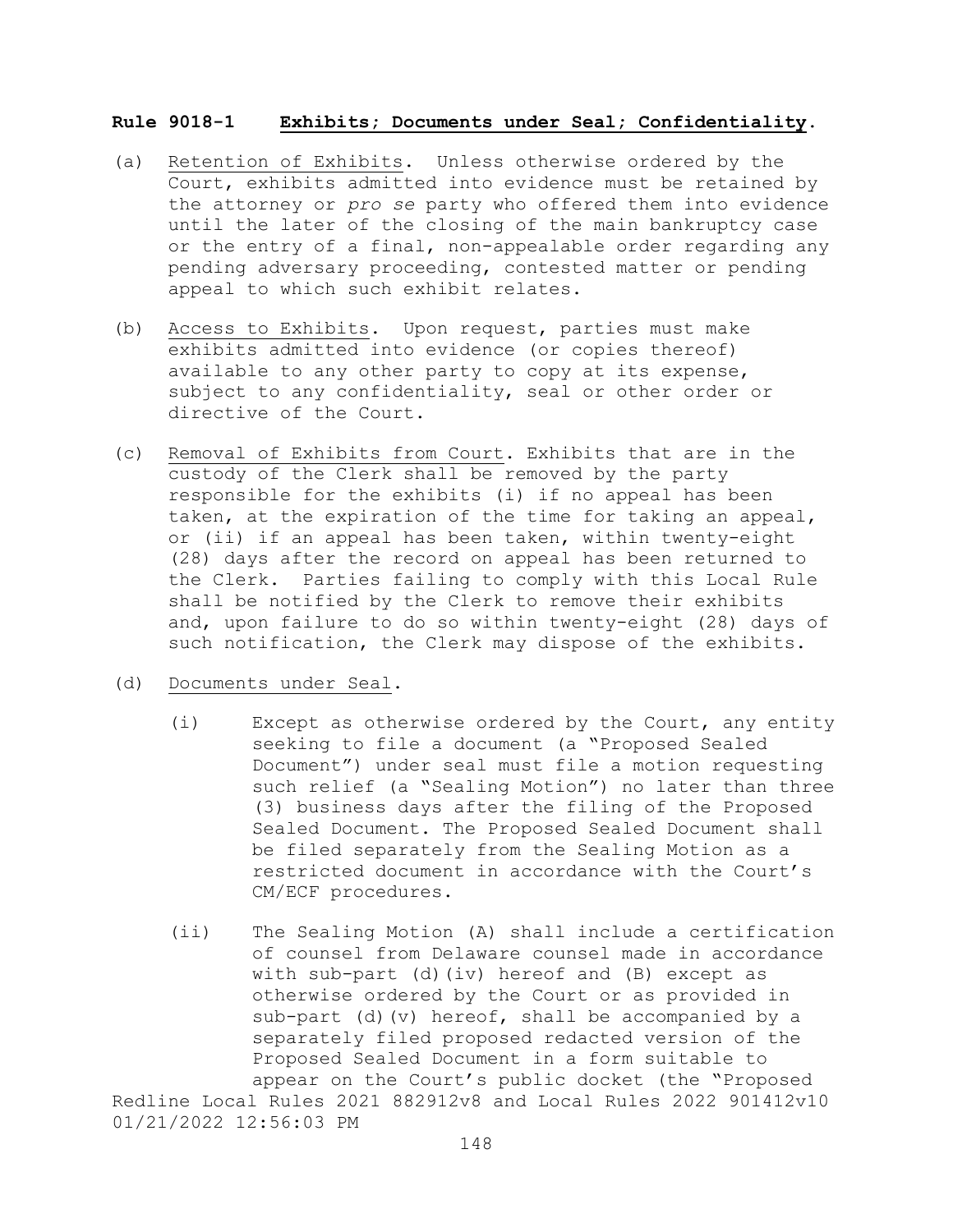Redacted Document"). The Proposed Redacted Document shall be filed under cover of a "Notice of Filing of Proposed Redacted Version of [Proposed Redacted Document title]".

- (iii) If the Proposed Sealed Document is known by the filer thereof to contain information that has been designated by another entity as confidential pursuant to a protective order, contract or applicable law or as otherwise requiring protection for the benefit of another entity pursuant to section 107 of the Bankruptcy Code (such rights, "Confidentiality Rights" and any such entity holding Confidentiality Rights, a "Holder of Confidentiality Rights"), the filer thereof, prior to the filing of the Sealing Motion, shall attempt to confer in good faith with the Holder of Confidentiality Rights in an effort to reach agreement concerning what information contained in the Proposed Sealed Document must remain sealed from public view.
- (iv) The certification of counsel contained in the Sealing Motion shall include the certification of Delaware counsel for the filer thereof as to one or more of the following, as appropriate: (a) that counsel for the filer of the Sealing Motion and the Holder of Confidentiality Rights (or counsel thereto) have conferred in good faith and reached agreement concerning what information contained in the Proposed Sealed Document must remain sealed from public view; (b) that counsel for the filer of the Sealing Motion and the Holder of Confidentiality Rights (or counsel thereto) have conferred in good faith and been unable to reach agreement concerning what information contained in the Proposed Sealed Document must remain sealed from public view; (c) that the filer of the Sealing Motion has been unable to confer with the Holder of Confidentiality Rights (or counsel thereto), with an explanation of the reason(s) no such conference could occur; (d) that it would be futile for the filer of the Sealing Motion to attempt to confer with the Holder of Confidentiality Rights (or counsel thereto), with an explanation of the reason(s) establishing such futility;(e) to the best of the knowledge, information and belief of counsel for the filer of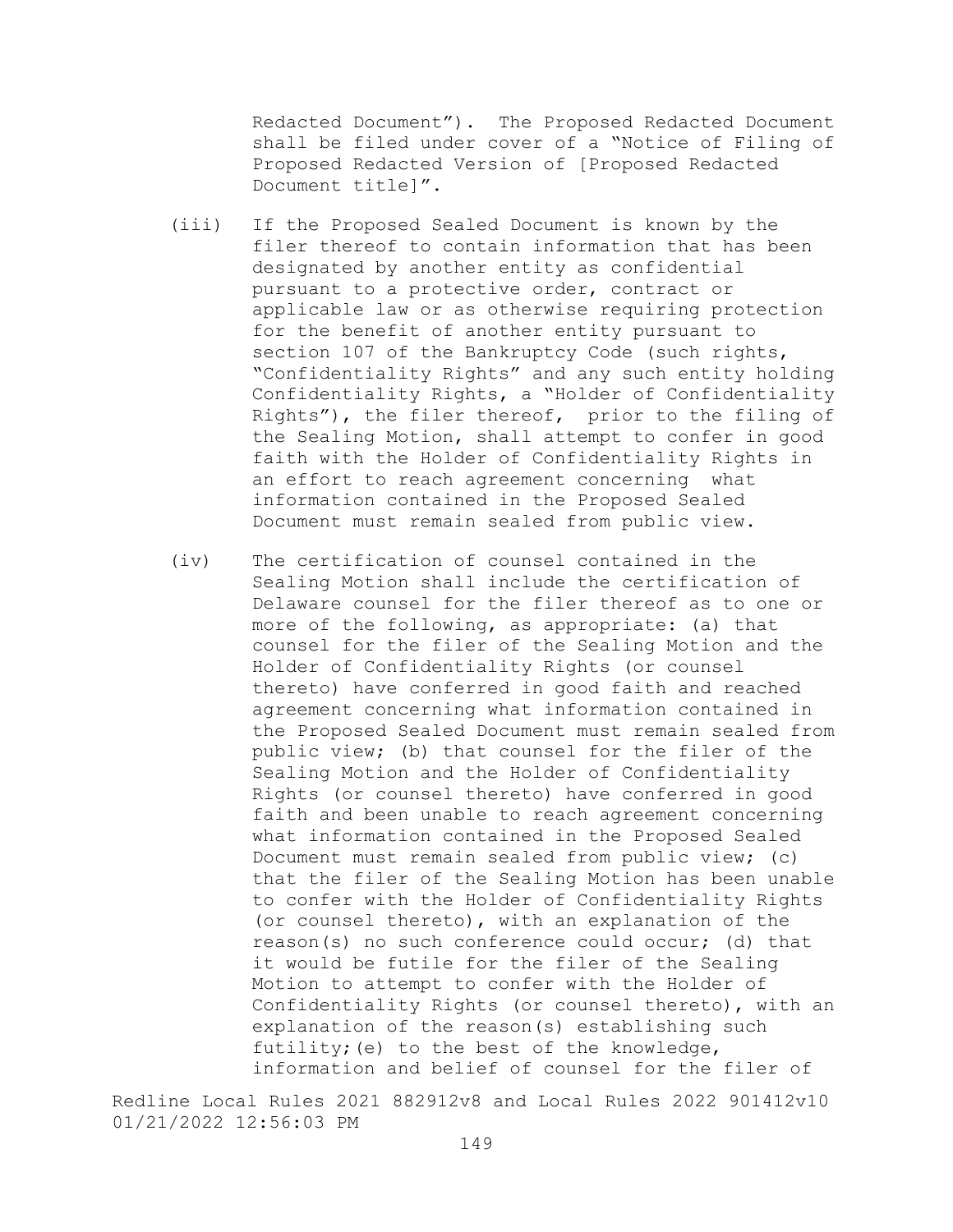the Sealing Motion, the Proposed Sealed Document does not contain information subject to Confidentiality Rights of another Holder of Confidentiality Rights; and/or (f) that counsel for the filer of the Sealing Motion believes that the entire Proposed Sealed Document should be under seal, such that no Proposed Redacted Document can be filed with the Sealing Motion.

- (v) In the event that the filer of the Sealing Motion determines in good faith, after attempting to confer with the Holder of Confidentiality Rights as provided in sub-part (d)(iii) hereof (unless the filer of the Sealing Motion has certified that such attempt to confer is not possible or would be futile), that the entire Proposed Sealed Document should be placed under seal such that no Proposed Redacted Document can be filed with the Sealing Motion, then notwithstanding anything to the contrary in sub-part (d)(ii) hereof, the filer of the Sealing Motion shall be excused from the obligation to file a Proposed Redacted Document pending further order of the Court. For the avoidance of doubt, this sub-part (d)(v) does not excuse the filer of a Sealing Motion from the obligation to file a Proposed Redacted Document merely because of (A) the existence of a dispute with a Holder of Confidentiality Rights that involves less than the entire Proposed Sealed Document or (B) the inability of the filer of the Sealing Motion to determine whether a portion of the Proposed Sealed Document that is less than the entire Proposed Sealed Document is subject to Confidentiality Rights of another Holder of Confidentiality Rights. In either such event, the filer of the Sealing Motion shall use reasonable efforts to file a Proposed Redacted Document that leaves unredacted to the fullest extent possible those portions of the Proposed Sealed Document that the filer reasonably believes are not subject to Confidentiality Rights held or asserted by the filer or another Holder of Confidentiality Rights.
- (vi) In the event the Court grants relief concerning a Sealing Motion that requires redactions different from those contained in the Proposed Redacted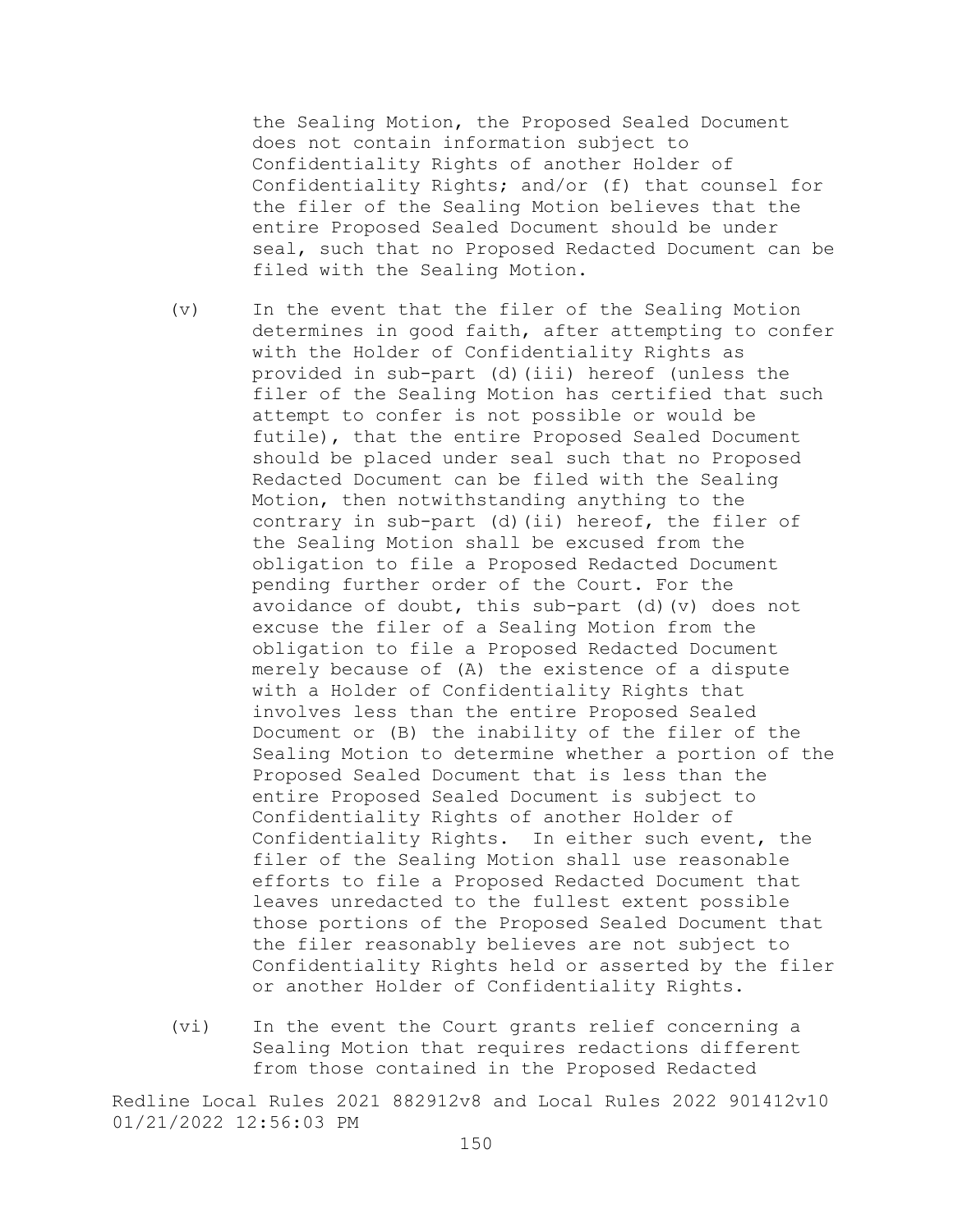Document (or if the Court grants relief requiring the filing of a redacted version of a Proposed Sealed Document where no prior Proposed Redacted Document was filed), counsel for the movant shall file within one (1) business day after the Court's ruling is issued a final form of the publicly viewable version of the Proposed Sealed Document (the "Final Redacted Document") with the sealed portion(s) redacted consistent with the Court's ruling and filed in accordance with applicable CM/ECF procedures. The Final Redacted Document shall be filed under cover of a "Notice of Filing of Final Redacted Version of [Final Redacted Document title]".

- (vii) In the event the Court denies the Sealing Motion, the Clerk shall take such action as the Court may direct.
- (viii) If a Sealing Motion is filed in connection with a motion or application or with an objection, reply or sur-reply related to any such motion or application, unless otherwise ordered by the Court, a motion to shorten notice shall not be required and the Court will consider the Sealing Motion at the applicable hearing date and any objections to the Sealing Motion may be presented at the hearing.
- (ix) Except with respect to redactions subject to Local Rule 9037-1 or as otherwise ordered by this Court, no document containing any redaction(s) made by a filer of a Proposed Sealed Document may be filed with the Clerk's Office unless the filer has previously filed or simultaneously files an unredacted copy of the same under seal and follows all requirements of this subsection with respect to the same.
- (x) For the avoidance of doubt, nothing in this sub-part 9018-1(d) is intended to or shall modify any rights or obligations any entity has in connection with confidential information or information potentially subject to protection under Section 107 of the Bankruptcy Code.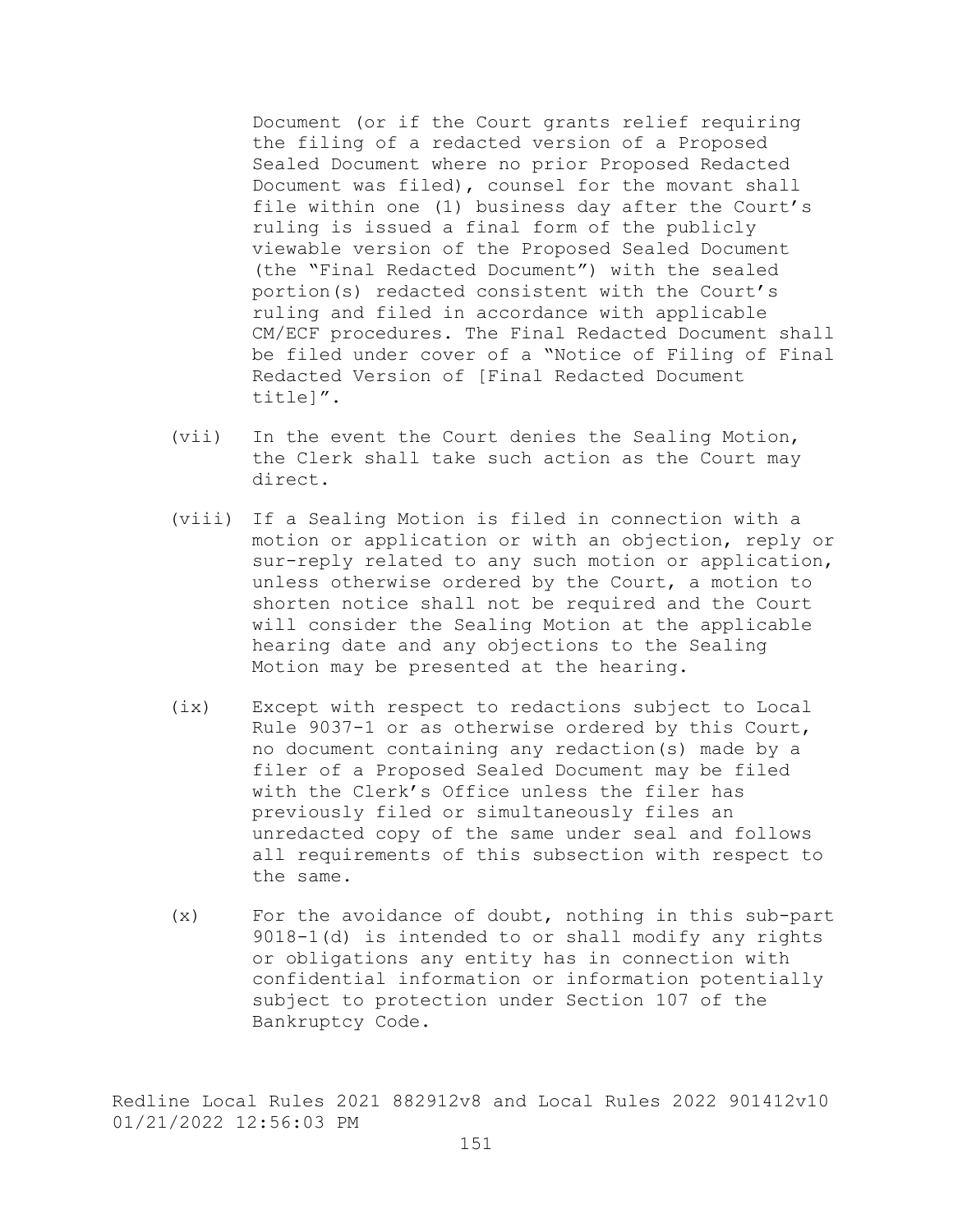- (e) Order Authorizing Future Filing of Documents under Seal. If an order has been signed granting the filing of future documents under seal, the related docket number of the applicable order must also be included on the cover sheet. Any document filed under seal under a previously entered order of the Court shall be filed as a restricted document and electronically docketed in accordance with CM/ECF procedures.
- (f) Confidentiality. If any information or documents are designated confidential by the producing party at the time of production and the parties have not stipulated to a confidentiality agreement, until such an agreement has been agreed to by the parties or ordered by the Court, disclosure shall be limited to members and employees of the law firm representing the receiving party and such other persons as to which the parties agree. Such persons are under an obligation to keep such information and documents confidential and to use them only for purposes of the contested matter or the proceeding with respect to which they have been produced. Additionally, parties may stipulate to the application of this rule in connection with informal discovery conducted outside a contested matter or adversary proceeding (e.g., a statutory committee's investigation of the validity, perfection or amount of a secured creditor's prepetition lien), in which case the documents and information produced shall be used only for the purpose defined by the parties' stipulation.
- (g) Use of Sealed Documents. If a party intends to use a document which has been previously placed under seal at a hearing or in connection with briefing, a copy of the sealed document (in an envelope and prominently marked "CHAMBERS COPY") shall be provided to the Court in the binder delivered to Chambers. After the hearing is concluded or the motion is decided, the Court will, at its discretion, destroy or return the Chambers copy of the sealed document to the sender.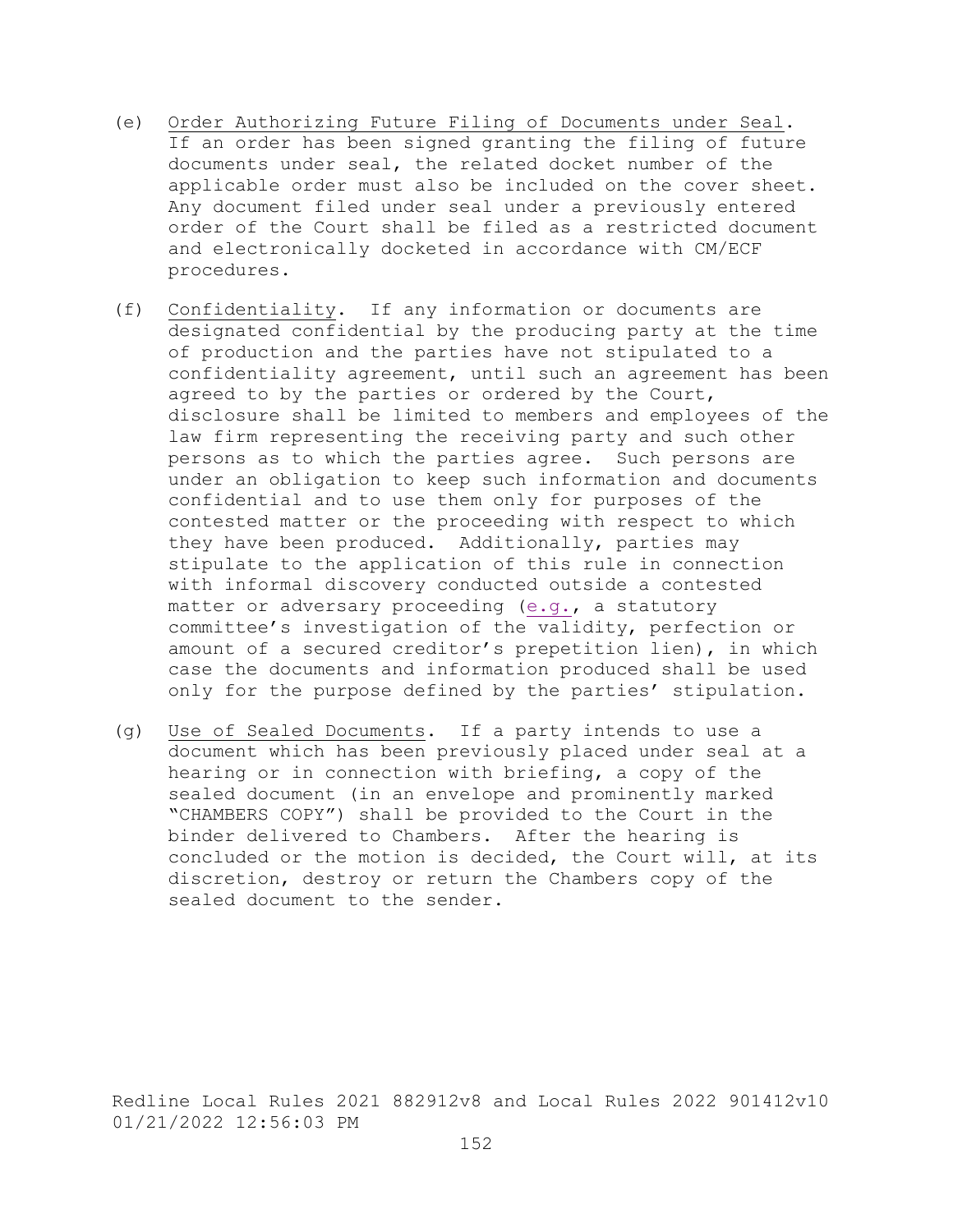**Rule 9019-1 Certificate of Counsel**. Filed objection(s) or informal objection(s) to a Motion, Omnibus Objection to Claims or other pleading filed with the Court may be resolved by submitting a revised or agreed form of order filed with a Certificate of Counsel ("CoC") consistent with all of the following requirements stated in  $(a) - (c)$  below. The CoC procedure may also be utilized under such other circumstances as the Court directs.

- (a) The CoC must be signed by Delaware Counsel (as defined in Local Rule 9010-1), and attach a proposed revised or agreed form of order as an exhibit. The CoC must state whether the revised or agreed form of order has been reviewed and approved by all the parties affected by the order. A CoC shall be served on all affected parties.
- (b) If there is an applicable objection deadline, the CoC may not be filed until twenty-four (24) hours after that deadline.
- (c) In cases in which a Notice of Agenda is required under Local Rule 9029-3 and where the revised or agreed form of order has been finalized in advance of the deadline for the filing of the Notice of Agenda, the Delaware counsel responsible for the filing of the Notice of Agenda shall include the CoC pleadings in the CNO binder that is otherwise required under these Local Rules. In all other cases, the CoC pleadings shall be submitted in accordance with each respective Judge's chambers procedures. Such chambers procedures, if any, are available on the Court's website.

Upon receipt of the CoC, the Court may enter the order attached to the CoC without further pleading or hearing or schedule the CoC for hearing.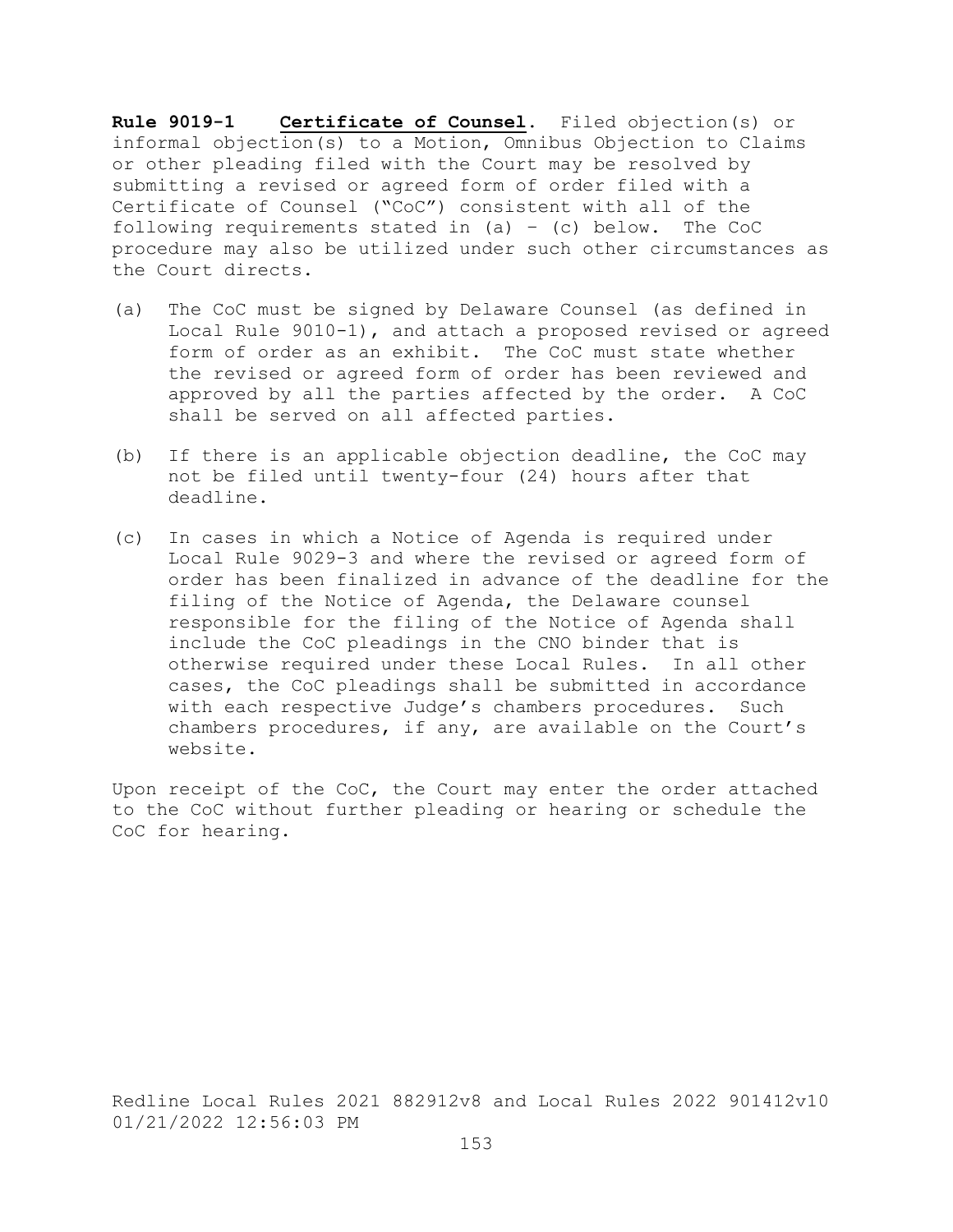# **Rule 9019-2 Mediator and Arbitrator Qualifications and Compensation**.

- (a) Register of Mediators and Arbitrators/ADR Program Administrator. The Clerk shall establish and maintain a register of persons (the "Register of Mediators") qualified under this Local Rule and designated by the Court to serve as mediators or arbitrators in the Mediation or Voluntary Arbitration Program. The Chief Bankruptcy Judge shall appoint a Judge of this Court, the Clerk or a person qualified under this Local Rule who is a member in good standing of the Bar of the State of Delaware to serve as the Alternative Dispute Resolution ("ADR") Program Administrator. Aided by a staff member of the Court, the ADR Program Administrator shall receive applications for designation to the Register of Mediators, maintain the Register of Mediators, track and compile reports on the ADR Program and otherwise administer the program.
- (b) Application and Certification.
	- (i) Application. Each applicant shall submit to the ADR Program Administrator a statement of professional qualifications, experience, training and other information demonstrating, in the applicant's opinion, why the applicant should be designated to the Register of Mediators. The applicant shall submit the statement substantially in compliance with Local Form 110A. The statement also shall set forth whether the applicant has been removed from any professional organization, or has resigned from any professional organization while an investigation into allegations of professional misconduct was pending and the circumstances of such removal or resignation. This statement shall constitute an application for designation to the ADR Program. Each applicant shall certify that the applicant has completed appropriate mediation or arbitration training or has sufficient experience in the mediation or arbitration process and that he/she satisfies the qualifications set forth in 9019- 2(b)(ii). If requested by the Court, each applicant hereunder shall agree to accept at least one pro bono appointment per year. If after serving in a pro bono capacity insufficient matters exist to allow for compensation, credit for pro bono service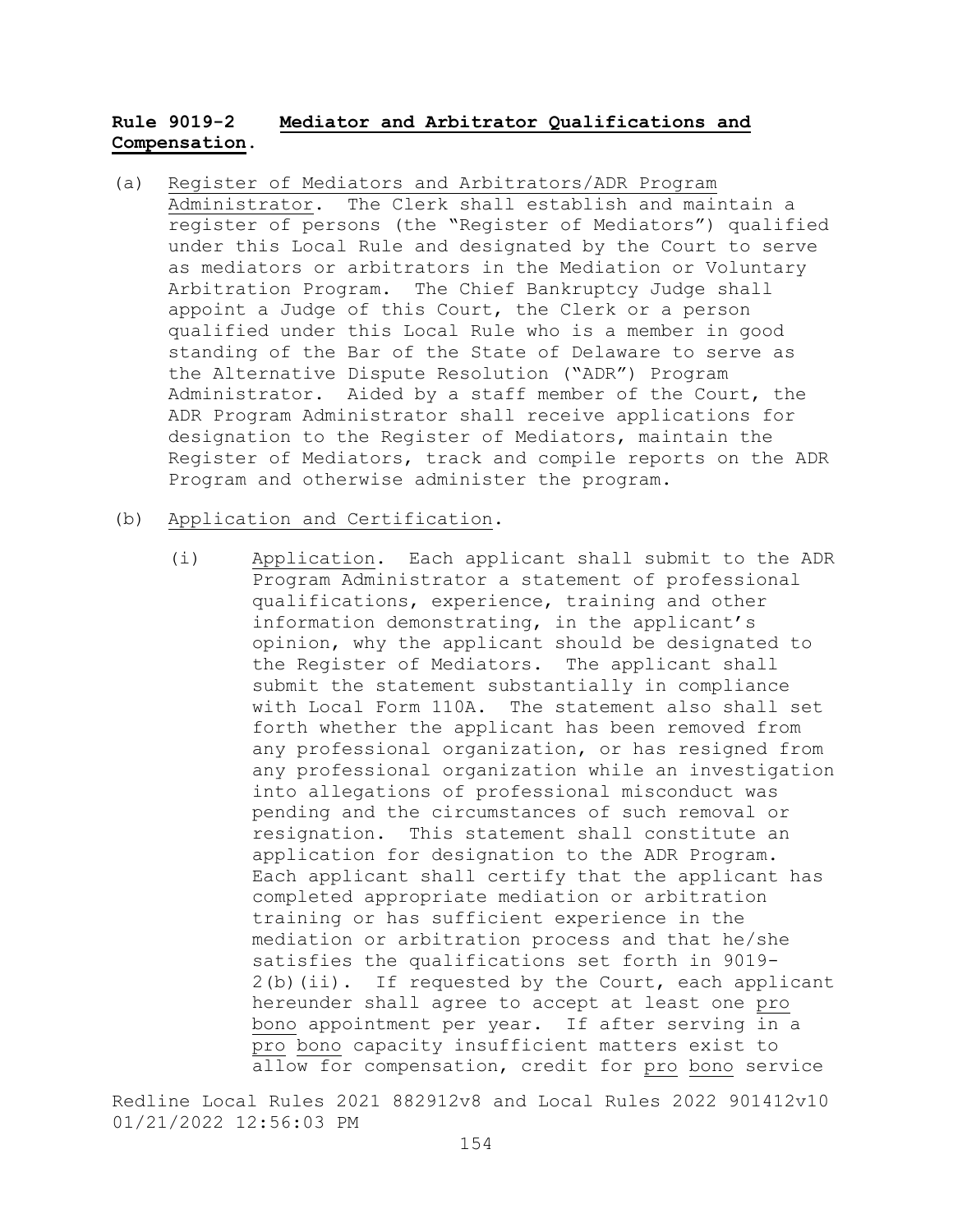shall be carried into subsequent years in order to qualify the mediator or arbitrator to receive compensation for providing service as a mediator or arbitrator. In order to be eligible for appointment by the ADR Program Administrator, each applicant shall meet the qualifications sent forth in 9019-  $2(b)(ii)$ .

- (ii) Qualifications.
	- (A) Attorney Applicants. An attorney applicant shall certify to the Court in the Application that the applicant:
		- (1) Is, and has been, a member in good standing of the bar of any state or of the District of Columbia for at least five (5) years;
		- (2) Has served as a principal attorney of record in at least three bankruptcy cases (without regard to the party represented) from case commencement to conclusion or, if the case is still pending, to the date of the Application, or has served as the principal attorney of record for any party in interest in at least three (3) adversary proceedings or contested matters from commencement to conclusion or, if the case is still pending, to the date of the Application; and
		- (3) Is willing to undertake to evaluate or mediate at least one matter each year, subject only to unavailability due to conflicts, or personal or professional commitments, on a pro bono basis.
	- (B) Non-Attorney Applicants. A non-attorney applicant shall certify to the Court in the Application that the applicant has been a member in good standing of the applicant's particular profession for at least five (5) years, and shall submit a statement of professional qualifications, experience, training and other information demonstrating, in the applicant's opinion, why the applicant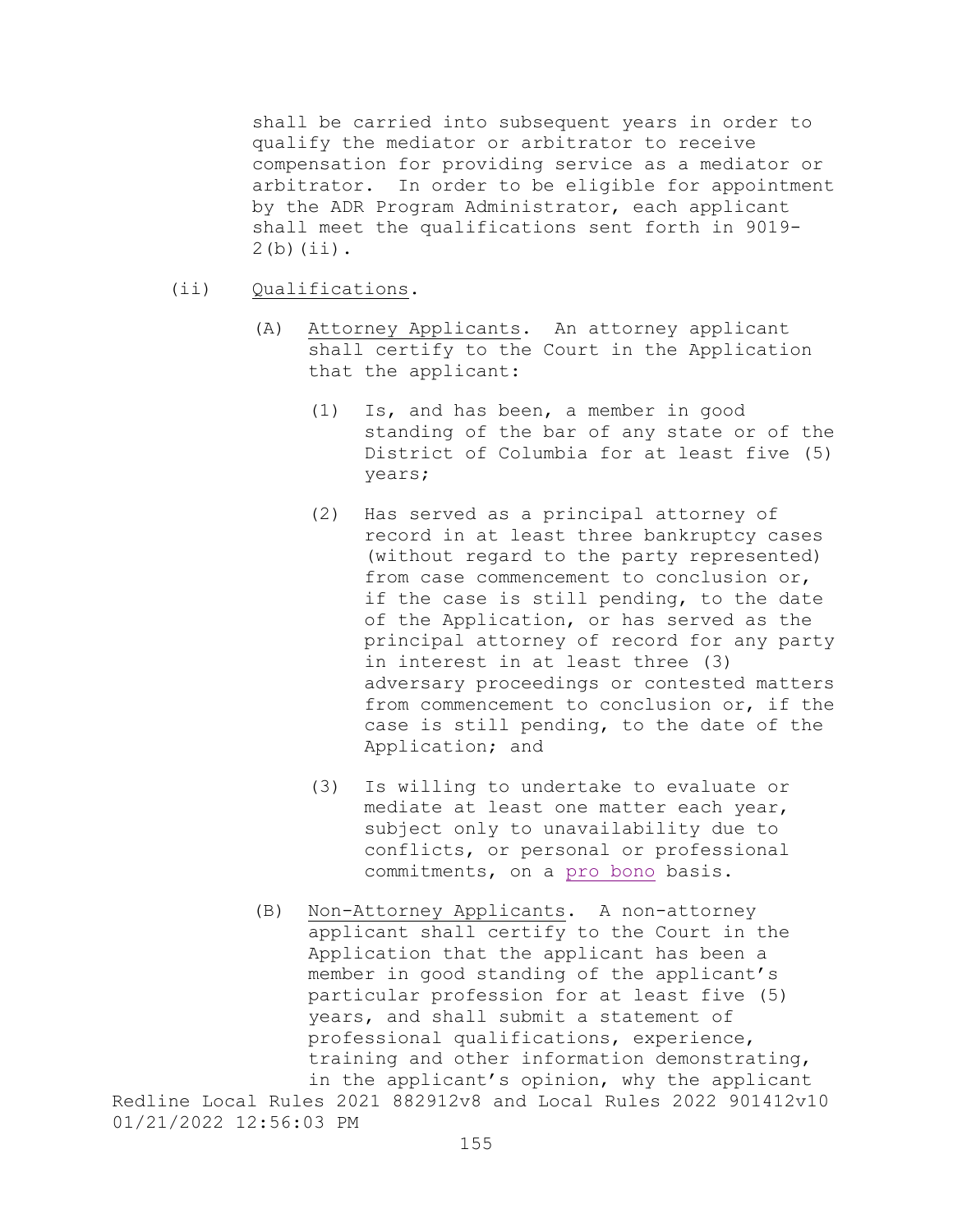should be appointed to the Register of Mediators. Non-attorney applicants shall make the same certification required of attorney applicants contained in Local Rule 9019-  $2(b)(ii)(A).$ 

- (iii) Court Certification. The Court in its sole and absolute determination on any reasonable basis shall grant or deny any application submitted under this Local Rule. If the Court grants the application, the applicant's name shall be added to the Register of Mediators, subject to removal under these Local Rules.
- (iv) Reaffirmation of Qualifications. Each applicant accepted for designation to the Register of Mediators shall reaffirm annually the continued existence and accuracy of the qualifications, statements and representations made in the application. The annual reaffirmation shall be submitted to the ADR Program Administrator in conformity with Local Form 125 by March 31st of each year, and shall include a certification of such mediator's acceptance of, or availability to perform, one pro bono appointment for the prior calendar year, and whether the mediator has been selected or appointed as a mediator in a dispute within the preceding three (3) calendar years for this Court.
- (c) Oath. Before serving as a mediator or arbitrator, each person designated as a mediator or arbitrator shall take the following oath or affirmation:

"I,  $\qquad \qquad$  , do solemnly swear (or affirm) that I will faithfully and impartially discharge and perform all the duties incumbent upon me in the Mediation or Voluntary Arbitration Program of the United States Bankruptcy Court for the District of Delaware without respect to persons and will do so equally and with respect."

(d) Removal from Register of Mediators. A person shall be removed from the Register of Mediators (i) at the person's request, (ii) by Court order entered on the sole and absolute determination of the Court, or (iii) by the ADR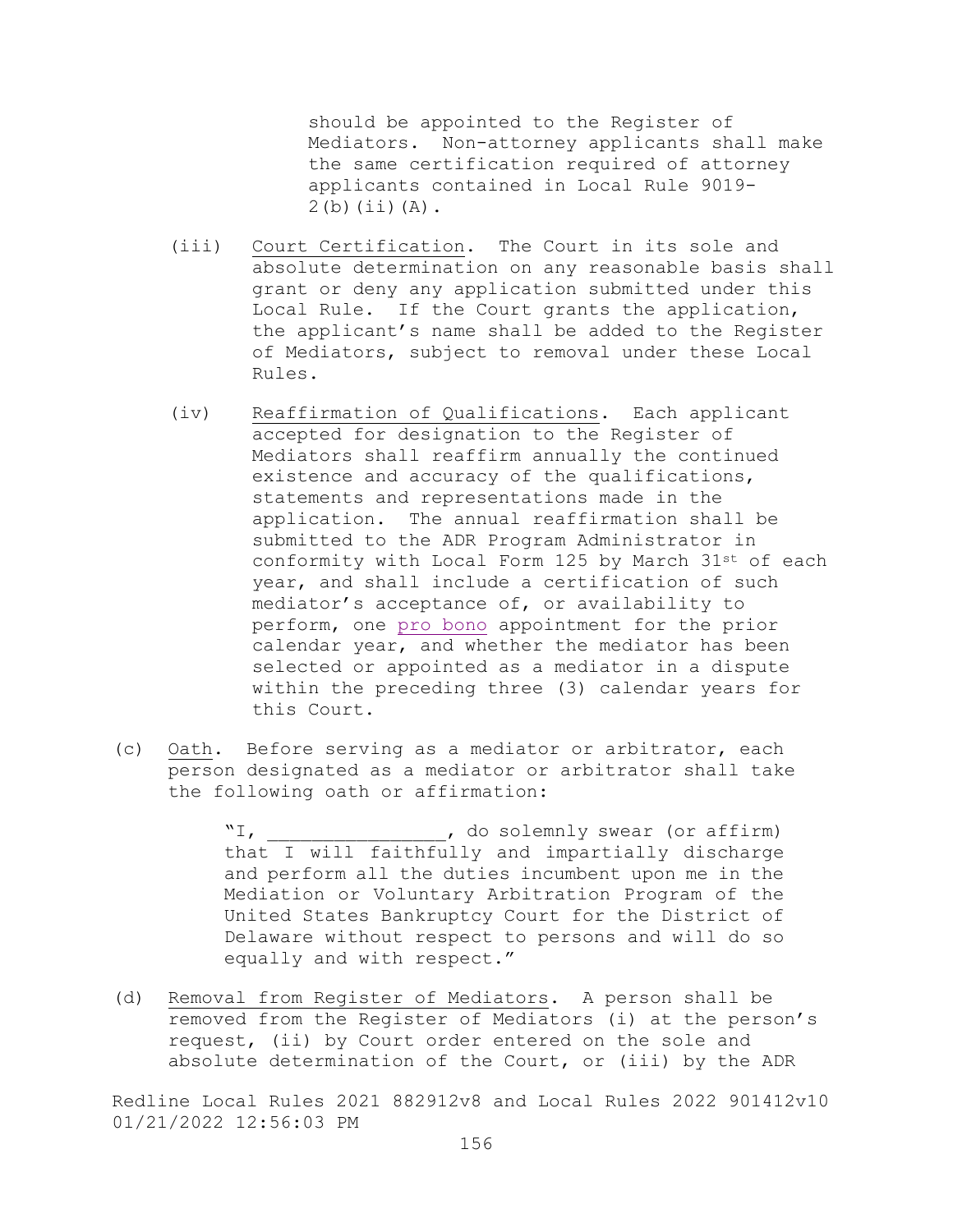Program Administrator if the person (1) has failed to timely submit the annual reaffirmation as required in 9019- 2(b)(iv), or (2) has not been selected or appointed as a mediator in a dispute for three (3) consecutive calendar years. If removed from the Register of Mediators, the person shall be eligible to file an application for reinstatement after the passage of one year from the date of removal.

- (e) Appointment.
	- (i) Selection. Upon assignment of a matter to mediation or arbitration in accordance with these Local Rules and unless special circumstances exist as determined by the Court, the parties shall select a mediator or arbitrator. If the parties fail to make such selection within the time as set by the Court, then the Court shall appoint a mediator or arbitrator. A mediator or arbitrator shall be selected from the Register of Mediators, unless the parties stipulate and agree to a mediator or arbitrator not on the Register of Mediators.
	- (ii) Inability to Serve. If the mediator or arbitrator is unable to or elects not to serve, he or she shall file and serve on all parties, and on the ADR Program Administrator, within fourteen (14) days after receipt of notice of appointment, a notice of inability to accept the appointment. In such event, the parties shall select an alternate mediator or arbitrator.
	- (iii) Disqualification.
		- (A) Disqualifying Events. Any person selected as a mediator or arbitrator may be disqualified for bias or prejudice in the same manner that a Judge may be disqualified under 28 U.S.C. § 44. Any person selected as a mediator or arbitrator shall be disqualified in any matter where 28 U.S.C. § 455 would require disqualification if that person were a Judge.
- Redline Local Rules 2021 882912v8 and Local Rules 2022 901412v10 01/21/2022 12:56:03 PM (B) Disclosure. Promptly after receiving notice of appointment, the mediator or arbitrator shall make an inquiry sufficient to determine whether there is a basis for disqualification under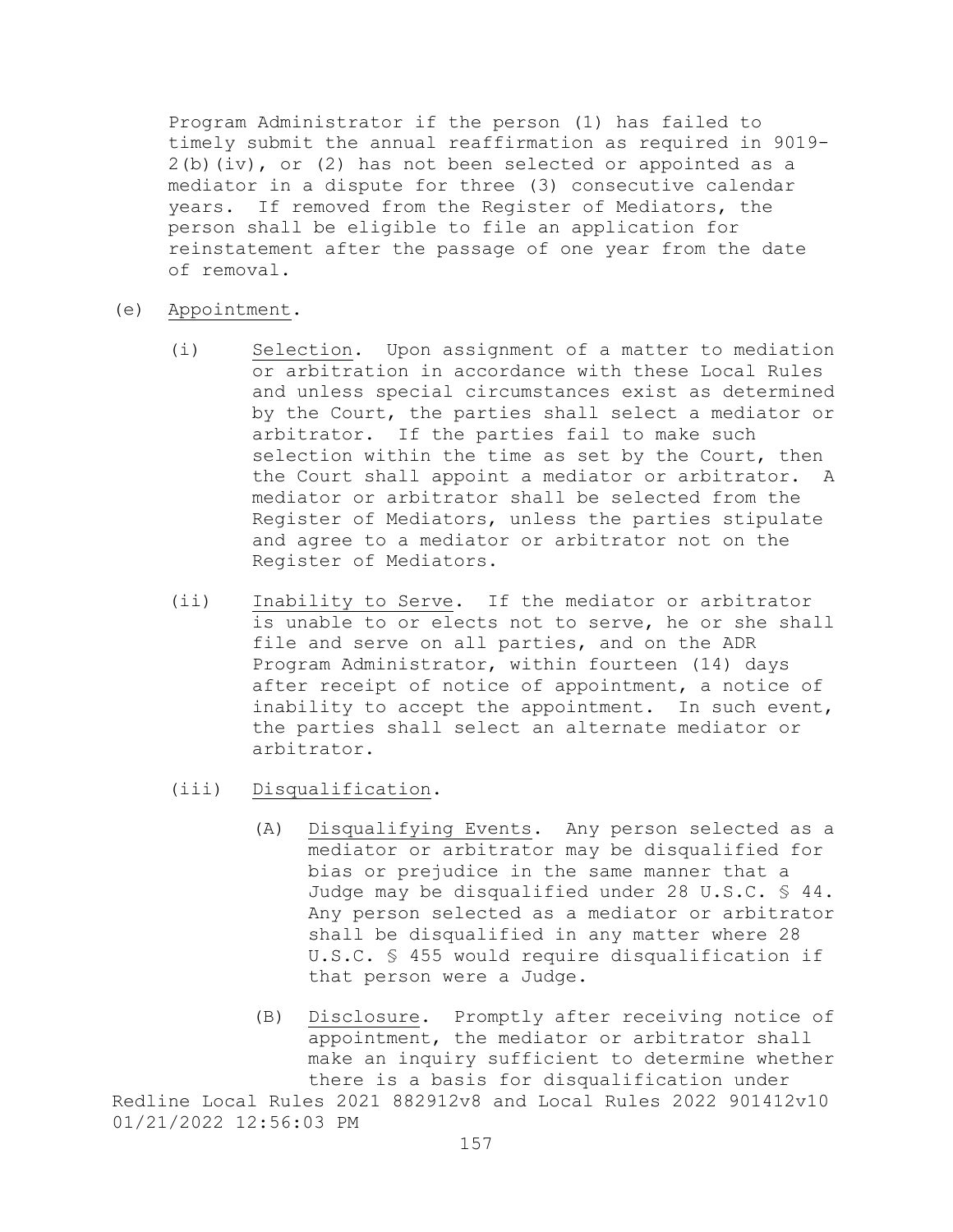this Local Rule. The inquiry shall include, but shall not be limited to, a search for conflicts of interest in the manner prescribed by the applicable rules of professional conduct for attorneys and by the applicable rules pertaining to the profession of the mediator or arbitrator.

- (C) Objection Based on Conflict of Interest. A party to the mediation or arbitration who believes that the assigned mediator or arbitrator has a conflict of interest promptly shall bring the issue to the attention of the mediator or arbitrator, as applicable, and to the other parties. If the mediator or arbitrator does not withdraw, and the movant is dissatisfied with this decision, the issue shall be brought to the attention of the ADR Program Administrator by the mediator, arbitrator or any of the parties. If the movant is dissatisfied with the decision of the ADR Program Administrator, the issue shall be brought to the Court's attention by the ADR Program Administrator or any party. The Court shall take such action as it deems necessary or appropriate to resolve the alleged conflict of interest.
- (iv) Liability. Aside from proof of actual fraud or unethical conduct, there shall be no liability on the part of, and no cause of action shall arise against, any person who is appointed as a mediator or arbitrator under these Local Rules on account of any act or omission in the course and scope of such person's duties as a mediator or arbitrator.
- (f) Compensation. A person will be eligible to be a paid mediator or arbitrator if that person has been admitted to the Register of Mediators maintained by the Court or otherwise has been appointed by the Court. Once eligible to serve as a mediator or arbitrator for compensation, which shall be at reasonable rates, the mediator or arbitrator may require compensation and reimbursement of expenses as agreed by the parties; and such compensation and reimbursement of expenses shall be paid without Court Order. If any party to the mediation or arbitration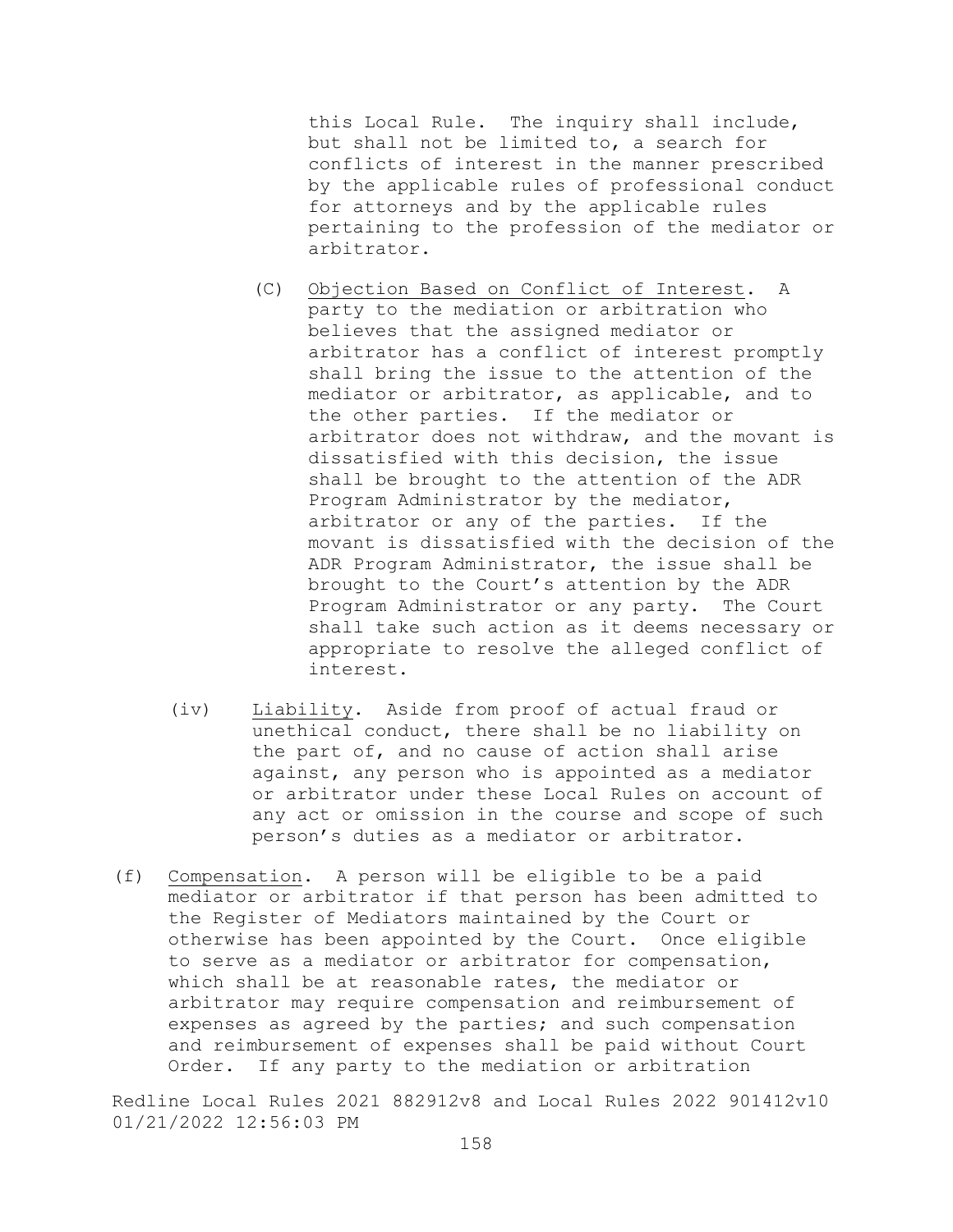objects to the compensation or expenses required by the mediator or arbitrator, such dispute may be presented to the Court by the party or the mediator or arbitrator for disposition. If the mediator or arbitrator consents to serve without compensation and at the conclusion of the first full day of the mediation conference or arbitration proceeding it is determined by the mediator or arbitrator and the parties that additional time will be both necessary and productive in order to complete the mediation or arbitration, then:

- (i) If the mediator or arbitrator consents to continue to serve without compensation, the parties may agree to continue the mediation conference or arbitration.
- (ii) If the mediator or arbitrator does not consent to continue to serve without compensation, the fees and expenses shall be on such terms as are satisfactory to the mediator or arbitrator and the parties, subject to Court approval. Where the parties have agreed to pay such fees and expenses, the parties shall share equally all such fees and expenses unless the parties agree to some other allocation. The Court may determine a different allocation, if the parties cannot agree to an allocation.
- (iii) If the estate is to be charged with such expense, the mediator or arbitrator may be reimbursed for actual transportation expenses necessarily incurred in the performance of duties.
- (g) Administrative Fee. The mediator or arbitrator shall be entitled to an administrative fee of \$250, payable upon his or her acceptance of the appointment, in every dispute referred to mediation, except a proceeding or matter in a consumer case. The administrative fee shall be a credit against any fee actually paid to the mediator or arbitrator in such proceeding or matter.
- (h) Party Unable to Afford. If the Court determines that a party to a matter assigned to mediation or arbitration cannot afford to pay the fees and costs of the mediator or arbitrator, the Court may appoint a mediator or arbitrator to serve pro bono as to that party.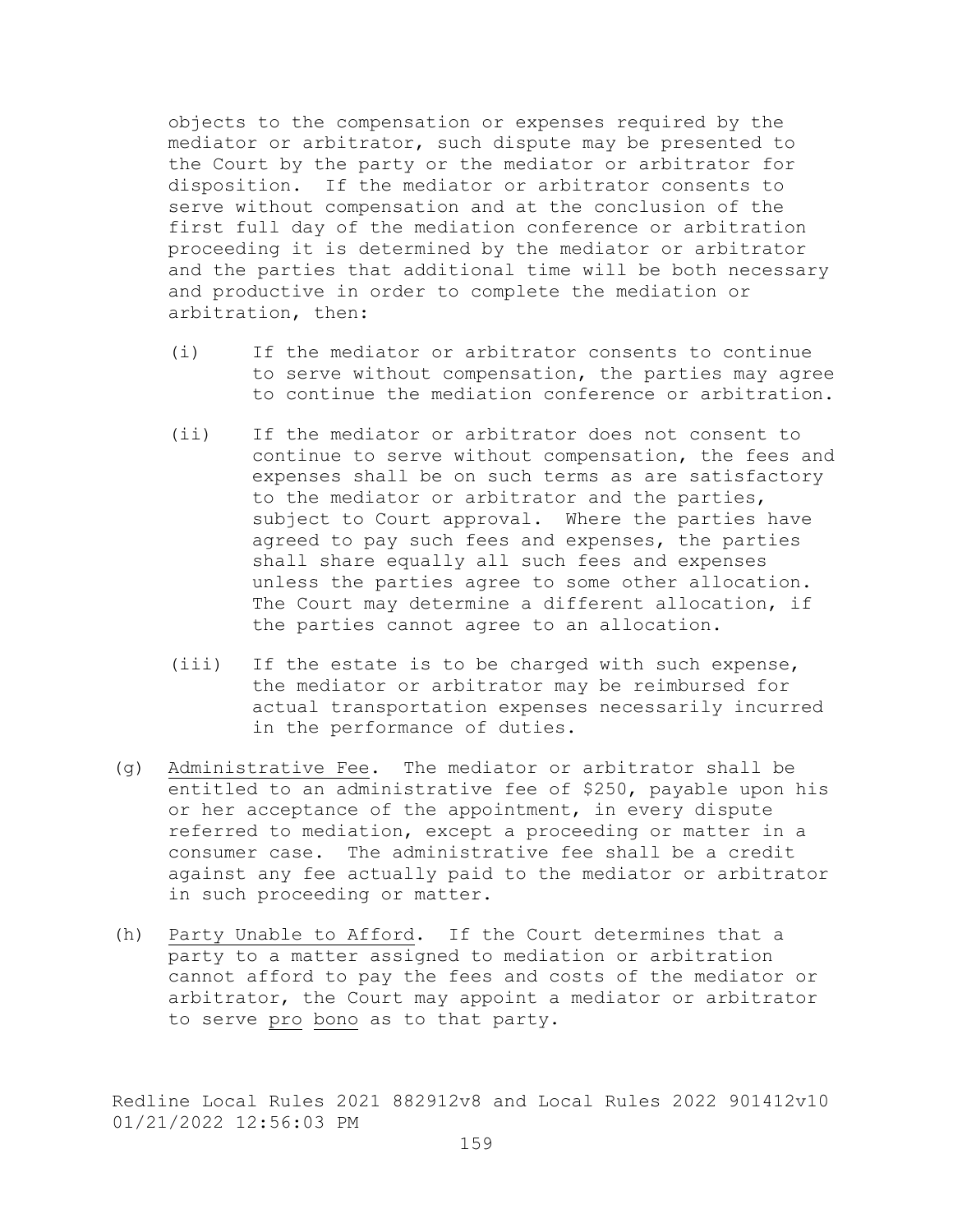# **Rule 9019-3 Assignment of Disputes to Mediation or Voluntary Arbitration**.

- (a) Stipulation of Parties. Notwithstanding any provision of law to the contrary, the Court may refer a dispute pending before it to mediation and, upon consent of the parties, to arbitration. During a mediation, the parties may stipulate to allow the mediator, if qualified as an arbitrator, to hear and arbitrate the dispute.
- (b) Safeguards in Consent to Voluntary Arbitration. Matters may proceed to voluntary arbitration by consent where
	- (i) Consent to arbitration is freely and knowingly obtained; and
	- (ii) No party is prejudiced for refusing to participate in arbitration.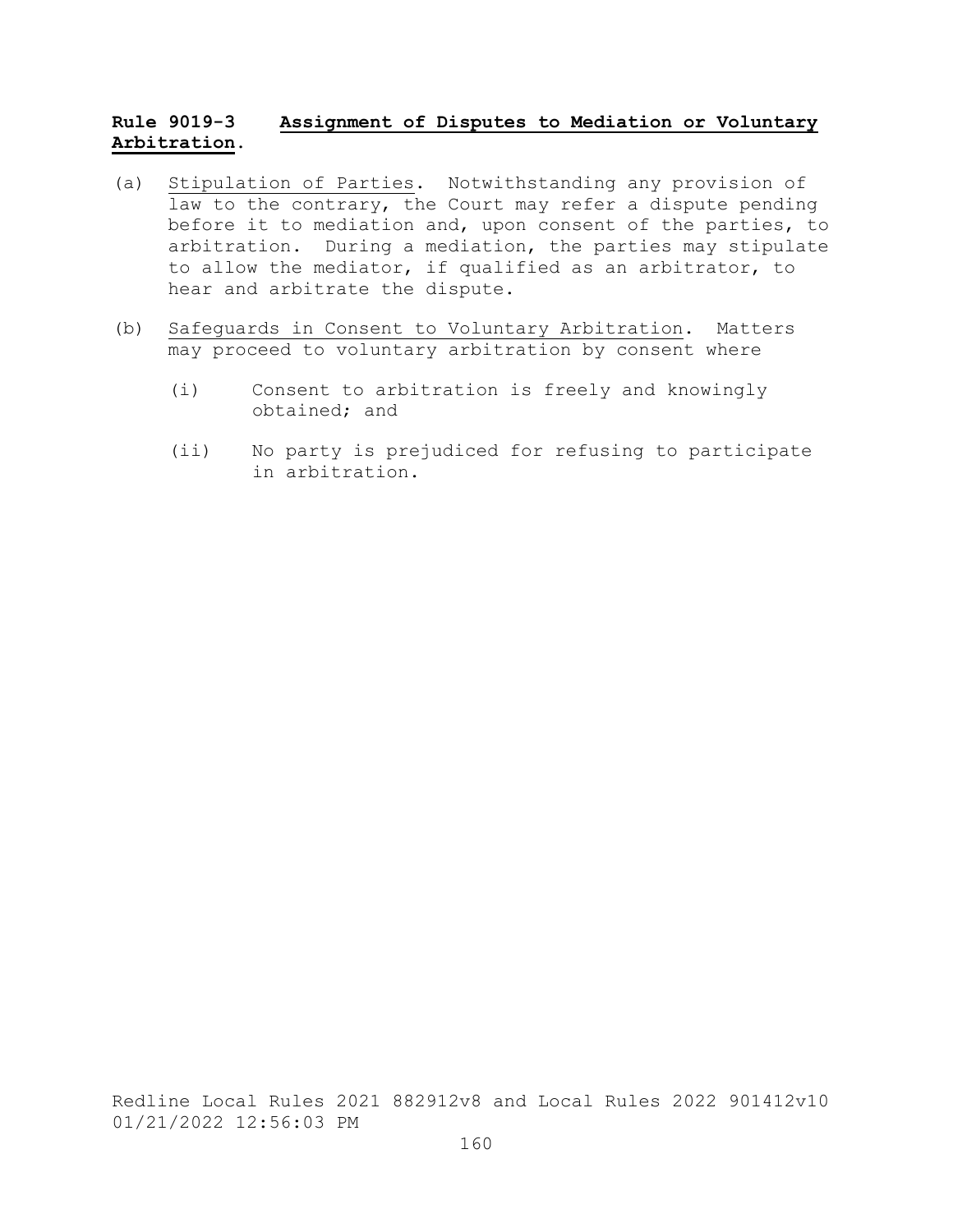## **Rule 9019-4 Arbitration**.

- (a) Referral to Arbitration under Fed. R. Bankr. P. 9019(c). The Court may allow the referral of a matter to final and binding arbitration under Fed. R. Bankr. P. 9019(c).
- (b) Referral to Arbitration under 28 U.S.C. § 654. The Court may allow the referral of an adversary proceeding to arbitration under 28 U.S.C. § 654.
- (c) Arbitrator Qualifications and Appointment. In addition to fulfilling the qualifications of a mediator found in Local Rule  $9019-2(b)$ , a person qualifying as an arbitrator hereunder must be certified as an arbitrator through a qualifying program. An arbitrator shall be appointed (and may be disqualified) in the same manner as in Local Rule 9019-2(e). The arbitrator shall be liable only to the extent provided in Local Rule 9019-2(e)(iv).
- (d) Powers of Arbitrator.
	- (i) An arbitrator to whom an action is referred shall have the power, upon consent of the parties, to
		- (A) Conduct arbitration hearings;
		- (B) Administer oaths and affirmations; and
		- (C) Make awards.
	- (ii) The Fed. R. Civ. P. and the Fed. R. Bankr. P. apply to subpoenas for the attendance of witnesses and the production of documents at a voluntary arbitration hearing.
- (e) Arbitration Award and Judgment.
	- (i) Filing and Effect of Arbitration Award. An arbitration award made by an arbitrator, along with proof of service of such award on the other party by the prevailing party, shall be filed with the Clerk promptly after the arbitration hearing is concluded. The Clerk shall place under seal the contents of any arbitration award made hereunder and the contents shall not be known to any Judge who might be assigned to the matter until the Court has entered a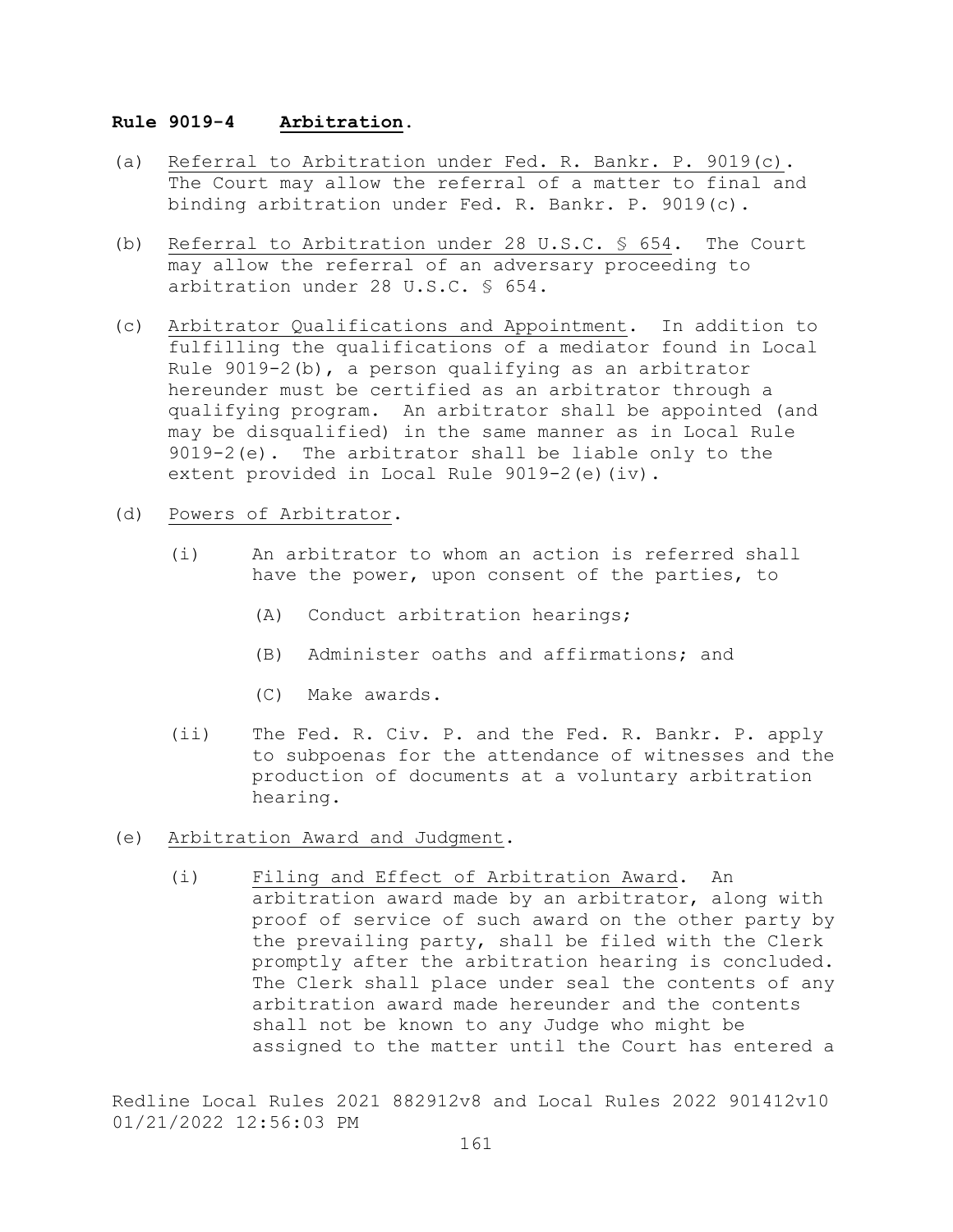final judgment in the action or the action has otherwise terminated.

(ii) Entering Judgment of Arbitration Award. Arbitration awards shall be entered as the judgment of the Court after the time has expired for requesting a determination de novo, with no such request having been filed. The judgment so entered shall be subject to the same provisions of law and shall have the same force and effect as a judgment of the Court, except that the judgment shall not be subject to review in any other court by appeal or otherwise.

### (f) Determination De Novo of Arbitration Awards.

- (i) Time for Filing Demand. Within twenty-eight (28) days after the filing of an arbitration award under Local Rule 9019-4(e) with the Clerk, any party may file a written demand for a determination de novo with the Court.
- (ii) Action Restored to Court Docket. Upon a demand for determination de novo, the action shall be restored to the docket of the Court and treated for all purposes as if it had not been referred to arbitration.
- (iii) Exclusion of Evidence of Arbitration. The Court shall not admit at the determination de novo any evidence that there has been an arbitration proceeding, the nature or amount of any award or any other matter concerning the conduct of the arbitration proceeding, unless
	- (A) The evidence would otherwise be admissible in the Court under the Federal Rules of Evidence; or
	- (B) The parties have otherwise stipulated.
- (g) This Local Rule shall not apply to arbitration under 9 U.S.C. § 3, if applicable.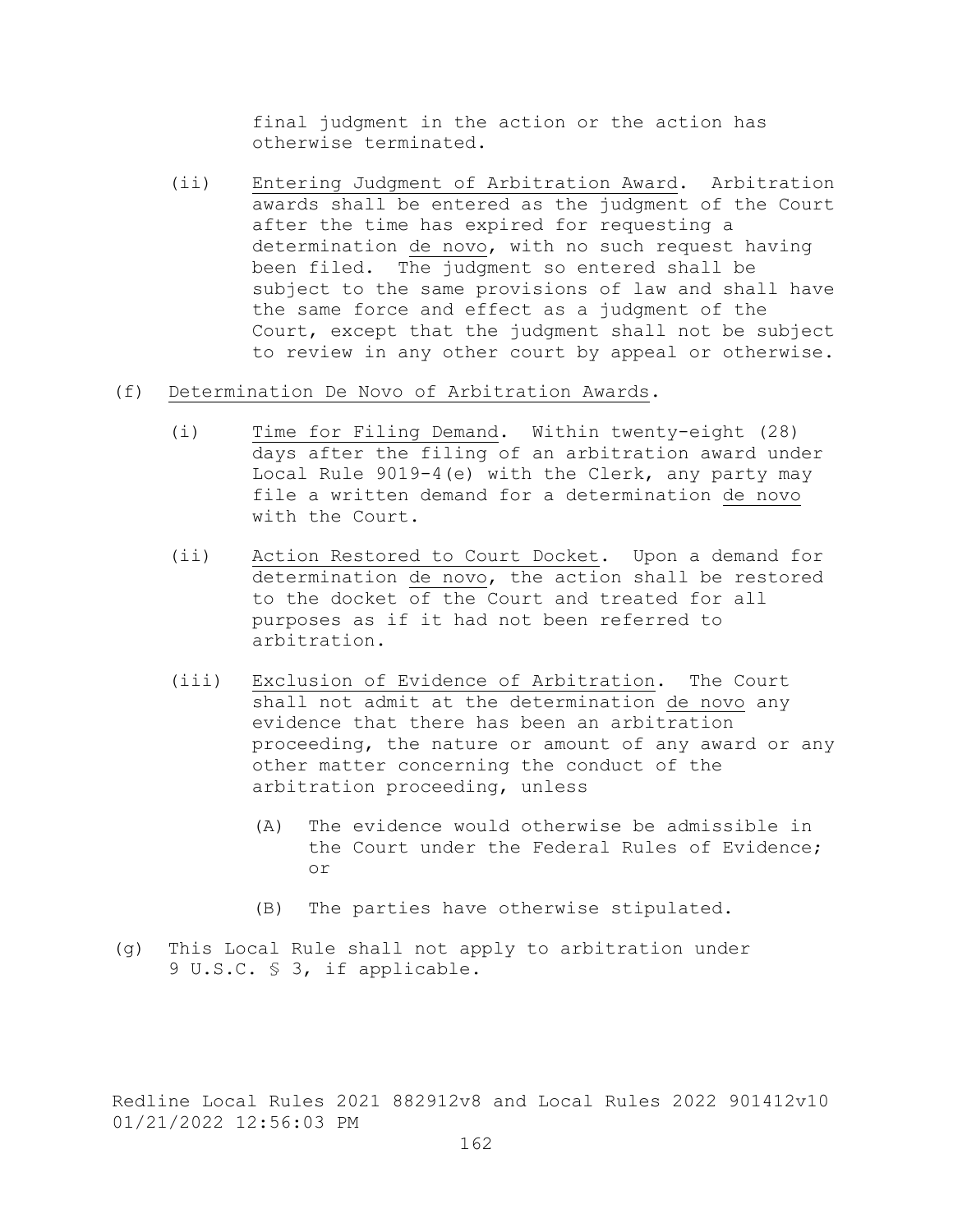### **Rule 9019-5 Mediation**.

- (a) Types of Matters Subject to Mediation. The Court may assign to mediation any dispute arising in an adversary proceeding, contested matter or otherwise in a bankruptcy case. Except as may be otherwise ordered by the Court, all adversary proceedings filed in a business case shall be referred to mandatory mediation, except an adversary proceeding in which (i) the United States Trustee is the plaintiff; (ii) one or both parties are *pro se*; or (iii) the plaintiff is seeking a preliminary injunction or temporary restraining order. Parties may also stipulate to mediation, subject to Court approval.
- (b) Effects of Mediation on Pending Matters. The assignment of a matter to mediation does not relieve the parties to that matter from complying with any other Court orders or applicable provisions of the Code, the Fed. R. Bankr. P. or these Local Rules. Unless otherwise ordered by the Court, the assignment to mediation does not delay or stay discovery, pretrial hearing dates or trial schedules.
- (c) The Mediation Process.
	- (i) Cost of Mediation. Unless otherwise ordered by the Court, or agreed by the parties, (1) in an adversary proceeding that includes a claim to avoid and recover any alleged avoidable transfer pursuant to 11 U.S.C. §§ 544, 547, 548 and/or 550, the bankruptcy estate (or if there is no bankruptcy estate, the plaintiff in the adversary proceeding) shall pay the fees and costs of the mediator and (2) in all other matters, the fees and costs of the mediator shall be shared equally by the parties.
	- (ii) Time and Place of Mediation Conference. After consulting with all counsel and *pro se* parties, the mediator shall schedule a time and place for the mediation conference that is acceptable to the parties and the mediator. Failing agreement of the parties on the date and location for the mediation conference, the mediator shall establish the time and place of the mediation conference on no less than twenty-one (21) days' written notice to all counsel and *pro se* parties.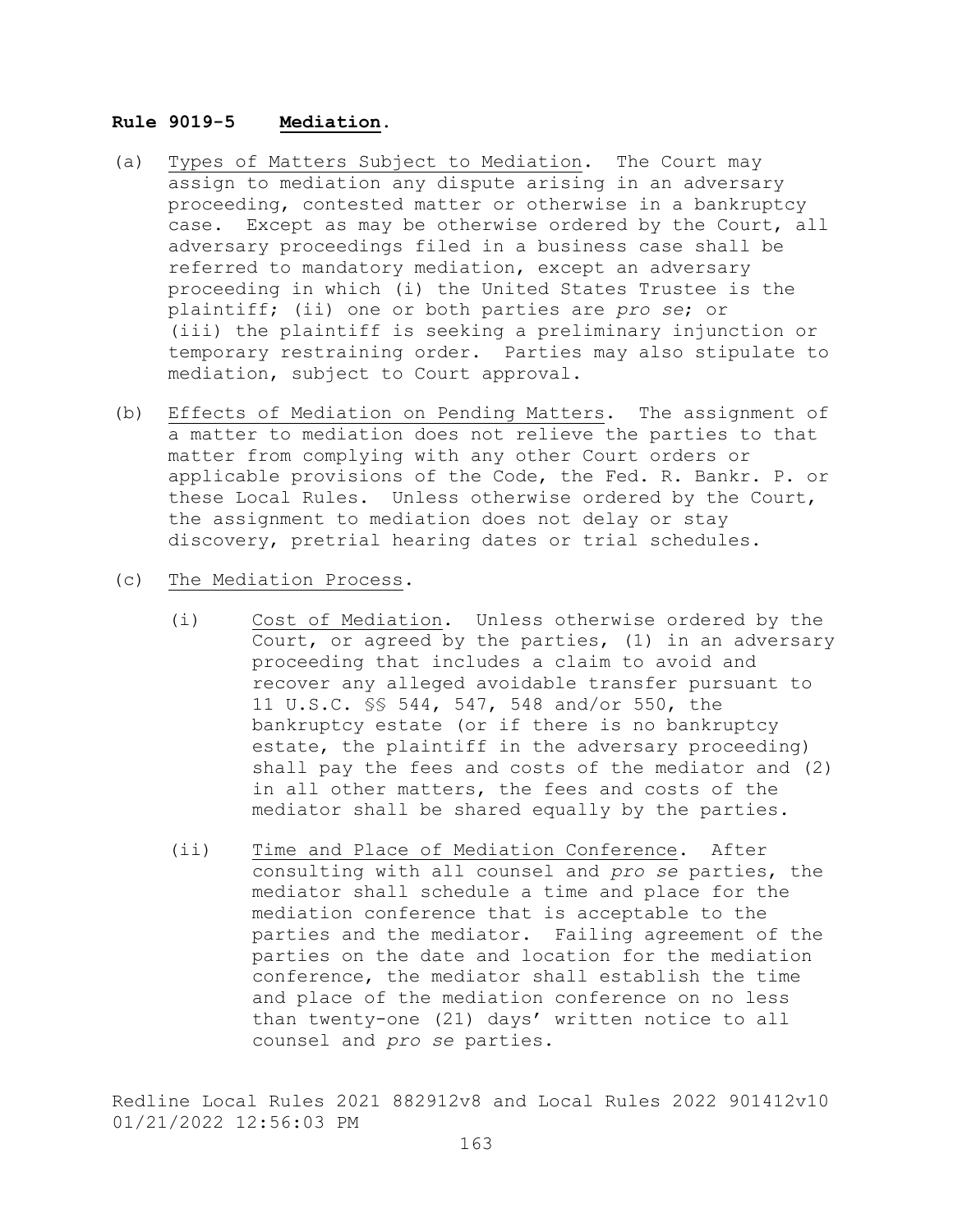- (iii) Submission Materials. Unless otherwise instructed by the mediator, not less than seven (7) days before the mediation conference, each party shall submit directly to the mediator and serve on all counsel and *pro se* parties such materials (the "Submission") in form and content as the mediator directs. Any instruction by the mediator regarding submissions shall be made at least twenty-one (21) days in advance of a scheduled mediation conference. Prior to the mediation conference, the mediator may talk with the participants to determine what materials would be helpful. The Submission shall not be filed with the Court and the Court shall not have access to the Submission.
- (iv) Attendance at Mediation Conference.
	- (A) Persons Required to Attend. Except as provided by subsection  $(j)(ix)(A)$  herein, or unless excused by the Mediator upon a showing of hardship, which, for purposes of this subsection shall mean serious or disabling illness to a party or party representative; death of an immediate family member of a party or party representative; act of God; state or national emergency; or other circumstances of similar unforeseeable nature, the following persons must attend the mediation conference personally:
		- (1) Each party that is a natural person;
		- (2) If the party is not a natural person, including a governmental entity, a representative who is not the party's attorney of record and who has full authority to negotiate and settle the matter on behalf of the party;
		- (3) If the party is a governmental entity that requires settlement approval by an elected official or legislative body, a representative who has authority to recommend a settlement to the elected official or legislative body;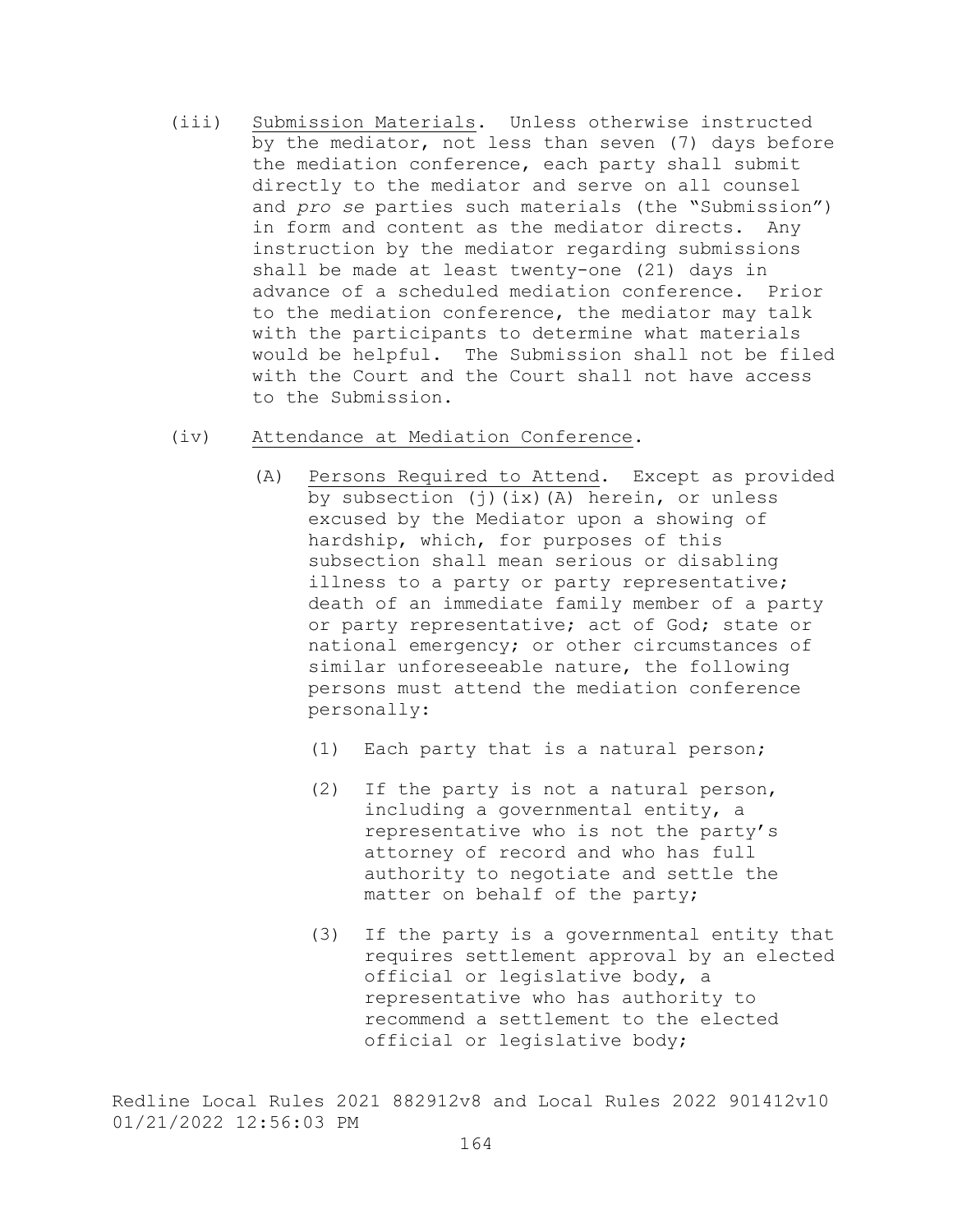- (4) The attorney who has primary responsibility for each party's case, including Delaware counsel if engaged at the time of mediation regardless of whether Delaware counsel has primary responsibility for a party, unless Delaware counsel requests to be and is excused from attendance by the mediator in advance of the mediation conference; and
- (5) Other interested parties, such as insurers or indemnitors or one or more of their representatives, whose presence is necessary for a full resolution of the matter assigned to mediation.
- (B) Failure to Attend. Willful failure to attend any mediation conference, and any other material violation of this Local Rule, shall be reported to the Court by the mediator and may result in the imposition of sanctions by the Court. Any such report of the mediator shall comply with the confidentiality requirement of Local Rule 9019-5(d).
- (v) Mediation Conference Procedures. The mediator may establish procedures for the mediation conference.
- (vi) Settlement Prior to Mediation Conference. In the event the parties reach a settlement in principle after the matter has been assigned to mediation but prior to the mediation conference, the plaintiff shall advise the mediator in writing within one (1) business day of the settlement in principle.
- (d) Confidentiality of Mediation Proceedings. Confidentiality is necessary to the mediation process, and mediations shall be confidential under these rules and to the fullest extent permissible under otherwise applicable law. The provisions of this Local Rule 9019-5(d) shall apply to all mediations occurring in cases, contested matters and adversary proceedings pending before the Court, whether such mediation is ordered or referred by the Court or voluntarily undertaken by the parties provided that such mediation is approved by the Court. Without limiting the foregoing, except as may be otherwise ordered by the Court,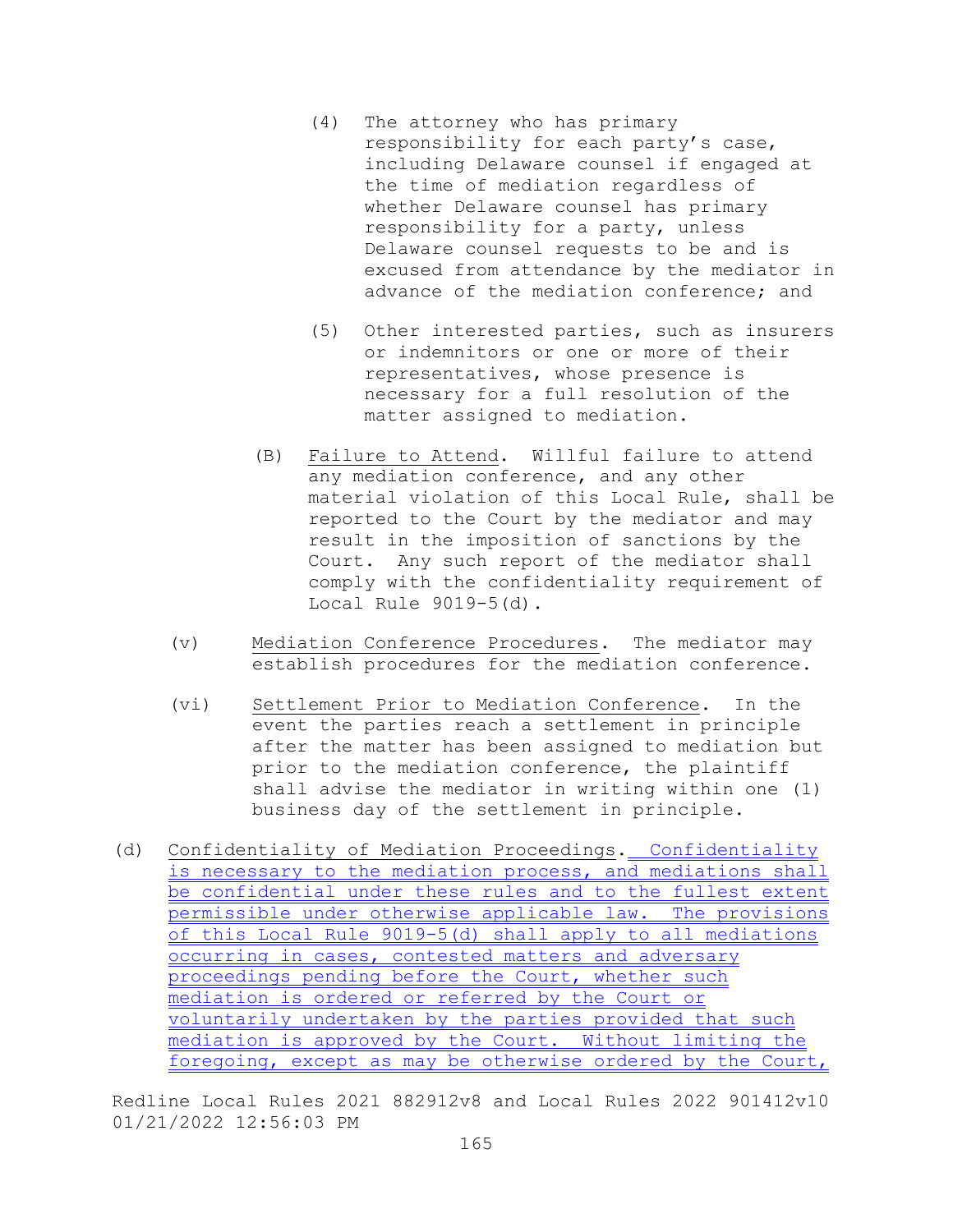# the following provisions shall apply to any mediation under these rules:

- (i) Protection of Information Disclosed at Mediat The mediator and the participants in mediation are prohibited from divulging, outside of the mediation, any oral or written information disclosed by the parties or by witnesses in the course of the mediation. NoF.R.E. 408. To the fullest extent applicable, Rule 408 of the Federal Rules of Evidence (and any applicable federal or state statute, rule, common law or judicial precedent relating to the protection of settlement communications) shall apply to the mediation conference and any communications with the mediator related thereto. In addition to the limitations of admissibility of evidence under Rule 408, no person may rely on or introduce as evidence in connection with any arbitral, judicial or other proceeding, evidence pertaining to any aspect of the mediation effort, including, but not limited to: any hearing held by this Court in connection with the referred matter, whether oral or written, (Ai) views expressed or suggestions made by a party with respect to a possible settlement of the dispute $;$   $(B)$ the fact that, including whether another party had or had not indicated a willingness to accept a proposal for settlement-made by the mediator;  $(E_1 i)$ proposals made or views expressed by the mediator+ (D) statements or, or (iii) admissions made by a party in the course of the mediation<sub></sub> and (E) documents prepared for the purpose of, in the course of, or pursuant to the mediation. In addition, without limiting the foregoing, Rule 408 of the Federal Rules of Evidence, any applicable federal or state statute, rule, common law or judicial precedent relating to the privileged nature of settlement discussions, mediations or other alternative dispute resolution procedures shall  $app1y.$
- (ii) Protection of Information Disclosed to the Mediator or During Mediation. Subject to subparagraph (iv) herein, the mediator and the participants in mediation are prohibited from divulging, outside of the mediation, any oral or written information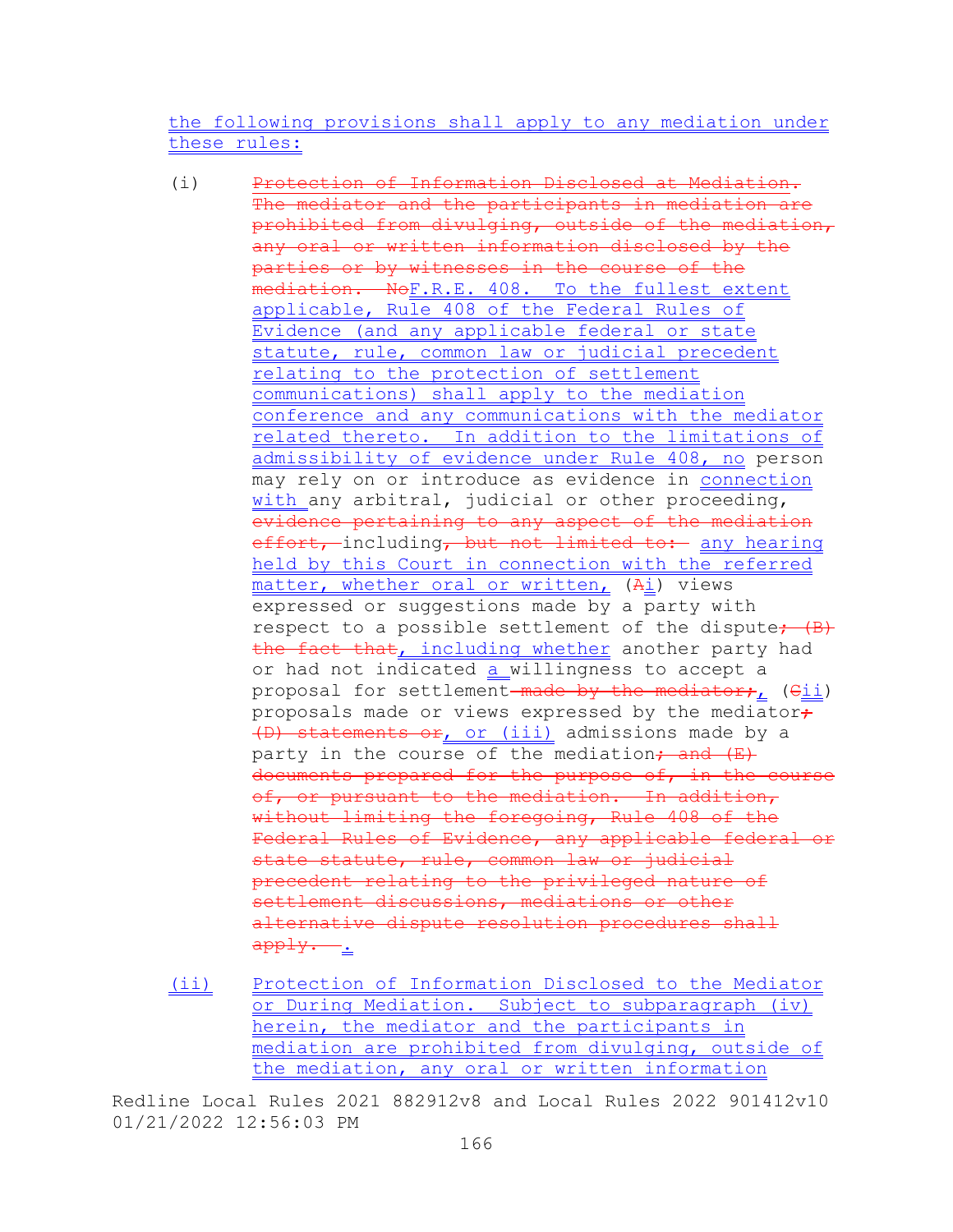disclosed by the parties or witnesses to or in the presence of the mediator, or between the parties during any mediation conference.

- (iii) Confidential Submissions to the Mediator. Subject to subparagraph (iv) herein, any submission of information or documents to the mediator, including any Submission (as defined in Del. Bankr. L.R. 9019- 5(c)(iii)), prepared by or on behalf of any participant in mediation and intended to be confidential shall not be subject to disclosure, regardless of whether such Submission is shared with other participants in the mediation during a mediation conference.
- (iv) Information Otherwise Discoverable. Information, facts or documents otherwise discoverable or admissible in evidence doesdo not become exempt from discovery $\tau$  or inadmissible in evidence $\tau$  merely by being disclosed or otherwise used by a party in the mediation. However, except as set forth in the previous sentence, no person shall seek discovery from any participant in the mediation with respect to any information disclosed during mediation conference or in any Submission to the mediator.
- $(\frac{\pm i}{\sqrt{2}})$  Discovery from the Mediator. The mediator shall not be compelled to disclose to the Court or to any person outside the mediation conference any of the records, reports, summaries, notes, communications, Submissions, recommendations made under subpart (e) of this Local Rule, or other documents received or made by or to the mediator while serving in such capacity. The mediator shall not testify-or be, be subpoenaed or compelled to testify in regard toregarding the mediation in connection with any arbitral, judicial or other proceeding. The mediator shall not be a necessary party in any proceedings relating to the mediation. Nothing contained in this paragraph shall prevent the mediator from reporting the status, but not the substance, of the mediation effort to the Court in writing, from filing a final reportCertificate of Completion as required hereinby Local Rule 9019- 5(f), or from otherwise complying with the obligations set forth in this Local Rule.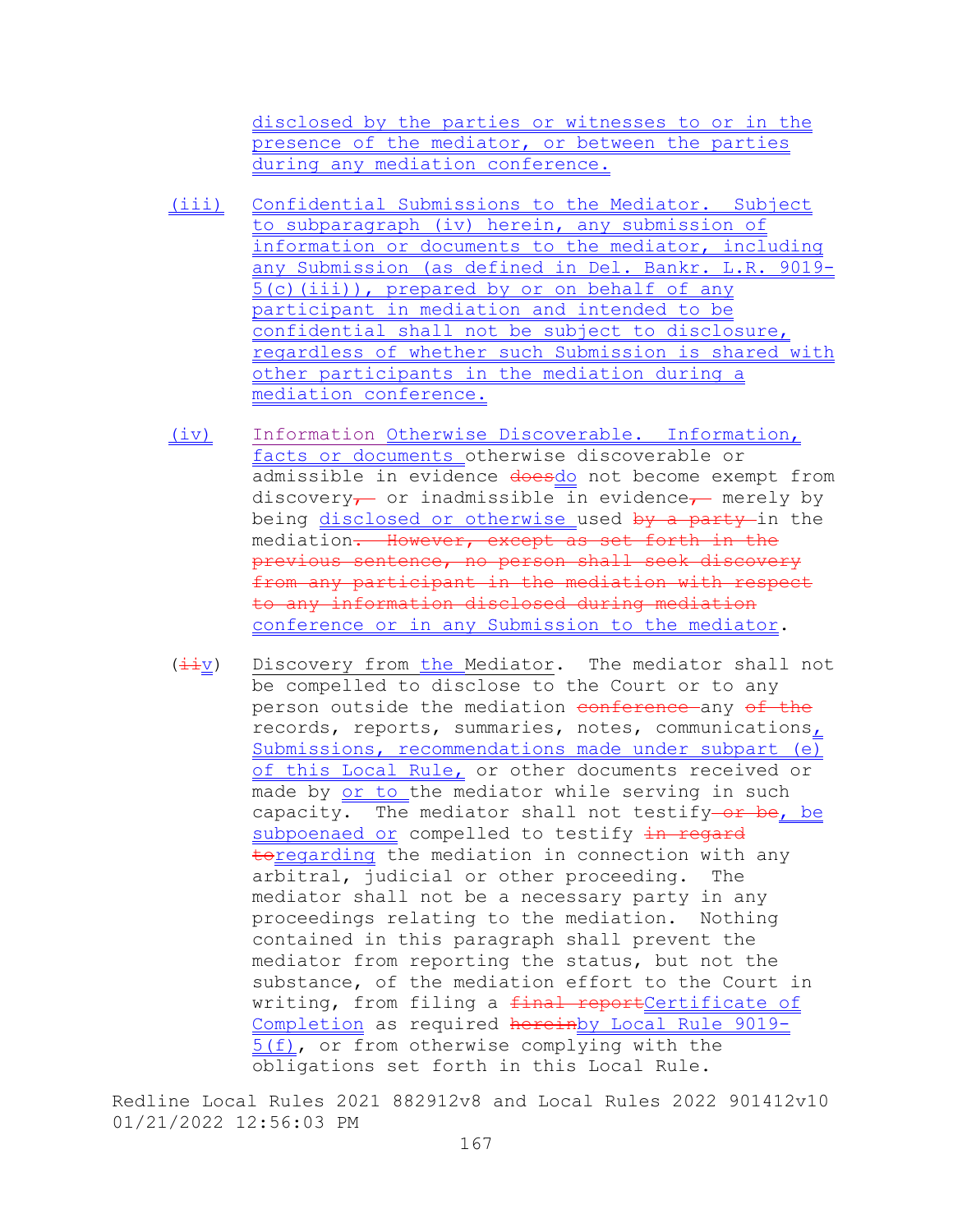- (iiivi) Protection of ProprietaryConfidential Information. The parties, the mediator and all mediation participants shall protect proprietary information. For the avoidance of doubt, nothing in this sub-part 9019-5(d) is intended to or shall modify any rights or obligations any entity has in connection with confidential information or information potentially subject to protection under Section 107 of the Bankruptcy Code.
- (ivvii) Preservation of Privileges. TheNotwithstanding Rule 502 of the Federal Rules of Evidence, the disclosure by a party of privileged information to the mediator does not waive or otherwise adversely affect the privileged nature of the information.
- (e) Recommendations by Mediator. The mediator is not required to prepare written comments or recommendations to the parties. Mediators may present a written settlement recommendation memorandum to attorneys or *pro se* litigants, but not to the Court.
- (f) Post-Mediation Procedures.
	- (i) Filings by the Parties. If a settlement is reached at a mediation, the plaintiff shall file a Notice of Settlement or, where required, a motion and proposed order seeking Court approval of the settlement within twenty-eight (28) days after such settlement is reached. Within sixty (60) days after the filing or the Notice of Settlement or the entry of an order approving the settlement, the parties shall file a Stipulation of Dismissal dismissing the action on such terms as the parties may agree. If the plaintiff fails to timely file the Stipulation of Dismissal, the Clerk's office will close the case.
	- (ii) Mediator's Certificate of Completion. No later than fourteen (14) days after the conclusion of the mediation conference or receipt of notice from the parties that the matter has settled prior to the mediation conference, unless the Court orders otherwise, the mediator shall file with the Court a certificate in the form provided by the Court ("Certificate of Completion") showing compliance or noncompliance with the mediation conference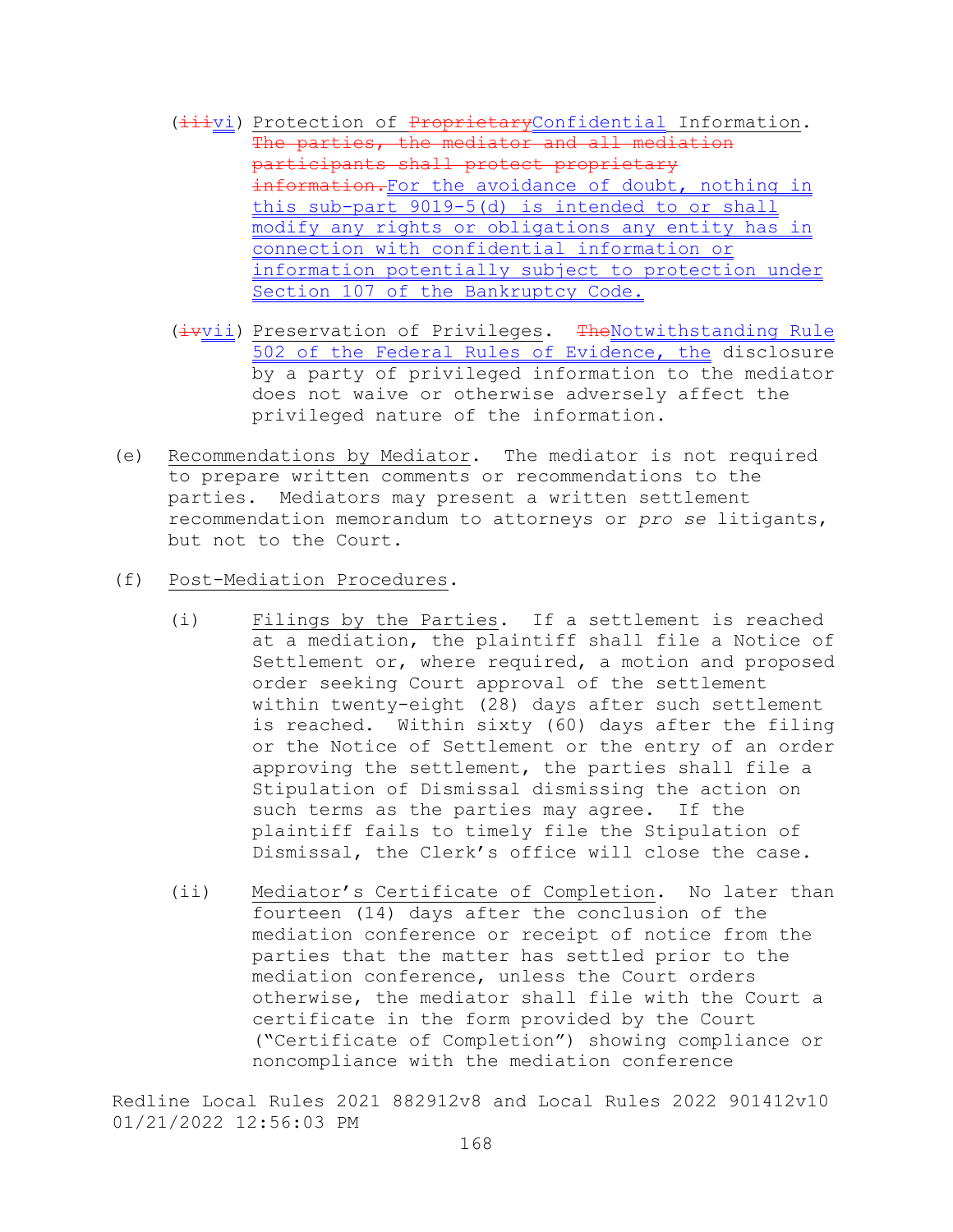requirements of this Local Rule and whether or not a settlement has been reached. Regardless of the outcome of the mediation conference, the mediator shall not provide the Court with any details of the substance of the conference.

- (g) Withdrawal from Mediation. Any matter assigned to mediation under this Local Rule may be withdrawn from mediation by the Court at any time.
- (h) Termination of Mediation. Upon the filing of a mediator's Certificate of Completion under Local Rule 9019-5(f)(ii) or the entry of an order withdrawing a matter from mediation under Local Rule 9019-5(g), the mediation will be deemed terminated and the mediator excused and relieved from further responsibilities in the matter without further order of the Court. If the mediation conference does not result in a resolution of all of the disputes in the assigned matter, the matter shall proceed to trial or hearing under the Court's scheduling orders.
- (i) Modification of ADR Procedure. Any party seeking to deviate from, or propose procedures or obligations in addition to, the Local Rules governing ADR shall comply with Local Rule  $7001-1$  (a) (i).
- (j) Alternative Procedures for Certain Avoidance Proceedings.
	- (i) Applicability. This subsection (j) shall apply to any adversary proceeding that includes a claim to avoid and/or recover any alleged avoidable transfer pursuant to 11 U.S.C. §§ 547, 548 and/or 550 from one or more defendants where the amount in controversy from any one defendant is equal to or less than \$75,000.
	- (ii) Service of this Rule with Summons. The plaintiff shall serve with the Summons a copy of this Del. Bankr. L.R. 9019-5(j) and the Certificate (as defined hereunder) and file a certificate of service within seven (7) days of service.
- Redline Local Rules 2021 882912v8 and Local Rules 2022 901412v10 (iii) Defendant's Election. On or within twenty-eight (28) days after the date that the Defendant's response is due under the Summons, the Defendant may opt-in to the procedures provided under this subsection (j) by filing with the Court on the docket of the adversary

01/21/2022 12:56:03 PM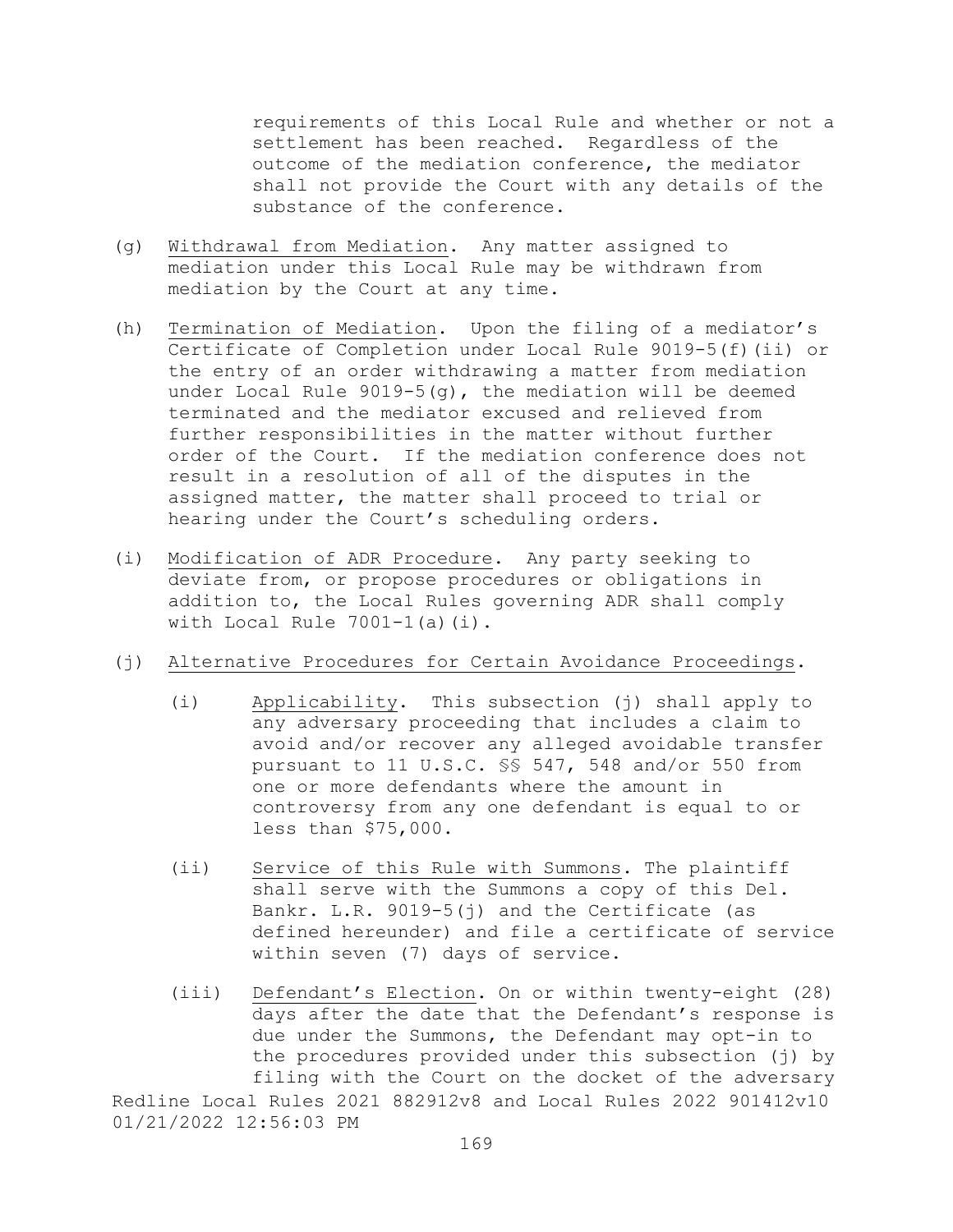proceeding and serving on the Plaintiff, a certificate in the form of Local Form 118 ("Certificate"). The time period provided hereunder to file the Certificate is not extended by the parties' agreement to extend the Defendant's response deadline under the Summons.

- (iv) Mediation of All Claims. Unless otherwise agreed by the parties, the Defendant's election to proceed to mediation under subsection (j)(iii) operates as a referral of all claims against the Defendant in the underlying adversary proceeding.
- (v) Appointment of Mediator. On or within fourteen (14) days after the date that the Certificate is filed, Plaintiff shall file either: (i) a stipulation (and proposed order) regarding the appointment of a mediator from the Register of Mediators approved by the Court; or (ii) a request for the Court to appoint a mediator from the Register of Mediators approved by the Court. If a stipulation or request to appoint is not filed as required hereunder, then the Clerk of Court may appoint in such proceeding a mediator from the Register of Mediators approved by the Court.
- (vi) Election in Cases Where Amount Exceeds \$75,000. In any adversary proceeding that includes a claim to avoid and/or recover an alleged avoidable transfer(s) from one or more defendants where the amount in controversy from any one defendant is greater than \$75,000, the plaintiff and defendant may agree to opt-in to the procedures provided under this subsection (j) by filing a certificate in the form of Local Form 119 ("Jt. Certificate") on the docket of the adversary proceeding within the time provided under subsection (j) (iii) hereof that includes the parties' agreement to the appointment of a mediator from the Register of Mediators; provided, however, that in a proceeding that includes more than one defendant, only the defendant who agrees to opt-in is subject to the provisions hereof. The use of the term "Defendant" in this subsection (j) shall include any defendant who agrees with plaintiff to mediation hereunder.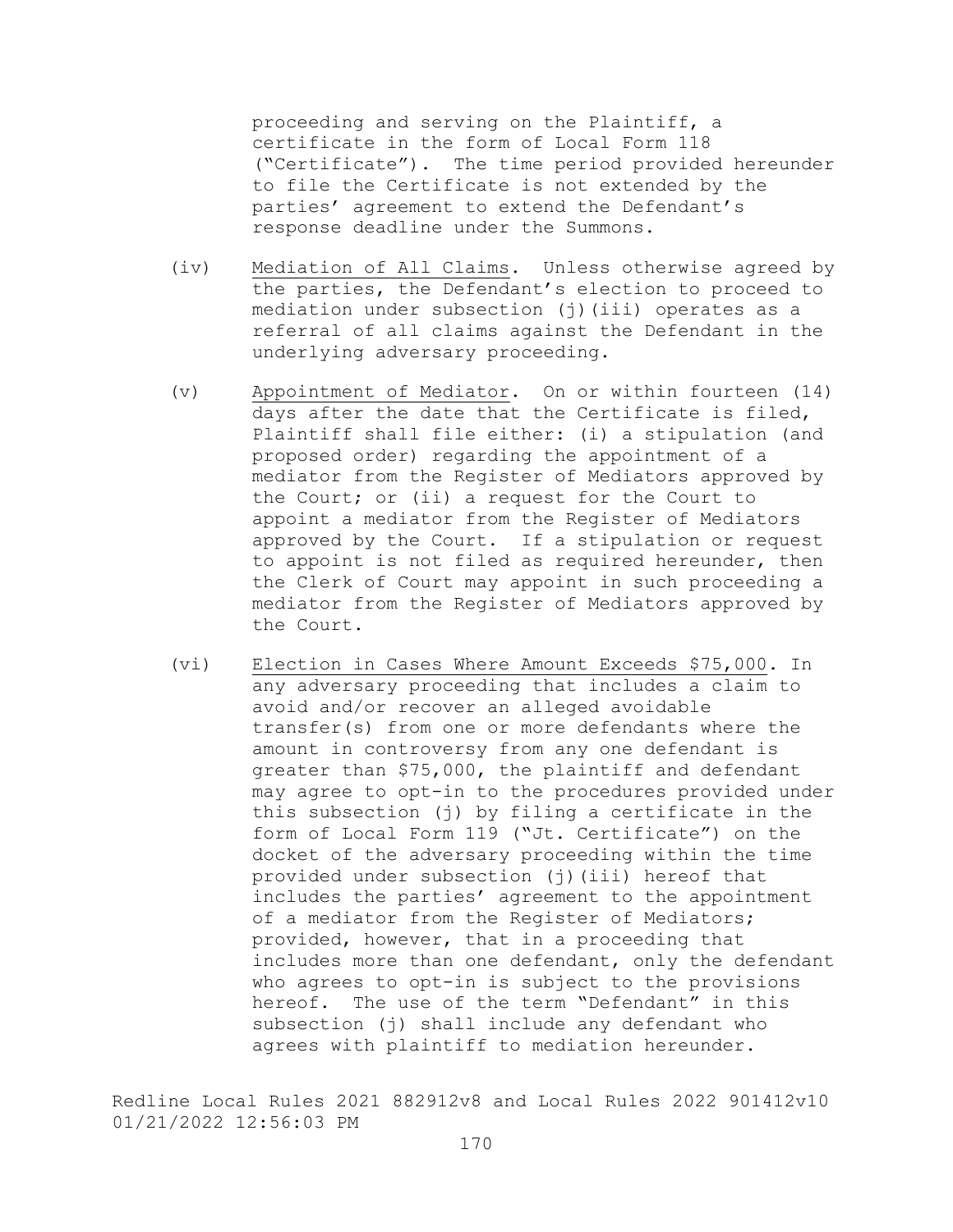- (vii) Participation. The parties shall participate in mediation in an effort to consensually resolve their disputes prior to further litigation.
- (viii) Scheduling Order.
	- (A) Effect of Scheduling Order. Any scheduling order entered by the Court at the initial status conference or otherwise shall apply to the parties and claims which are subject to mediation under this subsection; provided, however, that: (1) the referral to mediation under this subsection (j) shall operate as a stay as against the parties to the mediation of any requirement under Fed. R. Bankr. Proc. 7026 to serve initial disclosures, and a stay as against the parties to the mediation of such parties' right and/or obligation (if any) to propound, object or respond to written discovery requests or other discovery demands to or from the parties to the mediation; and (2) as further provided in subsection (j)(ix)(B) hereof, after the conclusion of mediation the time frames set forth in the scheduling order entered by the Court shall be adjusted so that such time frames are calculated from the date of completion of mediation (as evidenced by the date of entry on the adversary docket of the Certificate of Completion). The stay provided for under this subsection shall automatically terminate upon the filing of the Certificate of Completion.
	- (B) Agreement to and Filing of Scheduling Order after Conclusion of Mediation. If the mediation does not result in the resolution of the litigation between the parties to the mediation, then within fourteen (14) days after the entry of the Certificate of Completion on the adversary docket, the parties to the mediation shall confer regarding the adjustment of the date and time frames set forth in the scheduling order entered by the Court so that such dates and time frames are calculated from the date of completion of mediation. The parties shall further agree to a related form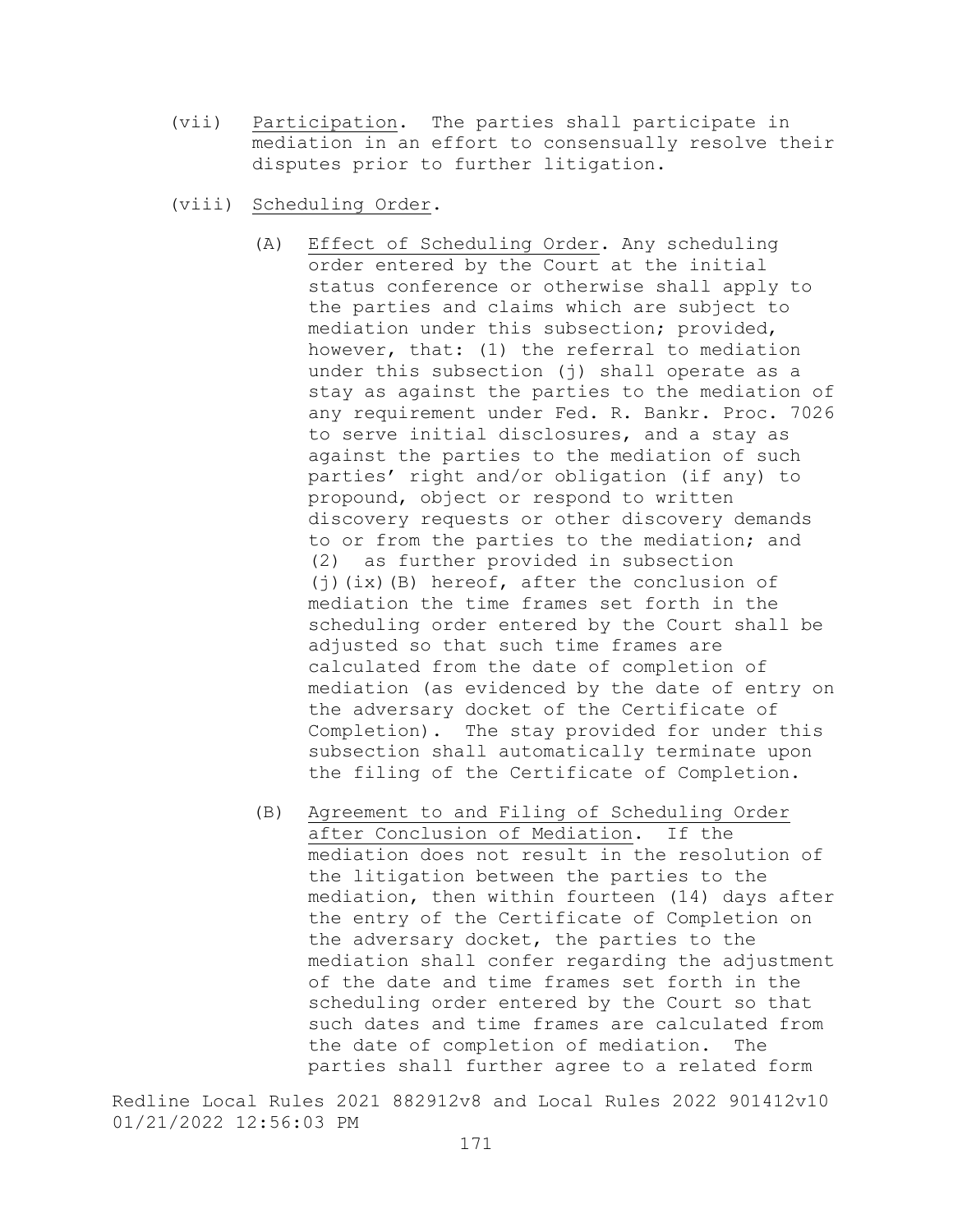of scheduling order or stipulation and proposed order, and the plaintiff shall file such proposed scheduling order or stipulation and proposed order on the docket of the adversary proceeding under certification of counsel. If the parties do not agree to the form of scheduling order or stipulation as required hereunder and the timely filing thereof, then the parties shall promptly contact the Court to schedule a hearing to consider the entry of an amended scheduling order.

(C) Absence of Scheduling Order. The terms of this subsection (viii) apply only if the Court enters a form of scheduling order in the underlying adversary proceeding prior to the conclusion of mediation.

### (ix) The Mediation Conference.

- (A) Persons Required to Attend. A representative of each party who has full authority to negotiate and settle the matter on behalf of the party must attend the mediation in person. Such representative may be the party's attorney of record in the adversary proceeding. Other representatives of the party or the party (if the party is not the representative appearing in person at the mediation) may appear by telephone, videoconference or other similar means. If the party is not appearing at the mediation in person, the party shall appear at the mediation by telephone, videoconference or other similar means as directed by the mediator.
- (B) Mediation Conference Procedures. The mediator may establish other procedures for the mediation conference.
- (x) Other Terms. Unless otherwise provided hereunder, the provisions of Del. Bankr. L.R. 9019-5 (including subsections (b), (c) (iv)(B), and (d) - (h)) shall apply to any mediation conducted under this subsection (j).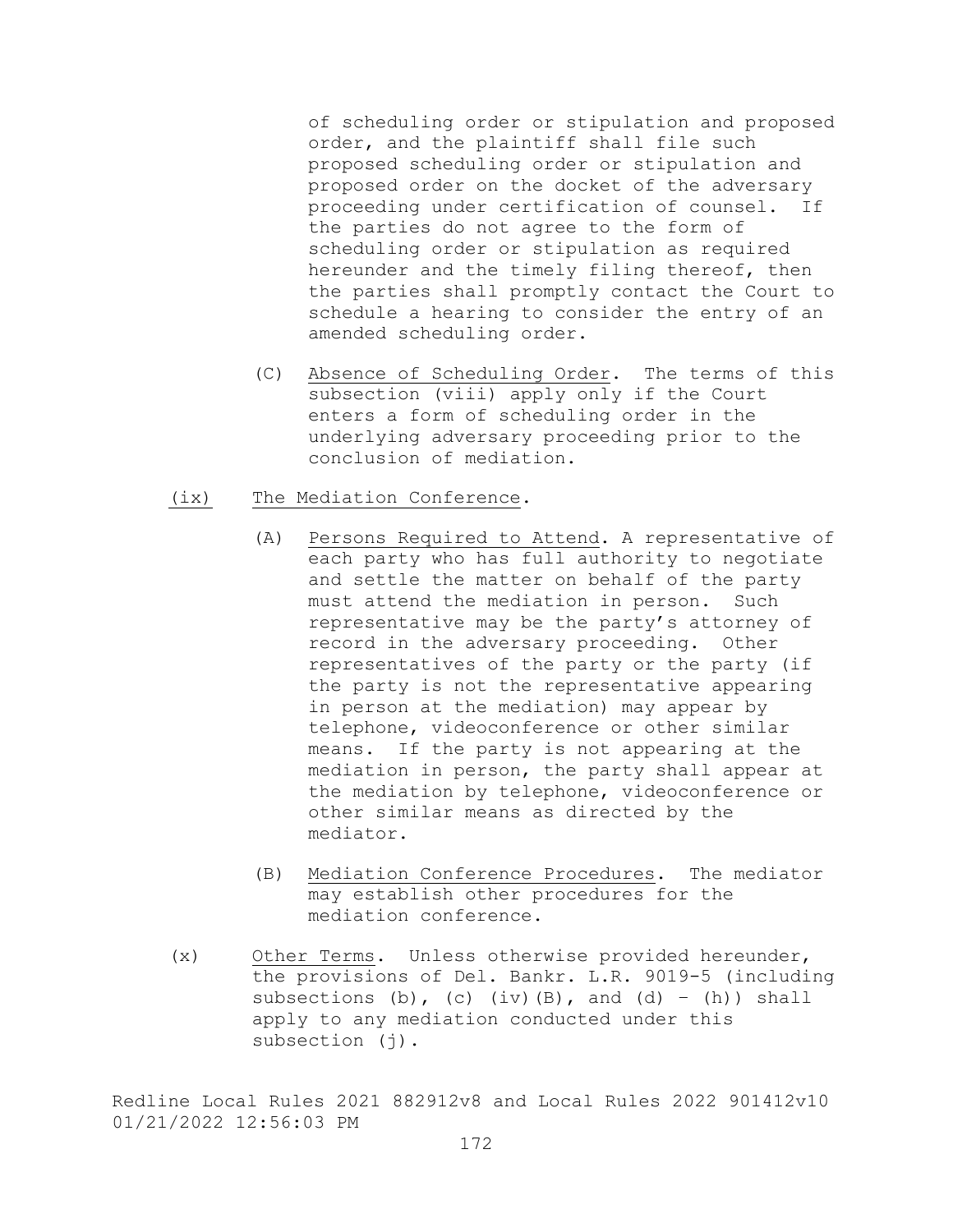**Rule 9019-6 Other Alternative Dispute Resolution Procedures**. The parties may employ any other method of alternative dispute resolution.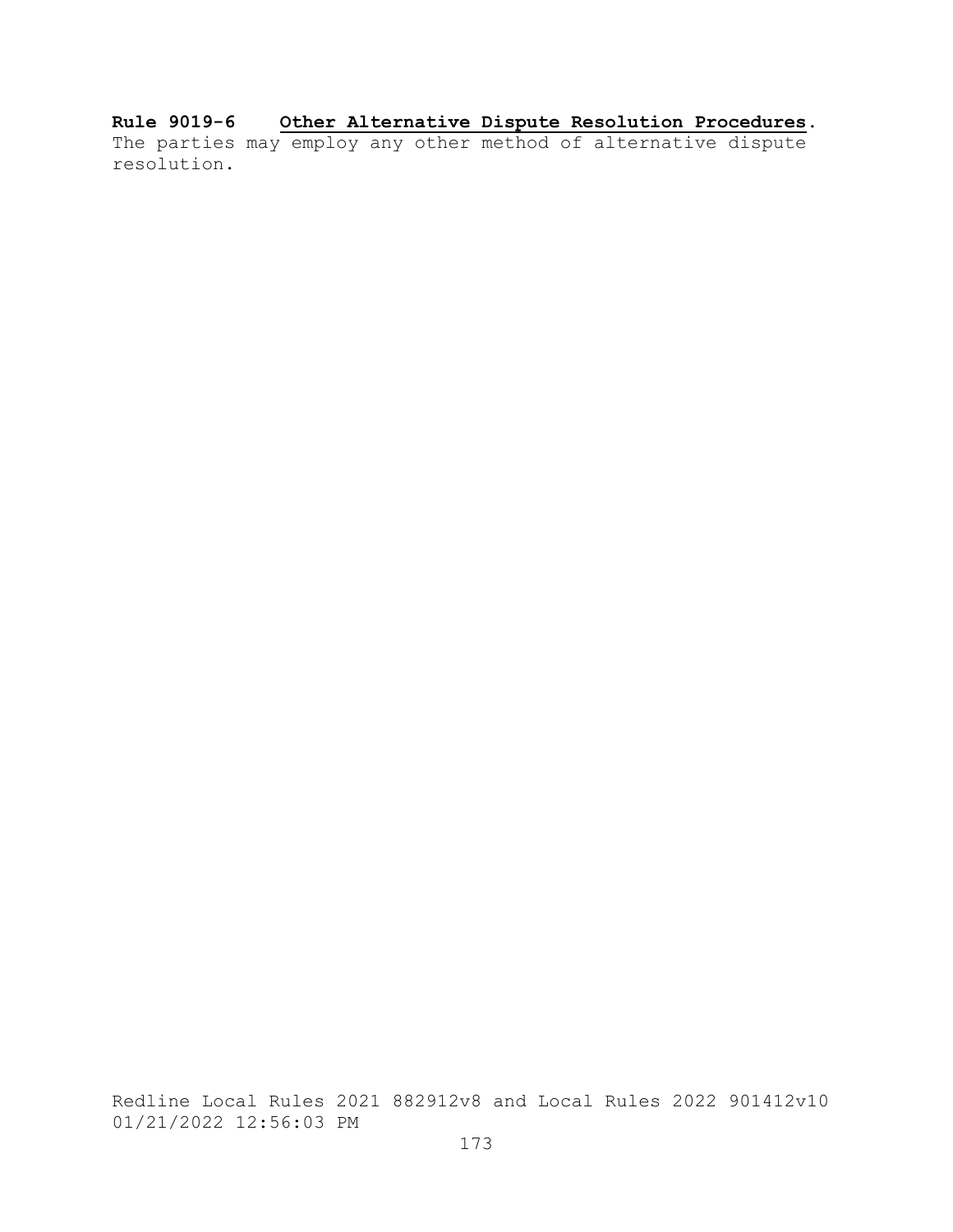**Rule 9019-7 Notice of Court Annexed Alternative Dispute Resolution Program**. The plaintiff, at the time of service of the complaint and summons under Local Rule 7004-2, shall give notice of dispute resolution alternatives substantially in compliance with Local Form 110B. A certificate of service shall be filed within seven (7) days of service of the notice.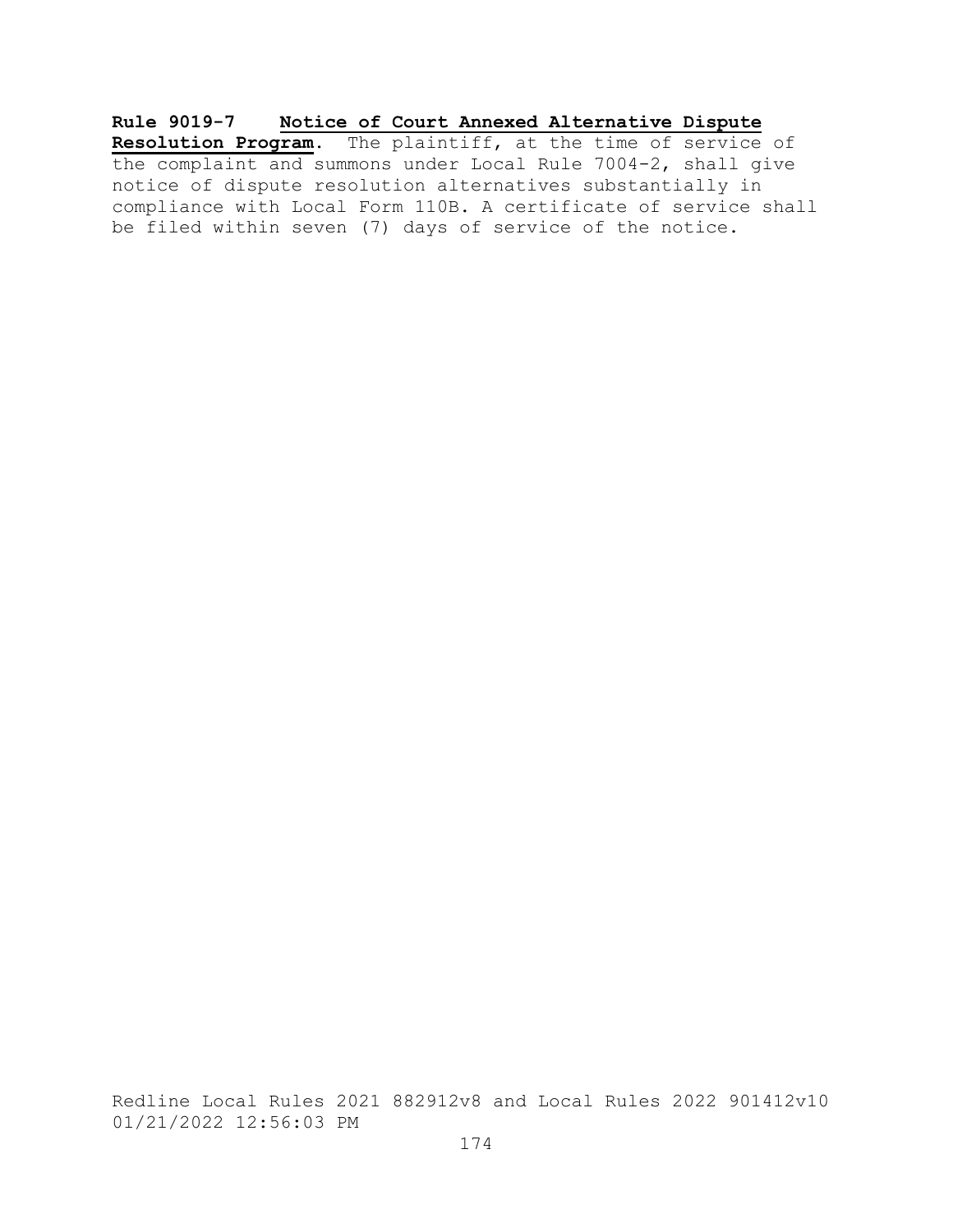**Rule 9022-1 Service of Judgment or Order**. Immediately upon the entry of a judgment or order, the Clerk shall serve a notice of the entry of the judgment or order on Delaware Counsel for the movant, via electronic means, as consented to by the movant. Registered CM/ECF users are deemed to have consented to service of the notice of the entry of orders or judgments via electronic means. If counsel for the movant is not a registered CM/ECF user, the Clerk shall serve a copy of the judgment or order on Delaware Counsel for the movant via first class mail. Counsel for the movant shall serve a copy of the judgment or order on all parties that contested the relief requested in the order and on other parties as the Court may direct and file a certificate of service to that effect within forty-eight (48) hours. For any *pro se* movant or sua sponte order, the Clerk's Office shall serve a copy of the judgment or order via first class mail on all parties affected thereby and file a certificate of service to that effect, unless otherwise directed by the Court.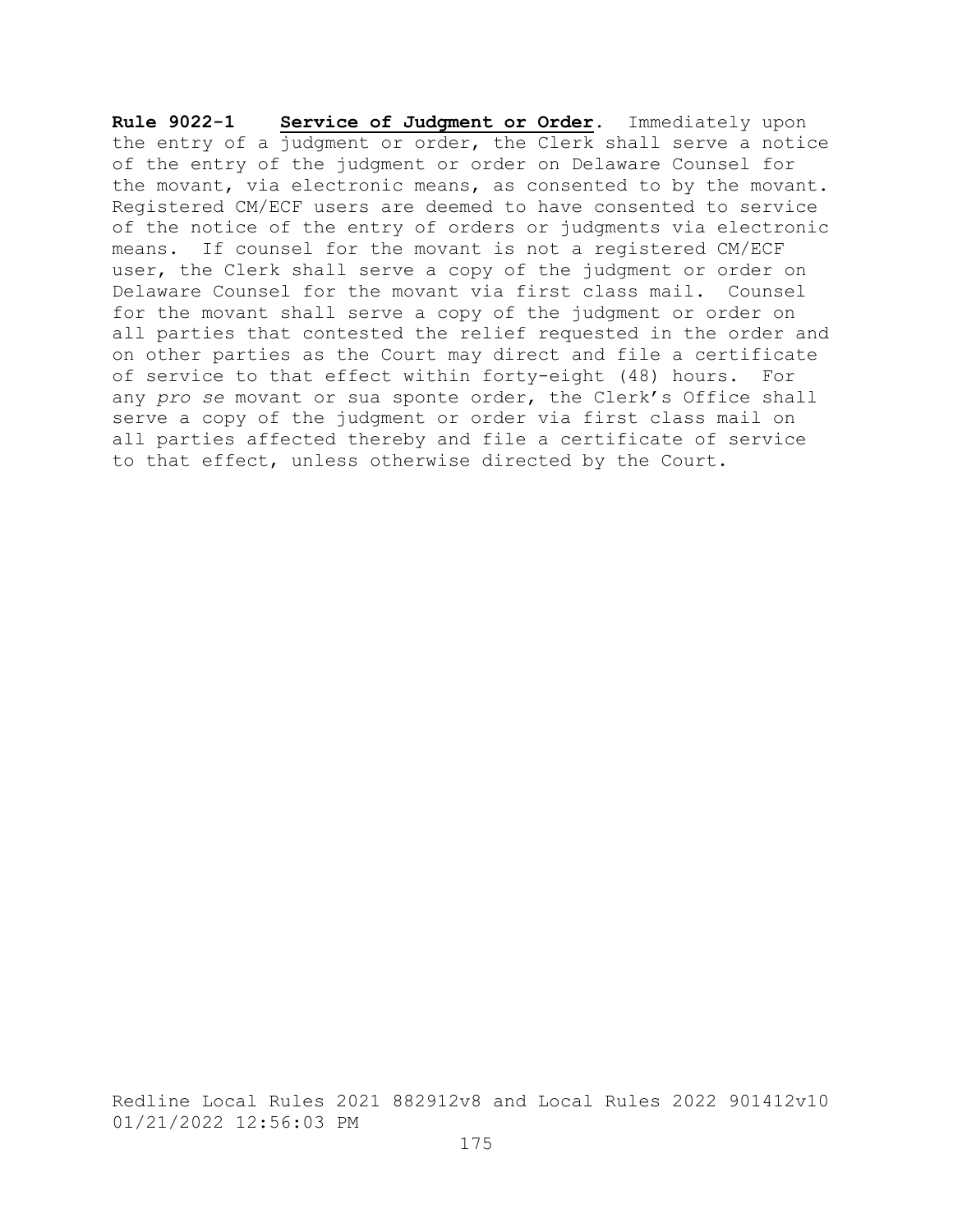# **Rule 9027-1 Statements in Notice of Removal or Related Filings Regarding Consent to Entry of Order or Judgment in Core Proceeding**.

- (a) Reference is made to the requirement of Fed. R. Bankr. P. 9027(a)(1) that a notice of removal must contain a statement that upon removal of the claim or cause of action the party filing the notice does or does not consent to entry of final orders or judgments by the Court. If no such statement is included, unless otherwise ordered by the Court, the party filing the notice of removal shall have waived the right to contest the authority of the Court to enter final orders or judgments.
- (b) Reference is made to the requirement of Fed. R. Bankr. P. 9027(e) that any party who has filed a pleading in connection with the removed claim or cause of action, other than the party filing the notice of removal, must file a statement that the party does or does not consent to entry of final orders or judgments by the Court. If no such statement is included, unless otherwise ordered by the Court, the filing party shall have waived the right to contest the authority of the Court to enter final orders or judgments.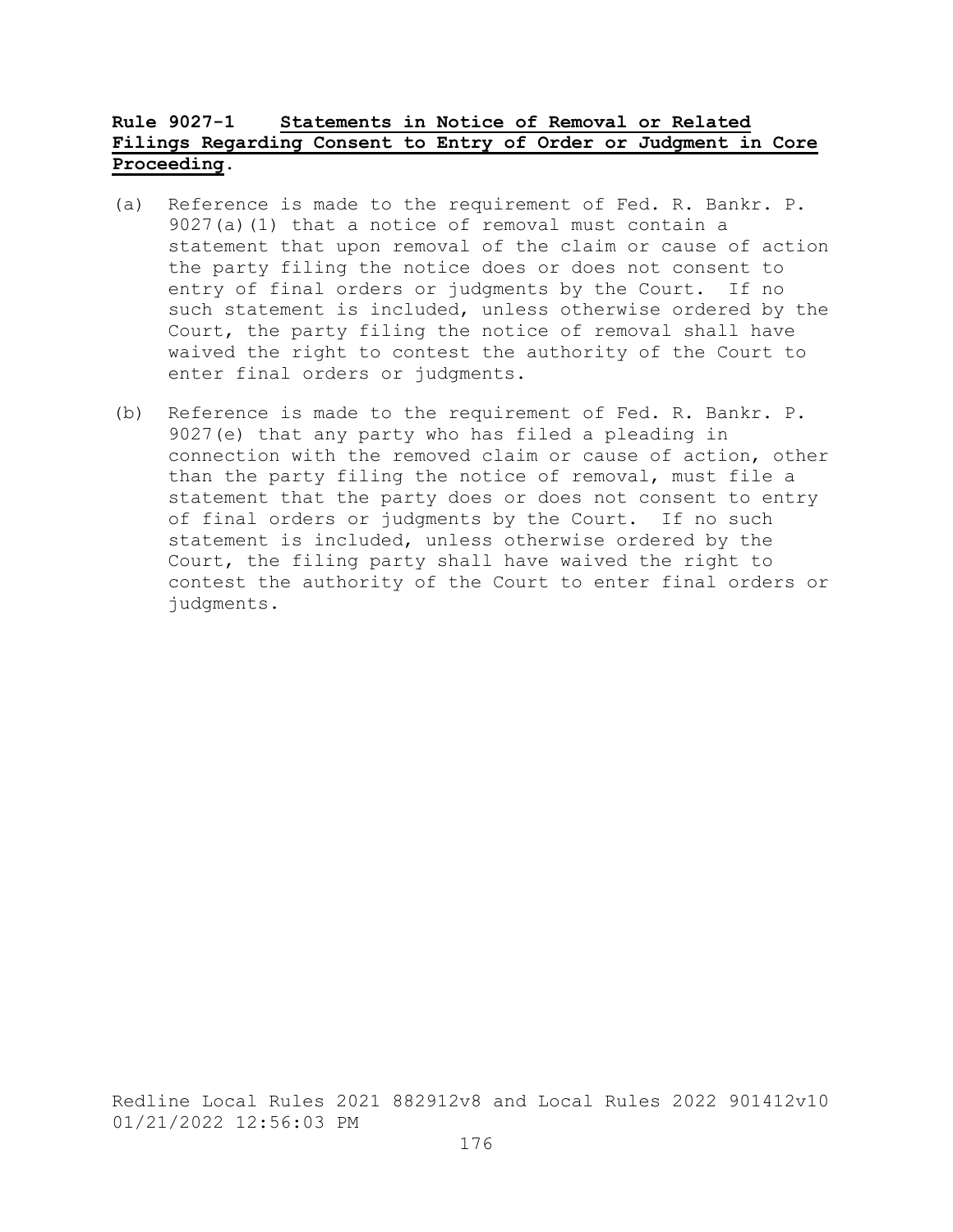# **Rule 9029-2 Modalities and Guidelines for Communication and Cooperation Between Courts in Cross-Border Insolvency Matters**.

The modalities and guidelines set forth at Part X of these Local Rules may apply in any case involving cross-border proceedings relating to insolvency or adjustment of debt opened in a foreign court. In order for the guidelines (the "Guidelines")(whether in whole or in part and with or without modification) to be applicable in a particular case, the Court shall approve a protocol or enter an order, following an application by the parties or sua sponte by the Court.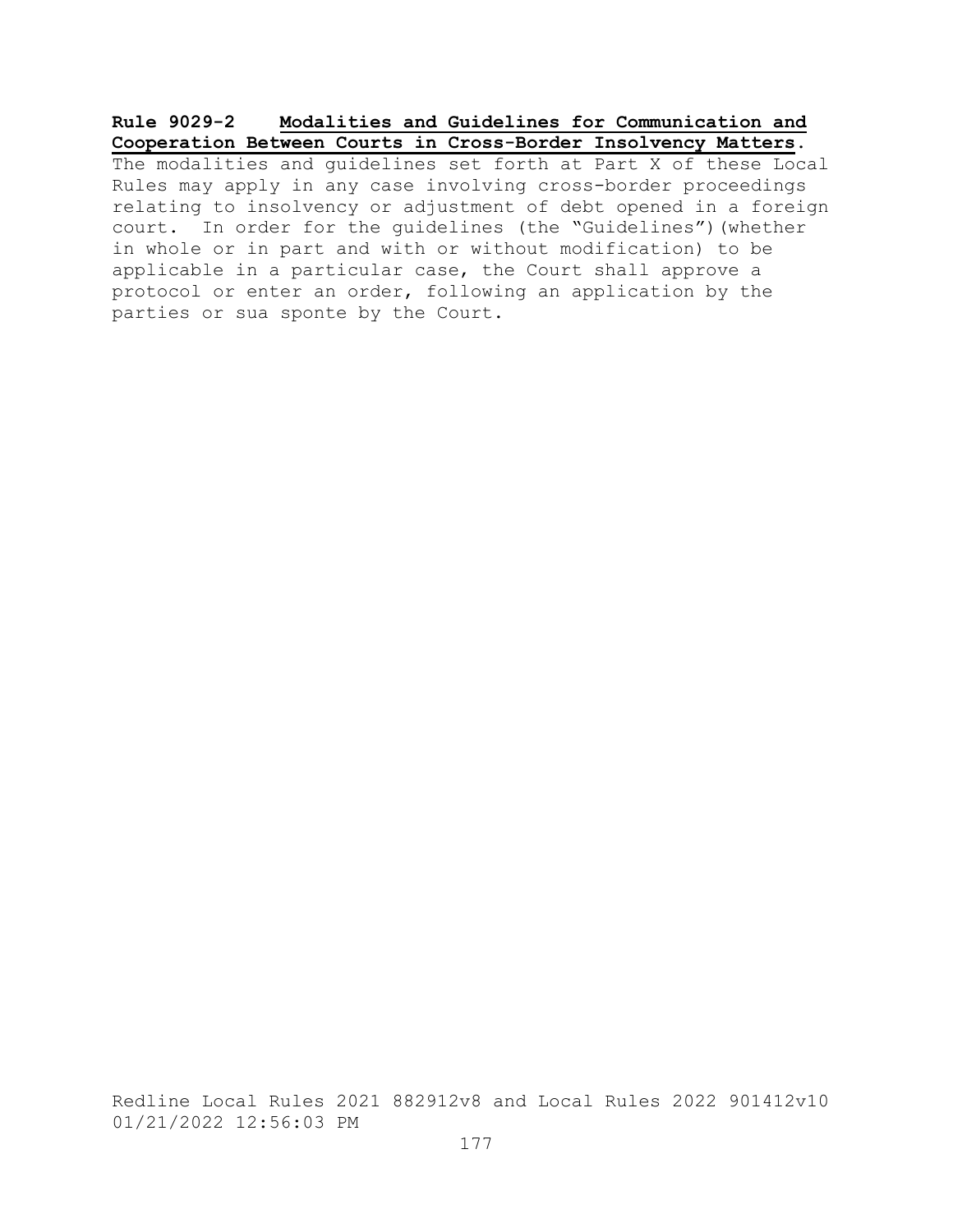**Rule 9029-3 Hearing Agenda Required**. In all chapter 7 asset cases, chapter 11 cases and chapter 15 cases, the counsel for the debtor, the statutory trustee, the foreign representative or the post-confirmation estate representative, as applicable, shall file an agenda for each scheduled hearing in the case, in substantial conformity to Local Form 111 and meeting the requirements set forth in this Local Rule.

- (a) General Requirements of Agenda.
	- (i) Delaware Counsel shall file the agenda in the bankruptcy case and adversary proceeding, if applicable, with the Bankruptcy Court on or before 12:00 p.m. prevailing Eastern Time two (2) business days before the date of the hearing. Failure to file the agenda timely may subject counsel to a fine.
	- (ii) Resolved or continued matters shall be listed before unresolved matters. Contested matters (and documents within each matter) shall be listed in the order of docketing with corresponding docket numbers. Unless otherwise authorized by the Court, a matter may only be listed as continued if all parties that have outstanding objections to the matter consent to such continuance. All amended agendas shall list matters as listed in the original agenda, with added matters being listed last and all changes being made in bold print.
	- (iii) Copies of the proposed agenda shall be served upon Delaware Counsel who have entered an appearance in the case, as well as all other counsel with a direct interest in any matter on the agenda, substantially contemporaneous with the Court filing.
- (b) Motions.
	- (i) General Information. For each motion, the agenda shall provide the title, docket number and date filed. Supporting papers shall be similarly listed.
	- (ii) Objection Information. For each motion, the agenda shall provide the objection deadline and any objections filed, and provide the docket number and the date filed, if available.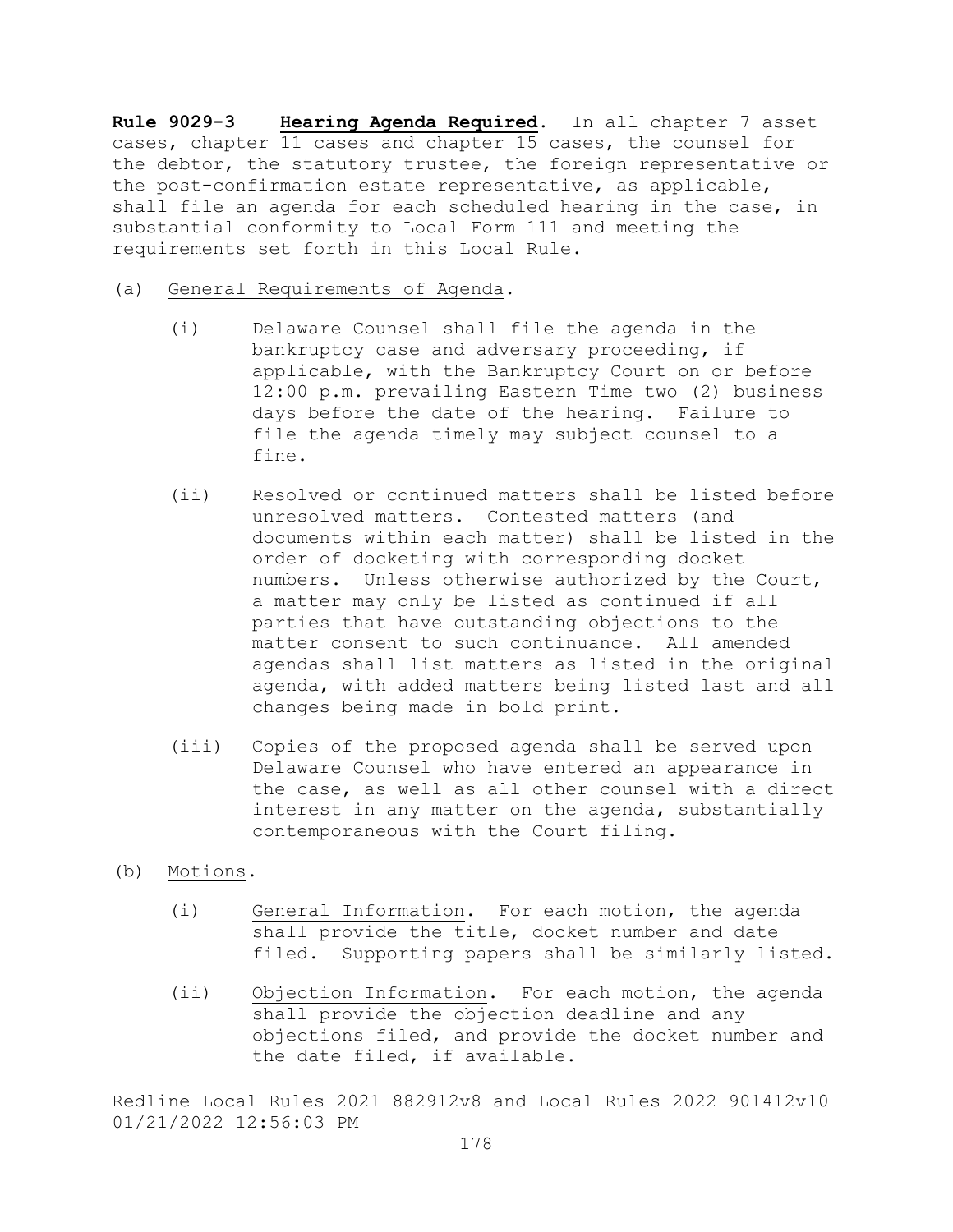- (iii) Status Information. For each motion, the agenda shall provide whether the matter is going forward, whether a continuance is requested (and any opposition to the continuance, if known), whether any or all of the objections have been resolved and any other pertinent status information, including whether the presentation of live witnesses is expected.
- (c) Adversary Proceedings. When an adversary proceeding is scheduled, the agenda shall indicate the adversary proceeding number in addition to the information required by Local Rule 9029-3(b).
- (d) Hearing Binders. The agenda shall be submitted to the respective Judge's chambers in a hearing binder containing copies of all documents relevant to matters scheduled to be considered by the Court at such hearing. Hearing binders shall contain only the substantive documents necessary for the hearing (i.e., motions and responses) and shall not contain documents related to continued or resolved matters. Certificates of service shall not be included in the hearing binder unless adequacy of service is an issue to be considered by the Court.
- (e) Amended Agenda. Where an amended agenda is necessary, the amended agenda shall (in bold print) note any material changes in the status of any agenda matter.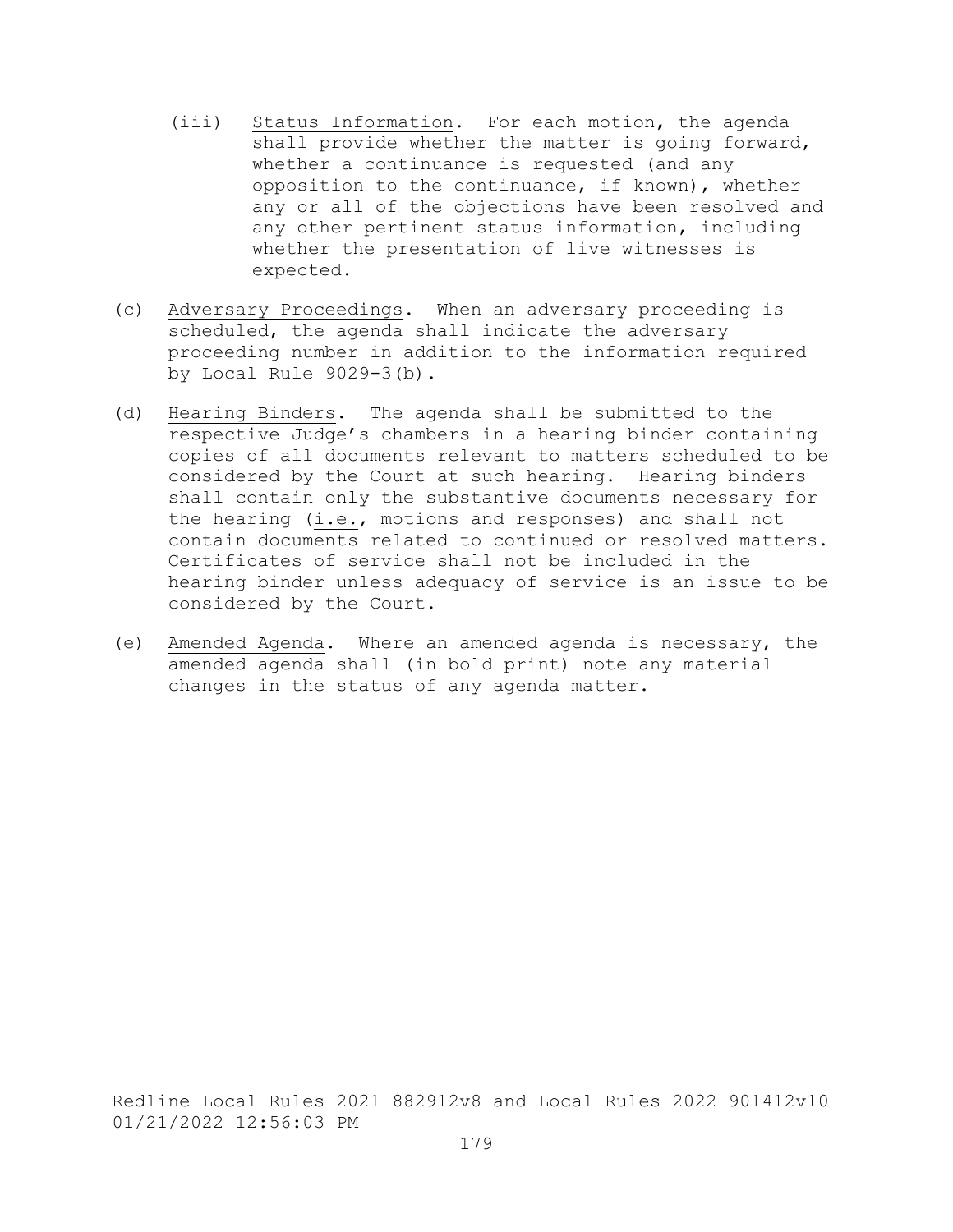# **Rule 9033-1 Transmittal to the District Court of Proposed Findings of Fact and Conclusions of Law**. The Clerk will

transmit to the District Court the proposed findings of fact and conclusions of law filed pursuant to Fed. R. Bankr. P. 9033 upon the expiration of time for filing objections and any response thereto.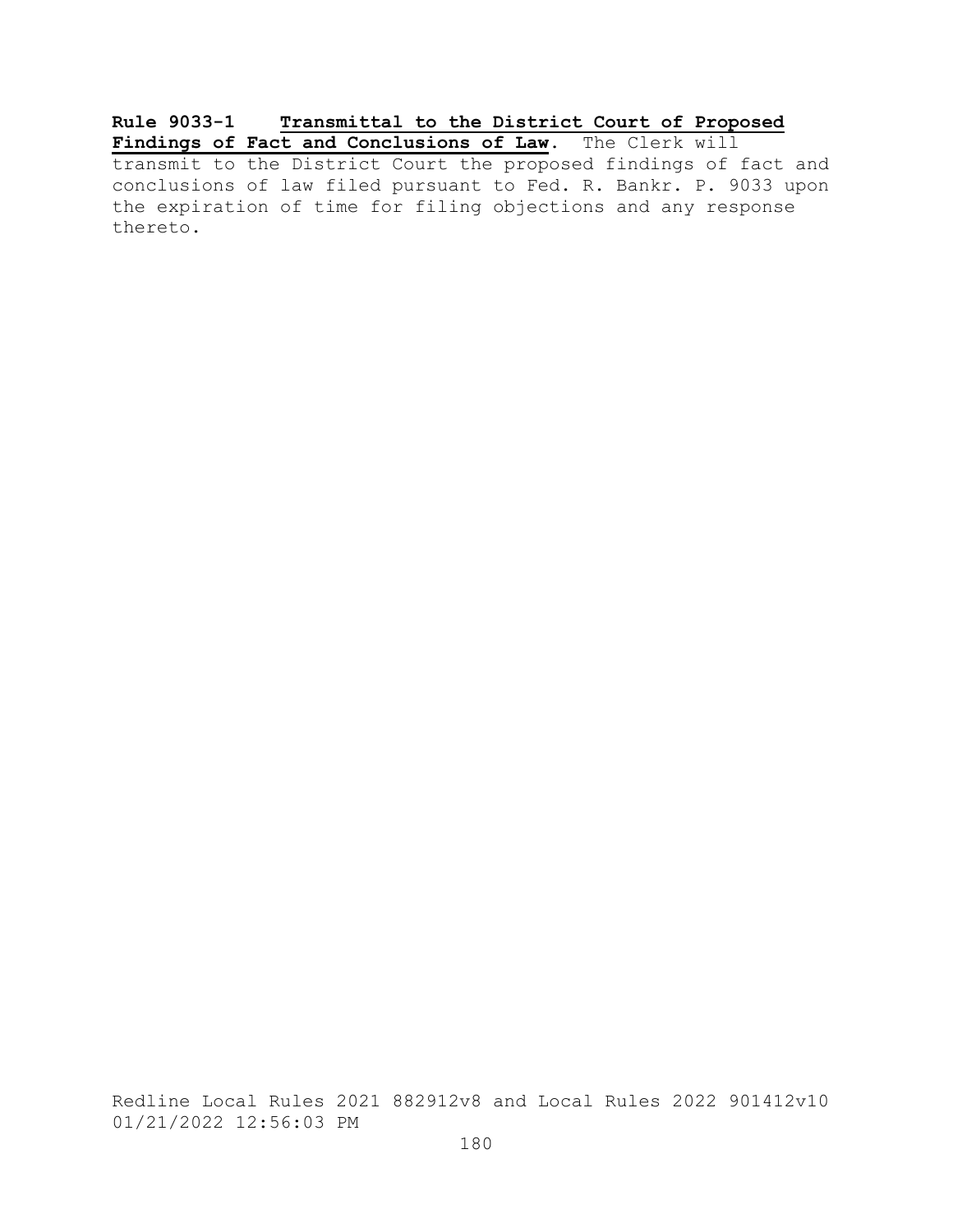# **Rule 9036-1 Electronic Transmission of Court Notices; Service on Registered CM/ECF Users; Use of Technology in the Courtroom**.

- (a) Court Notices. To eliminate redundant paper notices, all registered electronic filing participants will receive notices required to be sent by the Clerk via electronic transmission only. No notices from the Clerk's Office will be sent in paper format to registered CM-ECF users, with the exception of the Notice of Meeting of Creditors, which will be sent in both paper and electronic format. The electronic transmission of notices by the Clerk will be deemed complete upon transmission. See also Local Rule 5005-4.
- (b) Service through the Court's Electronic Filing System. Service will be made on registered CM/ECF users through the CM/ECF system and may be made on any person by other electronic means consented to in writing in accordance with Fed. R. Bankr. P. 9036. Any service completed pursuant to the foregoing shall be considered to be in compliance with the means of effectuating service under the Federal Rules of Bankruptcy Procedure and these Local Rules. For the avoidance of doubt, this rule does not apply to any pleading or other paper required to be served in accordance with Fed. R. Bankr. P. 7004 or as provided in Local Rule 5005-4(c)(iii). In chapter 11 and chapter 15 cases, when service is completed through the CM/ECF system or by other electronic means that the person consented to in writing, a courtesy copy of the document also will be provided by email, other electronic form as provided under Local Rule 5005-4(c), or by hard copy via hand delivery, first class or other mail or delivery, to: (i) counsel for the debtor or the foreign representative (as applicable), counsel for the United States Trustee, counsel for any committee appointed pursuant to section 1102 of the Bankruptcy Code, and all parties whose rights are affected by the filing (but excluding parties only receiving service because such party filed a request for service of notices under Fed. R. Bankr. P. 2002(i)), and, if the filing party is the debtor, foreign representative or any committee appointed pursuant to section 1102 of the Bankruptcy Code, then the courtesy copy also will be delivered to all parties who file a request for service of notices under Fed. R. Bankr. P. 2002(i); and (ii) any other party as the Court may direct. Consistent with Local Rule 2002-1(c), lists of parties entitled to service may be obtained from the claims agent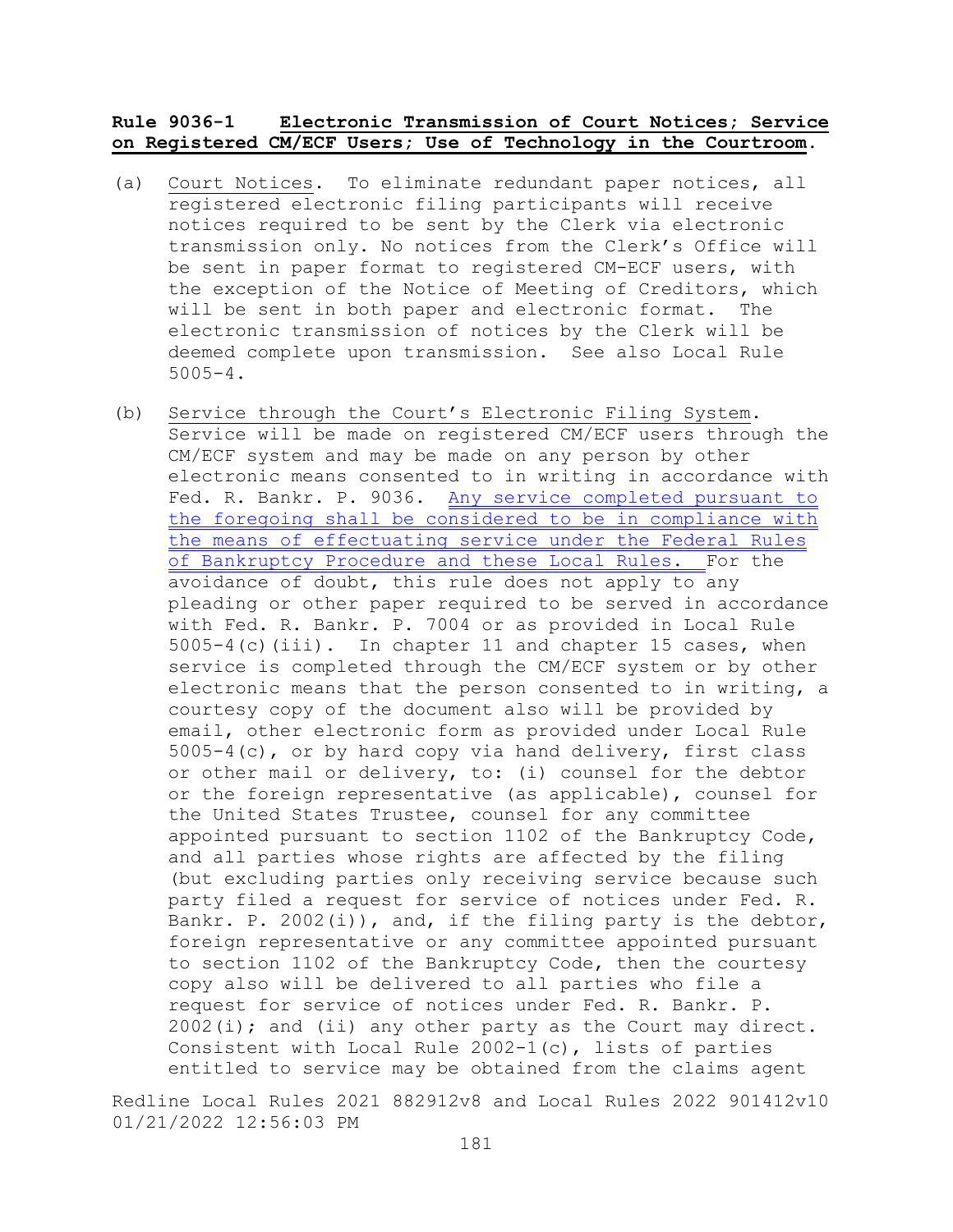or debtor, as applicable. Any courtesy copy delivered in accordance with this Local Rule is supplemental to service effectuated through the CM/ECF system or other electronic means permitted by this Local Rule 9036-1(b).

(c) Use of Technology in the Courtroom. Unless otherwise authorized by the Court, parties intending to use technology in the Courtroom must give the Court notice by the time the Agenda is due under Del. Bankr. L.R. 9029-3. At that time, notice should also be sent via email to debml Courtroom Technology@deb.uscourts.gov.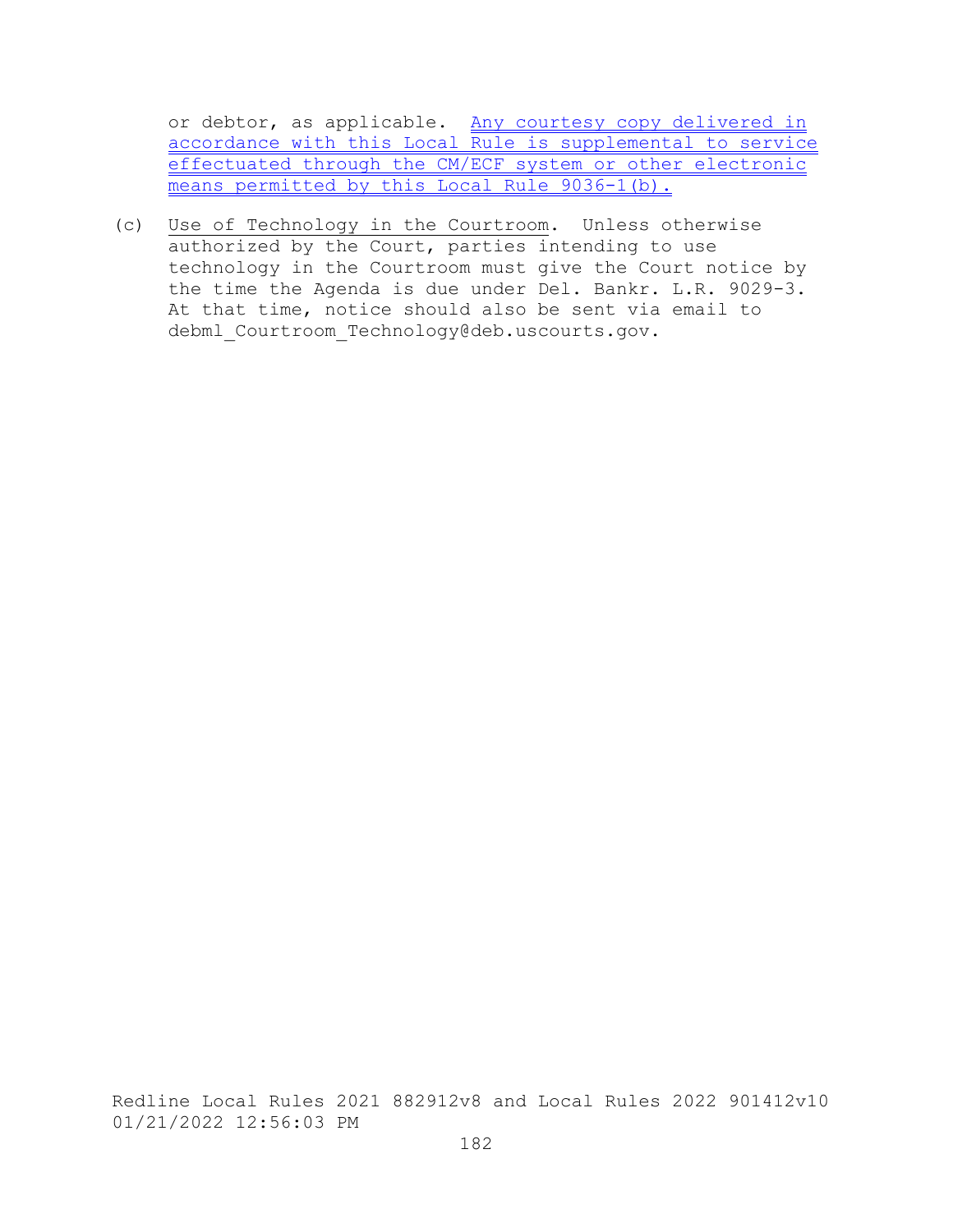#### **Rule 9037-1 Redaction of Personal Data Identifiers**.

- (a) Responsibility for Redaction. The responsibility for redacting personal data identifiers (as defined in Fed. R. Bankr. P. 9037) rests solely with counsel, parties in interest and non-parties. The Clerk, or claims agent if one has been appointed, will not review each document for compliance with this Rule. In the event the Clerk, or claims agent if one has been appointed, discovers that personal identifier data or information concerning a minor individual has been included in a pleading, the Clerk, or claims agent if one has been appointed, is authorized, in its sole discretion, to restrict public access (except as to the filer, the case trustee, the United States Trustee and the claims agent) to the document in issue and inform the filer of the requirement to file a motion to redact.
- (b) Method of Redaction. The filer of the document containing personal data identifiers shall, in accordance with CM/ECF procedures, file a motion to redact that identifies the proposed document for redaction by docket number or if applicable, by claim number. The filer shall submit, with the motion to redact, an exhibit containing the document to be substituted for the original filing.
- (c) Clerk's Action upon Filing. Upon filing of the motion to redact, the Clerk's Office will restrict the original image containing the personal data identifiers from public view (except as to the filer, the case trustee, the United States Trustee and the claims agent) on the docket.
- (d) Notice. The filer shall include a certificate of service at the time the motion to redact is filed, showing service to the following recipients: the debtor, anyone whose personal information has been disclosed, the case trustee (if any) and the United States Trustee.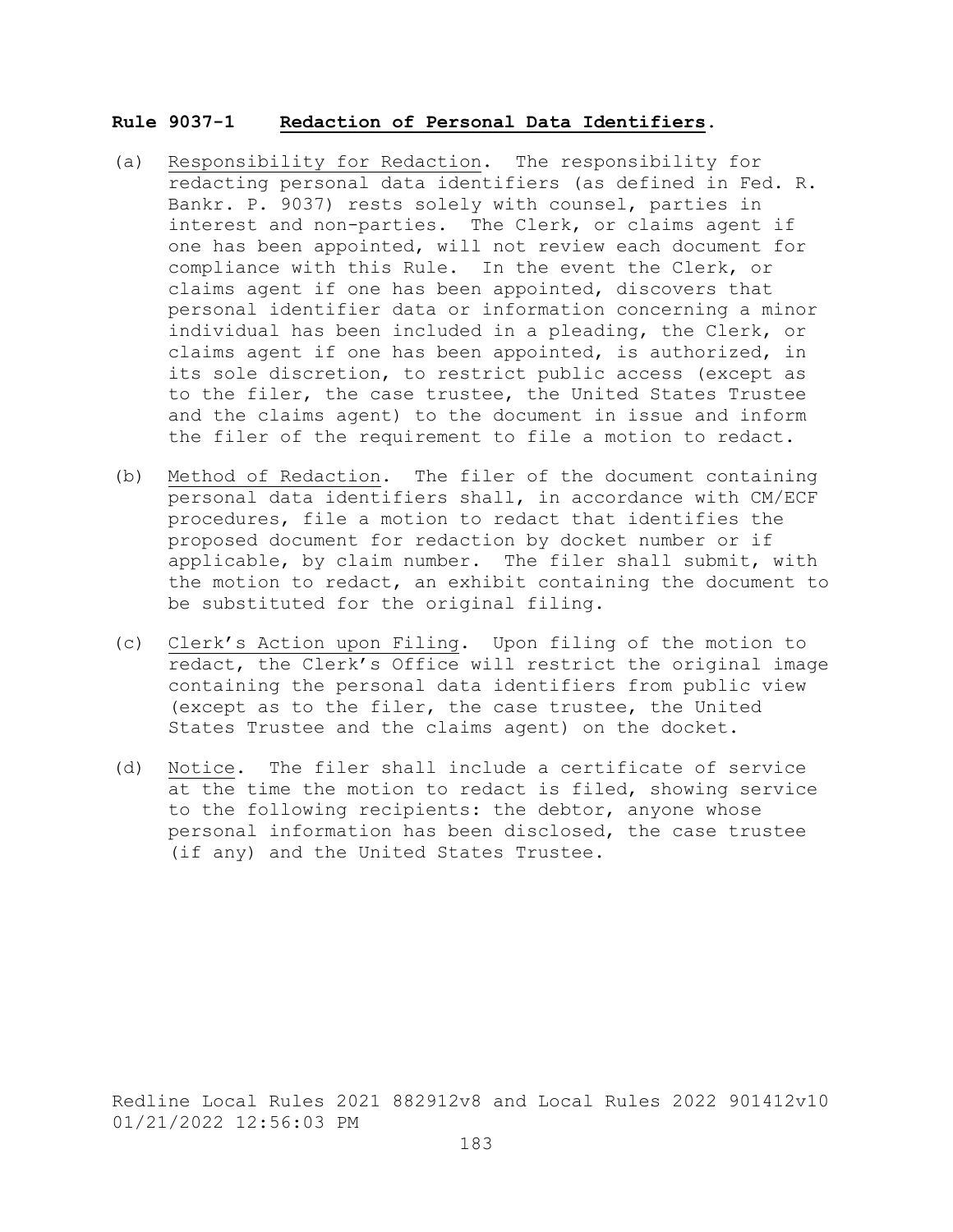## **PART X. MODALITIES OF COURT-TO-COURT COMMUNICATION**

### **Scope and Definitions**

- 1. These Modalities apply to direct communications (written or oral) between courts in specific cases of cross-border proceedings relating to insolvency or adjustment of debt opened in more than one jurisdiction ("Parallel Proceedings"). Nothing in this document precludes indirect means of communication between courts, such as through the parties or by exchange of transcripts, etc. This document is subject to any applicable law.
- 2. These Modalities govern only the mechanics of communication between courts in Parallel Proceedings. For the principles of communication (e.g., that court-to-court communications should not interfere with or derogate from the jurisdiction or the exercise of jurisdiction by a court in any proceedings, etc.), reference may be made to the Guidelines for Communication and Cooperation between Courts in Cross-Border Insolvency Matters (the "Guidelines") issued by the Judicial Insolvency Network in October 2016, adopted in the Local Rules in 2017 as APPENDIX A hereto.
- 3. These Modalities contemplate contact being initiated by an "Initiating Judge" (defined below). The parties before such judge may request him or her to initiate such contact, or the Initiating Judge may seek it on his or her own initiative.
- 4. In this document:
	- a. "Initiating Judge" refers to the judge initiating communication in the first instance;
	- b. "Receiving Judge" refers to the judge receiving communication in the first instance;
	- c. "Facilitator" refers to the person(s) designated by the court where the Initiating Judge sits or the court where the Receiving Judge sits (as the case may be) to initiate or receive communications on behalf of the Initiating Judge or the Receiving Judge in relation to Parallel Proceedings.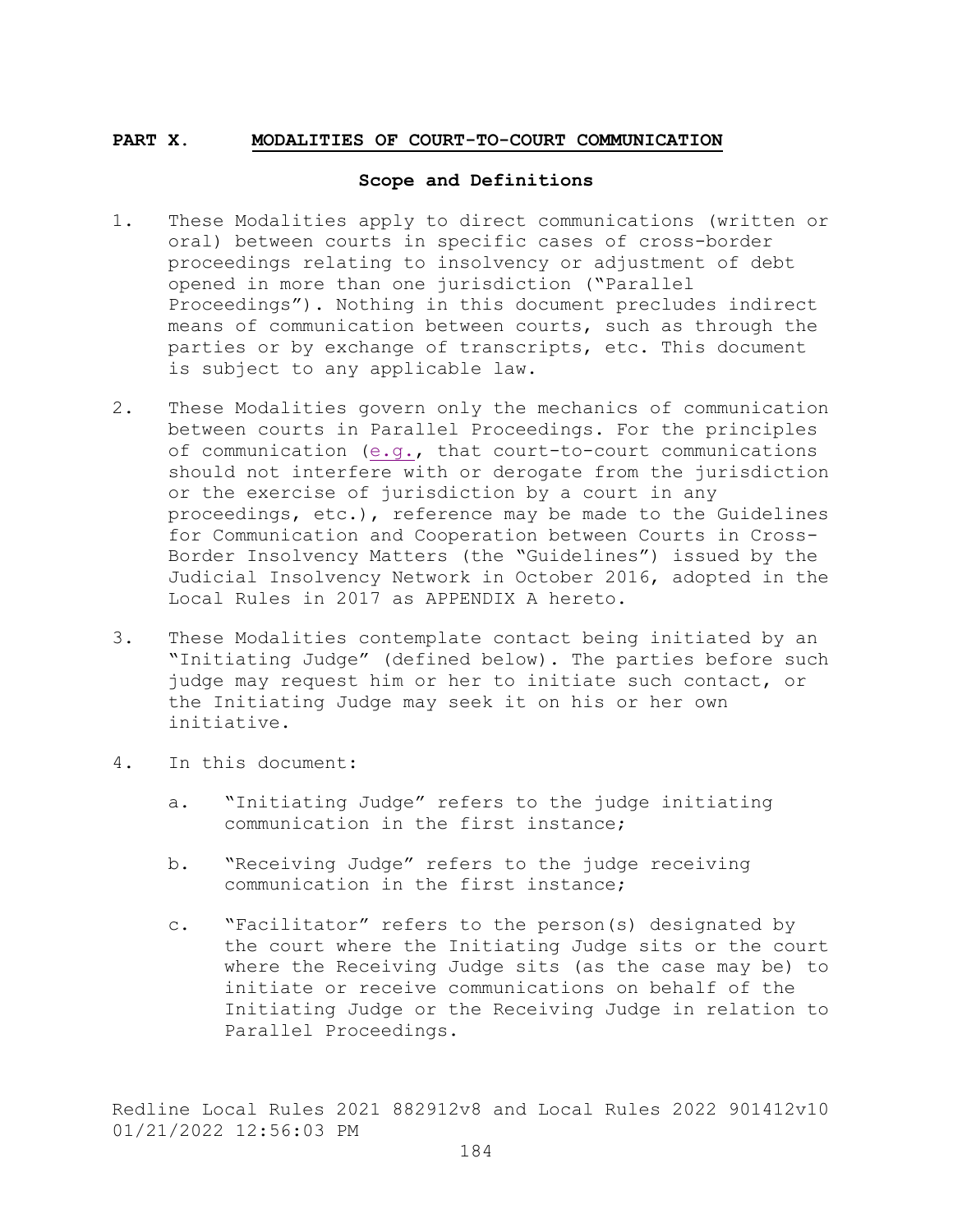#### **Designation of Facilitator**

- 5. Each court may designate one or more judges or administrative officials as the Facilitator. It is recommended that, where the Facilitator is not a judge, a judge be designated to supervise the initial steps in the communication process. The Facilitator appointed by the Court is the Clerk.
- 6. Courts should prominently publish the identities and contact details of their Facilitators, such as on their websites.
- 7. Courts should prominently list the language(s) in which initial communications may be made and the technology available to facilitate communication between or among courts (e.g. telephonic and/or video conference capabilities, any secure channel email capacity, etc.). The Court identifies English as the language in which initial communications may be made.

# **Initiating Communication**

- 8. To initiate communication in the first instance, the Initiating Judge may require the parties over whom he or she exercises jurisdiction to obtain the identity and contact details of the Facilitator of the other court in the Parallel Proceedings, unless the information is already known to the Initiating Judge.
- 9. The first contact with the Receiving Judge should be in writing, including by email, from the Facilitator of the Initiating Judge's court to the Facilitator of the Receiving Judge's court, and contain the following:
	- a. the name and contact details of the Facilitator of the Initiating Judge's court;
	- b. the name and title of the Initiating Judge as well as contact details of the Initiating Judge in the event that the Receiving Judge wishes to contact the Initiating Judge directly and such contact is acceptable to the Initiating Judge;
	- c. the reference number and title of the case filed before the Initiating Judge and the reference number and title (if known; otherwise, some other identifier)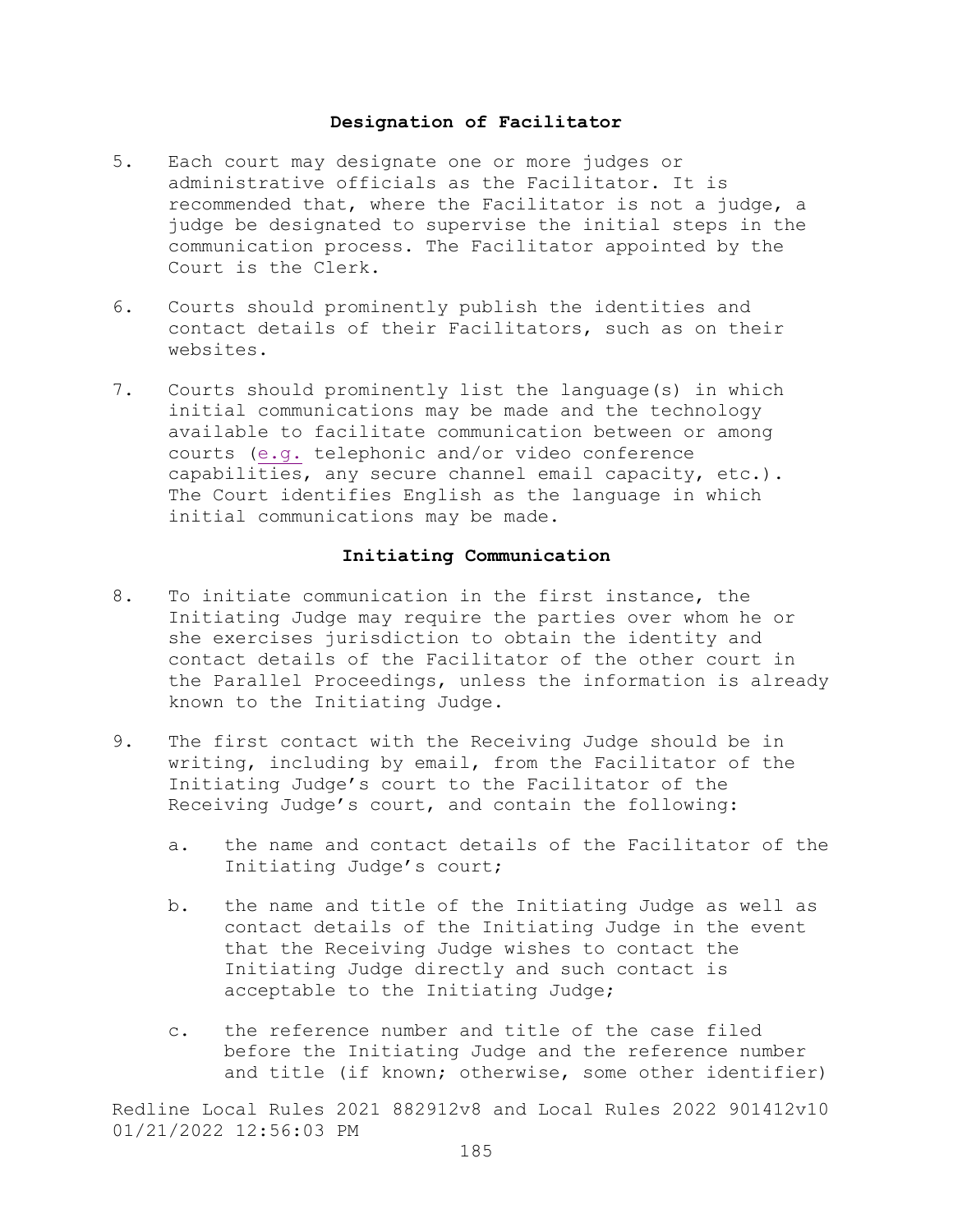of the case filed before the Receiving Judge in the Parallel Proceedings;

- d. the nature of the case (with due regard to confidentiality concerns);
- e. whether the parties before the Initiating Judge have consented to the communication taking place (if there is any order of court, direction or protocol for court-to-court communication for the case approved by the Initiating Judge, this information should also be provided);
- f. if appropriate, the proposed date and time for the communication requested (with due regard to time differences); and
- g. the specific issue(s) on which communication is sought by the Initiating Judge.

## **Arrangements for Communication**

- 10. The Facilitator of the Initiating Judge's court and the Facilitator of the Receiving Judge's court may communicate fully with each other to establish appropriate arrangements for the communication without the necessity for participation of counsel or the parties unless otherwise ordered by one of the courts.
- 11. The time, method and language of communication should be to the satisfaction of the Initiating Judge and the Receiving Judge, with due regard given to the need for efficient management of the Parallel Proceedings.
- 12. Where translation or interpretation services are required, appropriate arrangements shall be made, as agreed by the courts. Where written communication is provided through translation, the communication in its original form should also be provided.
- 13. Where it is necessary for confidential information to be communicated, a secure means of communication should be employed where possible.

**Communication Between Initiating Judge and Receiving Judge**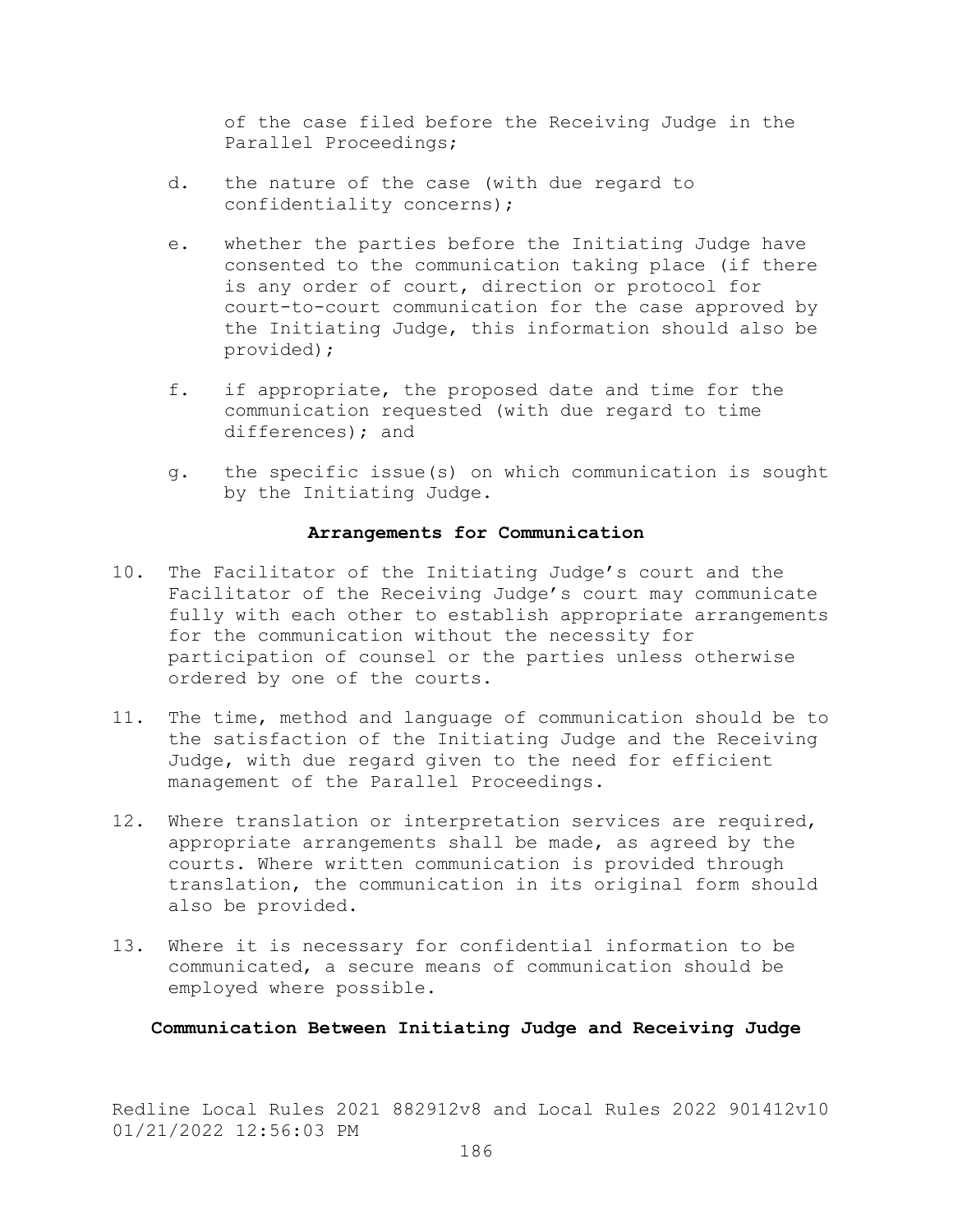- 14. After the arrangements for communication have been made, discussion of the specific issue(s) on which communication was sought by the Initiating Judge and subsequent communications in relation thereto should, as far as possible, be carried out between the Initiating Judge and the Receiving Judge in accordance with any protocol or order for communication and cooperation in the Parallel Proceedings.
- 15. If the Receiving Judge wishes to by-pass the use of a Facilitator, and the Initiating Judge has indicated that he or she is amenable, the judges may communicate with each other about the arrangements for the communication without the necessity for the participation of counsel or the parties.
- 16. Nothing in this document should limit the discretion of the Initiating Judge to contact the Receiving Judge directly in exceptional circumstances.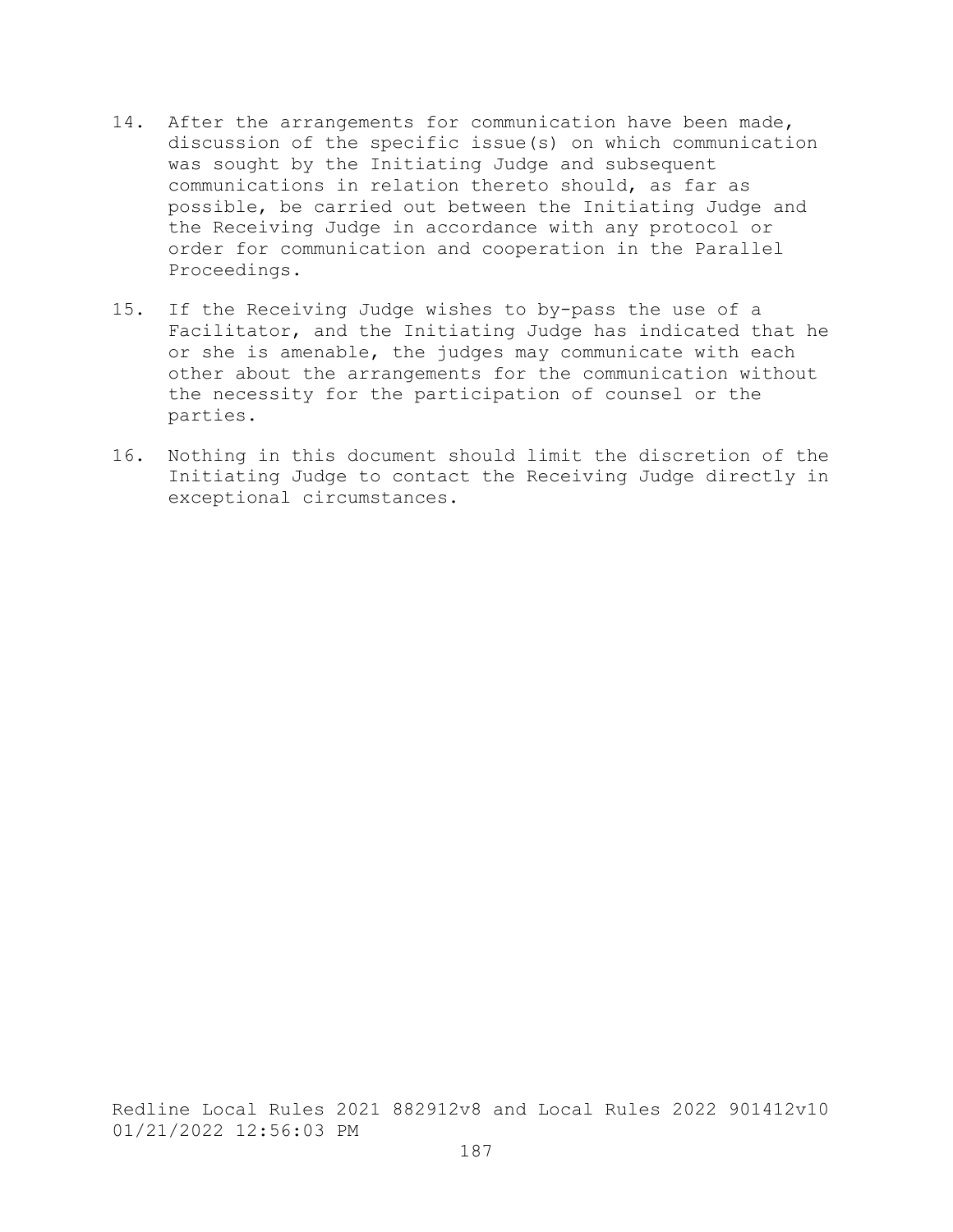### **APPENDIX A**

# **GUIDELINES FOR COMMUNICATION AND COOPERATION BETWEEN COURTS IN CROSS-BORDER INSOLVENCY MATTERS**

### **INTRODUCTION**

- A. The overarching objective of these Guidelines is to improve in the interests of all stakeholders the efficiency and effectiveness of cross-border proceedings relating to insolvency or adjustment of debt opened in more than one jurisdiction ("Parallel Proceedings") by enhancing coordination and cooperation among courts under whose supervision such proceedings are being conducted. These Guidelines represent best practice for dealing with Parallel Proceedings.
- B. In all Parallel Proceedings, these Guidelines should be considered at the earliest practicable opportunity.
- C. In particular, these Guidelines aim to promote:
	- (i) the efficient and timely coordination and administration of Parallel Proceedings;
	- (ii) the administration of Parallel Proceedings with a view to ensuring relevant stakeholders' interests are respected;
	- (iii) the identification, preservation, and maximization of the value of the debtor's assets, including the debtor's business;
	- (iv) the management of the debtor's estate in ways that are proportionate to the amount of money involved, the nature of the case, the complexity of the issues, the number of creditors and the number of jurisdictions involved in Parallel Proceedings;
	- (v) the sharing of information in order to reduce costs; and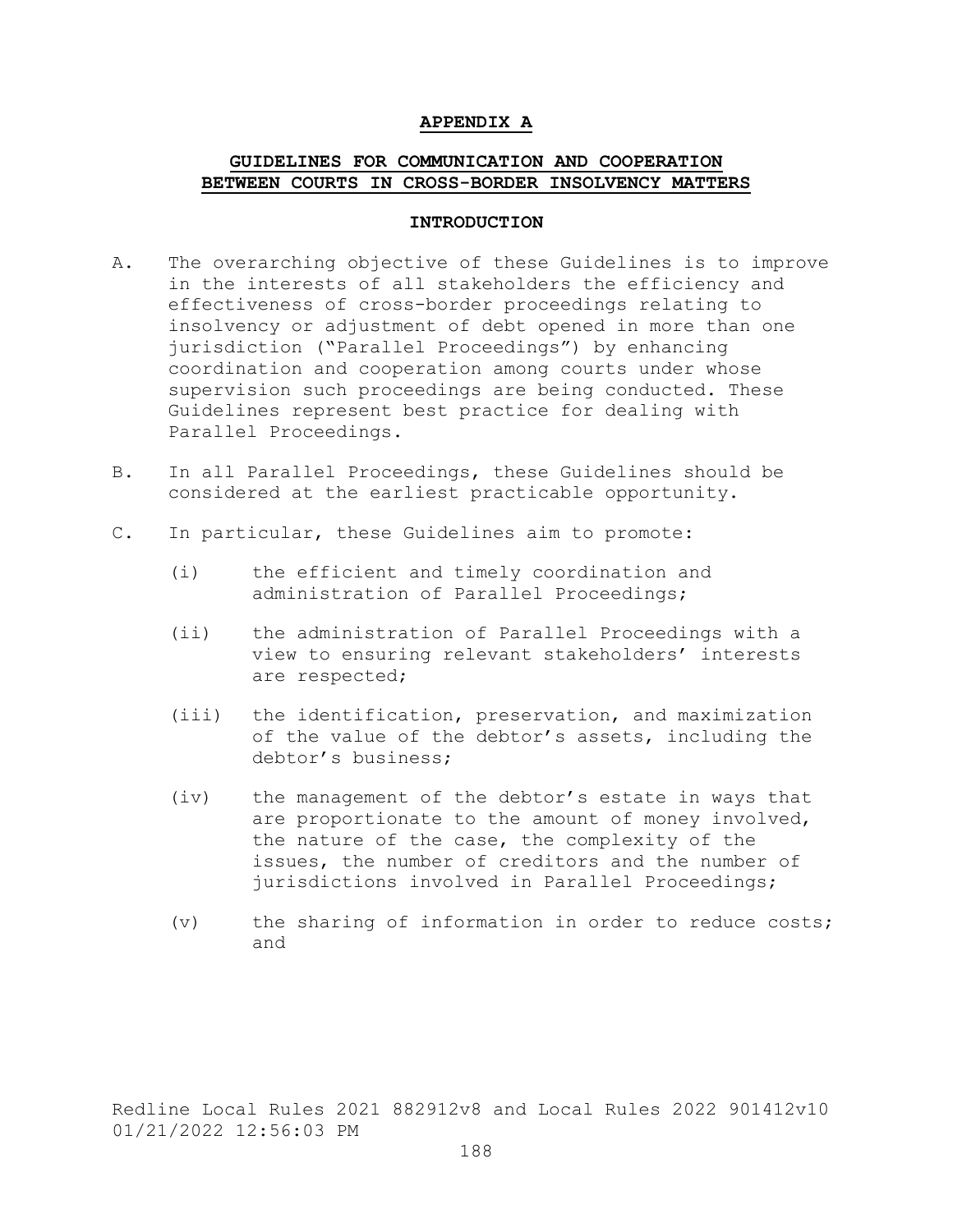- (vi) the avoidance or minimization of litigation,  $costs$  and inconvenience to the parties<sup>1</sup> in Parallel Proceedings.
- D. These Guidelines should be implemented in each jurisdiction in such manner as the jurisdiction deems fit.<sup>2</sup>
- E. These Guidelines are not intended to be exhaustive and in each case consideration ought to be given to the special requirements in that case.
- F. Courts should consider in all cases involving Parallel Proceedings whether and how to implement these Guidelines. Courts should encourage and where necessary direct, if they have the power to do so, the parties to make the necessary applications to the court to facilitate such implementation by a protocol or order derived from these Guidelines and encourage them to act so as to promote the objectives and aims of these Guidelines wherever possible.

#### **ADOPTION AND INTERPRETATION**

Guideline 1: In furtherance of paragraph F above, the courts should encourage administrators in Parallel Proceedings to cooperate in all aspects of the case, including the necessity of notifying the courts at the earliest practicable opportunity of issues present and potential that may (a) affect those proceedings and (b) benefit from communication and coordination between the courts. For the purpose of these Guidelines, "administrator" includes a liquidator, trustee, judicial manager, administrator in administration proceedings, debtor-inpossession in a reorganization or scheme of arrangement, or any fiduciary of the estate or person appointed by the court.

Guideline 2: Where a court intends to apply these Guidelines (whether in whole or in part and with or without modification) in particular Parallel Proceedings, it will need to do so by a protocol or an order,  $3$  following an application by the parties or

÷.

- <sup>2</sup> Possible modalities for the implementation of these Guidelines include practice directions and commercial guides.
- <sup>3</sup> In the normal case, the parties will agree on a protocol derived from these Guidelines and obtain the approval of each court in which the protocol is to apply.

<sup>&</sup>lt;sup>1</sup> The term "parties" when used in these Guidelines shall be interpreted broadly.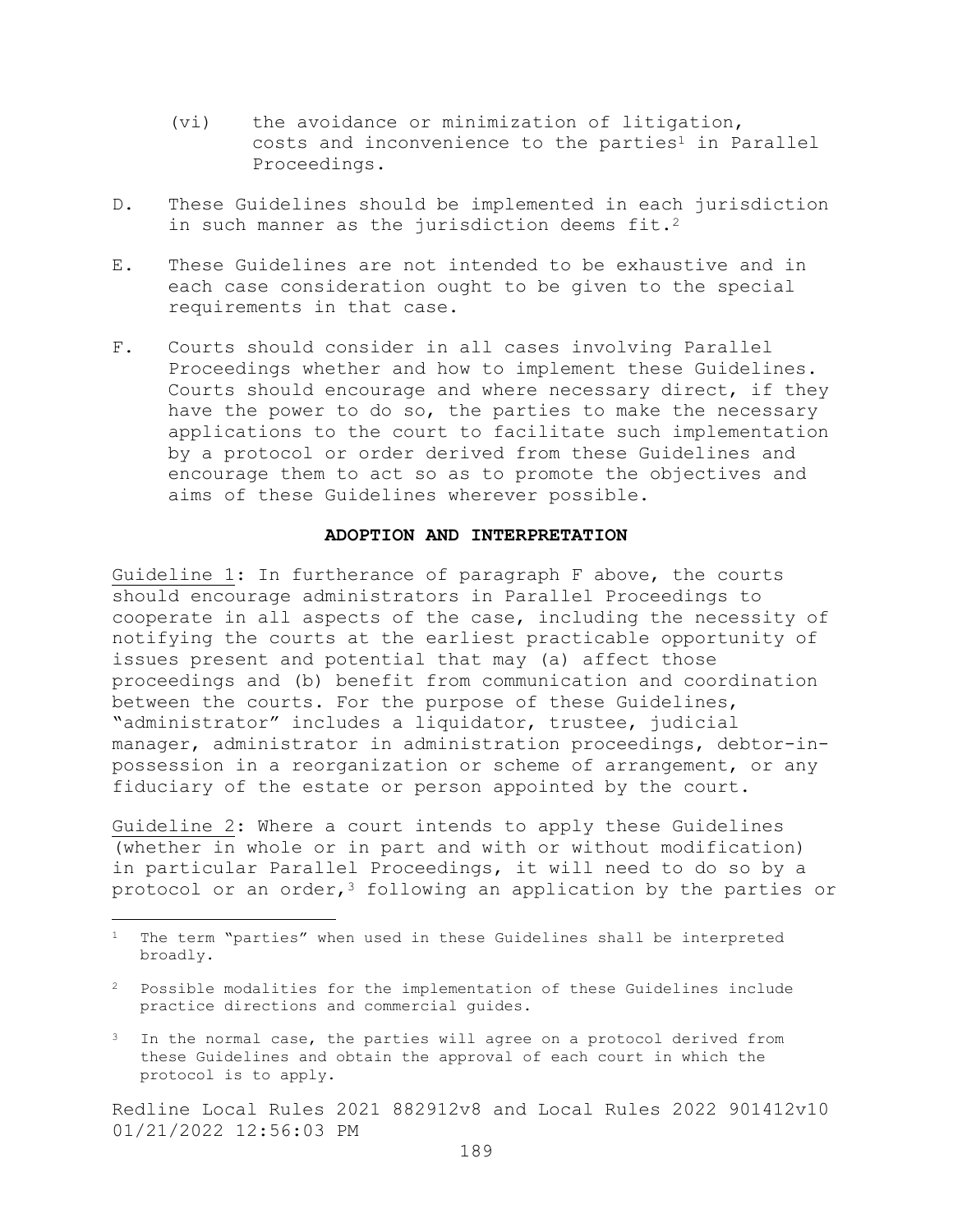pursuant to a direction of the court if the court has the power to do so.

Guideline 3: Such protocol or order should promote the efficient and timely administration of Parallel Proceedings. It should address the coordination of requests for court approvals of related decisions and actions when required and communication with creditors and other parties. To the extent possible, it should also provide for timesaving procedures to avoid unnecessary and costly court hearings and other proceedings.

Guideline 4: These Guidelines when implemented are not intended to:

- (i) interfere with or derogate from the jurisdiction or the exercise of jurisdiction by a court in any proceedings including its authority or supervision over an administrator in those proceedings;
- (ii) interfere with or derogate from the rules or ethical principles by which an administrator is bound according to any applicable law and professional rules;
- (iii) prevent a court from refusing to take an action that would be manifestly contrary to the public policy of the jurisdiction; or
- (iv) confer or change jurisdiction, alter substantive rights, interfere with any function or duty arising out of any applicable law, or encroach upon any applicable law.

Guideline 5: For the avoidance of doubt, a protocol or order under these Guidelines is procedural in nature. It should not constitute a limitation on or waiver by the court of any powers, responsibilities, or authority or a substantive determination of any matter in controversy before the court or before the other court or a waiver by any of the parties of any of their substantive rights and claims.

Guideline 6: In the interpretation of these Guidelines or any protocol or order under these Guidelines, due regard shall be given to their international origin and to the need to promote good faith and uniformity in their application.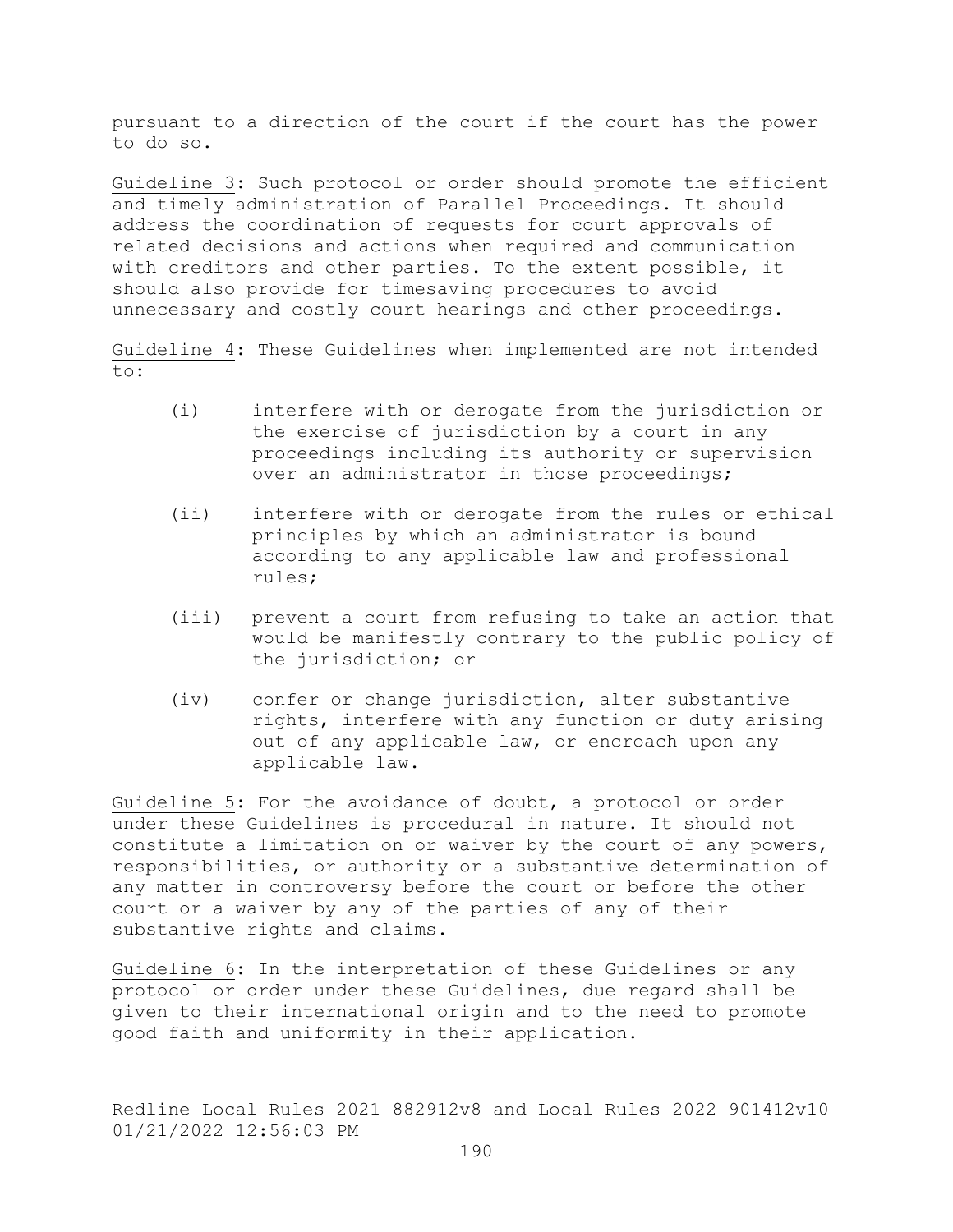### **COMMUNICATION BETWEEN COURTS**

Guideline 7: A court may receive communications from a foreign court and may respond directly to them. Such communications may occur for the purpose of the orderly making of submissions and rendering of decisions by the courts, and to coordinate and resolve any procedural, administrative or preliminary matters relating to any joint hearing where Annex A is applicable. Such communications may take place through the following methods or such other method as may be agreed by the two courts in a specific case:

- (i) Sending or transmitting copies of formal orders, judgments, opinions, reasons for decision, endorsements, transcripts of proceedings or other documents directly to the other court and providing advance notice to counsel for affected parties in such manner as the court considers appropriate.
- (ii) Directing counsel to transmit or deliver copies of documents, pleadings, affidavits, briefs or other documents that are filed or to be filed with the court to the other court in such fashion as may be appropriate and providing advance notice to counsel for affected parties in such manner as the court considers appropriate.
- (iii) Participating in two-way communications with the other court, in which case Guideline 8 should be considered.

Guideline 8: In the event of communications between courts, other than on procedural matters, unless otherwise directed by any court involved in the communications whether on an ex parte basis or otherwise, or permitted by a protocol, the following shall apply:

- (i) In the normal case, parties may be present.
- (ii) If the parties are entitled to be present, advance notice of the communications shall be given to all parties in accordance with the rules of procedure applicable in each of the courts to be involved in the communications and the communications between the courts shall be recorded and may be transcribed. A written transcript may be prepared from a recording of the communications that, with the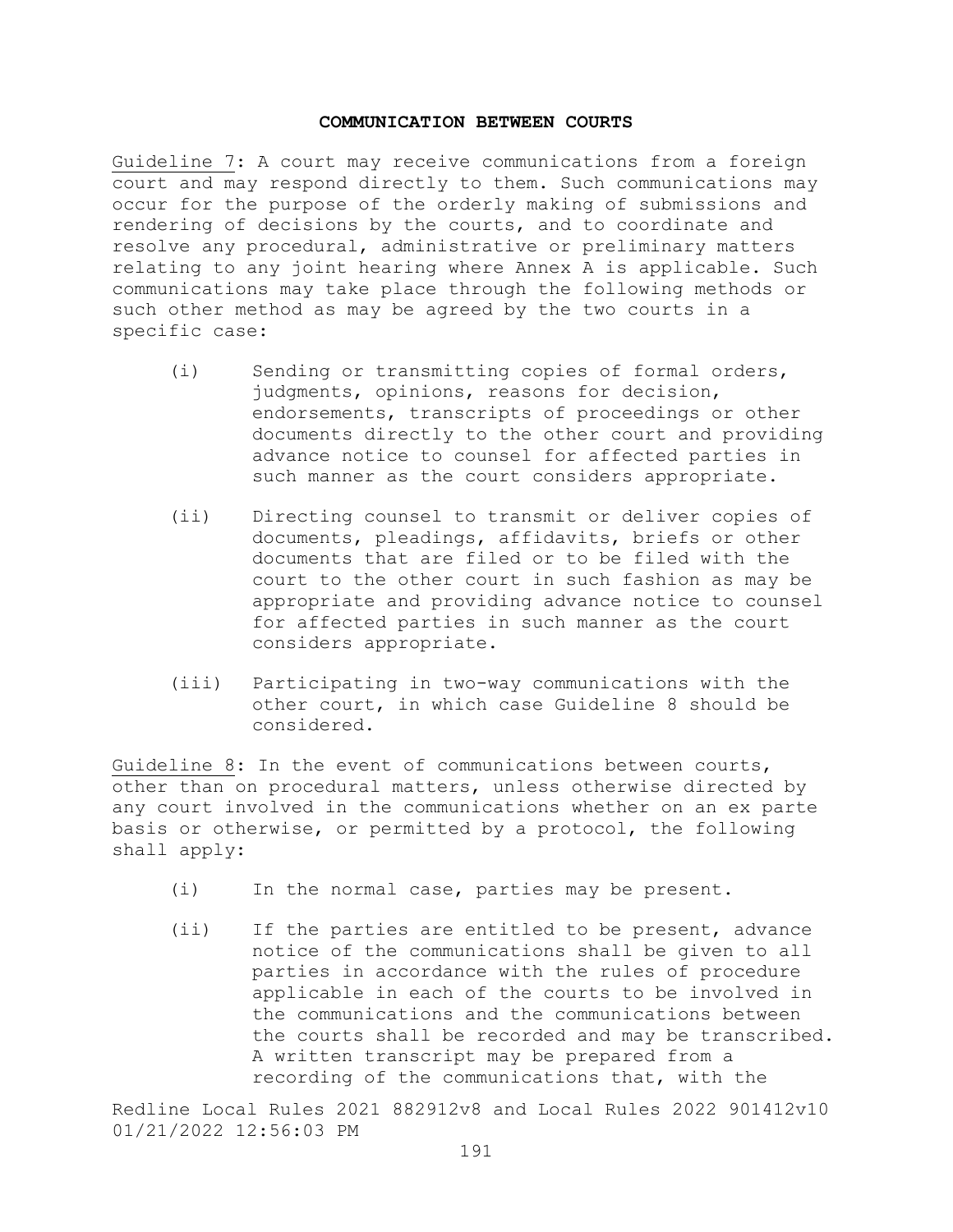approval of each court involved in the communications, may be treated as the official transcript of the communications.

- (iii) Copies of any recording of the communications, of any transcript of the communications prepared pursuant to any direction of any court involved in the communications, and of any official transcript prepared from a recording may be filed as part of the record in the proceedings and made available to the parties and subject to such directions as to confidentiality as any court may consider appropriate.
- (iv) The time and place for communications between the courts shall be as directed by the courts. Personnel other than judges in each court may communicate with each other to establish appropriate arrangements for the communications without the presence of the parties.

Guideline 9: A court may direct that notice of its proceedings be given to parties in proceedings in another jurisdiction. All notices, applications, motions, and other materials served for purposes of the proceedings before the court may be ordered to be provided to such other parties by making such materials available electronically in a publicly accessible system or by facsimile transmission, certified or registered mail or delivery by courier, or in such other manner as may be directed by the court in accordance with the procedures applicable in the court.

#### **APPEARANCE IN COURT**

Guideline 10: A court may authorize a party, or an appropriate person, to appear before and be heard by a foreign court, subject to approval of the foreign court to such appearance.

Guideline 11: If permitted by its law and otherwise appropriate, a court may authorize a party to a foreign proceeding, or an appropriate person, to appear and be heard on a specific matter by it without thereby becoming subject to its jurisdiction for any purpose other than the specific matter on which the party is appearing.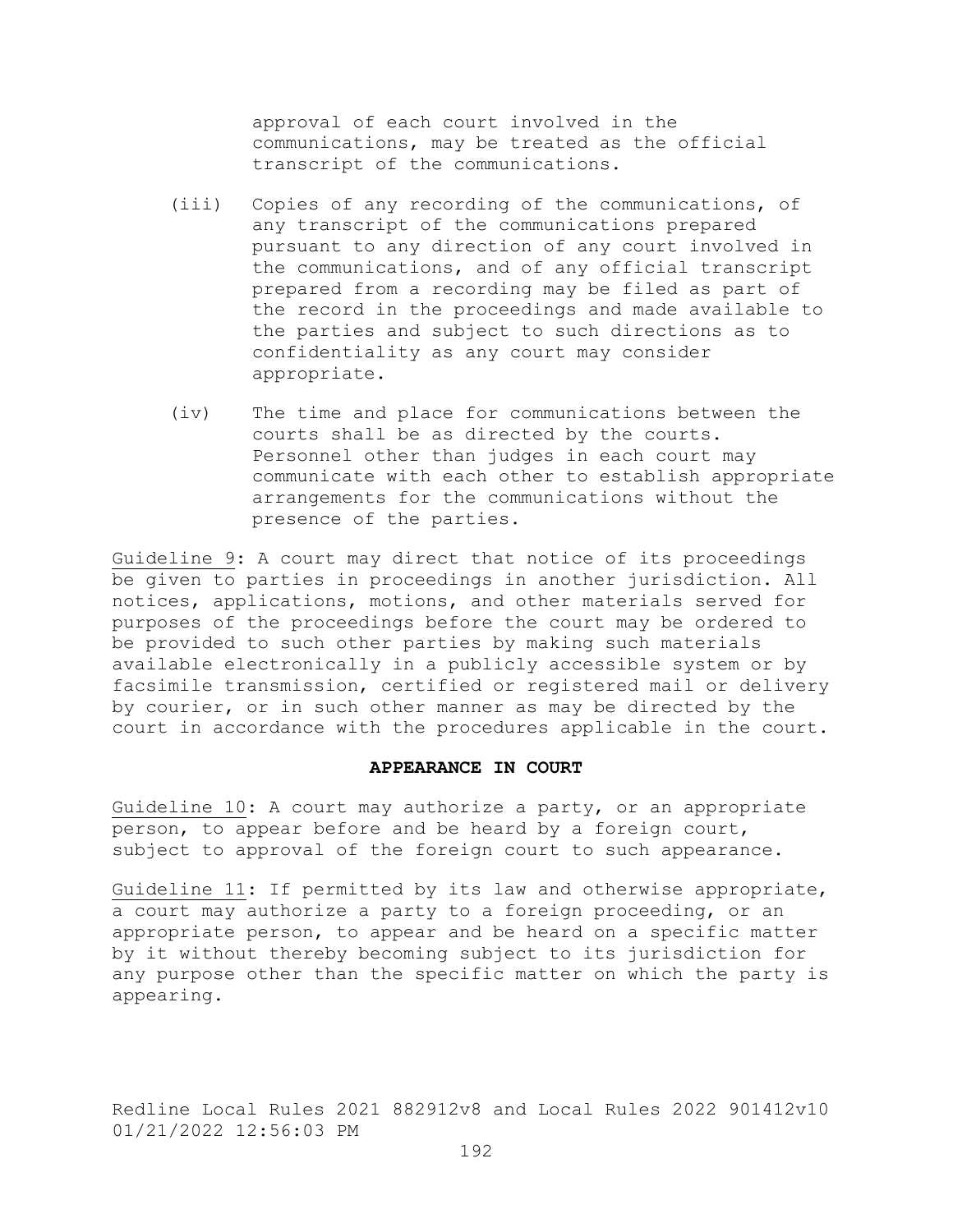#### **CONSEQUENTIAL PROVISIONS**

Guideline 12: A court shall, except on proper objection on valid grounds and then only to the extent of such objection, recognize and accept as authentic the provisions of statutes, statutory or administrative regulations, and rules of court of general application applicable to the proceedings in other jurisdictions without further proof. For the avoidance of doubt, such recognition and acceptance does not constitute recognition or acceptance of their legal effect or implications.

Guideline 13: A court shall, except upon proper objection on valid grounds and then only to the extent of such objection, accept that orders made in the proceedings in other jurisdictions were duly and properly made or entered on their respective dates and accept that such orders require no further proof for purposes of the proceedings before it, subject to its law and all such proper reservations as in the opinion of the court are appropriate regarding proceedings by way of appeal or review that are actually pending in respect of any such orders. Notice of any amendments, modifications, extensions, or appellate decisions with respect to such orders shall be made to the other court(s) involved in Parallel Proceedings, as soon as it is practicable to do so.

Guideline 14: A protocol or order made by a court under these Guidelines is subject to such amendments, modifications, and extensions as may be considered appropriate by the court, and to reflect the changes and developments from time to time in any Parallel Proceedings. Notice of such amendments, modifications, or extensions shall be made to the other court(s) involved in Parallel Proceedings, as soon as it is practicable to do so.

#### **ANNEX A (JOINT HEARINGS)**

Annex A to these Guidelines relates to guidelines on the conduct of joint hearings. Annex A shall be applicable to, and shall form a part of these Guidelines, with respect to courts that may signify their assent to Annex A from time to time. Parties are encouraged to address the matters set out in Annex A in a protocol or order.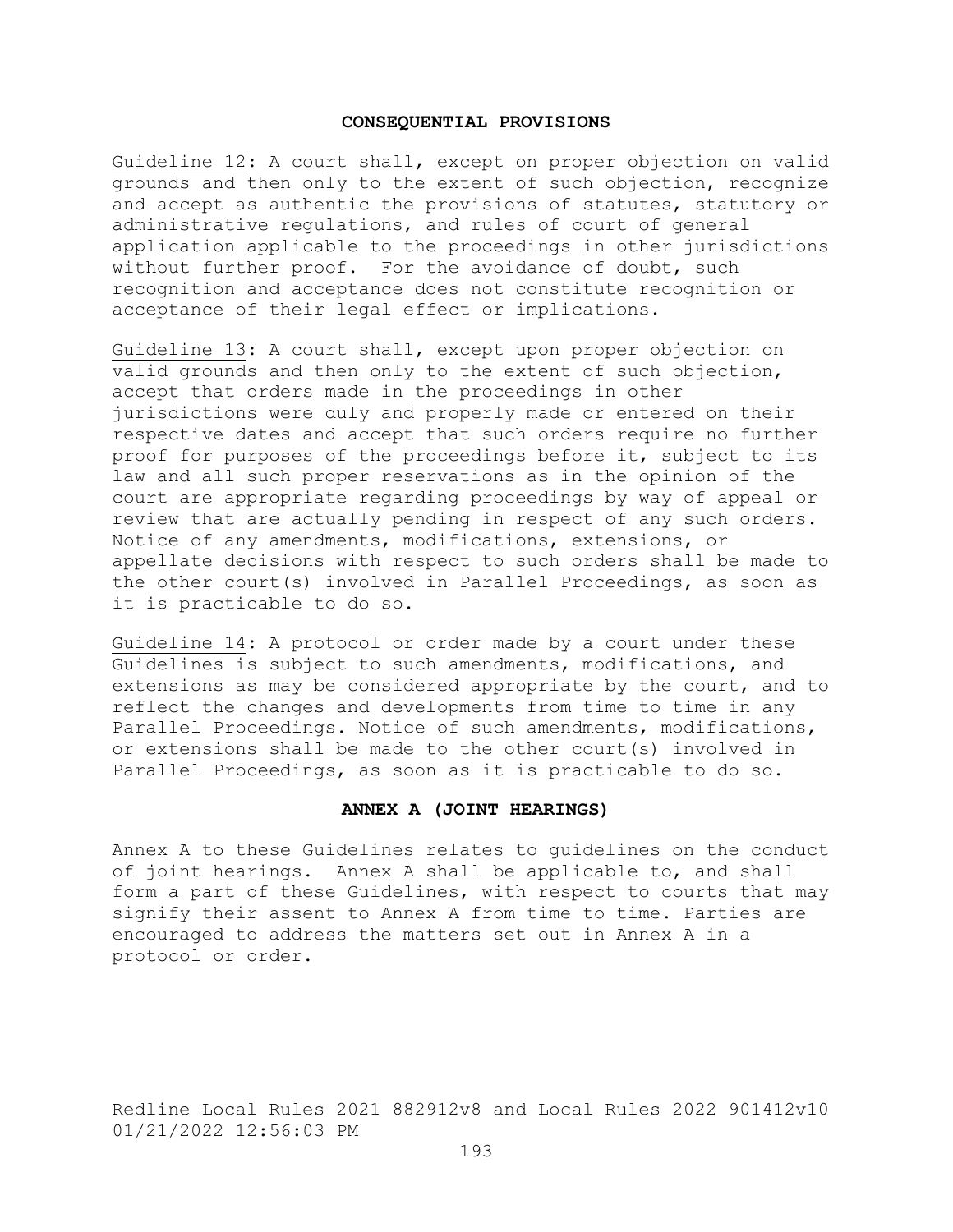### **ANNEX A: JOINT HEARINGS**

A court may conduct a joint hearing with another court. In connection with any such joint hearing, the following shall apply, or where relevant, be considered for inclusion in a protocol or order:

- (i) The implementation of this Annex shall not divest nor diminish any court's respective independent jurisdiction over the subject matter of proceedings. By implementing this Annex, neither a court nor any party shall be deemed to have approved or engaged in any infringement on the sovereignty of the other jurisdiction.
- (ii) Each court shall have sole and exclusive jurisdiction and power over the conduct of its own proceedings and the hearing and determination of matters arising in its proceedings.
- (iii) Each court should be able simultaneously to hear the proceedings in the other court. Consideration should be given as to how to provide the best audio-visual access possible.
- (iv) Consideration should be given to coordination of the process and format for submissions and evidence filed or to be filed in each court.
- (v) A court may make an order permitting foreign counsel or any party in another jurisdiction to appear and be heard by it. If such an order is made, consideration needs to be given as to whether foreign counsel or any party would be submitting to the jurisdiction of the relevant court and/or its professional regulations.
- (vi) A court should be entitled to communicate with the other court in advance of a joint hearing, with or without counsel being present, to establish the procedures for the orderly making of submissions and rendering of decisions by the courts, and to coordinate and resolve any procedural, administrative or preliminary matters relating to the joint hearing.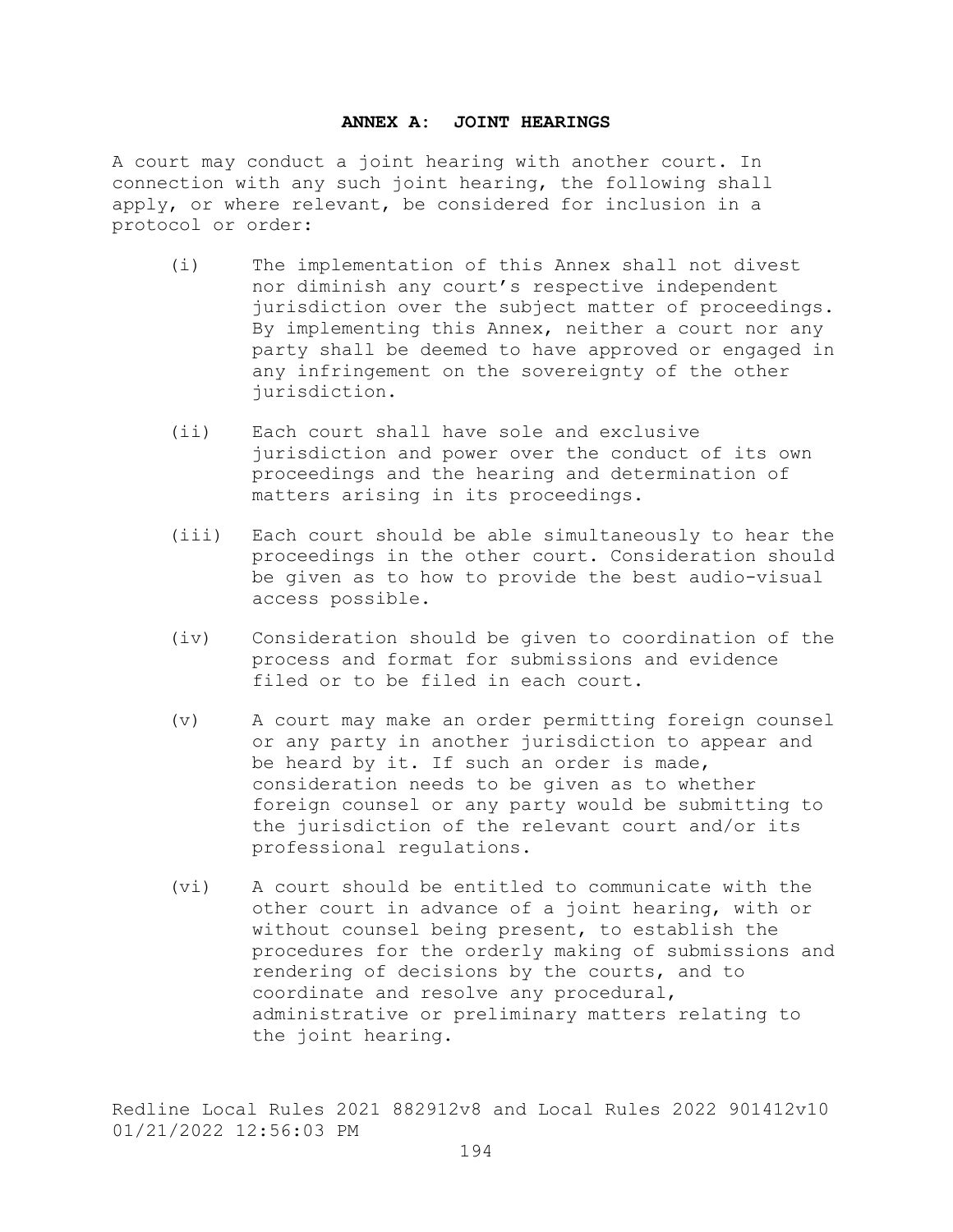(vii) A court, subsequent to the joint hearing, should be entitled to communicate with the other court, with or without counsel present, for the purpose of determining outstanding issues. Consideration should be given as to whether the issues include procedural and/or substantive matters. Consideration should also be given as to whether some or all of such communications should be recorded and preserved.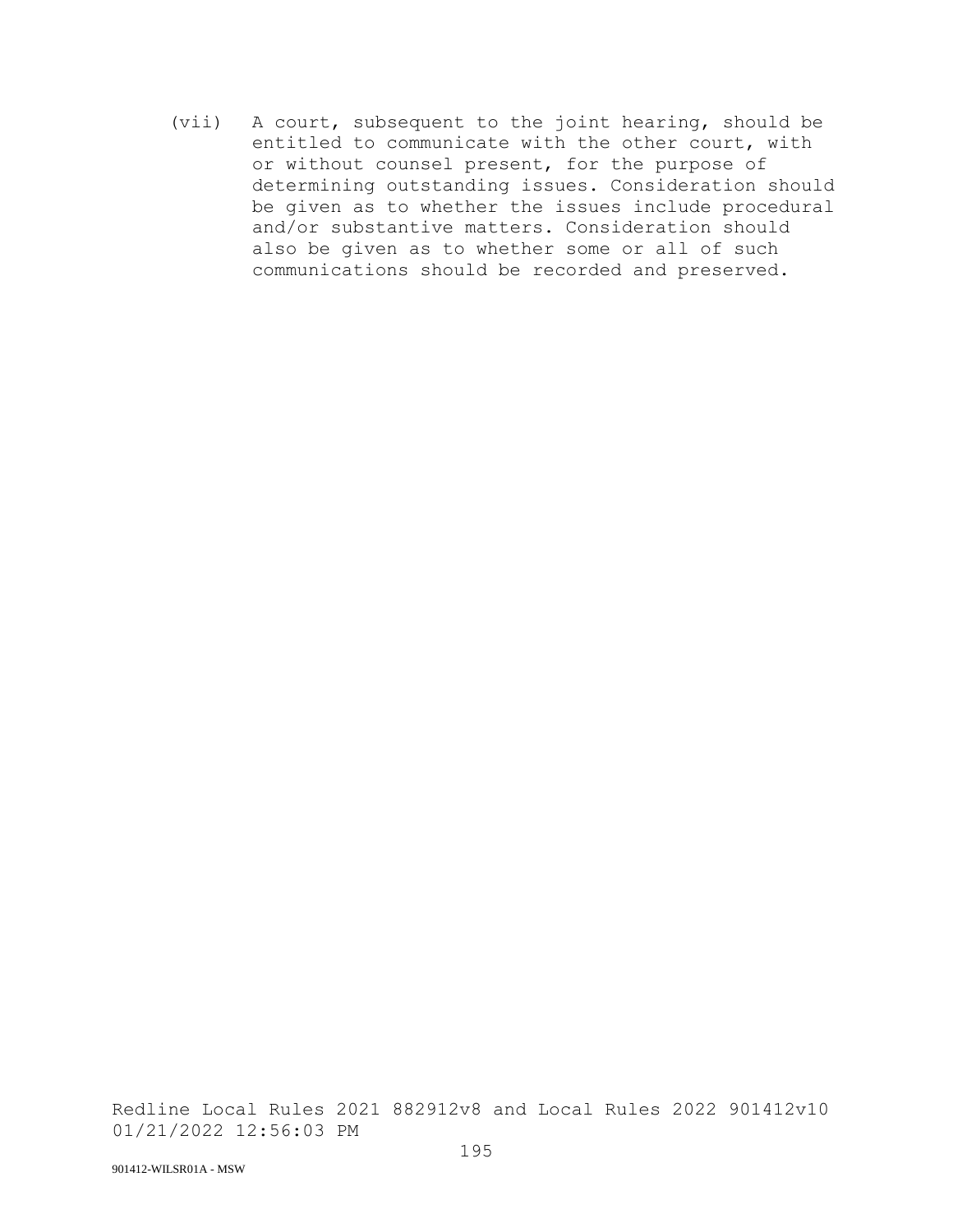**PART XI.**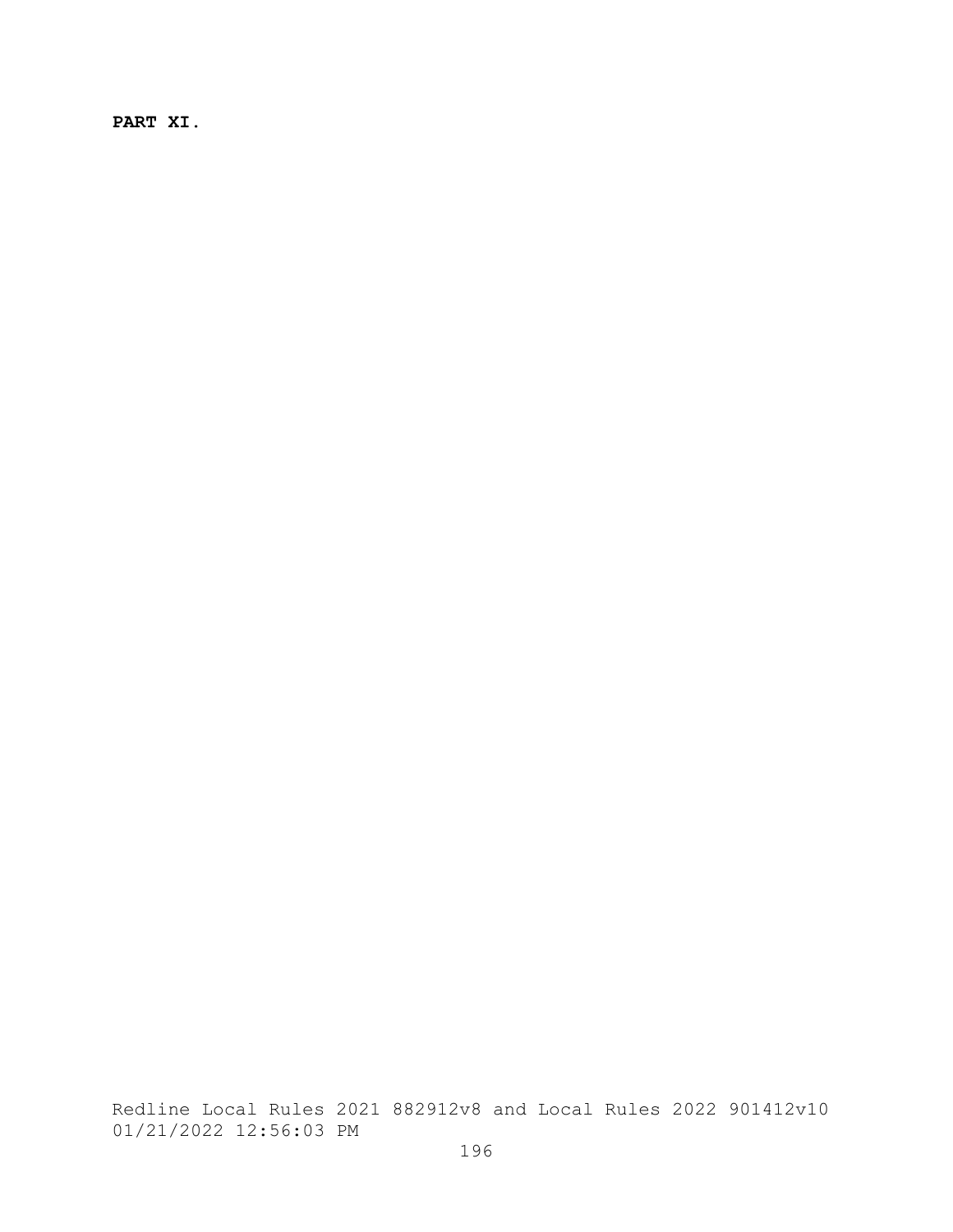# **CHRONOLOGY TABLE**

| <b>DATE</b>      | <b>COMMENT</b>                     |
|------------------|------------------------------------|
| February 1, 2007 | Effective date of Local Rules      |
| December 3, 2007 | Revised Local Rule 3007-1          |
|                  | Revised Local Rule 3011-1          |
|                  | Added Local Rule 3011-2            |
|                  | Revised Local Rule $3023-1(c)$ (1) |
|                  | Added Local Rule 6004-1            |
|                  | Revised Local Rule 7007-4          |
|                  | Revised Local Rule 7030-1          |
|                  | Revised Local Rule 9011-4          |
|                  | Revised Local Rule 9013-1          |
|                  | Revised Local Rule 9018-1          |
|                  | Revised Local Rule 9019-7          |
|                  | Revised Local Rule 9029-3          |
|                  | Revised Local Rule 9036-1          |
| December 6, 2007 | Revised Local Rule 1009-2          |
|                  | Revised Local Rule 2002-1          |
|                  | Revised Local Rule 2014-1          |
|                  | Revised Local Rule 3007-1          |
|                  | Revised Local Rule 6004-1          |
|                  | Revised Local Rule 7016-1          |
|                  | Revised Local Rule 7016-2          |
|                  | Revised Local Rule 7026-1          |
|                  | Added Local Rule 7026-2            |
|                  | Added Local Rule 7026-3            |
|                  | Revised Local Rule 7030-1          |
|                  | Revised Local Rule 9006-1          |
|                  | Revised Local Rule 9010-1          |
|                  | Revised Local Rule 9013-1          |
| January 29, 2008 | Revised Local Rule 3007-1(f)       |
| December 5, 2008 | Revised Local Rule 1007-2(a)       |
|                  | Added Local Rule 1007-2(b)         |
|                  | Revised Local Rule 2002-1(f)       |
|                  | Revised Local Rule 3011-1          |
|                  | Revised Local Rule 3023-1(b)       |
|                  | Revised Local Rule 3023-1(c)       |
|                  | Added Local Rule 3023-1(q)         |
|                  | Added Local Rule 4001-4            |
|                  | Revised Local Rule 7007-2(a)       |
|                  | Revised Local Rule 9010-2(b)       |
|                  | Revised Local Form 103             |
|                  | Added Local Form 103A              |
|                  | Revised Local Form 104             |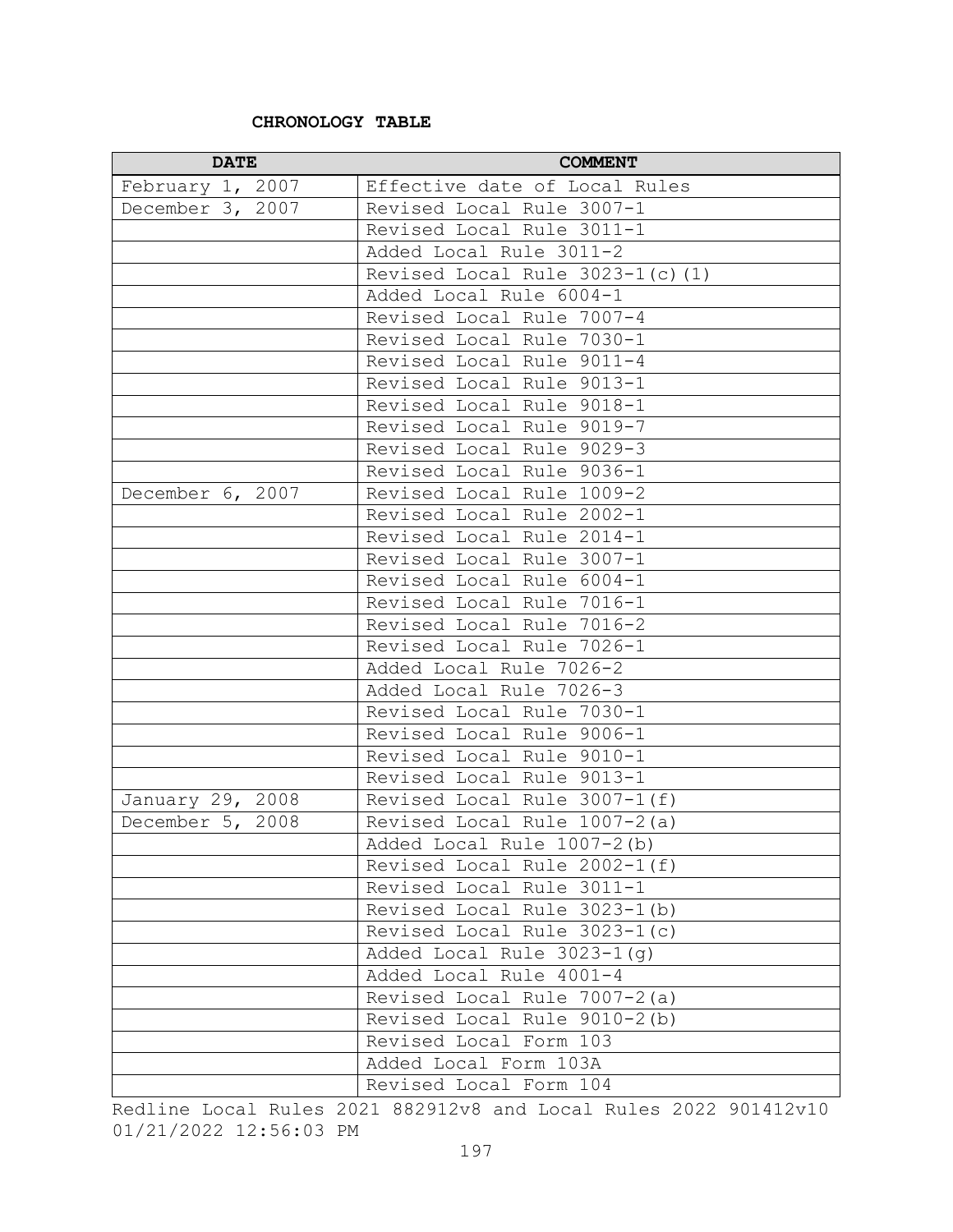| <b>DATE</b>       | <b>COMMENT</b>                            |
|-------------------|-------------------------------------------|
| October 22, 2009  | Revised Local Rule 1002-1(c)              |
|                   | Revised Local Rule 1007-2                 |
|                   | Revised Local Rule 1009-1                 |
|                   | Revised Local Rule 1009-2                 |
|                   | Revised Local Rule 1014-1                 |
|                   | Revised Local Rule $2002-1$ (b) (i) (A)   |
|                   | Revised Local Rule 2002-1(e)              |
|                   | Revised Local Rule 2002-1(f)              |
|                   | Revised Local Rule 2004-1                 |
|                   | Revised Local Rule 3007-1                 |
|                   | Revised Local Rule $3023-1$ (b) (i)       |
|                   | Revised Local Rule $3023-1(c)$ (i)        |
|                   | Revised Local Rule 4001-1                 |
|                   | Revised Local Rule 4001-2(c)              |
|                   | Revised Local Rule 5009-1(c)              |
|                   | Revised Local Rule 5009-2                 |
|                   | Revised Local Rule 7007-1(a)(iii)         |
|                   | Revised Local Rule 7007-3                 |
|                   | Revised Local Rule 7007-4                 |
|                   | Revised Local Rule 7016-1(a)              |
|                   | Revised Local Rule 7016-2                 |
|                   | Revised Local Rule 7016-3                 |
|                   | Revised Local Rule 7026-1(a)              |
|                   | Revised Local Rule 7030-1(b)              |
|                   | Revised Local Rule 8001-1                 |
|                   | Revised Local Rule 9006-1(c)              |
|                   | Revised Local Rule 9010-2(b)              |
|                   | Revised Local Rule 9013-1                 |
|                   | Revised Local Rule 9018-1                 |
|                   | Revised Local Rule 9019-2                 |
|                   | Revised Local Rule 9019-5                 |
|                   | Revised Local Rule 9029-3(a)(i)           |
|                   | Revised Local Rule 9036-1(b)              |
| December 11, 2009 | Revised Local Rule $2002-1$ (b) $(2)$ (D) |
|                   | Revised Local Rule 2002-1(f)              |
|                   | Revised Local Rule 3007-1                 |
|                   | Revised Local Rule 3011-1                 |
|                   | Revised Local Rule 4001-1                 |
|                   | Revised Local Rule 5005-4                 |
|                   | Revised Local Rule $9010-1$ (e) (iii)     |
|                   | Revised Local Rule 9018-1                 |
|                   | Added Local Rule 9019-1                   |
|                   | Revised Local Rule 9019-2                 |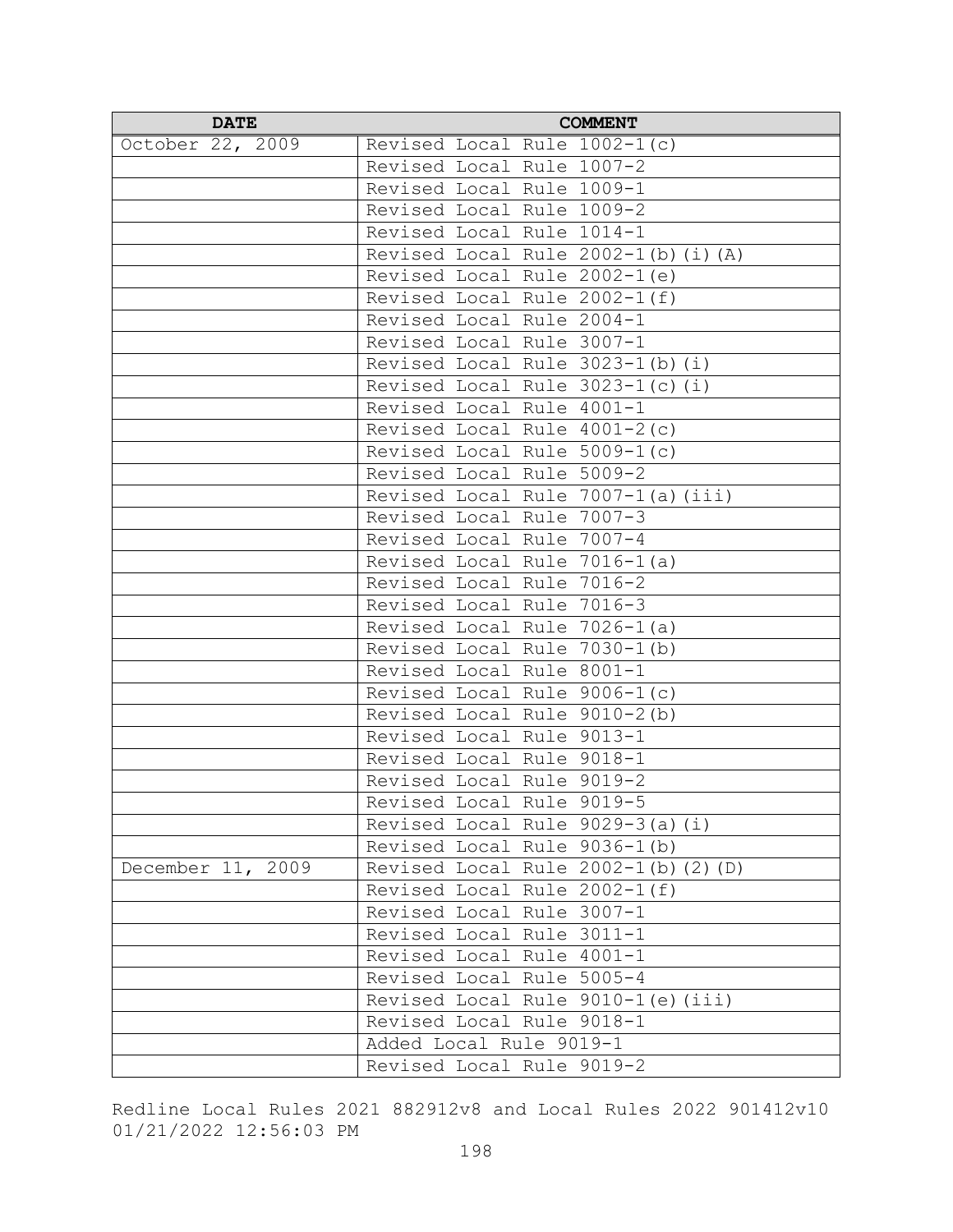| <b>DATE</b>       | <b>COMMENT</b>                            |
|-------------------|-------------------------------------------|
|                   | Revised Local Rule 9036-1(b)              |
|                   | Added Local Form 114                      |
|                   | Added Local Rule 9037-1                   |
| December 22, 2010 | Revised Local Rule $2002-1(f)(ix)$        |
|                   | Added subsection (g) to Local Rule 2002-1 |
|                   | Added Local Rule 3002-1                   |
|                   | Added subsection (j) to Local Rule 2016-2 |
|                   | Revised Local Rule 3007-1                 |
|                   | Revised Local Rule 9006-1                 |
|                   | Revised Local Rule 7007-2                 |
|                   | Added Local Rule 3015-1                   |
|                   | Revised Local Rule 9010-1                 |
|                   | Added Local Form 115                      |
|                   | Added Local Form 116                      |
|                   | Added Local Form 117                      |
| December 14, 2011 | Added Local Rule 1003-1                   |
|                   | Revised Local Rule 1007-1                 |
|                   | Revised Local Rule 1009-1                 |
|                   | Added Local Rule 1017-2                   |
|                   | Added Local Rule 1017-3                   |
|                   | Revised Local Rule 2002-1                 |
|                   | Revised Local Rule 3007-1                 |
|                   | Revised Local Rule 3011-1                 |
|                   | Revised Local Rule 3023-1                 |
|                   | Revised Local Rule 5005-4                 |
|                   | Revised Local Rule 7004-1                 |
|                   | Revised Local Rule 9006-1                 |
|                   | Added Local Rule 9010-1(f)                |
|                   | Revised Local Rule 9018-1                 |
|                   | Revised Local Rule 9037-1                 |
| December 18, 2012 | Revised Local Rule 2002-1(e)              |
|                   | Revised Local Rule 2002-1(f)              |
|                   | Revised Local Rule 2014-1                 |
|                   | Revised Local Rule 2016-2                 |
|                   | Revised Local Rule 3001-1                 |
|                   | Revised Local Rule 3002-1                 |
|                   | Revised Local Rule 3003-1                 |
|                   | Revised Local Rule 3017-1                 |
|                   | Added Local Rule 3022-1, deleted 5009-2   |
|                   | Revised Local Rule 4001-2                 |
|                   | Revised Local Rule 4004-1                 |
|                   | Revised Local Rule 4007-1                 |
|                   | Revised Local Rule 5005-2                 |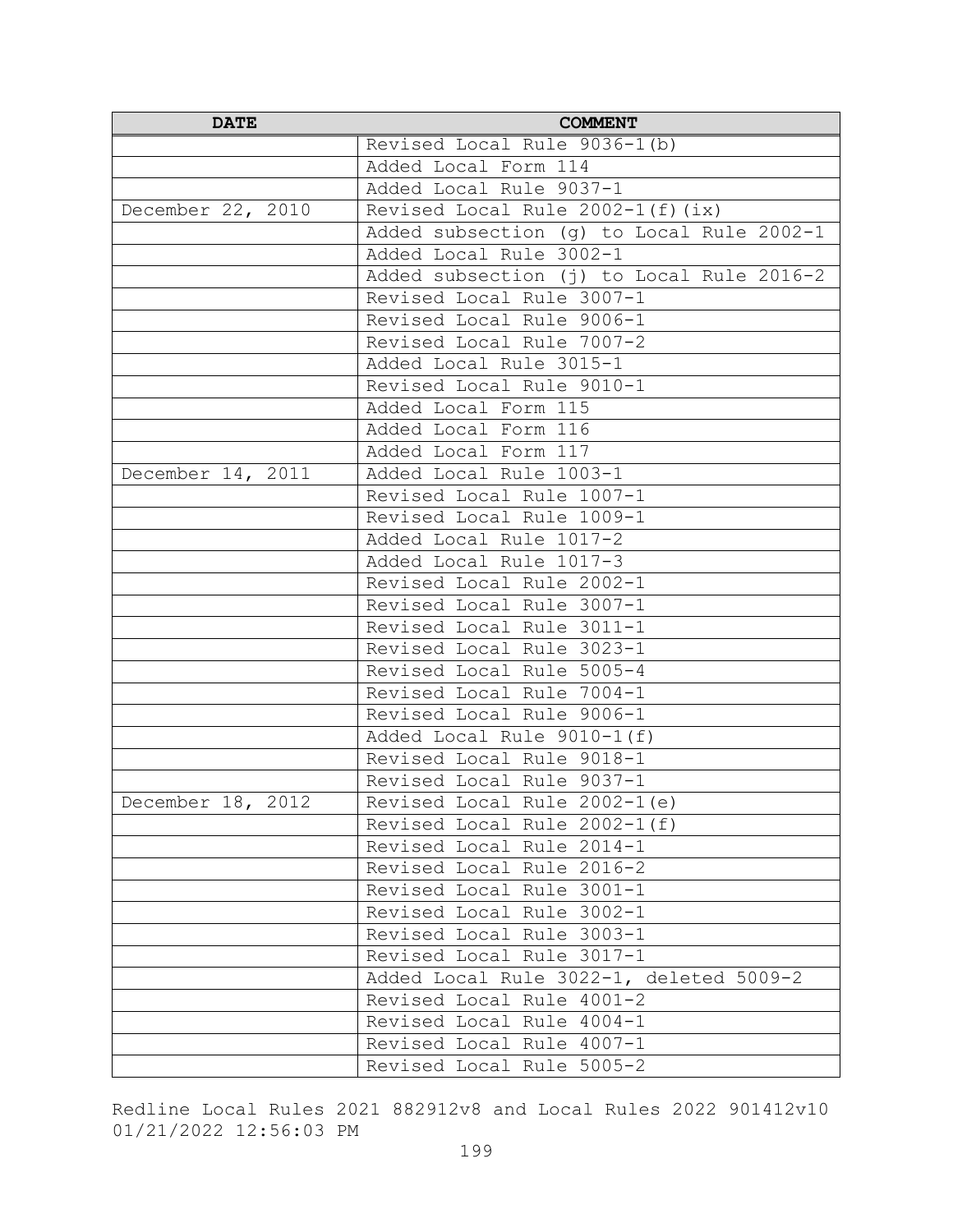| <b>DATE</b>       | <b>COMMENT</b>                                         |
|-------------------|--------------------------------------------------------|
|                   | Revised Local Rule 5005-4                              |
|                   | Revised Local Rule 5011-1                              |
|                   | Revised Local Rule 6004-1                              |
|                   | Revised Local Rule 7007-4                              |
|                   | Added Local Rule 7008-1                                |
|                   | Added Local Rule 7012-1                                |
|                   | Added Local Rule 7012-2                                |
|                   | Revised Local Rule 7016-2(d)                           |
|                   | Revised Local Rule 9006-1(c)                           |
|                   | Revised Local Rule 9010-1(e)                           |
|                   | Revised Local Rule 9011-4                              |
|                   | Revised Local Rule 9013-1 (f), (h) and                 |
|                   | (j)                                                    |
|                   | Revised Local Rule 9018-1                              |
|                   | Revised Local Rule 9019-2                              |
|                   | Revised Local Rule 9019-5                              |
|                   | Added Local Rule 9027-1                                |
|                   | Added Local Rule 9029-1                                |
|                   | Revised Local Form 103                                 |
|                   | Added Local Forms 118 and 119                          |
| January 17, 2013  | Revised Local Rule 8006                                |
| January 8, 2014   | Added Local Rules 3007-2, 5009-2                       |
|                   | Added Local Forms 120 and 121                          |
|                   | Revised Local Rules 1003-1, 2002-1, 2004-              |
|                   | 1, $3022-1$ , $3023-1$ , $5011-1$ , $6004-1$ , $7004-$ |
|                   | 2, 7007-1, 7016-2, 7026-1, 7026-2, 7030-               |
|                   | 1, 8001-1, 9013-1, 9018-1, 9022-1, 9029-3              |
| December 17, 2014 | Added Local Rules 8003-1, 8003-2, 8004-1,              |
|                   | $8009 - 1, 9010 - 3$                                   |
|                   | Added Local Forms 104A and 122                         |
|                   | Revised Local Rules 3022-1, 7016-1, 7026-              |
|                   | 1, 7026-3, 8001-1 (revised in part and                 |
|                   | deleted in part and renumbered), 8001-2                |
|                   | (deleted), 8006-1 (revised in part and                 |
|                   | deleted in part and renumbered), 9018-1,               |
|                   | $9019 - 2$ , $9019 - 5$ , $9037 - 1$                   |
|                   | Revised Local Form 105                                 |
| January 9, 2015   | Added Local Forms 123 and 124                          |
| December 14, 2015 | Revised Local Rules 2002-1, 2004-1, 2015-              |
|                   | 2, 2016-2, 5005-4, 8009-1, 9013-1, 9019-               |
|                   | $1, 9029 - 3$                                          |
|                   | Added Local Rule 3017-2                                |
|                   | Added Local Form 105A; Deleted Local Form              |
|                   | 114                                                    |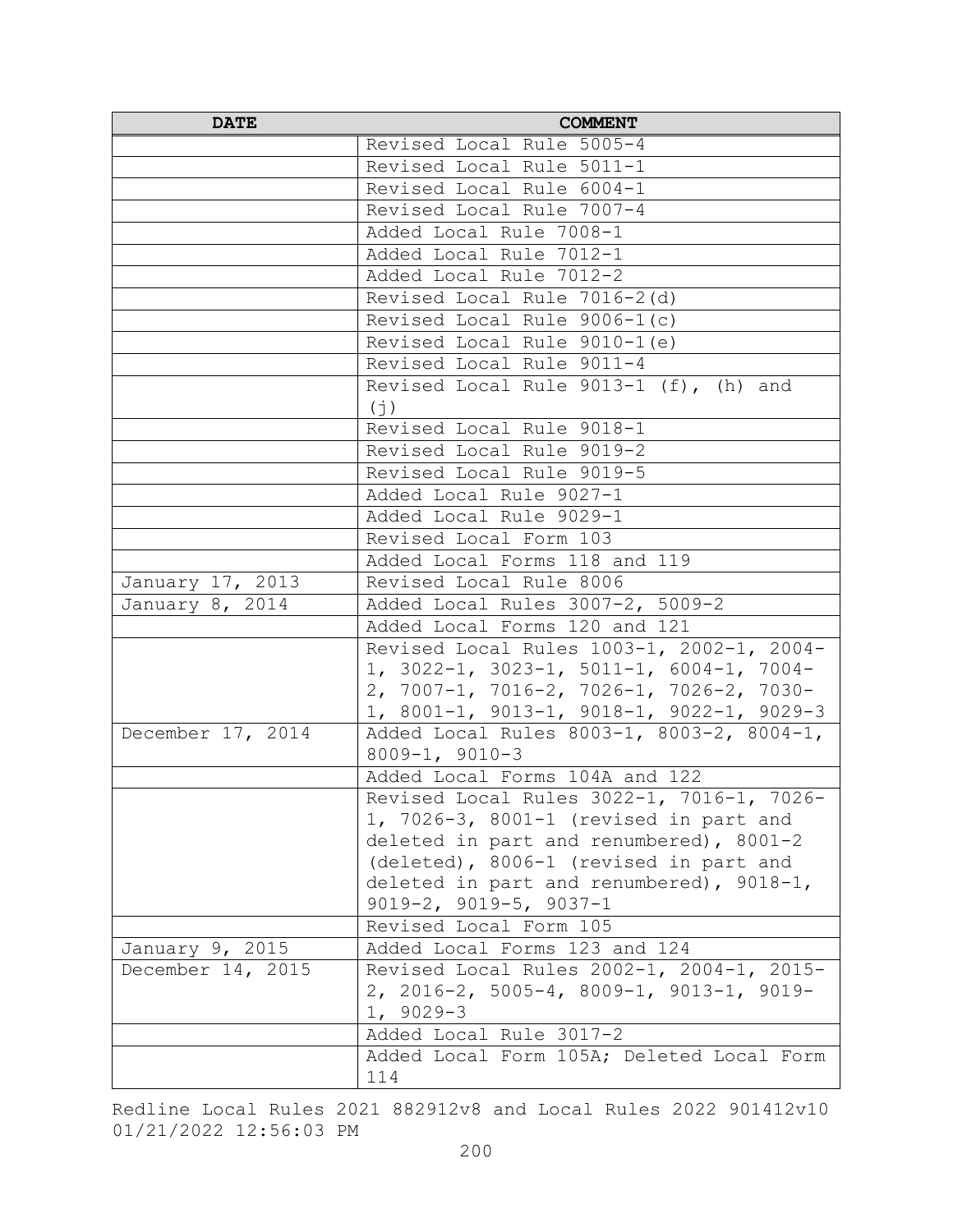| <b>DATE</b>       | <b>COMMENT</b>                                                   |
|-------------------|------------------------------------------------------------------|
| December 15, 2016 | Revised Local Rules $1002-1(c)$ , $1006-1(b)$ ,                  |
|                   | $2002-1$ (b) & (f), $2016-2$ (e), $3007-1$ (e) (iv),             |
|                   | $3023-1$ (b), $4001-1$ (b) & (c), $5011-1$ , $7004-$             |
|                   | 2, 7007-1, 8003-1, 9010-2(b), 9013-1,                            |
|                   | $9018 - 1, 9029 - 3$                                             |
|                   | Added Local Rules 1001-1(f), 2002-1(h),                          |
|                   | 3016-1, 9029-2, 9033-1, Added Part X to                          |
|                   | Local Rules - Guidelines for                                     |
|                   | Communication and Cooperation in Cross-                          |
|                   | Border Insolvency Matters (Local Rule                            |
|                   | $9029 - 2)$                                                      |
|                   | Revised Local Form 103                                           |
| January 9, 2018   | Revised Local Rules $1001-1(f)$ , $1007-1$ ,                     |
|                   | $2002 - 1$ , $2004 - 1$ , $3007 - 1$ , $3023 - 1$ , $4001 - 1$ , |
|                   | $4003-1, 4004-1, 4007-1, 5009-2, 5011-1,$                        |
|                   | $7007 - 2$ , $7008 - 1$ , $7012 - 1$ , $7012 - 2$ , $7016 - 1$ , |
|                   | $7016 - 2$ , $7026 - 3$ , $9006 - 1$ , $9010 - 1$ , $9013 - 1$   |
|                   | $9018-1, 9019-2, 9019-4, 9019-5, 9027-1,$                        |
|                   | $9029 - 1, 9036 - 1$                                             |
|                   | Added Local Rules 3011-1(c), 3017-3,                             |
|                   | 7001-1, 7016-1(f), 9004-1(c), 9019-2(g),                         |
|                   | $9019 - 5(i)$                                                    |
|                   | Revised Local Form 102                                           |
|                   | Added Local Form 104B                                            |
| December 11, 2018 | Added Local Rules 1016-1, 3016-2, 3017-                          |
|                   | 2(q)<br>Revised Local Rules $2014-1$ , $3007-1(h)$ ,             |
|                   | $3022 - 1$ , $7004 - 2$ , $7007 - 2$ , $7007 - 3$ , $7026 - 1$ , |
|                   | $9006 - 1$                                                       |
|                   | Added Local Form 126                                             |
| January 13, 2020  | Revised Local Rules 2002-1, 3011-1, 3017-                        |
|                   | 1, $3022-1$ , $5005-4$ , $6004-1$ , $7004-2$ , $9006-$           |
|                   | 1, 9011-4, 9013-1, 9013-3, 9018-1, 9019-                         |
|                   | 5, 9019-7, 9029-2, 9029-3, 9036-1, Part                          |
|                   | X, Added Local Rule 8024-1, Omitted                              |
|                   | Local Rule 7004-1                                                |
|                   | Added Local Forms 127, 127A, 128-135                             |
| February 19, 2020 | Added Local Forms 136 and 137                                    |
| January 19, 2021  | Added subsection (d) to Local Rule 2014-                         |
|                   | 1, added subsection (e) (vi) to Local Rule                       |
|                   | 3007-1, Revised Local Rules 3016-1, 3017-                        |
|                   | $2(c)$ , 4001-2, added Local Rule 5010-1,                        |
|                   | Revised title of Local Rule 7012-1,                              |
|                   | Revised Local Rules $9010-1$ (e), $9011-4$ (c),                  |
|                   | $9019 - 2(b)$ (iv)                                               |
|                   | 20 2021 882012:0 and Issal Pulsa 2022 801412:10                  |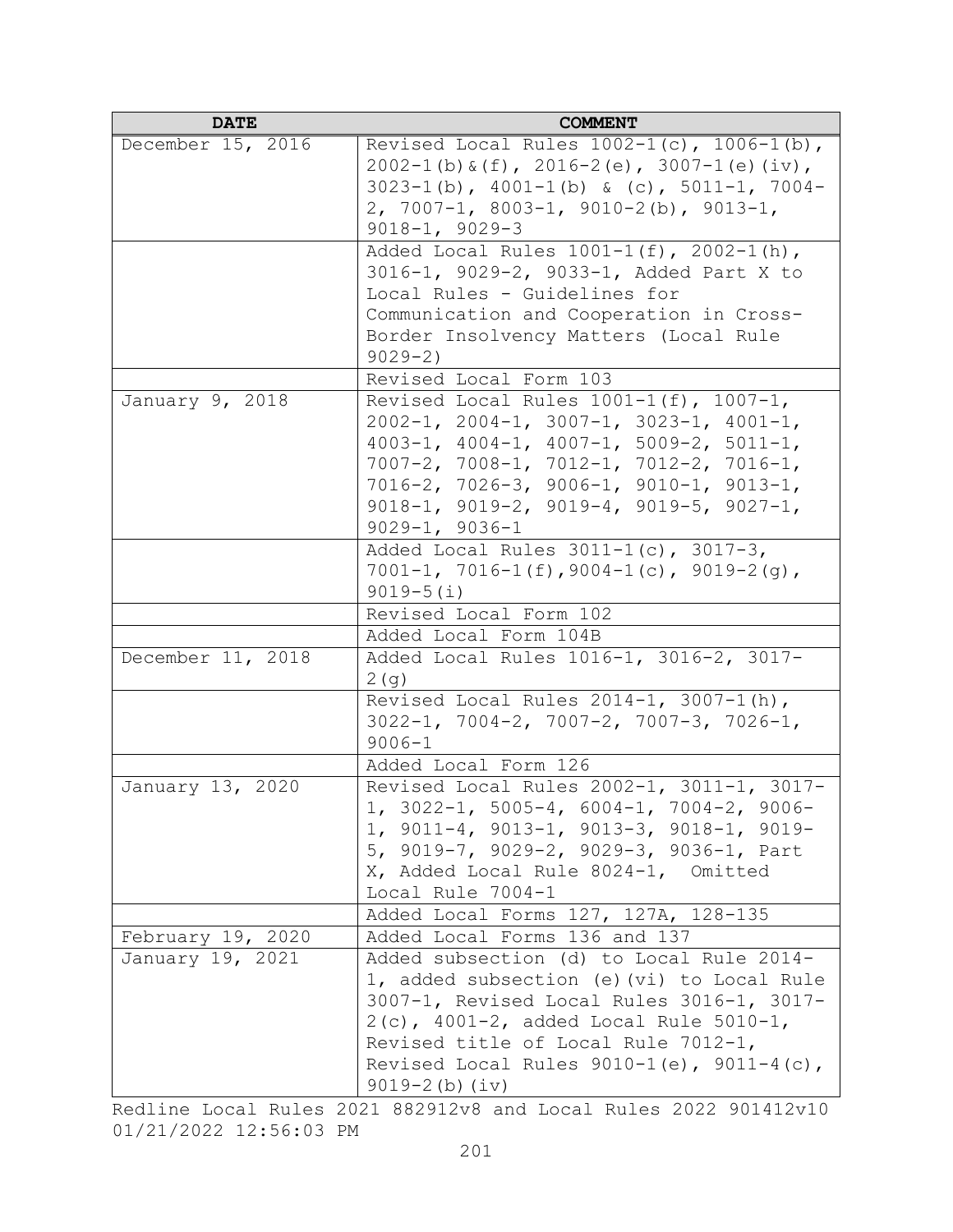| <b>DATE</b>      | <b>COMMENT</b>                               |
|------------------|----------------------------------------------|
| January 13, 2022 | Revised Local Rules 1002-1(b); 2002-         |
|                  | $1(f)(x), (xi), 3007-1(f), 3017-2, 9006-$    |
|                  | $1(c)$ (i), 9010-1(c), (d), 9019-5(d), 9036- |
|                  | <u>1 (b)</u>                                 |
|                  | Added Local Rule 2002-1(i)                   |
|                  | Omitted Local Rule 2002-1(f) (xii)           |